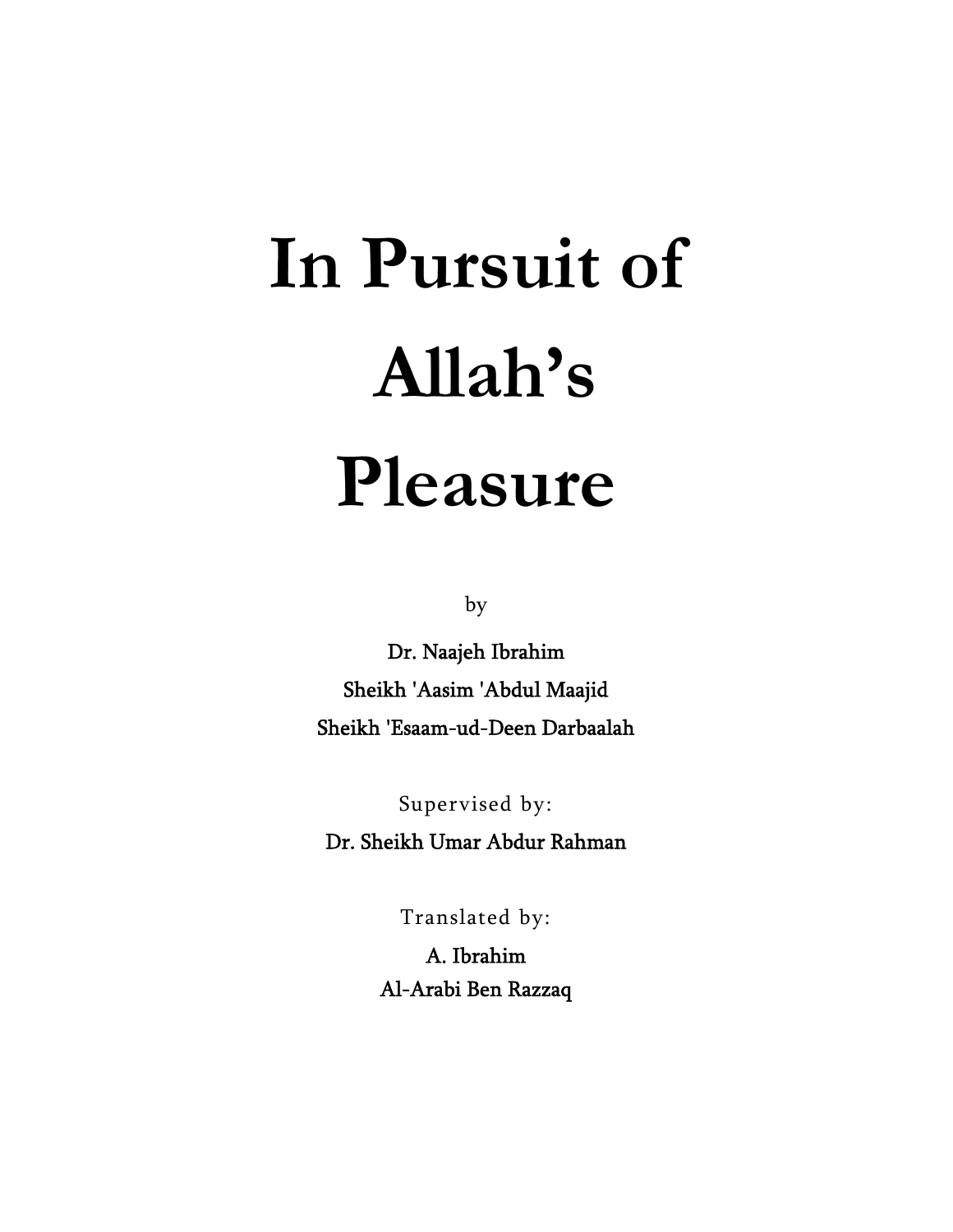| 7. Doing without the life of this world in preference for the Hereafter  129 |  |
|------------------------------------------------------------------------------|--|
|                                                                              |  |
|                                                                              |  |
|                                                                              |  |

# **Contents**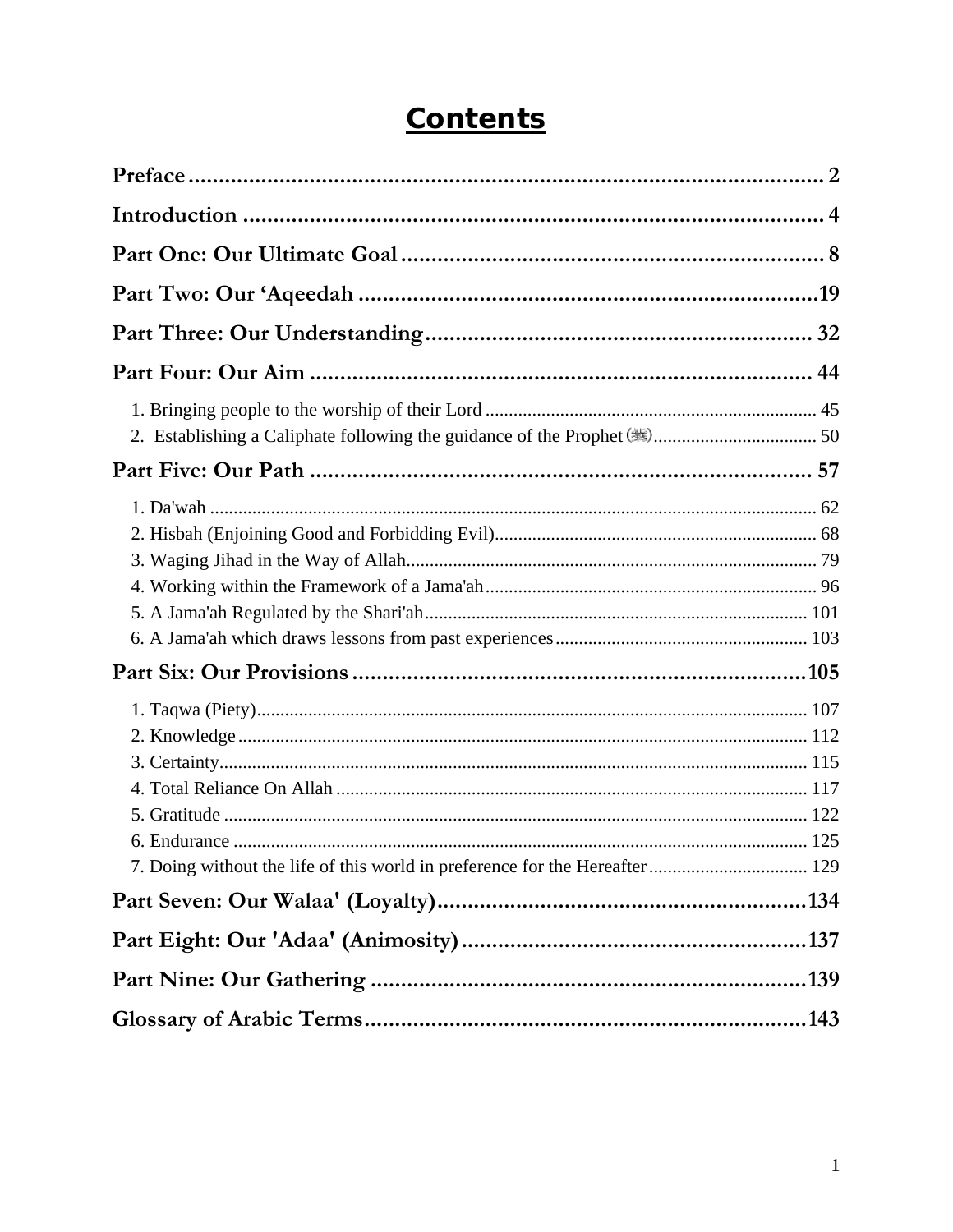# **Preface**

<span id="page-2-0"></span>All praise is due to Allah (SWT). We praise Him and seek His assistance. We ask for His forgiveness and take refuge in Him from the evil within ourselves and from the evil of our deeds. He whom Allah (SWT) guides will never be diverted yet whomever He sends astray will never find his way. I bear witness that there is no god but Allah (SWT) alone, He has no partner, and I bear witness that Muhammad () is His servant and messenger.

On the authority of Abu Dardaa' (ra), the Messenger of Allah  $(\frac{4}{3})$  said:

### *"Verily, the scholars are the heirs of the Prophets."* **[1](#page-2-1)**

 The righteous scholars are the heirs of the Prophets; Imams of the people after the Prophets; they guide and direct the people to Allah (SWT) and teach them His Deen; and they have noble manners and praiseworthy attributes. They are the scholars of the truth; scholars of quidance and successors to the Prophets; they fear Allah (SWT) much and are constantly checking their actions, and pay great importance to what He orders and forbids. They follow in the footsteps of the Prophets: in their teaching and instructing, their character and actions, their words and conduct and, as a result, they suffer in the same way that the Prophets did. The righteous scholars suffer persecution and oppression, mockery and ridicule, torture and imprisonment and murder in the same way that the Prophets did. They speak and uphold the truth wherever they go in order that the religion of Allah (SWT) may *"be superior over all other religions even though the disbelievers may detest it*,<sup> $n^2$  $n^2$ </sup> and they pay for it dearly.

On the authority of Anas bin Malik, the Messenger of Allah (5) said: "*Among the signs of the Hour will be the disappearance of knowledge and the appearance of ignorance."* **[3](#page-2-3)**

Ibn Hajar Al-Asqalanee said, commenting on this Hadeeth: *"Indeed it will not disappear except with the deaths of the Ulama."* **[4](#page-2-4)** In this day and age, how few are the scholars that are suffering for no other reason except that they are speaking the truth. Some of them have been assassinated and some of them have been imprisoned, whilst others still remain under house arrest.

This book, *"In Pursuit of Allah's Pleasure" is* the translation of a book titled: *"Al-Meethaaq Al-Aml Al-Islami"* (The Charter for Islamic Work) written by three scholars: Dr. Naajeh Ibrahim, Asim Abdul-Majid and Esaam-ud-Deen Darbaalah and released from behind the bars of Liman Turrah Prison, Egypt, in February 1984. The checking of this book was carried out by Dr. Sheikh Umar AbdurRahman, currently serving a life sentence in the USA, for no other reason than upholding the truth.

In this book the authors outlined a complete methodology for Islamic work today. From `Aqeedah to Da'wah, Jihad to Khilafah and Taqwa to Sabr (patience), they explained how all of these parts of Islam come together for the sole objective of each and every Muslim: to seek the Pleasure of Allah (SWT), the Irresistible. It was written in a manner portraying the true situation of the Muslims today and, coming from imprisoned scholars: a realistic portrayal.

<span id="page-2-1"></span><sup>1</sup> Classified as Sahih by Ahmad, Abu Dawud and Ibn Maajah.

<span id="page-2-2"></span> $2$  Surah At-Taubah (9), Ayah 33.

<span id="page-2-3"></span><sup>&</sup>lt;sup>3</sup> Sahih Bukhari and Sahih Muslim.

<span id="page-2-4"></span><sup>4</sup> Fath-ul-Baaree. Vol. 1, Page 239, Hadith No. 80.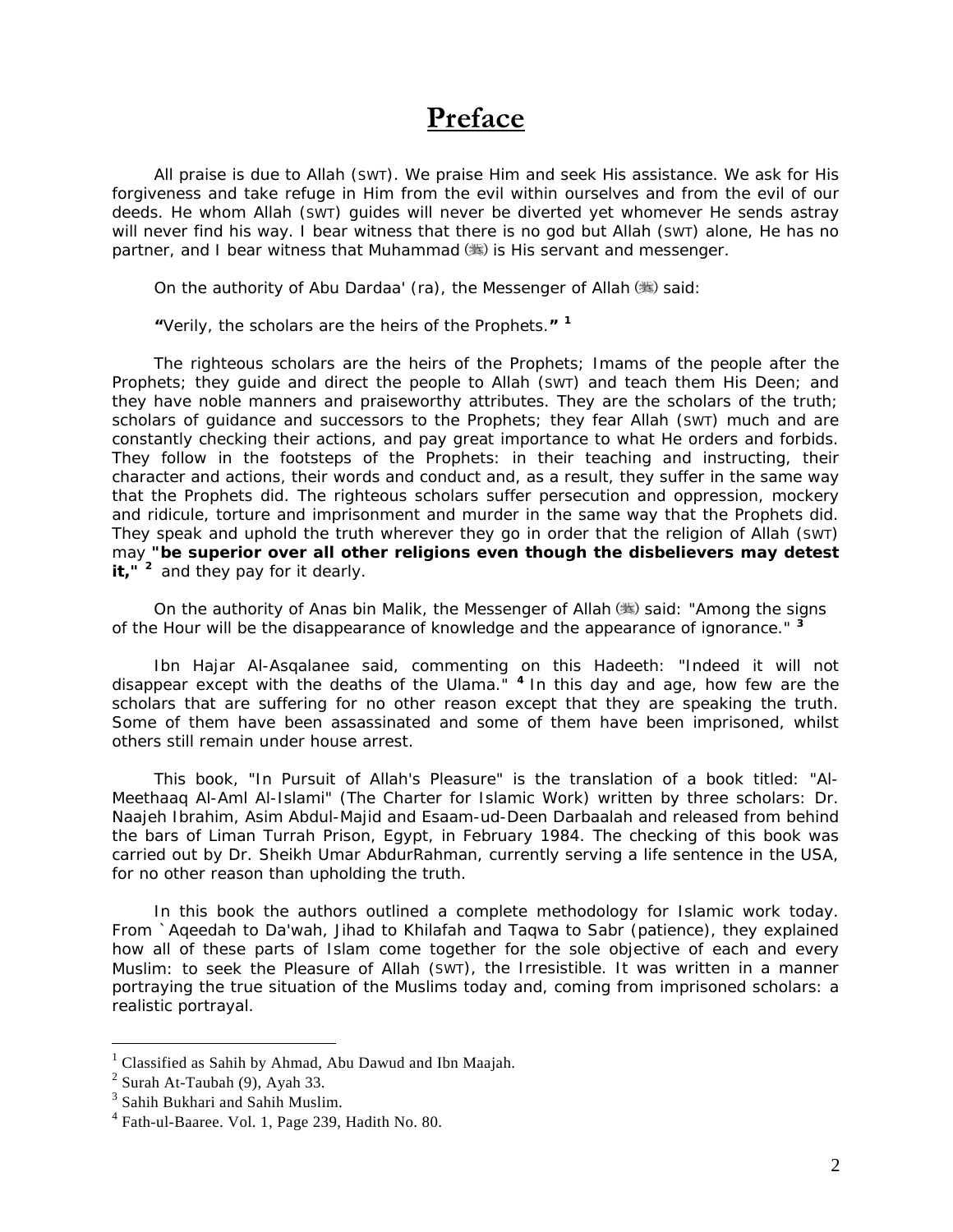This book is an excellent read by itself and an even better guide if used as a syllabus in learning Islam in an organised, collective manner. It is ideal as a basis for study circles and acts as a comprehensive manual. Coupled with the supplementary reading of some other books in the English language and memorisation of the Holy Quran, it can consolidate the knowledge of anyone seeking to work for Islam in this day and age.

We ask Allah (SWT) to accept the efforts of these scholars and protect them. To make this book a means of reviving the glory of His religion. To make our actions sincerely for His Sake and to include them on our Scale of good deeds on the Day of Judgement.

Ameen.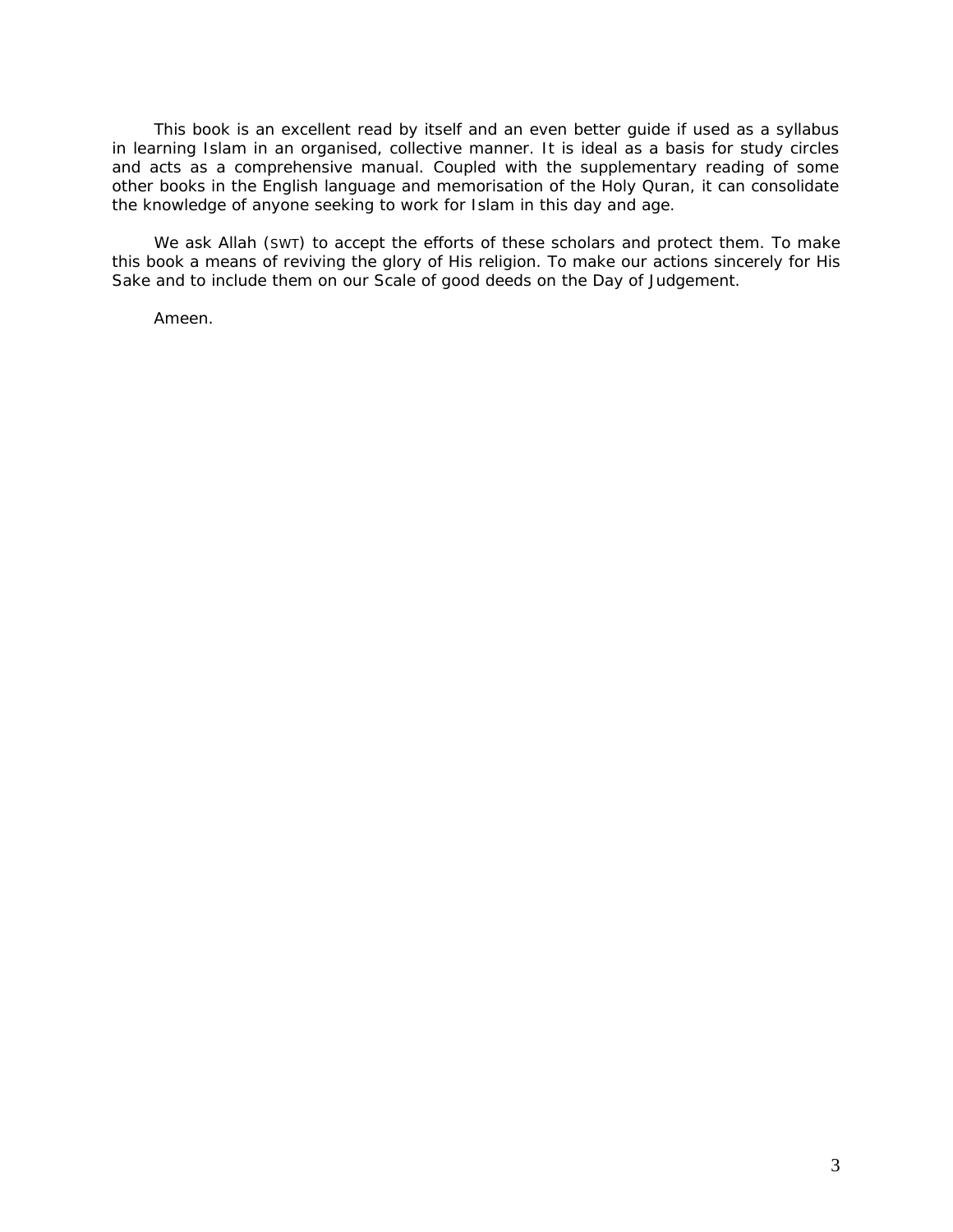# **Introduction**

# <span id="page-4-0"></span>**In the Name of Allah, the Most Beneficent, the Most Merciful**

All praise is due to Allah (SWT). We praise Him and seek His assistance. We ask for His forgiveness and take refuge in Him from the evil within ourselves and from the evil of our deeds. He whom Allah (SWT) guides will never be diverted yet whomever He sends astray will never find his way. I bear witness that there is no god but Allah (SWT) alone, He has no partner, and I bear witness that Muhammad is His servant and messenger.

*"O you who believe! Fear Allah as He should be feared, and die not except as Muslims."* [Surah Ale-Imran (3), Ayah 102.]

*"O Mankind! Be dutiful to your Lord, Who created you front a single person (Adam), and from him (Adam) He created his wife (Eve), and from them both He created many men and women. And fear Allah through Whom you demand your mutual (rights), and (do not cut the relations of) the wombs (Kinship). Surely, Allah is Ever an All-Watcher over you."* [Surah An-Nisa (4), Ayah 1.]

*"O you who believe! Keep your duty to Allah and fear Him, and always speak the truth. He will direct you to do righteous deeds arid will forgive you your sins. And whosoever obeys Allah and His Messenger, has indeed achieved a great achievement."* [Surah Al-Ahzaab (33), Ayah 70-71.]

To proceed:

Allah (SWT) says:

*"Allah has promised those among you who believe, and do righteous good deeds, that He will certainly grant them succession (to the present rulers) in the earth, as He granted it to those before them, and that He will grant them the authority to practice their religion, that which He has chosen for them (Islam). And He will surely give them in exchange a safe security after their fear, provided they (believers) worship Him and do not associate anything (in worship) with Him."* [Surah An-Nur (24), Ayah 55.]

 This is a promise from Allah (SWT) to grant us victory, success, domination and glory. This promise appears to us like a luminous glimpse of hope, enlightening our way in this gloomy darkness encompassing our *Ummah.* This *Ummah,* which dominated the world for a long period of time, through which the *Khilafah* extended remarkably to protect most of the countries and govern them by Allah's (SWT) Book.

Unfortunately today, this same *Ummah is* swallowing the bitterness of humiliation and degradation. Its glory and pride have become like an old song chanted by children. Its *Khilafah* has fragmented into several petty states. Some have been seized by the Christians, some by the Jews, some controlled by atheists and idol worshippers, and the rest, so called '*Islamic States',* have been seized by secular rulers.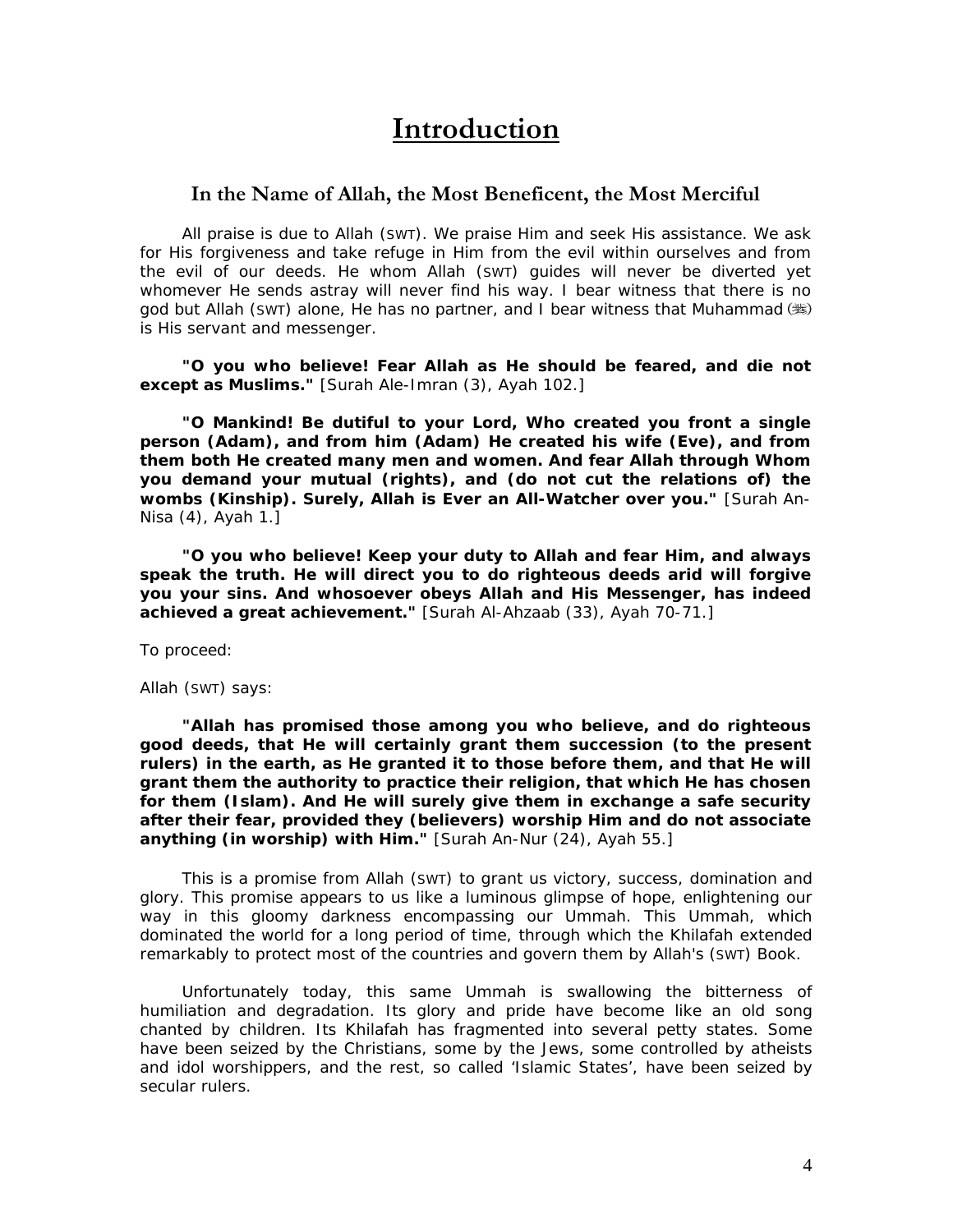The enemies have flocked towards us. Enemies of all kinds. Schools and creeds, theories and philosophies, organisations and institutions, states and countries. They have all gathered to fight Islam and the Muslims. Some of them are incited by a hidden hatred and some by an old animosity.

The Twentieth Century has witnessed one of the fiercest blows inflicted upon our *Ummah* by our enemy: the collapse of the *Khilafah*. If only their conspiracy had stopped at the demise of *Khilafah*. But they went on to indoctrinate Muslims with strange, foreign ideas and concepts, in order to confuse our understanding of our *Deen.* Once we wake up and try to return to our original *Deen,* we will be confronted with an intellectual perplexity, in which evil and good is mixed. Hence, the truth will be ambiguous and we will go astray, and lose the true understanding of Islam.

This is our situation, or you can say, this is our ordeal engendered from our ignorance and negligence before the conspiracy of our enemy could inflict it upon us. However the promise of Allah (SWT) to those who believe and do righteous good deeds remains:

*"...that He will certainly grant them succession (to the present rulers) in the earth, as He granted it to those before them, and that He will grant them the authority to practice their religion, that which He has chosen for them (Islam). And He will surely give them in exchange a safe security after their fear..."* [Surah An-Nur (24), Ayah 55.]

In fact, Allah, had granted the first generation of this *Ummah,* the generation of the *Sahabah,* succession in the earth and domination when they succeeded to follow and submit their souls to the teaching of Islam, and adopted it, alone, as a basis for their unit and solidarity. Then they proceeded to practice it and implement it in their lives through a collective organised movement. This is the path to their domination and succession.

And it is the path to our success if we wake up one day and want to return to our Islam; if one day we accept to challenge our enemies and restore our Islam.

We have to hasten and rectify the abyss that has extended between us and our ancestors. We have to comply with their understanding of Islam and their actions, efforts and *Jihad* for the sake of Islam.

We are in great need to follow the footsteps of our Prophet Muhammad  $(\frac{4}{3})$ , his Companions and those who followed them with righteousness.

#### Al-Awza'ee was right when he said:

*"Be patient and follow the Sunnah. Stick to what the Salaf said, say what they*  said, do not get involved in what they refrained from and follow the way of the *righteous ancestors then you will obtain what they achieved."* 

 The first path to follow is to learn not to decide before Allah (SWT) and His Messenger (,), not to raise our voices above the voice of the Prophet (,), to rid ourselves of any loyalty and to devote ourselves exclusively to Allah (SWT) and His religion.

Then, it will be easier for us to start and mould our characters according to a true and sincere Islamic code as a preliminary step towards the revival of this *Deen.*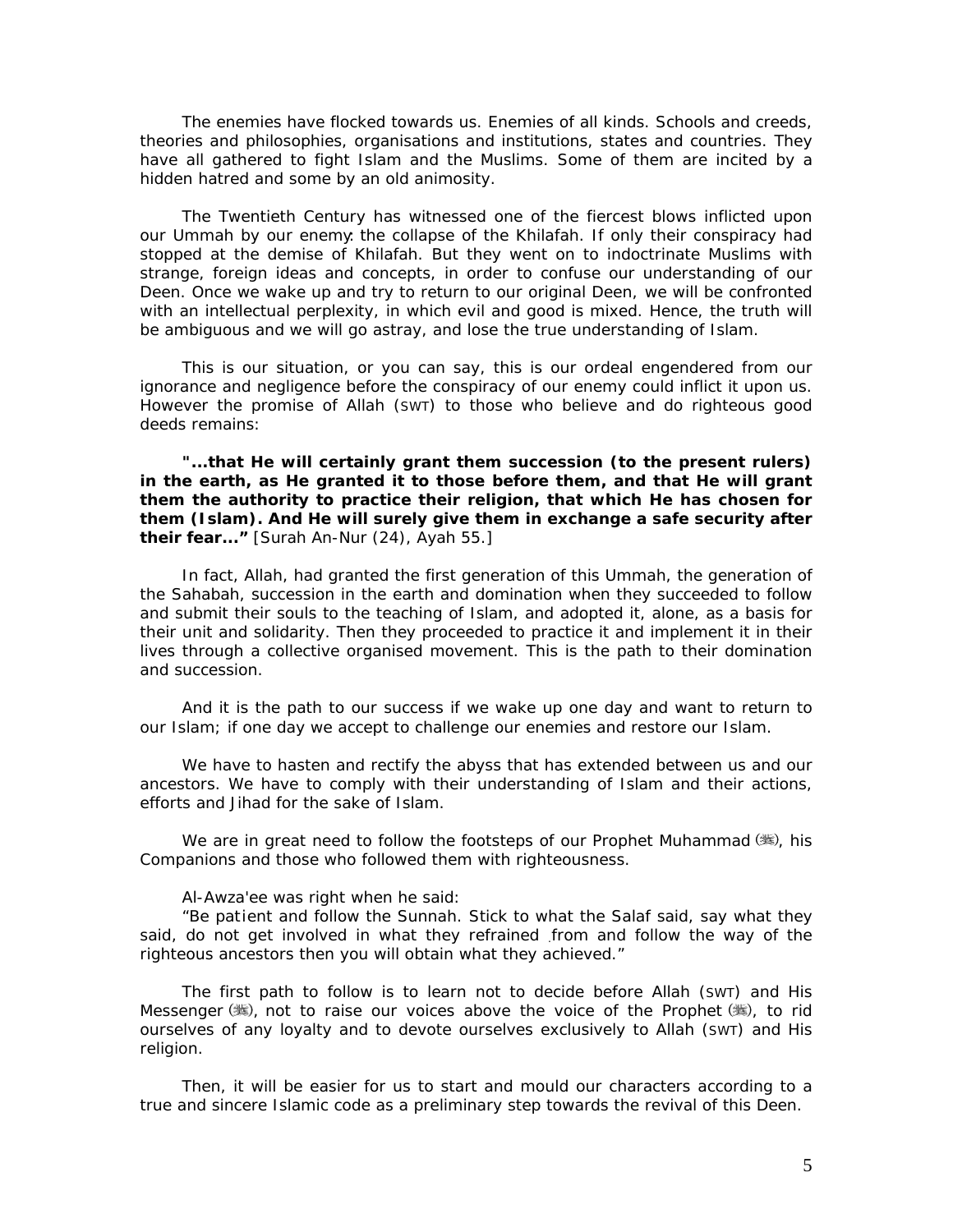*"Verily, Allah will help those who help His (cause)."* [Surah Al-Hajj (22), Ayah 40.]

Therefore, we introduce this book *"In Pursuit of Allah's Pleasure",* as a clear message and a reminder of the principles and fundamentals of *Shari'ah* which should not be absent from any Islamic movement drawn into committing itself, in all matters, to *Shari'ah* laws.

These principles are not new or innovated, but they are established facts which cannot he ignored by any Muslim, let alone be denied. Unfortunately, most of these fundamentals have slipped from the minds of most of those working for this Deen. Some people know some fundamentals hut ignore others. Others implement some but neglect others.

While these principles and fundamentals of *Shari'ah* have been long absent and intentionally been kept away, we take it upon ourselves to introduce, or to display, them as an advice to our *Ummah* because it is a duty and an obligation. By this, we aim to elucidate the characteristics of the path, determine its objective and to indicate how to follow its course. Our endeavor is to clarify the picture for men who boldly embark upon Islamic activities so that the Islamic movement would not be deflected in the middle of its progress or divert from the right path to different paths. Furthermore, such paths are diverse and difficult. Also, we will not forget our objective, nor be confused, nor neglect our duty to commit the Islamic movement to *Shari'ah*  principles, which if abandoned, will make the movement lose all hopes of victory.

This is our purpose in presenting these principles and fundamentals. Once they become clear and more deeply rooted in people's minds, we could, then, unite in a single group in order to work for the benefit of Islam. Therefore, these fundamentals will be like a compulsory introduction in order to reach an imperative intellectual unity before starting our progress.

Whoever overlooks this intellectual unity which we pursue, and exceeds it to give first priority to the people's assembly is making a grave mistake, because his movement contains, without his knowledge, elements of its disintegration. An assembly with no compatibility among its members is a disorganized collection of heterogeneous ideas and concepts, which, in the first real test, will break up and may even fight each other.

Any assembly which aims to work for the welfare of Islam but whose members have not yet agreed about the legal fundamentals (based on *Shari'ah)* which should govern this assembly, the members of this assembly, leaders and soldiers, must ask these questions:

- **What is our Ultimate Goal?**
- **What is our Aqeedah?**
- **What is our Understanding?**
- **What is our Aim?**
- **What is our Methodology to achieve this aim?**
- **What is our Provision?**
- **To whom shall our Loyalty be?**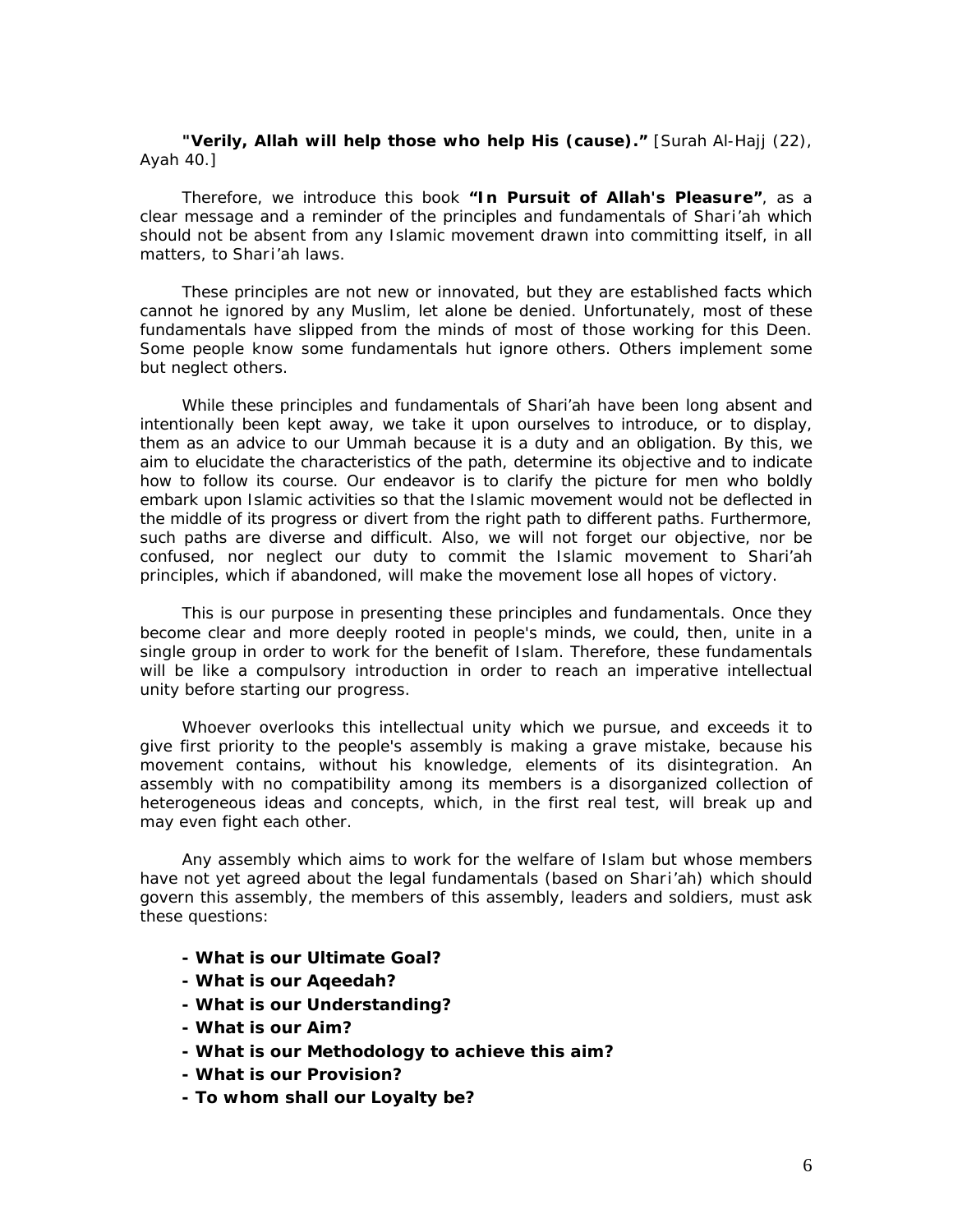- **Who is our Enemy?**
- **Whom shall we accept in our assembly?**

# **- Whom shall we Dismiss and refuse and why?**

We do not need to mention that answers to these questions must be sprung from Islam alone. Islam as revealed by Allah (SWT) to His Messenger Muhammad (#3) as the Companions of the Prophet understood it and as our worthy ancestors taught us.

If we do what is right, it is only from Allah (SWT) :

*"Whatever good reaches you is from Allah,"* [Surah An-Nisa (4), Ayah 79.]

All praise is to Him. If we do what is wrong, it is from ourselves :

*"But whatever evil befalls you is from yourself,"* [Surah An-Nisa (4), Ayah 79.]

*Was Salamu alaikum wa Rahmatullah.* 

Liman Turrah Prison 25 Jamadi ul-Awla 1404 27 February 1984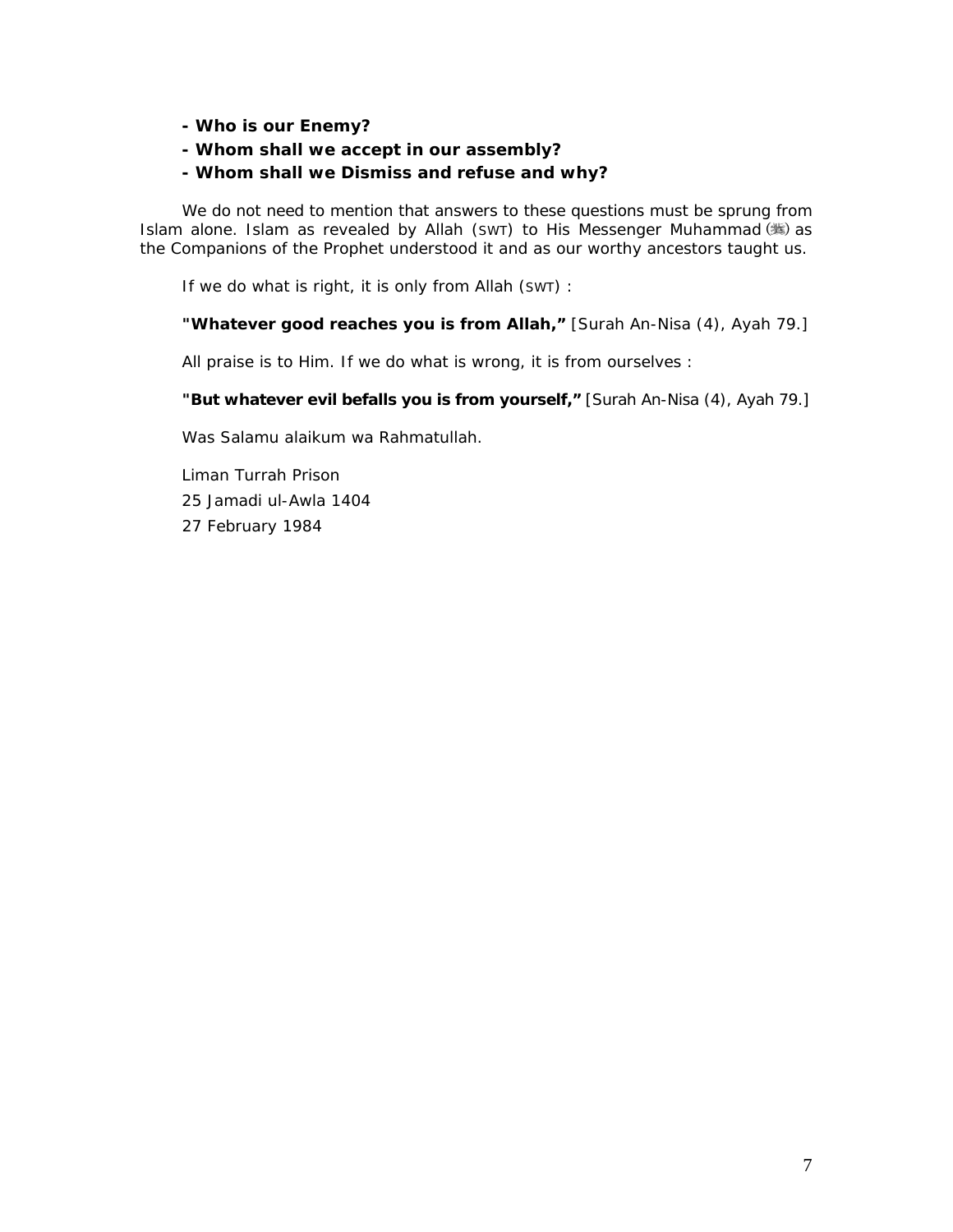# **Part One: Our Ultimate Goal**

<span id="page-8-0"></span>To attain the Pleasure of Allah (SWT) by:

# **1. Directing our sincere devotion to Him alone.**  2. Achieving the true following of His messenger, Muhammad (**2**).

*Abu Sa'eed al-Khudree (ra) relates that the Prophet (* $\frac{m}{m}$ *) said: "Allah, the Lord of Honour and Glory*, *will call the inmates of Paradise, 'O Residents of Paradise!' They will respond, 'Here we are, our Lord, and all good is in Your Hands. 'He will ask them: 'Are you now pleased?' They will answer: 'Why should we not be pleased, our Lord? When You have bestowed upon us such bounties which You have not bestowed on any of Your other creation. 'He will then say to them: 'Shall I not bestow upon you something even better than that?' The inhabitants of Paradise will inquire: 'What could be better than that?' Allah will say, 'I bestow upon you My Pleasure and shall never thereafter be displeased with you.'"* **[5](#page-8-1)**

Verily, our Lord, Your Pleasure is more exalted and precious than any felicity. We put Your pleasure above and before all else. By doing so we follow in the footsteps of our Prophet (5) who sought Your pleasure before asking for Paradise in his supplications: "*O Allah, I ask You for Your Pleasure and Paradise."* 

Allah (SWT) is indeed more precious to us than anything else, and He is Greater than all else. His pleasure is also more valuable than any other objective:

# *"But the greatest bliss is the good Pleasure of Allah: that is the supreme success."* [Surah At-Taubah (9), Ayah 72.]

Allah, Exalted is He, is the First: there is nothing before Him; and He is the Last: there is nothing after Him. He is the Most High: there is nothing above Him, and He is the Most Near: there is nothing nearer than Him. He is the Ever-Living and the One who sustains and protects all that exists. He is the All-Mighty; the All-Wise; the All-Aware; the All-Knowing; the All-Seeing; the Owner of Power; the Most Strong. He has power over all things; everything is in need of Him; all actions are easy for Him; and He is in need of nothing whatsoever:

# *"There is nothing like unto Him; and He is the All-Hearer, the Ever-Watching."* [Surah Ash-Shura (42), Ayah 11.]

It is He who creates all things from nothing and provides after destitution. He gives life and causes death. He resurrects the dead from their graves; and to Him will be the final return on the Day of Judgment, when He forgives whom He wishes to forgive, out of benevolence, and punishes whom He wishes to punish, out of justice:

*"Such is Allah, your Lord. His is the Sovereignty. None has the right to be worshipped but He. How then are you turned away?"* [Surah Az-Zumar (39), Ayah 6.]

<span id="page-8-1"></span><sup>5</sup> Bukhari and Muslim.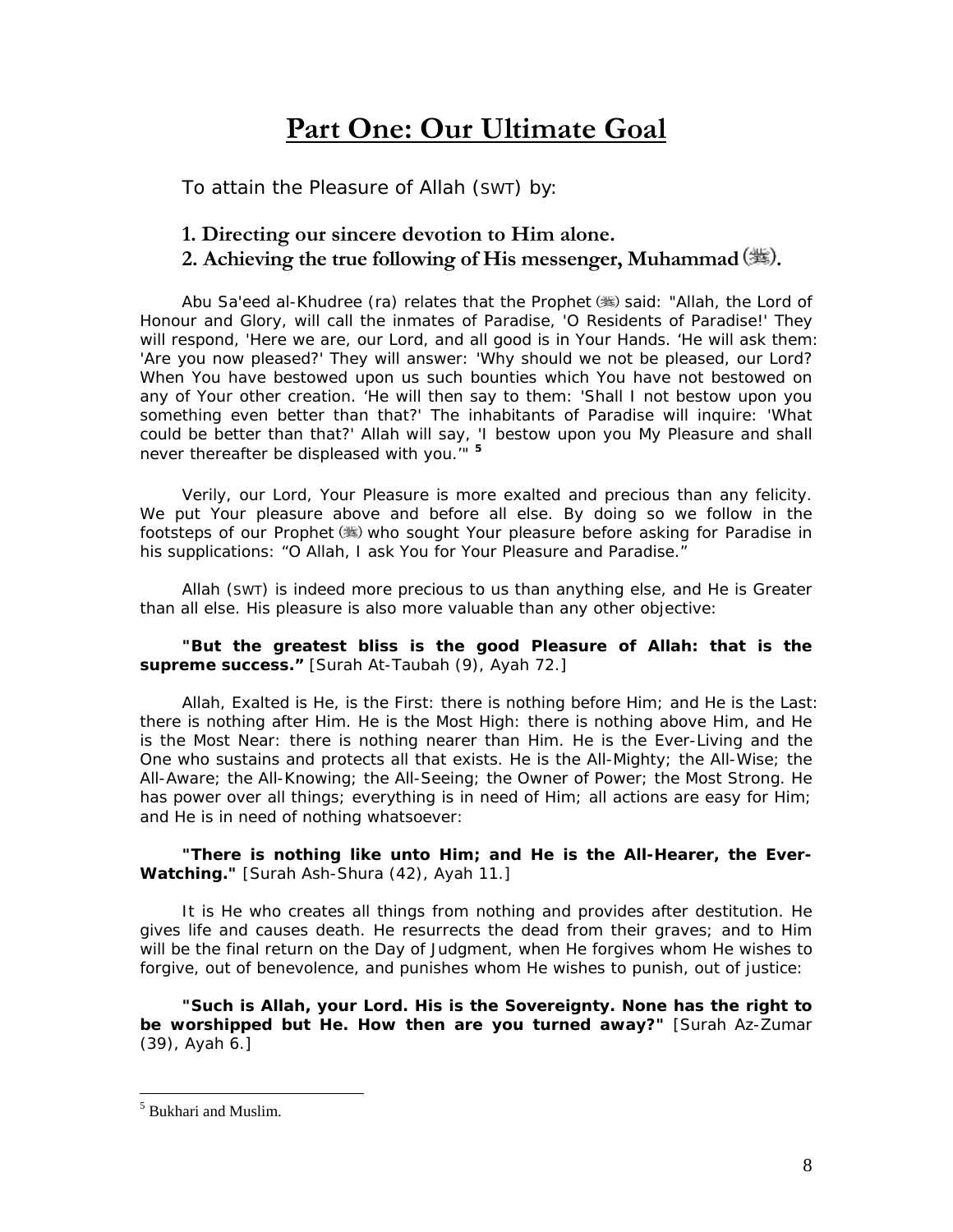All save Him, Exalted is He, will perish:

# *"Whatsoever is on it [the earth] will perish; but the Face of your Lord, full of Majesty and Honor will abide forever."*[Surah Ar-Rahman (55), Ayah 26-27.]

So how could we not consider the Pleasure of Allah: to be our ultimate goal for which we strive and break away from whatever opposes it, so that we can have recourse to its protection and delight in it?

# *"So flee to Allah (front His Torment to His Mercy) Verily, I (Muhammad) am a plain Warner to you from Him."* [Surah Az-Zariyat (51), Ayah 50.]

Our Prophet ( $\gg$ ) taught us that the Pleasure of our Lord is our refuge and shelter:

*A'isha said: "I missed the Messenger of Allah in bed (one night) so I looked for him and (suddenly) my hand perchance felt the sole of his feet in the mosque. They were upright (in sujud position) and he was saying: Allaahumma innee A'udu biridhaaka min Sakhatika, wabimu 'aafaatika min 'Uqoobatika, wa A'udhu bika minka, Laa Uhsee Thanaa'an 'Alaika, Anta kamaa Athnaita 'Alaa Nafsika." ("O Allah! I seek refuge in Your Pleasure front Your Wrath, and in Your Pardon from Your Punishment; and I seek refuge in You from You. I could never praise You enough (as You deserve], You are as You have praised Yourself.")* **[6](#page-9-0)**

The Pleasure of Allah, Mighty is He, is an objective before which all other objectives diminish in importance:

# *"And Allah is better [as regards reward in comparison to your reward], and more lasting [as regards punishment in comparison your punishment."* [Surah Ta-Ha (20), Ayah 73.]

Whoever finds and attains it has indeed found everything could possibly need; and whoever loses it or is misguided away from has lost everything. This is the person that Allah, has left astray,*"***...***and sealed his hearing and his heart, and put a cover on his sight. Who, then, will guide him after Allah?* [Surah Al-Jaathiya (45), Ayah 23.]

One of the mercies that Allah has granted His creation is His undertaking to realize this aim (of pleasing Him) for all those who seek it with sincerity:

*"Allah chooses for Himself those whom He wishes, and guides unto Himself those who turn to Him in repentance and in obedience."* [Surah Ash-Shura (42), Ayah 13.]

Allah, Exalted is He, never turns away anybody seeking His guidance. Instead, He assists and guides them to it:

# *"As for those who strive hard in Our cause, We will surely guide them to Our*  Paths (Allah's religion)." [Surah Al-'Ankabut (29), Ayah 69.]

*On the authority of Abu Hurairah (ra) who said that the Prophet*  $\mathcal{F}_s$  said: "*Allah the Almighty says: 'I am as My servant expects Me to be. I am with him when he* 

<span id="page-9-0"></span><sup>6</sup> Muslim.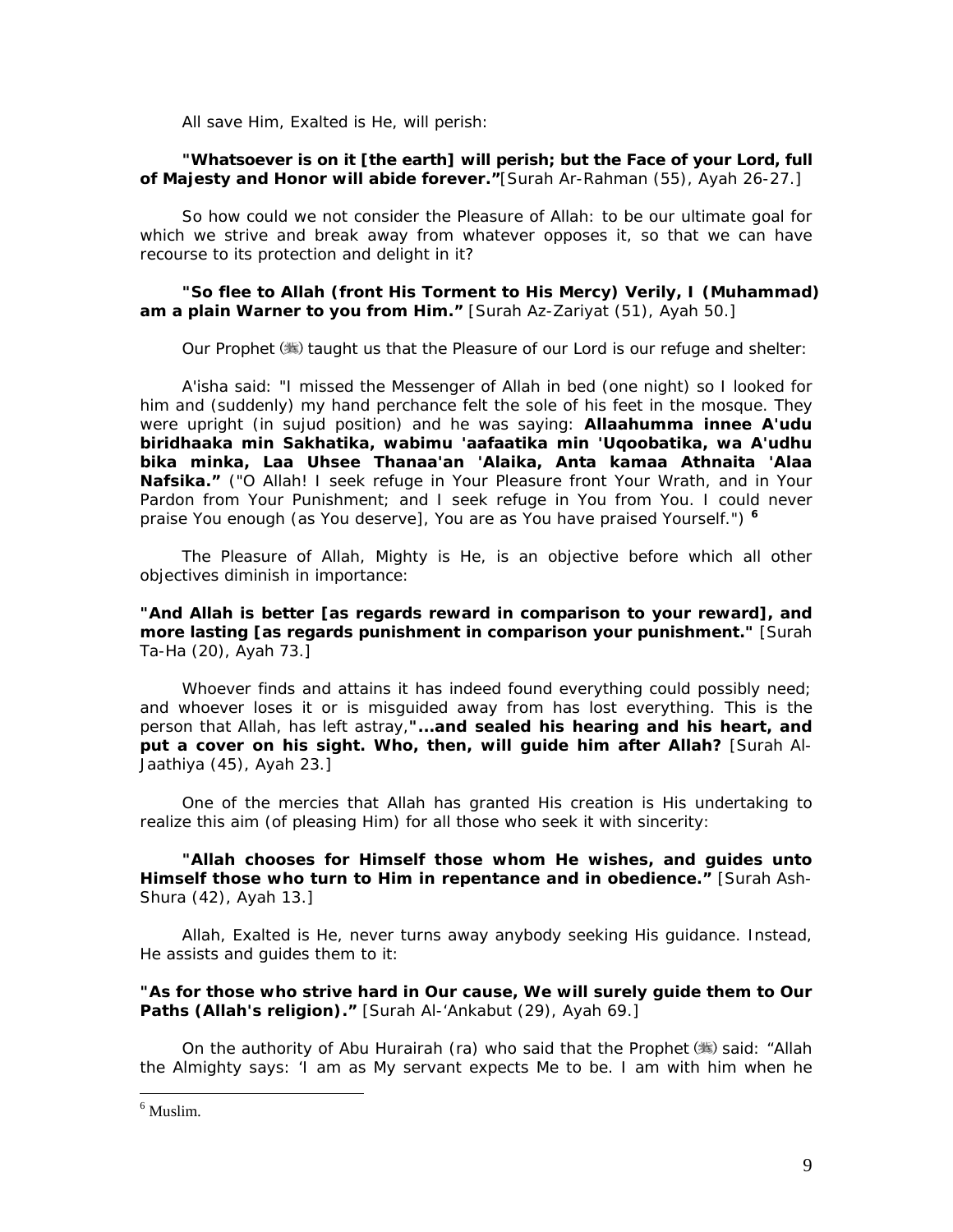*makes mention of Me. If he makes mention of Me to himself, I make mention of him to Myself and if he makes mention of Me in an assembly, I make mention of him in an assembly better than it. And if he draws near to Me a hand's span, I draw near to him arm's length; and if he draws near to Me an arm's length, I draw near to him a fathom's length. And if he comes to Me walking, I go to him at speed.'* " **[7](#page-10-0)**

How could we not then make Allah's (SWT) Pleasure our ultimate goal?

*On the authority of Abu Dharr al-Ghifari (ra) from the Prophet* (\*) is that among *the sayings he relates from his Lord, Exalted is He, is that He said:* 

*"O My servants, I have forbidden oppression for Myself and have made it forbidden amongst you, so do not oppress one another.* 

*O My servants, all of you are astray except for those I have guided, so seek guidance of Me and I shall guide you.* 

*O My servants, all of you are hungry except for those I have fed, so seek food from Me and I shall feed you.* 

*O My servants, all of you are naked except for those I have clothed, so seek clothing of Me and I shall clothe you.* 

*O My servants, you sin by night and by day, and I forgive all sins, so seek forgiveness of Me and I shall forgive you.* 

*O My servants, you will not attain harming Me so as to harm Me, and you will not attain benefiting Me so as to benefit Me.* 

 *O My servants, were the first of you and the last of you, the human of you and the jinn of you to be as pious as the most pious heart of any man amongst you, that would not increase My Kingdom in anything.* 

*O My servants, were the first of you and the last of you, the human of you and the jinn of you as wicked as the most wicked heart of any man amongst you, that would not decrease My Kingdom in anything.* 

 *O My servants, were the first of you and the last of you, the human of you and the jinn of you, to rise up in one place and make a request of Me, and were I to give everyone what he requested, that would not decrease what I have, any more than a needle decreases the sea if put into it.***[8](#page-10-1)**

 *O My servants, it is but your deeds that I reckon up for you and then recompense you for, so let him who finds good (in the Hereafter) praise Allah and let him who finds other than that blame no-one but himself."* **[9](#page-10-2)**

How could we not seek His Pleasure and aspire to be amongst His beloved friends whom he defends and assists:

*"Truly Allah defends those who believe."* [Surah Al-Hajj (22), Ayah 38.]

Allah also says in the *Hadeeth Qudsi: "Whoever shows enmity to someone devoted to Me, I shall be at war with him... "* **[10](#page-10-3)**

And can we not aspire to be among His beloved about whom He says in the same *Hadeeth Qudsi:* 

<span id="page-10-0"></span><sup>&</sup>lt;sup>7</sup> Bukhari, Muslim, Tirmidhi and Ibn Maajah.

<span id="page-10-1"></span><sup>&</sup>lt;sup>8</sup> This refers to the minute amount of water adhering to a needle if dipped into the sea and then withdrawn.

<sup>&</sup>lt;sup>9</sup> Muslim, Tirmidhi and Ibn Maajah.

<span id="page-10-3"></span><span id="page-10-2"></span><sup>&</sup>lt;sup>10</sup> Bukhari and Muslim.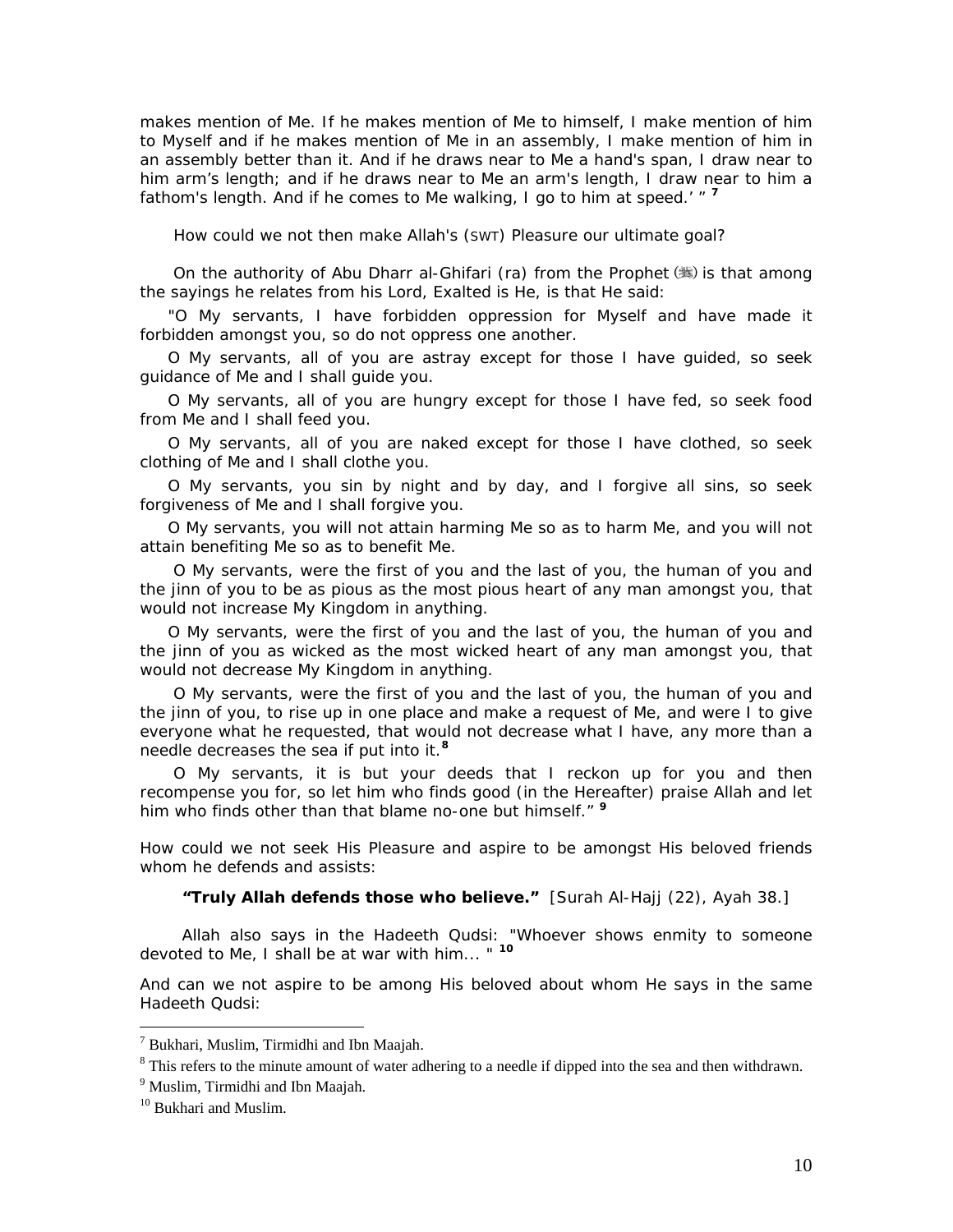*"My servant draws not near to Me with anything more loved by Me than the religious duties I have enjoined upon him, and My servant continues to draw near to Me with optional works so that I shall love him. When I love him I am his sense of hearing with which he hears, his sense of sight with which he sees, his hand with which he strikes, and his foot with which he walks. Were he to ask [something] of Me, I would surely give it to him; and were he to ask Me for refuge, I would surely grant him it.. "***[11](#page-11-0)**

We hope to attain His Pleasure and we wish that our Lord will admit us in Paradise on the Day of Resurrection along with the righteous people:

*"My worshippers! No fear shall be on you this Day, nor shall you grieve, (you) who believed in Our Signs and were Muslims. Enter Paradise, you and your wives, in happiness. Trays of gold and cups will be passed round them, [there will be] therein all that one's inner-self could desire, all that the eyes could delight in, and you will abide therein forever. Such will be the Paradise which you have been made to inherit because of your deeds which you used to do [in the life of the world].Therein for you will be fruits in plenty, of which you will eat [as you desire]."* [Surah Az-Zukhruf (43), Ayat 68-73.]

In light of all of the above, does our set goal equal other goals? *"Say***:** *Is the blind one equal to the one who sees? Or darkness equal to Light?"* [Surah Ar-Ra'd (13), Ayah 16.]

# *"Is he who walks on his face without seeing, more rightly guided, or he who [sees and] walks on a Straight Path [Islam]?"* [Surah Al-Mulk (67), Ayah 22.]

A Muslim's objective illuminates his path, outlines his endeavours, regulates his footsteps, actions and positions. You find him walking on the ground while his heart is set on the Heavens. He goes forth one instance and holds back another; sometimes hastens and sometimes slows, speaks on one occasion and holds his tongue on another. During all this he is proceeding confidently towards his ultimate goal.

This objective makes the Muslim intolerant of neglecting the commands of his Lord or disobeying film in any way. For doing so would come between him and his exalted aim. It also makes him waste little of his time, lest it should come to nothing. He is cautious not to spend the fleeting moments of his life on anything that does not please his Lord.

One of the merits of a Muslim's ultimate goal is that it controls the means by which it is achieved. The goal does not serve to justify the means for those who wish to attain it, nor does it allow them to justify any means with a view to achieving that goal. Rather the goal controls the means which, in its turn, is controlled for it. The goal would not be attained by any words or actions unless these are done with sincerity towards Allah and in accordance with the teachings of the Prophet  $(\frac{4}{3})$ .

The early Muslims confined their objectives to seeking only the Pleasure of Allah (SWT). One of them would say: "I will make all my worries, one," that is, my only worry in this life is to please Allah (SWT), the Almighty. Their only concern in this life was to achieve His pleasure. Therefore they overcame any hindrance or obstacle on

<span id="page-11-0"></span><sup>&</sup>lt;sup>11</sup> Bukhari and Muslim.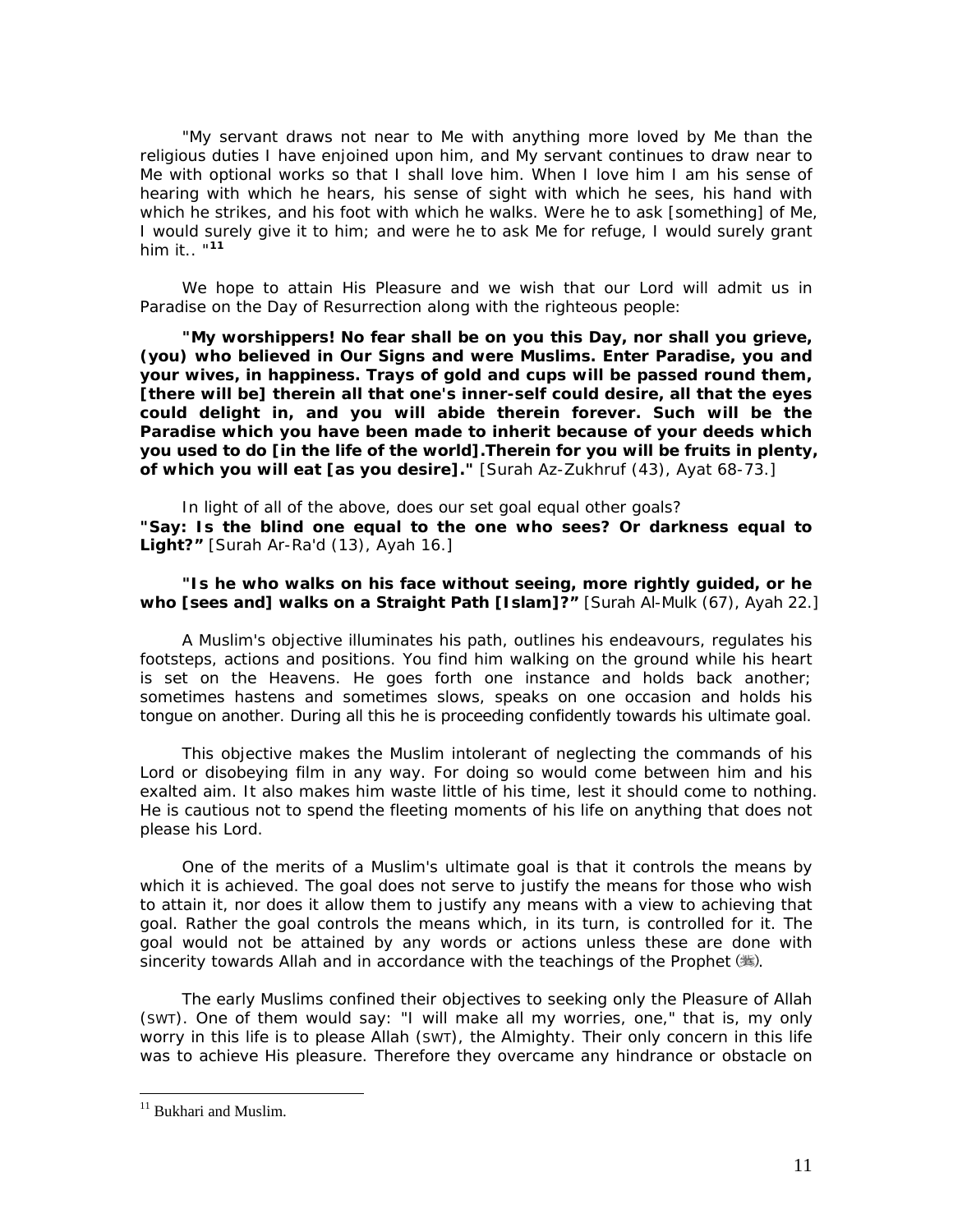the road leading to this exalted aim and dispensed with all their desires and worldly aspirations. Their aim was to achieve all that Allah (SWT) commanded of them. Thus they became the most pious, most knowledgeable and most just of all people. Their Lord, consequently, granted them guidance and support and made them the mightiest of all people.

The majority of present-day Muslims, however, have strayed in choosing and determining their objectives. Some have put the Pleasure of Allah behind them and set off in pursuit of their own worldly desires; paying no attention to anything else.

Some even think that they can have other objectives alongside seeking the pleasure of Allah (SWT). Such people have become, as Allah (SWT) said (which means):

# *"A man belonging to many partners disputing with one another."* [Surah Az-Zumar (39), Ayah 29.]

But Allah (SWT) the Most High is Self-Sufficient : He has no need of an associate. Thus, he who does an action for someone else's sake as well as Allah's (SWT) will be renounced by Allah (SWT) in favour of those whom he has associated with Him.

This is why today's Muslims, despite their large numbers, have become like the foam of a torrential stream. They have fallen into myriad vices. They are divided by whims and heresies. The Muslim nation has become, as the Prophet (.) said, a large bowl to which all the nations of the world call upon one another.

The situation is very grave. As a result of abandoning the sole objective for which they had been created, Muslims will not only live in humiliation upon this earth, as is the case today. They will also face a greater danger on the Day of Judgement, each in proportion to his negligence of and alienation from the true objective.

Abandoning the Pleasure of Allah (SWT) means nothing other than choosing Allah's (SWT) wrath as an objective. Let people delude themselves as they please. Let them call their erroneous objectives any modern name they like. It will never amount to any more than the wrath of Allah (SWT). Let them call their objective a struggle to achieve true socialism, or dress it with the false glitter of democracy, or capitalism, or Arab nationalism, or secularism. Let them say whatever they please as long as they have rejected the Truth :

*"So after the Truth, what else can there be except error?"* [Surah Yunus (10), Ayah 32.]

*"Those are they who have purchased error at the price of Guidance, and torment at the price of Forgiveness. So how bold they are [for evil deeds which will push them] to the Fire!"* [Surah Al-Baqarah (2), Ayah 175.]

*"And how bad indeed was that for which they sold their souls, if they but knew!"* [Surah Al-Baqarah (2), Ayah 102.]

We therefore warn our people saying to them: return to the right path: *"Answer the call of your Lord."* [Surah Ash-Shura (42), Ayah 47.]

Return to the Pleasure of Allah(SWT) let your devotion be sincere and your struggle continuous: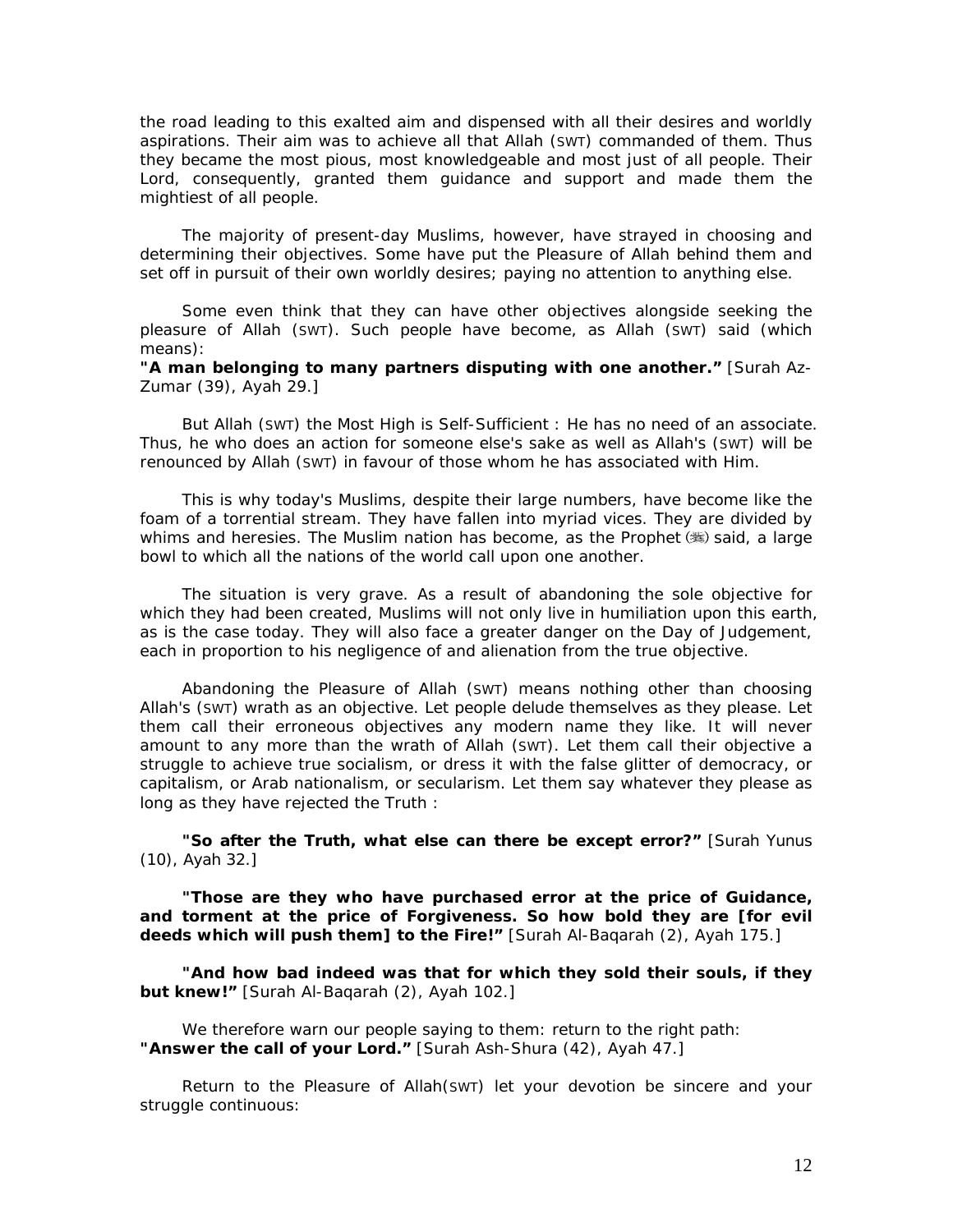# *"O our people! Respond [with obedience] to Allah's caller [i.e. Muhammad [pbuh], and believe in him."* [Surah Al-Ahqaaf (46), Ayah 31.]

And know that achieving this great and noble goal is extremely easy for those assisted by Allah (SWT), and that the road leading to it is extremely clear for those blessed by Allah's (SWT) Guidance, for He (SWT) *"...guides unto Himself those who turn to Him in repentance and obedience."* [Surah Ash-Shura (42), Ayah 13.]

Those who choose to travel this road need only two things to achieve their objectives:

1. Sincerity to Allah, the Almighty by seeking His Pleasure alone, and;

2. Following the example of the Prophet  $(\frac{4}{3})$ .

# **l. Sincerity**

Allah (SWT), Exalted is He, accepts no work whatsoever, be it great or small, unless it is intended solely for His Pleasure.

*On the authority of Abu Hurairah (ra)*, *who said that the Messenger of Allah said: "Allah, Glorified and Exalted is He, said:* '*I am Self-Sufficient. I am in no need of having an associate. Thus he who does an action for someone else's sake as well as Mine will have that action renounced by Me in favour of him whom he associated with Me.'"* **[12](#page-13-0)**

A Muslim is required to dedicate all his endeavours to Allah (SWT) in all his actions and words, remembrance and thinking, sleep and waking, worship and daily living, love and hatred, giving and withholding.

*"Say [O Muhammad ( pbuh)]: ' Verily, my prayer, my sacrifice, my living and my dying are for Allah, the Lord of the Worlds. He has no partner.'"* [Surah Al-An'am (6), Ayat 162-163.]

A servant should be sincere to Allah (SWT) in all his activities:

*"Say: [O Muhammad ( pbuh)]: 'Verily I am commanded to worship Allah (alone) by obeying Him and doing deeds sincerely for Allah's sake only and not to show off, and not to set up rivals with Him in worship;'"* [Surah Az-Zumar (39), Ayah 11.]

Sincerity is isolation of the intent in obedience to the Worshipped - Glorified is He - singling Him out alone in worship, restraining the heart from turning towards creation during conduct with the Lord, and cleansing the action from every flaw.

And one who knows the reality of the perfection of the Lord Most High, His Exaltedness, His majesty, His power, His wisdom, His blessings, His shielding, His gentleness, His kindness, His gracefulness, His generosity, and believes that He is:

<span id="page-13-0"></span><sup>&</sup>lt;sup>12</sup> Muslim and Ibn Maajah.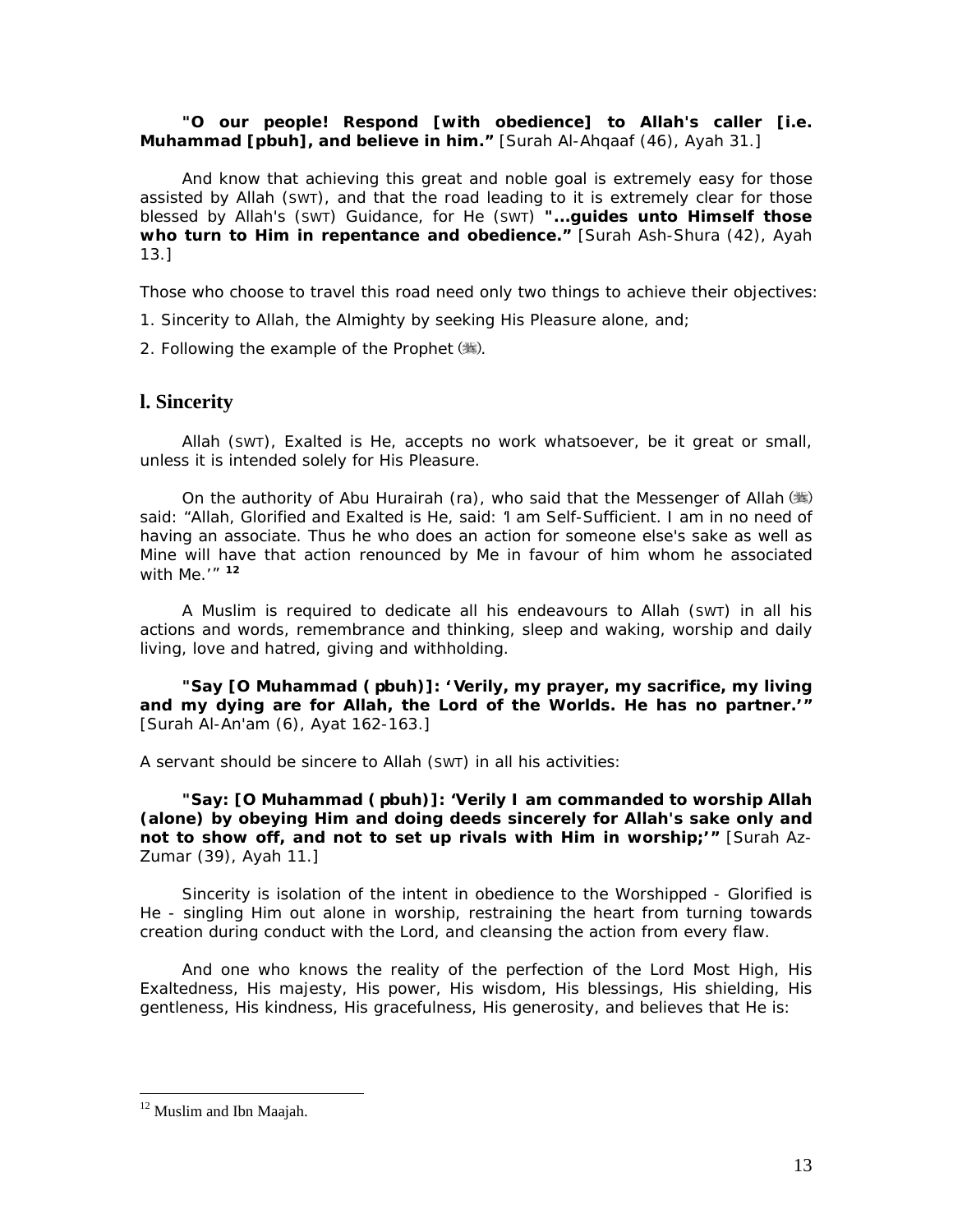*"the First [nothing is before him] and the Last [nothing is after Him], the Most High [nothing is above Him] and the Most Near [nothing is nearer than Him]."* [Surah Al-Hadeed (57), Ayah 3.]

 and at the same time know the truth about created beings, namely that they *"...cannot create [even] a fly, even though they combine together for the purpose! And if the fly should snatch away anything from them, the y would have no power to release it from the fly.* " [Surah Al-Hajj (22). Ayah 73.]

and that they

*"...possess neither hurt nor benefit for themselves, and possess no power [of causing] death, nor [of giving] life, nor of raising the dead."* [Surah Al-Furqan (25), Ayah 3.] and that they

*"...own not even a qitmeer* (the thin membrane over a date-stone.)*"* [Surah Faatir (35), Ayah 13.]

Those who know all these things cannot possibly dedicate their work to anyone except Allah. How could they possibly attach their hearts to any but Him?

*On the authority of Umar bin Al-Khattab (ra), the Prophet*  $\ddot{\mathcal{L}}$  *said: "Actions are but by intention and every man shall have but that which he intended. Thus he whose migration was for Allah and His Messenger, his migration was for Allah and His Messenger; and he whose migration was to achieve some worldly benefit or to take some woman in marriage, his migration was for that which he migrated."* **[13](#page-14-0)**

Indeed, every action not done sincerely for Allah (SWT) is futile and wasted. The greatest works turn into calamity for their doers in both this life and in the next if they are devoid of sincerity to Allah. The prophet (#) informed us that:

*"The first three people against whom Judgement will be pronounced will be a man who has died a martyr. He will be brought forward and Allah will make known to him His favours and he will recognise them. [The Almighty] will say: 'And what did you do about them?' He will say: 'I fought for You until I died a martyr'. He will say: 'You have lied, You did but fight that it might be said [of you], he is courageous. And so it was said.' Then he will be ordered to be dragged along on his face until he is cast into the Hell-Fire.* 

*[Another] will be a man who has studied [religious] knowledge and has taught it and who used to recite the Qur'an. He will be brought forward and Allah will make known to him His favours and he will recognise them. [The Almighty] will say: 'And what did you do about them?' He will say: 'I studied [religious] knowledge and I taught it and I recited the Qur'an for Your Sake'. He will say: 'You have lied, you did but study [religious] knowledge that it might be said [of you], he is a reciter. And so it was said.' Then he will be ordered to be dragged along on his face until he is cast into the Hell-Fire.* 

<span id="page-14-0"></span><sup>&</sup>lt;sup>13</sup> Bukhari and Muslim.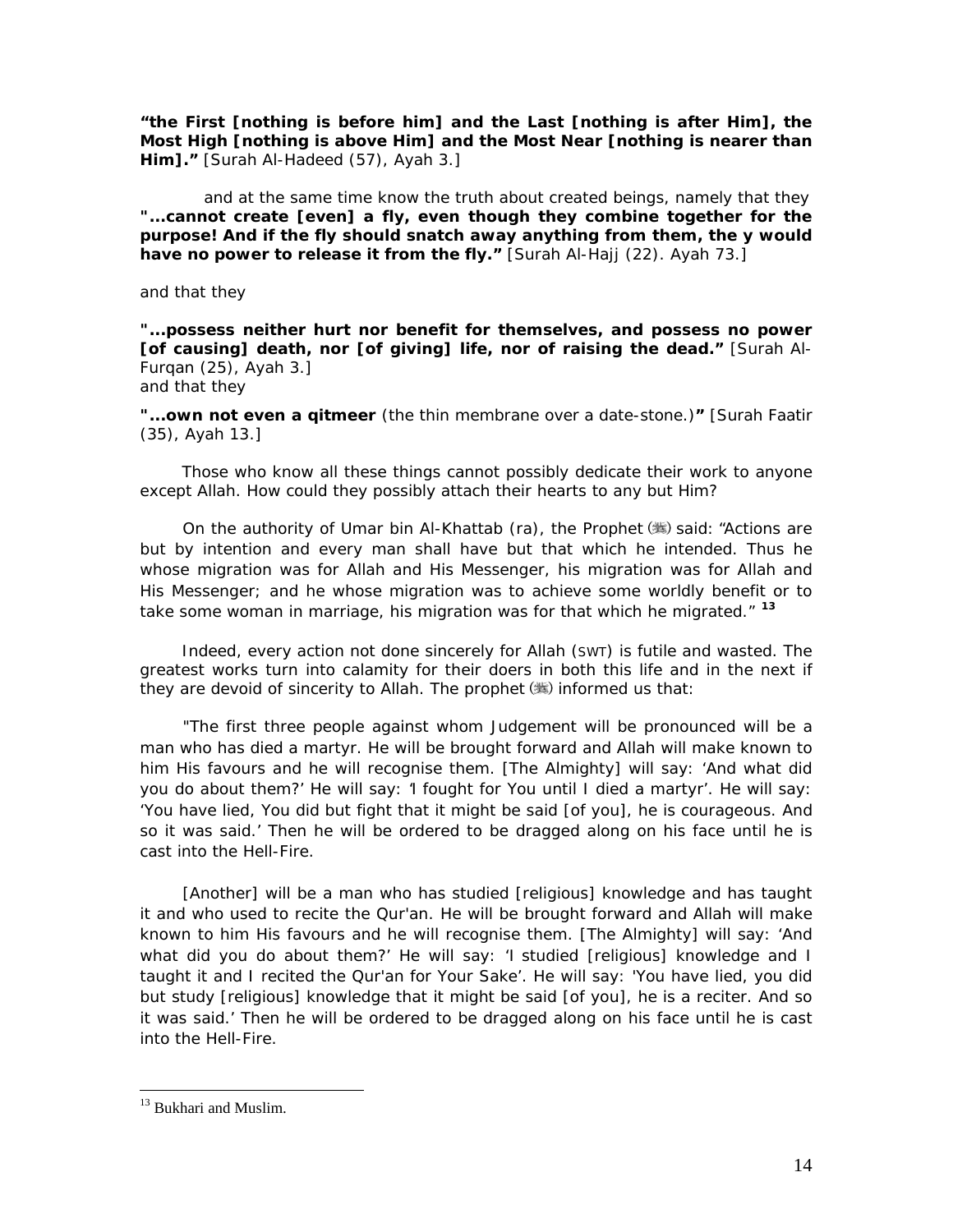[Another] will be a man whom Allah had made rich and to whom He had given *all kinds of wealth. He will be brought forward and Allah will make known to him His favours and he will recognise them. [The Almighty] will say: 'And what did you do about them?' He will say: 'I left no path [untrodden] in which You like money to be spent without spending it for Your Sake.' He will say: `You have lied, you did but do*  so that it might be said [of you], he is open-handed. And so it was said.' Then he will *be ordered to be dragged along on his face until he is cast into the Hell-Fire."***[14](#page-15-0)**

This Hadeeth shows us how the greatest and noblest of deeds turn into catastrophe due to the lack of sincerity.

The opposite of sincerity is showing off *(ar-Riyyaa').* It is the practice of performing any of the various forms of worship through words or actions in order to be seen and praised by people. It could take a pure form, as is the case of the hypocrites about whom Allah, the Almighty said:

# *"And when they stand up to pray, they stand with laziness and to be seen of men."* [Surah An-Nisa (4), Ayah 142.]

It could also be by devoting works to Allah as well as to other than Him; or it could be the case where the work starts off by being devoted to Allah alone but later becomes hypocritical, when it is done with the intention of showing off.

Muslims are commanded to struggle against their selves and ensure sincere devotion in every action they undertake and to rid themselves of all forms of showing off. It is wrong to abandon good works for fear of showing off. One should do good deeds and be sincere to Allah at the same time:

# *"So whoever hopes for the meeting with his Lord, let him do righteous work, and associate none as a partner in the worship of his Lord."* [Surah Al-Kahf (18), Ayah 110.]

Sincerity is both necessary and required in order that every soul may rid itself of whims and desires and make its objective whatever Allah (SWT) requires of it.

# **2. Realising the true following of the Prophet**

Sincerity, as mentioned above, constitutes but one of two conditions for the action to be accepted by Allah, the Almighty. The second condition is to follow the example of the Prophet ( ). Ibn Al-Qayyim al-Jawziyyah says about those who observe sincerity in their words and actions and follow in the footsteps of the Prophet : "They are the true people of the saying: *'You [Alone] we worship'***[15](#page-15-1)***.* All their works, words, giving, withholding, loving, hating and apparent and hidden interactions are devoted to Allah alone. They do not seek the reward or thanks of the people, nor do they seek the high status in society. They neither seek to be commended, nor avoid being defamed, because they consider people as the buried dead who can neither benefit nor harm, nor do they have power over life or death, or the raising of the dead."

<span id="page-15-0"></span><sup>&</sup>lt;sup>14</sup> Muslim, Tirmidhi and An-Nasaa'ee on the authority of Abu Hurairah (ra).<br><sup>15</sup> [Surah Al-Fatiha (1), Ayah 5.]

<span id="page-15-1"></span>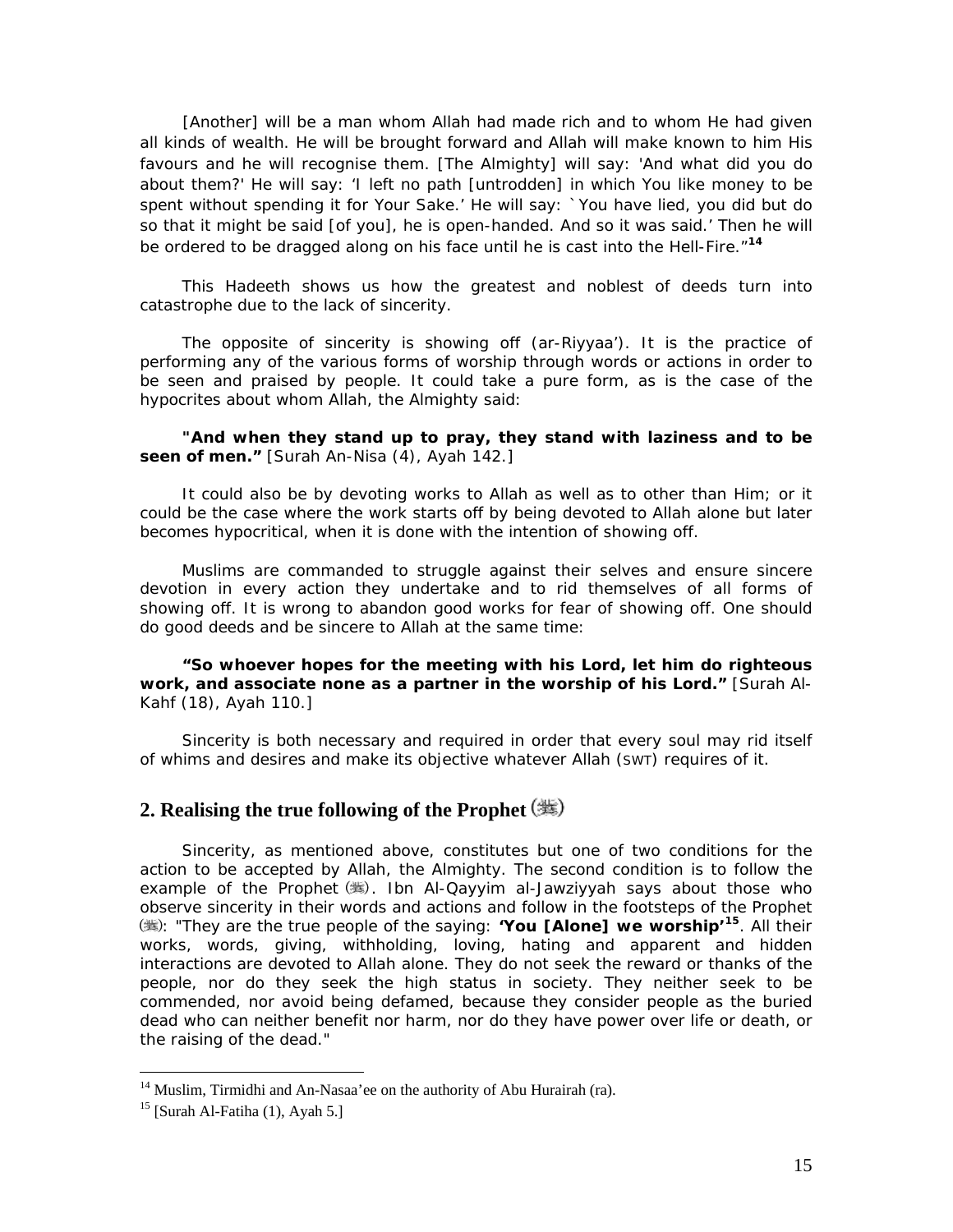Only those ignorant of their Lord and of the conditions and nature of human kind would seek the pleasure and praise of people and aspire to high position and influence in society. Those who are aware of Man's nature and know Allah, prefer to devote themselves and their actions to seeking Allah's Pleasure and ignore the selfinterested reactions of other people. All their acts of worship are concordant with Allah's commands and what He likes and dislikes. This is the type of work which Allah accepts.

Allah, Exalted is He, says (which means):

*"Blessed be He in Whose Hand is the Dominion, and He is Able to do all things. Who has created death and life that He may test you which of you is best in deed."* [Surah Al-Mulk (67), Ayah 1-2.]

He also says (which means):

## *"Lo! We have placed all that is in the earth as an ornament thereof that we may try them; which of them is best in conduct."* [Surah Al-Kahf (18), Ayah 7.]

Al-Fudhayl bin 'Iyyaad said: "The excellent deed is that which is the most sincere and the most correct." He was then asked: "How is that, O Abul - Hasan?" He said: "The deed which is sincere but not correct will not be accepted. Likewise, the deed which is correct but not sincere will not be accepted, until it is both sincere and correct." The sincere deed is that which is intended for Allah's Pleasure alone; the correct deed is that which follows the Sunnah of the Prophet (...). This is exactly what Allah (SWT) says in the following verses (which means):

*"And whoever hopes for the meeting with his Lord, let him do righteous work, and associate none as a partner in the worship of his Lord."* [Surah Al-Kahf (18), Ayah 110.]

and also

 *"And who can be better in religion than one who submits his face (himself) to Allah while doing good."* [Surah An-Nisa (4), Ayah 125.]

Any work which does not follow these criteria will be rejected, much as he is in need of its acceptance. It is related by 'A'isha (raa) that the Prophet (.) said: "Any *deed which is not in agreement with our teachings will be rejected."* **[16](#page-16-0)**

And any deed which does not follow the example of the Prophet  $(*)$  only serves to increase the distance between the worshipper and his Lord. For Allah (SWT) can be worshipped only in the way that He had commanded, not in accordance with someone's whims and opinions.

Realising the true following of the Prophet  $(\frac{4}{3})$  is the evidence a servant presents to prove his true love for Allah, and by which he can acquire Allah's love:

*"Say [O Muhammad to Mankind]: `If you [really] love Allah, then follow me. Allah will love you and forgive you your sins."* [Surah Ale-Imran (3), Ayah 31.]

<span id="page-16-0"></span><sup>&</sup>lt;sup>16</sup> Bukhari and Muslim.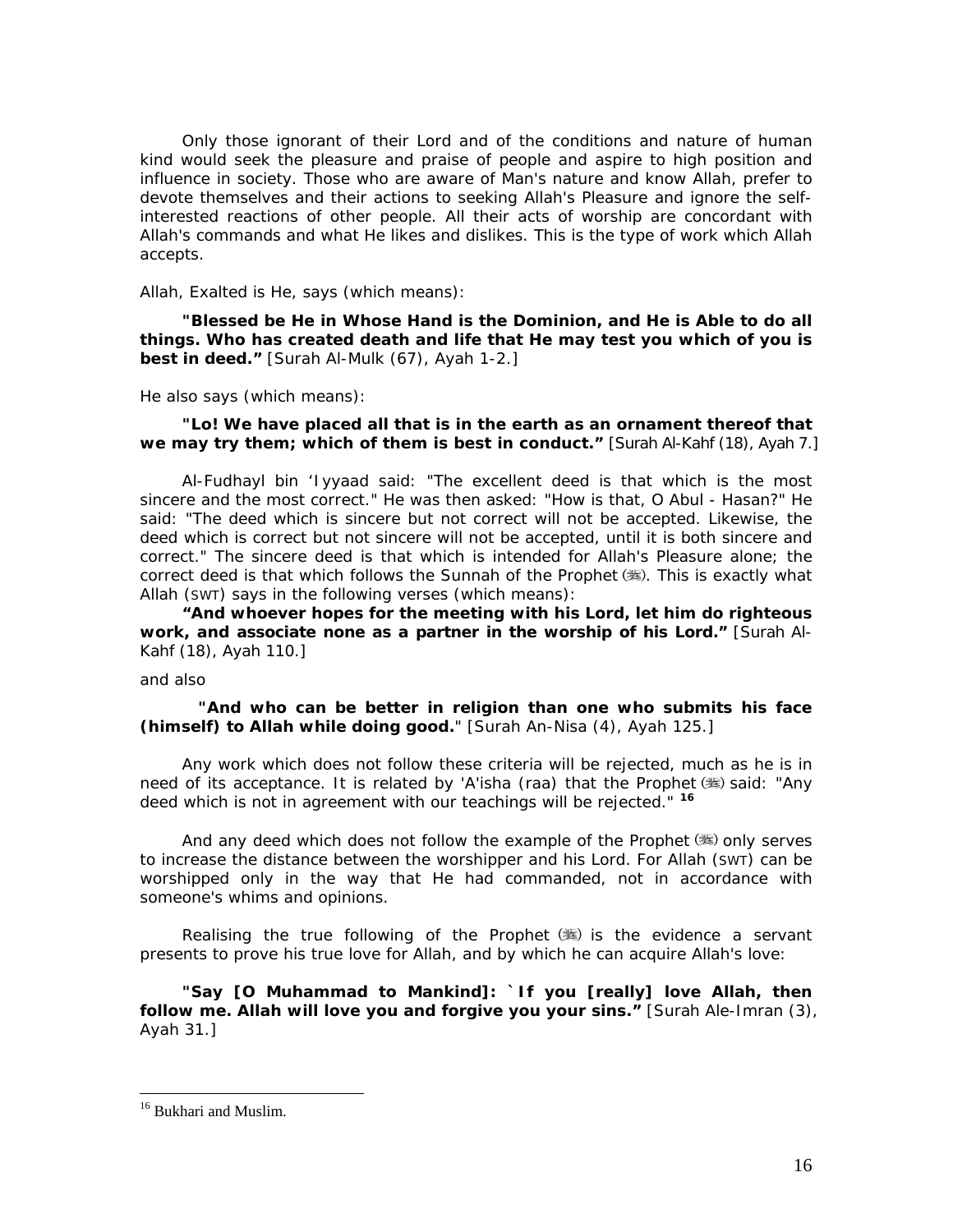The true following of the Prophet  $(*\ast)$  can only be achieved if a Muslim rejects innovations and customary practices which people have introduced into religion. A Muslim must completely adhere to the teachings of the Prophet (...) in his creed and practices, piety and conduct, his judgement and adjudications, his war and peace, his daily life and striving, his speech and silence, his remembrance and thoughts and his sleep and waking. Allah, Exalted is He, says (which means):

*"Indeed in the Messenger of Allah [Muhammad ] you have a good example to follow for him who hopes in [the Meeting with] Allah and the Last Day, and remembers Allah much."* [Surah Al-Ahzaab (33), Ayah 21.]

*"And whatsoever the Messenger [Muhammad ] gives you, take it. And whatsoever he forbids, abstain [from it].* [Surah Al-Hashr (59), Ayah 7.]

*"O you who believe! Obey Allah and His Messenger, and turn not away from him while You are hearing."* [Surah Al-Anfal (8), Ayah 20.]

Obedience to the Prophet  $(\frac{4}{3})$  is associated with obedience to Allah in forty different instances in the Qur'an.

All the paths are blocked for Man except for those Muslims who follow in the footsteps of the Prophet (...). For such true followers, all the roads of good are open.

Instances of contradicting the true following of the Prophet (#) are numerous. Some of these instances are as follows:

l. Adopting doctrines and theories and trying to reshape Islam to suit themselves.

2. Considering men to be a criterion by which to judge the *Shari'ah* and a measure of truth; and referring to them instead of referring to *Shari'ah.* 

3. Putting words and actions before the Qur'an and the Sunnah. *"O you who believe! Be not forward in the presence of Allah and His Messenger. O you who believe! Lift not your voices above the voice of the Prophet."* [Surah Al-Hujuraat (49), Ayat 1-2.]

4. Following the example of the Prophet (...) only in certain aspects of Shari'ah and neglecting others. An instance of this is to follow the Prophet's example in ways of praying and fasting, for example, and not in ways of rule and government. Allah, Exalted is He, says: *"Do you believe you in part of the scripture and disbelieve in part thereof?"* [Surah Al-Baqarah (2), Ayah 85.]

Attaining true following is the sole guarantee of rectification on the road of guidance and success and avoidance of wrong and stray roads.

### *"And this is My Straight Path, so follow it. Follow not other ways, lest you be parted from His Way."* [Surah Al-An'am (6), Ayah 154.]

In the past the Muslim nation became divided and dispersed due to the failure to act according to the Sunnah. Furthermore, the appearance of invention in religion and heresies which tear our people apart, ultimately leading seventy-two sects to the Hell-Fire are due to the absence of such true following. True guidance and salvation are only achieved through the following of the Prophet (卷) alone. Every heresy and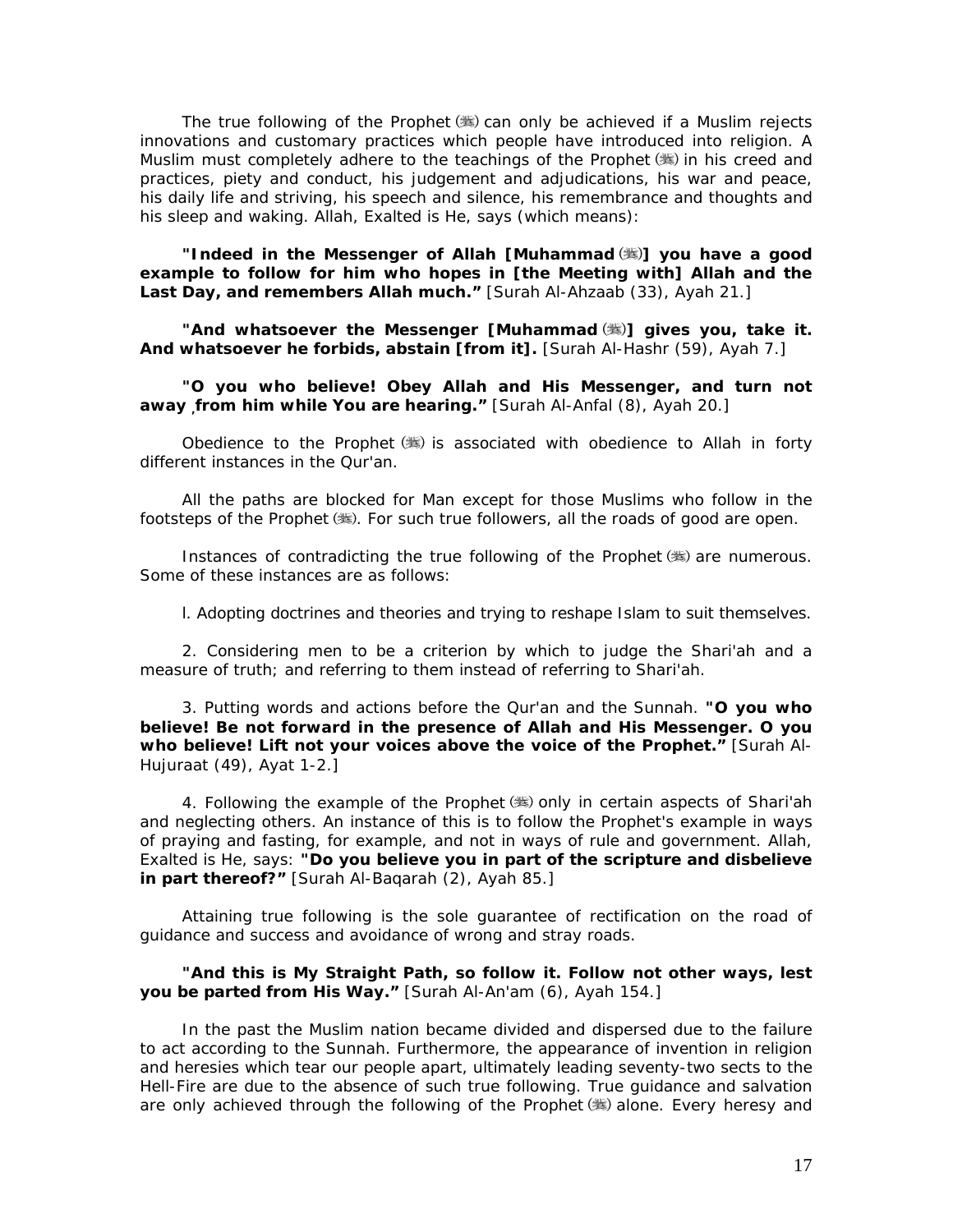innovation in religious matters is ugly. Its initiators are hated, their work is rejected, and their assistance is cut off.

This, Muslim brothers, is your objective which you should do your best to achieve. The means to this are to dedicate devotion to Allah alone with complete sincerity and to strive to attain the true following of the Prophet (...)

Were you to strive to this end and travel this path, you must expect to live among people as a stranger because most of them have lost the true path. It is inevitable for the people of truth to feel estranged in the midst of people of falsehood like the estrangement of light in complete darkness. The Prophet (#) said: "*Islam began as something strange and will be strange once again: may felicity be the lot of the estranged (its followers)."***[1](#page-18-0)7**

People of this life compete for money and influence, fame and power. They consider this world their only abode and the end of their journey. It is their sole objective which they strive hard to attain. As for the people of the Hereafter, they are strangers in this life. The Prophet (#) said: "Be in the world as though you were a *stranger or a wayfarer."* **[1](#page-18-1)8** The heart of a stranger or wayfarer can hardly pay attention to anything other than his home and final destination.

*"For Al-Muttaqun (the pious), there are Gardens with their Lord, underneath which rivers flow. Therein (is their) eternal (home)...".* [Surah Ale-Imran (3), Ayah 15.]

<sup>&</sup>lt;sup>17</sup> Muslim.

<span id="page-18-1"></span><span id="page-18-0"></span><sup>&</sup>lt;sup>18</sup> Bukhari on the authority of Abdullah bin Umar (ra).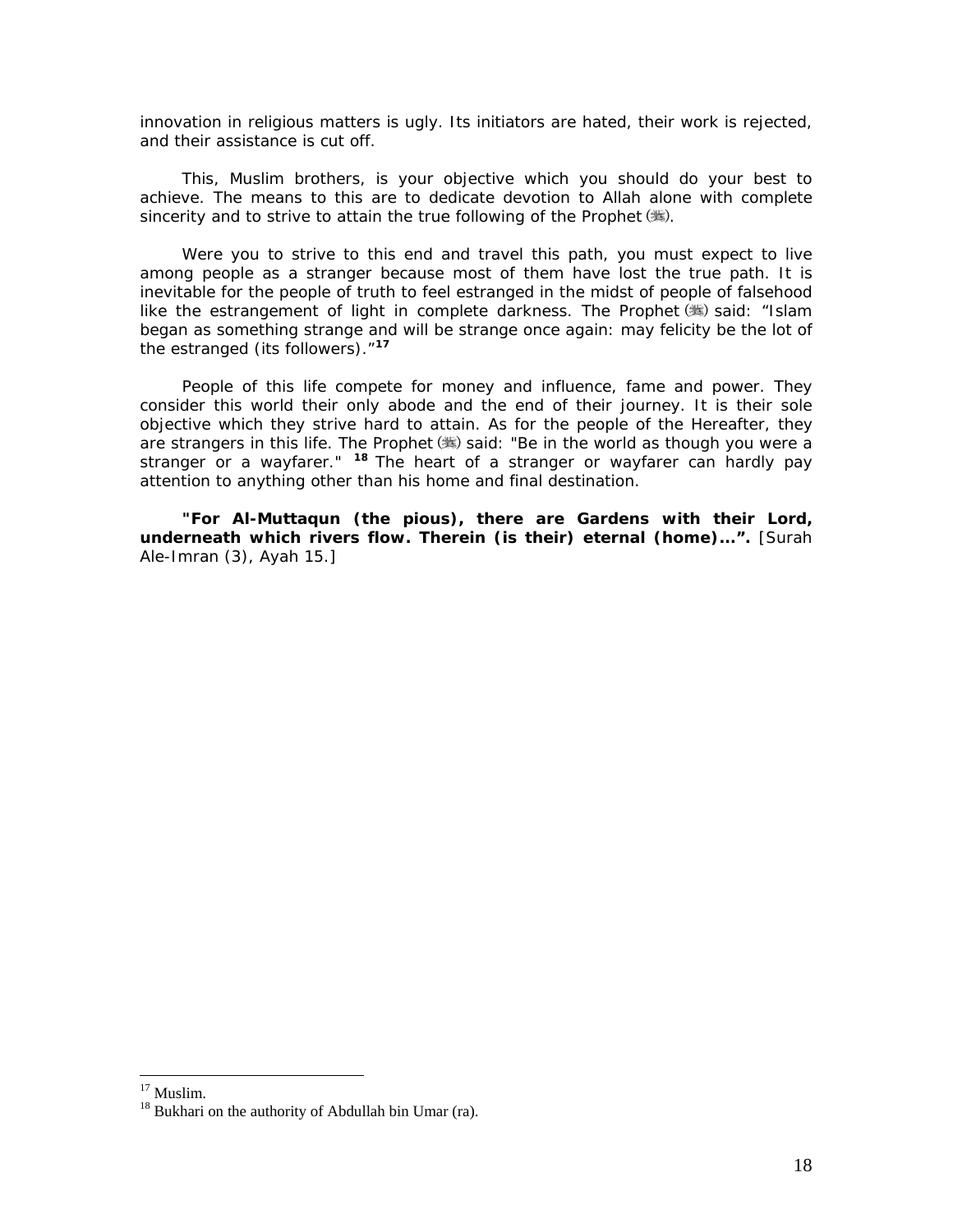# **Part Two: Our 'Aqeedah**

# <span id="page-19-0"></span>*Our 'Aqeedah is that of as-Salaf-as-Salih, in general and in detail.*

While the objective of a Muslim is his Qiblah (or direction) towards which he turns his face in any action, word or intention; his *'Aqeedah* is the engine that drives him from inside himself towards that objective. It urges him to move forward and prevents him from retreating or quitting.

Whenever *'Aqeedah* regresses or its influence wavers in the heart, attempts to work righteousness come to an end or at least suffer a relapse. The servant, as a result, moves away from his objective and sets about doing things which keep him away from attaining it. For a servant is either travelling towards Allah, driven forward by faith, or away from Him if he is tempted away by the devils.

*'Aqeedah* is neither a claim nor a set of linguistic issues in which only linguists and those skilled in rhetoric excel. Paying lip service to it, talking about it in an ornate style, writing pages and even volumes about it is not sufficient, indeed it is futile and of no avail.

*'Aqeedah* is certainly which takes root in the heart and is immediately reflected in the actions of the body. The Qur'an is extremely careful to emphasise this fact by reiterating the connection between faith and good conduct in so many contexts. This insistence clearly points to the fact that *'Aqeedah* must be associated with good conduct, for good conduct is a proof of the presence of *'Aqeedah* in the heart.

To prove that the claim of *Iman* (faith) is genuine, the effect of *'Aqeedah* on the actions of the body must materialise; otherwise, this claim remains unfounded:

*Verily, those who believe [in the Oneness of Allah, and in His Messenger Muhammad (Peace be upon him) including all obligations ordered by Islam] and do righteous good deeds, they are the best of creatures.* [Surah Al-Bayyinah (98), Ayah 7.]

*"But as for him who believes and works righteousness, he shall have the best reward (Paradise), "*[Surah Al-Kahf (18), Ayah 88.]

*Whosoever believed in Allah and the Last Day, and worked righteousness, on them shall be no fear, nor shall they grieve.* [Surah Al-Ma'idah (5), Ayah 69.]

*Whoever believes in Allah and the Last Day and do righteous good deeds shall have their reward with their Lord, on them shall be no fear, nor*  shall they grieve. [Surah Al-Baqarah (2), Ayah 62.]

*Whosoever believes and does righteous good deeds, upon such shall come no fear, nor shall they grieve.* [Surah Al-An'am (6), Ayah 48.]

*And verily, I am indeed Forgiving to him who repents, believes (in My Oneness, and associates none in worship with Me) and does righteous good deeds, and then remains constant in doing them, (till his death).* [Surah Ta-Ha (20), Ayah 82.]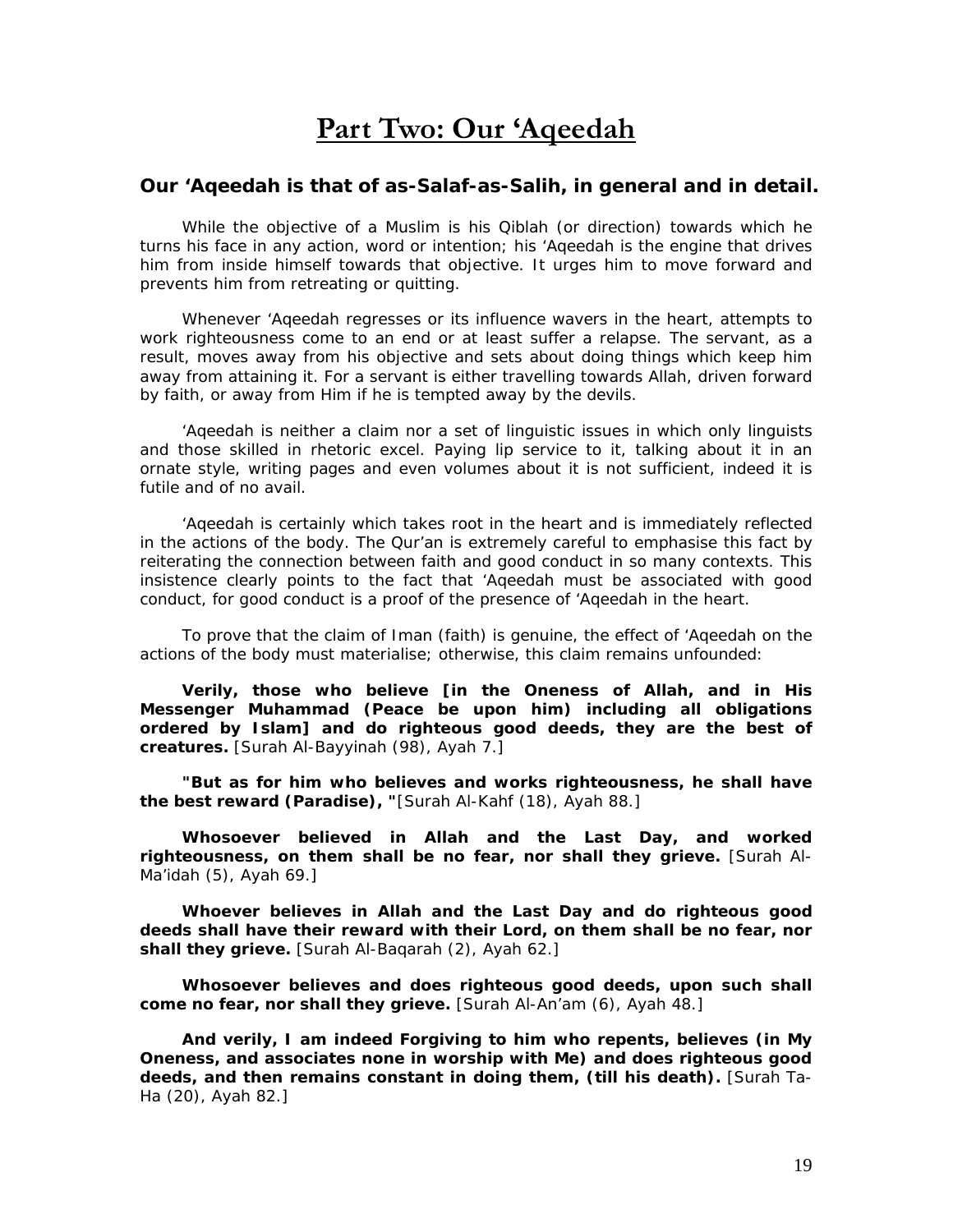*Except those who repent and believe (in the Oneness of Allah and His Messenger Muhammad ), and work righteousness. Such will enter*  Paradise and they will not be wronged in aught. [Surah Maryam (19), Ayah 60.]

*But as for him who repented (from polytheism and sins, etc.), believed (in the Oneness of Allah, and in His Messenger Muhammad SAW), and did righteous deeds (in the life of this world), then he will be among those who are successful.* [Surah Al-Qasas (28), Ayah 67.]

*And it is not your wealth, nor your children that bring you nearer to Us (i.e. pleases Allah), but only he (will please Us) who believes (in the Islamic Monotheism), and does righteous deeds; as for such, there will be twofold reward for what they did, and they will reside in the high dwellings (Paradise) in peace and security.* [Surah Saba (34), Ayah 37.]

*And give glad tidings to those who believe and do righteous good deeds, that for them will be Gardens under which rivers flow (Paradise).* [Surah Al-Baqarah (2), Ayah 25.]

*And those who believe and do righteous good deeds, they are the dwellers of Paradise, they will dwell therein forever.* [Surah Al-Baqarah (2), Ayah 82.]

*The mosques of Allah shall be maintained only by those who believe in Allah and the Last Day, offer prayers perfectly, and give Zakah and fear none but Allah. It is they who are expected to be on true guidance.* [Surah At-Taubah (9), Ayah 18.]

*What has Allah to do by punishing you if you thanked [Him] and believed [in Him]? And Allah is ever All-Appreciative [of good], All-Knowing.* [Surah An-Nisa (4), Ayah 147.]

These are explicit indications which recur in many verses of the Qur'an in such a way that only those with a blurred vision or blind hearts would ignore them:

*"Verily, it is not the eyes that grow blind, but it is the hearts which are in the breasts that grow blind."* [Surah Al-Hajj (22), Ayah 46.]

The Prophet's ( $\equiv$ ) statements are also replete with indications to the effect that good conduct is part and parcel of *Iman.* The Prophet ( $\gg$ ) said:

*"Faith (or Iman) has over seventy branches; the most excellent of which is the declaration that there is no god worthy of worship but Allah, and the humblest of*  which is the removal of what is injurious from the road; and modesty is a branch of *faith."* **[1](#page-20-0)9**

*"Whoever amongst you sees an evil action, let him change it with his hand; if he is not able to do so then with his tongue; and if he is not able to do so, then with his heart, and that is the weakest form of faith."* **[20](#page-20-1)**

<sup>&</sup>lt;sup>19</sup> Muslim.

<span id="page-20-1"></span><span id="page-20-0"></span><sup>&</sup>lt;sup>20</sup> Muslim, on the authority of Abu Sa'eed al-Khudree.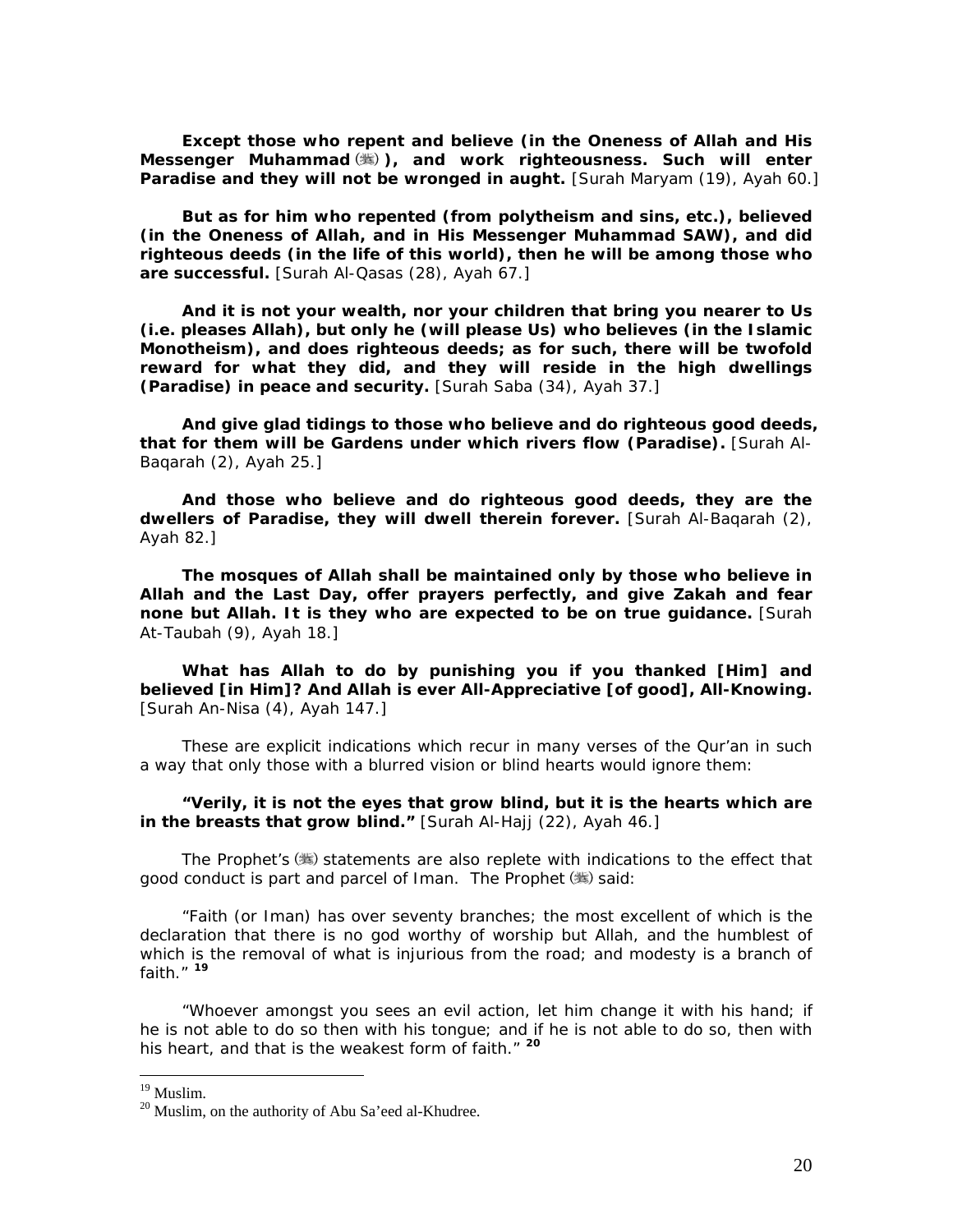*"…He who strove against them with his hand was a believer. He who strove against them with his heart was a believer, and he who strove against them with his tongue was a believer, and beyond that there is no faith even to the extent of a mustard seed."* **[2](#page-21-0)1**

Not everyone who claims to have *Iman* with the tongue is sincere. Such a claim is false unless the signs if *Iman* are evident. The difference between hollow words and true belief is that between East and West. Let us present two chapters of two generations of our *Ummah*: the generation of the Sahabah, the best of generations, and that of the present time.

The generation of the Sahabah on which we are trying to model a similar generation in beliefs and practice was a generation which the Islamic *'Aqeedah* had rescued from the claws of Jaahiliyyah, cleansed from the squalor of Shirk and instilled in their hearts the truth of faith in order to illuminate their lives with the light of Tawheed.

*'Aqeedah* alone was the decisive factor in forming this generation, and moulding the character of its members. We would like to take a closer look at the different aspects through which this *'Aqeedah* manifested itself and see how it affected their lives. There are so many examples to survey that we do not know which one to choose. Shall we talk about the Muhaajiroon or the Ansaar? The elderly, the young or the children? The men or the women? Shall we talk about them whilst they were in prosperity or in adversity?

Shall we talk about them as horsemen by the day or as monks by night? Shall we talk about selling lives (to Allah) or the sacrifice of wealth? Or shall we talk about the light of obedience or the truthfulness of repentance?

In each of these illustrations – without exception – evidences and manifestations of true *Iman* sparkle, adorn with light and brightness. They dazzle the onlooker and make him wonder and ask: "What is it that took all these out – with such speed – from darkness to light, and made them the best o generations?"

We will wander in the vastness of these scenes, listening and observing…

This is Bilal defying Umayyah bin Khalaf, his master, saying *'Ahad, Ahad,'* (He, Allah, is one), despite the burning sand under his back and the heavy stone on his chest. And this is Khabbab adhering faithfully to the religion of Allah despite being tortured by red hot iron being applied to every part of his body. And this is the family of Yasir being tortured, and Sumayyah killed, but yet their *Iman* did not weaken; they steadfastly believed in the promise of the Prophet (\*): *"Be patient and endure, O family of Yasir, for Paradise awaits you."* 

Witness the Muhaajiroon who forsook their wives, children and possessions, and crossed the desert from Makkah to Madeenah with no provisions apart from their faith, emigrating to Allah and His Messenger  $(\mathbb{H})$ .

And look at Abu 'Ubaydah slaying his father on the day of the Battle of Badr, And Abu Bakr as-Siddeeq almost killing his own son; and Mus'ab killing his own brother, 'Ubayd bin 'Umair.

<span id="page-21-0"></span> $21$  Muslim.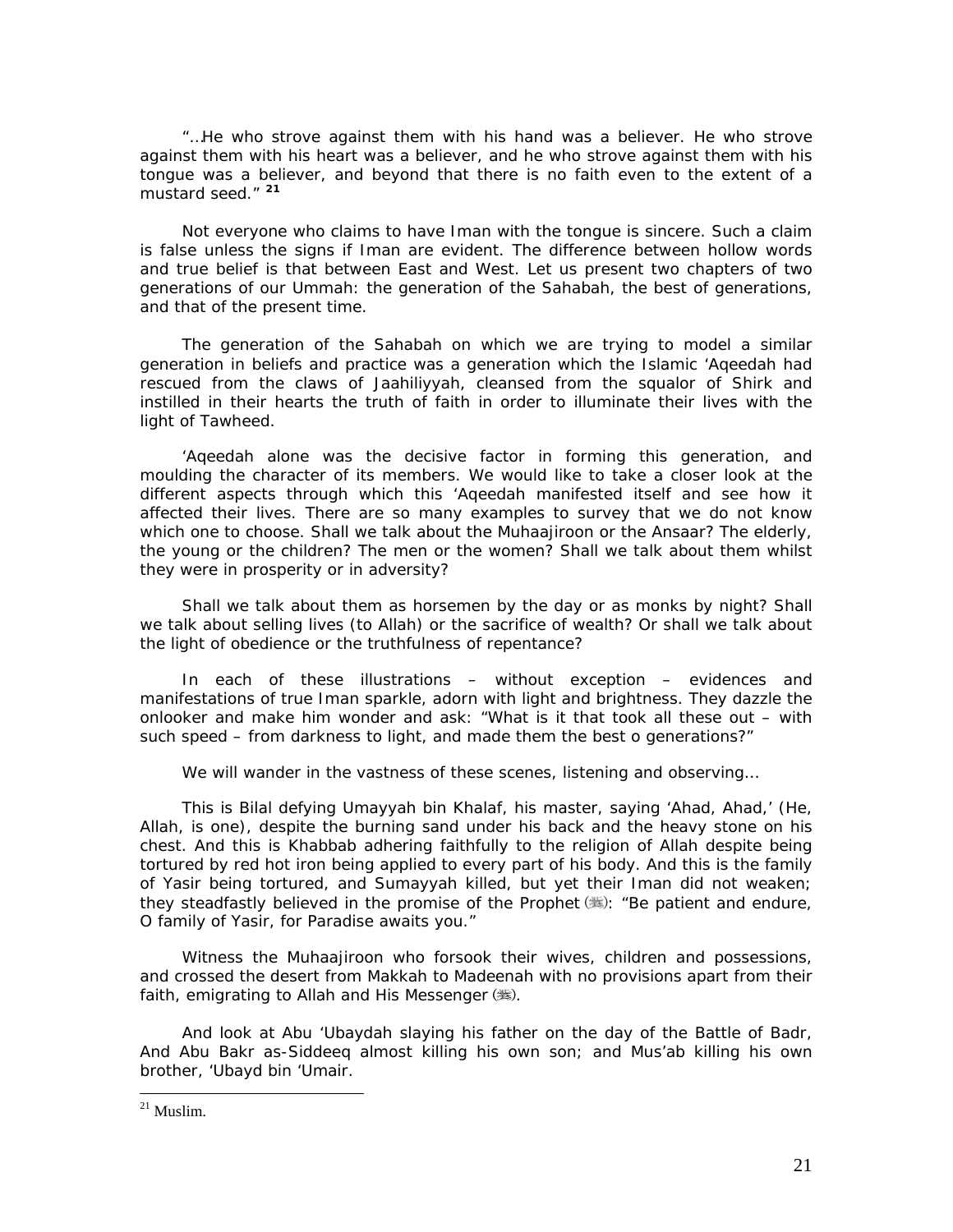Let us go back a little and see the Ansaar reaching out their hands with a pledge of allegiance to the Prophet (5) on the night of al-'Agabah. They knew full well that the Arabs would unite against them and attack them from all directions and that the best of their men would be killed as a result of this. Yet they considered their new allegiance profitable and swore to fulfil their promises whatever happened to them.

Let us see them sharing their homes, money and possessions with their migrating brothers, the Muhaajiroon and, as Allah (SWT) said about them (which means):

*"Love those who emigrate to them, and have no jealousy in their breasts for that which they have been given ( from the booty of Bani an-Nadir), but give them (emigrants) preference over themselves even though they were in need of that."* [Surah Al-Hashr (59), Ayah 9.]

Let us listen to them on the day of the Battle of Badr, saying to the Prophet  $(\frac{4}{3})$ : *"Go forth, O Messenger of Allah, to your desired destination, for we are with you. We swear by Him who sent you with the Truth that [even] you decided to cross this sea, we would all follow you into it, not a single man from us will fall behind. Go forth with the blessing of Allah."* 

And here they are on the day of the Battle of Uhud, defending the Prophet  $(\frac{4}{3})$ , and seven of them were martyred in the process. And on the day of the Battle of Hunayn, when 12,000 fighters turned away from Prophet ( ) 80 of the Ansaar rushed to the rescue and clenched victory from the tribe of Hawazin and gathered the booty. The Prophet  $(\frac{4}{3})$  then divided the booty among the members other than the Ansaar, giving it to the first to flee and the last to return: those whose hearts have been inclined towards Islam. The Ansaar then asked the Prophet (#): *"What is our portion, O Messenger of Allah?"* He (5) said: *"Are you not satisfied that others return home with [the booty of] sheep and camels, while you return with the Messenger of Allah?"* They wept and said: *"We are pleased with the Messenger of Allah as a share and portion."***[22](#page-22-0)**

Let us return to Madeenah, to see Abu Bakr as-Siddeeq donating all his money to equip the Muslim army, leaving for his children nothing other than Allah and His Messenger ( ). And this is 'Umar Ibn Al-Khattab giving half his fortune, and Uthman equipping the whole army at his own expense.

Let us stand behind the trench, when the Ahzaab (the Confederates) besiege Madeenah for a month until *"the eyes grew wild and hearts reached to the throats.",* **[2](#page-22-1)3** and suddenly the faithful, driven by the power of *Iman,* cried out: *"This is that which Allah and His Messenger had promised us."* [Surah Al-Ahzaab (33), Ayah 22.]

Watch with admiration the thousands of believers who marched out towards Tabuk with the Prophet  $\left(\frac{1}{2}\right)$  in the year of difficulty and distress ('Usrah), leaving behind the comfort of their homes and the ripe fruits, crossing the barren desert with

<sup>22</sup> Bukhari.

<span id="page-22-1"></span><span id="page-22-0"></span> $23$  Surah Al-Ahzaab (33), Ayah 10.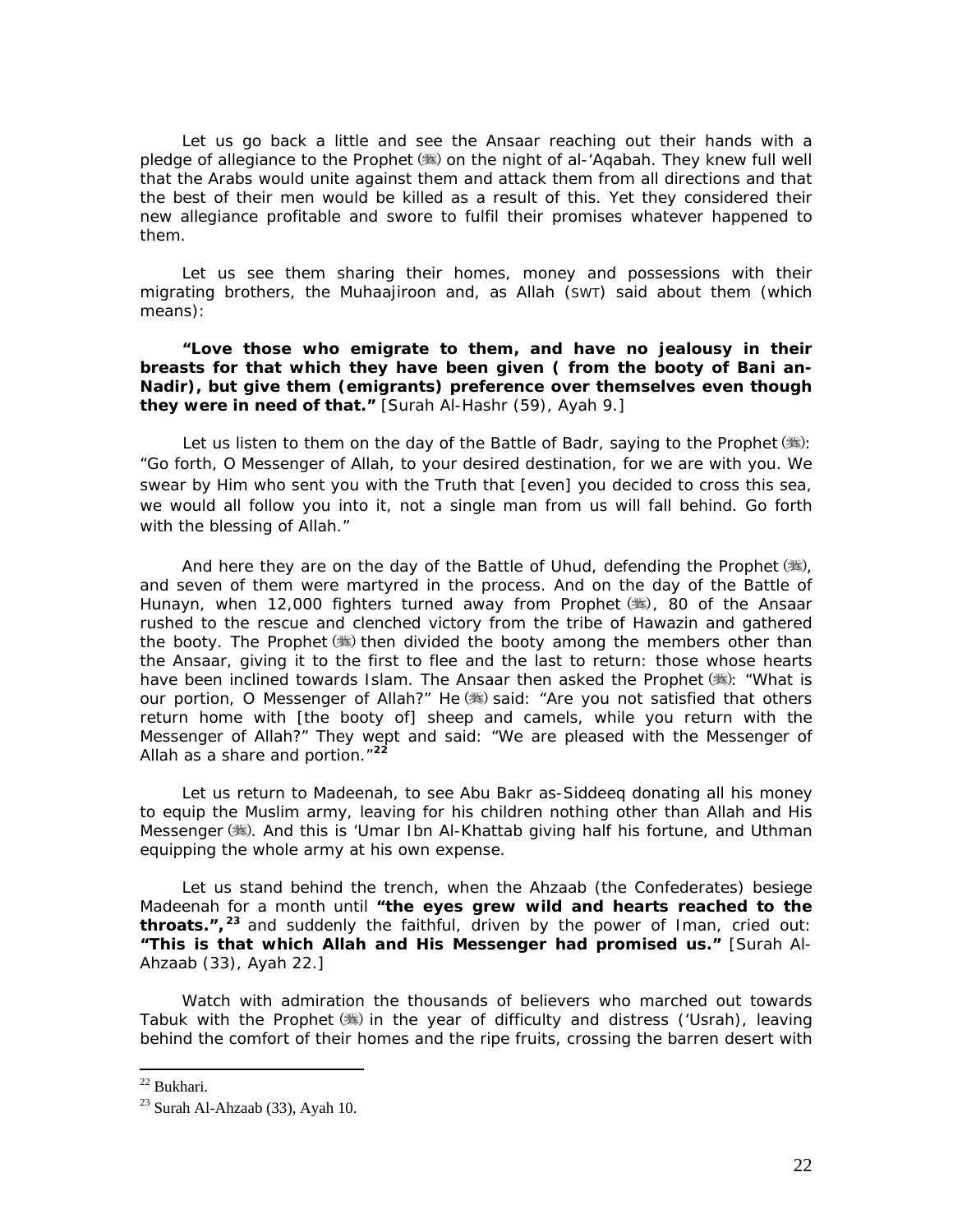no more than meagre ration of water and dry dates, happy to accompany the beloved Messenger of Allah (卷).

Now let us return to Madeenah and weep along with those who did not find anything to spend [on *Jihad*], nor could Prophet (.) provide them with any mounts:

## *"They turned back, while their eyes were overflowing with tears for sorrow that they could not find anything to spend."* [Surah At-Taubah (9), Ayah 92.]

Let us search through the ranks waiting to meet the enemy on the day of the Battle of Uhud. Hiding among them we find 'Umair bin Abi Waqqaas, keeping out of sight of the Prophet  $(\frac{4}{3})$  lest the Prophet  $(\frac{4}{3})$  would see him and send him back because of his tender age.

Let us walk in the streets of Madeenah, awash with spilled alcohol immediately after the revelation of the command to forbid its consumption:

*"O you who believe! Intoxicants***[2](#page-23-0)4***, gambling, al-ansab***[25](#page-23-1)***, and al-azlam***[2](#page-23-2)6** *are an abomination of Shaitan's (Satan) handiwork. So avoid (strictly all) that (abomination) in order that you may be successful. Shaitan (Satan) wants only to excite enmity and hatred between you by means of intoxicants and gambling, and hinder you from the remembrance of Allah and from As-Salat (the prayer). So, will you not then abstain?"* [Surah Al-Ma'idah (5), Ayah 91.]

Let us listen to al-Khansaa' on the day of the Battle of Qaadisiyyah when her four sons were martyred: *"Praise be to Allah who blessed me with the honour of their killing."* It was she who said before embracing Islam in a verse of poetry,

*"Were it not for the many mourners around me, I would have killed myself."* 

And these are the Sahabiyat covering their faces because the Qur'an commanded them to:

*"Draw their veils over their juyubihinna*[Bodies, necks, bosoms and so on]*,"* [Surah An-Nur (24), Ayah 31.]

And here is a woman from the tribe of Bani Dinar who, having been told the deaths of her husband, father and brother in the Battle of Uhud, said: *"How did the Messenger of Allah* (5) *fare?"* The answer was that he fared well. When she saw him [alive] she said: *"Every catastrophe, compared to your well being, is easy to bear."*

And we see al-Ghamidiyyah who committed adultery and, although no-one found out about it and Allah protected her, she insisted on confessing her sin and placing herself between the hands of the Prophet (,) pleading with him to purify her

<span id="page-23-0"></span><sup>&</sup>lt;sup>24</sup> Including all kinds of alcoholic drinks.

<span id="page-23-1"></span><sup>&</sup>lt;sup>25</sup> Stone altars whereupon sacrifices are slaughtered on certain occasions in the name of idols, jinn, angels, saints, and so on, in order to honour them or to expect some benefit from them.<br><sup>26</sup> Divining arrows used for seeking luck or decision.

<span id="page-23-2"></span>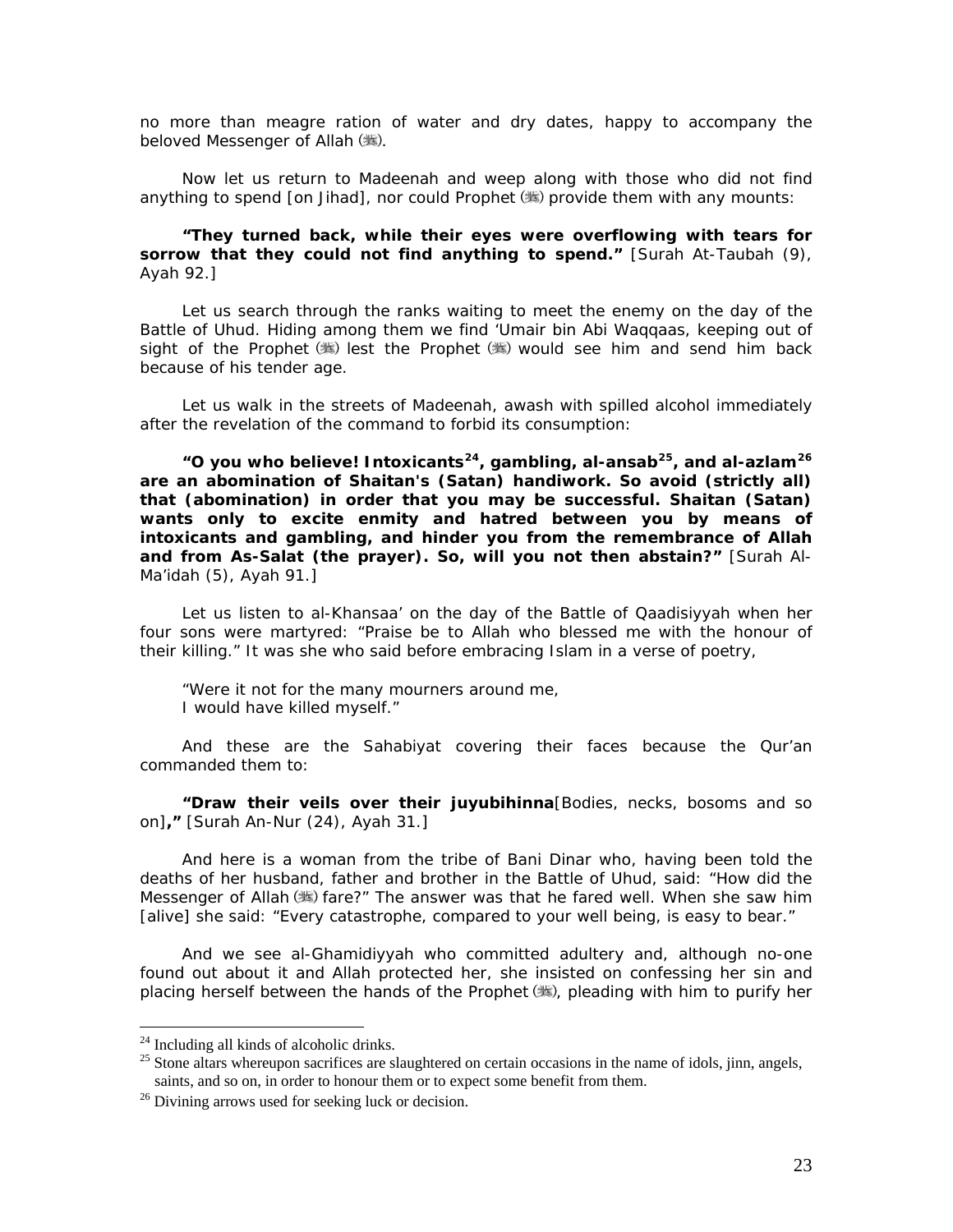through stoning. She sacrificed herself to please her Lord and to undergo a repentance so pure that it would suffice to grant Allah's forgiveness to seventy of the people of Madeenah.

And here is the noble companion Abu Dharr who placed his cheek on the ground and insisted on Bilal to step on his other cheek, in repentance for having sinned against him by calling him: *"O son of a black woman!"* 

Standing before all these, and many other examples of the greatness of the first generation of Muslims, all we can say is to repeat what Allah said in the Qur'an (which means):

*Muhammad*  $(\ddot{x})$  is the Messenger of Allah, and those who are with him *are severe against disbelievers, and merciful among themselves. You see them bowing and falling down prostrate (in prayer), seeking Bounty from Allah and (His) Good Pleasure. The mark of them (i.e. of their Faith) is on their faces (foreheads) from the traces of (their) prostration (during prayers). This is their description in the Taurat (Torah). But their description in the Injeel (Gospel) is like a (sown) seed which sends forth its shoot, then makes it strong, it then becomes thick, and it stands straight on its stem, delighting the sowers that He may enrage the disbelievers with them. Allah has promised those among them who believe (i.e. all those who follow Islamic Monotheism, the religion of Prophet Muhammad SAW till the Day of Resurrection) and do righteous good deeds, forgiveness and a mighty reward."* [Surah Al-Fath (48), Ayah 29.]

This was a page of the past, and it is rather hard for us to turn it over and be faced with that of the present. We leave it reluctantly and meet the present unwillingly. We look at our reality to find darkness everywhere; people's faith weak and shaky. Our present situation requires no elaboration, for we all see it and live its tragic circumstances. It is agonising to see our *Ummah* disintegrating, its *'Aqeedah*  oscillating between Irjaa' and Takfeer and obsessed by heresy, whims and superstitions. Our rulers are openly and obnoxiously allied to either the infidel West or the atheist East, reserving all their love for the Jews and the Christians and directing all their hatred and enmity towards Islam and the Muslims. They have abandoned the laws of Allah and substituted man-made laws with His *Shari'ah*, and yet they claim to be Muslims; they are supported in this profanity by corrupt *Ulama* who confer on them such titles as "Khalifah" and "One who rules by Allah's commandments."

The Muslim people are forced to pledge their allegiance to the rulers, to approve their infidelity and go for judgement to their laws. Secularism has become a new religion, spreading amongst the people, propagated by the media and inculcated by the educational systems in the minds of the young. This new creed calls for the separation of religion and politics; that the mosque is for Allah and legislation is for the rulers. The corrupt *Ulama* teach people the creed of Irjaa'; namely that the acts are not required as long as "*Iman* is in the heart" and that all the people are believers, including the rulers. Sufiism, Baha'ism, Qadianiyya, Nusairiyyah and other misguided creeds are given free rein to spread their venom into the true *'Aqeedah* and propagate superstitions and heresy. On the other hand, as a chaotic response, the sect of Khawaarij with its various schools of thought, emerges anew with new vitality to brand all Muslims with disbelief.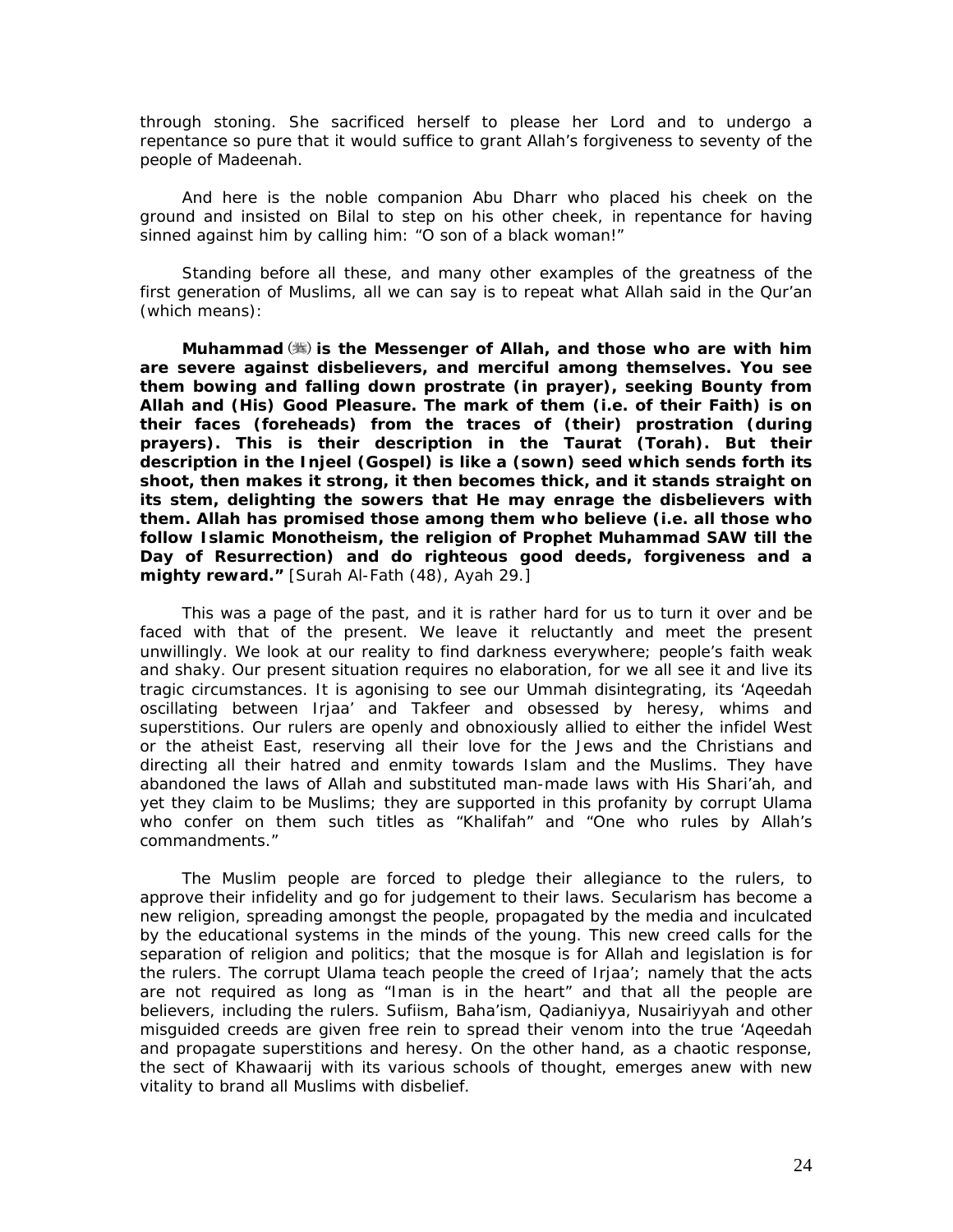We search amongst all these misguided sects for the *'Aqeedah* of our meritorious predecessors and can hardly find it. For it disappeared from the hearts and minds leaving no trace in the lives of societies or individuals, except him on whom our Lord has bestowed His Mercy, and they are very few!

All the examples we see around us are clear evidence that true belief is absent from our community and that *'Aqeedah* has lost its way in the hearts of our people, or at most occupies a small place therein. This is today's page bewailing the deplorable state of affairs to which we have been reduced. The darkness of today's page obscures the light we momentarily enjoyed while surveying our glorious past and the best generation of our *Ummah*.

Despite the wild, unbridgeable, gulf between the present and the past and the big differences between these two generations, they both claim to be true believers. True faith is a banner raised by both generations. One generation raised it with sincerity and conducted itself and its affairs in accordance with tenets of true faith. The other generation raises it as an inheritance and a tradition, but acts in a such a way as to conceal its true nature.

So, have we learned the lesson that an attestation of faith is of no avail if it is not accompanied with corresponding conduct and sacrifices? May Allah have mercy on Imam ash-Shafi'ee who said: "*If people were to study Surah al-'Asr, it would be sufficient for them."* Allah says in this Surah (which means):

# *In the name of Allah, the Most Beneficent, the Most Merciful. By al-'Asr (the Time). Verily! Man is in loss, except those who believe, and do righteous good deeds, and recommend one another to the truth and exhort one another to patience."* [Surah Al-'Asr (103).]

We talk about our *'Aqeedah,* that of at-Tawheed. The *'Aqeedah* of the Prophets and Messengers from Adam to Muhammad (5). The *'Aqeedah* of our meritorious predecessors, As-Salaf-us-Salih' and of those who followed in righteousness from amongst the Muslim scholars and the lay-people alike. We talk about our *'Aqeedah*  not for the sake of theological arguments or philosophical debates, but to rectify the beliefs of our *Ummah* and cleanse their *'Aqeedah* of the heresies and errors that have been planted.

We reiterate this so that it may take root in the hearts and act in accordance with its obligations. We declare before Allah our innocence from any heresy contradicting the *'Aqeedah* of our meritorious predecessors and we seek His assistance to prevent our actions from contradicting our words.

# **This is Our** *'Aqeedah*

- Iman is a proclamation with the tongue, action with the limbs and belief with the heart. Iman increases with acts of obedience and decreases with acts of disobedience, and accordingly, believers are of varying levels.
- Sins and acts of disobedience diminish Iman but do not invalidate its essence, while greater disbelief *(al-Kufr al-Akbar)* completely eradicates it.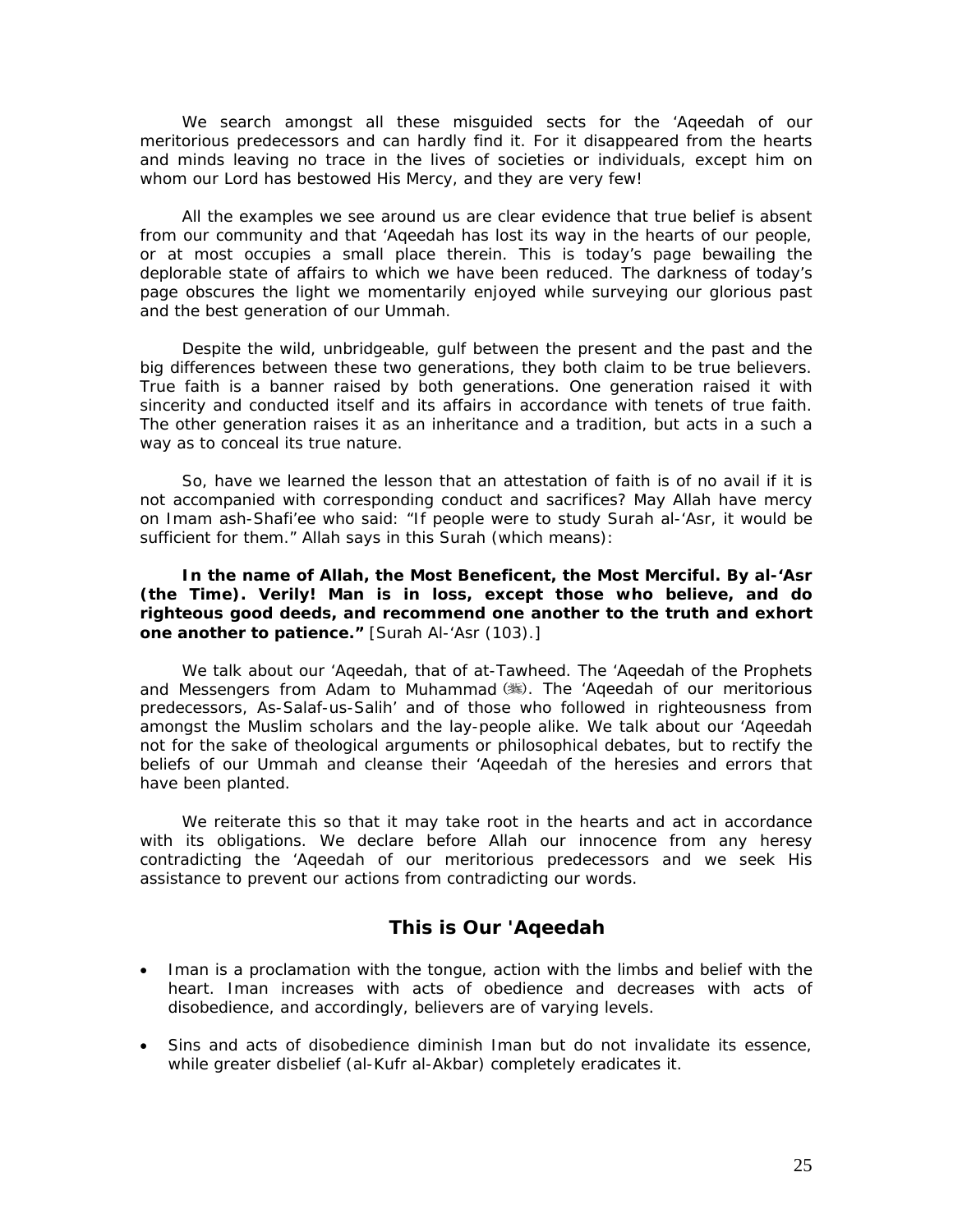- *Kufr* (disbelief) is of two types: major (*akbar*) and minor (*asghar*). The first excludes one completely from the fold of Islam, thus branding him a disbeliever. The second is an act of disobedience given an exaggerated name for purposes of warning and repelling. The same categories of 'major' and 'minor' equally apply to *Shirk* (polytheism), *Nifaaq* (hypocrisy), *Dhulm* (oppression), and *Fisq* (evildoing).
- A Muslim does not become a *kaafir* (disbeliever) by committing acts of disobedience, even if they were many and he did not repent from them, as long as he does not approve of them with his heart. The *Faasiq* who believes in the prohibition of the sins and vices he commits is not considered a *kaafir*, even if he insists on continuing with his wrong actions and does not repent and dies on such a state of affairs. His fate in the Hereafter is left to Allah who may forgive him or may punish him in the Hell-Fire for a time then take him out of it into Paradise.
- When Islam and Iman are mentioned together, the former means believing with the heart and the latter refers to the physical conduct. When mentioned seperately they both refer to the *Deen* of Islam as a whole.
- We do not judge as *Kaafir* someone who commits acts of *'kufr'* (disbelief) unless clear, undisputed evidence has been established against him by those qualified to do so, so that it would become clear to us that he has comitted such acts knowingly, intentionally and by his own free will.
- We believe that Allah, Exalted is He, is the Creator and Provider, the Life-Giver and Life-Taker, the Resurrector, the Inheritor, the Doer of all good and harm. We seek no lord besides Him, *"Say: 'Shall I seek a Lord other than Allah, while He is the Lord of all things?' "* [al-An'am (6), Ayah 164.]
- He is Glorified and High, Exalted above having a consort, son, partner or rival, *"Say: 'He is Allah, (the) One. Allah as-Samad***[27](#page-26-0)***. He begets not nor is He begotten; and there is none comparable unto Him."* [Surah al-Ikhlaas  $(112).$
- Allah, Exalted is He, is rightly worshipped and the One worthy of worship. His slaves should direct everything to Allah Alone: fear, hope, rememberance, supplication, love and submission; assistance and salvation; entreaty; reliance; sacrifices; vows and all other forms of worship.
- We seek blessings from neither trees, nor stones, nor graves. We entreat Allah only by using one of His Names or Attributes, through good works we have done or through the supplication of a living, meritorious person. We neither walk around a grave seeking blessings from the dead, nor present sacrifices to a Jinn or to a dead saint, nor make a vow anyone apart from Allah. Whoever does one of these things has indeed committed *Shirk*.
- We accept no source of laws or judgements other than Allah, as we accept no other Lord beside Him. Since Allah is the Creator, He has the sovereignty, and thus rules, commands, prohibits, judges and legislates. Allah is the All-Knower, All-Aware.

<span id="page-26-0"></span><sup>27</sup> As-Samad: *The Self-Sufficient Master, Whom all creatures need; He neither eats nor drinks.*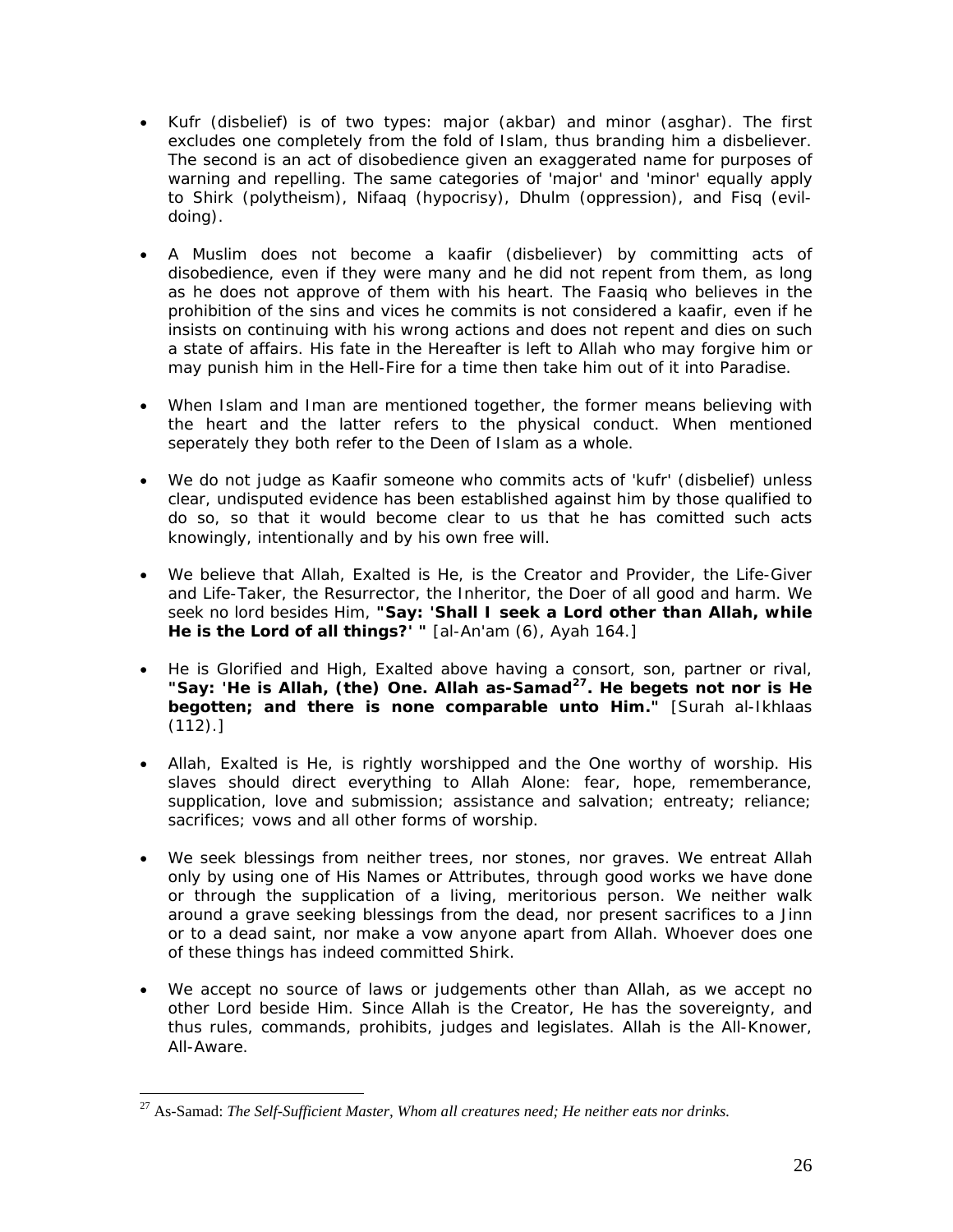- Whoever legislates different laws to those of Allah and replaces His Laws with others, has gone against Allah's sovereignty. Such a person has made himself a partner and equal in jurisdiction with Allah, thus (he has) stepped outside the circle of Islam. If this person is a ruler, he should therefore be rebelled against and deposed.
- We confirm all of Allah's Names and Attributes which Allah has stated in His Book (the Qur'an) or mentioned through His Messenger Muhammad (#) without changing them or ignoring them completely or twisting their meanings or giving resemblance to any of the created things. We do not even claim knowledge of what His Attributes are like, because *"There is nothing like unto Him, and He is the All-Hearer, the All-Seer.*" [Surah Ash-Shura (42), Ayah 11.]

There is none like Him, whether in His Being, His Names, His Attributes or Actions.

- We confirm those Attributes of Allah which He Confirmed for Himself and which His Messenger Muhammad (5) confirmed for Him, such as Knowledge, Capability, Hearing, Seeing, the Face, Hands and other Attributes which are not like any of those of His creatures.
- We say as our Lord said (which means): *"The Most Beneficent (Allah) rose over the [mighty] Throne."* [Surah Ta-Ha (20), Ayah 5.]

 Allah is therefore present on His Throne, over and above His creation. The fact that He is present over the Throne is known, but the manner of it is not. Believing in it is an obligation (*wajib*), and asking about such a manner is an innovation in religion (*bid'ah*).

- Allah does whatever He wills, whenever He wills and in the manner He wills. He delights, laughs, loves, hates, shows approval and wrath (in a manner that suits His Majesty), as has been stated in the Qur'an and the Prophetic traditions. In His actions He is like none of His creation and none from mortals knows how those actions take form.
- The Qur'an is the true uncreated word of Allah, not similar in any way to the speech of Mankind; it was spoken by Him in a way that we know nothing about.
- We believe in the Angels, the Prophets and the Messengers.
- We believe in the books revealed to the Messengers and we make no distinction between any of His Messengers.
- We believe that Muhammad  $(\frac{4}{3})$  is the servant of Allah and His Messenger; he is the best and leader of all Mankind, the seal of all the Prophets and the leader of the pious.
- We believe that Muhammad  $(\&)$  was taken by night in his bodily form while awake from al-Haram mosque [in Makkah] to al-Aqsaa mosque [in Jerusalem], and ascended through the heavens to whatever heights Allah willed for him.
- We have no doubt that the awaited Mahdee (or rightly-guided Imam) will come forth from among the *Ummah* of the Prophet (5) at the end of time (on earth).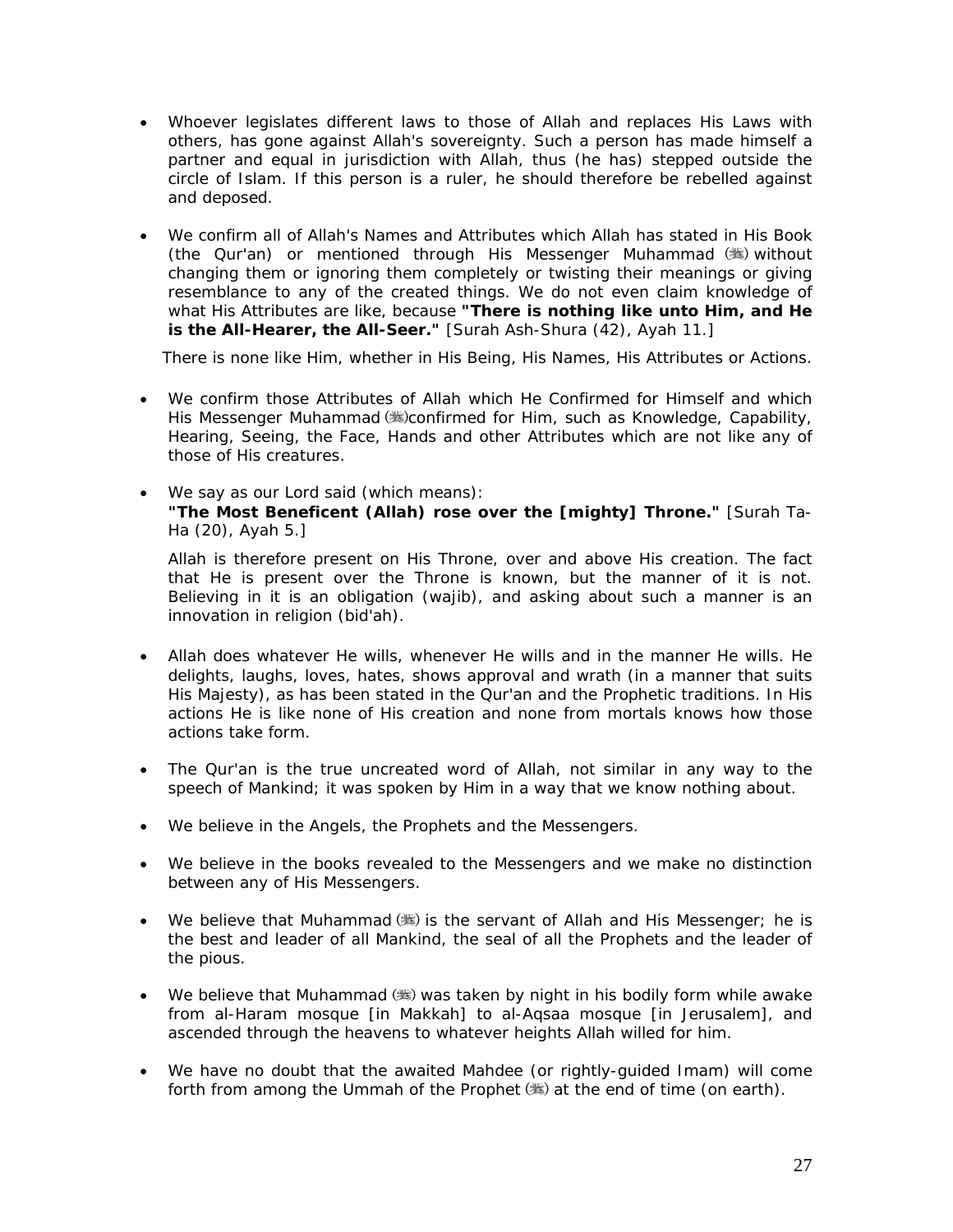- We believe in the Signs of the Hour. The appearance of ad-Dajjal (false Messiah, or Antichrist). The descent from heaven of 'Isa, son of Mary. The sun rising from the West. The emergence of the Beast from the earth. And other signs mentioned in the Qur'an and the authentic Hadeeth of the Prophet.
- We believe in the questioning in the grave by the two angels. Munkar and Nakeer, about one's Lord, one's religion and the Prophet Muhammad (卷).
- We believe in the punishment in the grave, may Allah save us from it, for those who deserve it. The grave is either one of the meadows of Paradise or one of the pits of the Hell-Fire, and each servant gets what he deserves.
- We believe in the resurrection of Mankind from the graves on the Day of Judgement to be set before Allah. We believe in the Reckoning, the reading of the book (account of deeds), the Scale (on which the deeds will be weighed), as-Sirat (the bridge set over Hell-Fire), and punishment and reward.
- We believe that the Intercession which the Prophet ( is ) reserved for his *Ummah* on the Day of Judgement is true.
- We believe in Al-Hawd, the Pool which Allah will grant the Prophet  $(*)$  as an honour to quench the thirst of his *Ummah* on the Day of Judgement.
- We believe that Paradise and Hell are both true. They are created and will never vanish.
- We believe that the people of Paradise will see their Lord directly, without their vision being all-encompassing and without the manner of their vision being known. As Allah, Exalted is He, said (which means): *"Some faces that Day will be shining and radiant, looking at their Lord (Allah)."* [Surah Al-Qiyaamah (75), Ayah 22-23.]
- We believe in al-Qadar (Divine Decree), the good of it and the bad of it, and say as Allah said (which means): *"Say: All things are from Allah."* [Surah An-Nisa (4), Ayah 78.]

Good and evil are therefore both from Allah's Decree. Everything in the universe occurs by His Will.

• We believe Allah, Exalted is He, does not command His slaves to be disbelievers or to be disobedient, nor is He pleased with them being so: *"He likes not disbelief for His slaves."* [Surah Az-Zumar (39), Ayah 7.]

And if He, Exalted is He, preordains infidelity for the infidel, He does so for reasons only He knows: out of justice from Allah, transgression from the servant against his own soul, and as a punishment for previous sins he had committed: *"Whatever of good reaches you (is from Allah), but whatever of evil befalls you, is from yourself."* [Surah An-Nisa (4), Ayah 79.]

 All this happens in accordance with Allah's Will. Whatever Allah wills will be, and whatever He does not will, will not be. And Allah is never unjust to any of His servants: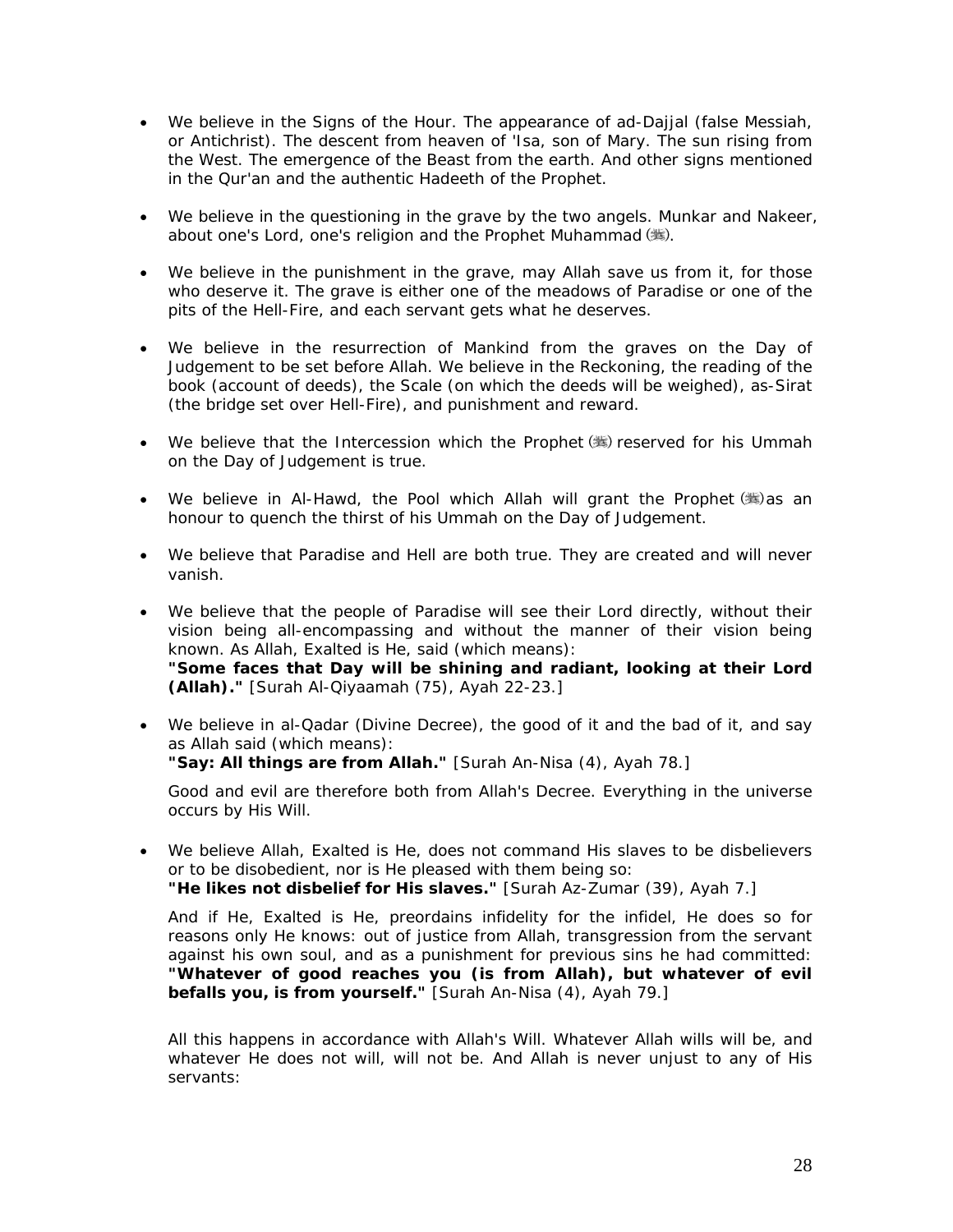*"Surely, Allah wrongs not even of the weight of an atom (or small ant)."*  [Surah An-Nisa (4), Ayah 40.]

- We believe Allah created the actions of His slaves: *"Allah has created you and what you make."* [Surah As-Saaffaat (37), Ayah 96.] and the slaves execute their own actions in reality, not metaphorically.
- We love the companions of the Prophet  $(\mathcal{H})$ , may Allah be pleased with them all; they are the best of all generations. We remember their merits, hold them in high esteem and display *Walaa'* to them. We also abstain from the things they disagreed upon. Love of them is part of Islam, part of *Iman* and part of *Ihsan* (excellent behaviour). Hatred of them is disbelief and hypocrisy.
- We confirm the Caliphate first to Abu Bakr as-Siddeeq, due to his excellence and superiority over the rest of the *Ummah*; then to 'Umar bin al-Khattab; then to 'Uthman bin 'Affan; then to 'Ali bin Abee Taalib, may Allah be pleased with them all. They are the Rightly-Guided Caliphs and upright leaders about whom the Prophet  $(*)$  said: "So you must keep to my Sunnah and to the Sunnah of the *Rightly-Guided Caliphs; cling to it stubbornly."***[28](#page-29-0)**
- The scholars of *as-Salaf* (the first generation of this *Ummah* and those who followed in their footsteps) must only be spoken about in the best way. Anyone who speaks ill of them is surely not on the right path.

This is our *'Aqeedah* which is more precious to us than our own lives. It has stood the test of time and remained firm for fourteen centuries. It will continue to remain so in the face of all the onslaughts of the disbelievers, the spreading of doubt by the hypocrites and the innovations of the heretics. It has also been steadfast despite the remiss and negligence of many Muslims.

The survival and endurance of our *'Aqeedah* is in itself proof that is from Allah, the Mighty and Exalted. All creeds have become extinct and all religions have been altered, but Islam alone remained pure and true because it is the only Truth which cannot be affected by falsehood or shaken by doubt. Allah, Exalted is He, says (which means):

# *"Verily We: it is We Who have sent down adh-Dhikr [the Qur'an] and surely We will guard it [from corruption]."* [Surah Al-Hijr (15), Ayah 9.]

It is a creed which provides us with a strong, correct base from which we can go forth towards our objective; confident that Allah Alone is the true God worthy of worship. This is so because He is the Owner who rules with authority in what He owns and because He has all the Attributes of perfection. Behind or above Him there are no objectives for us, nor is there any objective greater than this, for He is the Greatest.

It is a creed which gives total authority to Allah, makes attesting and submitting to this authority one of the conditions of *Iman*, and makes adhering to one of its prerequisites and a sign of its sincerity:

<span id="page-29-0"></span><sup>&</sup>lt;sup>28</sup> Abu Dawud and Tirmidhi on the authority of Abu Najeeh al-'Irbaadh bin Saariyah. (Hadeeth Hasan Sahih).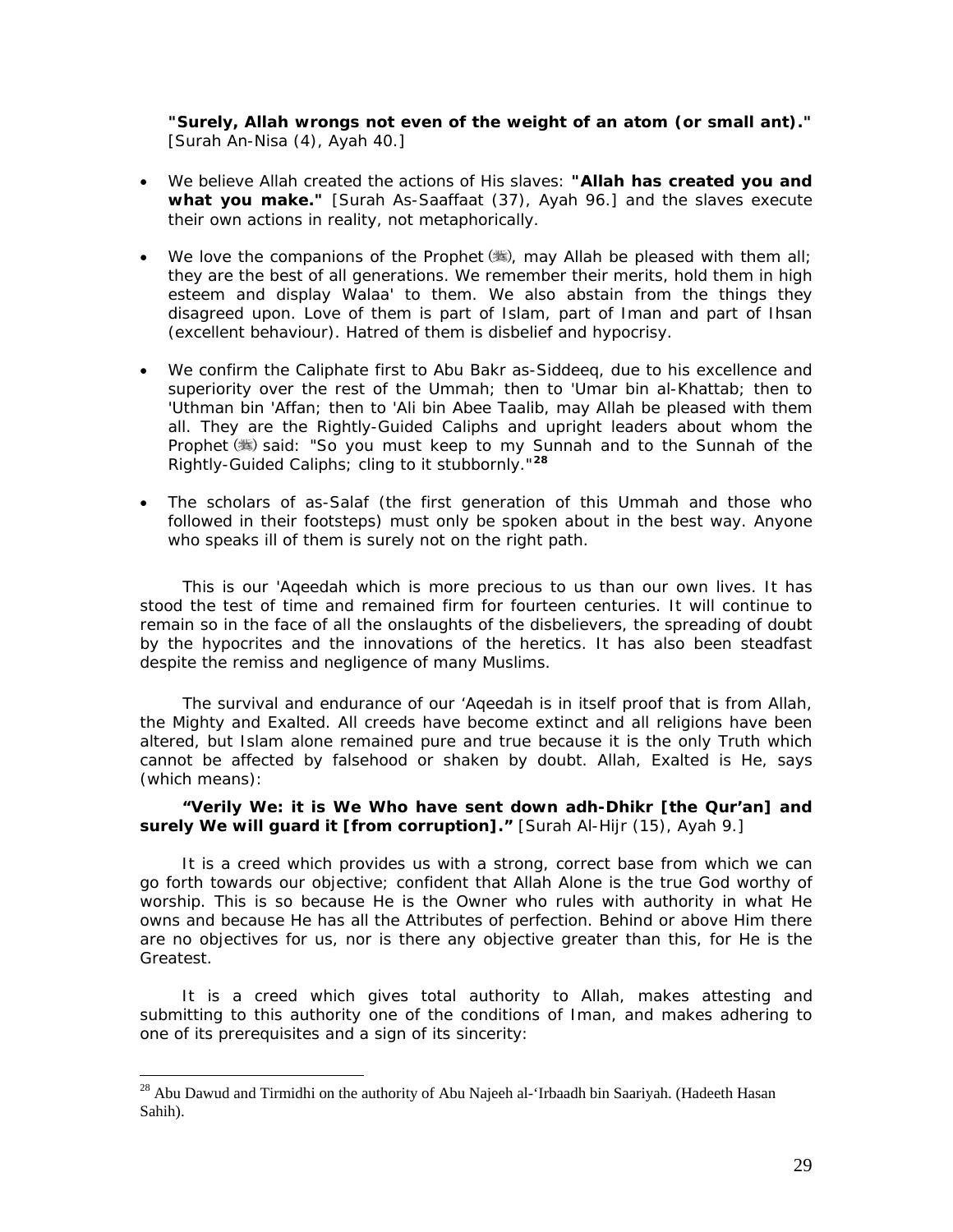*"It is not befitting for a believing man or a believing woman, when Allah and His messenger have decreed a matter that they should have an option in their decision."* [Surah Al-Ahzaab (33), Ayah 36.]

*"But no, by your Lord, they can have no faith, until they make you (Muhammad* **) judge in all disputes between them, and find in themselves no resistance against your decisions, and accept them with full submission."** [Surah An-Nisa (4), Ayah 65.]

It is a creed which refers all matters, even at times of disagreement, to Allah and His Messenger:

*"O you who believe! Obey Allah, and obey the Messenger, and those of you [Muslims] who are in authority; and if you have a dispute concerning any matter, refer it to Allah and the Messenger, if you believe in Allah and the Last Day. That is better and more suitable for final determination."* [Surah An-Nisa (4), Ayah 59.]

Our *'Aqeedah* thus unifies understanding and eliminates any possibility of discord. It provides us with the objective and the path, thereby unifying the believers and placing them on the same path. One can see them seeking the same objective despite their being of different countries, nationalities and colours.

Our *'Aqeedah* is a creed which sets up the individual as a watchful guardian over his own conduct in the world, responsible and accountable for it. For he knows that on the Day of Judgement it will be said to him (which means):

*"Read your book, your soul is sufficient as a reckoner against you this Day."* [Surah Al-Israa' (17), Ayah 14.]

By so doing, this *'Aqeedah* instils in the heart of the believer that which prevents him from disobeying the commands of Allah and His laws and judgement. It also helps him return to the right path if he wanders away from it or oversteps the limits. It also drives him to continual and sustained striving in the way of Allah and endeavour to attain His pleasure.

This is the great difference between our *'Aqeedah* and all the other ideologies and philosophies, and this is what makes it rise above them all. Islam raises this *'Aqeedah* up to a high position which all the other doctrines and ideologies eagerly wish to attain. And due to the huge gulf between their creeds and our *'Aqeedah*, they do not even cherish the hope of approaching its pinnacle, let alone reach it.

The creed of Islam gives its followers certainty that Allah (SWT) is with them, hearing and seeing, and that He knows what their breasts conceal and that He will resurrect them on the Day of Reckoning for Judgement and reward or punishment.

Saa'saa' bin Mu'aawiyyah came to the Prophet  $(\frac{4}{3})$  and recited to him the following ayah (which means):

*"So whosoever does good equal to an atom's weight will see it then; and whosoever does evil equal to an atom's weight will see it then."* [Surah Az-Zalzalah (98), Ayat 7-8.]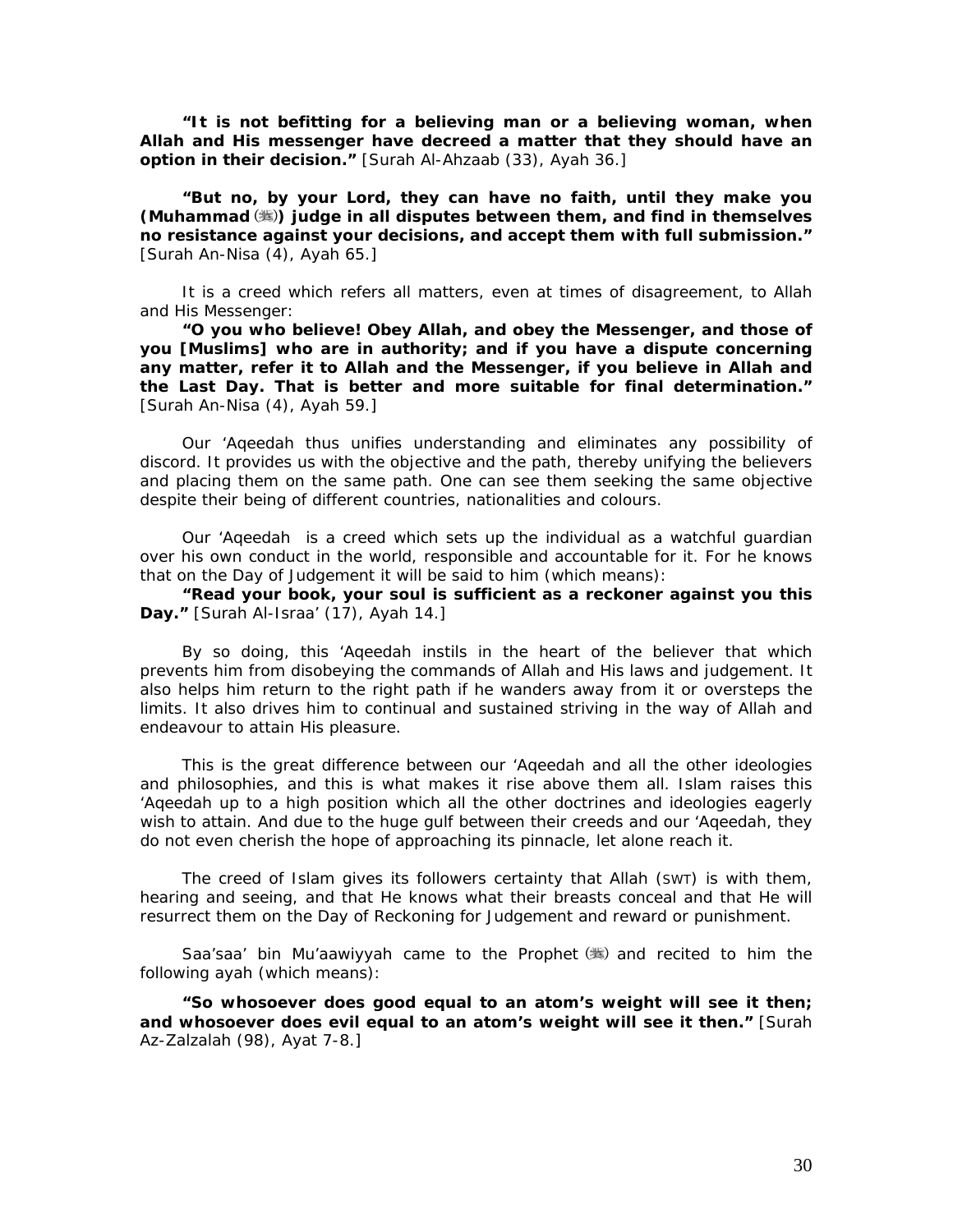To this the Prophet (5) said: *'It is enough for me not to listen to any other [verse] than this.'* **[2](#page-31-0)9**

Ours is an *'Aqeedah* which makes our Walaa, directed entirely to Allah, His Messenger and the believers. Apart from these, all others are looked upon with enmity and hatred subject to the degree of their remoteness from and opposition to Allah. It is an *'Aqeedah* which brings its followers out of the narrowness and insignificance of the life of this world to the expense and splendour of the hereafter. People of this *'Aqeedah* are always seen walking on the ground but their hearts are fixed on Paradise; they take their provisions for both this life and the next. They do not strive for a transient, base life, for they want to take from it only what will help them on their journey towards Allah and the Next Life:

*"And the life of this world in nothing but play and amusement. But far better is the abode of the hereafter for those who keep their duty (to Allah). Will you not then understand?"* [Surah Al-An'am (6), Ayah 32.]

*"And Allah is better [as regards reward in comparison to your reward], and more lasting [as regards punishment in comparison to your punishment]."* [Surah Ta-Ha (20), Ayah 73.]

It is an *'Aqeedah* which makes those who hold fast to it lead an honourable life, knowing no humiliation or disgrace. Though their condition swings between ease and hardship, victory and defeat, nothing affects their lofty and dignified life through their faith, for they draw their dignity and honour from their Lord Who is:

*"the Most High, the Most Great."* [Surah Al-Baqarah (2), Ayah 255.]

*and* 

 $\overline{a}$ 

#### *"the All-Mighty, the All-Wise."* [Surah As-Saff (61), Ayah 1.]

They do not draw honour from wealth or influence, nor any other power on this earth. In fact, they are a living image and the real encapsulation of the following verses:

*"But honour belongs to Allah, His Messenger and to the believers."* [Surah Al-Munafiqoon (63), Ayah 8.]

## *"So do not become weak [against your enemy] nor be sad, as you will be superior [in victory] if you are indeed [true] believers."* [Surah Ale-Imran (3), Ayah 139.]

It is an *'Aqeedah* which gives its followers confidence and peace of mind in this world and peace and glad tidings in the Hereafter. It also makes them eager to meet with their Lord, savouring, for His sake, all the difficulties and hardships.

<span id="page-31-0"></span><sup>&</sup>lt;sup>29</sup> Related by Imam Ahmad. An-Nasaa'ee also relates the same account in At-Tafseer.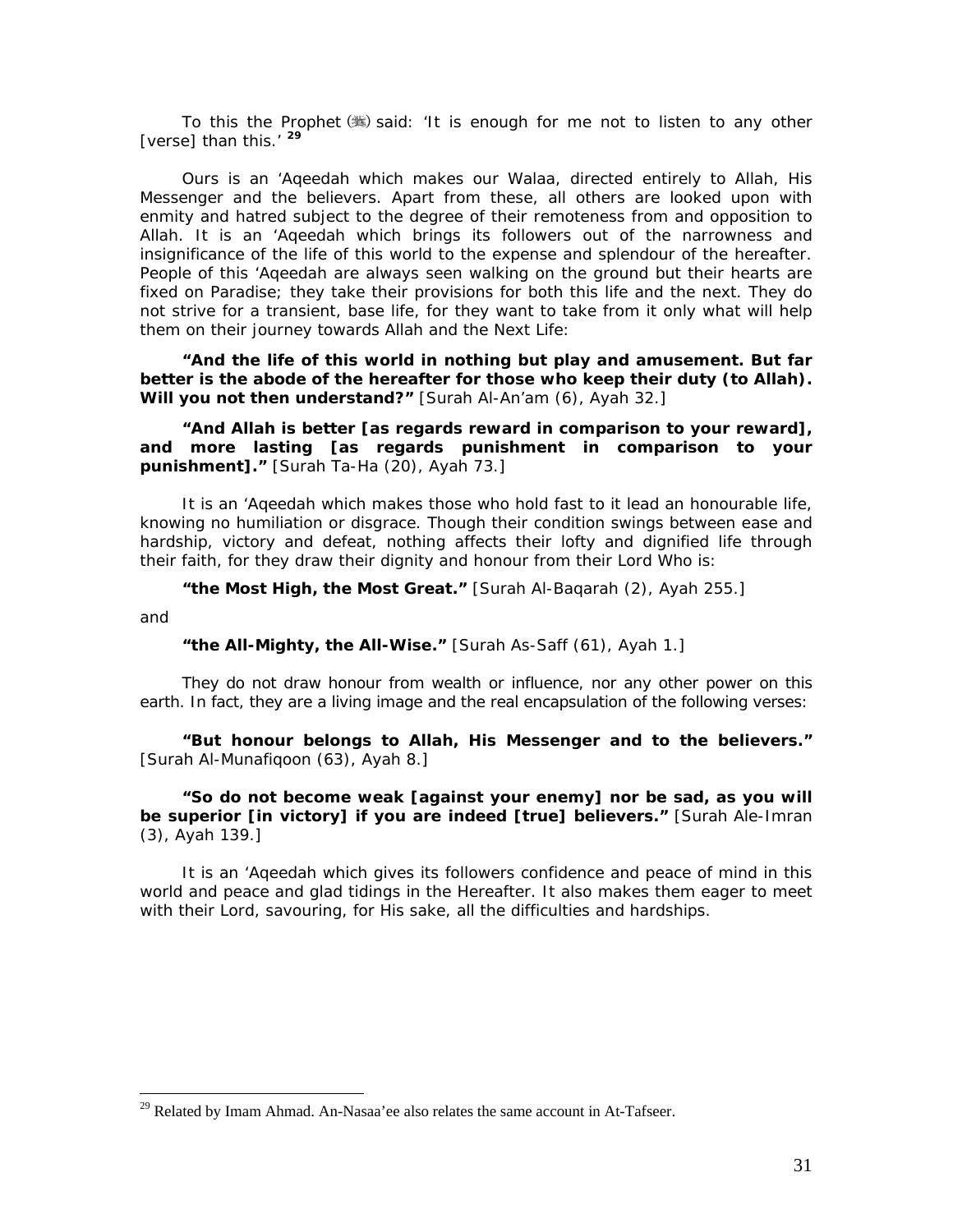# **Part Three: Our Understanding**

<span id="page-32-0"></span>*We hope to understand Islam in its entirety in exactly the same way in which it was understood by the leading trustworthy scholars of the Ummah, who follow the Sunnah of the Prophet and that of the Rightly-Guided Caliphs (May Allah be pleased with them).* 

We would like our being called `Muslims' to suffice, indicating that we understand Islam as understood by the scholars of our *Ummah* and our meritorious predecessors. However, the word `Muslim' is no longer enough to express what we actually want. In this day and age, the word `Muslim' no longer indicates how a 'Muslim' person understands his religion, nor even to know what Islam is!!

Indeed, it has become commonplace these days to find a `socialist Muslim', a `liberal Muslim', a `progressive Muslim', a `secular Muslim', a Muslim who does not approve of ruling in accordance with *Shari'ah* or is not happy with some of its penal laws, and others who do not believe in *Hisbah***[3](#page-32-1)0** and *Jihad.* 

This is a clear indication that Muslims no longer understand Islam as was revealed to the Prophet Muhammad (卷). For numerous sinful forces have, over many centuries, been busy at work, intent on distorting Muslims' understanding of their religion. Their aim is to make the Muslims' confidence in Islam loose and shaky. They also want to bring Muslims out of the fold of *Iman* to total disbelief or at least to a deviation from the main course of Islam in fundamental beliefs and practices. They have succeeded in disfiguring the facts about Islam and in obscuring many Muslims' understanding of it, with a few exceptions.

Our enemies learnt many lessons from what they had seen during their long wars against us, which spanned fourteen centuries. They learnt a lesson when they witnessed the Roman and Persian empires fall under the blows of Muslim swords. They learnt when they witnessed the return of the Muslim armies inflicting a crushing defeat on the Tartars in the wake of their invasion of its capital city and their reaching the eastern borders of Egypt after they had crossed Syria, Iraq and Asia Minor. They learnt when they saw Islam defeating the Crusaders' forces which mounted their attacks on Egypt and Syria for two centuries. They learnt when they saw Islam expanding eastwards to collect *Jizyah* from the People of the Book in China and westwards to annex Spain, the heart of Europe, and reach the gates of Vienna.

Our enemies learnt that Islam will triumph as long as it has staunch followers who believe in it. Followers who are convinced that it is the only religion which has the power to rule the world and regulate Mankind, be they Arabs or non-Arabs, black or white!

*"And on that day, the believers will rejoice with the help of Allah. He helps whom He pleases; and He is the All-Mighty, the Most Merciful."* [Surah Ar-Rum (30), Ayat 4-5.]

<span id="page-32-1"></span><sup>&</sup>lt;sup>30</sup> Hisbah: To enjoin the good, and forbid the wrong.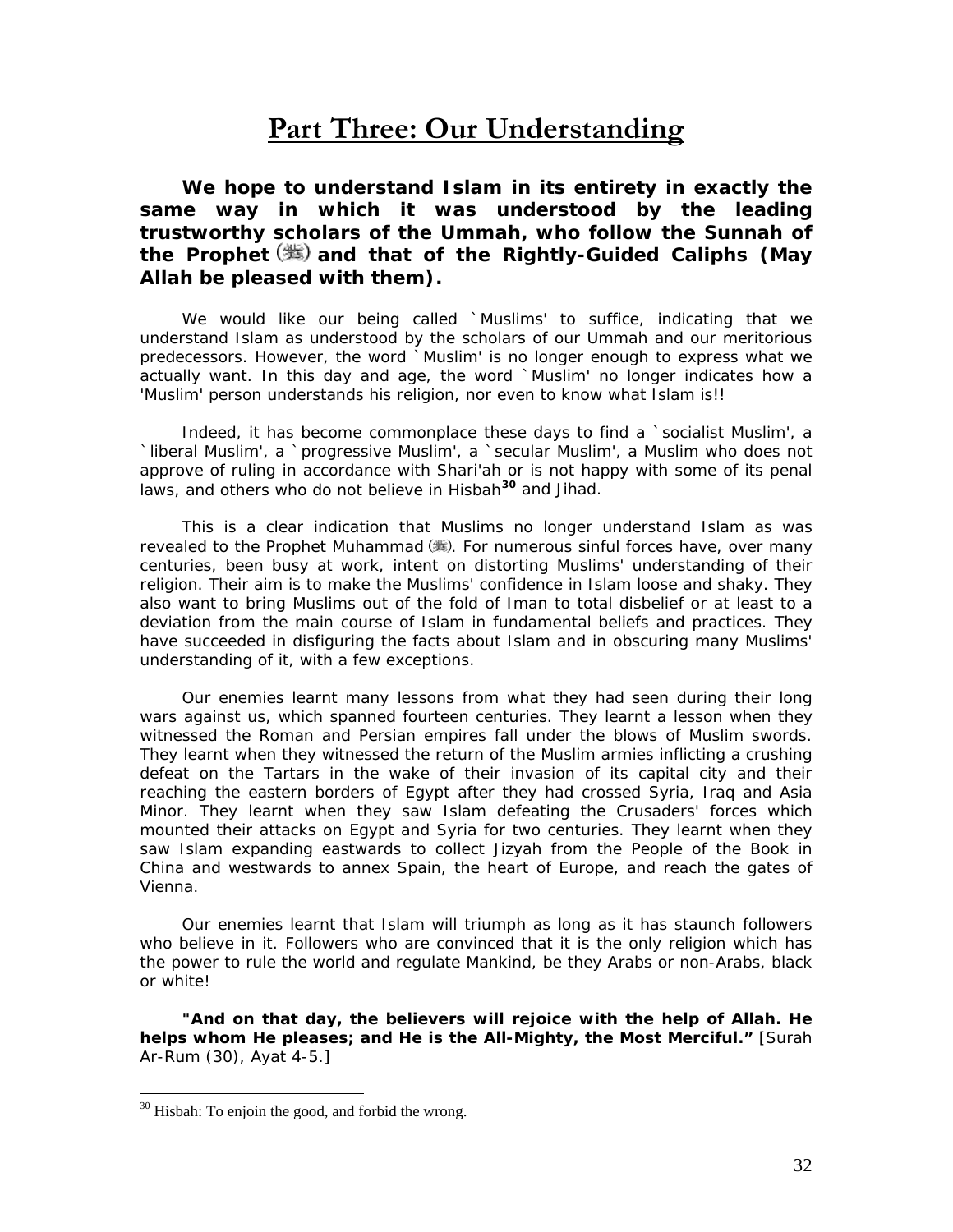Our enemies lost their minds when they realised this immutable and recurrent law of Allah. Namely that Allah's succour always comes as long as Islam has staunch followers who believe in it and are determined to live by it, no matter how powerful and well-equipped their enemies are! That is why they not only *"bite their finger tips in rage"***[3](#page-33-0)1** but they also *"made their plans; but their plans were with Allah. And even though their plans were such as to make the mountains move, [they did not succeed]."***[32](#page-33-1)** But Allah protected His religion and rendered their efforts futile. *"This is of Allah's grace upon us and upon Mankind."* [Surah Yusuf (12), Ayah 38.]

To distort the image of Islam in the minds of the Muslims, our enemies have been waging a desperate and relentless ideological campaign. This started with Qur'aish's slandering of the Prophet (,), saying that he was a poet, a diviner, a magician and a madman.

Nevertheless, the *Jahiliyyah* is still waging war on Islam and the Muslims. Sometimes attacking and at other times retreating, they stab this religion in the chests of its followers. As a result of this many Muslims staggered and fell victim to this vicious attack. To make matters worse, groups of Muslims from amongst ourselves joined the ranks of the enemy. They became callers at Hell-Fire's gates, advertising the products and commodities of our enemies and casting their arrows for them. They are supported by the governments of our countries who, on their part, wish neither rewards nor thanks from the enemies!

So who now can defend this religion when the overwhelming majority of Muslims maintain a confused idea about it. Muslim intellectuals have turned into mouthpieces of enemy propaganda and advertisers of heretic ideologies. Governments of Muslim countries extend their protection, with force at times, to the enemy agents. Only a small minority have held onto the true faith. But even among these privileged few, most have surrendered and declared their inability to resist this torrential stream and fierce hostility. As a result, they have accepted the distorted, amputated Islam planted in our lands, and gone along with the majority of Muslims in their heresies and wrong ideas about Islam.

Consequently, instead of prescribing the medicine, most of those working for Islam have fallen victim to the disease. Some have come to regard it as merely a matter of worship rites and rituals, and refuse to take *Da'wah* outside the confines of prayer and supplication. It is as if *Jihad, Hisbah* and ruling by the *Shari'ah* have become abrogated for them. Some others talk only about purifying *'Aqeedah* from fables and superstitions, while they turn a blind eye to the secular rulers who have substituted man-made laws for the *Shari'ah* of Allah, and are thus outside the circle of Islam.

Others concentrate on learning and teaching Islam and do not approach the questions *of' Da'wah* and *Jihad.* Others call people to the obvious Sunnah of the Prophet () with regard to eating, drinking, dressing and marriage, but never to his teachings concerning *Jihad,* government and jurisprudence. Others collect weapons and raise their voices calling to *Jihad,* but they have forgotten to prepare the men who will carry those weapons and later rule over the land. The true followers of this religion, however, cannot make any progress with it, thus curtailing its activity as a result of their lack of understanding it.

<span id="page-33-0"></span> $31$  Surah Ale-Imran (3), Ayah 119.

<span id="page-33-1"></span> $32$  Surah Ibrahim (14), Ayah 46.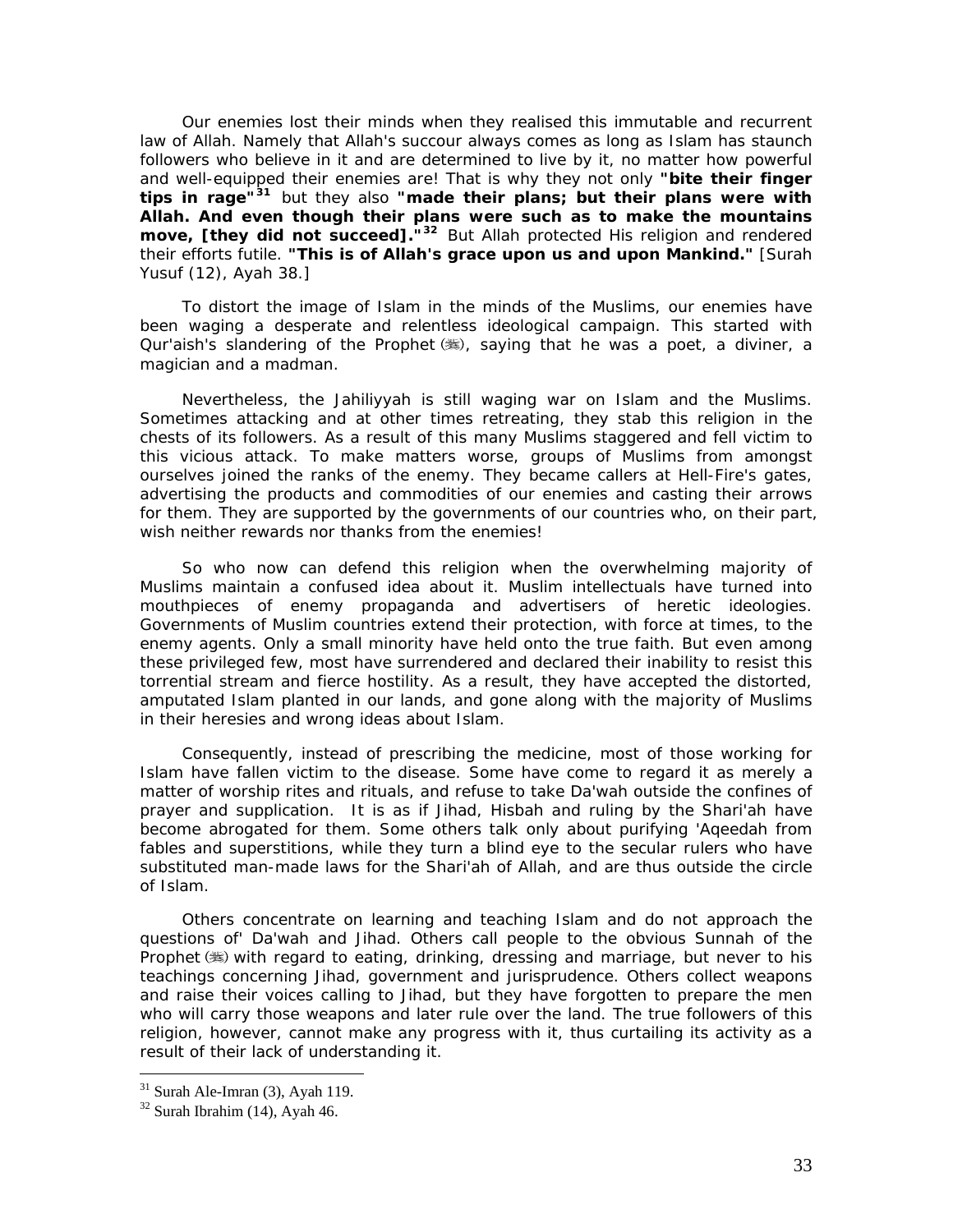Blow after blow, Islam and its followers suffer setbacks and defeats. The masses passively watch this happen; governments and enemy agents give their support and assistance, while the few working for Islam are standing by helplessly, unable to def-end themselves or their *'Aqeedah.* 

To take Islam from defeat to victory, it is necessary to diagnose the disease and prescribe the cure. We must start to take the medicine, no matter how bitter it may be,

*"But it may happen that you hate a thing which is good for you."* [Surah Al-Baqarah (2), Ayah 216.]

*\*\*\*\*\*\*\*\*\*\*\*\*\*\** 

Before tackling the issue of our understanding of Islam, it is perhaps important to point out the Muslim's misunderstanding of their religion. We must find out who is behind this `poisonous' misunderstanding, and expose all those who attempt to support it or defend it. This step should be taken in order to know the position from which we have been targeted. We need to take precautions against committing the same mistakes as those before us did. We must warn Muslims to be alert, and get ready to confront this `expert' ideological invasion. This humble effort will serve as a contribution, to the best of our ability, towards producing a generation along the lines of the early generation of Muslims. A generation which understands Islam as the early generation did and adapts their methods, as a prelude to the position of leading Mankind which seems to have gone forever.

Islam means subservience, obedience, and total submission to the Will of Allah, Lord of the Worlds. It involves following the teachings of the Prophet (#), which consist of commands, prohibitions, rules and regulations which govern our lives. Teachings which provide for all the needs of Mankind everywhere and at all times, in order to attain success in this life and the Hereafter.

This is, briefly and simply, the meaning of Islam with which came Prophet Muhammad  $(\frac{4}{3})$  and as understood by our meritorious predecessors and as we have learnt it from the scholars of this *Ummah.* 

This is what our *'Aqeedah* confirms in our hearts, namely that *"Allah is the Creator of all things."***[3](#page-34-0)3** He is aware of everything. He knows what was and what *will* be, and how what was not could have been. He *"knows the unseen. Not an atom's weight in the heavens or in the earth or anything less than that or greater, escape Him, but all is recorded in a Clear Book."***[3](#page-34-1)4** He is the Wise in actions, words and laws. He is the Expert who knows what is good for His servants today and tomorrow. The Message revealed to Prophet Muhammad  $\left(\frac{1}{24}\right)$  is the seal of all divine revelations. This final religion has come to all Mankind from the day the Prophet () received it to the Day of Judgement. All of Mankind is commanded to follow it,

<span id="page-34-0"></span> $33$  Surah Az-Zumar (39), Ayah 62.

<span id="page-34-1"></span><sup>34</sup> Surah Saba (34), Ayah 3.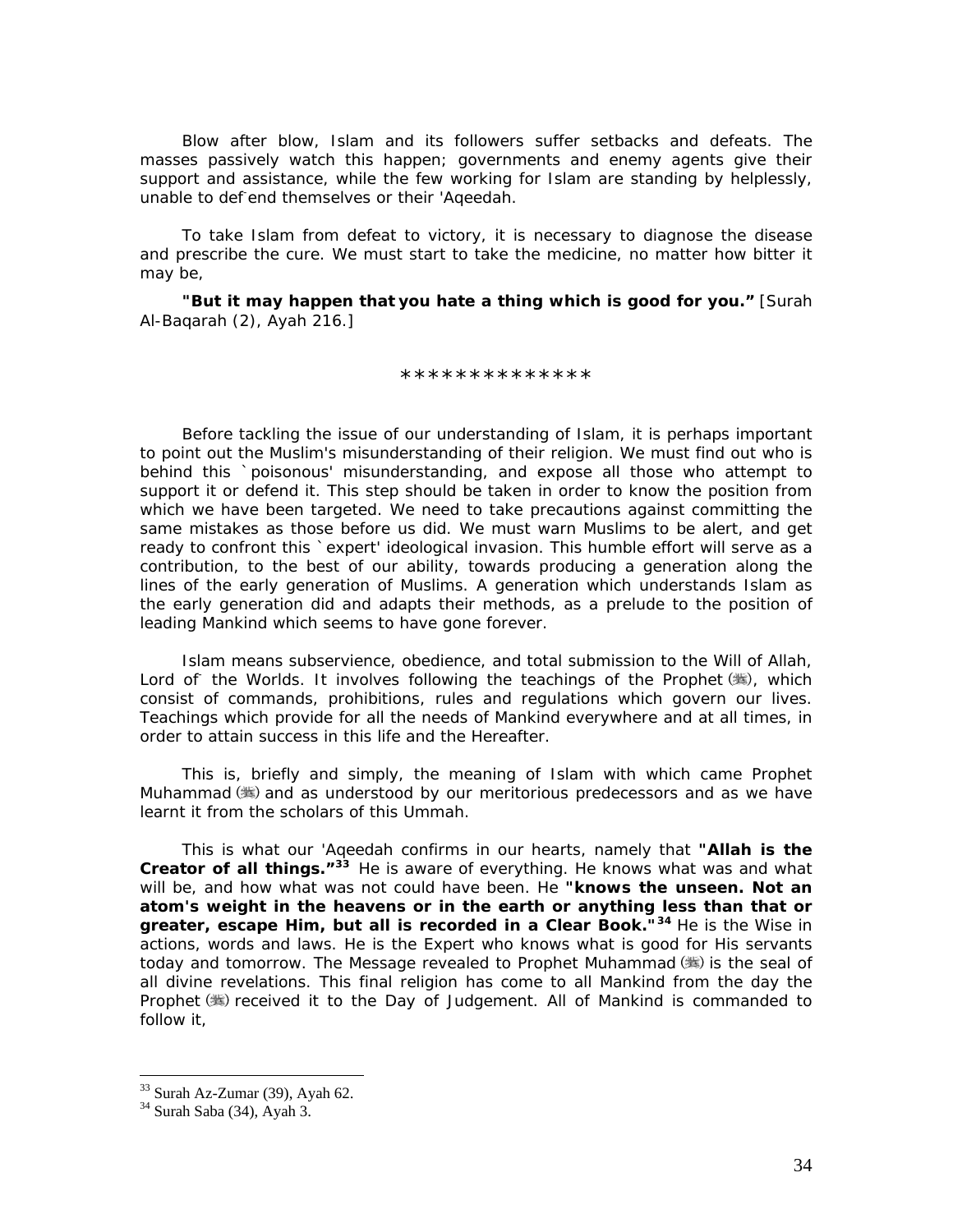*"Say, `0 Mankind! Truly I am the Messenger of Allah to you all."* [Surah al-A'raaf (7), Ayah 158.]

*"And whoever seeks a religion other than Islam, it will never be accepted of him, and in the Hereafter he will be among the losers."* [Surah Ale-Imran (3). Ayah 85.]

This conviction obliges us to believe that this final Message came to encompass all Mankind within the confines of its Divine order. This message includes everything that people need in their lives. It came to show them what they need to do in order to head for the better. It came to decide people's *'Aqeedah,* worship, moral conduct, government, international relations, the leading of society, the settling of disputes and judging between people.

This is how the Prophet  $(*)$  conducted his life. He was the Messenger, the preacher, the ruler, the judge, the tutor, the army commander and the leader in prayer. The Rightly-Guided Caliphs who came after him followed this example.

On the authority of Abu Najeeh al-'Irbadh bin Sariyah (ra) who said: *"The Messenger* of *Allah gave us a sermon by which our hearts were filled with fear and tears came to our eyes. We said: 'O Messenger of Allah, it is as though this is a farewell sermon, so counsel us.' He said: 'l counsel you to fear Allah, Glorious is He, and to give absolute obedience even if a slave becomes your leader. Verily, he among you, who lives (long) will see great controversy, so you must keep to my Sunnah and to the Sunnah of the Rightly-Guided Caliphs. Cling to them, stubbornly. Beware of newly invented matters, for every invented matter is an innovation and every innovation is a going astray and every going astray is in the Hell-Fire."* **[35](#page-35-0)**

Our Prophet (5) received all his teachings from Allah alone. The Rightly-Guided Caliphs followed nothing but the example of our Prophet  $(\frac{1}{2})$ . This is ample evidence that the Sunnah of the Prophet (\*) is sufficient for Man to manage the affairs of this life in all its aspects, as did our predecessors.

# Allah says (which means), *"This day have I perfected your religion for you, completed My favour unto you, and have chosen for you Islam as your religion."* [Surah Al-Ma'idah (5). Ayah 3.]

This is part of a verse which consists of three statements, each of which provides ample evidence that Islam is perfect and all comprehensive and serves to be implemented everywhere and at al times.

*'Perfection of religion'* means that Islam has not ignore anything, be it great or small, incorporating everything one way or the other. This also means that no-one, at any time and anywhere, can add something new and claim that he has perfected Islam, whether this new addition is in the domain of *'Aqeedah,* economics, politics, peace, war or government.

*'Completion of favour'* means that there is nothing complete or better than this religion, for it contains no defects and nothing.

<span id="page-35-0"></span><sup>&</sup>lt;sup>35</sup> Hasan Sahih Hadith, related by Abu Dawud and Tirmidhi.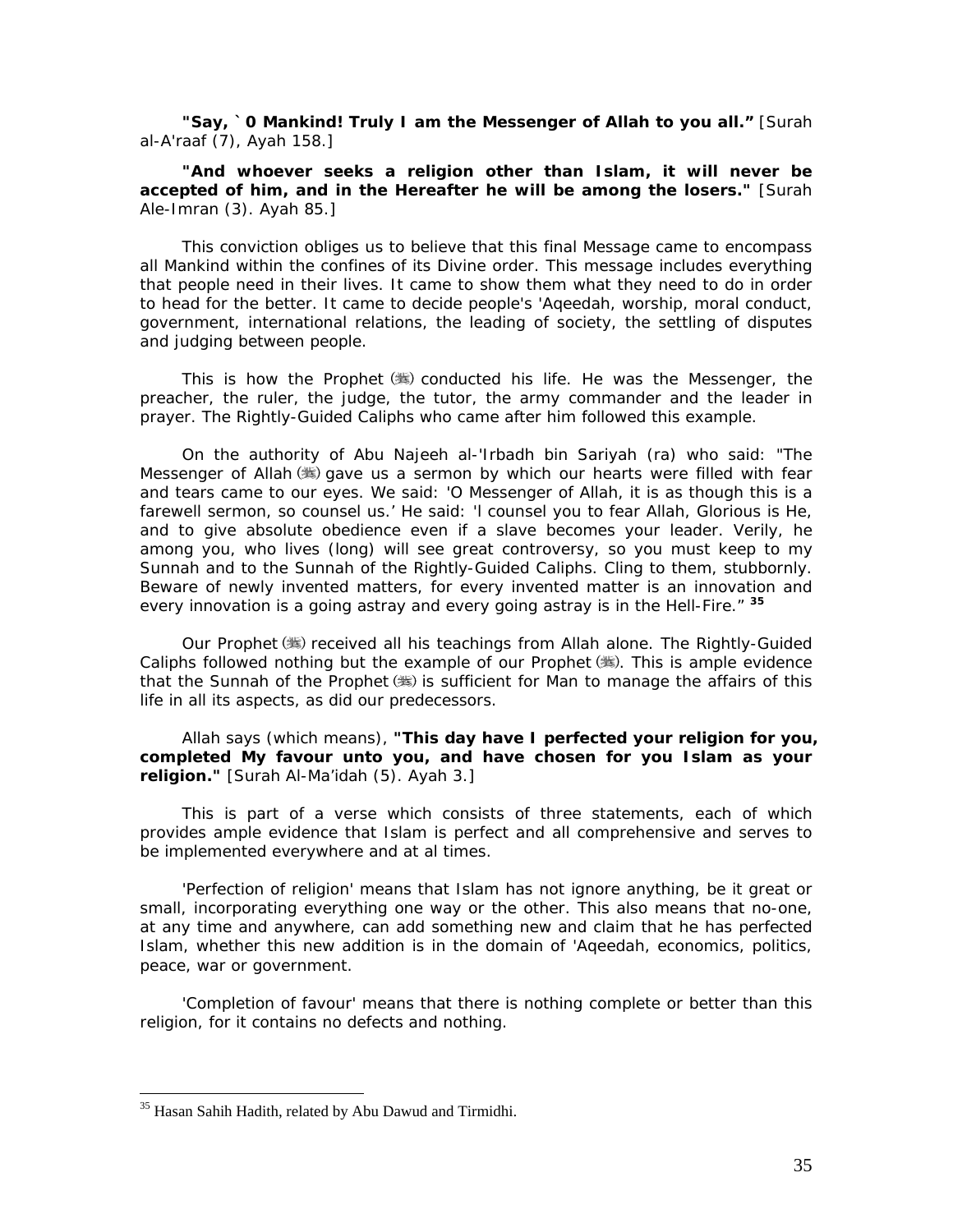*'Choosing Islam as our religion'* shows us that Allah does not accept a deficient religion for His servants. He was satisfied that Islam should be the religion of Mankind, from the time He revealed the Message to His messenger, until the Day of Judgement. Let no-one now say that Islam was complete and satisfactory in the past but is no longer so.

It is not acceptable, therefore, to say that Allah created Mankind but then was unable to find a complete, all-encompassing way of life through which they could run their lives and manage their affairs. Nor is it acceptable to say that the passage of time and the changing of circumstances challenged the Will of Allah, The Mighty, The All-Knowing, by creating conditions, events and issues which He did not take into account and regarding which He did not make His rulings. This is a religion that He commanded all Mankind to follow until the Day of Judgement, *"Glory to You [O Allah]; this is an awful calumny."* [Surah An-Nur (24), Ayah 16.]

Allah said (which means), *"The decision rests with Allah only."***[3](#page-36-0)6** and *"And in whatsoever you differ, the decision thereof rest with Allah."***[37](#page-36-1)** How then could it be claimed that there are issues and cases that are impossible to deal with through Islam and that we should step outside its tenets and relieve ourselves of its restrictions, in order to run our lives effectively?

Can anyone claim that he can come up with a doctrine or system better or more complete than Islam, in matters relating to economics, politics, peace, war, *'Aqeedah* or worship? No-on can claim so except those who are insane. Even if someone were to claim that he can produce a way of life better than Islam, would we believe him and abandon our religion and way of life to follow these heretical and unfounded claims?

The fact of the matter is that Mankind has never known, and will never know, of a system which is better than Islam in its comprehensiveness, completeness, exaltedness, perfection, wisdom, justice, precision, ease, and practicality.

Islam is all-comprehensive: it is a Qur'an and a sword; knowledge and worship; *`Aqeedah* and *Shari'ah*; moral conduct and government; action and reward; the life of this world and the Hereafter:

#### *"We have neglected nothing in the Book."* [Surah Al-An'am (6), Ayah 39.]

Islam comprises everything: the correct *'Aqeedah:* 

*"Worship Allah and associate none with Him [in worship]."* [Surah An-Nisa (4), Ayah 36.],

the humble and heartfelt worship:

*"Guard strictly the [five obligatory] prayers, especially the middle prayer, and stand up with devotion to Allah."* [Surah Al-Baqarah (2), Ayah 238.],

the command to struggle against Satan and desires:

*"Do not follow the footsteps of Satan."* [Surah Al-Baqarah (2), Ayah 168.]

 $36$  Surah Yusuf (12), Ayah 40.

<span id="page-36-1"></span><span id="page-36-0"></span> $37$  Surah Ash-Shura (42), Ayah 10.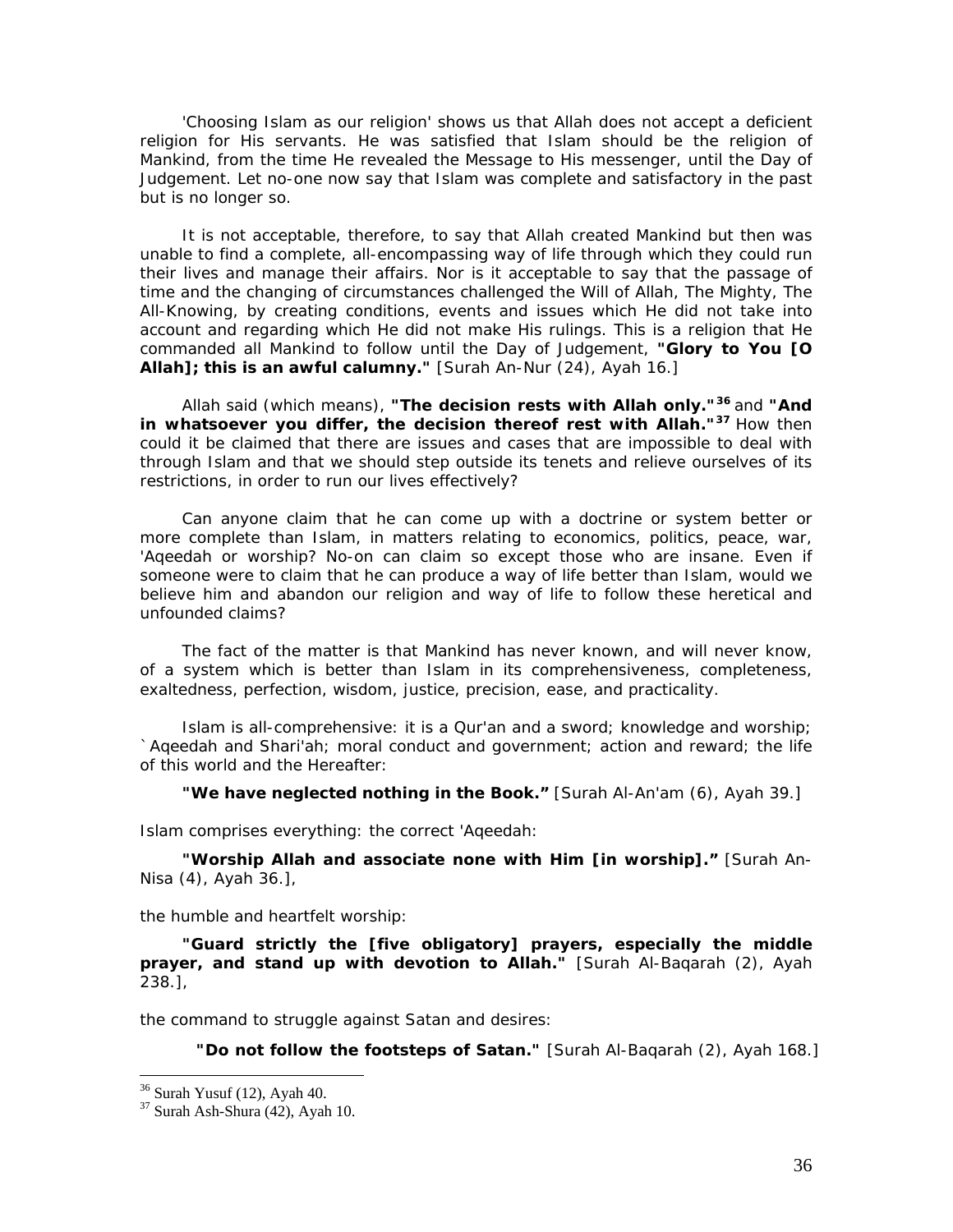*"Have you seen him who chooses for his god his own lust?"* [Surah Al-Furqan (25). Ayah 43.]*,* 

the command to be kind to one's parents:

*"And show kindness unto parents."* [Surah An-Nisa, (4), Ayah 36.]*,* 

the encouragement to seek knowledge:

*"And say, `My Lord! Increase me in knowledge.'"*[Surah Ta-Ha (20). Ayah 114.],

*"Say (unto them, O Muhammad): `Are those who know equal with those who do not know?'"*[Surah Az-Zumar (39), Ayah 9.],

the command to adhere to good conduct:

*"And speak kindly to Mankind."* [Surah Al-Baqarah (2), Ayah 83.]*,* 

the command to govern by the Law of Allah:

*"So judge between them by that which Allah has revealed."* [Surah Al-Ma'idah (5), Ayah 49.]*,* 

the command to engage in Da'wah and call people to the way of Allah:

*"Call unto the way of your Lord with wisdom and fair exhortation, and reason with them in the better way."* [Surah An-Nahl (16), Ayah 125.],

the command to enjoin good and forbid evil:

*"And let there arise from amongst you, a nation which invites to goodness, enjoins what is right and forbids what is evil. Such are they who are successful."* [Surah Ale-Imran (3), Ayah 104.]*,* 

the command to fight in the way of Allah:

*"Fighting [Jihad] is ordained for you, though it is hateful unto you."*  [Surah Al-Baqarah (2), Ayah 216.],

the command to accompany the righteous deeds with the good intention:

*"And whoever hopes for the meeting with his Lord, let him do righteous work and associate none as a partner in the worship of his Lord."* [Surah Al-Kahf (18), Ayah 110.],

the description of actions and their rewards:

*"And whosoever does good equal to an atom's weight will see it then; and whosoever does ill equal to an atom's weight will see it then."* [Surah Az-Zalzalah (99), Ayat 7-8.],

the command to obey the Muslim ruler:

*"O you who believe! Obey Allah, and obey the Messenger and those of you who are in authority."* [Surah An-Nisa (4), Ayah 59.],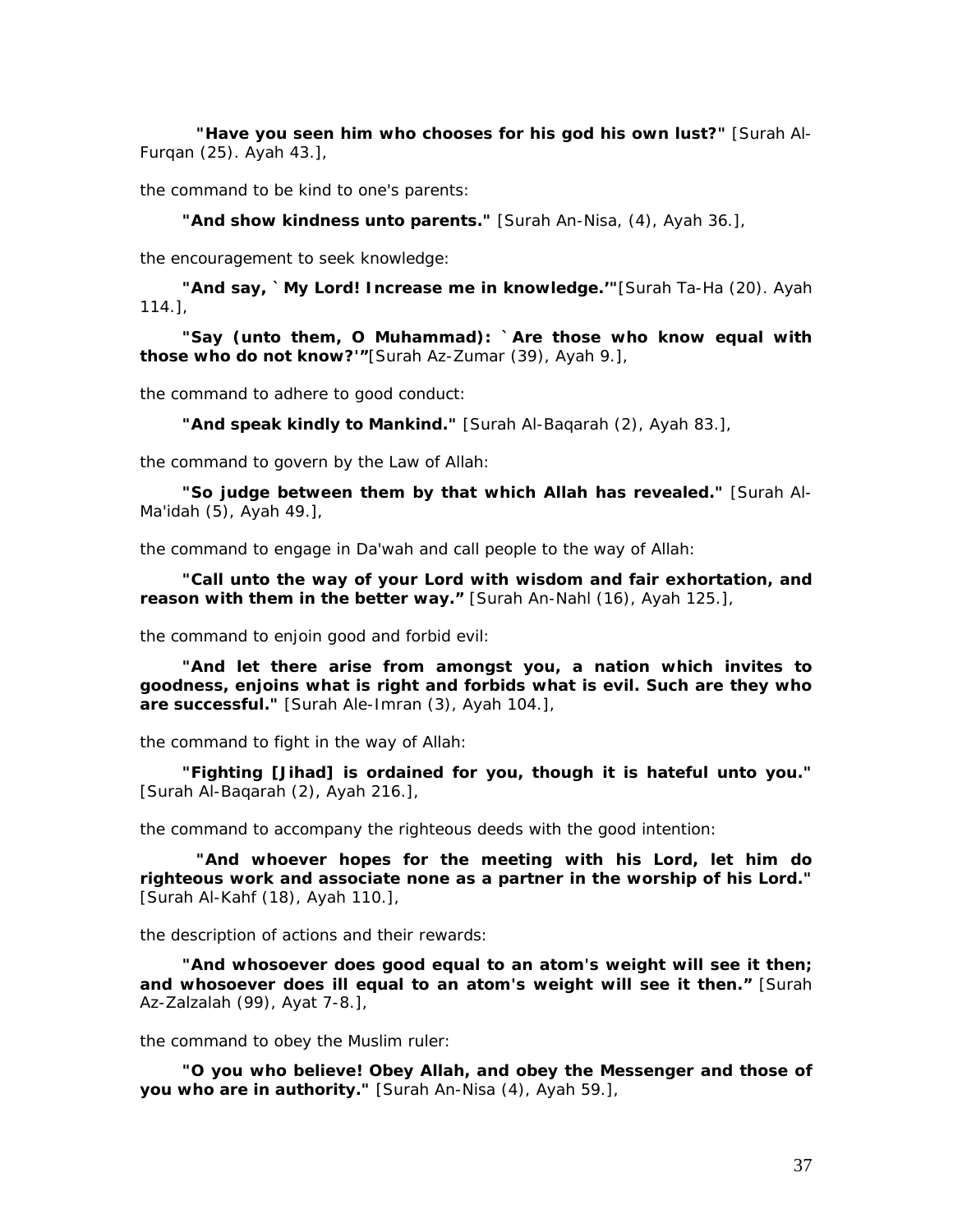the command to those in charge to judge with justice:

#### *"Verily! Allah commands you that you restore deposits to their owners, and, if you judge between Mankind, that you judge justly."* [Surah An-Nisa (4), Ayah 58.],

And to those in charge to seek counsel:

#### *"And consult with them upon the conduct of affairs."* [Surah Ale-Imran (3), Ayah 159.].

Islam regulates the relation between the individual and his neighbours as well as that between the Muslim nation and its non-Muslim neighbours. It regulates the small family in matters of marriage, nursing and divorce as well as that of society as a whole. It regulates the relationship between the governing and the governed. It regulates the circulation of money in society, its sources and the areas where it is spent. It sets individuals as guards upon their own conduct in this life because they will be accountable for it in the Hereafter. It instils in the heart of the individual, deterrents which will prevent him from disobeying his Lord. It also codifies punitive measures in case he transgresses the set limits. In a word, it is a religion which regulates the needs of Mankind within the framework of an all-inclusive system.

How could any other doctrine challenge such a complete system? Allah (SWT) says (which means):

#### *"Should He not know what He created? And He is the Most Kind and Courteous [to His slaves], All- Aware."* [Surah Al-Mulk (67), Ayah 14.]

Any attempt to break up Islam is therefore an unpardonable sin, for doing so could only destroy the whole system. Islam cannot be established as worship without an *'Aqeedah,* or an *'Aqeedah* without worship. Neither can it be merely a set of beliefs and rituals without laws and codes to govern human relationships and interaction. We Muslims must not take part of it to the exclusion of other parts; doing so undoubtedly leads to loss and disaster both in this life and in the Hereafter. Allah says (which means):

#### *"So judge between them by that which Allah has revealed, and follow not their desires, but beware of them lest they seduce you from some part of that which Allah has revealed unto you."* [Surah Al-Ma'idah (5), Ayah 49.]

Islam succeeds and triumphs because it is a complete, integral, religion. If any part of it is omitted, amended or altered, then it will never be able to triumph.

Furthermore, the world in which we live confronts us with many demands which we will not be able to meet unless we take Islam as a whole and base our actions entirely upon it alone.

Indeed, we are in need of a sound *'Aqeedah so* that our faith may become strong and our hearts confident. This will by all means lead us , to rely completely on Allah and to carry out our duties against all adversities. Such is the *'*A*qeedah* to which we call and in which we educate people.

We need all acts of worship and rituals, be they obligatory or voluntary, because they are the only provisions we can take from this life to the Next. For how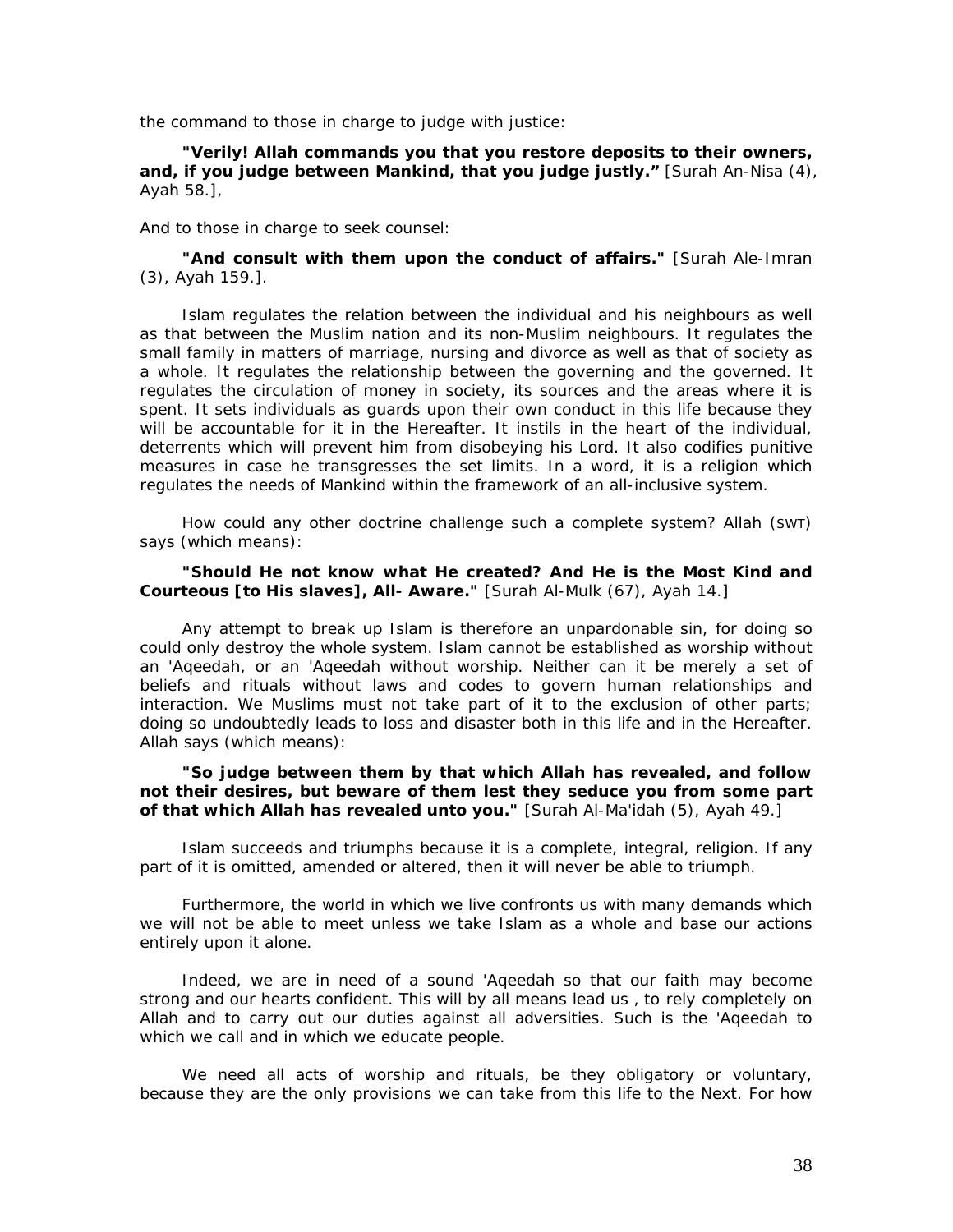can we travel without provisions? They purify our intentions and hearts, and cleanse our limbs. They are our weapons against our desires and against Satan. We strive hard to establish them and call people to observe them.

We need Islamic knowledge in order to worship Allah in the way He instructed us, to avoid deviation from the right path and become like *"Those whose efforts have been wasted in this life while they thought that they were acquiring*  good by their deeds.<sup>"[3](#page-39-0)8</sup> Our goal is to acquire knowledge of our religion and to teach it to the people.

We need good character in order that our interactions may be correct and our behaviour elevated. We must treat everyone as they deserve, in accordance with the *Shari'ah*, and protect our own words and actions against falling into the 'mire' of *Jahiliyyah.* We always endeavour to refine our character and that *of* the people around us.

We need to communicate the message of Islam to all Mankind: to the disbeliever so that he may embrace Islam; to the believer so that he may stand firm and advance; and to the disobedient so that he may repent. If we fail to do so, Islam will become extinct and its Message will be overwhelmed by the deviant creeds that pervade everywhere. We go forth calling people to this religion, bringing good news and warning of terrible punishment.

We need to enjoin virtue and forbid evil; otherwise, vice will spread and destroy our *Da'wah.* We strive hard to remove from our path, every vice we find and enjoin every virtue we lack, in accordance with the laws of Islam and in the light of the teachings of our *Ulama.* 

We need to wage *Jihad,* for without it the flag of Islam will never he raised and the forces of disbelief will continue to dominate our lives. *Jihad is* the weans by which we can establish the Caliphate after having removed the disbelieving rulers who have replaced the law of Allah by man-made laws. Besides, it is the only way to regain our lands which have been taken away from us. We prepare ourselves for *Jihad* and encourage the believers to undertake it.

We need to adhere to the quidance of the Prophet  $(\frac{4}{3})$  in all matters, great and small. This will instil in our hearts, love for him and love for Allah's religion. This serves as a sign of love for Allah:

*"Say, (O Muhammad to Mankind): `If you [really] love Allah then follow me; Allah will love you and forgive you your sins, Allah is Oft-Forgiving, Most Merciful."* [Surah Ale-Imran (3), Ayah 31.]

We strive to follow the guidance of the Prophet  $(\frac{4}{3})$  and to call people to adhere to it.

We are in dire need of referring to the laws of Allah in all our affairs. We call to this and wage *Jihad* to establish the laws of Allah.

We need all these things and everything else that Islam brought us. To forego one single aspect of our religion is to invite failure and frustration for our movement and *Da'wah.* For Allah, Exalted is He, has promised victory to His religion which He

<span id="page-39-0"></span><sup>38 [</sup>Surah Al-Kahf (18), Ayah 104.]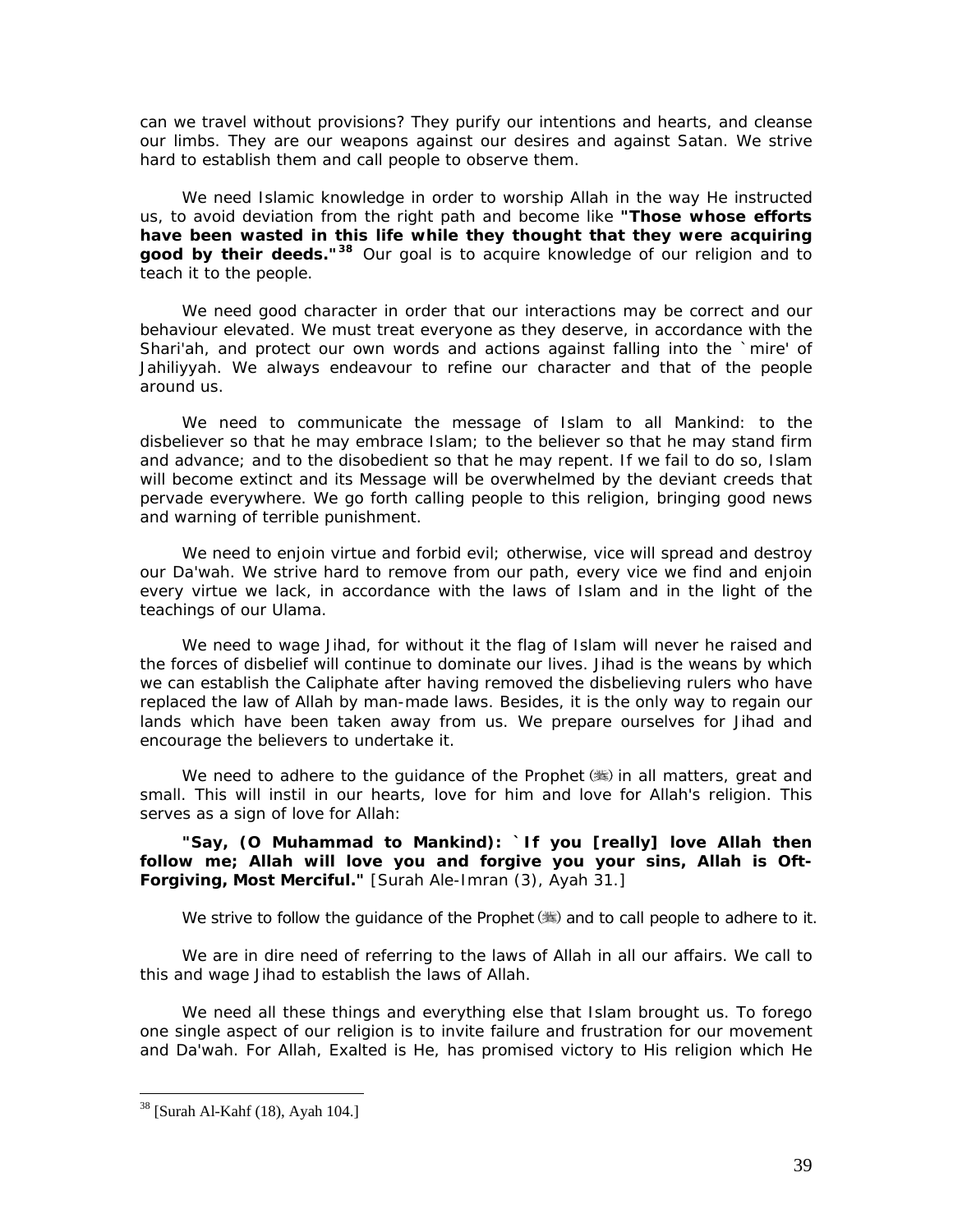revealed to His Prophet (.), and also victory to those from amongst His servants who adhere to it. As Allah says (which means):

#### *"Verily Allah will help those who help His [Cause]. Truly Allah is All-Strong, Almighty."* [Surah Al-Hajj (22), Ayah 40.]

Conversely, all innovated, forbidden systems and ideologies apart from this religion of Islam will know no victory or glory. How dare we neglect parts of Allah's religion and not act upon them and call people to do so? And what excuses shall we make before our Lord who says (which means) :

*"This day have I perfected your religion for you and completed My favour unto you, and have chosen for you Islam as your religion."* [Surah Al-Ma'idah (5), Ayah 3.]

We have no right whatsoever to take part of Islam and claim that it does not belong to it; nor do we have the right to claim that only part is the whole of Islam. Allah has forbidden us from doing so in the strongest possible terms:

*"Then, do you believe you in a part of the Scripture and reject the rest? Then what is the recompense of those who do so among you, except disgrace in the life of the world, and on the Day of Resurrection they will be consigned to the most grievous torment. And Allah is not unaware of what you do."*[Surah Al-Baqarah (2), Ayah 85.]

Deplorably enough, there are many people today who put their own ideas before the Book of Allah, the Sunnah of His Prophet (.) and the understanding of our pious predecessors. Some of these call for living the different phases that Islam went through in the past. Some live with their *Da'wah* in the `Makkan Period', others in the `phase of calling secretly to Islam', others in the phase of `the defensive war'. Some have not even received revelations yet! And for ever phase they take part of the laws of Islam to the exclusion of all the others. Some neglect *Hisbah,* others abandon *Jihad.* Some forsake *Da'wah,* and others reject Islam altogether.

We must expose these people and expose their falsehood. We must also tell them to fear Allah and practise His religion in its entirety.

By Allah, they have abandoned those parts of Islam only because of their cowardice or because they found it too hard, but as for whatever is easy and appealing to their desires, that they adopt with no objections. It would have been better for them if they had admitted their cowardice, weakness and neglect, but they have insisted on twisting the teachings of Islam so that it may conform with their innate weakness, cowardice and neglect.

Worse still, they do not blush to claim that they have a deeper understanding, a sounder method and a more refined performance. They do not mind if the religion of Allah is lost as long as they still enjoy their position as leaders, intellectuals, philosophers and theorists.

We must expose these people because they are destroying the foundations of Islam and claim that they are building its edifice and shielding it against attack. They tear it to shreds and claim that they are repairing what time has damaged. They paralyse Islam, deprive it of all its weapons, sever its organs and push into a fierce Battle with a ruthless *Jahiliyyah* which will, in a short period of time, defeat them and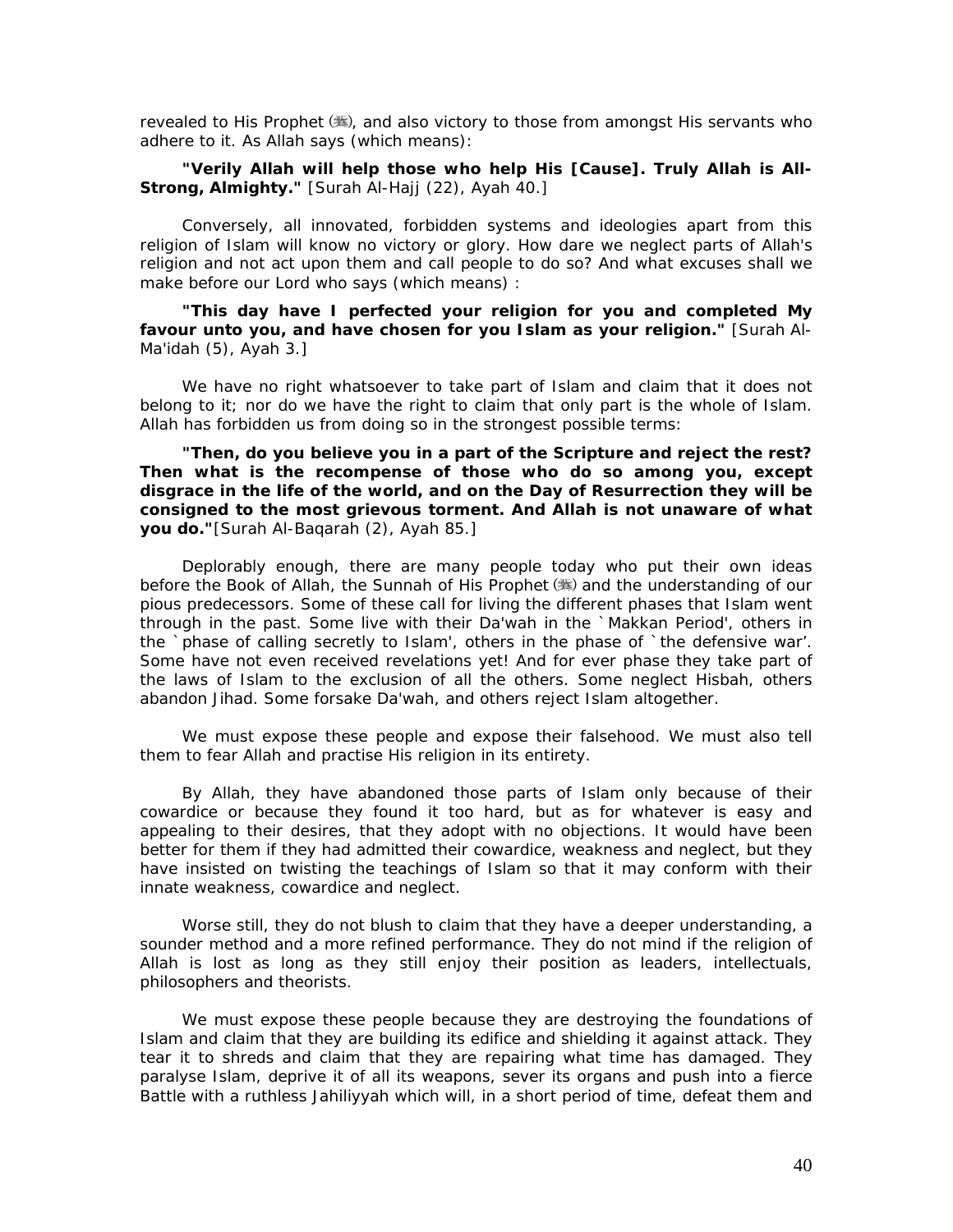their crippled form of `Islam' and make people think that this defeat has been effected only because of Islam.

A question arises. Is Islam so inadequate that it needs such `intellectual guardianship' imposed upon it by people who undertake to delete, alter and confirm it without any evidence from the Qur'an, the Sunnah, and consensus of the Muslim scholars?

#### *"Glorified is He, and High Exalted above what they say!"* [Surah An-Nahl (16), Ayah 43.]

 Indeed, Islam knows full well how to manage its own affairs, how to guide its followers and regulate their lives, how to teach and educate them, and how to set priorities and plans of action for them. Islam knows full well how to conduct the battle with *Jahiliyyah:* when to attack, when to withdraw and when to hold firm.

The scholars of our *Ummah* have explained and elaborated upon all these points, and there will always be, in every generation, scholars who will undertake to expound this to Mankind. As for those who follow heresy and their own whims, Islam is self-sufficient and can dispense with them, their 'guardianship' and their theories. It does not want them to serve under its banner, whether in conducting *Da'wah* or waging *Jihad.* Islam needs true and sincere believers who submit to its commands, without altering, deleting, or adding anything to it.

Those people who want to impose `guardianship' on Islam should have it imposed on them due to their poor opinions and low intelligence. They failed to understand this religion or rise to its loftiness and glory because of their meagre understanding and intelligence; and so they want Islam to come down to them instead and sink to their level!

We know from the teachings of Islam and from the explanations of our Muslim scholars that *Jihad* ceases to be an obligation due to the inability to wage it, but it is still binding upon us to prepare ourselves for it until such a time when we are able to carry it out. We also know that forbidding vice does not become obligatory if it is likely that doing so would lead to a greater evil than the vice in question. In such a case, the forbidding of vice itself becomes forbidden. But the application of these rules is only permissible under certain circumstances. It is an unforgivable crime to abandon *Jihad* or *Hisbah* altogether on the grounds that we are in a weak position and start, accordingly, inventing new rules or reviving the abrogated ones. To adopt such a position simply means the perpetuation of this phase of weakness. After Allah (SWT) has perfected our religion for us, the instructions and obligations of Islam remain binding upon us at all times. If we find ourselves unable at a time to carry out an obligation we must work hard to acquire the means by which we can do so. To be content with humiliation and remain inactive under the pretext of being in a weak position is an act of betrayal which will undoubtedly lead to disgrace and ignominy.

Those who are content to remain in this `phase of weakness' and invent rules to perpetuate it will remain in such a state until they die and their call dies with them or they repent and come to their senses. We stand in amazement before the poor opinions of these innovators which none of our predecessors ever adopted. It is obvious that by doing so they seek to evade the Islamic laws altogether. Those who claim that they live in the 'Makkan Period' must explain to us whether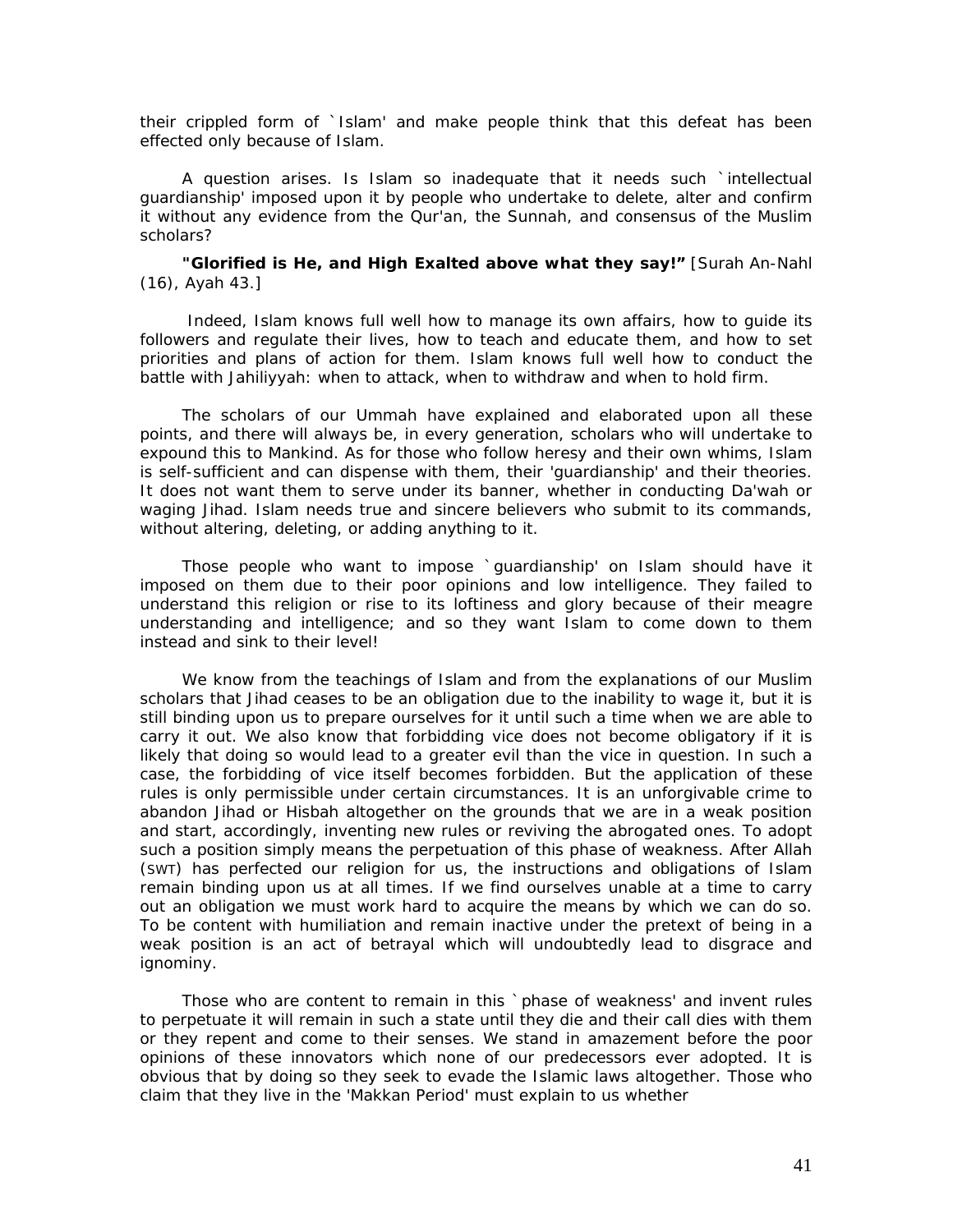They should turn their faces in prayer towards Jerusalem, as the early Muslims did in Makkah, or towards the Ka'bah. Are they going to allow the consumption of alcohol? Will prayer at night be obligatory again? Or do the rules of the 'Makkan Period' apply only to *Jihad, Hisbah* and speaking the truth?

The only true criterion for a correct and complete understanding of Islam is to find out how the pious predecessors of this *Ummah* understood it. Namely the Companions of the Prophet (,), the Tabi'oon and those who followed in their footsteps from amongst the trustworthy scholars of our *Ummah,* who did not invent, change or alter anything of the religion. Those who applied the words of the Prophet : *"Adhere to my Sunnah and the Sunnah of the Rightly-Guided Caliphs who succeed me. Cling to them stubbornly."***[39](#page-42-0)**

True to the words of the Prophet (,), we do not deviate from the understanding of the early Muslims and we do not replace it with any other because they are our guide whose light leads the way to the true Islam revealed to Muhammad (...). The Message of this religion has been carried in every generation by its scholars whom Allah has chosen to bear this trust. It is these scholars, from every generation, who followed the Sunnah of the Prophet it and adhered to it, and thus had the way leading to Allah paved before them. Whoever wants to find this true path must follow their example.

Al-Awza'ee said, "Bear patiently with [the practice on the Sunnah, hold the same position as they [Sahabah] did, say what they said, avoid what they avoided, and follow in the footsteps of the pious predecessors."

Whoever wants Islam with which the trustworthy Prophet Muhammad  $(\frac{4}{3})$  came must follow in the footsteps of Abu Bakr, 'Umar bin Al-Khattab, 'Uthman bin 'Affan, 'Ali bin Abee Talib, Zayd bin Thaahit, 'Abdullah bin Mas'ood, 'Abdullah bin 'Umar, 'Abdullah bin 'Abbaas, 'Abdullah bin 'Amr bin al-'Aas, Sa'eed bin Al-Musayyib, Khaarijah bin Zayd, 'Urwah bin az-Zubayr, Sulayman bin Yasaar, 'Abdullah bin 'Abdullah bin 'Utbah, Abu Bakr bin 'Abdur-Rahman, Salim bin 'Abdullah bin 'Umar, Imam Abu Hanifah, Imam Malik Imam ash-Shafi'ee and Imam Ahmad. He must take the example of al-Bukhari, Muslim, Ibn Mu'een, al-Madeenee, Ibn Taymeeyah, adh-Dhahabee, Ibn Al-Qayyim and Ibn Rajab, and many others.

As for those who are pleased with other than Islam, they have *"indeed gone*  **astray from the right path."<sup>[4](#page-42-1)0</sup> They have gone astray because they have not** chosen the truth: *"So after the truth, what else, can there be except error?"* [Surah Yunus (10), Ayah 32.]

It is the understanding of our pious predecessors that we must follow, because they possessed means of Ijtihad and enjoyed the mental faculties. At the turn of every century Allah sends in their like, those who can revive the religion for this *Ummah*. They are the Prophets' heirs and Muslims all over the world admit their true knowledge, virtue, sound understanding, and guidance. Their fear of Allah prevented them from withholding the Truth in return for worldly profits or compromises with their rulers. They would present themselves before the Fire and the Garden before uttering a word. They acted upon the verse (which means) :

<sup>&</sup>lt;sup>39</sup> Tirmidhi.

<span id="page-42-1"></span><span id="page-42-0"></span><sup>40</sup> Surah Al-Ma'idah (5), Ayah 12.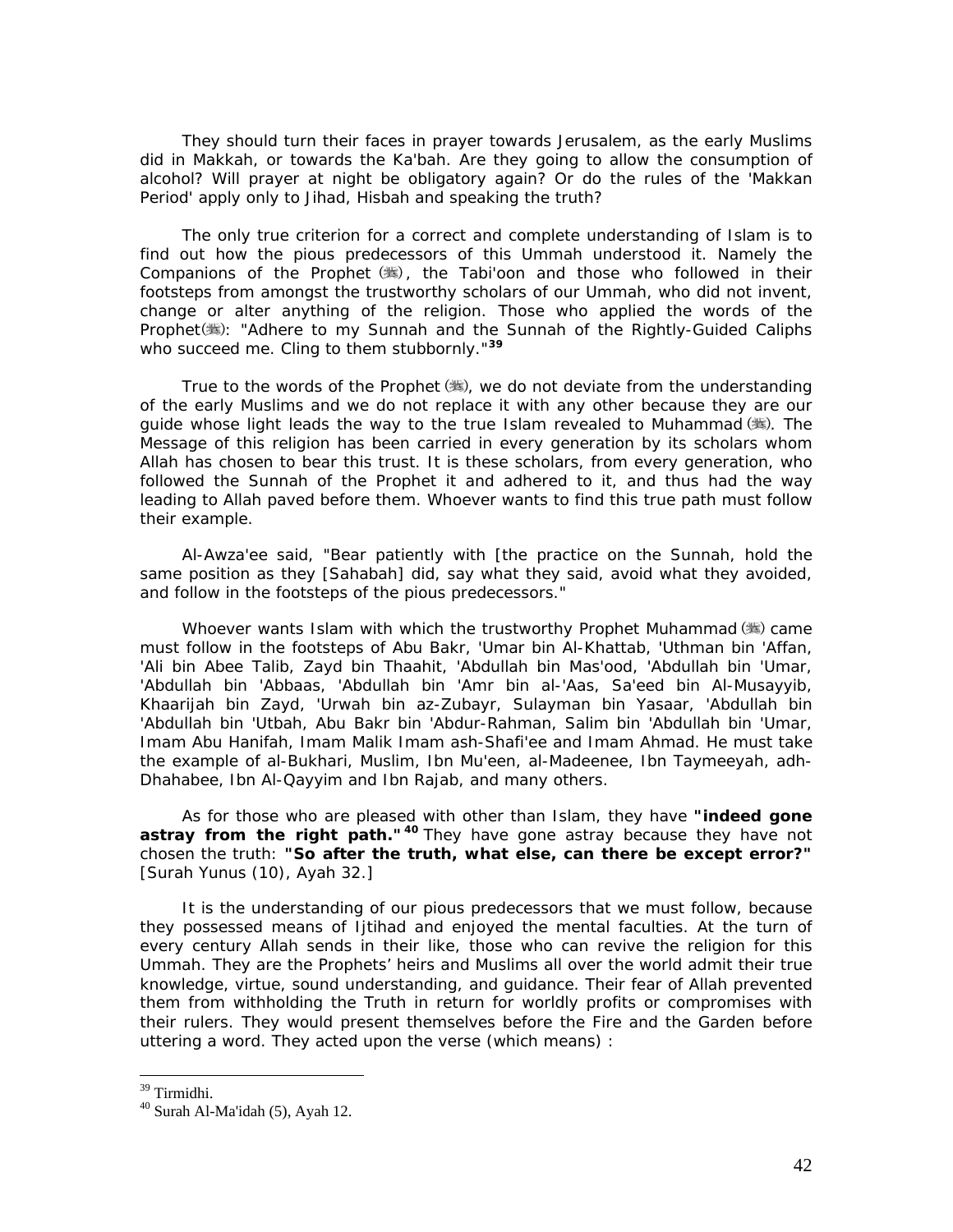#### *"Those who convey the Message of Allah and fear Him, and fear none except Allah. And sufficient is Allah as a Reckoner."* [Surah Al-Ahzaab (33), Ayah 39.]

They never put their own reasoning before the Qur'an and the Sunnah. They simply said that their opinions were but evidence supporting other evidence. They instructed their followers to dismiss any of their opinions which did not conform to the Sunnah of the Prophet (5) and exonerated the religion of Allah from any mistake any of them might make. They warned people against accepting the permission of any scholar. They also said that the teachings of any man could be taken and rejected except those of the Prophet  $(*)$ . They are the ones who did not indulge in excess or restraint, but remained a people of the middle course.

They sincerely devoted themselves to Allah, followed the Sunnah and held fast to their true religion. Allah therefore protected them against consensus over an erroneous judgement and honoured them as the bearers of the banner of Islam and as milestones on the Path of Truth which cannot be reached except by those who follow their example. Allah says (which means):

#### *"And whoever contradicts and opposes the Messenger after the Guidance [of Allah] has been manifested unto him, and follows other than the believers' way, we shall keep him in the path he has chosen, and burn him in Hell: what an evil destination."* [Surah An-Nisa (4), Ayah 115.]

Following the guidance of our pious predecessors is our guarantee against deviation and heresy. It is the sure key to becoming part of the 'victorious group' of believers about whom the Prophet ( **but it all as a group of my Ummah will** *continue to fight for the Truth, victorious until the Day of Judgement".***[41](#page-43-0)**

Following any path other than that of Islam remains a false claim and a big heresy; such false claims and heresies being abound in our time.

<span id="page-43-0"></span><sup>41</sup> Bukhari.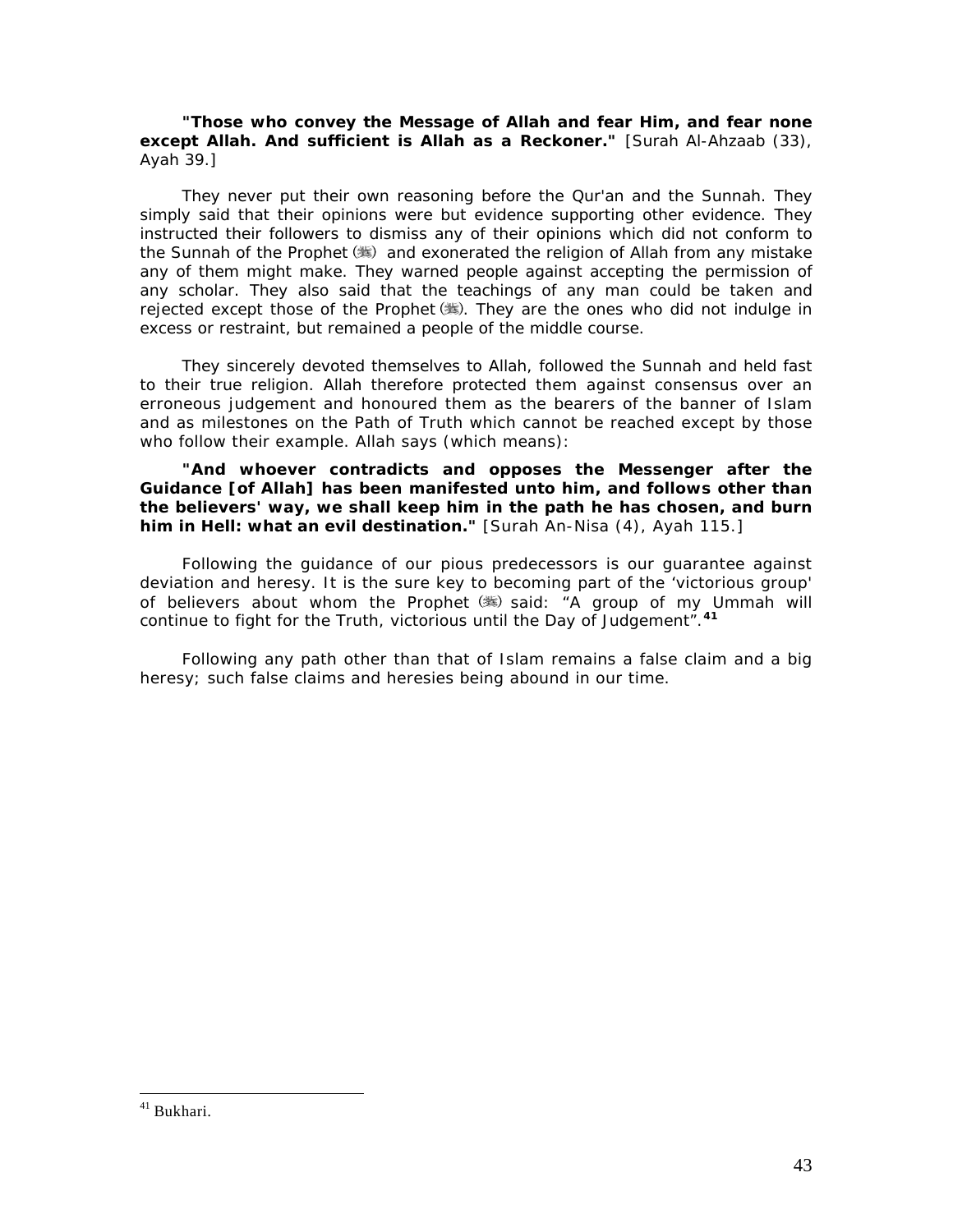# **Part Four: Our Aim**

*1. Bringing Mankind to the worship of Allah alone.* 

## *2. Establishing the Caliphate that follows the example of the Prophet* (紫).

### **Our aim is Allah's command:** *"Establish the religion."***[4](#page-44-0)2**

We aim to establish Allah's religion in its entirety, in every soul and upon every inch of this earth, in every home, institution and society. To achieve this, we must first succeed in:

**1.** Bringing people to the worship of their Lord, and

**2.** Establishing a Caliphate based upon the foundations laid down by the Prophet ( ).

These are then the two objectives that we aspire to achieve in order that we may fulfill Allah's command to establish the religion of Islam.

We have said many times before that all human beings are the slaves of Allah and that the earth belongs to Him. Therefore, all people are required to enter the religion of Allah and the entire earth should be under the authority of Islam.

We aim therefore to return the wandering people who have strayed from the path of Allah back to their pure nature and bring them back to their senses. This is what we meant by 'bringing people back to the worship of their Lord'. That is in everything: their creed, rituals, conduct, dealings, judgements and customs.

This requires that the ruling political system which governs people and their communities should in turn be submissive to Allah. It should implement the Islamic laws and act upon them; a system which rules by Islam, safeguards the religion of the people and protects them against all the devils, be they human or jinn, who strive to take people outside the religion of Allah.

Living under a non-Islamic system means that people will not refer to Islam as a judge in their disputes and that they will not establish their religion in its entirety. This also means that there will be an authority which will divert people from the religion of Allah and absorb them into its own *Jahiliyyah* system, using all means at its disposal.

One of the foundations of establishing the religion is to bring into being a political system by which to rule the people and guide them, because religion can never be complete without such a system.

Ibn Taymeeyah said, *"It should be known that ruling people and governing their affairs is one of the greatest obligations of Islam without which the religion can never be established."* 

Therefore it is our aim to establish a Caliphate following the example of the Prophet  $(\frac{4}{3})$ . To this end, we are using all the ways and means that our religion taught us: *Da'wah,*  enjoining good and forbidding evil and conducting *Jihad* in the way of Allah. Each one of these

<span id="page-44-0"></span> $42$  Surah Ash-Shura (42), Ayah 13.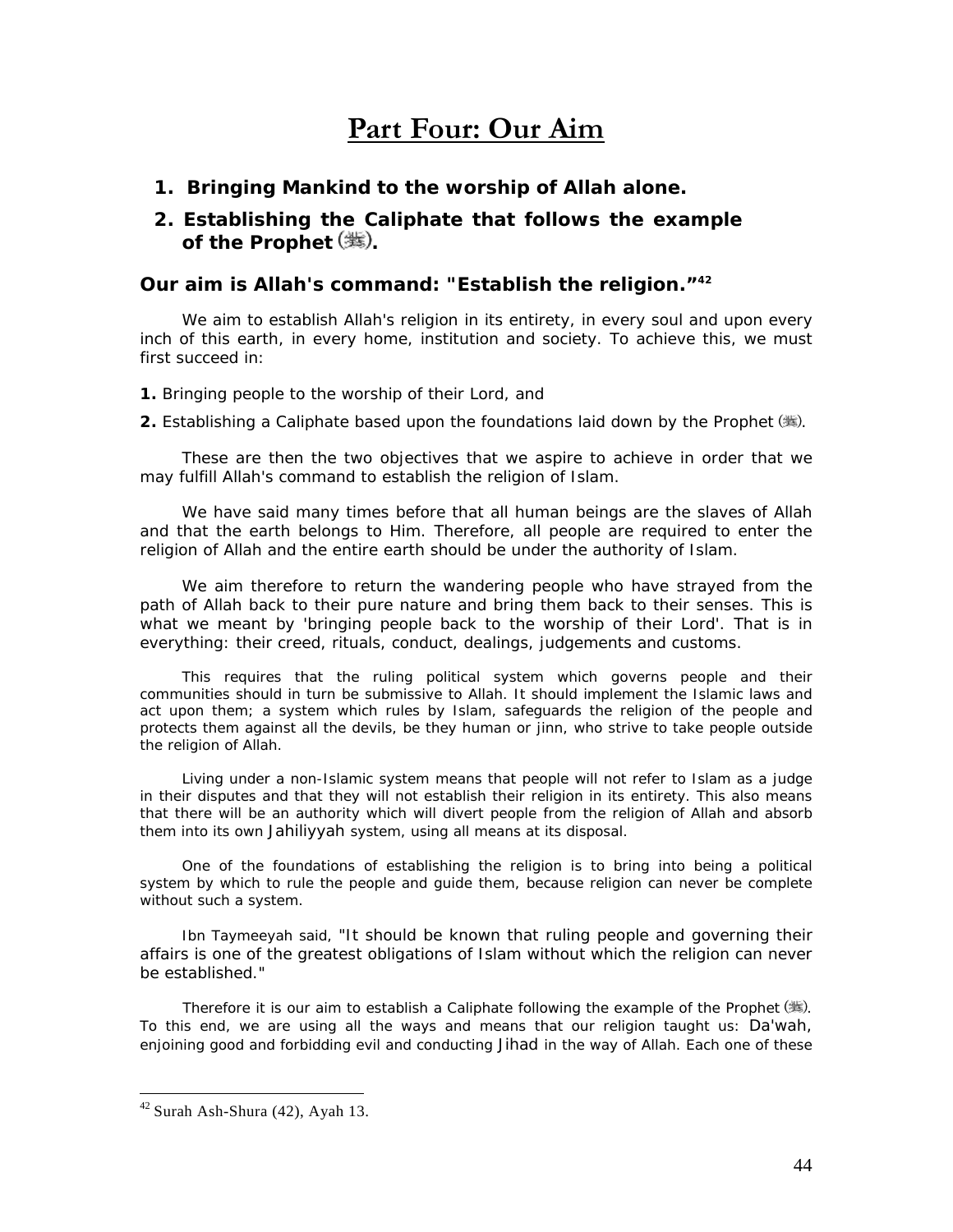means has its role to play to achieve this objective. Each has its own field of action and legal rulings. A detailed discussion of these points is to be found in the chapter entitled 'Our Way'.

## **1. Bringing people to the worship of their Lord**

Worshipping Allah is the reason behind the creation of the Heavens and the Earth, the angels and human beings, the night and the day, as-Sirat and al-Meezaan, Paradise and Hell. The whole universe was not created in jest:

*"We created not the heavens and the earth and all that is between the two, in play."* [Surah Al-Anbiyaa (21), Ayah 16.]

Nor were human beings and the jinn created in vain:

*"Did you then think that We had created you without purpose and that you would not be brought back to Us [for account]? Exalted then be Allah, the True King. There is no god but He, the Lord of the Glorious Throne."*  [Surah Al-Mu'minoon (23), Ayat 115-116.]

They were not created without a reason and purpose:

*"I have only created the jinn and the men but that they may worship Me."* [Surah Az-Zariyat (51), Ayah 56.]

The only purpose for which they were created therefore is to worship Allah alone.

They were created to carry out their duty towards Allah. This duty was outlined by the Prophet when he called Mu'adh bin Jabal three times, asking him, *"Do you know Allah's right upon His Servants?"* Mu'adh replied, *"Allah and His Messenger*  know best." The Prophet (\*) then said, "Allah's right upon His servants is that they *should worship Him alone and associate none with Him in worship."***[4](#page-45-0)3**

This is the duty the servants must carry out towards Allah, mainly to worship Him with total submission, humility, love, reliance, piety, good conduct and fear, turning unto Him.

This is why Allah (SWT) sent messengers calling people to His worship:

*"And indeed We sent Noah to his people, and he said, 'O my people, worship Allah. You have no other god but Him. Will you not then be afraid?'"*  [Surah Al-Mu'minoon (23), Ayat 23.]

*"And [remember] Abraham when he said to his people, 'Worship Allah and fear Him. That will be better for you, if you understand. '"* [Surah Al-Ankabut (29), Ayah 16.]

*"And to the 'Aad people [We sent] their brother Hud. He said, 'O my people, worship Allah [alone]. You have no god other than Him.'"* [Surah Hud (11), Ayah 50.]

*"And to [the tribe of Thamud [we sent] their brother Salih. He said, `O my people, worship Allah; you have no god other than Him.'"* [Surah Hud (11), Ayah 61.]

<span id="page-45-0"></span><sup>43</sup> Bukhari and Muslim.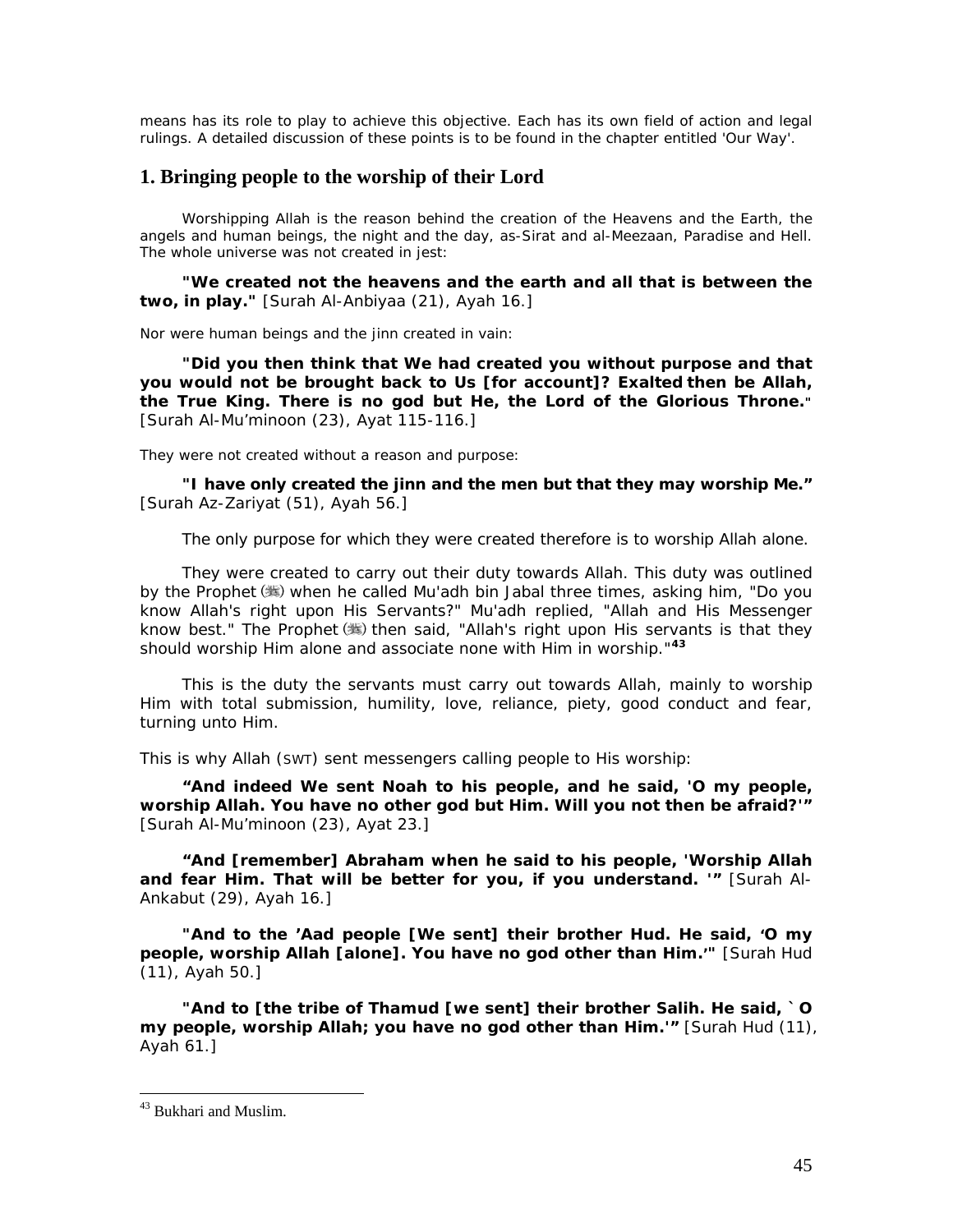*"And to the Madyan people [we sent] their brother Shu'aib. He said, `O my people, worship Allah; you have no god other than Him.'"* [Surah Hud (11), Ayah 84.]

*"And verily, We have sent among every Ummah a Messenger [proclaiming]:`Worship Allah [alone], and avoid at-Taghut (all false*  deities).<sup>'"</sup> [Surah An-Nahl (16), Ayah 36.]

The Qur'an also recounts the saying of Jesus, the son of Mary to the Children of Israel:

*"Surely, Allah is my Lord and your Lord. So worship Him [alone]; that is the right path."* [Surah Maryam (19), Ayah 36.]

And this is the reason why the Prophet () had been sent *"so that Allah alone will be worshipped, without any partners."* **[4](#page-46-0)4**

And this is the aim that the Sahabah understood from the Prophet  $(\frac{4}{3})$ . Rab'ee bin `Aamir said to Rustum when asked about the reason he had come to see him: *"Allah has sent us to take the created [people] away from the worship of the created [false gods] and bring them to the worship of Allah, the One and Almighty."* 

Man must, by his very nature, be a servant, whether he likes it or not. This is an inherent characteristic of Man over which he has no control. He must experience submissiveness, love, fear, hope and reliance associated with slavery. If he does not direct these to Allah, the - true God, he will undoubtedly direct them to false deities which *"...can create nothing but are themselves created, and which have no power to harm or benefit themselves, and they control neither death nor life nor resurrection."* [Surah Al-Furqan (25), Ayah 3.]

People should realize this fact and understand it properly: if they keep away from the worship of Allah, they will undoubtedly worship false gods which can do neither harm nor good. This is one of the immutable laws that Allah (SWT) established in the universe.

The Christians worship Jesus Christ; the Jews worshipped the calf; the Arab polytheists worshipped idols made from pressed dates which they ate when they felt hungry. They ate the very gods to whom they were prostrating a few minutes before, supplicating to them, loving them, and asking them for food and drink. There are people today who still worship fire, cows, trees, the moon and the sun. Other people are slaves to their own whims and desires:

*"Have you seen him who takes his own lust (vain desires) as his god, and Allah knowing [him as such], left him astray, and sealed his hearing and his heart, and put a cover on his sight. Who then will guide him after Allah [has withdrawn guidance]? Will you not then remember?"* [Surah Al-Jaathiya (45), Ayah 23.]

Ibn 'Abbas said, "Vain desire [in this verse] is [also] a god worshipped beside Allah." It is said that "There is nothing more evil in the sight of Allah than a vain desire [to which people are slaves]."

<span id="page-46-0"></span><sup>44</sup> Bukhari.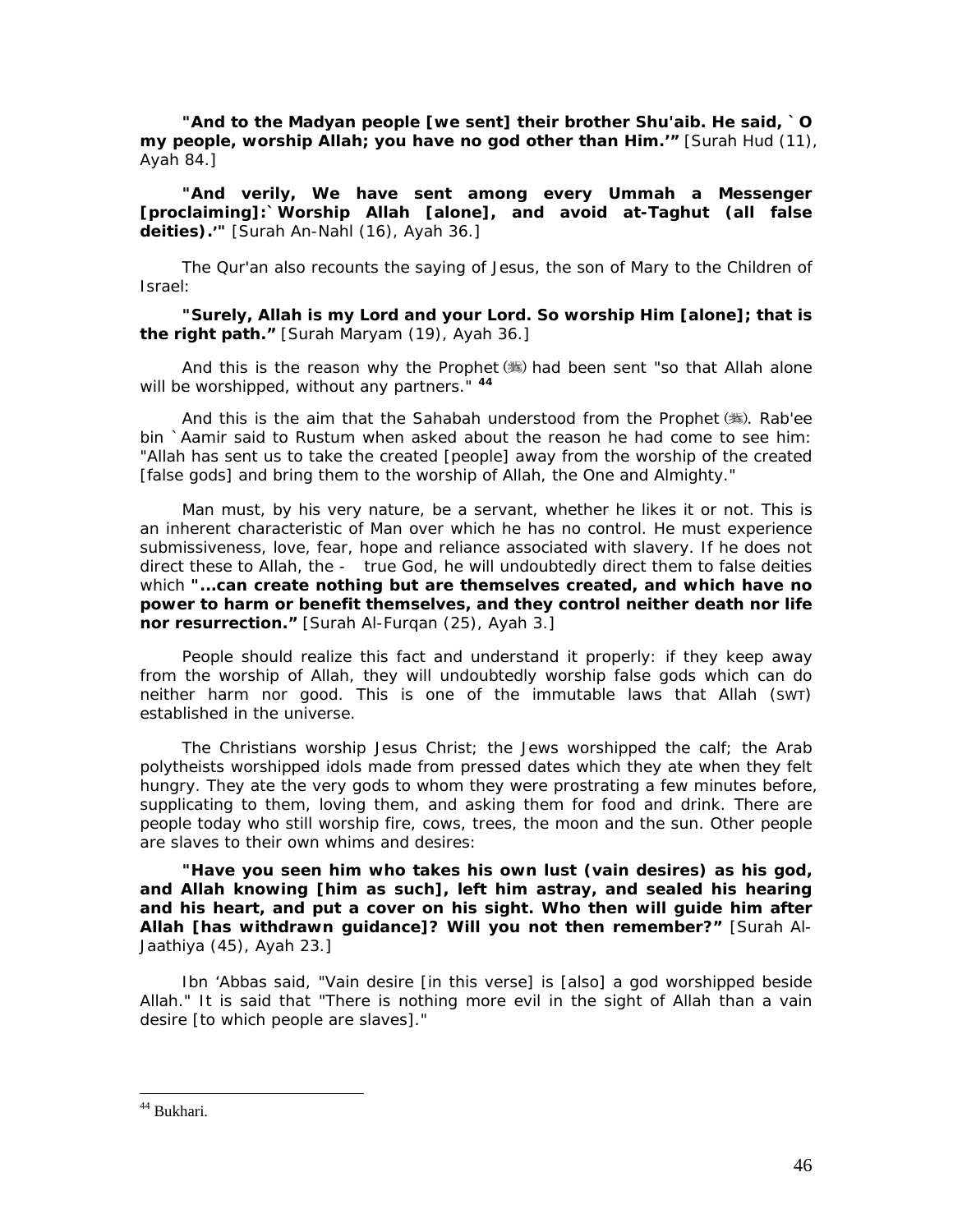Ibn Al-Qayyim says about those who are slaves to their own whims and desires: "They worship other than Allah with love, fear, hope, glorification and humility. They love, hate, give and withhold for their desires' sake. Their desires are dearer and more beloved to them than Allah's Pleasure; desire is their leader, lust is their guide, ignorance is their driver, and negligence is their vehicle."

Some people are too proud to be slaves to Allah and instead become slaves to their wealth. The Prophet ( ) said, *"Wretched is the slave of the dinar, the slave of the dirham and the slave of the bordered silk cloak. If he is given that, he is pleased, and if he is not given that, he is displeased, wretched and disappointed. And if he is pierced with a thorn, it cannot be extracted."* **[45](#page-47-0)**

Ibn Hajar said, "The slave of the dinar [in this Hadeeth] means the person who is eager to amass wealth and keep it as though he is its slave and servant."

There are others who are too proud to worship Allah and so they become slaves to rulers who legislate laws for them, as did the Jews and Christians when they worshipped their rabbis and monks besides Allah:

*"They (Jews and Christians) took their rabbis and their monks to be their lords besides Allah."* [Surah At-Taubah (9), Ayah 31.]

'Adee bin Hatim said to the Prophet ,*"But they (the people) did not worship them ( the rabbis and monks), 0 Messenger of Allah. "The Prophet (\*) replied, "They forbade the lawful for them and made lawful what was forbidden, and the people obeyed them. This is how they worshipped them."* **[46](#page-47-1)**

Our duty is to shake people out of their slumber, make them aware of this fact and ask them:

*"Are diverse lords better or Allah, the One, the Irresistible?"* [Surah Yusuf (12), Ayah 39.]

We must shake them and say to them:

*"O men, a similitude is set forth, so listen to it. Surely, those on whom you call besides Allah cannot create [even] a fly, though they combine together for the purpose. And if the fly should snatch away anything from them, they cannot recover it therefore. Weak indeed are [both] the seeker and the sought. They esteem not Allah with the estimation which is His due. Surely, Allah is All-Strong, All-Mighty."* [Surah Al-Hajj (22), Ayah 73.]

We must say to them after shaking them:

*"Allah sets forth a parable: a man belonging to many partners, disagreeing with one another, and a man belonging wholly to one master. Are they both equal in comparison?"* [Surah Az-Zumar (39), Ayah 29.]

We shake them and say to them to choose either to worship Allah alone, or to worship many disagreeing gods which do no harm or good, nor provide or create, nor honor or disgrace, nor bring to life or cause death:

<span id="page-47-0"></span><sup>45</sup> Bukhari.

<span id="page-47-1"></span><sup>&</sup>lt;sup>46</sup> Tirmidhi and Ahmad.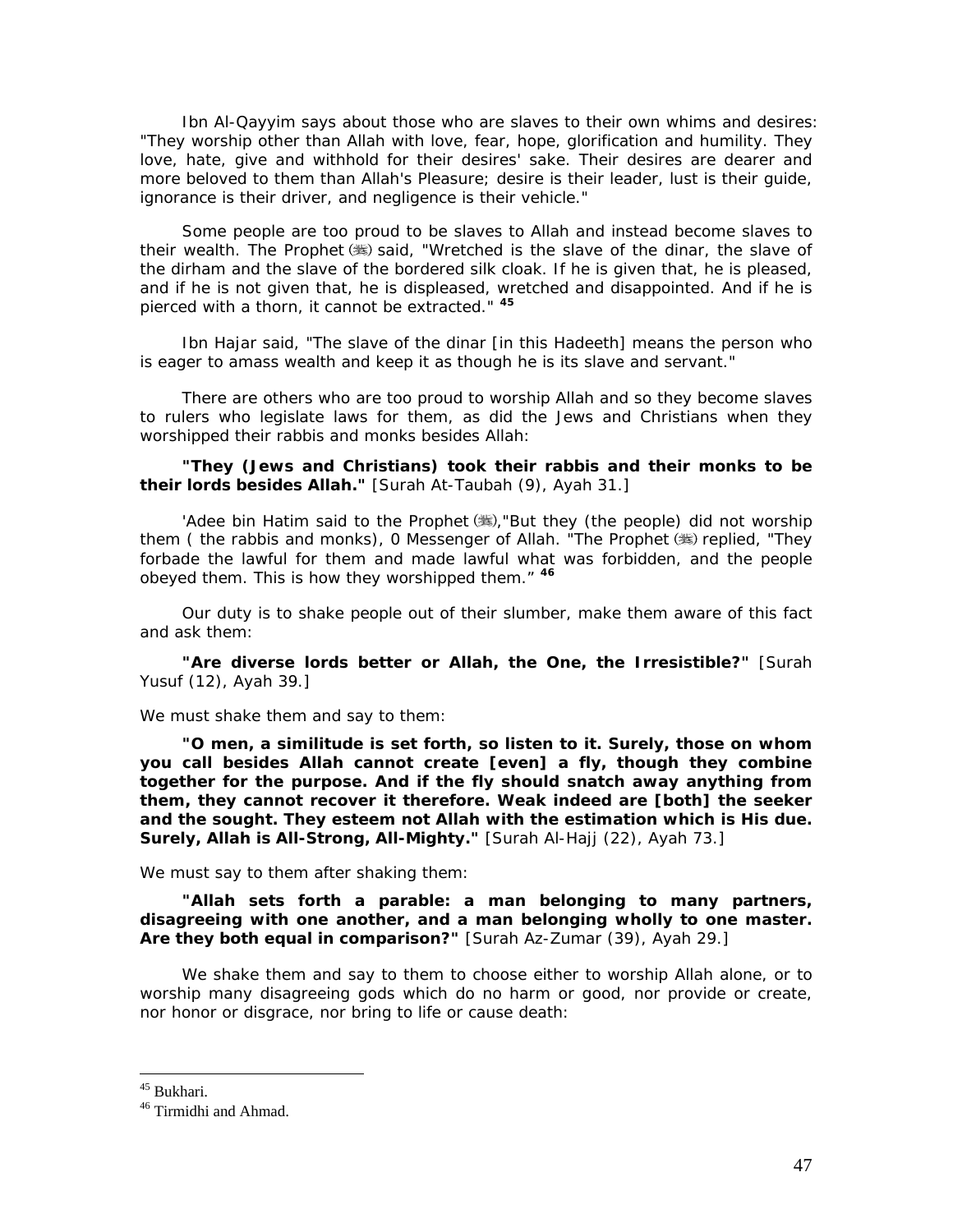*"And they have taken other gods besides Allah, that they might be helped. They are not able to help them, but they will be brought forward against those who worshipped them fat the time of Reckoning."* [Surah Ya-Sin (36), Ayat 74-75.]

*"And they have taken [other] gods besides Allah, that they may be [a source of] power for them. Not at all! They will reject their worship, and become their opponents."* [Surah Maryam (19), Ayat 81-82.]

These 'gods' will disown them on the Day of Judgement and surrender them to their fate. It is strange that people reject the worship of Allah which brings them honor and glory in this life and eternal bliss in the Hereafter. It is really strange that they turn their backs on this, only to fall in the `mire' of *shirk* and the worship of false gods. They exalt these false gods, loving them, and approaching them with total humility and submission. These `gods', which do not benefit them in any way in this life, nor do they provide for them or help them, while it is they who protect these false gods. Furthermore, on the Day of Judgement these false `gods' will not intercede for them but will instead become their opponents:

*"And set not with Allah another god [for worship] lest you sit down disgraced [and] forsaken."* [Surah Al-Israa' (17), Ayah 22.]

#### *"And set not with Allah any other god [for worship] lest you be cast into Hell, condemned [and] rejected."* [Surah Al-Israa' (17), Ayah 39.]

Someone may ask, "What is *al-'Uboodiyyah* (worship)? Is it restricted to prayers, supplications and remembrance of Allah?" The answer is that these are only a part of it. *Al-'Uboodiyyah* encompasses all life on this earth and all the conditions and situations of Mankind. The type of worship that Allah demands from His servants is for them to say, with both words and actions, what Prophet Abraham (as) said:

*"I have submitted to the Lord of the Worlds."* [Surah Al-Baqarah (2), Ayah 131.]

It is to say with their tongues and actions what Allah commanded the Prophet (5) to say (which means):

#### *"Say: "Truly, my prayer and my service of sacrifice, my life and my death, are [all] for Allah, the Lord of the Worlds. He has no partner. And so am I commanded, and I am the first of those who submit."* [Surah Al-An'am (6), Ayah 162.]

Al-'Uboodiyyah, which Allah has created us for, is that all our lives should be in accordance with what is pleasing to Him. That our day and night, our thoughts and words, our actions and movements, our life and our death are all for Allah, Lord of the Worlds.

Ibn Taymeeyah defined worship as follows: *"Ibadah (serving Allah) is a term that comprises everything that Allah loves and approves of from apparent and hidden sayings and deeds. So as-Salah (prayer); az-Zakah (charity tax); as-Siyyam (fasting); al-Hajj (pilgrimage to the holy Ka'bah); speaking the truth; returning trusts; being kind to parents; keeping ties with relatives; fulfilling promises; enjoining the good and forbidding the evil; struggling and fighting against the nonbelievers and hypocrites; being kind towards the neighbors, the orphan, the poor, the wayfarer and the owned beings whether human or animal; supplications and*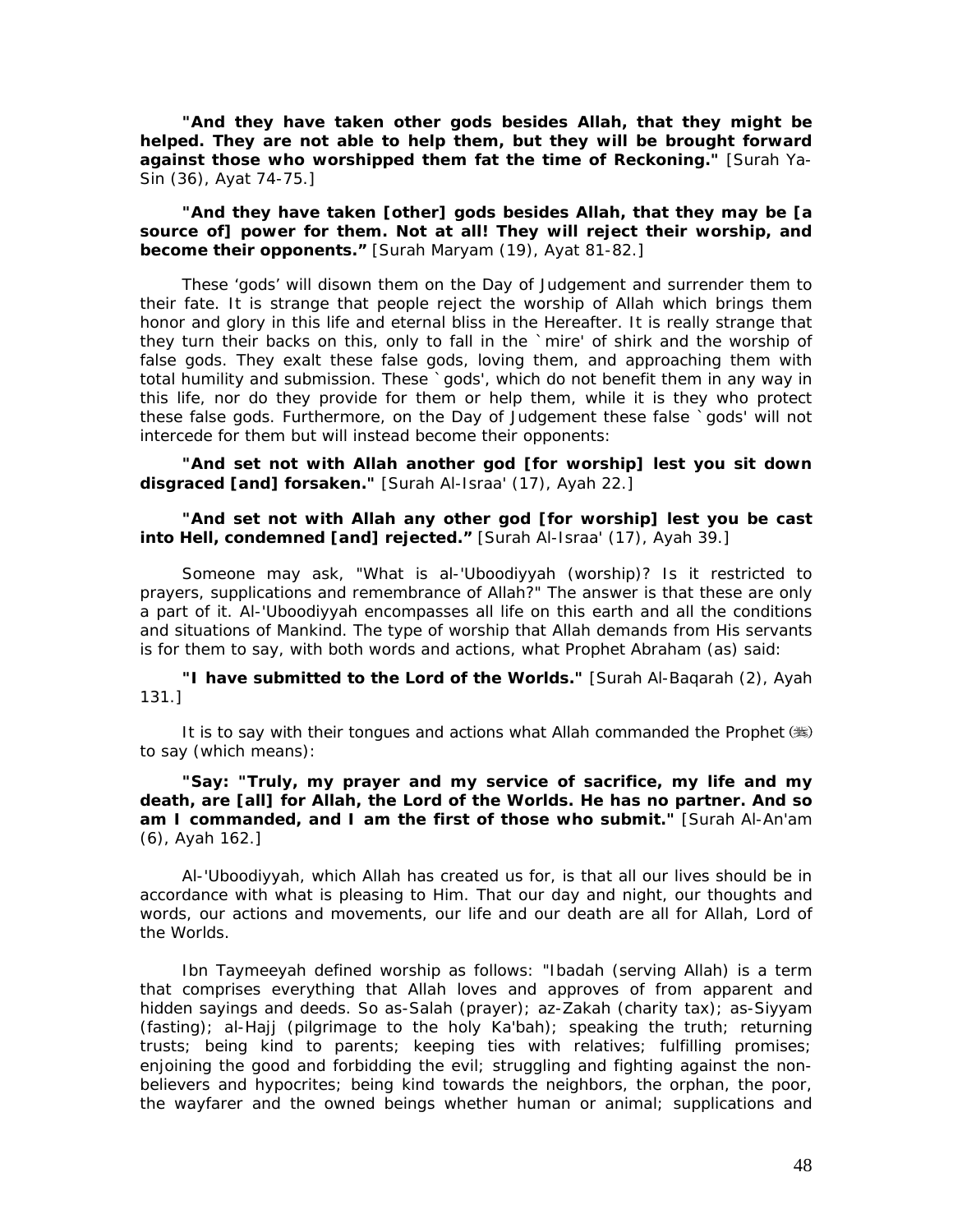*remembrance of Allah; and recitation of the Qur'an and the like, all fall into the definition of Ibadah.* 

Likewise, the love of Allah and His Messenger; fearing Allah; turning to Him in *repentance; sincerity towards Him; patience with His Ordainment; gratefulness for His bounties; contentment with His Decree; dependence on Him; hope for His Mercy and fear of His Punishment, and the like, are also examples of Ibadah.***[4](#page-49-0)7**

Our aim is to bring people to the worship of Allah alone in all their affairs and conditions. The worshipper owes everything of himself and his life to his Lord. He has no option but to worship Him. If he does not, he is but a disobedient runaway. He does not have the choice of obeying some of Allah's commands and ignoring others, for in this case he will be like *"a man belonging to many partners, disagreeing with one another."* [Surah Az-Zumar (39), Ayah 29.]

Obedience must be in everything, great and small, so that he will be the like of *"a man belonging wholly to one master."*[Surah Az-Zumar (39), Ayah 29.]

Indeed it is the worship of Allah that most people lack and all societies need. Its absence is, undoubtedly, the reason behind the misery and suffering of many individuals, communities, governments and peoples. Just stop and ask yourself: "Why is Mankind suffering today?" The answer is simply that people direct true worship to other than Allah.

The Heavens and the Earth cannot function properly without having one single god to guide them:

#### *"If there were in them (the Heavens and the Earth) other gods besides Allah, then surely both would have gone to ruin."* [Surah Al-Anbiyaa (21), Ayah 22.]

The life of the world has become corrupted because people have taken other 'gods' besides Allah while others have rejected Allah altogether and taken other gods instead.

Ibn Al-Qayyim says: "As the Heavens and the Earth would be ruined and corrupted if there were in them other gods besides Allah, the same thing could happen to the heart. If there is within the heart a longing for a god other than Allah, this heart will become seriously diseased and corrupted. This disease will not be cured until this `false god' has-been removed from the heart and replaced with the true God who is the object of the heart's love, hope, fear, reliance, and turning to Him in repentance."

Indeed our condition will not be improved unless we remove everything else other than Allah from our hearts. People attempt to change their lives for the better, but their efforts will he to no avail unless they work towards bringing humanity back to the worship of Allah alone. As Muslims, we have enough insight not to be deceived by the hollow calls for reform which fill the world today. The most serious problem facing Mankind today is not the lack of resources, the suffocating oppression, the ravaging wars, the ill-distribution of resources, or the absence of democracy. The main problem is that people refuse to become slaves of Allah or that they are unaware of this issue altogether.

<span id="page-49-0"></span><sup>47</sup> Ibn Taymeeyah, Al-`Uboodiyyah, Al-Maktab Al-lslaami edition, p. 38.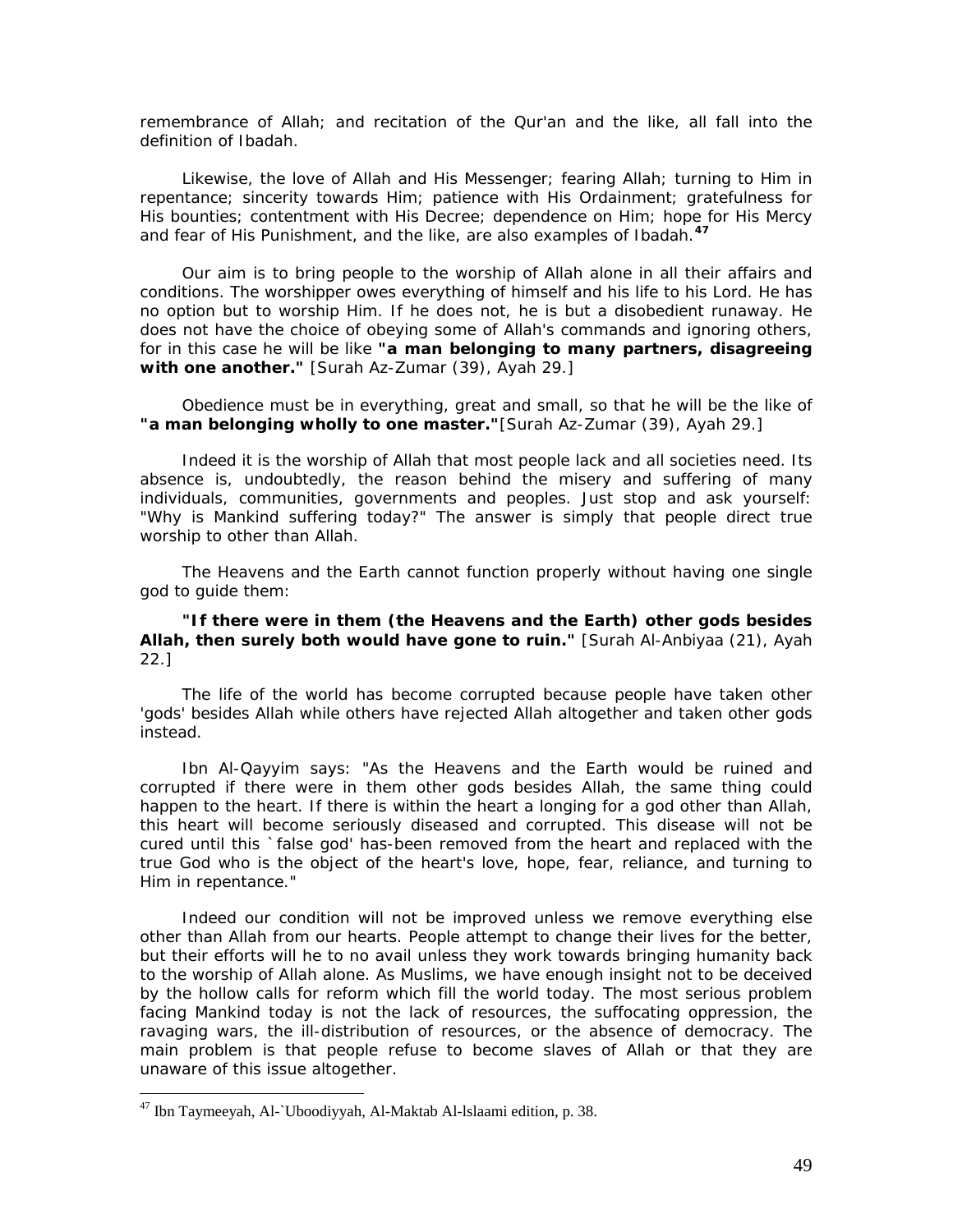The correct starting point is to struggle continuously, seriously and intelligently in order to bring people to the worship of their Creator. Any other attempt will, without doubt, be a waste of time and effort. The real problem facing Muslims today is nothing other than their refusal to worship Allah and their blind emulation of stray nations in everything including worship of others than Allah. It is our duty to extend a helping hand to these Muslims and people of other nations, in order to bring them back to the Straight Path and teach them how to be obedient servants of Allah alone.

This requires that we should engage in *Da'wah,* guiding people and leading them to the Truth. Those who return to the true faith and become upright then they will be forgiven. As for those who stubbornly reject the truth, we will carry out our duty to rectify them or deter them either through *Hisbah* or *Jihad,* depending on the circumstances. People have the choice to return in obedience to their pure nature and worship Allah alone (who is their true Lord and Master). Or to step aside, taking with them their false beliefs and creeds, and leave the earth to be ruled by those who belong to this true religion: those who worship Allah alone with no associates. We cannot allow them to commit the sin of *shirk* and then impose it upon the land and the people, in legislation, way of life and government.

### **2. Establishing a Caliphate following the guidance of the Prophet**

Establishing the Caliphate is that great objective which has been lost due to the Muslims' ignorance and negligence. The mass of the Muslims do not know that there is an objective called as such. They think that it was an early period in the history of this *Ummah* which has long since vanished and will never be revived. Those who claim to work for Islam, on the other hand, either ignore it or neglect their duty to establish it.

We are eager to achieve this objective, driven by the commands of Islam and filled with a longing for its past glories. We aim to re-establish the Islamic State and its political entity which had spread justice in the world, over a period of thirteen centuries, from China in the East to the Atlantic Ocean in the West, and from Central Europe in the North to Central Africa in the South. Islam also commands us to reestablish our Caliphate and choose a Caliph to rule it. The entire Muslim *Ummah* with all its different sects: the Sunnis, Shiite, Murji'ah and others, unanimously agree concerning the obligation of putting a Caliph in charge of the affairs of the Muslim *Ummah.* 

As we set forth towards this noble objective we hear the hypocrites and those with diseased hearts say (which means),

*"Their religion has deluded these [men]."* [Surah Al-Anfal (8), Ayah 49.]

But we reply to them, saying (which means):

*"And whoever puts his trust in Allah, then surely Allah is Mighty, Wise."* [Surah Al-Anfal (8), Ayah 49.]

We go forward towards this noble aim, knowing that the splendour of the victory we are seeking is in proportion to the volume of sacrifices we intend to offer.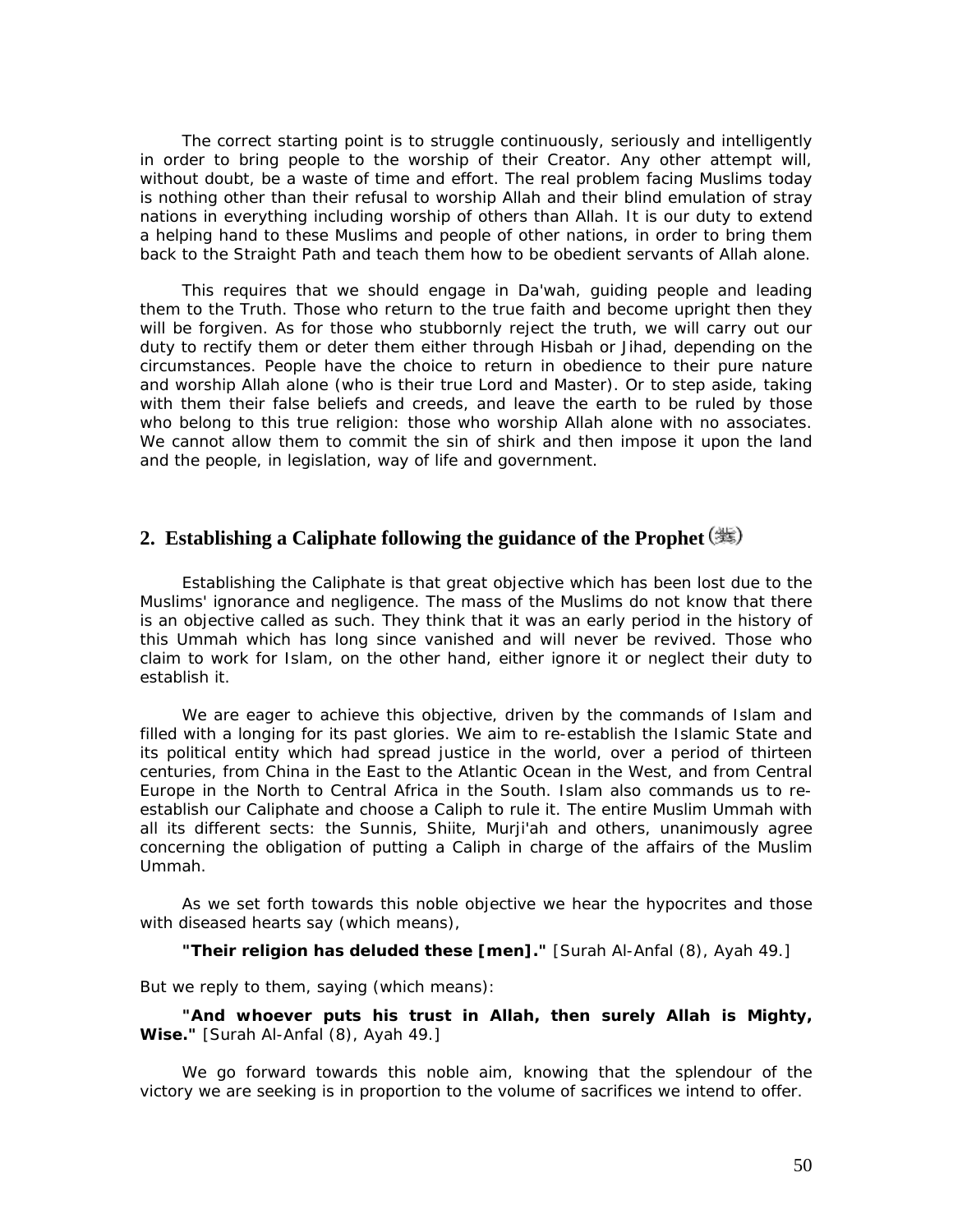We only accept a Caliphate which follows the example of the Prophet  $(*)$  and rules by Allah's laws. So, let our struggle and sacrifice rise to this level. Let our blood flow to cover every inch of the land we aspire to include under the Caliphate rule. Let us offer sacrifices as did the first generations of our *Ummah* who did not spare anything to establish the Caliphate. A Caliphate which ruled with justice over the majority of the world's population in its time, and whose capital moved from Madeenah to Kufa, Damascus, Baghdad, Cairo, and Istanbul.

It is true that the Caliphate knew periods of weakness due to the negligence of Muslims, transgressions of its rulers and the plots of its enemies from within and from outside. In spite of all this, it remained a custodian of religion, a defender of its sanctity and protector of its peoples and lands. Many were the ferocious onslaughts it had to endure. Starting with the attack of the Qur'aish on the embryonic Islamic State in Madeenah, through the Christian Crusades in the West and the Mongol hoards from the East, to the final onslaught by the satanic alliance of Christians, Jews and apostate secularists, such as Kamal Ataturk. Satan managed to gather all his strength and deal the final blow to the Caliphate in October 1924, after 1340 years in power.

With its fall, the gates were flung wide open before our enemies, who descended upon us with the hatred of 1340 years of enmity boiling in their chests. They carved our Ummah up between them, occupying the vast majority of its land and controlling the mass of its people. This military onslaught went hand in hand with an equally fierce, determined and insidious intellectual attack. `Human wolves' from every sect and religion embarked on seizing the Muslim *Ummah* with their claws, targeting Muslims' hearts and minds. Successive Muslim generations fell easy prey to this cultural invasion. Their *'Aqeedah* was distorted and their faith shaken and weakened. Some abandoned Islam altogether. Those who remained Muslims forsook virtually all the values and principles of the faith.

This intellectual invasion assumed the form of an all out and relentless doctrinal war, calling Muslims to false ideologies such as secularism, nationalism, socialism and capitalism. Free rein was given to calls to libertinism and the so-called freedom which stripped our youth of the purity and decency of Islam, and left them to the mercy of fleeting whims and unfettered desires. The media and educational systems have been employed in this war, supported by organizations and institutions run by Jews and Christians, and protected by governments and their armies.

The military invasion aimed at destroying the Caliphate which represented a political system holding the Muslims together, and succeeded in achieving this aim. The intellectual invasion, on the other hand, which aimed at weakening Islam in the hearts and minds of its followers, succeeded to a large extent in distorting its meaning and shaking its foundations.

Our enemies knew well that removing the Caliphate from the political life of the *Ummah is* no guarantee in itself that it will disappear altogether. They have learned that as long as Islam, in its comprehensive, all-embracing sense, remained rooted in the hearts and minds of its followers, this concept will drive the believers to reinstate it to its full glory. History has seen this happen many times before and the enemy has had plenty of opportunities to learn the lesson. This is historically supported by the fact that the Caliphate capital knew different countries, ranging from the Hijaz, to Syria, to Iraq, to Egypt and finally to Turkey. This time they want to uproot the comprehensive concept of Islam from the minds of Muslims once and for all, so that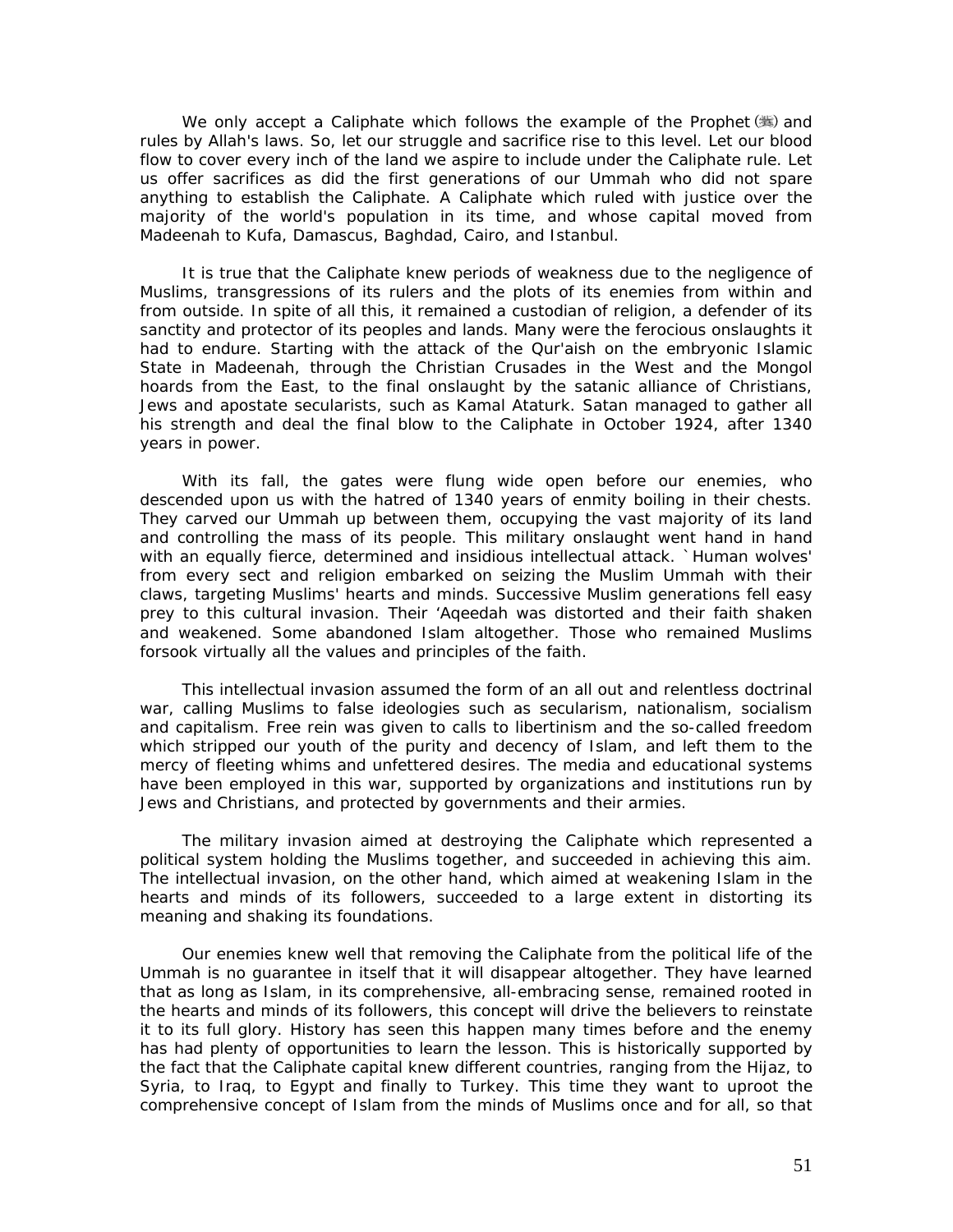once the Caliphate has fallen, nothing will be there to motivate Muslims so as to reinstate it.

It is for this reason that secularism has been promoted amongst Muslims as a new religion to replace Islam and to become the cultural and doctrinal alternative upon which many republics and sultanates in the Arab world are based, in order to supersede the Caliphate. By calling for the separation of state and religion, it aims to isolate Islam from legislation, politics and government. Religion, according to the new creed, should be confined to the mosque, used for preaching, permitted only in the form of rituals and acts of worship, and welcomed to festivities and state celebrations. It should never attempt to come anywhere near leadership and authority, for these areas are the preserve of the secularists. This new religion permits Islam to use only the pulpit, and nothing else. It refers to the state as being its prerogative while the mosque remains the only concern of Islam, and no-one should interfere with the affairs of the other.

Many a Muslim has adopted this new creed and many a state has been established on its basis. We have, as have our governments, lived for a long time under the oppressive burden of secularism as a creed, system and ideology. This creed, trumpeted by the media, covers all walks of life: the government, legislation, the judiciary, education and the media. It has also been forcefully implanted in our midst to spawn these ignorant regimes which have replaced the laws of Allah with those of Satan. These governments have given their loyalty completely to either the East or the West, instead of raising their voice with the saying of Allah (which means):

*"Your [real] friend is Allah and His Messenger and the believers."* [Surah Al-Ma'idah (5), Ayah 55.]

It calls to liberalism or socialism instead of responding to the truth:

*"And judge between them by that which Allah has revealed, and follow not their vain desires."* [Surah Al-Ma'idah (5), Ayah 49.]

It supports nationalism instead of Allah's saying (which means):

*"The believers are but a single brotherhood."* [Surah Al-Hujuraat (49), Ayah 10.]

It relinquishes our lands and dignity to our enemies instead of raising the banner of true *'Aqeedah:* 

*"And fight them until there is no more persecution and the religion is wholly for Allah."* [Surah Al-Anfal (8), Ayah 39.]

It moves Islam aside, derides its laws, fights those who call to it, kills its followers, neglects its set limits, makes the forbidden permissible and prohibits the permissible, destroys the religion and corrupts life.

The opinion of Islam concerning these regimes and governments is simply that they are disbelieving, ignorant and have no legal basis. They have no right to exist and should be removed in order to regain our Caliphate with a view to recovering our status and lands, establishing the religion, guarding it and ruling the world by its laws.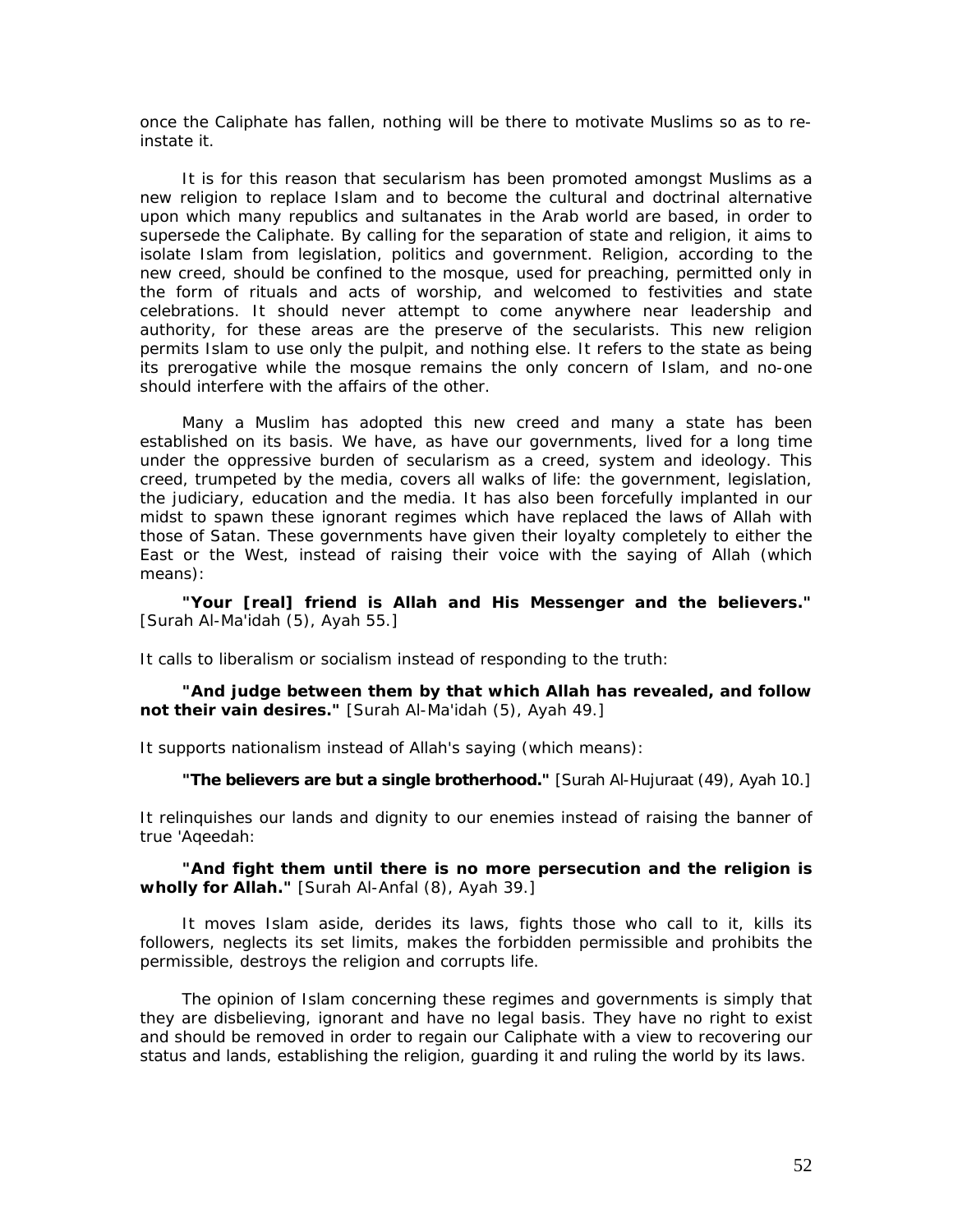This is the objective which we strive hard to attain. We must stand up and say, "Here we are again, the followers of Muhammad (,). We have returned with the aim of re-establishing the Caliphate. As the scheming and intrigue of our enemies has continued unabated for thirteen centuries from the emigration of the Prophet  $(\frac{4}{3})$  to the fall of the Ottoman Caliphate, our struggle and *Jihad* will continue, by the will of Allah, until such a day when we regain our lost Islamic State. We suffer and sacrifice the same way our enemies do, but we are not like them: we seek from Allah reward and martyrdom which they do not, and our martyrs are in Paradise while their dead are in the Hell-Fire.

The Caliphate which we seek to establish cannot be compared with any manmade political system that humanity has ever known. The foundation upon which our Caliphate is based is that Allah (SWT) alone is the legislator and Muhammad  $(\frac{4}{3})$  is His Messenger who conveys His message to Mankind.

The right to legislate belongs neither to the Caliph, nor to his advisors, nor to the parliament, nor to a party, nor to anyone else; it is Allah's prerogative alone. Practicing Ijtihad to know Allah's judgement concerning new circumstances and issues which arise now and then, however, is not an act of legislation, but rather an attempt to know Allah's judgement concerning these circumstances through the methods which He approves:

*"If they had only referred it to the Messenger and to those charged with authority among them, surely the proper investigators would have understood it from them [directly]."* [Surah An-Nisa (4), Ayah 83.]

Finding out Allah's judgement rests with the qualified scholars who, in so doing, do not legislate for the *Ummah,* but merely infer Allah's judgement concerning the various matters and issues that arise now and then. Also; in carrying out Ijtihad, they adhere to the Islamic Law, its principles, rules and regulations and do not part from it an inch.

Our Caliphate does not put anything above Allah and His Messenger ( ), be it a word, an action, a command, a prohibition or a legislation.

Our Caliphate refers all matters to Allah and His Messenger (卷):

*"And in whatever they differ, the decision thereof is with Allah (He is the Ruling Judge)."* [Surah Ash-Shura (42), Ayah 10.]

#### *"If you differ in anything amongst yourselves, refer it to Allah and His Messenger."* [Surah An-Nisa (4), Ayah 59.]

Our Caliphate establishes Islam in its entirety amongst its subjects and on all its lands. Islam also determines its relations with the rest of the world in matters of peace, war, alliance and treaties.

The Caliph simply carries out the commands of Allah and His Messenger. His chief duty is to safeguard the religion, protect it, disseminate it and rule by it in all worldly matters. Imam al-Maawardee said, "The Imamate is there to succeed Prophethood, by safeguarding religion and administering the affairs of the life of the Muslims."

Mutual consultation is one of the traits of the Muslim Caliph's rule: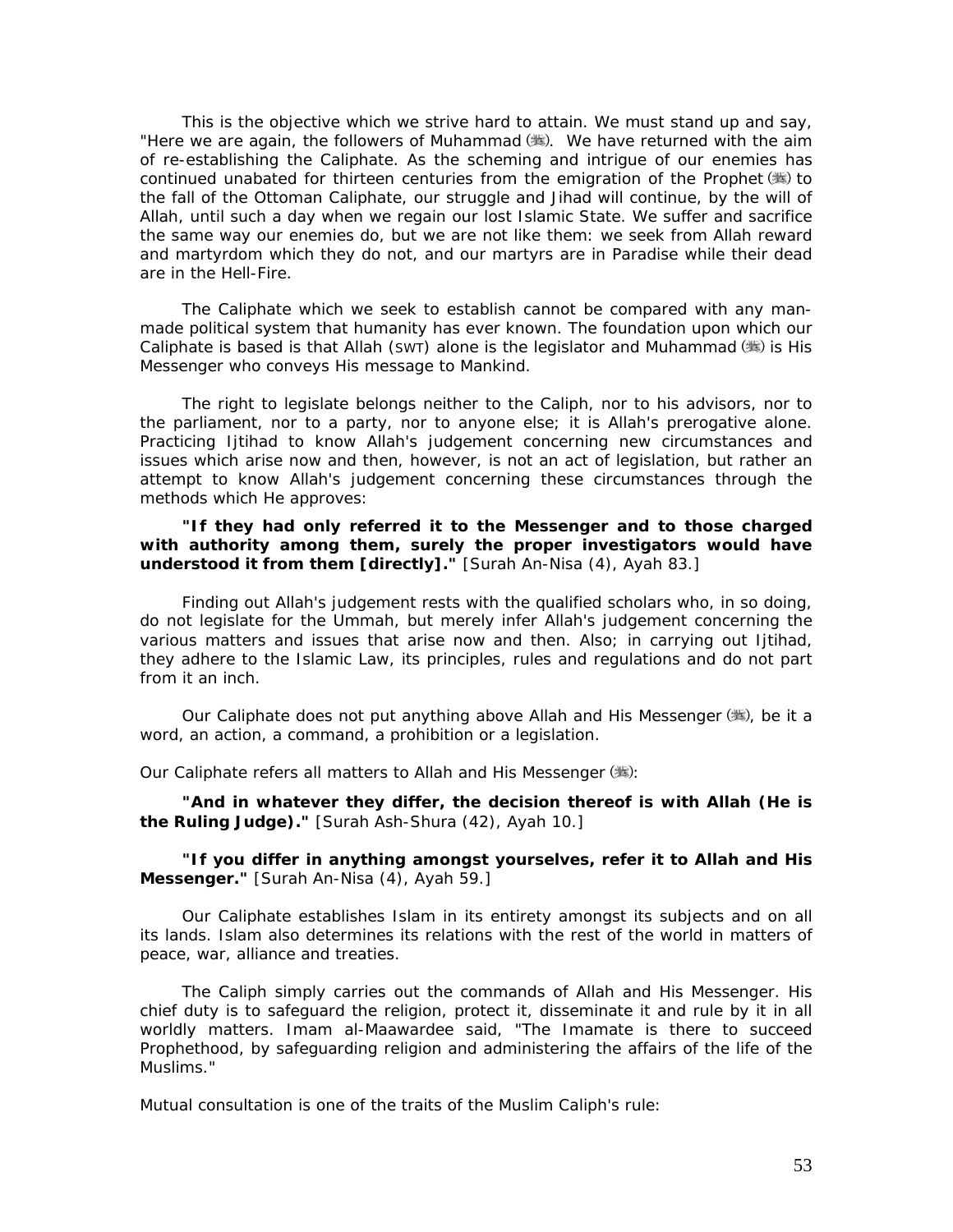*"And those who answer the Call of their Lord and establish prayers perfectly, and who [conduct] their affairs by mutual consultation."*[Surah Ash-Shura (42). Ayah 38.]

Justice is also a characteristic of his rule:

*"And that when you judge between men, you judge with justice."* [Surah An-Nisa (4), Ayah 58.]

Justice is what Allah and His Messenger have commanded. The Caliph's judgement in any case or his ruling in any issue is either directly derived from the judgements of Allah and Ills Messenger, or reached through a process of Ijtihad. The *Ulama* stipulate that a Caliph should possess the knowledge of the Deen that would enable him to practise Ijtihad concerning new issues and cases.

The appointment of the Caliph can be reached through the following methods:

- **1. Al-Istikhlaaf**, in which case the existing Caliph appoints as his successor either a man or a group of men who will then appoint the new Caliph from their midst.
- **2. Bai'ah** (or Pledge of allegiance) given by the influential people who are in power (Ahlul- Halli wal-`Aqd) to a man who meets the conditions required of a Caliph.
- **3. Al-Isteelaa'**, or what is known as Imaaratul-Mutaghallib, in which case the position of the Caliph passes on to a new man by force.

Details of these issues are to be found in books of jurisprudence and legal politics. As for the conditions which the Caliph has to meet, then Al-Mawardi has mentioned seven:

**1.** Justice with all its comprehensive conditions.

**2.** Knowledge that enables him to practise Ijtihad when new circumstances and cases arise.

**3.** Sound hearing, seeing, and speaking.

**4.** Freedom from physical disabilities.

**5.** Sound opinion and judgement to manage the subjects' matters and conduct other services.

**6.** Courage and readiness to protect the land of Islam and its people and to fight the enemy.

**7.** Descent from the Qur'aish tribe, due to the Hadeeth evidence and the consensus of Muslim scholars.

Obedience to the Caliph is obligatory and is an act of obedience to Allah and His Messenger ( ). All his commands must be obeyed, unless he calls for a transgression against the laws of Allah, in which case it becomes forbidden to obey that command.

If the Caliph commits an act of *Fisq or* oppression, he is not to be rebelled against unless his transgressions are repeated, in which case he should be removed from power if the `evil' of removing him is lesser than the `evil' of leaving him in office. However, this issue is the subject of heated debate among the *Ulama* of our *Ummah.*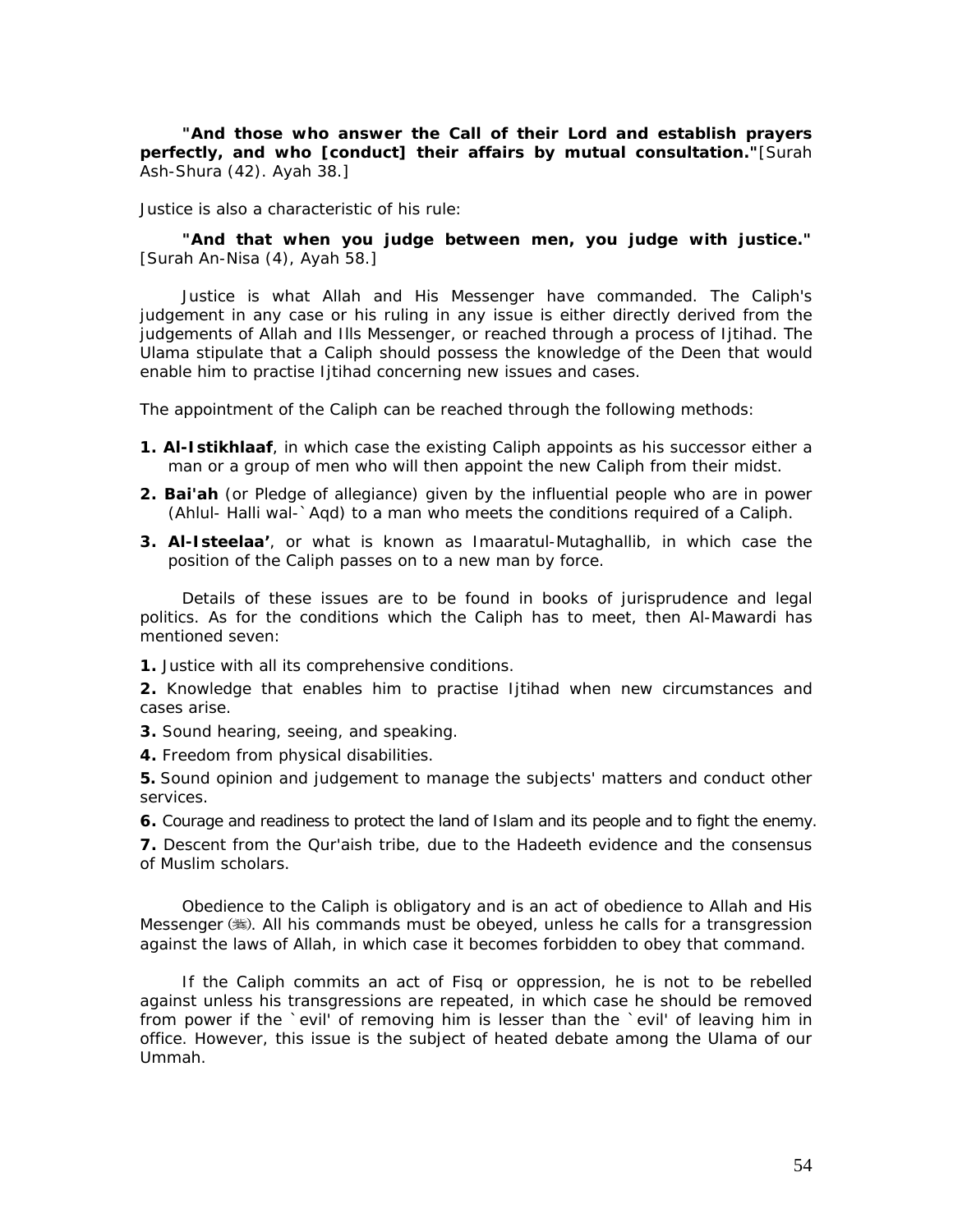If the Caliph, Allah forbid, becomes a disbeliever, then it becomes obligatory to replace him with a just Muslim ruler, even if this leads to taking up arms to do so.

The Caliph remains in office until his death, resignation or until such a time when he is unable to discharge his duties satisfactorily.

The Caliphate state is the correct implementation of Islam. It is the only political entity in which Islam can find full expression, and through which the laws of Allah can be fully established.

It is Islam, as we have said earlier, which has made it obligatory to establish the Caliphate in order to protect the faith and govern the affairs in this world. It is also Islam which has set its objectives, ideology and laws. Therefore, it is not permissible for any human being, whoever he may be, to change any of those rules; otherwise the state would become an ignorant, oppressive rule which must be removed.

The Muslim Caliphate is the ideal and only solution to the predicaments and problems from which Muslims suffer today. It is the remedy to the economic underdevelopment which led to our political dependence on an atheist East and West. It is the solution to the scientific and technological backwardness from which the socalled Muslim countries are suffering today. It is the only solution to the military weakness which left us unable to defend our lands and sanctuaries. It is the only solution to the widespread injustice and oppression between Muslims. It is the solution to the moral bankruptcy into which the Muslims have fallen, and the solution to the state of apathy and defeatism to which we have been reduced.

The Muslim Caliphate, therefore, provides a panacea for all our ills. The evidence of this is that it was only during the periods of weakness of the Caliphate that we suffered from those ills. And once the Caliphate fell those afflictions mounted and took on catastrophic and chronic dimensions. May Allah have mercy upon Imam Ahmad bin Hanbal who said, *"Fitnah sets in when there is no Imam (i.e. Caliph) to manage the Muslims' affairs."*

Indeed, the Caliphate is the ideal and only sure remedy to all the types of injustice, deprivation and enormous social differences from which Mankind is suffering today. Only a fifth of the world's population are enslaving and exploiting people in order to achieve affluence and form forces of oppression. The ruling regimes and prevalent ideologies in the so-called `developed' and `civilized' countries have managed to enrich themselves and boost their power and influence to the detriment of the rest of the peoples of the world.

Reality indicates the failure of all these ruling regimes, even in the most affluent and powerful countries, to work out a political, doctrinal and intellectual framework that could cast a benevolent: shadow of security over the international community, giving the less fortunate nations the chance to reach the prosperity and establish justice everywhere.

Ironically, they have established injustice and impoverished all the earth's peoples in return for their own prosperity and influence. However, when the Caliphate was in power, it managed to achieve justice and opulence in all its lands (which exceeded half the earth), without doing injustice to anyone.

The Laws governing the universe remain a stumbling-block in the face of any creed or ideology other than the religion of Islam. They serve to prevent man-made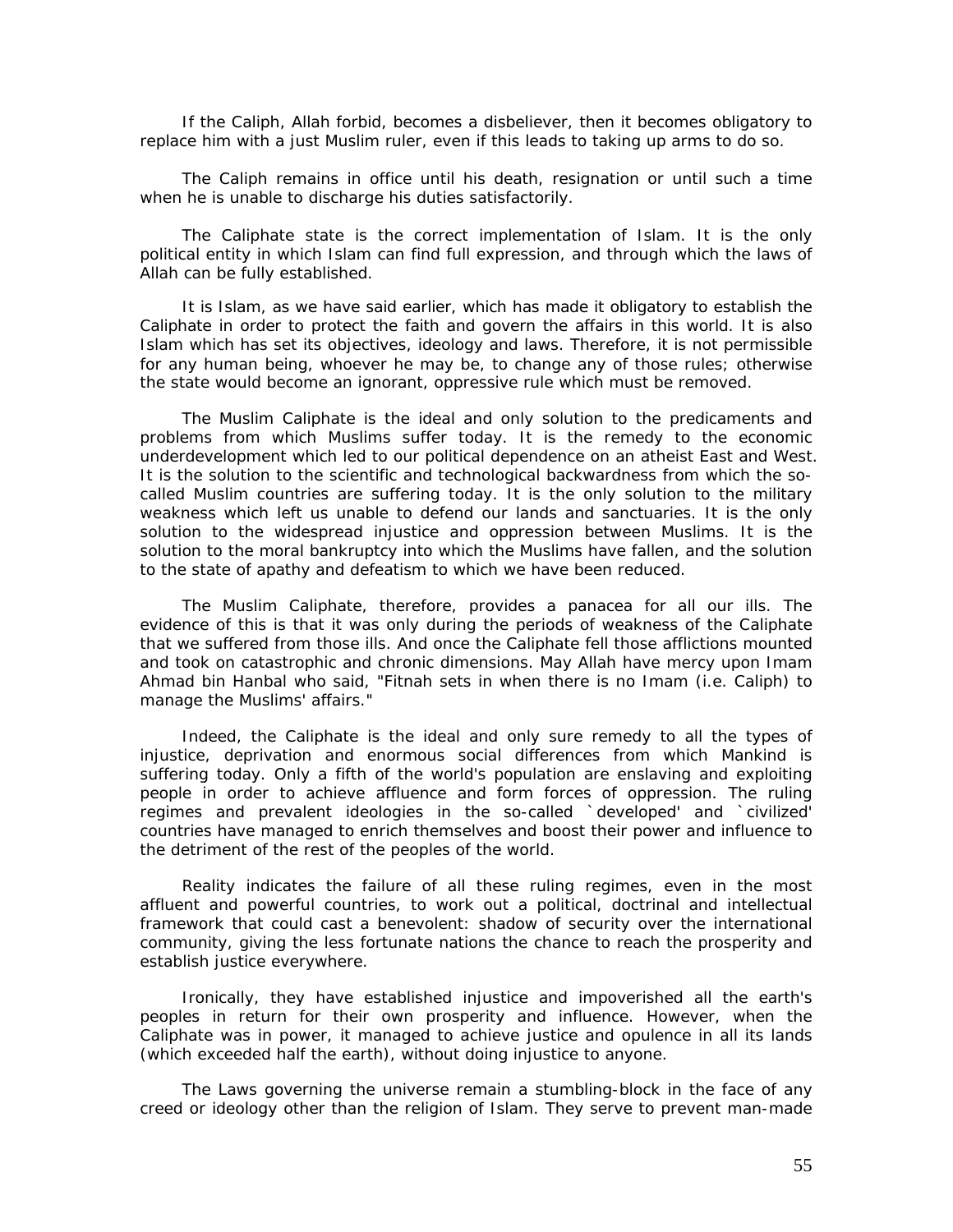laws from realizing prosperity and establishing justice the world over, but grant this right only to the Islamic political system which implements and rules by the religion of Allah. Therefore, the Caliphate remains the only political system which can bring about prosperity, justice and security to the benefit of all societies of the world.

This is the nature of our Caliphate which fell more than 60 years ago and which we are striving hard today to revive as another objective along with the other aim of bringing people to the worship of Allah alone, in obedience to the command of Allah (SWT) (which means): *"Establish the Religion."* [Surah Ash-Shura (42), Ayah 13.]

Many people will not believe us when we say that our Caliphate will certainly return to govern the entire world. They will say that it is but an unrealistic dream or an unattainable ideal, but we will not be disheartened no matter what people say, because the Prophet made a true promise to us when he said, *"Allah drew the ends of the world near one another for my sake and I have seen its eastern and western ends. The dominion of my Ummah will reach those ends which have been drawn near for me."* **[48](#page-56-0)**

The Prophet  $(*)$  also said: *"Prophethood will be in your midst for as long as Allah wishes it to be, and when He wishes, He will withdraw it. Then you will have a Caliphate, that follows the example of the Prophet, for as long as Allah wishes it to be, and when He wishes, He will withdraw it. Then you will have tyrannical rulers for*  as long as Allah wishes, and when He wishes, He will withdraw them. Then you will *have rulers imposed and maintained by force for as long as Allah wishes it to be, and when He wishes, He will lift them from you."*

Indeed, the Prophet (5) spoke the truth, and we repeat his words: *"Then you will have a Caliphate that follows the example of the Prophet which will fill the earth."*  **[4](#page-56-1)9**

<span id="page-56-0"></span><sup>48</sup> Bukhari and Muslim.

<span id="page-56-1"></span><sup>49</sup> Reported by Imam Ahmad.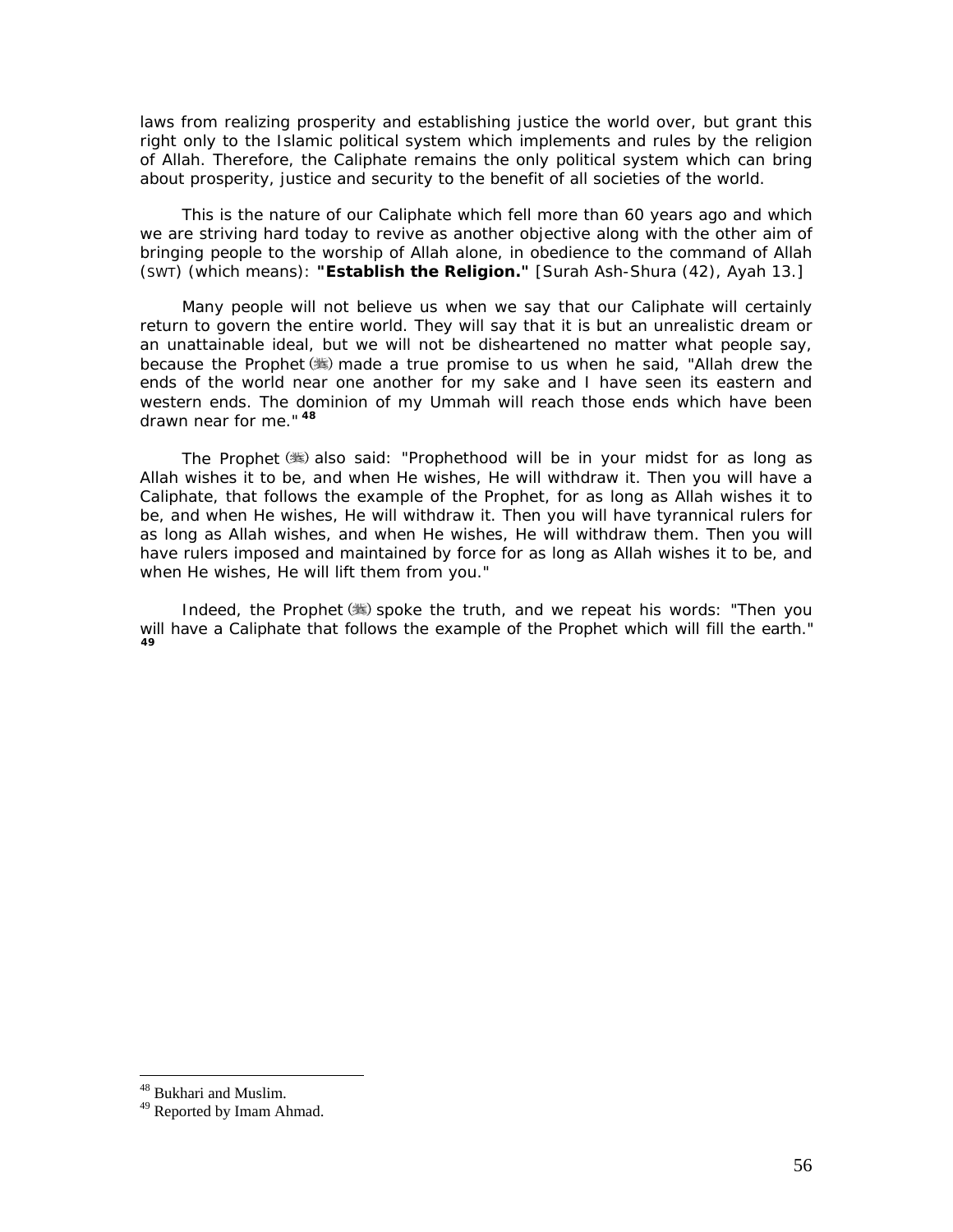# **Part Five: Our Path**

- *1. Carrying out Da'wah.*
- *2. Enjoining good and forbidding evil (Hisbah).*
- *3. Waging Jihad in the way of Allah within the framework of a Jama 'ah whose actions are regulated by the True Shari 'ah, and which refuses compromises out of courtesy to the disbelievers and inclination towards them, and which draws lessons from past experiences.*

We have mentioned in the chapter entitled *`Our Understanding'* that we understand Islam as the *Ulama of* our *Ummah* understood it. We also said that understanding Islam in its entirety is a vital prerequisite for practicing it entirely without any omissions, inventions or transgressions. A wrong understanding *of* Islam will certainly lead, in the course of action, to either a restricted movement, leaving aside part of Islam's commands, or a movement transcending Allah's limits and allowing free rein to whims and desires. Therefore, understanding Islam in its entirety is the sure guarantee against transgression of the limits and the neglect of parts of the Islamic fundamentals.

Now, in the context of discussing the way the Islamic movement should follow in order to deal with the world around it, we say that we will find along the way some people who agree with us in our *`Aqeedah,* our understanding of Islam and our objectives. To these we must extend our hands in co-operation, in order that we may all work together as one *Jama'ah.* At the same time, we will find other) people who lack the understanding of Islam through negligence or ignorance of some of its facts and laws. To such people we will spare to effort to offer *Da'wah.* We will also find some people who neglect good conduct and practise vice, in which case it is our duty to enjoin them "to do good and avoid evil". We will also face people who are too stubborn and arrogant to follow the truth and *Jihad* will be our means to deal with them.

People must belong to one of the above mentioned categories despite their various types and circumstances. This is why we have stated that our way is as follows:

- 1. Carrying out *Da'wah,*
- 2. Enjoining good and forbidding evil *(Hisbah),*

3. Waging *Jihad* in the way of Allah within the framework of a *Jama'ah* whose actions are regulated by the True *Shari'ah,* and which refuses compromises out of courtesy to the disbelievers and inclination towards them, and which draws lessons of past experiences.

Anyone who reflects on the ways and means laid down by Islam as formulae for dealing with reality, with all its demands, challenges and complexities, at any time and in any place, will find that hey are incorporated in the three practices: *Da'wah, Hisbah* and *Jihad.* Each of these three activities has its own regulations and rulings, its limits and domain, which we will discuss in more detail, later. In addition, we will also explain that, in order that our dealing with reality will yield fruit, it must be carried out within the framework of a *Jama'ah.* We will also demonstrate why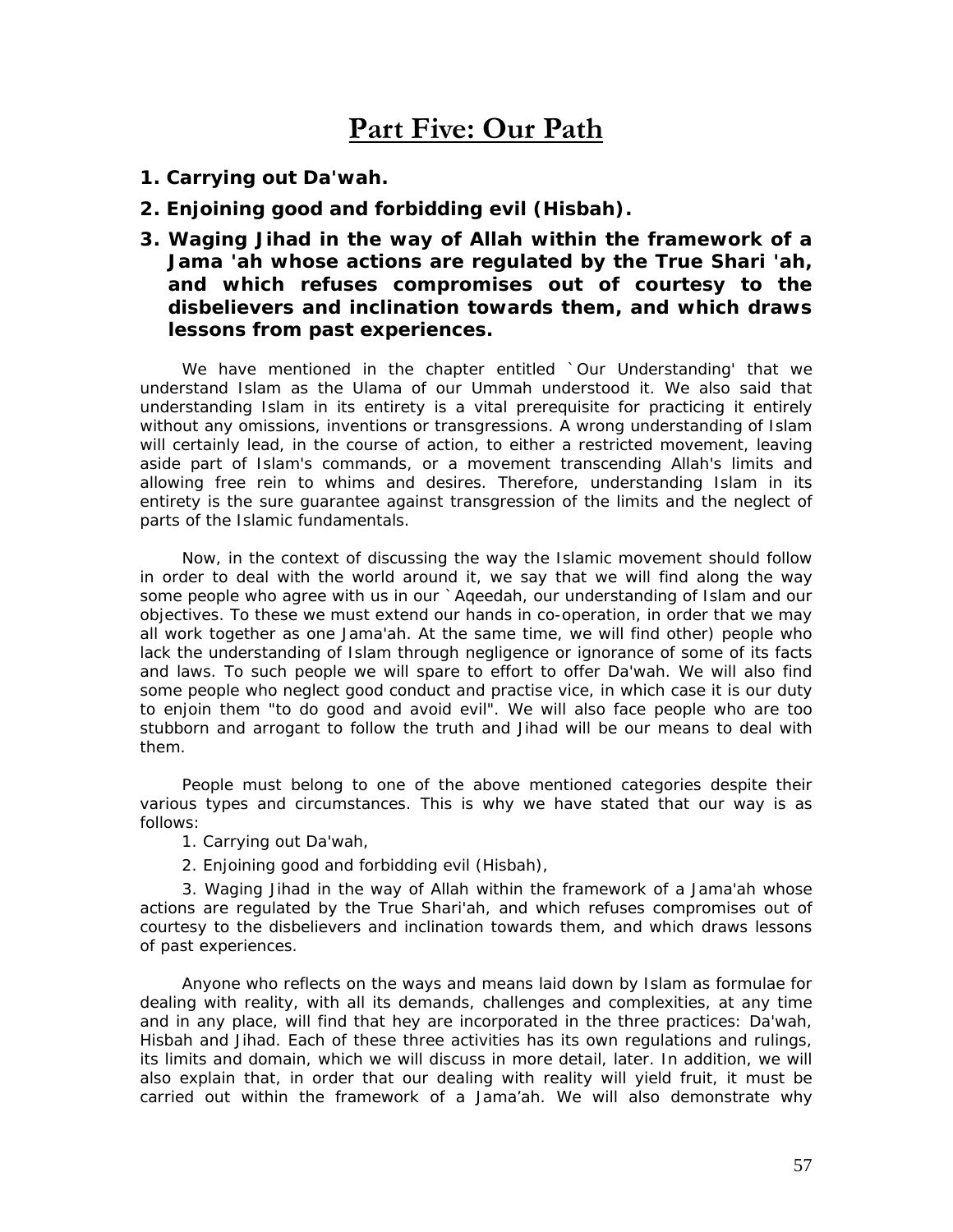collective work which is regulated by *Shari 'ah* and conducted within a movement has become a necessity dictated by our religion and also by the reality with all its challenges and circumstances. A detailed discussion of the requirements, reasons and motivations that have necessitated the adoption of collective work will also be presented in due course.

But before we go any further it is perhaps important to outline some important issues that demand attention and consideration.

The first issue is that Islam, in its greatness and comprehensiveness, incorporates many different ways of dealing with the world around us. These 'means of change' start with a gentle *Da'wah* which employs kind exhortation and meets insult with good conduct up to that which reaches the stage of smiting with the sword. Between these two extremes are many levels which are all included under the three methods mentioned above, namely *Da'wah, Hisbah,* and *Jihad.* This flexibility is clear evidence of the practicality of Islam in dealing with people who hold different attitudes towards it, in closeness or distance, acceptance or rejection, submission or arrogance, peace or war. This is why it has different methods to deal with reality in order to assimilate all the attitudes held towards it whether by individuals, groups, sects or regimes. Thus Islam can succeed in changing any situation, whatever the circumstances, and cause it to conform to its regulations and surrender to its tenets.

*Da'wah* serves as an efficient tool of changing people's conceptions, by addressing their minds and hearts through reasoning and good counsel in the hope of dispelling the wrong convictions which are rooted in the hearts and minds of the people and changing them in order to bring the disbeliever out of the darkness of ignorance into the light of faith, the heretic from the darkness of heresy to the light of the Sunnah, and the sinner from the darkness of desires into the light of obedience.

Those who favorably respond to *Da'wah* are welcomed and appreciated. As for those who reject it, they vary in the degree of their rejection. Some tend to reject the truth on an individual basis, by abandoning commands and practicing prohibitions. This is the area of *Hisbah,* with its successive stages as an effective weapon which serves the purpose of bringing the sinner back to the right path, or at least restraining him and protecting the Muslim community against his evil.

There are also those who reject the way of Allah and refuse to give *Da'wah* a chance to reach the hearts of other people. They use their power and influence to prevent people from receiving it and force them to comply with their own laws, following the example of Pharaoh, who said (which means):

# *"O Chiefs! I know of no god for you other than myself."* **[50](#page-58-0)** *"I am your lord, the most high."* [Surah An-Naazi'at (79), Ayah 24.]

The sword is the only weapon to deal with such people and *Jihad* serves as the only means of change in this regard. For *Da'wah* will not suffice to change the concepts guiding their actions and *Hisbah* will not be enough to restraint them and eradicate their evil. The only way left open with this category of people is to rally the troops and wield the sword:

<span id="page-58-0"></span><sup>50</sup> Surah Al-Qasas(28), Ayah 38.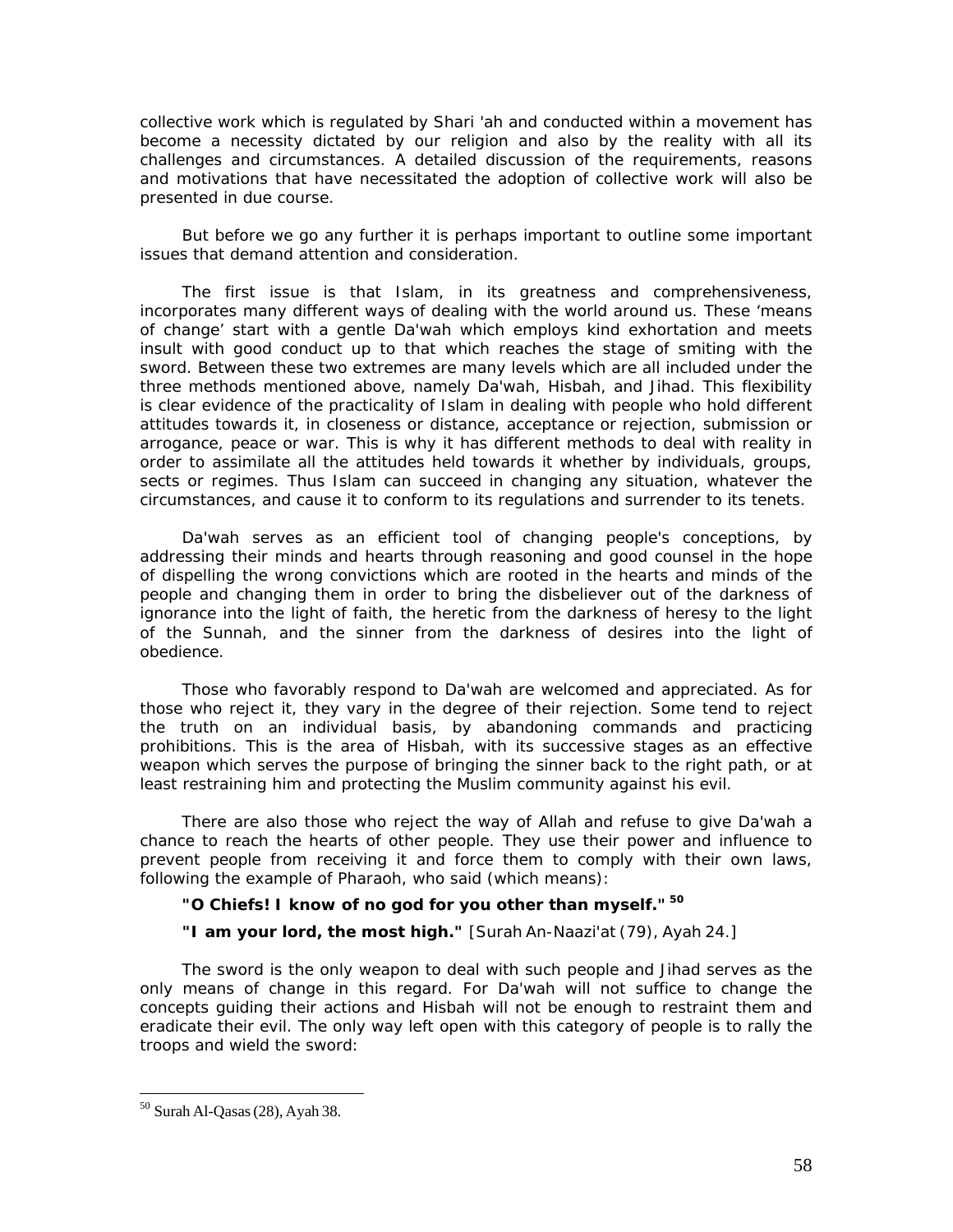#### *"Verily Allah loves those who fight in His cause arrayed in [solid] ranks, as though they are [strong] structure cemented with [molten] lead."* **[5](#page-59-0)1**

We must never confuse the fields of *Da'wah*, *Hisbah* and *Jihad*. Each of these has its areas of action, rulings and circumstances which make one the only means to be used and not the others. It is a pity that many of those who work for Islam do not make a distinction between these areas. As a result of this, they employ harshness when the situation calls for kindness, or kindness when harshness is required. Some of them would engage in preaching on the Battlefield while others would wield the sword instead of practicing *Da'wah*. While doing this, they are either prompted by ignorance or motivated by personal desires. If they are prompted by ignorance, then this is a catastrophe; and if they are motivated by personal desires, this is a greater catastrophe.

The second issue concerns those who actively work for the Islamic movement. They should be well aware of their duty in this world, their *Da'wah* and the grave responsibility which they alone carry. They should prepare themselves to practise *Da'wah* with all its requirements, namely knowledge, wisdom, clear argument, shrewdness, intelligence and understanding of the human self, its whims, diseases and remedies. They should also prepare themselves to practise *Hisbah* with all its requirements, namely knowledge, patience, endurance, determination and courage to stand up for the truth. They must also prepare themselves to undertake *Jihad* and arm themselves with everything this course requires: strength, fortitude, courage, sacrifice, training, preparation and expertise.

The Islamic movement will surely fail to establish the religion of Allah on earth if it neglects to provide its members with this comprehensive education and contents itself with some aspects of Islam at the cost of others. To put it clearly, it is not enough that we become a group of preachers, good only at practicing *Da'wah*, forgetting, or trying to forget, that there are people who can be dissuaded from sin only by force, and regimes and sects which can only be swayed by the sword. At the same time, it is not enough that we should all turn into an army, taking up arms on every occasion and unable to practice *Da'wah* or undertake the religious education of the people, incapable of gentle persuasion, forgetting that with some people it suffices to merely caution or chide. It is utterly wrong to take up the sword where *Da'wah* and gentle persuasion is required and to undertake admonition and good counsel on the Battlefield. May Allah's peace and blessings be upon the Prophet who observed all these commands. Allah says (which means):

*"O Prophet! Verily, We have sent you as a witness and a bearer of glad tidings; a warner and a summoner unto Allah by His command, and as a lamp that gives light."* [Surah Al-Ahzaab (33), Ayat 45-46.]

*"He enjoins on them good and forbids them evil."* [Surah Al-A'raaf (7), Ayah 157.]

*"Fight, therefore, in the cause of Allah."* [Surah An-Nisa (4), Ayah 84.]

*"Verily you have in the Prophet of Allah a beautiful example to follow for him who hopes in [the Meeting with] Allah and the Last Day and who remembers Allah much."* [Surah Al-Ahzaab (33), Ayah 21.]

<span id="page-59-0"></span> $<sup>51</sup>$  Surah As-Saff (61), Ayah 4.</sup>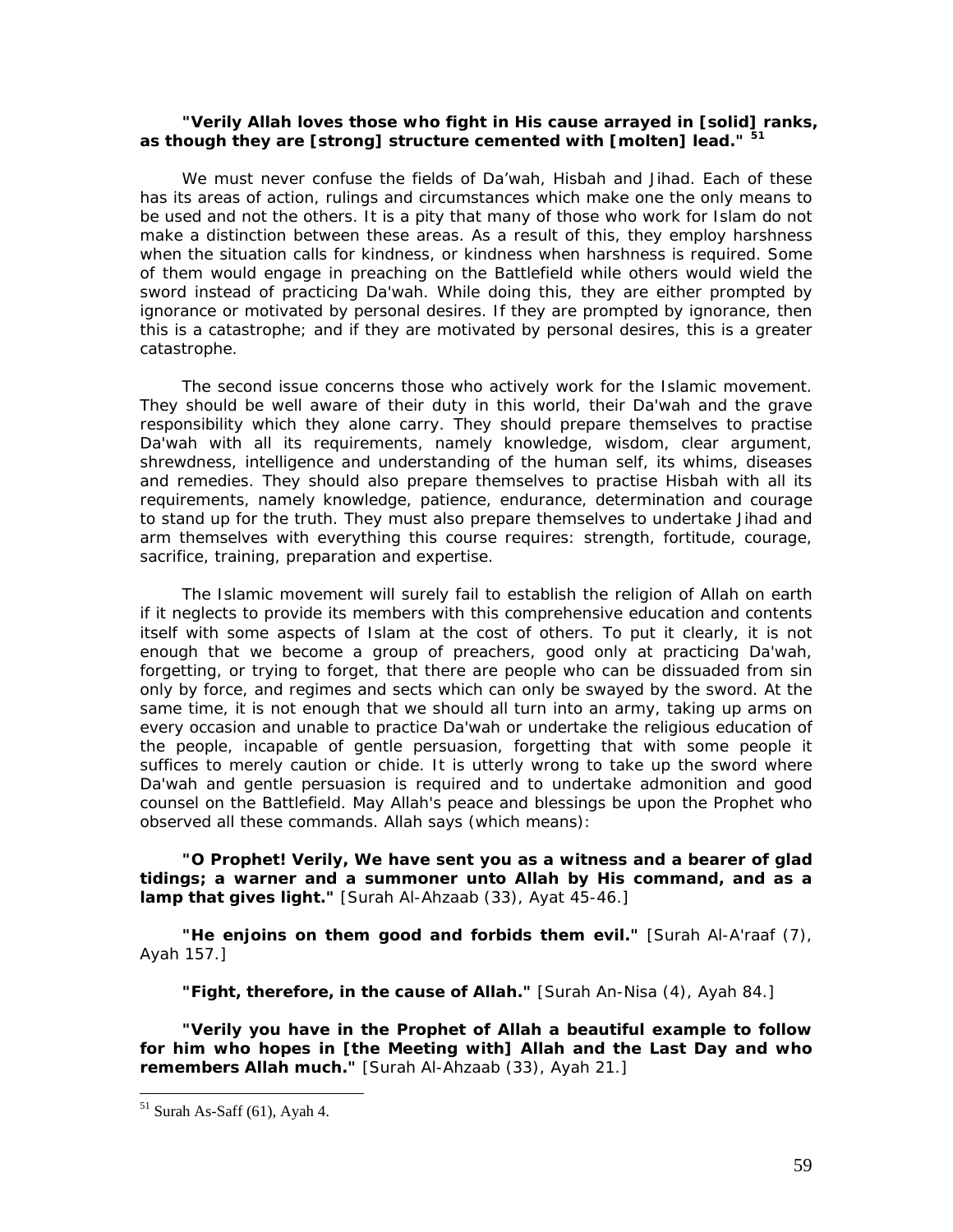The third, and last, issue which we want to stress here is that putting forward *Da'wah*, *Hisbah*, and *Jihad* as means to deal with reality with a view to changing it in accordance with Islamic instructions obviously means rejecting all the other means of which Allah does not approve. We reject all innovated means not introduced by Islam and not pleasing to Allah. We reject all 'means of change' introduced by *Jahiliyyah* through its institutions and systems and in accordance with its laws and principles. We renounce and disdain them and refuse to sully ourselves by participating in the profanity they: represent. We reject them because they are ignorant means. The Prophet (5) said, in the farewell sermon *(Hajjatul-Wadaa'): "Everything belonging to Jahiliyyah is placed under my feet."* **[52](#page-60-0)**

How could we possibly take something from under the feet of the Prophet ( $\frac{1}{2}$ ) and use it as our path and direction?

Devils from among Mankind and jinn will try to lure us into the adoption of these ignorant ways. They will attempt to persuade us that these ways serve the religion of Allah and will bring us victory and dominion on earth. May Allah curse Iblis, for it was he who made Adam's sin "seem fair unto him" and whispered evil to him until he caused him to be expelled from the Garden:

*"Then Satan whispered to him, saying: `O Adam! Shall I lead you to the Tree of Eternity and to a kingdom that will never waste away?"* [Surah Ta-Ha (20), Ayah 120.]

*"O you children of Adam! Let not Satan deceive you, as he got your parents*  [Adam and Eve] out of the Garden." [Surah Al-A'raaf (7), Ayah 27.]

*"And do not follow the footsteps of Satan. Verily, he is to you an open enemy."* [Surah Al-Baqarah (2). Ayah 168.]

It is imperative, therefore, that we hold fast onto our religion with certainty that it is sufficient for us as guidance and that anything other than it, is but error and delusion.

Indeed, *Jahiliyyah* attempted in the past to persuade the Prophet (.) off the true path by offering him its own alternatives and ways. The heads of Qur'aish tried to tempt him with wealth to become the richest among them, with authority that they would decide nothing without him, and even with sovereignty and kingship. Some even proposed to him to worship their idols for one year in return for their worshipping Allah for one year. The offers continued,

*"Verily, they were about to tempt you away from that which We have revealed to you to fabricate something other than it against Us, and then they would certainly have taken you a friend! And had We not made you stand firm, you would nearly have inclined to them a little. In that case, We would have made you taste a double portion [of punishment] in this life, and a double portion [of punishment] after death. And then you would have found none to help you against Us."* [Surah Al-Israa' (17), Ayat 73-75.]

<span id="page-60-0"></span><sup>52</sup> Muslim.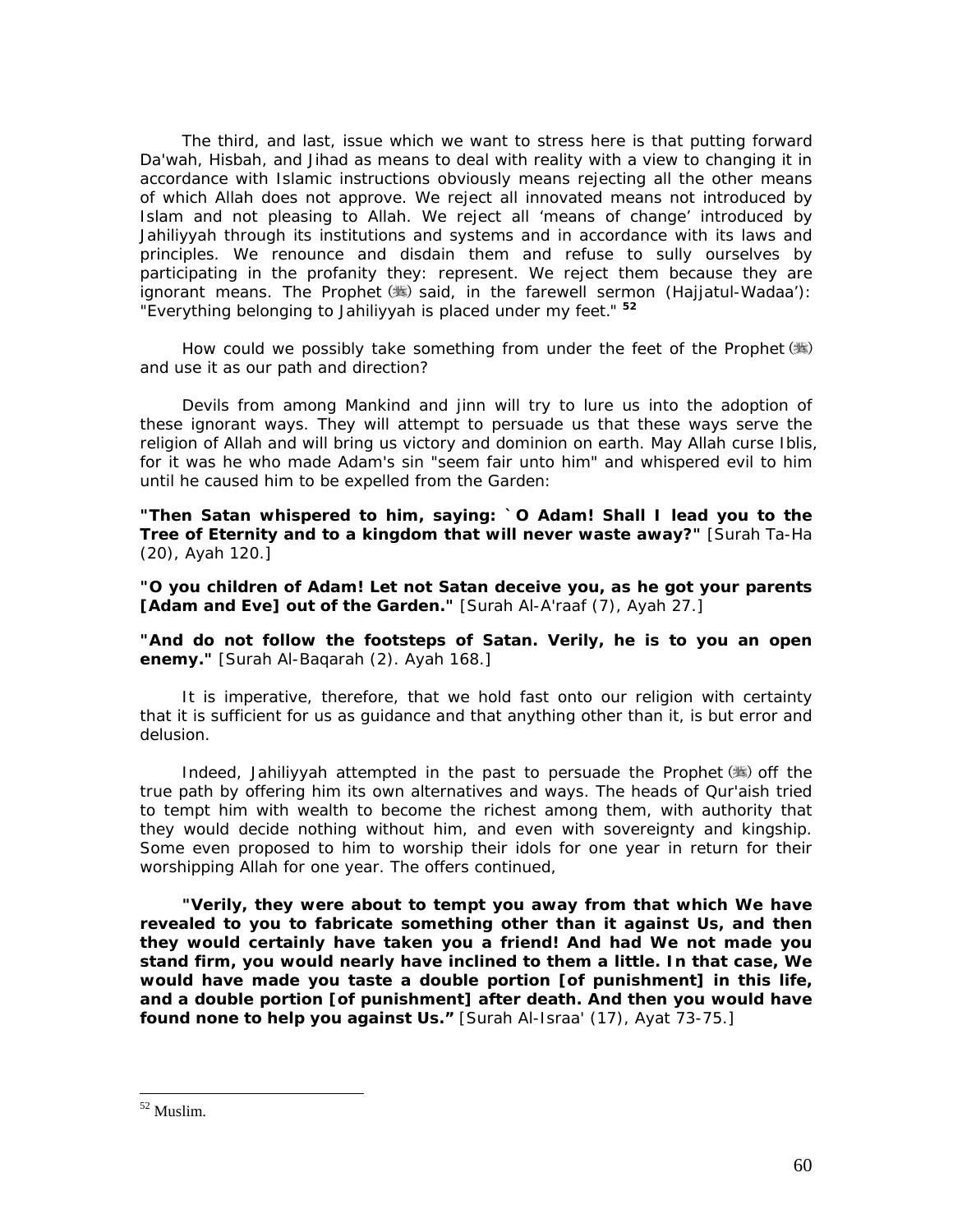*"They wish that you should compromise [in religion out of courtesy] with them, so they [too] would compromise with you."* [Surah Al-Qalam (68), Ayah 9.]

Allah, however, protected His Messenger (5) against treading the path of *Jahiliyyah.* 

All those who assume responsibility of bearing the trust of this religion should know that it is a complete and perfect religion which can dispense with *Jahiliyyah*  ways and means:

#### *"This day, I have perfected your religion for you, completed My favour upon you, and have chosen for you Islam as your religion."* [Surah Al-Ma'idah (5), Ayah 3.]

Islam is complete in its creed, laws and rituals. It came with many things, including the outlining of the way its followers must tread in order to bring about its triumph and dominion. It also outlined the means which its followers should utilize with regard to all the different types of people around them.

In its treatment of the various cases, Islam adopts distinctive means and methods which are in line with its aims and objectives. Therefore, we should by no means employ ignorant means and methods and then claim that we intend to bring victory to our religion and to attain our aims and objectives. As a matter of fact, in so doing we will only assist *Jahiliyyah* to reach its own goals, whether we like it or not. Besides, if we choose to tread the path of *Jahiliyyah,* our aims and objectives will certainly deviate from the path of Islam in order to meet or come closer to those of *Jahiliyyah,* whether we like it or not.

Indeed, the ways and means of Islam are by no means independent of its laws; they are not a new invention, nor are they a secondary issue, as it were, which could be disregarded or replaced while upholding the rest of the traits of our way of life. In fact, this is pure illusion. It is impossible to retain Islam if we choose to change its set of beliefs or practices. It is also impossible to think of the survival of Islam if we tend to change its own ways and means. In fact, Islam haughtily rejects the creeds and practices of *Jahiliyyah* and prohibits its followers from utilizing its ways and means; it also warns them against getting closer to them in any manner:

#### *"And incline not towards those who do wrong, lest the Fire should touch you, and you shall have no protectors other than Allah, nor will you be helped."* [Surah Hud (11), Ayah 113.]

Finally, this is not an appropriate place to make a comparison between Islam's modes of action and means of change together with those of other *Jahiliyyah*  ideologies such as capitalism and communism. The dignity and glory of Islam prevents us from comparing our religion with doctrines of man's own creation. For how can man-made laws rise to a status closer to that of Islam to deserve being compared to, even in the minutes of details?

*"Not alike are the blind and the seeing; nor are [alike] the darkness and the light; nor are [alike] the shade and the [sun's] heat."* [Surah Faatir (35), Ayat 19-21.]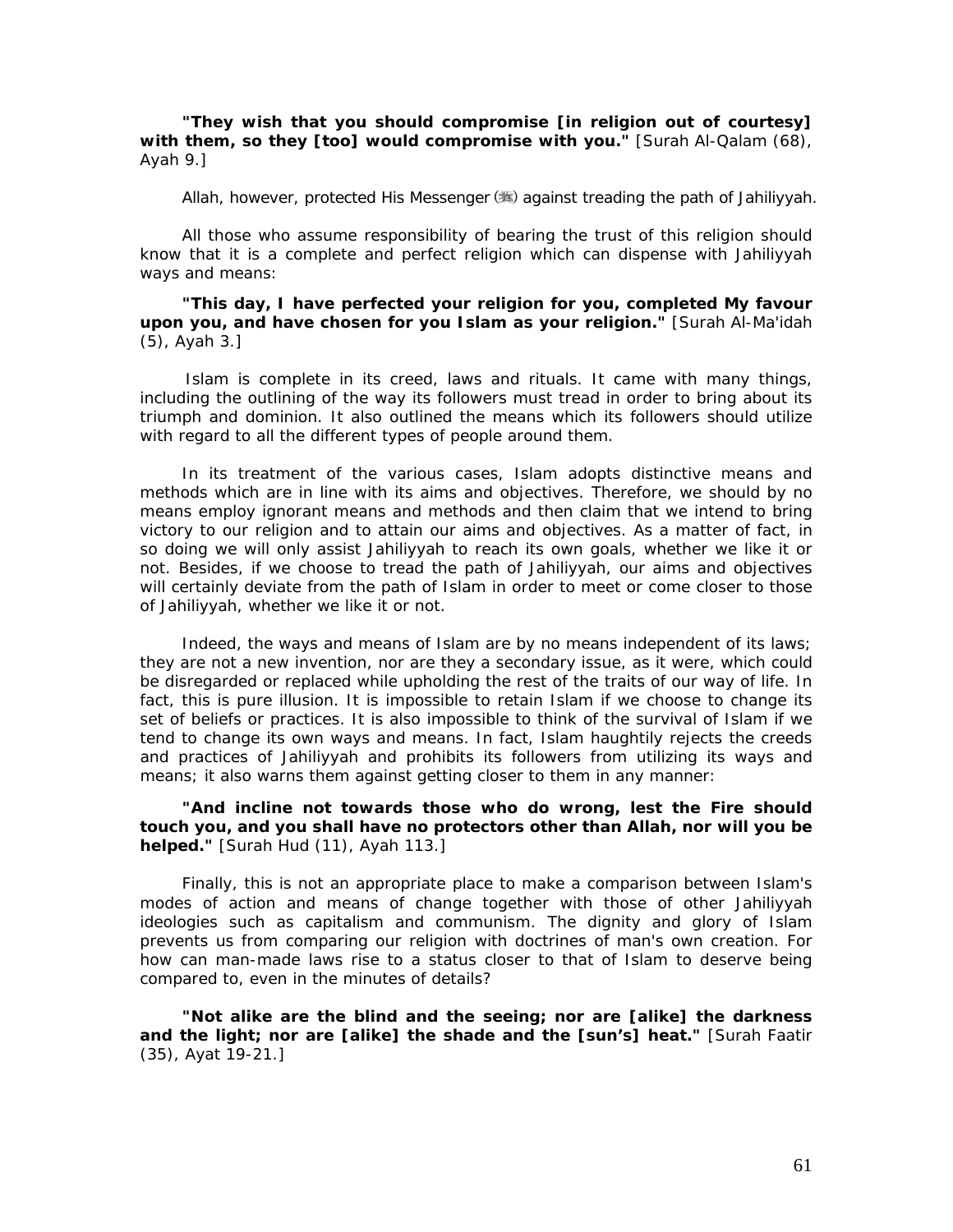# **1. Da'wah**

Allah's command came to the Prophet to engage in *Da'wah: "O you enveloped (in garments)! Arise and warn!"* [Surah Al-Muddathir (74), Ayat 1-2.]

The Prophet  $(\frac{1}{2})$  obeyed the command and began to call people to his Lord, secretly for three years until Allah (SWT) revealed the verse (which means) :

#### *"Therefore proclaim openly that which you are commanded, and turn away from those who join false gods with Allah."* [Surah Al-Hijr (15), Ayah 94.]

It was then that the Prophet Muhammad (5) ascended Mount As-Safaa and collected upon the clans of Qur'aish: *"I have come to you with a warning against a severe punishment."* **[53](#page-62-0)** For the following twenty-three years, *Da'wah* became the preoccupation of the Prophet  $(*)$  and the pivot of his life until his death.

The Messenger of Allah  $(\frac{4\pi}{3})$  called the people of Makkah, freemen and slaves, young and old, to the worship of Allah. He extended the *Da'wah* to visitors who came to Makkah on pilgrimage or for trade. He went to Taa'if to deliver *Da'wah* to the tribe of Thaqeef. Following the pledge of allegiance at al-'Aqabah, he sent Musa'b bin `Umair to Madeenah in order to call its people to the worship of Allah. Later, he himself emigrated to Madeenah and set up his mosque where he preached to the newly formed community *"as a witness, a bearer of glad tidings, a warner, and as one who invites to Allah by His leave.***"[5](#page-62-1)4**. He frequented the assemblies of the Ansaar tribe, preaching and teaching. He sent his preachers throughout the Arabian Peninsula: Mu'adh bin Jabal went to Yemen to call upon the 'People of the Book' there to Islam; 'Urwah bin Mas'ood went to Thaqeef to call his own people to the new religion; `Alaa' bin al-Hadhramee was sent to Bahrain. Even the Prophet ( t ) himself stood by the gate of Ka'bah after the Conquest of f Makkah, calling the Makkans to Islam. On his return to Madeenah, tribal delegations flocked to him from all over Arabia (in a year that came to be known as the '*Year of Delegations'),* whereupon they responded to his call by embracing the new religion and returning to their homes to call upon their tribes and kin to follow in their footsteps.

With the entire land of Arabia now entered into the Islamic faith, the Prophet now sent his emissaries with the message of Islam to the kings and emperors around the Arabian Peninsula:

*"In the Name of Allah, the Most Gracious, the Most Merciful. From Muhammad, the Messenger of Allah, to Heraclius, the Emperor of the Romans. Peace be upon him who follows the true guidance. To proceed, I extend to you the invitation to accept Islam. Embrace Islam and you will be safe. Accept Islam and Allah will give you a double reward. And if you turn away, upon you will be the sins of your subjects:* 

*"Say: 'O People of the Book, come to the word that is just between us and you, that we worship none but Allah, and we associate no partners with* 

<span id="page-62-0"></span><sup>53</sup> Bukhari and Muslim.

<span id="page-62-1"></span><sup>54</sup> Surah Al-Ahzaab (33), Ayat 45-46.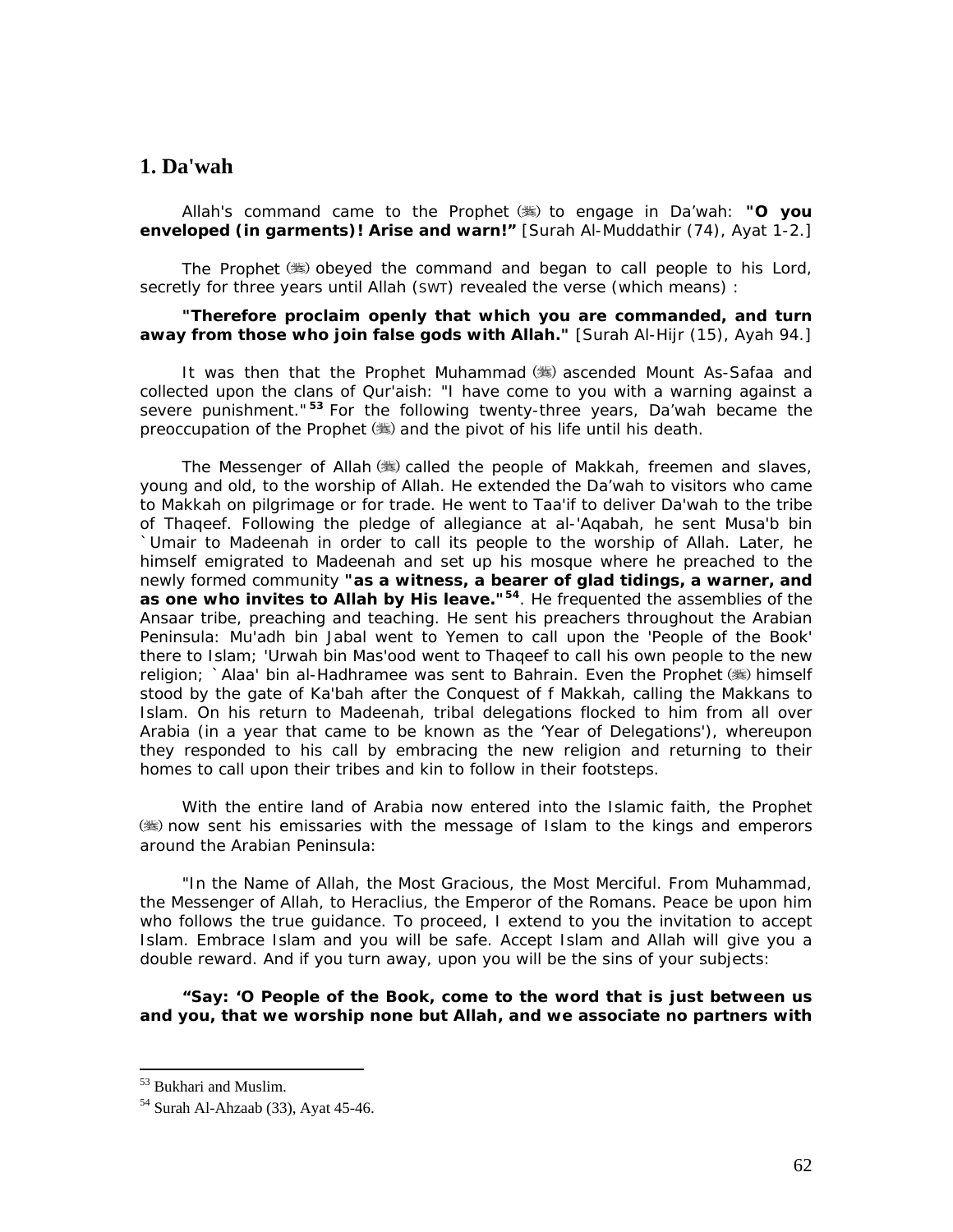#### *Him, and that none of us take others as lords besides Allah.' Then, if they turn away, say: 'Bear witness that we are Muslims.' "[5](#page-63-0)5*

And in the farewell pilgrimage *(Hajjatul-Wadaa'),* thousands upon thousands of Muslims stood listening to the call of the Prophet (...):

*"Verily, everything related to Jahiliyyah is now under my feet..."* and *"I have left you with something which, if you hold on to, You will never go astray: the Book of Allah and the Sunnah of His Messenger."* **[5](#page-63-1)6**

During his last illness which led to his demise, the Prophet  $(\frac{4}{3})$  entered the mosque with his head bandaged, and sat on his mimbar and said, *"...By Allah, I have no fear that you might revert to polytheism after my death. What I fear for you is the life of this world and your rivalry therein."***[5](#page-63-2)7**

On the twelfth of Rabi' al-Awwal, in the eleventh year of Hijrah, when the Muslims were praying in the mosque, being led by Abu-Bakr, the Prophet ( used the curtain in 'Aisha's apartment and took a final look at his Ummah satisfied and pleased with the fruit of his *Da'wah*. Then he returned to his deathbed to meet his Lord.

Our Prophet (5) passed away after he had conveyed the message, fulfilled the trust and counselled the *Ummah*. We stand witness to this, as have countless millions of people before us, and as more countless millions will after us. What remains for us to do is to safeguard the trust handed down to us through generations of the Muslim *Ummah*. We are duty-bound to live as the Prophet lived, and carry on with calling people unto Allah for as long as we are on this earth. All our going and coming, morning and evening, speech and action must be directed towards the fulfillment of *Da'wah.* Following the example of the Prophet , harassment, persecution and hostilities should not deter us from calling people to the religion of Allah.

To actively discharge the obligation of *Da'wah is* a great honour and excellent station:

*"Who is better in speech than one who calls [men] to Allah, works righteousness, and says: 'I am one of the Muslims?' "*[Surah Fussilaat (41), Ayah 33.]

It suffices us that by doing so we follow in the footsteps of the Messenger of Allah (卷) who said,

*"May Allah bless a man who hears my sayings and commits them to memory, then faithfully communicates them (to others)."* **[5](#page-63-3)8**

and

 $\overline{a}$ 

*"By Allah, if Allah guides a man [to Islam] through you, it is much better for you than being blessed with the best pleasures of this world."* [Bukhari.]

<sup>55</sup> Surah Ale-Imran (3), Ayah 64. The Hadeeth is from Bukhari and Muslim.

<span id="page-63-1"></span><span id="page-63-0"></span><sup>56</sup> Ahmad, Tirmidhi and An-Nasaa'ee.

<span id="page-63-2"></span><sup>57</sup> Bukhari and Muslim.

<span id="page-63-3"></span><sup>58</sup> Bukhari.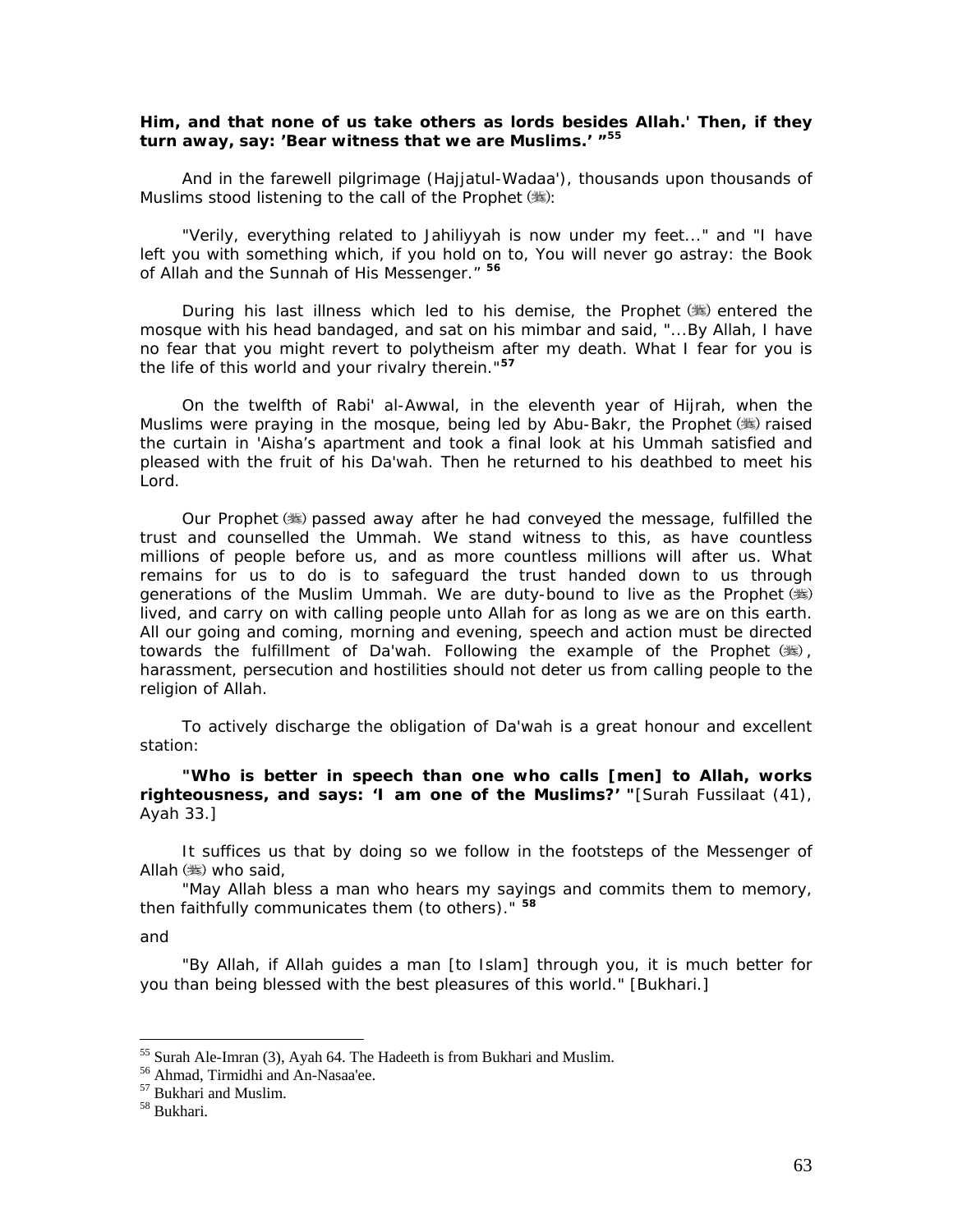And may Allah have mercy upon 'Umar bin Al-Khattab who said, *"Praise be to Allah who blessed the people by giving, after a break in the series of Messengers, a remnant of the people of knowledge (Ahlul'Ilm) who call those who have gone astray to the Guidance [of Islam], endure the harm they inflict upon them, and who show the Book of Allah to those who have become blind [in their hearts]. How many victims of Iblis have they rescued and how many misguided have they guided! They sacrificed their blood and their wealth to prevent the destruction of the slaves (of Allah). How great is their good impression upon people! So, do not fail to follow in their footsteps, for they are in a lofty standing."* 

To shun this obligation is in fact to renounce Allah and His Messenger (38) and to reject of those whom *they* have guided [to the truth]. They have sacrificed their blood and money in the duty that has been placed upon our shoulders. The *Ulama* of our *Ummah,* past and present. have made it clear that *Da'wah is Fard Kifaayah,*  when it is undertaken by those who fulfil its purpose relating to statements, preaching, excuses, warnings, and refuting doubts with proof; and if not then everyone capable of undertaking it is sinful. The obligation of *Da'wah* has become more critical today than ever before. The need for it increases with the increase of the destructive, false creeds which make every effort to turn people away from their religion and their Lord.

The *Jahiliyyah* around us has succeeded in preparing and formulating its principles, theories, ideologies, rites, slogans, ideal values and cultures. It has also succeeded in exercising its control on practically all countries of the world. It has also managed to subject our Islamic countries and made them "move in orbit around it", propagating its ideologies and lifestyles, imbibing its customs and traditions, and contenting themselves with its values and ideals. It has successfully turned them into trumpeters, calling to its falsehood. And wherever you go this call follows you: at home, at school, on the street, at work, in the parliament, in court-rooms, on the newspaper pages and in the broadcasting stations. It is an explicit and wicked call to *Jahiliyyah* which has succeeded in tearing people from their *Fitrah* (pure nature) and hurling them into the darkness of disbelief, hypocrisy, heresy and wrongdoing. Only those very few blessed with Allah's mercy have been spared this terrible fate.

It has now become vital for the Islamic *Da'wah to* play its role, namely to confront all this decay, stop people from falling any lower into the darkness of *Jahiliyyah,* retrieve all the masses that have fallen victims to false ideologies and introduce them to Islam, which *is "a right religion, the religion of Abraham, the upright who was not of the Mushrikoon (those who worshipped others with Allah)."* [Surah Al-An'am (6), Ayah 162.]

It remains the role of the Islamic *Da'wah* to expose the falsehood of all these fake calls that reverberate all around us day and night. It must expose them and show the people that all these false calls are like scum upon the banks which in no time passes away, and give them instead the good which remains in the earth: *"As for the foam it passes away as scum upon the banks, while that which is for the good of Mankind remains in the earth."* [Surah Ar-Ra'd (13), Ayah 17.]

It is the duty of the Islamic *Da'wah* to give Mankind this religion in its complete form, starting from the attestation that there is no god worthy of worship except Allah, all the way to removing the harmful things from the road.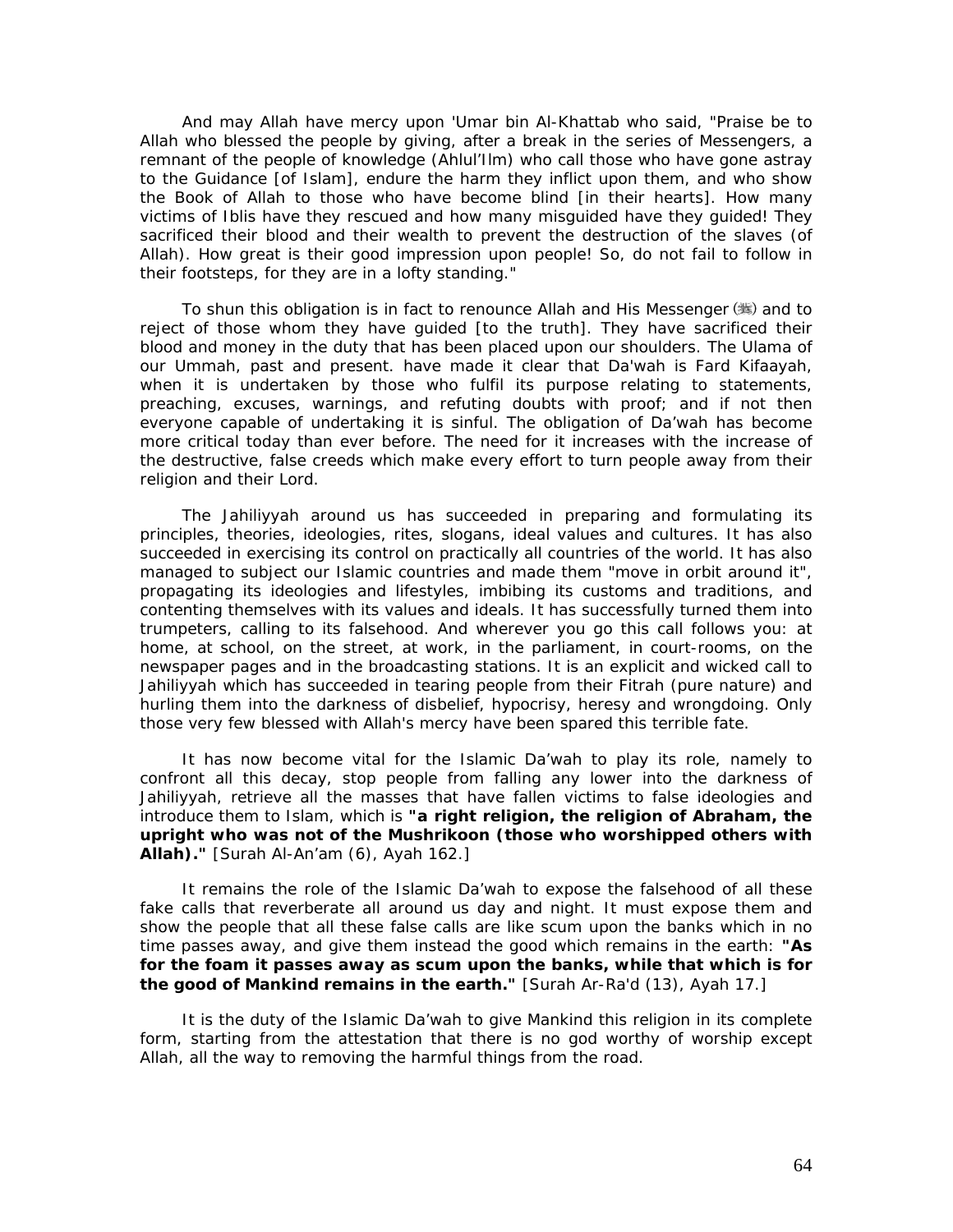It is its duty to teach the ignorant so that they may understand, to alert the negligent so that they may wake up, to advise the proud so that they may submit to the will of Allah, to lead the disbeliever to faith, the polytheist to monotheism, the heretic to the Sunnah, and the disobedient to obedience. It must establish evidence against those who reject the Truth *"in order to be free from guilt before your Lord [Allah], and perhaps they may fear Allah."* [Surah Al-A'raaf (7), Ayah 164.]

It remains the duty of the Islamic *Da'wah* to stand in the face of this sweeping tide of false *calls* that are destructive to every truth and leading to every falsehood. Who else can assume this responsibility? Who will call upon a billion Christians and Jews to believe in Allah alone? Who is going to call two billion idolaters and atheists to believe in Allah? Who is going to bring a billion Muslims back to their Lord and Religion? Who is going to assist the youth of today who have immersed themselves in disobedience and dedicated themselves to the satisfaction of their own desires, in negligence of their religion? Who is going to extend a helping hand to the aged who are at death's door and have not yet repented? Who is going to challenge the false, wicked designs surrounding our religion today like shackles surrounding a prisoner's wrists?

There is no doubt that this is our duty, which is surely too great to be carried out by scattered and individual efforts. Furthermore, if this obligation is not discharged, all those capable of undertaking it have sinned even for their failure to communicate a single Qur'anic verse.

Falsehood has had no shame or hesitation in propagating its claims and advertising its beliefs. On the contrary, it has done so with arrogance and pride, and has gone so far as looking down with disdain upon us Muslims and preachers of Islam. It expects us, the callers to Truth, to be ashamed of our *Da'wah* and of spreading it amongst the people. It wants us to hide our *Da'wah* in our chests and walk timidly in the midst of the creation because we are Muslims. This is how falsehood wishes to change criteria and standards.

But we stand firm in our refusal to accept this reversal of roles and succumb to this twisted logic. It is we who are on the side of Truth. We are the ones who shout our call at the top of our voices. We stand high to be seen by those who know us and those who do not, saying: "Here we are, the carriers of the true *Da'wah;* and this is the faith we offer all Mankind." We will achieve our calling by the honor and glory of Islam and the gentleness and mercy of its preachers. Islam, as an ideology and a way of life, is greater than any falsehood. Islam is merciful towards people, even the disobedient among them; we take them by the hand and help them through their difficulties.

There is no contradiction whatsoever between the might of Islam above all other creeds and ideologies, and its gentleness towards those we call upon to reject all these falsehoods and enter into the fold of the faithful. The might of Islam prevents weakness and defeatism from setting foot in our hearts. It puts us in the position of the triumphant over falsehood, in obedience to Allah's command:

#### *"So lose not heart, nor fall into despair: for you must gain mastery if you are true in faith."* [Surah Ale-Imran (3), Ayah 139.]

The might of Islam compels us to put forth our *Da'wah:* clearly, forcefully and honestly, in its pure form in the face of falsehood in order to smother and obliterate it. The might and dignity of Islam makes our *Da'wah* dearer to people's hearts and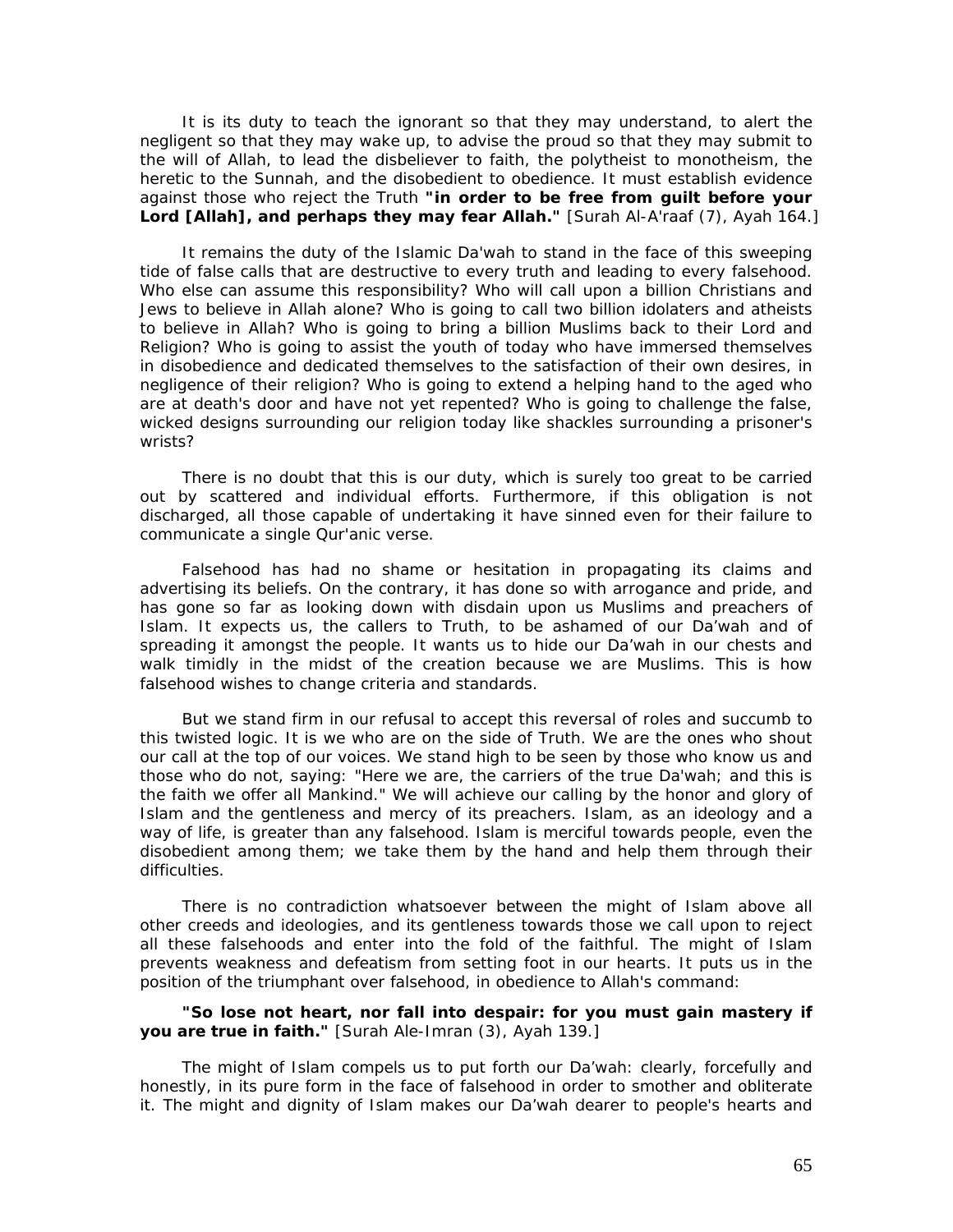obliges us to hold fast to it, to be proud of it, never to neglect a single aspect of it or be ashamed of openly proclaiming it among the people.

The might and dignity of Islam prevents us from inclining towards falsehood. It makes us haughtily reject mixing the Truth we have, with the falsehood of *Jahiliyyah*  as this might puts us among those *"who preach the Message of Allah, and fear Him, and fear none but Allah."* [Surah Al-Ahzaab (33), Ayah 39.]

This might is unfortunately lacking among many of Islam's preachers today. They lost it when they were defeated by the calls of falsehood which made them feel ashamed of the Truth they have. This loss has resulted in the watering down of their call, to such an extent that it now pleads with falsehood and even seeks its pleasure and acceptance, begging falsehood thus: "Please sir, allow me to coexist with you, I have nothing within me that may worry you. I am just like you, calling people to goodness, knowledge, justice, equality, freedom and fraternity."

It is a pity to see those concerned with *Da'wah* work striving hard in their effort to prove that Islam conforms to the `progressivism' of falsehood and with its whims and desires. It pains us to see the faith of Allah being torn to shreds by these people, each picking out a slice to reconstruct and reformulate it in such a way as to please the callers to *kufr, shirk,* and disobedience.

It hurts us to see Islam turned by these people into a vehicle for rulers and sovereigns, or into a servant in their palaces, laying down the foundations of socialism or helping to defend capitalism. It is a pity to see today's callers to Islam turning a blind eye, despite their knowledge of the Truth, in order to please people's desires and satisfy their own whims.

We call upon these preachers to wake up to the fact, that in this day and age, Mankind, its societies and its rulers and all their ideals are the result of false calls and ignorant theories which have relentlessly been spreading poison in the body of the *Ummah* over many centuries, thus reducing us to the present sorry state of affairs. Our duty is not to make concessions with falsehood, but rather to use the Truth in order to destroy and obliterate falsehood:

"As for the foam, it passes away as scum upon the banks, while that which is for the good of Mankind remains in the earth." [Surah Ar-Ra'd (13), Ayah 17.]

Our duty is to put forward our religion and *Da'wah* with clarity determination, in its universality and realism. We are to present it to the people so that they can compare it with their false ideologies, compare between light and darkness, the blind and the seeing, the living and the dead. It is our mission to shake people so violently with our call and admonish them thus (which means):

*"Answer the call to your Lord."* [Ash-Shura (42), Ayah 47.]

 *"Hasten then [at once] to Allah."* [Az-Zariyat (51), Ayah 50.]

Our duty is to bring people to the worship of Allah and away from the worship of their whims and desires. It is not our objective to bridge the gap between the truth of our religion and the falsehood around us. For this is a blatant betrayal of Allah and His religion. The fact that the majority of peoples and societies are distant from Islam, and that all their principles, theories and ideologies are opposed to our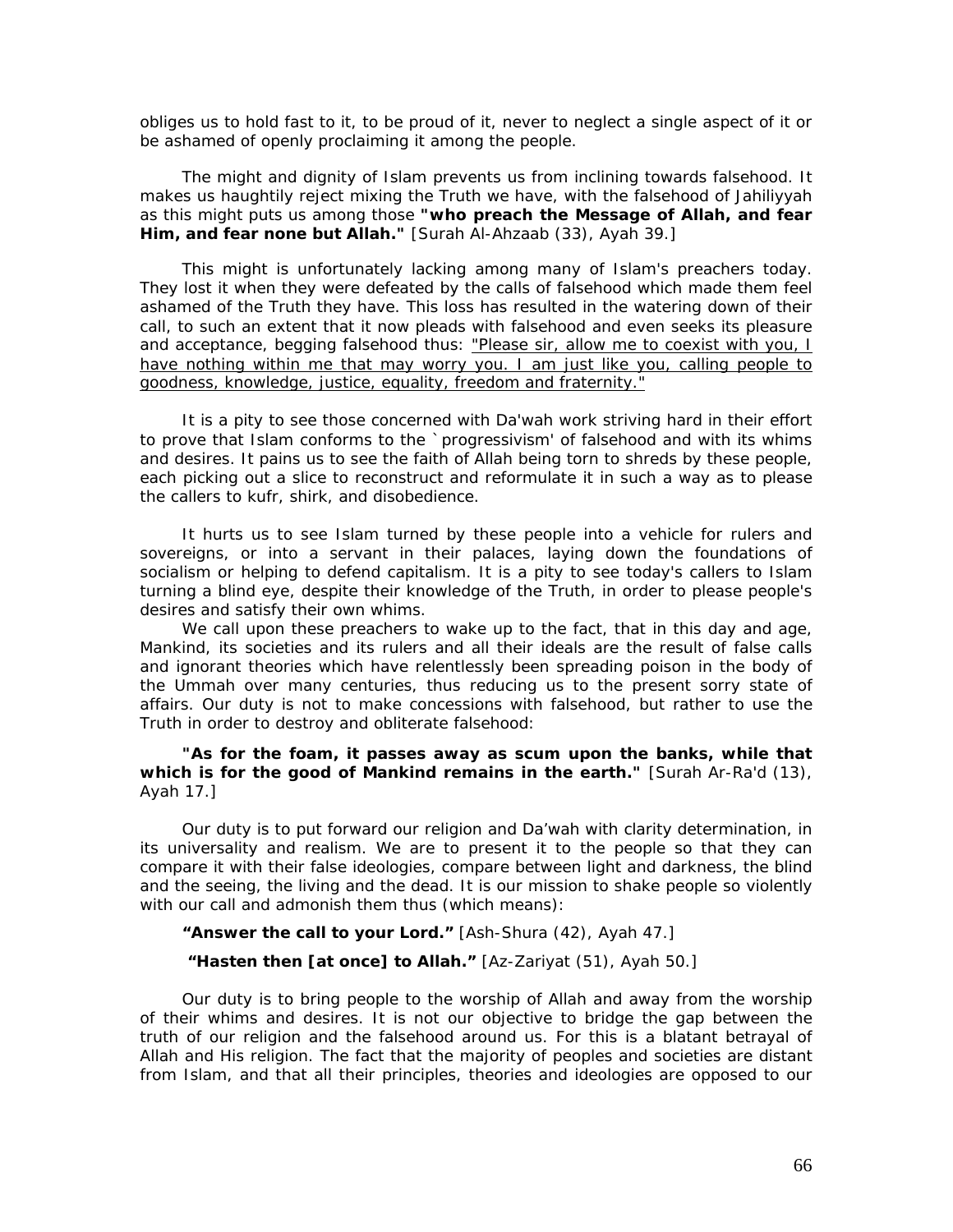religion, should be no excuse for us to reach a compromise with falsehood. On the contrary, it motivates us to become clearer and more open with the people:

#### *"Let him who will, believe, and let him who will reject (it)."* [Al-Kahf (18), Ayah 29.]

#### *"That those who perish might perish after the Clear Sign [had been given], and those who lived might live after a Clear Sign [had been given]."* [Al-Anfal (8), Ayah 42.]

Indeed, our enemies realized a long time ago that it is impossible to eradicate Islam completely. So they resorted to trying to alter and deform it so that it would serve their falsehood, and that its followers would join their ranks.

These enemies also direct their attention to *Da'wah,* in the hope of turning it into a tool with which to shape a generation of Muslims who understand Islam in a twisted manner suited to their malevolent aims. They seek to produce a generation that will not confront or oppose them in any way. It has thus become a great sin for any Muslim to join hands with them or assist them in anyway to execute their treacherous schemes. More sinful yet are those concerned with *Da'wah* work who allow Islam to incorporate part of their beliefs. Equally sinful are those who mix the Truth with falsehood, in order that their enemies would give them the green light at the expense of their religion:

*"Verily, they were about to tempt you away from that which We have revealed unto you, to fabricate something other than it against Us, and then they would certainly have taken you as a friend! And had We not made you stand firm, you would nearly have inclined to them a little. In that case, We would have made you taste a double portion [of punishment] in this life and a double portion [of punishment] after death. And then you would have found none to help you against Us. And verily, they were about to frighten you so much as to drive you out front the land. But in that case they would not have stayed [therein] after you, except for a little while. [This was Our] rule of way with the Messengers We sent before you, and you will find no change in Our ways."* [Surah Al-Israa' (17). Ayat 73-77.]

Sacrifice is therefore required here. Callers to Islam should sacrifice their lives; otherwise they will sell their religion to please their enemies. Trials and tribulations represent a sure outcome. If callers to Islam do not accept them in their lives, in the form of killing and torture, they will certainly have them in their religion by forsaking Islam altogether. So it is up to them to choose.

*Da'wah*, as a means of guidance, will remain an open door which *Jahiliyyah will*  never manage to close. Over many centuries, and in spite of countless attempts, it has failed to halt *Da'wah,* even at times when its opposition was most fierce and the followers of Islam were at their weakest. Any Muslim concerned with *Da'wah* must bear in mind that he has to make sacrifices and pay the price of using the way leading to Allah, as did the Prophets, Messengers and servants of Allah, who conveyed His message before him. He must, in one way or another, sacrifice his blood and wealth to save his religion.

We must pay the price, no matter how dear it may be, to maintain *Da'wah* as a force to rebuild our *Ummah* and as a tool to demolish the structure of *Jahiliyyah.* It is imperative to uphold the obligation of *Da'wah* as a means of refuting the proofs of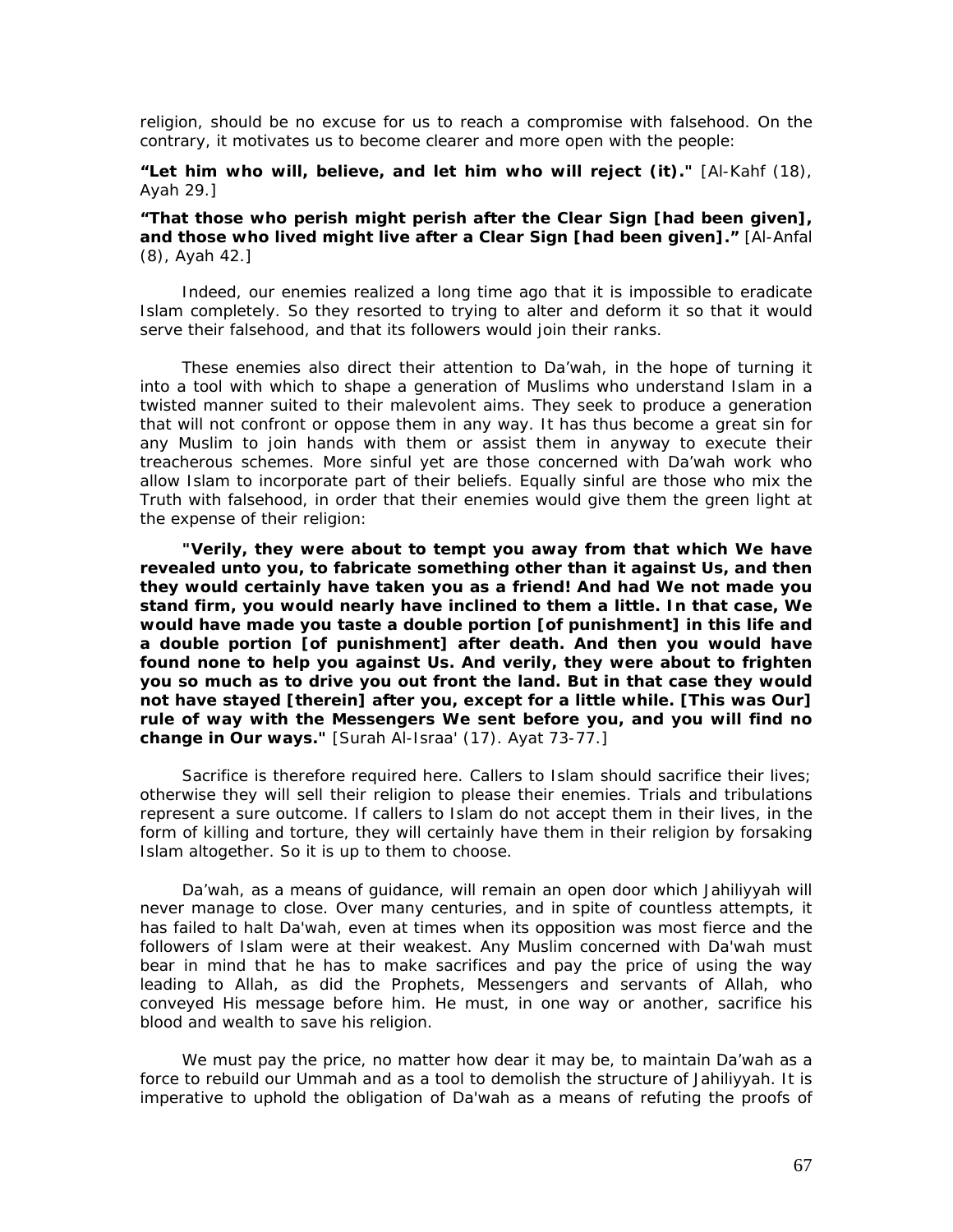our enemies and shattering their delusions; a means of taking their children away from them everyday, bringing them out of darkness into light, from the camp of Jahiliyyah into that of Islam, so that they will be added strength to the Islamic cause, following in the footsteps of `Umar bin Al-Khattab, Khalid bin Waleed, `Amr bin al- `Aas, and Ibn Abee Jahl.

At the end of our discussion of *Da'wah* we would like to say that those who stand up and call people to the religion of Allah (SWT) are in fact following in the steps of the Prophet (5) who spent twenty-three years calling people to Islam. Allah  $(swr)$  had refined His Messenger  $(s)$  in the most excellent way before permitting him to carry the trust of this religion and communicate His message. Today, as we take on the responsibility of *Da'wah* to Allah, we are also bound by the attendant obligations and requirements of *Da'wah,* namely the adoption of the good character of the Prophet (5). The books of Hadeeth and *Seerah* have detailed his good character which Allah (SWT) describes in the Qur'an thus (which means):

*"And you [stand] on an exalted standard of character."* [Surah Al-Qalam (68), Ayah 4.]

The greatness of the Prophet's  $(*)$  character was revealed to us in his relationships and dealings over the twenty-three years, which represent the age of the Prophet's mission.

Some Muslims have entered the field of *Da'wah* without adopting the required necessary good character of those calling to Islam. This has led to the futility of their efforts and the turning away of people in detestation of them and of the faith to which they call, as a result of the discrepancy between their words and deeds.

All those calling to Islam must, therefore, follow the example of the Prophet ( ) in all his manners. In the smallest and greatest details of his sincerity and devotion to Allah. In his mercy and kindness towards the people to whom he preached. In his forgiveness and forgoing of revenge for himself. In his asceticism and piety. In his avoidance of anything where there was doubt as to its goodness or evil. In his courage in upholding the Truth. In his modesty, patience and generosity. In his gentleness and tenderness. In his determination to carry out his *Da'wah* and never yielding to despair.

*"Now has come unto you a Messenger from amongst yourselves: it grieves him that you should perish: ardently anxious is he over you: to the believers is he most kind and merciful."* [Surah At-Taubah (9), Ayah 128.]

## **2. Hisbah (Enjoining Good and Forbidding Evil)**

Allah (SWT) said (which means):

*"The hypocrites, men and women, are from one another: they enjoin evil and forbid good."* [Surah At-Taubah (9), Ayah 67.]

*"The believers, men and women, are awliyyaa' (helper supporters, friends, protectors) of one another: they enjoin good at forbid evil."* [Surah At-Taubah (9), Ayah 71.]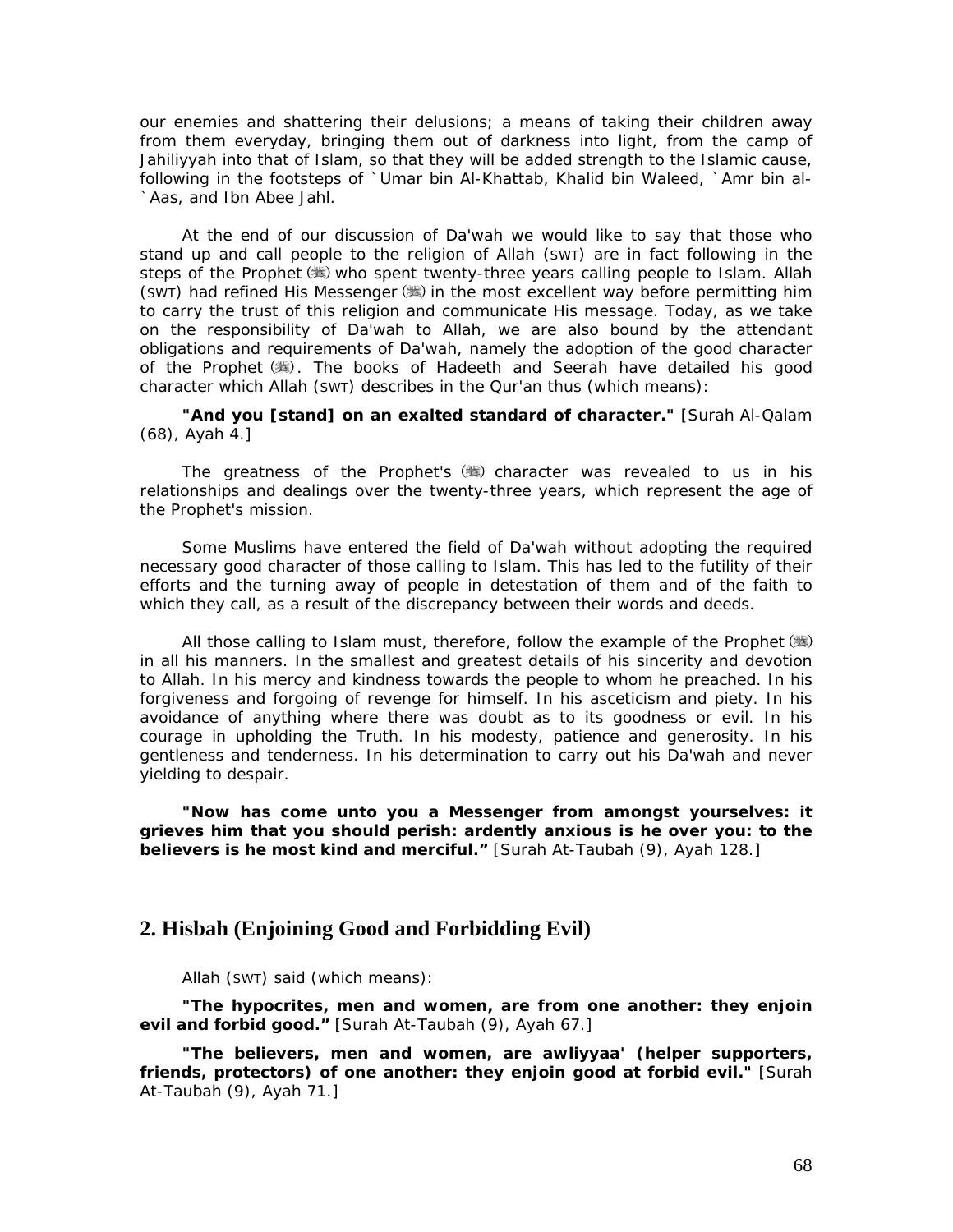In these verses, Allah (SWT) has made the enjoining of good and forbidding of evil a characteristic with which to differentiate between the believers and the hypocrites. He makes it clear that forbidding evil and enjoining good is a trait specific to the believers. Indeed, it is with this trait that Allah (SWT) sent His Messengers and revealed His Books. It is a characteristic of our Prophet Muhammad (#) which the Qur'an mentions thus:

*"He enjoins good upon them and forbids them from evil."* [Surah Al-A'raaf (7), Ayah 157.]

It is also a characteristic of this *Ummah* and a precondition for its virtue and success:

*"You are the best of peoples ever raised for Mankind; you enjoin what is right and forbid what is wrong, and you believe in Allah."* [Surah Ale-Imran (3), Ayah 110.]

Mujahid said, *"Being the best of all peoples is conditional on the characteristics mentioned in the verse."* Al-Qurtubee said, "You *are the best of peoples only if you enjoin good and forbid evil."* Therefore, this compliment of our *Ummah* depends on whether we enjoy these two characteristics. If we do not, we will no longer be worthy of this praise. Indeed, we will deserve chastisement and be doomed to destruction.

Imam an-Nawawee said, "You *should know that this issue, the enjoining good*  and forbidding evil, has mostly been neglected over a long period of time. What *remains of us today are but a few traces, all despite the fact that it is an important issue which lies at the heart of all affairs."* Therefore, those who seek success in the Hereafter and aspire to Allah's Pleasure must take into account this issue due to its great benefit, especially since it has mostly been abandoned. He must also make his intention sincere and fear no-one who may oppose his attempt. For Allah (SWT) says (which means):

#### *"Verily Allah helps one who helps His [Cause]."* [Surah Al-Hajj (22), Ayah 40.]

The reasons for enjoining good and forbidding evil are many and varied. Hope for reward and fear of punishment for neglecting it; anger over the transgression of Allah's limits; the desire to give counsel to the believers and compassion for them in the hope of saving them from the consequences of disobeying Allah's commandments; and love for and glorification of Allah (SWT), for He surely is worthy of obedience, remembrance and gratefulness. Wealth and life are nothing in return for the protection of the sacred sanctity of Allah. As one of as-Salaf-us-Salih said, *"I wish all the creation would obey Allah in return for my flesh being cut off with scissors."* Whoever perceives this will find all hardships for Allah's sake easy, as `Abdul-Malik, the son of `Umar bin `Abdul-Aziz said to his father, *"I wish pots of hot water would be boiled for my torture in the cause of Allah."* 

*Hisbah* has been defined by scholars as *"the enjoining of a good that has been evidently abandoned and the forbidding of an evil that is openly practiced."* Imam an-Nawawee said, *"The Qur'an, the Sunnah and the consensus of the Ummah are in accord that enjoining good and forbidding evil is an [Islamic] obligation."* 

The command to conduct *Hisbah* in the Qur'an and Sunnah sometimes comes in a more direct way, as Allah (SWT) says (which means), *"Let there arise out of you*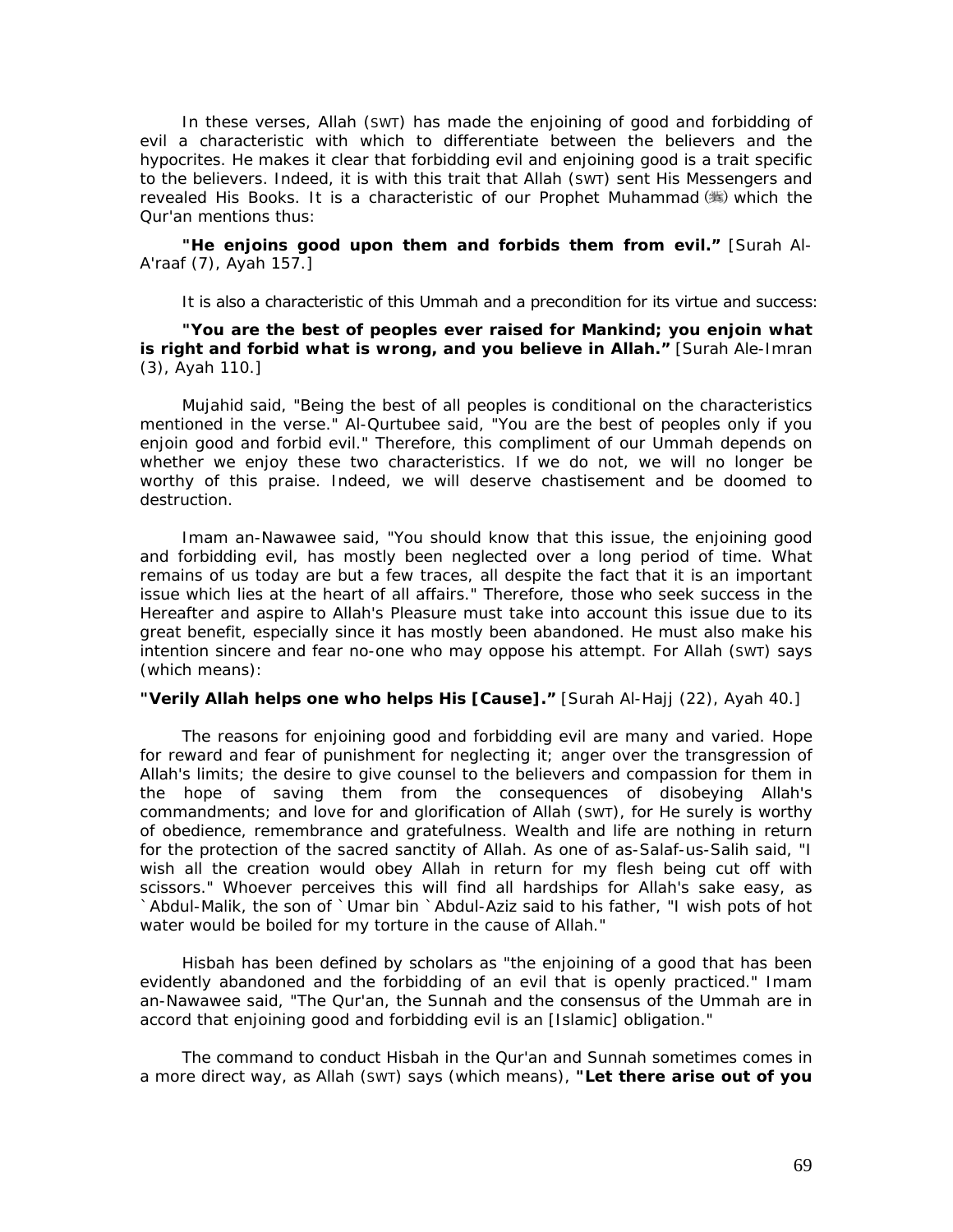*a band of people inviting to all that is good, enjoining what is right, and forbidding what is wrong."* [Surah Ale-Imran (3), Ayah 104.]

The Prophet also said, *"Whosoever sees an evil [being practised] must change it with his hand. If he cannot do so, then with his tongue. If he [still] cannot do so, then with his heart, which is the weakest form of faith."* **[5](#page-70-0)9**

On other occasions, *Hisbah is* strongly recommended as an inherent characteristic of the believers, as Allah says (which means),

*"And the believers, men and women, are awliyyaa' (helpers, supporters, friends, protectors) of one another: they enjoin good and forbid evil; they establish Salah, they pay Zakah, and they obey Allah and His Messenger. As for these, Allah will have mercy on them. Verily, Allah is All-Mighty, All-Wise."* [Surah At-Taubah (9), Ayah 71.]

And still on other occasions it comes in the form of criticising those who neglect it and as a threat of curse and doom. As Allah (SWT) says (which means),

*"Those among the Children of Israel who disbelieved were cursed by the tongue of David and of Jesus, the son of Mary. That was because they disobeyed [Allah and His Messenger] and were ever transgressing beyond bounds. They used not to forbid one another from the Munkar (wrong, evildoing, sins, polytheism, disbelief, etc.) which they committed. Vile indeed was what they used to do."* [Surah Al-Ma'idah (5), Ayat 78-79.]

The Prophet also said, *"There are no people in whose midst acts of disobedience are habitual, and who can change these habits but do not change them, except that Allah visits them with a sweeping punishment."* **[60](#page-70-1)**

Abu-Dardaa' said, *"Either you enjoin good and forbid evil or Allah will set up over you a tyrant ruler who will neither respect your elderly nor have mercy on your young. If the pious amongst you pray for their destruction, their. prayers will not be answered. If you ask Allah for help, He will not grant it to you. And if you ask His forgiveness, He will not forgive you."* 

Bilal bin Sa'eed said, *"If an act of disobedience is kept secret, it will harm only its doer, but if it is committed openly and not changed, it will harm everyone."* 

An-Nawawee *said, "Hisbah is a great issue which lies at the heart of all matters. If evil practices become abound, Allah's punishment will be visited upon the pious*  and the wicked alike. And if they fail to forbid the transgressors to do evil, Allah will *make His punishment spread to encompass all the people:"* 

*"Let those who oppose the Messenger's commandment (Sunnah, legal ways, orders, acts of worship, and so on) beware, lest some trial befall them or a grievous torment be inflicted on them."* [Surah An-Nur (24), Ayah 63.]

Abu Bakr as-Siddeeq said, *"O people! You recite the verse (which means), '0 you who believe! Guard your own souls: if you follow (right) guidance, no hurt can come to you from those who stray."* **[6](#page-70-2)1** *but you misinterpret it and do* 

<span id="page-70-2"></span><span id="page-70-0"></span><sup>59</sup> Bukhari and Muslim.

<span id="page-70-1"></span><sup>60</sup> Abu Dawud, Ahmad and Ibn Maajah.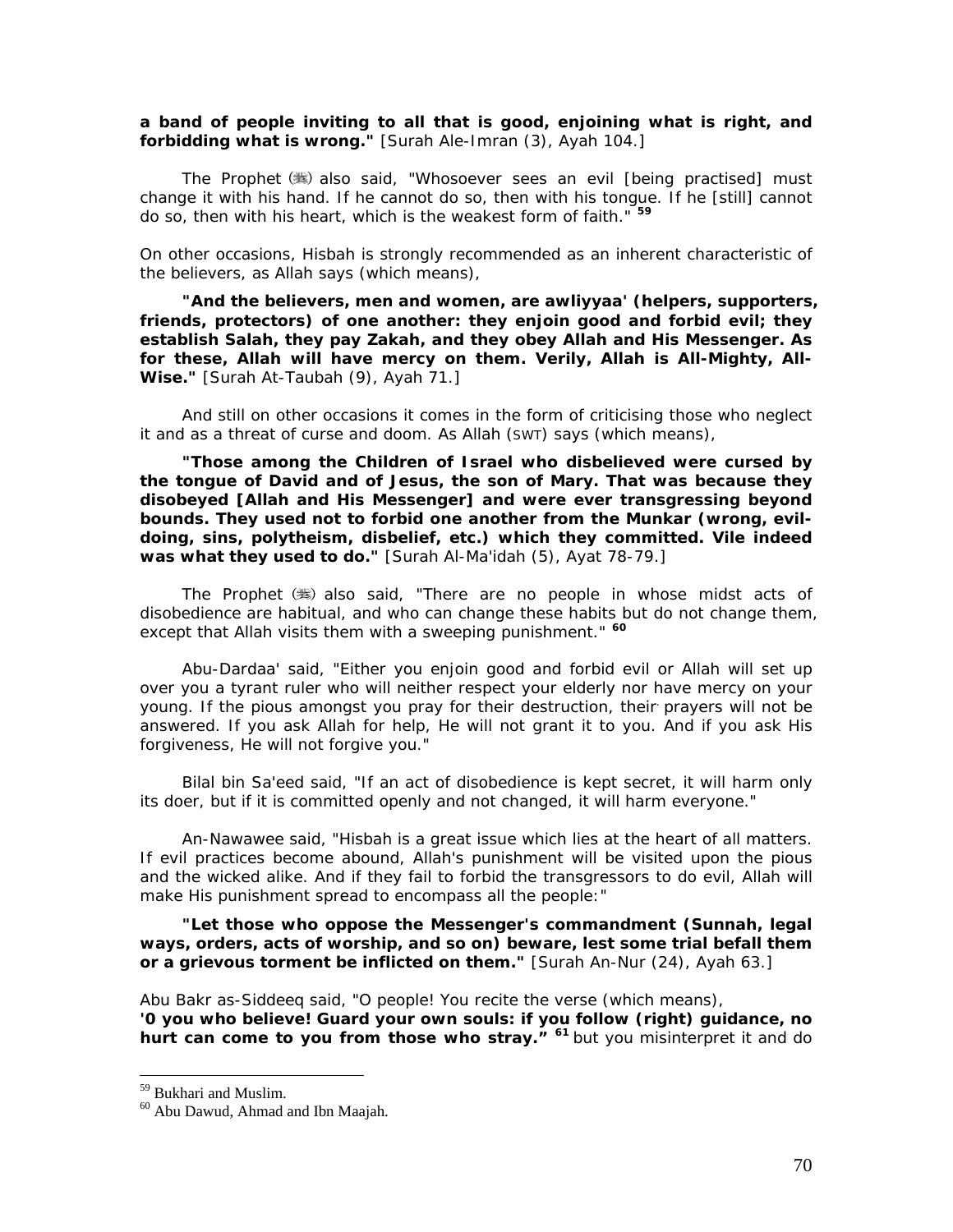*not know what it means. I once heard Allah's Messenger* (  $\frac{1}{2}$  *say, `If people see someone practising injustice and do not set him right, Allah will almost certainly visit them all with severe punishment.'"* Another narration goes, *"If they see evil practised and do not attempt to change it..."* **[62](#page-71-0)**

An-Nawawee said, *"The Prophet's saying 'must change it' indicates that practicing it is an obligation, by the consensus of the Ummah."* He also said, *"Enjoining good and forbidding evil is an obligation of collective responsibility (Fard Kifaayah). Once it is undertaken by a number of people the rest are absolved of it. However, if neglected by everyone, then all those who are capable of discharging it, without legal excuse or fear, are considered sinful. Furthermore, it becomes an obligation of individual responsibility for a person who is in a position to be the only one to know of the evil in question, or the only one who can effectively change it."* 

Discussing the issue of enjoining good and forbidding evil, Ibn Taymeeyah said, *"It is of collective responsibility, and becomes of individual responsibility (Fard 'Ain) incumbent upon every able person if no-one else exercises it."* He also said, *"The test of responsibility for this obligation is ability. Every Muslim is obliged to a degree proportional to his ability. Allah (SWT) says (which means),`So fear Allah as much as you can.'"* [Surah At-Taghaabun (64), Ayah 16.]

*Hisbah* has four components: *Al-Muhtasib* (the person who practices *Hisbah), Al-Muhtasabu 'alayhi* (the person to whom *Hisbah is* directed), *Al-Muhtasabu Feehi* (the subject of *Hisbah)* and *Ihtisab* (the actual act of enjoining good and forbidding evil).

**1. Al-Muhtasib:** This refers to the person who enjoins good and forbids evil, whether he is permitted to do so by the Imam in charge of Muslims' affairs or not.

The Muhtasib must meet three conditions: he must be (a) Muslim, (b) *mukallaf*  and (c) *qadir.* 

The first condition excludes the disbeliever. By *mukallaf is* meant mature and sane, thus excluding the insane and the young. Exceptionally, young boys are allowed to practice it but are not obliged to so. By *qadir* is meant the ability to practice *Hisbah.* Ability to observe *Hisbah is* a required condition as those who are unable to practice it are not obliged to discharge it except in their hearts. Ibn Rajab said, *"To disapprove of evil with the heart is an act which must be done, for the*  failure of a believer's heart to condemn evil indicates that faith no longer resides in it. *As for expressing disapproval with the tongue and the hand, this is only obligatory within one's capacity."* Practicing *Hisbah* does not become an obligation for the able due to fear of unbearable harm as a result of enjoining good and forbidding evil. If, however, one knows that one will be able to withstand and endure this harm, then one is obliged to discharge the duty of *Hisbah*. The Prophet (,) said in this respect, *"The best of all martyrs is Hamzah, and a man who stood up in the face of an oppressive ruler to enjoin and forbid him and was killed by him."* **[6](#page-71-1)3**

On the other hand, the obligation to practice *Hisbah* does not cease to be effective because of the fear of endurable adversity and minor harm, such as verbal

 <sup>61</sup> Surah Al-Ma'idah (5), Ayah 105.

<span id="page-71-0"></span><sup>62</sup> Abu Dawud, Ahmad, and Tirmidhi.

<span id="page-71-1"></span><sup>63</sup> Al-Hakim; Sheikh Al-Albani classifies it as Sahih.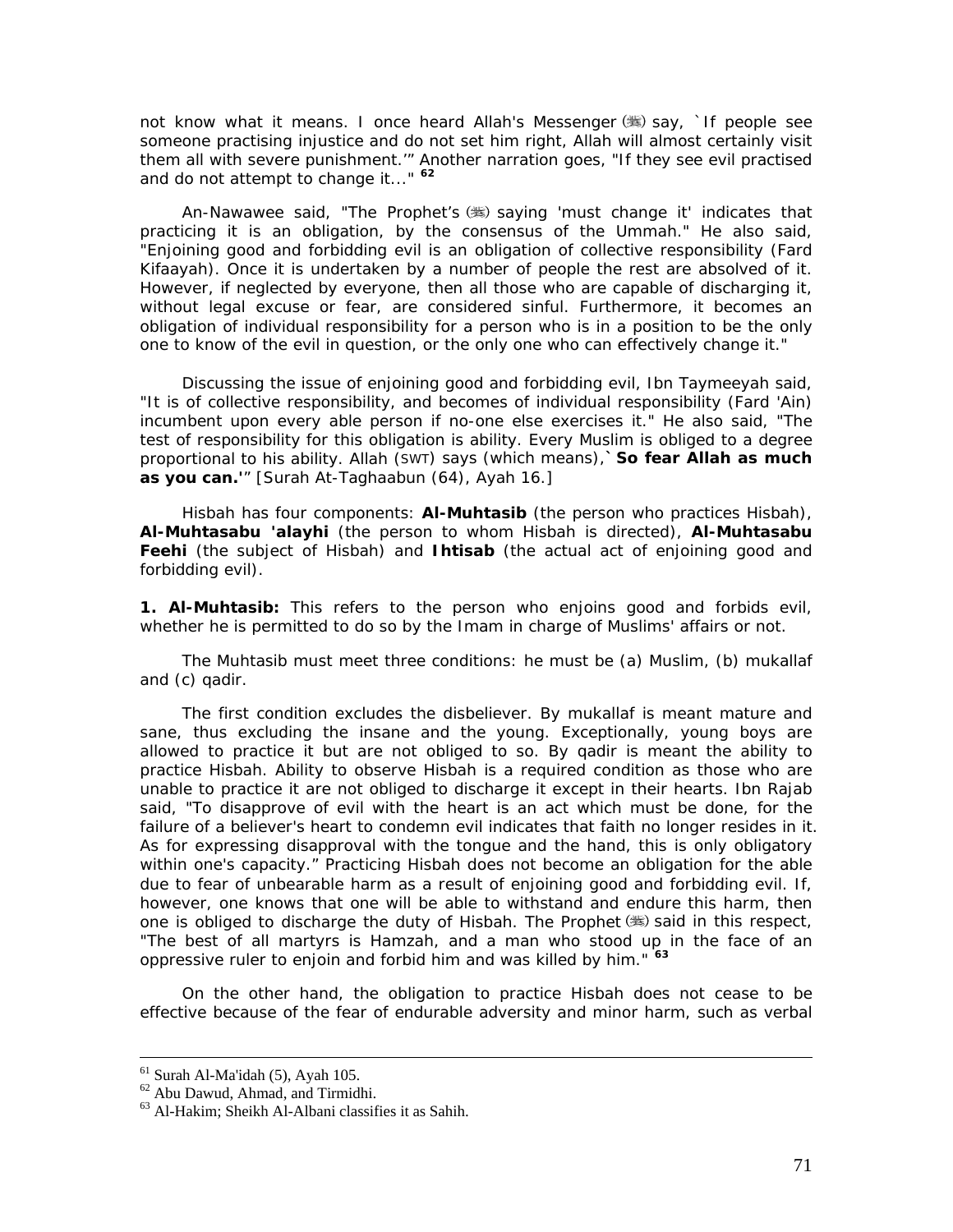abuse and revilement. In this case the Muhtasib must prepare himself to face such reactions, as Luqman said to his son while exhorting him (which means),

#### *"O my dear son! Observe Salah and enjoin good and forbid evil, and endure patiently whatever befalls you. Surely, this is of those matters [which require] firm resolve."* [Surah Luqman (31), Ayah 17.]

In the case when ability is present and fear of harm is lacking, but it is thought that *Hisbah* will have no effect, it is most likely that *Hisbah* remains obligatory. An-Nawawee said, *"The duty of the Muhtasib is to enjoin and forbid, not (to attain the people's) acceptance."* He went on to say, *"The Ulama said: 'The obligation to enjoin good and forbid evil is not lifted if the person responsible for discharging it thinks that it will be of no effect. It must still be carried out.'"* 

#### *"And remind (by preaching the Qur'an); for verily, reminding benefits the believers."* [Surah Az-Zariyat (51), Ayah 55.]

Ibn Al-Qayyim said of those in authority, *"They are more obliged than anyone else, for obligation is conditional upon ability; and it is binding on the able what is not on the unable."* Allah (SWT) said (which means), *"So keep your duty to Allah and fear Him as much as you can.* "<sup>[6](#page-72-0)4</sup> The Prophet (\$) said, "If I instruct you to do *something, then do as much of it as you can."* **[65](#page-72-1)**

All this is admissible as long as there is a Muslim Imam (leader) who entrusts the responsibility of *Hisbah* to those fit to carry it out. In this day and age, however, our rulers who have apostatized by changing the laws of *Shari'ah* have no right to delegate the responsibility for *Hisbah.* Indeed, they should be removed in accordance with the consensus of the *Ulama.* Al-Juwainee said, *"The endeavor of certain groups of people to cleanse society of those who spread corruption in the land in the absence of a Muslim Imam is considered to be one of the most important aspects of enjoining good and forbidding evil."* 

The moral rules that the Muhtasib must observe are many including sincerity; knowledge of the rules governing the practice of *Hisbah***[6](#page-72-2)6***;* patience and endurance; gentleness; adhesion to the virtues one enjoins and avoidance of the vices one forbids. The latter quality, though not a precondition for the practicing of *Hisbah, is* a conduit to greater effectiveness and success.

**2. Al-Muhtasabu** '**alayhi:** This refers to any person who does anything concerning which *Hisbah* could or should be observed. It is not a condition that such a person be *mukallaf* (that is, legally capable, sane in mind, *compos mentis).* 

**3. Al-Muhtasabu Feehi:** This refers to any evil, known as such by consensus, which is presently committed, and evident to the Muhtasib without spying.

 $64$  Surah At-Taghaabun (64), Ayah 16.

<span id="page-72-1"></span><span id="page-72-0"></span><sup>65</sup> Bukhari and Muslim.

<span id="page-72-2"></span> $66$  This defers subject to the thing in question. If it is of the well-known obligations or prohibitions like prayer, fasting during the month of Ramadhan, adultery, and alcohol, then all Muslims are aware of them; if, however, this concerns the minutest of sayings and deeds or matters relating to Ijtihaad, then it is not for the general public to enter into them nor forbid them, rather only the scholars should address them. (an-Nawawee).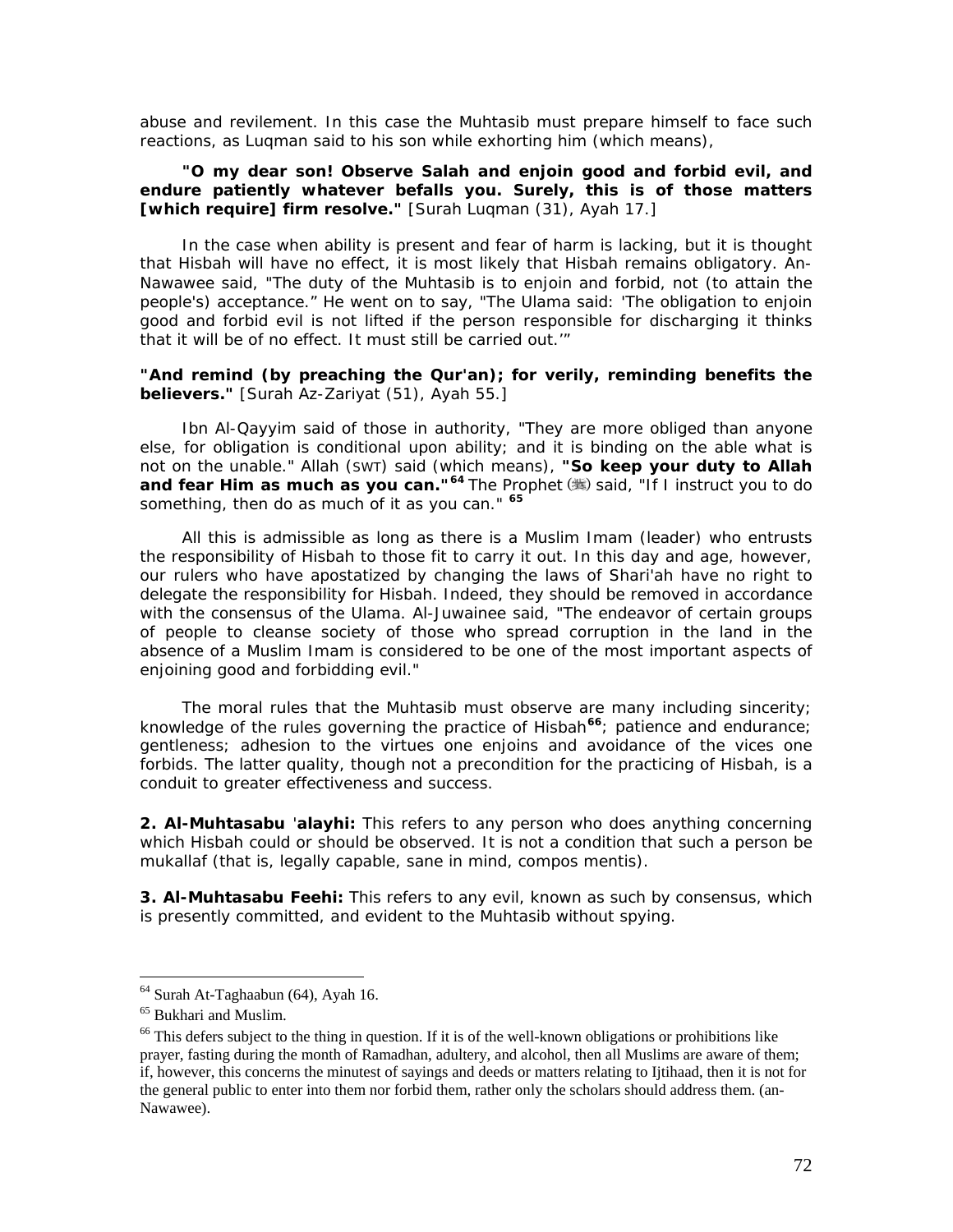The Arabic word *munkar,* translated here as 'evil', is more general than an act of disobedience**[67](#page-73-0)**, and it does not have to be great or small to be called as such. By saying 'by consensus' in the aforementioned definition, we mean to exclude anything that is the subject of reasonable and acceptable disagreement among the *Ulama.*  The false or odd disagreement, however, remains invalid. By 'presently committed' we aim to exclude the warning of and/or punishment of someone for a vice which is no longer being committed, for this is no business of man. This also excludes anticipated vices, where only advice is permissible. Saying 'evident to the Muhtasib without spying' is in keeping with Allah's instructions (which mean): *"spy not on each other."* [Surah Al-Hujuraat (49), Ayah 12.]

**4. Al-Ihtisab:** This is the actual act of enjoining good and forbidding evil.

We have said earlier that disapproving of evil with the heart is a duty for ever Muslim, whether he is physically capable or not, and must never be neglected under any circumstances whatsoever, as this would indicate the disappearance *of* all traces *of Iman* from the heart. For the Prophet (\*) said, "There is no single trace of faith *beyond this (changing evil with one's heart)."* **[68](#page-73-1)** It remains to be added here that disapproving of evil with the heart requires that the Muslim should be absent from the scene where the vice is committed, as long as he is physically unable to change the vice in question. It has been said in this regard, *"Whoever cannot change evil should avoid the scene of its commission."* 

The stages of changing evil, when ability is present, are in the following order:

**a. Notification:** The perpetrator *of* the vice might not know that what he is doing is a vice. Accordingly he must be gently notified *of* this vice in a courteous manner. If this has no effect, then the second stage is applicable.

**b. Counsel:** The person who commits a vice must be reminded of Allah; frightened with His punishment and His painful retribution, and encouraged to seek His reward. Gentleness and tenderness should be observed in both this stage and the one before it. Ash-Shafi'ee said, *"He who gives counsel to his brother in confidence has done him good; but he who does so in public has in fact defamed and exposed him."* 

**c. Reprehension and admonition with harsh words,** but on condition that only permissible words are used. It is also a condition that only a necessary amount of admonition is employed and that it is not unnecessarily excessive.

**d. Changing with the hands,** such as breaking a musical instrument or spilling alcoholic drinks. This is only permissible when it is not possible to bring the person committing the vice to do this himself. Furthermore, the damage should be strictly limited only to the object with which the vice in question is being committed.

**e. Threatening and warning:** the person who commits the vice must not be threatened with anything other than a permissible punishment. This stage should come before the one that follows, namely.

**f. Proceeding to the use of physical violence, such as employing the hand or the foot:** It is crucial here to restrict physical violence to that necessary to stop the vice, with no excess. If this leads to the summoning of support and the taking up of arms against each other, then we must move to the next and final stage.

<span id="page-73-0"></span> $67$  The little boy, for example, will not be judged on the Day of Judgement for drinking alcohol, but this act is still considered evil and should be disapproved of and criticised.

<span id="page-73-1"></span><sup>&</sup>lt;sup>68</sup> Bukhari and Muslim.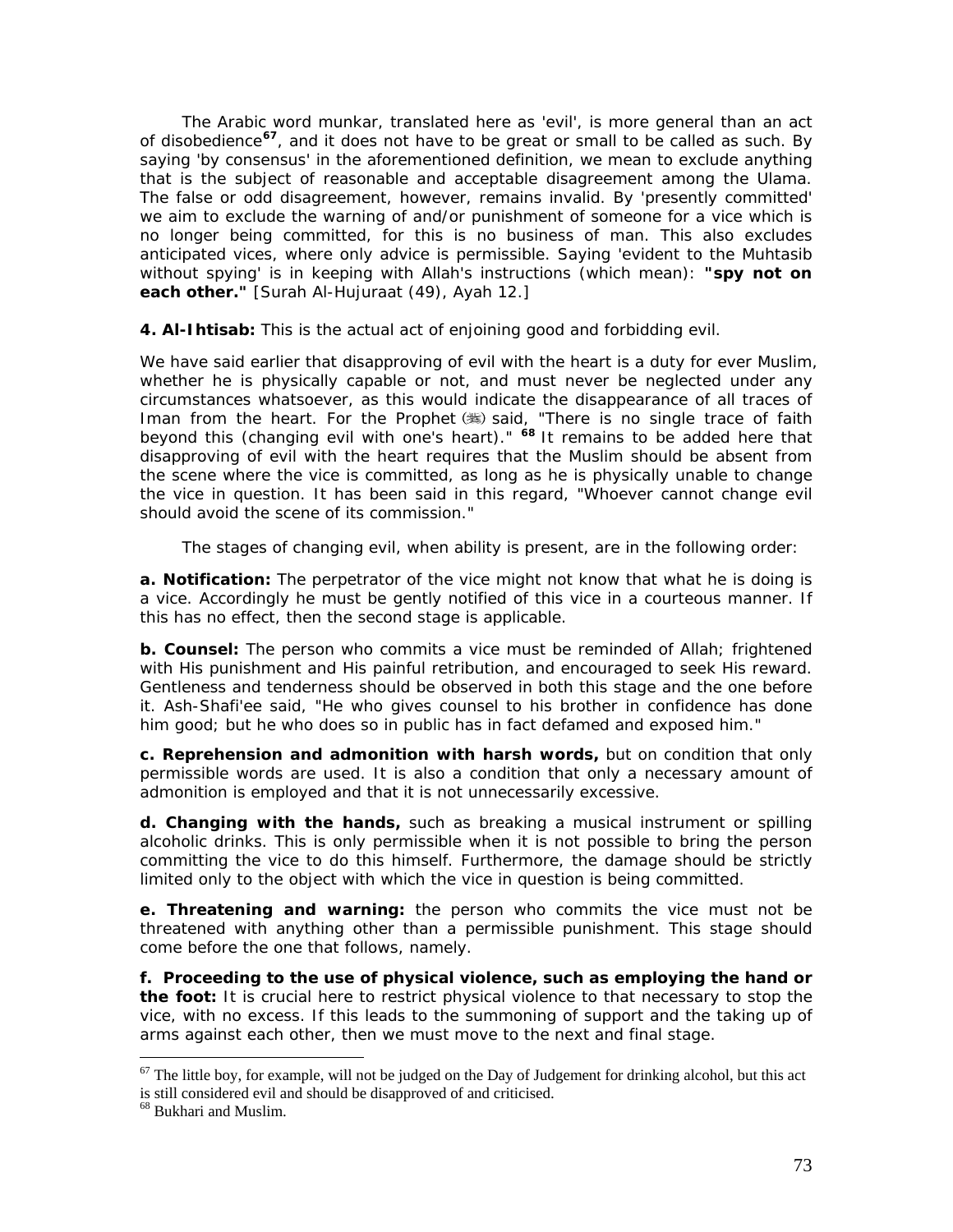**g.** Some jurists *(fuqahaa)* have said that this is permissible for ordinary members of the community. Al-Ghazali deems this to be the most correct opinion. Others, however, have maintained that such actions require specific authorization from the Khaleefah or Muslim ruler.

#### \*\*\*\*\*\*\*\*\*\*\*\*\*\*\*\*\*

All Muslim jurists agree that if the changing of evil, by any of the above stages, would result in a greater vice being committed, or the missing of a greater virtue, then the action must not be attempted. Those who attempt to change the vice in these circumstances, knowing what the implications might be, in fact commit a sin by doing so.

In the case when an individual or a group of people combine both evil and good, in such a way that the two are inseparable (they can either commit them both or leave them both), one must be weighed against the other. If the good is greater, then it must be enjoined even if this good entails an evil of a lesser degree. Forbidding this evil is deemed prohibited, for by forbidding it, a good of a greater degree will be lost. The opposite is also true.

If, however, both the good and the evil are equal, neither enjoining nor forbidding is permissible. Ibn Taymeeyah said, *"In some circumstances, enjoining good is required; in others, forbidding evil is required; and in others, neither enjoining good nor forbidding evil is required. This applies when good and evil are concomitant in certain actions. Legally speaking, enjoining good and forbidding evil are absolute injunctions, in such a manner that enjoining good does not cause the loss of some good of a greater degree or the occurrence of a greater evil; and the forbidding of evil does not cause a greater evil to happen or lead to the loss of some good of a greater degree."* 

It must be remembered here that the criterion for deciding good and evil should be that of *Shari'ah* and not desires or personal opinions. The rule is that this task must be carried out by a person with a balanced intellect and mild temperament. Opinions expressed out of recklessness and cowardice are not considered.

*Hisbah* is an important facet of virtue and goodness, for its benefits transcend individuals to affect all fellow Muslims. Many disobedient people are restrained by good counsel and admonition. Many of those who neglect acts of obedience could be prompted to practice them by a word of encouragement or an enticement. Therefore, many major sins could be prevented by the hand or the tongue. Muslims should not neglect such an important obligation such as *Hisbah* despite the difficulty or harm it may entail. No-one should turn to the mass of Muslims, who have virtually abandoned this obligation and take them as an example or an excuse for not discharging this duty,

#### *"Were you to follow the common run of those on earth, they would have led you away from the Way of Allah."* [Surah Al-An'am (6), Ayah 116.]

Instead we should follow in the footsteps of our meritorious predecessors. We should go forth where they have made advances and hold back where they have exercised restraint. We must shun these people who follow their whims and fancies: those who have put *Shari'ah* out of action have produced false proofs and invented lies against Allah's religion to support their claims. We must also shun all who have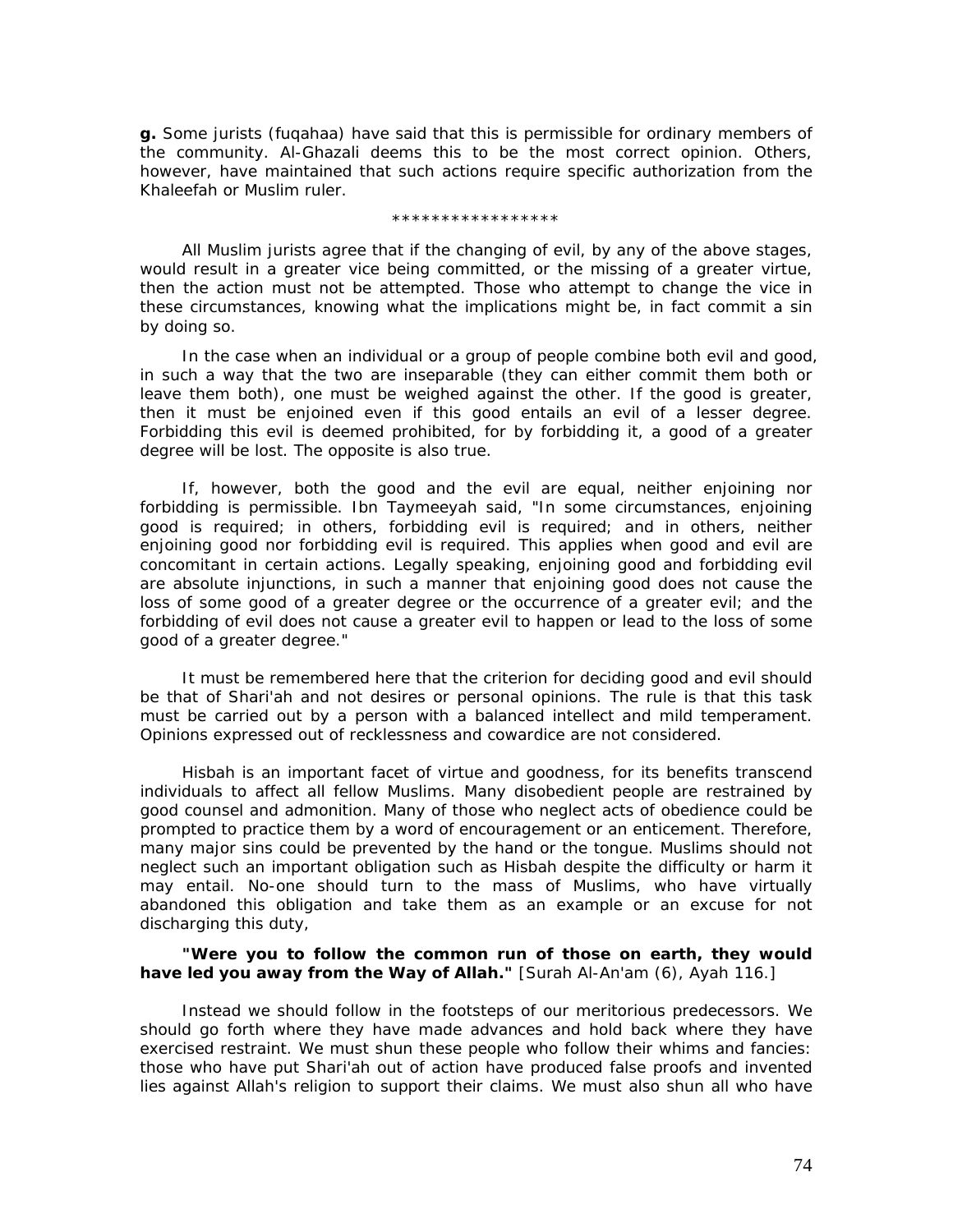put their own intellect before the *Shari'ah,* enduring patiently and acting upon Luqman's advice to his son (which means),

#### *"O my dear son! Observe Salah, enjoin good and forbid evil, and endure patiently whatever befalls you. Surely, this is of those matters [which require firm resolve."* [Surah Luqman (31), Ayah 17.]

A true Muslim should not be deterred by the multitude of vices and sins which pervade societies all around him, for they are like *"an evil tree which is uprooted from above the earth and has no stability."***[6](#page-75-0)9** Nor should this profusion of sins push him to despair of the merits and advantages of practicing *Hisbah;* otherwise, he would commit a sin by neglecting his obligation due to ill-founded excuses. His enjoining of good and forbidding of evil would not only bring about change but would also prevent the wrong values from setting root in people's hearts and minds and also prevent the altering of the facts and right standards. Abandoning *Hisbah will*  sooner or later lead to the changing of society's system of values, in such a way that good would be regarded as evil and evil as good.

\*\*\*\*\*\*\*\*\*\*\*\*\*\*\*\*\*

Before concluding our discussion of *Hisbah,* we would like to refute some illfounded opinions. Some people claim that integrity (*`adalah), is* a precondition for anyone wanting to practice *Hisbah* (the *Muhtasib).* 

It is true that integrity is a desirable characteristic of a Muhtasib, but it is far from correct to regard it as a necessary precondition. Al-Qurtubee said, *"It is not a condition for someone who forbids evil to be upright, according to the opinion of Ahlus-Sunnah wal-Jama'ah."* For while integrity is a characteristic of only a few people, enjoining good and forbidding evil is an injunction on all Muslims. If someone were to say what Allah (SWT) says (which means),

*"Do you enjoin right conduct [on the people] and forget [to practice it] yourselves."***[7](#page-75-1)0** and, *"Most hateful is it in the sight of Allah that you say what you do not do."***[71](#page-75-2)** Our reply to this is that rebuke is for doing what is forbidden, not for forbidding someone else from doing it. This is further explained by An-Nawawee who said, *"[A Muslim] should do two things: enjoin and forbid himself on the one hand, and enjoin and forbid others on the other. If he neglects the one, how could he possibly be allowed to neglect the other?"* Abu Hamid al-Ghazali also *said, "The fact of the matter is that even the wrong-doer must practise Hisbah."* 

Some other people claim that the practice *of Hisbah* is permitted only for those designated and authorized by the *Imam* (ruler) to discharge it. In fact, this precondition is erroneous and unfounded for all the Qur'anic verses and Ahadeeth of the Prophet ( $\equiv$ ) that instructs us to discharge this duty are absolute and not restricted by this pre-condition. Our predecessors habitually practiced *Hisbah* without asking permission from the ruler. They even practised it against the ruler themselves when they did not act according to the teachings of the *Shari'ah*. The Prophet (.) said, *"One of the best forms of Jihad is to speak a word of truth in the face of an unjust ruler."***[72](#page-75-3)**

 $69$  Surah Ibrahim (14), Ayah 26.

<span id="page-75-1"></span><span id="page-75-0"></span><sup>70</sup> Surah Al-Baqarah (2), Ayah 44.

<span id="page-75-2"></span><sup>&</sup>lt;sup>71</sup> Surah As-Saff (61), Ayah 3.

<span id="page-75-3"></span> $72$  Ahmad and Ibn Maajah.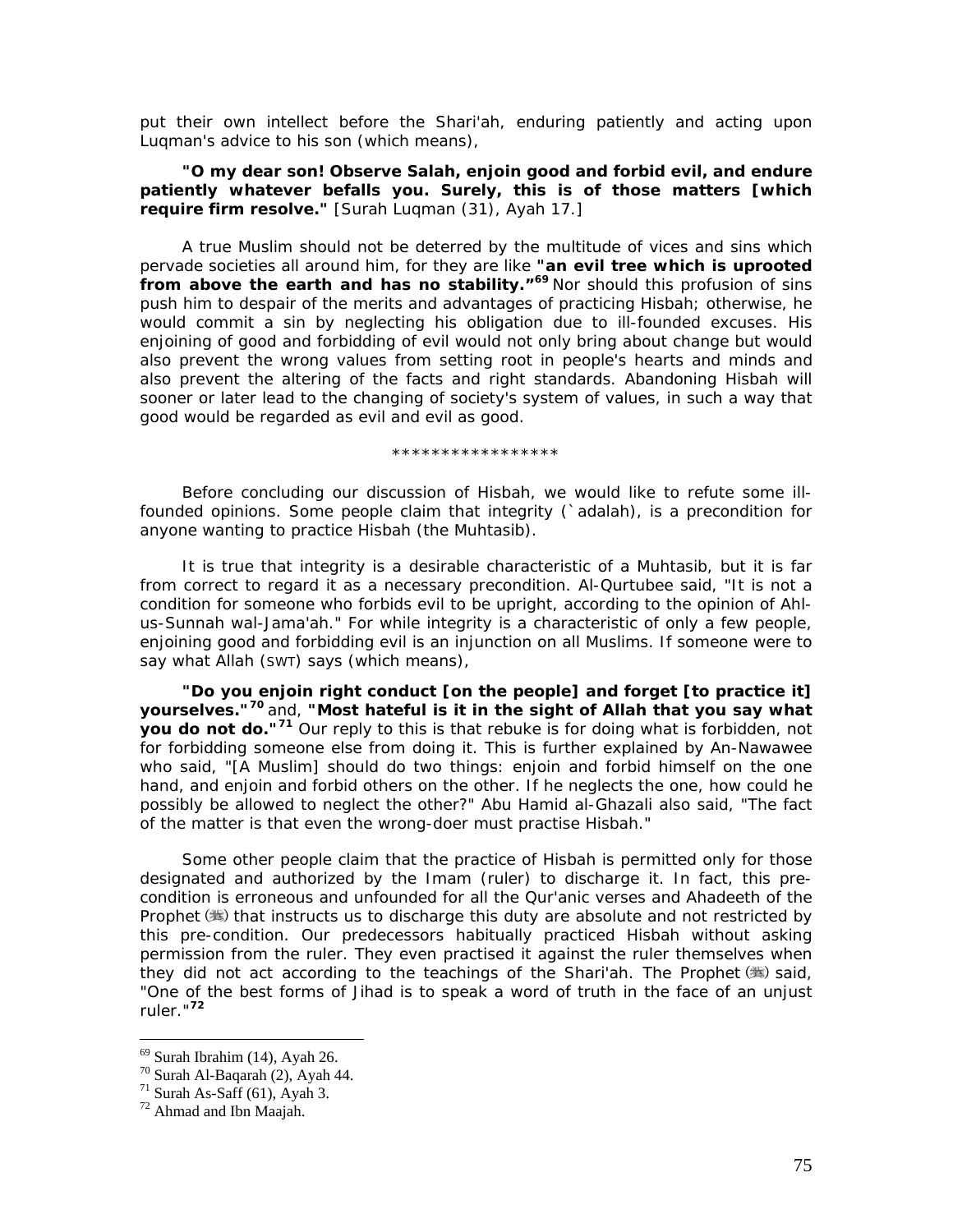This Hadeeth, therefore, clearly states that individual's are allowed to forbid the rulers from doing evil. No-one with common sense can claim that the ruler's permission is needed in order to forbid him. An-Nawawee said, *"The Ulama have said that enjoining good and forbidding evil is not specifically the duty of the ruler. Individual Muslims are also allowed to practise it." Imam ul-Haramain said, "The evidence for this is to be found in the ijmaa' (consensus) of the Muslims. Individuals other than those in authority in the first and second generations of the Muslims used*  to enjoin good and forbid evil. The majority of Muslims approved their actions and *did not rebuke them for preoccupying themselves with discharging this obligation without vested authorization, and Allah knows best."* 

An*-*Nawawee also said, *"Imam ul-Haramain said, `Individual Muslims are permitted to stand in the face of those who commit major sins.'"* 

If someone asks, "As Hisbah is a kind of authority, who will delegate it to individual Muslims?" The answer is that the authority of a Muhtasib is derived from Allah's absolute and unconditional command that it must be practiced by everyone. However, it may be said that the *Hisbah* practiced by a Muhtasib who is delegated and authorized by the ruler is wider and more complete, because this authorized Muhtasib is not only addressed like others by Allah and His Messenger to carry out this duty but also because he has his Hisbah delegated to him by the ruler of the Muslims. This opinion is acceptable, but does not in any way mean that this Muhtasib should prevent others from discharging the obligation of *Hisbah*. Ibn Taymeeyah said, *"Those in authority are more capable and more duty-bound than any others [to discharge this obligation], for ability is the pre-condition for this obligation, and every Muslim is obliged to carry it out within their capabilities. Allah (SWT) says (which means):'So keep your duty to Allah and fear Him as much as you can.'***[73](#page-76-0)**"

One of the misconceptions that has been spread by some of those who work for Islam, let alone ordinary Muslims, and which has been regarded as an established fact which should not be objected, is that *Hisbah* is only permitted for the Islamic authority in its highest form, represented by the Caliphate and the Muslim *Jama'ah* in its endeavor to establish it in obedience to Allah's command (which means),

#### **"And let there arise from amongst you a body of men who should invite to goodness, and enjoin equity and forbid evil. Such are they who are successful."** [Surah Ale-Imran (3), Ayah 104.]

In fact, these are traits of the Muslim *Ummah* which no-one can claim will cease to exist, even though it is deprived of political authority. The fact that the reins of power have not been in the hands of the Muslim *Ummah* for a long period of time is no excuse to abandon enjoining people to do good and forbidding them to do evil. Indeed, to enjoin virtue, forbid vice and believe in Allah are preconditions for the very existence of the Islamic *Ummah*:

#### *"You are the best Ummah raised for the good of Mankind; you enjoin good and forbid evil and believe in Allah."* [Surah Ale-Imran (3), Ayah 110.]

As long as the Muslim *Ummah* continues to exist, its characteristics, including enjoining good and forbidding evil, will remain in existence as well.

<span id="page-76-0"></span><sup>73</sup> Surah At-Taghaabun (64), Ayah 16.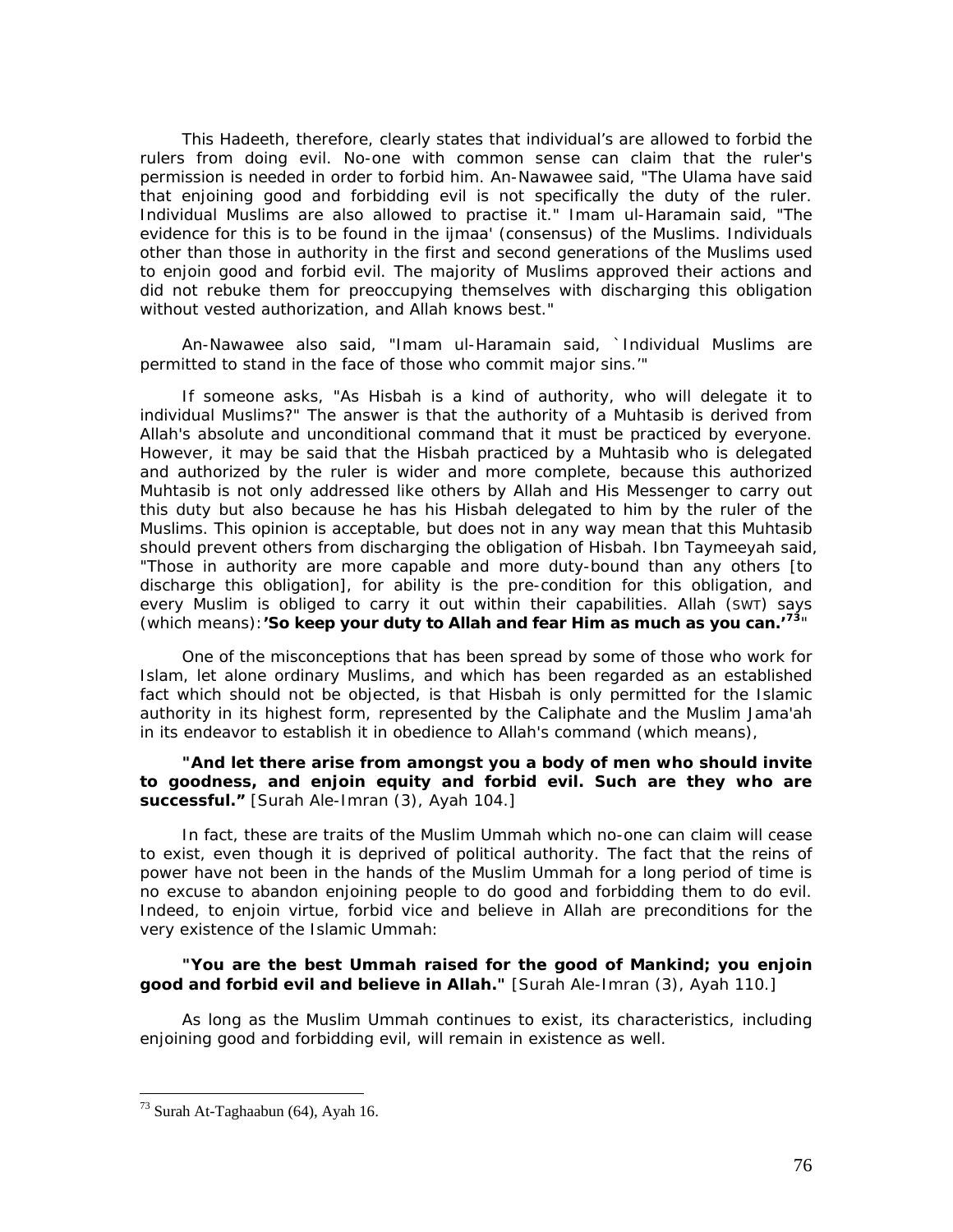Those who actively work for Islam and strive to establish it on earth should take the lead in observing *Hisbah.* It is not sufficient that they do good and shun evil, but they should additionally enjoin every good and forbid every evil with a view to fulfilling the conditions for prevailing on earth, as Allah (SWT) says (which means): *"Those [Muslim rulers] who, if we establish them in the land, [they] establish regular prayer and give Zakah, enjoin good and forbid evil."<sup>[74](#page-77-0)</sup> It is not* acceptable to say that they are not supposed to establish regular prayer and pay *Zakah* until they achieve their dominating status. The same is also true of enjoining good and forbidding evil. It has been related that an Abbassid Caliph once rebuked one of his subjects who set up himself up as a Muhtasib without first seeking his permission. To back up his argument, the Caliph quoted the Qur'anic verse (which means):

#### *"Those [Muslim rulers] who, if we establish them in the land, [they] establish regular prayer and give Zakah, enjoin good and forbid evil."[7](#page-77-1)5*

By this he meant that this is solely the duty of the ruler or to whomever he delegates. The man disputed with him, quoting the verse (which means):

#### *"The believers, men and women, are awliyyaa' (helpers, supporters, friends, protectors) of one another: they enjoin good and forbid evil."* [Surah At-Taubah (9), Ayah 71.]

The Caliph marveled at the man's proof and could not add a word. If only those who propagate these false opinions would return to the Truth and keep quiet as the Abbassid Caliph did!

There is no denying that powerful authority is far more capable of effectively enjoining good and forbidding evil than a powerless authority. But this should in no way prevent Muslims from practicing *Hisbah* in the absence of this powerful authority, as is the case today. Besides, if Muslims are obliged to practice it under the rule of a Muslim ruler even without seeking his permission, they are even more obliged to do so in his absence. No person with true insight would deny that the Qur'anic verses and Ahadeeth commanding us to practice *Hisbah* are absolute and non-restricted. Indeed, they address all Muslims everywhere and oblige them all within their limits and Allah knows best.

Besides, *Hisbah is* one of the basic necessities of the Islamic movement which should by no means be abandoned by those who work for Islam, or else their *Da'wah will* vanish and their endeavors will undoubtedly fail. Perhaps it is appropriate here to reiterate that the *Jahiliyyah* around us confronts us with various means and numerous challenges. That our *Shari'ah is* complete, all-inclusive and incorporates all responses to take up the challenge. Some of these challenges could be combated only by *Hisbah;* others only through *Da'wah;* and others only by *Jihad. If* we dispense with *Hisbah,* the *Jahiliyyah* around us will certainly defeat us, for by doing so we will, in fact, abandon one of the weapons which Allah (SWT) commands us to draw at the appropriate time and place. Every circumstance demands a specific weapon.

Indeed, we cannot but push aside as far as we can, any evil in the way of our *Da'wah* and enjoin every good that we think is neglected, in accordance with the

 $74$  Surah Al-Hajj (22), Ayah 41.

<span id="page-77-1"></span><span id="page-77-0"></span> $75$  Surah Al-Hajj (22), Ayah 41.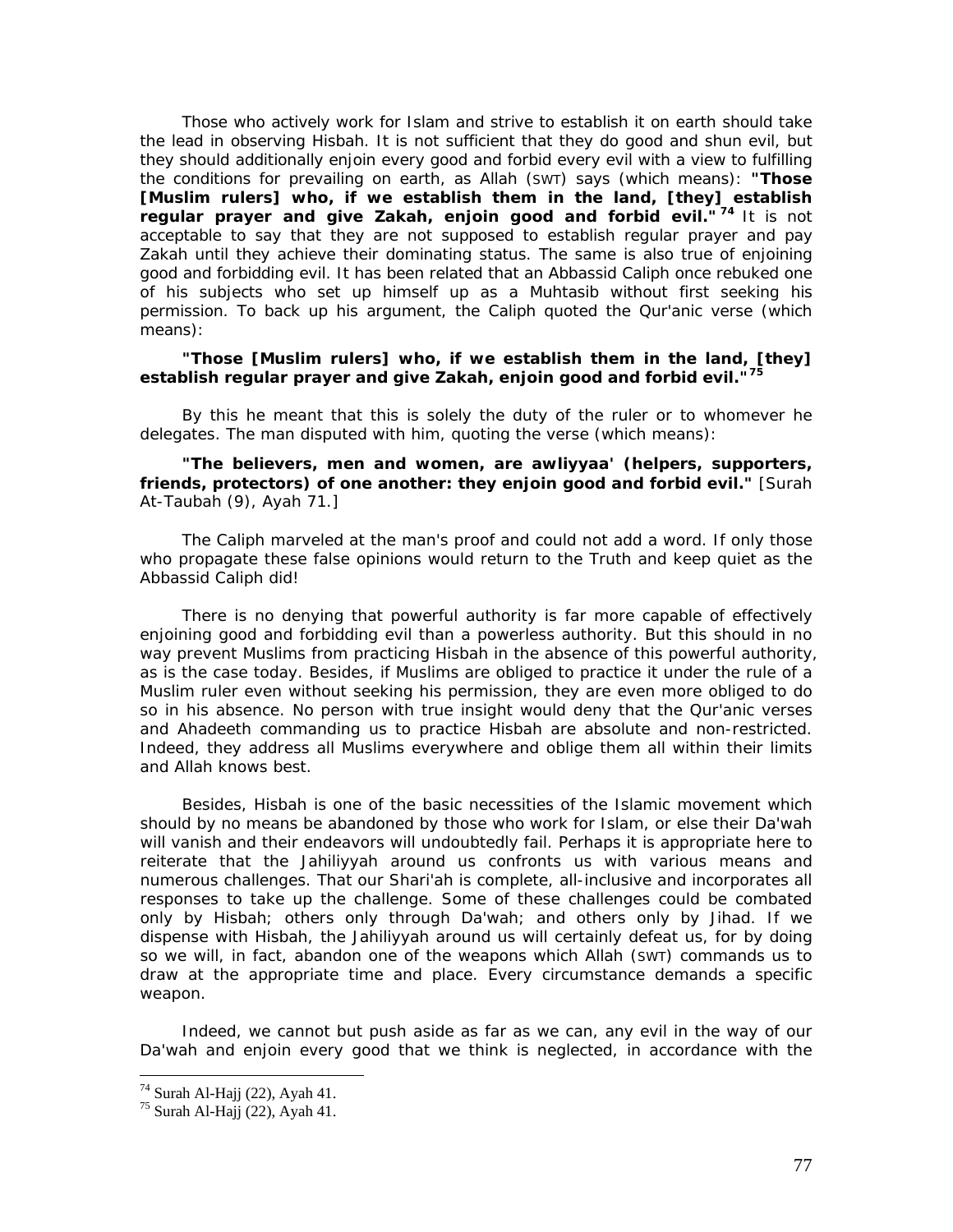regulations outlined by *Shari'ah* and the rulings made by the *Ulama*. By doing so we endeavour to live, and make people around us live, in an environment best suited for maintaining people's religion and managing their affairs in accordance with the Laws *of* their Lord. It is also our aim, as we mentioned earlier, to bring people to the worship of their Lord, as this is in itself one of the objectives of those working for Islam; until Allah (SWT) wills and gives enough support to establish the Caliphate whose role will be to safeguard the religion and to manage the world's affairs in accordance with its rules and regulations.

It is wrong to repeat the claim of some people who say that it is necessary to abandon enjoining good and forbidding evil in order to concentrate our efforts on removing `the biggest evil', by which they mean governing by the laws of *Jahiliyyah*  and establish the 'greatest good' by which they mean governing by the laws of Allah. No-one would dispute the fact that implementing *Shari'ah* and ruling by it is a virtue that should be realized and that ruling by *Jahiliyyah is* an evil that should be eradicated. But there are some people who contend that there is a difference between enjoining every good and enjoining the so-called 'greatest good', and between forbidding every evil and forbidding 'the biggest evil', as they term it. If we assume that there really is a difference then this will be only in certain instances and situations and not others, and also for some individuals and not for others. These are matters which, as we have mentioned earlier while discussing the subject of the conflict of good and evil, our scholars have resolved and for which they have set criteria.

To abandon the obligation of *Hisbah* altogether, however, thinking that by doing so we will save our efforts from being dissipated and focus them on achieving the socalled 'greatest good' and uprooting the so-called 'greatest evil', is an attempt to put reason before *Shari'ah.* Those who maintain these opinions forget, or pretend to forget, that Allah, He who supports us and establishes our religion for us, is also He who commanded us to practice *Hisbah:* 

#### *"Allah will certainly help those who help His [cause]."* [Surah Al-Hajj (22), Ayah 40.]

How could we then hope for Allah's assistance to victory when we disobey Him by neglecting this vital duty? How could we expect His aid when we show indifference and do not feel anger at those who violate the sanctity of those things which Allah has made sacred? Instead, we go along like beasts, `thrusting our fingers in our ears and covering ourselves with our garments,' despite our ability to practice *Hisbah,* and we still claim that we are striving for something better and more comprehensive as though we were guardians of Allah's religion, confirming or deleting whatever we want. Imam Ash-Shafi'ee said, *"Whoever does not feel angry for the sake of Allah, even when he is made so, is virtually a donkey."* 

Those who see evil being committed and do not attempt to change it despite their ability to do so with no fear of harm, will have their hearts sealed by Allah to such a point that they will come to consider evil as good and good as evil. They will deserve to be cursed by Allah like the Children of Israel:

*"Those among the Children of Israel who disbelieved were cursed by the tongue of David and of Jesus, son of Mary. That was because they disobeyed [Allah and His Messenger] and used to transgress. They did not to forbid one another from the iniquity which they committed. Evil indeed was what they used to do."* [Surah Al-Ma'idah (5), Ayat 78-79.]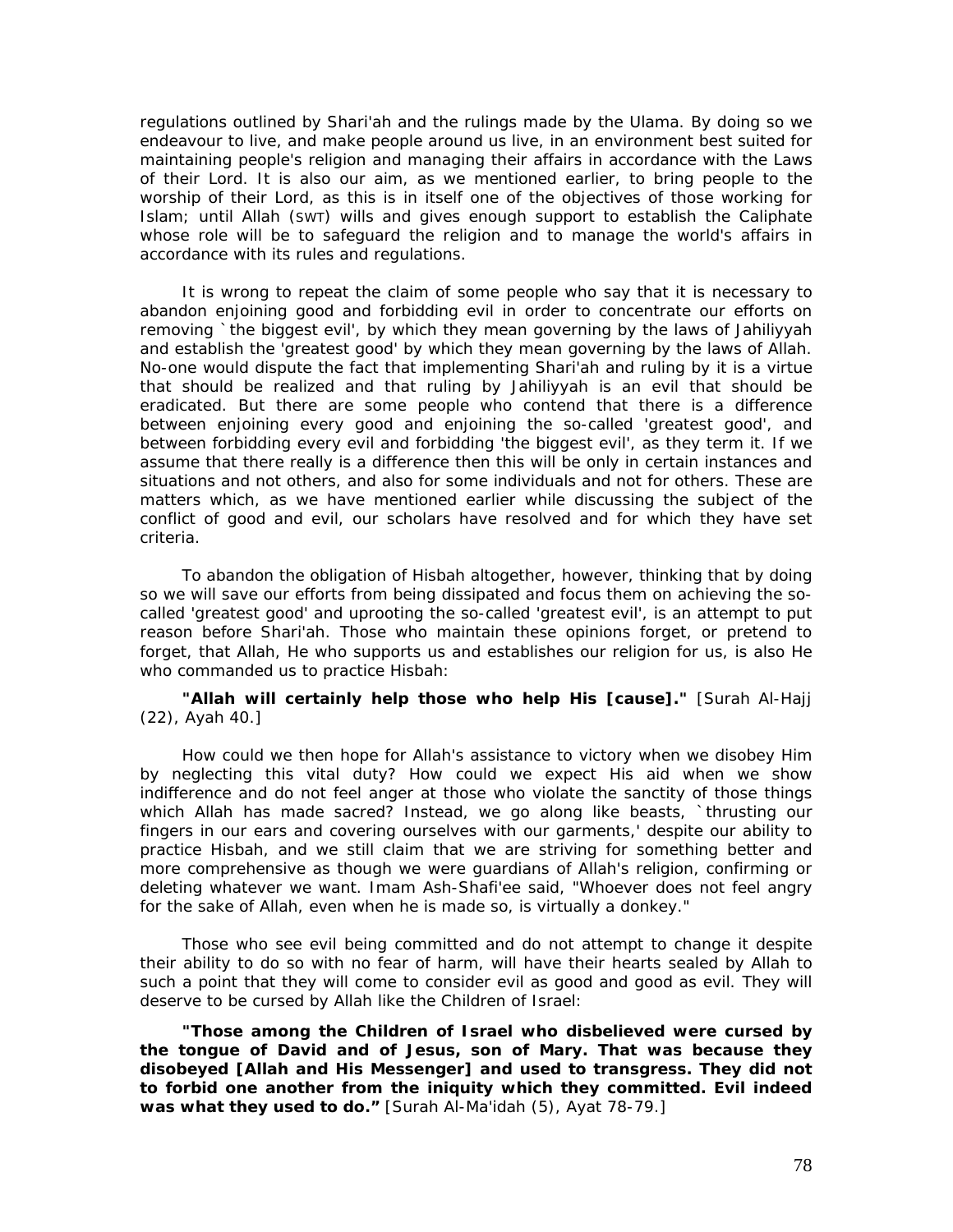The Prophet (5) said, "By *Him in whose Hands my soul is, you must either enjoin good and forbid evil and help the sinful to uphold Truth, or Allah will cause your hearts to detest one another or He will curse you as He has cursed them (the Children of Israel)."***[76](#page-79-0)**

It is clear that Allah (SWT) has instructed us to change every evil, be it great or small. The Arabic word *munkar* translated here as 'evil' in the Hadeeth *"Whoever sees a Munkar must change it,"***[77](#page-79-1)** -is used without the definite article, hence referring to every type of *munkar* (evil). So do not bother to [reply to](http://reply.to/) those who say that it is in the interest of *Da'wah* to abandon *Hisbah.* Indeed, we do not do any good for *Da'wah* except in obeying the commands of Allah who knows best, and who ordered us to practice *Hisbah.* We either act as we are commanded or we will be striving only to undermine our *Da'wah.* 

## **3. Waging Jihad in the Way of Allah**

It saddens us to address the subject of *Jihad.* 

*Jihad is* a great obligation which is dearly beloved to the hearts of the true believers despite the hardships and difficulties it brings. For it assists them in this life by taking them from humiliation and degradation, to honor and dignity and away from defeat to victory, by the will of Allah. It will also assist them in the Hereafter by taking them to Paradise:

*"Whoever is removed away from the Fire and is admitted to Paradise will have attained success for the life. And the life of this world is nothing but an illusory enjoyment."* [Surah Ale-Imran (3), Ayah 185.]

The Prophet ( ) said:

*"Never will there combine upon a servant the dust of battle in the Way of Allah and the smoke of Hell-Fire."***[78](#page-79-2)**

*"He who fights in the Way of Allah for the time between the milking of a camel is guaranteed entry to Paradise."***[79](#page-79-3)**

*"Whoever gets his feet covered in dust [fighting] in the Way of Allah, He forbids the Hell-Fire upon him."***[8](#page-79-4)0**

It is for this reason that some of the Prophet's companions cried when they were unable to spend their money in the Way of Allah because of their poverty,

*"They turned back, their eyes overflowing with tears of grief that they could not find anything to spend [for Jihad]."* [Surah At-Taubah (9), Ayah 92.]

<span id="page-79-0"></span><sup>76</sup> Ahmad and Abu Dawud.

<span id="page-79-1"></span><sup>77</sup> Bukhari and Muslim.

<span id="page-79-2"></span><sup>78</sup> Imam Ahmad.

<span id="page-79-3"></span><sup>79</sup> Ahmad, Abu Dawud and Tirmidhi.

<span id="page-79-4"></span><sup>80</sup> Bukhari.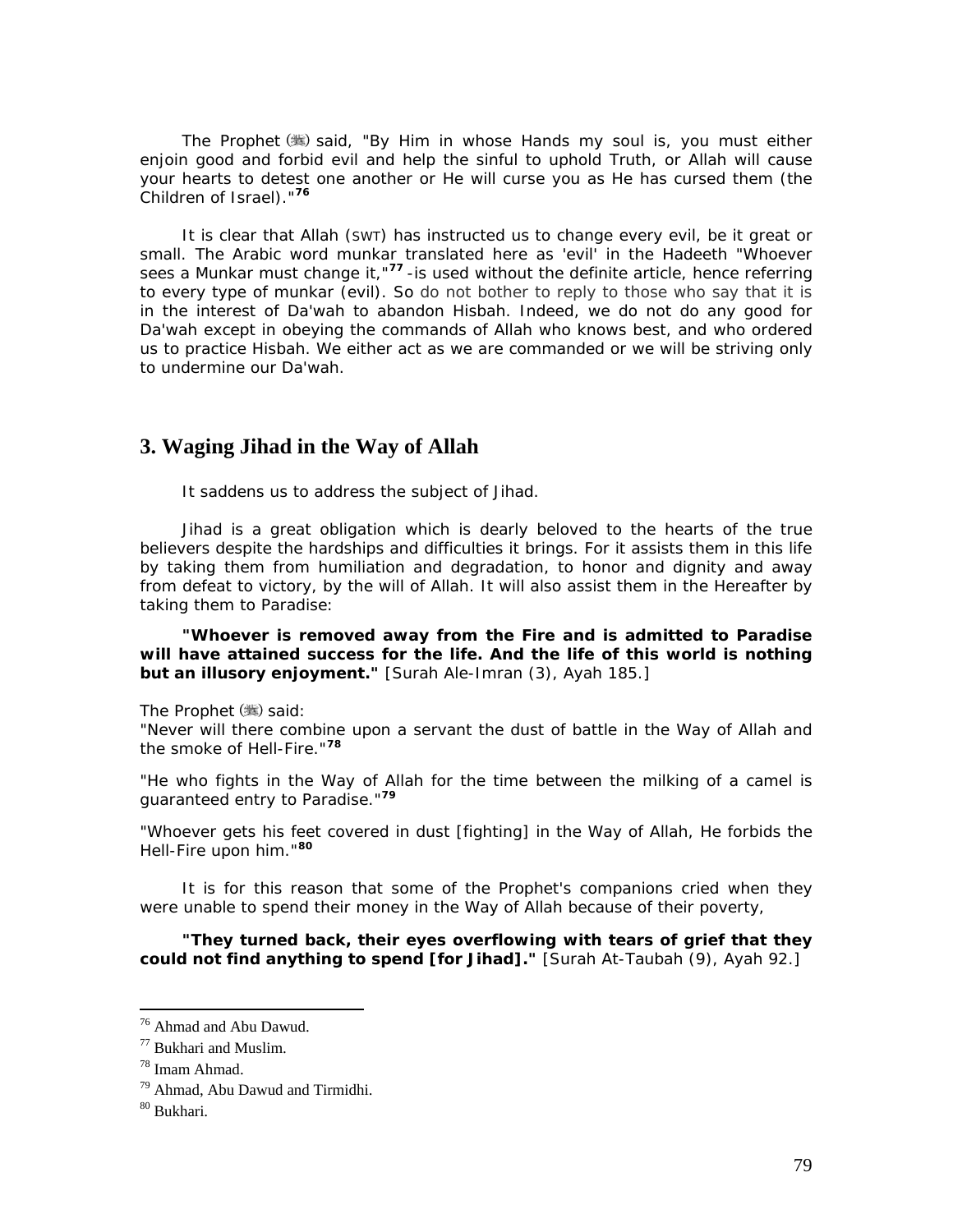Yet, it is *Jihad* which Muslims try their best to avoid these days. One was quite right to entitle it 'The Forgotten Obligation'. This very clearly reflects the enormous gulf between us today and the first generation of our *Ummah.* It also explains why Allah honored them so much and why he has left us to fall yet deeper into the pit of humiliation and defeat. The Prophet (#) was quite right when he said,

*"When people become stingy towards the dinar and the dirham, deal in fine things, and engage themselves in agricultural activities, forsaking Jihad in the Way of Allah, Allah will send down on them a calamity that will not be dispelled away from them until they return to their religion."***[8](#page-80-0)1**

What the Prophet (.) predicted has already happened. People have come to think of their lives and their wealth as too precious to offer to Allah (SWT), although He has offered them a great reward for purchasing it from them, despite the fact that it is His own property:

#### *"Surely Allah has purchased of the believers their lives and their property in return for the Garden they shall have…"*

He has also guided them to the market where they can take up this profitable deal:

#### *"…They fight in the way of Allah. They slay and are slain."*

He also promised to sign the contract:

#### *"…a promise [that He has made] incumbent on Himself..."*

He also placed His promise in the most glorious Books He sent to His Messengers:

#### *"...in the Torah and the Gospel and the Qur'an. And who is more faithful to his promise than Allah?"*

He also gives them good news of rejoicing over the bargain they have concluded with Him:

#### *"…Rejoice then in your bargain that you have made."*

The reason:

#### *"…That is the supreme triumph."* [Surah At-Taubah (9), Ayah 111.]

It is surely a great success for a servant to offer property which is not his and over which he has no control, in exchange for a Garden as vast as the heavens and the earth put together. A Garden which no one will ever enter due to his good work. `Aisha narrates that the Prophet ( us) said,

*"Pay up, come closer (to Allah) and auger well for no-one will enter Paradise because of his work alone." People asked: "Not even you, O Messenger of Allah." He replied: "Not even me, unless Allah cloaks me in His Mercy."***[8](#page-80-1)2**

Moreover, Allah is so generous with those who have accepted this deal by returning to them the price they paid and granting them the reward He promised:

*"Think not of those who are slain in the way of Allah as dead. Nay, they are living. With their Lord they have provision."* [Surah Ale-Imran (3), Ayah 169.]

<span id="page-80-0"></span> $81 \text{ Ahmad}$  and Abu Dawud. Ibn Al-Qattaan classifies it as Sahih.  $82 \text{ Bukhari}$  and Muslim.

<span id="page-80-1"></span>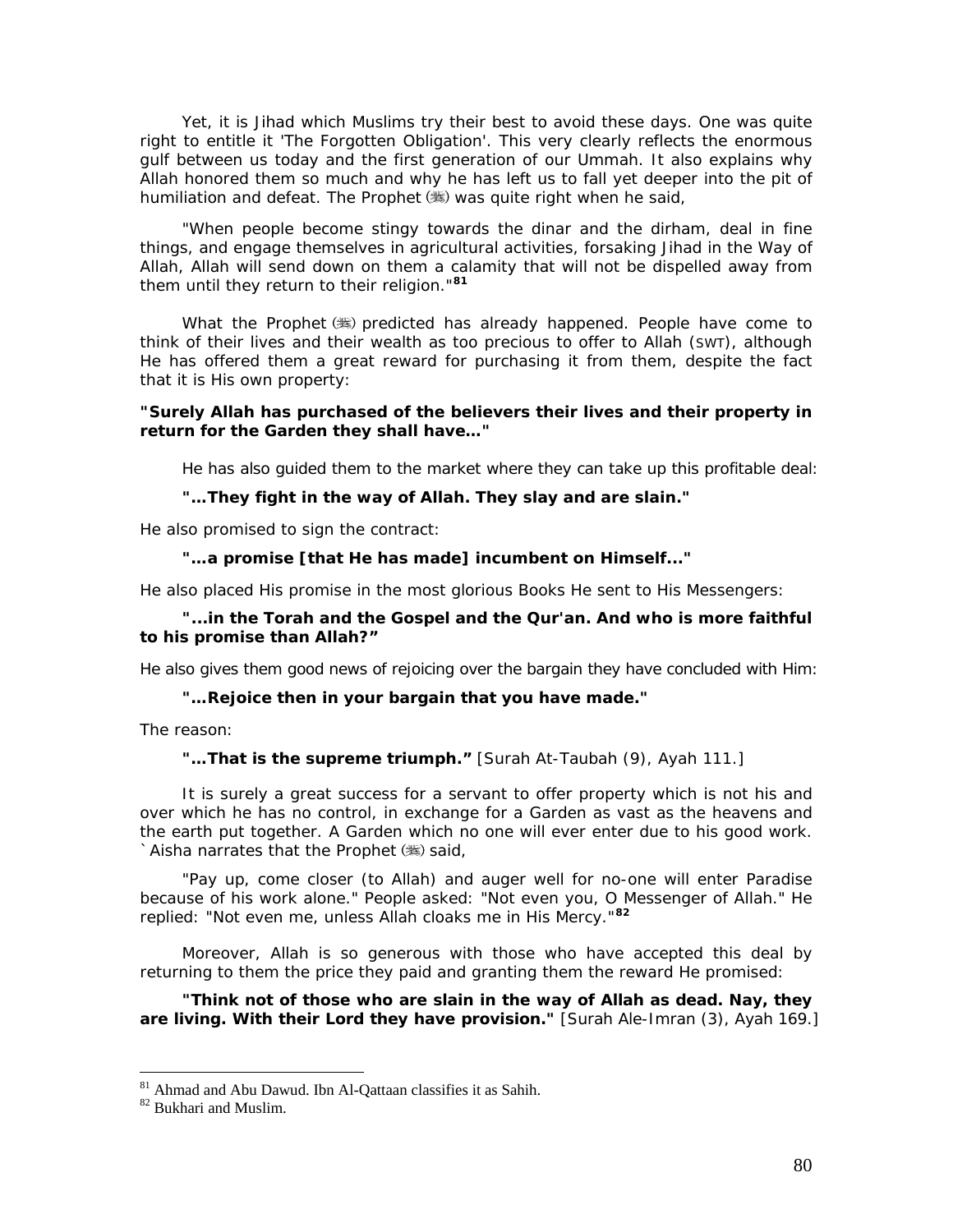The Prophet  $(*)$  said, "The souls of the martyrs reside in the bodies of green *birds that perch on chandeliers suspended from the Throne and* fly *about in Paradise wherever they please."***[8](#page-81-0)3**

And so, as promised, Allah (SWT) has, in His Generosity and Bounty, given those who accepted the deal, their lives and wealth back and, moreover, He has provided for them. Despite all this, present-day Muslims neglect this great obligation, turn away from this supreme triumph and refuse to ascend to the topmost of this religion, *"And the topmost of it (Islam) is Jihad."***[84](#page-81-1)** Allah (SWT) says (which means),

*"Warfare is ordained for you, though it is hateful unto you; but it may happen that you hate a thing which is good for you and it may happen that you love a thing which is bad for you. Allah knows and you do not know."* [Surah Al-Baqarah (2), Ayah 216.]

Now that people have come to detest, and consequently avoid, *Jihad,* its features are lost, its sciences forgotten and its influence on people's hearts weakened. Even discussing the subject of *Jihad* has become too hard as a result of people's ignorance and detest for it. This is so because *"the term was prolonged for them and so their hearts - were hardened."* [Surah Al-Hadid (57), Ayah 16.]

Talking about *Jihad* has become difficult, because the life of this world holds us back; Satan casts false hope and fear in our hearts; cowardice has made us fear death; the illusory enjoyment of this life stands as a stumbling stone in our way towards it; and even the soul itself has become eager to shun this obligation, saying (which means):

*"Our Lord! Why have you ordained fighting for us? If only you would give us respite for a while!"* [Surah An-Nisa (4), Ayah 77.]

Allah's reply to this comes in a very beautiful way (which means):

*"Say (unto them, O Muhammad): The comfort of this world is scant; the Hereafter will be better for him who fears Allah and keep his duty towards Him; and you will not be wronged even down to a date-stone. Wherever you may be, death will overtake you, even though you may be in lofty towers."* [Surah An-Nisa (4), Ayat 77-78.]

So let us leave the scant comfort of this world behind our backs and work for the Hereafter, which is far better for the pious. Only then can we love and long for *Jihad* as the Prophet's companions did. Only then would we scent the fragrance of Paradise whenever *Jihad is* mentioned. The Prophet (.) said: *"Paradise lies under the shades of swords."***[8](#page-81-2)5** Only then can we talk about fighting in the way of Allah.

But from where shall we start discussing this great obligation? Shall we initiate our discussion about its nature and essence? Or its objectives and reasons? Or its stages and development? Or its historical and legal necessity? Or shall we start talking about those who are left behind at the time of *Jihad,* giving their feeble excuses?

Let us go back to the beginning, to the day when our Prophet  $(\mathcal{H})$  first received the revelation.

<sup>83</sup> Ahmad, Ad-Daarimi and Tirmidhi.

<span id="page-81-1"></span><span id="page-81-0"></span><sup>84</sup> Tirmidhi who classifies it as Sahih.

<span id="page-81-2"></span><sup>&</sup>lt;sup>85</sup> Bukhari and Muslim.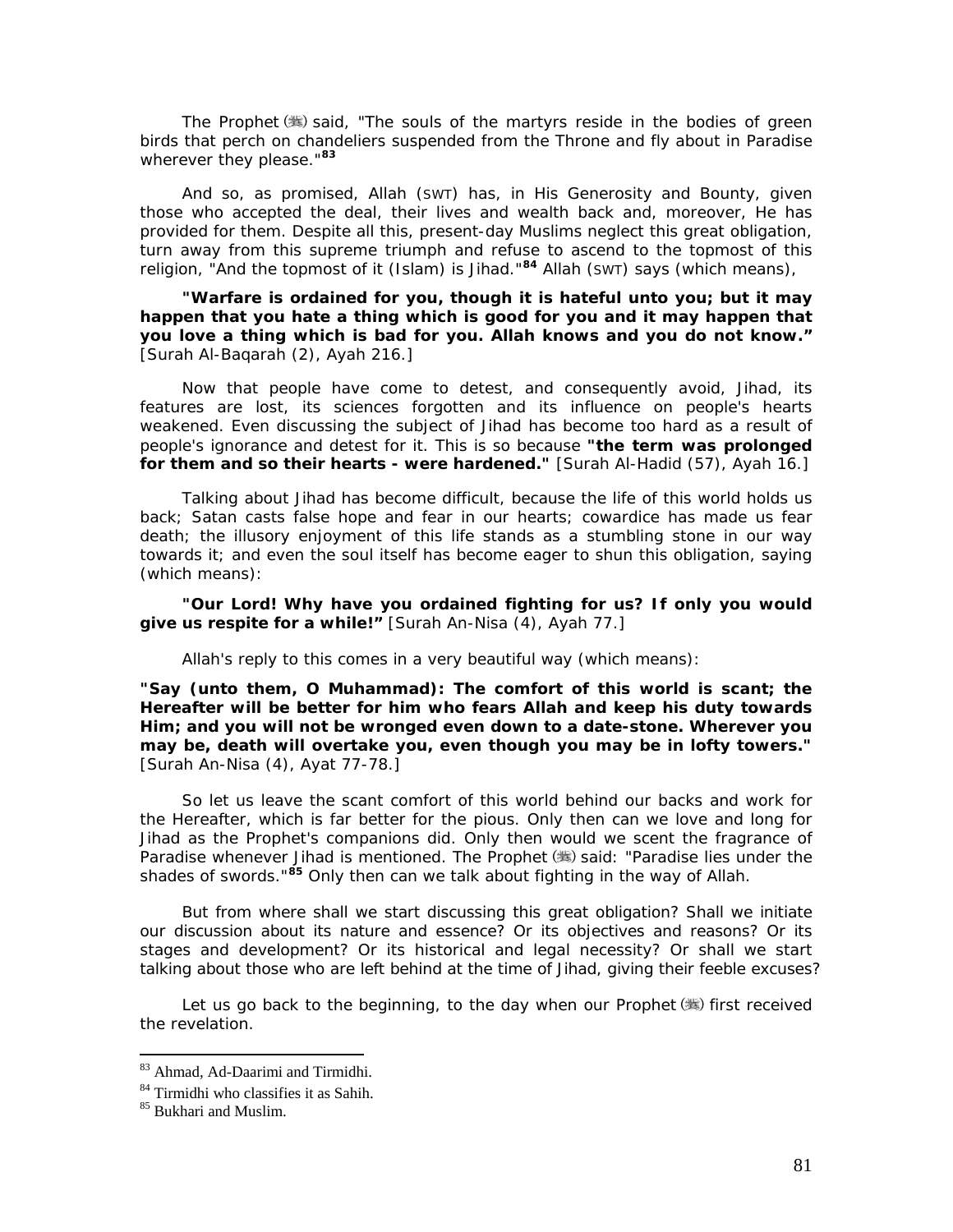Ibn Al-Qayyim said, *"The first thing His Lord revealed to him was His command*  to him to read in the Name of His Lord who created. This happened at the beginning *of his mission. Allah's command to him was therefore to read in his heart only and not to communicate to others what had been revealed to him. Later on, Allah (SWT) revealed the verse: "O you enveloped in [garments] Arise and warn!"* [Surah Al-Muddathir (74), Ayat 1-2.]

So, in the beginning the Prophet  $(*)$  was told of his role as a Prophet by the word "Read, "<sup>[86](#page-82-0)</sup> then he was informed of his role as a Messenger in "O you, *enveloped in [garments]! Arise and warn!".* Allah then commanded him to warn his immediate kin, then his tribe, then the surrounding Arabs, then all the Arabs, then, finally, all Mankind and jinn.

Muhammad  $\left(\frac{1}{2}\right)$  then spent the first ten years or so of his mission propagating the Message, without recourse to *Jihad* or *Jizyah* (tribute), as he was commanded to restrain himself and to endure and forgive those who harmed him. Then he was permitted to emigrate and to engage in fighting. He was first instructed to fight only those who fought him and leave alone those who did not. Later he was instructed to fight the *Mushrikoon* until all religion is for Allah.

Following the command to fight *Jihad,* the disbelievers were of three categories: those with whom the Muslims had peace treaties *(Ahlus-Sulh wal-hudnah),* those with whom they were at war *(Ahlul Harb)* and those non-Muslims living under the protection of the Islamic government in return for paying *Jizyah (Ahludh-Dhimmah).*  The Prophet (,) was instructed to fulfil the treaties he had made with the first group as long as they adhered to the terms of these treaties. But, in the cases where he expected their treachery, or had firm evidence of it, he was free to rescind the treaty, serve them notice of its termination and proceed to fight them. He  $(\frac{1}{2})$  was also commanded to fight those who broke their solemn pledges after their treaty with him. The revelation of Surah at-Taubah (Surah No. 9) set out in detail the *Shari'ah's*  position on all these categories. He was instructed by Allah to fight the People of the Book (the Christians and the Jews) until they paid *Jizyah* (tribute) or embraced Islam. He was also instructed to fight the disbelievers and hypocrites and be harsh on them.

Fighting the disbelievers was carried out with the sword and fighting the hypocrites was conducted with argument and the tongue. The Prophet (卷) was commanded to divide *Ahlul-`Ahd* into three categories:

- (1) Those who broke their oaths after their covenant and did not remain true to him. These he was ordered to fight and prevail on them.
- (2) Those with whom he had made temporary treaties and who had not subsequently failed him in anything, nor had they supported anyone against him. These he was commanded to fulfill his treaty with them to the end of their term.
- (3) Those with whom he had no treaties and who did not fight him, or those with whom he had permanent treaties. These he was instructed to give a respite of four months, after which he would fight them. Accordingly, he fought those who broke their pledges and gave a respite to those with whom he had made no treaty or those with a four month treaty. He honored the treaty of those with

<span id="page-82-0"></span><sup>86</sup> Surah Al-'Alaq (96), Ayah 1.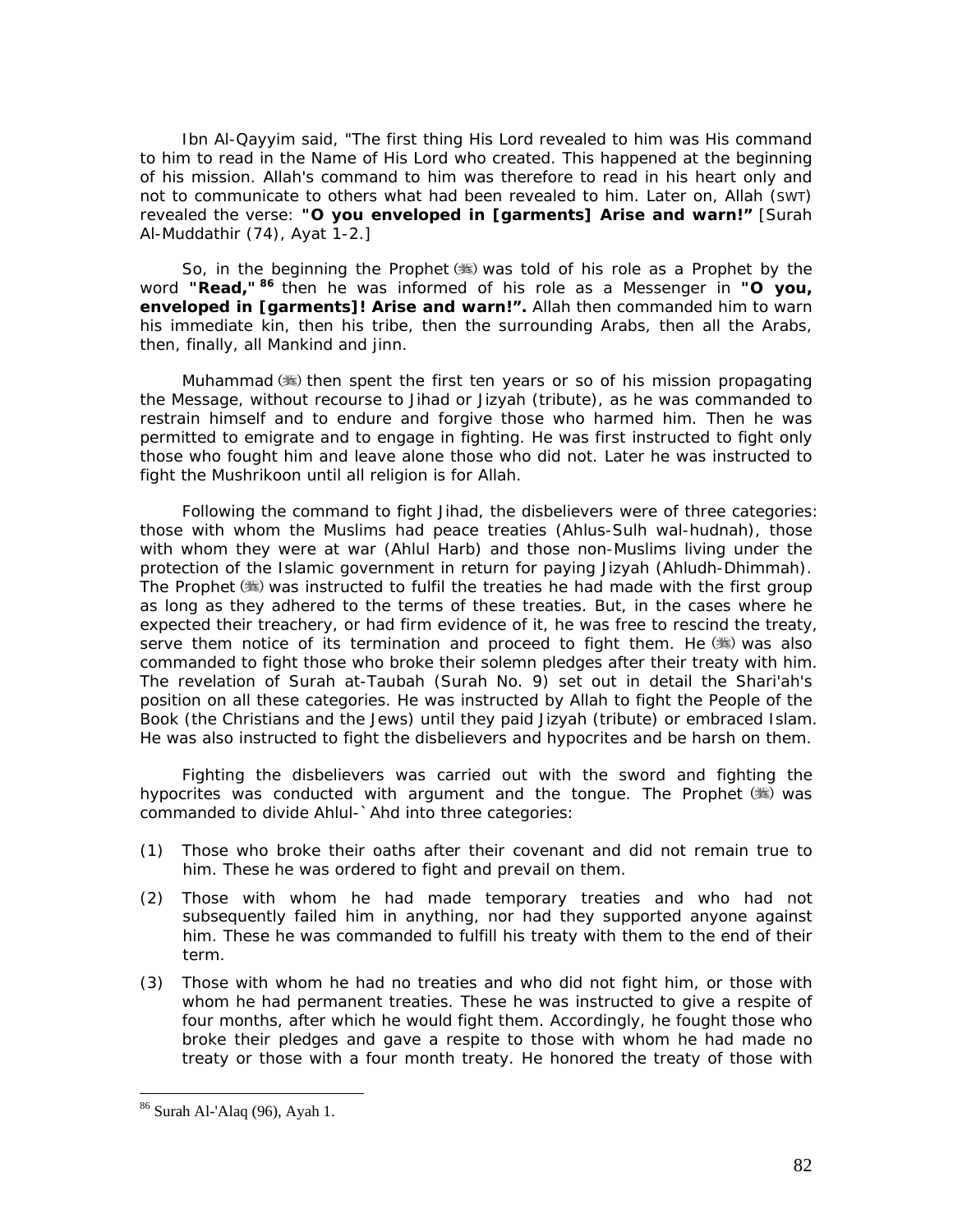whom he had one to the end of their term. But all these embraced Islam before the end of their term. He also demanded *Jizyah* from the People of the Book in return for their protection and the practice of their religion without fear of attack or persecution.

To reiterate, after the revelation of Surah Taubah, the disbelievers were divided into three categories:

- *1. Ahlul-Harb* (those at war with him).
- *2. Ahlul-`Ahd* (those with whom he had a treaty).
- *3. Ahludh-Dhimmah* (People of the Book who pay *Jizyah* in return for the Muslims' protection of them).

When the second group embraced Islam, only those at war with him and *Ahludh-Dhimmah* remained his opponents.

So we can say that Islam came to enter all Mankind in the religion of Allah:

*"Say: `O men! I am sent unto you all, as the Messenger of Allah, to whom belongs the dominion of the Heavens and the Earth: there is no God but He. It is He Who gives life and causes death.***"** [Surah Al-A'raaf (7), Ayah 158.]

It also came to wipe out all forms of *shirk* from the face of the earth so that Allah alone would be worshipped with no partner or associate. As the Prophet (\*) said, "I was sent with the sword before the Hour until Allah alone is worshipped with *no partners."***[87](#page-83-0)** In order to achieve this the Prophet's call in Makkah was: *"Say, there is no god worthy of worship except Allah":* 

*"Say: O Mankind! I am but a plain warner unto you."* [Surah Al-Hajj (22), Ayah 49.]

To this end, the Muslim armies also set forth from Madeenah to all parts of the Arabian Peninsula, and from there to Rome and Persia. The Muslim armies continued to pour out of all the capitals of the Caliphate, which, in a period of thirteen centuries, extended from Madeenah to Damascus, Baghdad, Cairo and, finally, to Constantinople. 'The Battalions of Truth' carried the banner of Islam all over the world.

The Muslims' aim in all these *Da'wah* actions was one. Indeed, the aim of the Prophet (5) while preaching Islam in Makkah and his destruction of the idols around the Ka'bah later on was the same. It was the same aim that prompted the Muslim armies to travel the earth. The Muslim soldier Rab'ee bin `Aamir expressed this aim so beautifully when Rustum, the Persian leader asked him, *"What prompted you to come?"* Rab'ee replied, *"Indeed Allah has sent us to bring whoever He wills out of the worship of the created to the worship of the Creator. From the injustice of man-made religions to the justice of Islam. And from the hardships of this life to the ease and comfort of the Hereafter."* In fact, this had always been the aim of Prophet ( $\ddot{\mathbf{x}}$ ) and his companions. This aim never changed, but the means and methods leading to it did, by Allah's leave, in such a way as to suit the environment in which the newlyborn *Da'wah* settled. This happened as a result of Allah's revelation to His Prophet ()) and His categorical and decisive instructions to him. The Prophet ()) started his

<span id="page-83-0"></span><sup>87</sup> Imam Ahmad.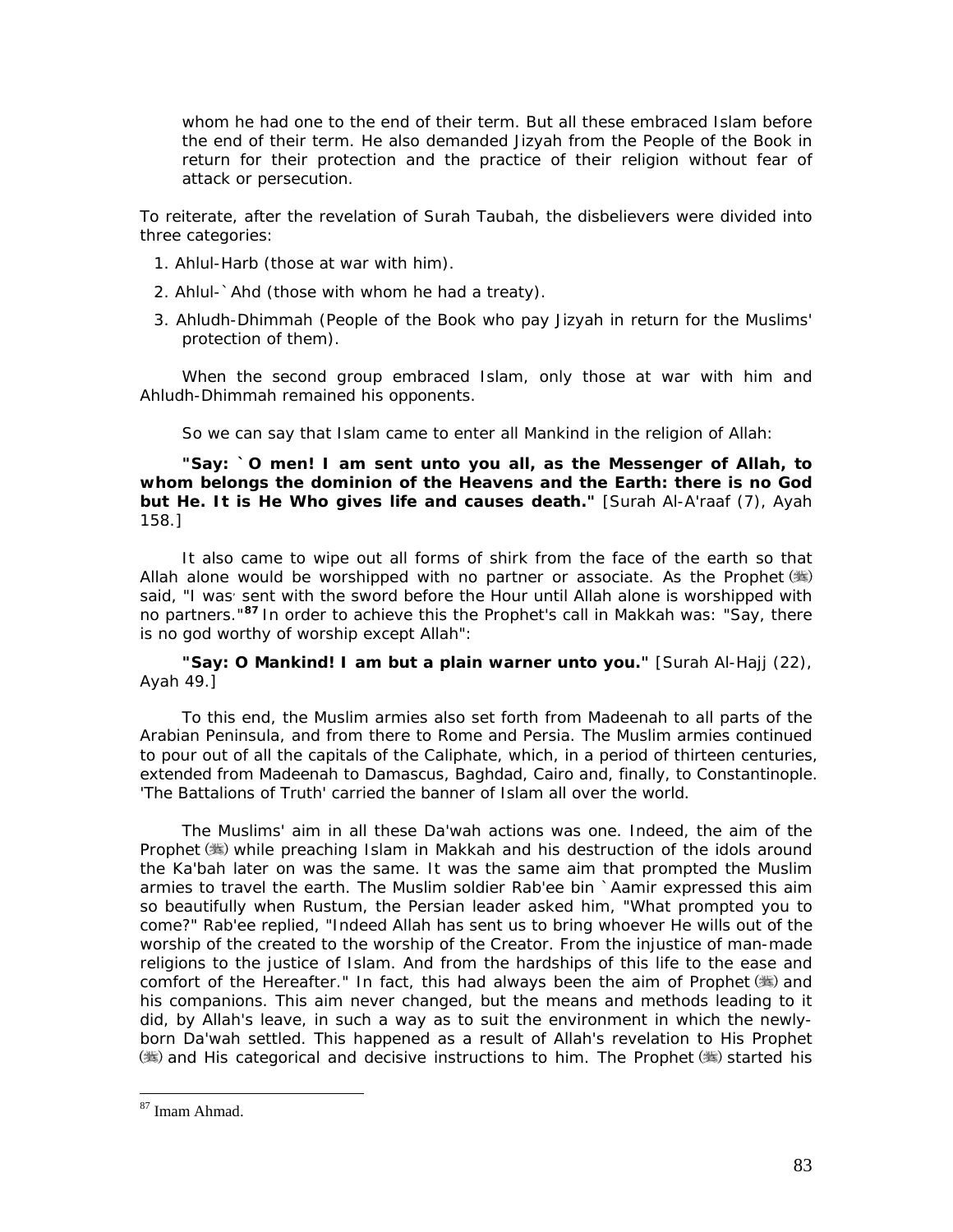*Da'wah* in secrecy, passing the teachings of Islam only to those closest to him whom he felt would respond favourably to the call to Allah. Then, three years later, he was commanded to preach openly, which he did in Makkah and in other places. This phase lasted for ten years during which the Prophet (,), as well as his companions, was instructed to endure patiently the hardships to which he and his associates were subjected to and not to fight in self defense. This was why he refused to allow those Muslims who pledged allegiance to him at the second pledge of `Aqabah, to fight the *Mushrikoon.* He told them, *"We have not been instructed to do so*.*"***[88](#page-84-0)**

Following his emigration to Madeenah, the Prophet  $(\frac{1}{2})$  was permitted to fight only those who fought him. It was during this phase that the Battles of Badr, Uhud, Al-Ahzaab (the Confederates), the accompanying missions and operations took place. With the retreat of the Ahzaab (the Confederates) from Madeenah, the final phase concerning the rulings on *Jihad* commenced. The Prophet (#) on returning from the Battle of Al-Ahzaab, said, *"Now has come the time for us] to attack them, and they will no longer attack us. From now on it is we who will march onto them."***[8](#page-84-1)9**

Surah Taubah was revealed to clarify the established rulings of *Jihad* until the Day of Judgement. Allah's command therein was that war must be waged on all disbelievers. *Jihad,* therefore, became an obligation to spread the religion of Allah and make His word and Laws uppermost. The Prophet (,) said, *"I have been sent with the sword before the Hour until Allah alone with no associates is worshipped. My sustenance has been placed under the shadow of my lance, and humiliation and disgrace has been placed on those who oppose me."***[90](#page-84-2)**

The Muslim armies, with the Qur'an in one hand and the sword in the other, set out to call nations, kingdoms, empires and tribes to the religion of Allah. Whoever believed was welcomed into the fold of Islam, but whoever rejected Islam had "to pay the tribute readily, being brought low," or fought with the sword in case of refusal.

This aim had never changed. The *Da'wah* movement and *Jihad* of the Prophet (), as well as that of his companions and those who came after him, revolved around one single aim which Rab'ee bin `Aamir expressed thus, *"to bring the creation out of the worship of the created to the worship of the Creator,"* and as our Prophet (5) said, *"until Allah alone, with no associates, is worshipped."* The Qur'an expresses it in the most excellent and complete form:

#### *"And fight them until there is no persecution, and religion is wholly for Allah."* [Surah Al-Anfal (8), Ayah 39.]

Our Prophet's Message was a call to the hearts to throw off the cloak of *shirk* and to reject any deity worshipped other than Allah. The demolition of the idols in Makkah on the Day of Victory**[9](#page-84-3)1** was a symbolic, and literal, manifestation of doing away with all deities worshipped other than Allah. The sending forth of Muslim armies into combat against the disbelievers was a call to *Tawheed* and a way of wiping out the remnants of *shirk.* Indeed, fighting was a call to Tawheed, as the

<sup>&</sup>lt;sup>88</sup> Ibn Ishaaq in Seerat-ur-Rasool.

<span id="page-84-1"></span><span id="page-84-0"></span><sup>89</sup> Bukhari.

<span id="page-84-2"></span> $\,$ 90 Imam Ahmad.

<span id="page-84-3"></span><sup>&</sup>lt;sup>91</sup> Translator's note: This refers to the day when the Prophet  $(\frac{4}{36})$  and his followers entered Makkah victoriously with the help of Allah, the Almighty.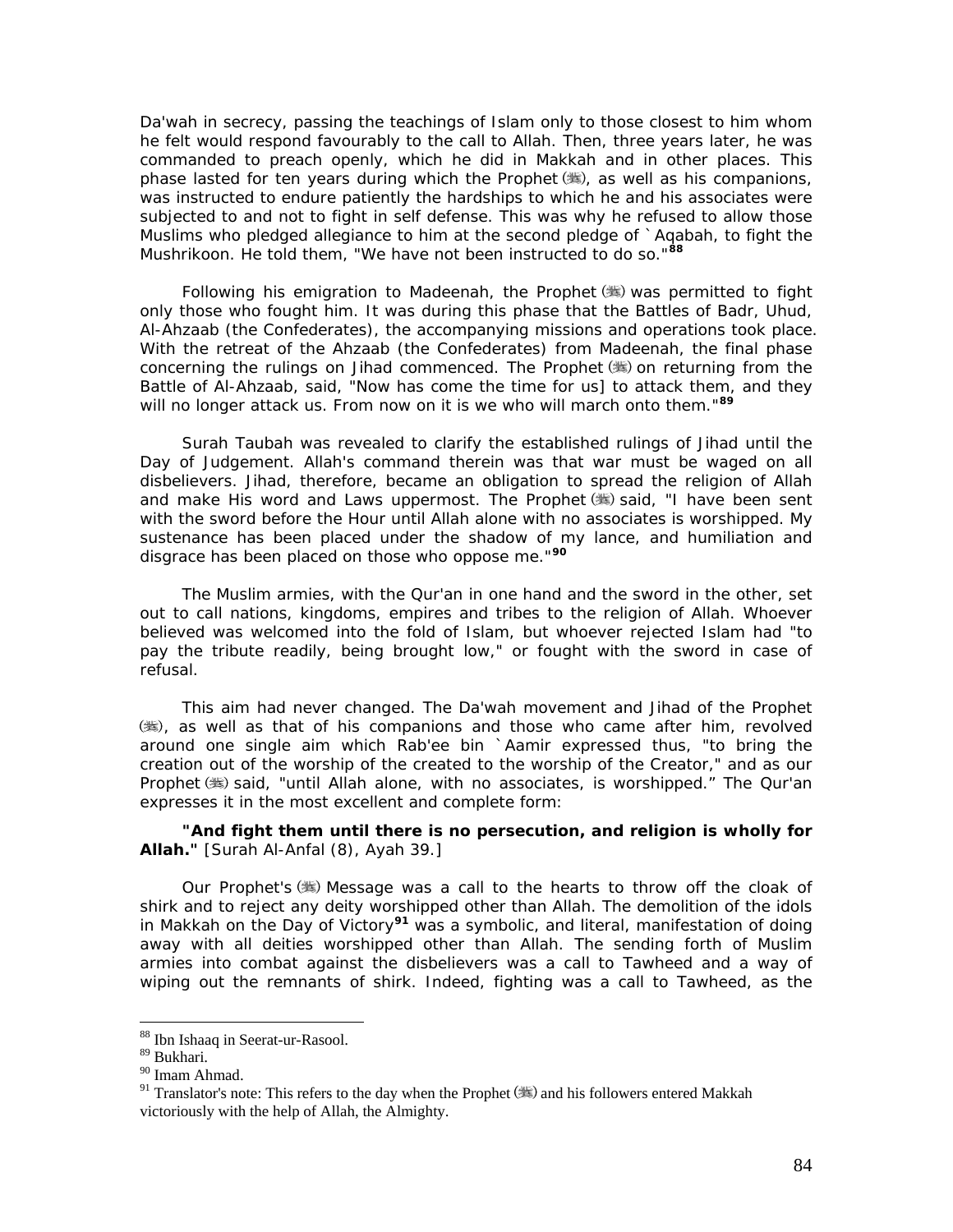Prophet ( $\gg$ ) said, "I have been commanded [by Allah] to fight people until they attest *that there is no god worthy of worship except Allah and that Muhammad is His Messenger."***[92](#page-85-0)**

Fighting was a *Da'wah* to *Tawheed* because the rulers of the empires and kingdoms of the time used their power and influence to prevent Islam and those calling to it from reaching the land of Allah and His creation, claiming that it was their land and that those people were their subjects. Fighting them was therefore indispensable.

Fighting was also necessary to crush *shirk* by removing the tyrant rulers of these societies where they legislated for the people and forced them to go for judgement in their disputes to their own man-made laws through enticement and coercion.

Fighting was also necessary to remove every ruler who was worshipped other than Allah, and who opposed the call of Islam. It was necessary to remove every ruler who haughtily refused to enter the religion of Islam or to pay *Jizyah,* insisting on exalting themselves in the land and practicing corruption.

Fighting was necessary to obliterate *fitnah* (persecution and *shirk)* and raise the Law of Allah above all else:

*"And fight them until persecution is no more and religion is wholly for Allah."* [Surah Al-Anfal (8), Ayah 39.]

No-one claims he created anything himself apart from Allah, or anything with Him (SWT). Therefore, no-one has the right to legislate alongside or instead of Allah. Ibn Taymeeyah said, *"No-one has the right to judge between any of Allah's creation;*  not even between Muslims and disbelievers, except by the rule of Allah and that of *His Messenger* (  $\frac{1}{2}$  ). "

We, as Muslims, are commanded to establish the sovereignty of Allah's Law in the land of Allah and over His creation. We are commanded not to allow anyone to judge between people by anything other than the Law of Allah. Those who refuse and resist must be fought.

Some people would say that we are imposing our guardianship over humanity. Our reply is that this is the guardianship of Allah's Law and religion in His land and over His creation. We are simply carrying out Allah's instructions to bring it about for the common good of the people, in our capacity as *"the best Ummah that has been raised up for Mankind."* [Surah Ale-Imran (3), Ayah 110.]

Indeed, people will never find a law which is more just or better than that of Allah. Whoever wishes to live by Islam will certainly be saved in this life and in the life to come; but whoever chooses to remain a disbeliever, he is free to do so as long as he pays *Jizyah* and submits to the laws of Islam.

The ignorant and *Jahili* people will ask, "But who has given you and given Islam that right to govern and lead Mankind?" Our reply is this, "Allah, the Lord of Mankind, the King of Mankind and the God of Mankind, has given us this right." We then ask

<span id="page-85-0"></span><sup>&</sup>lt;sup>92</sup> Bukhari and Muslim.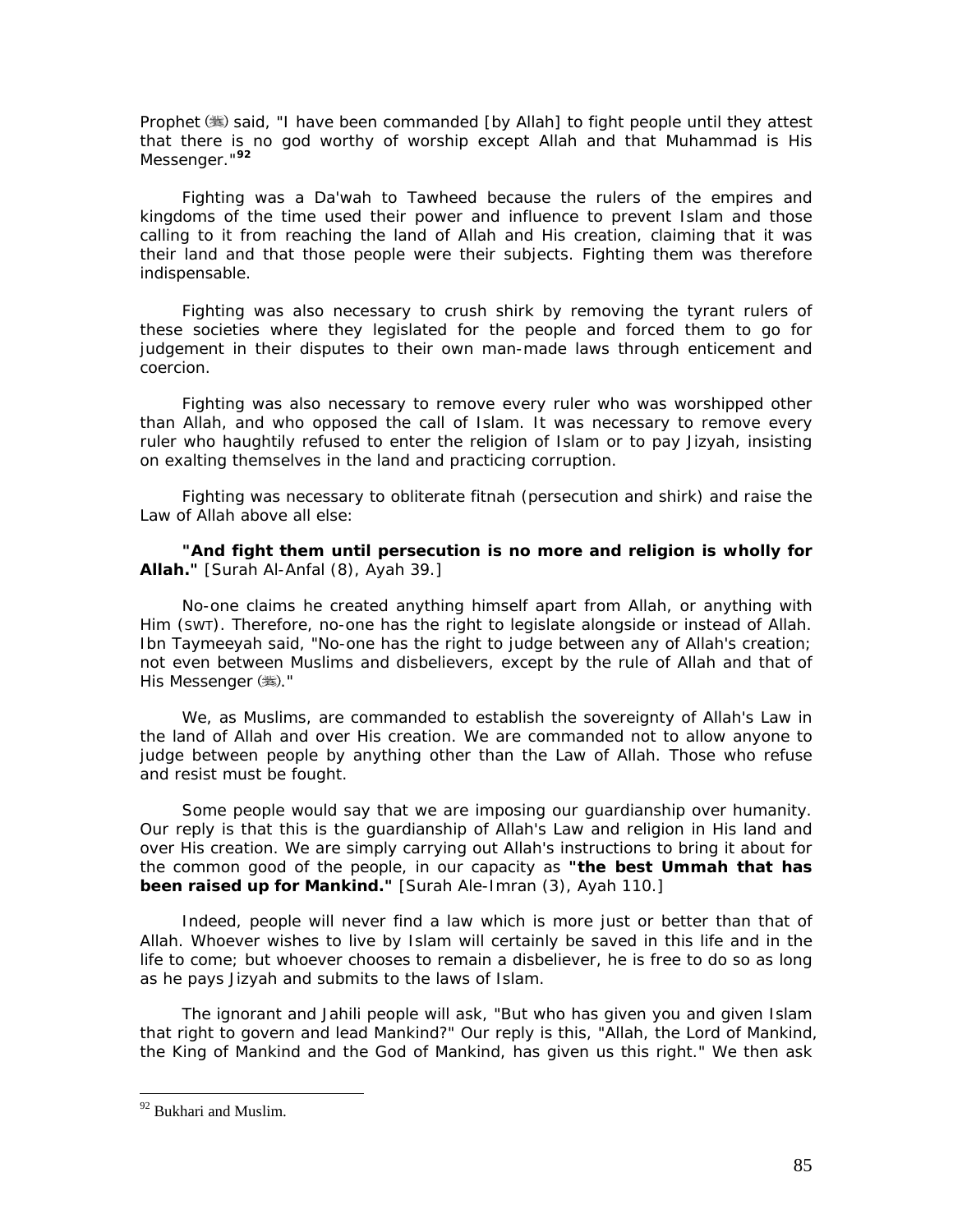them, "And who has given you the right to legislate and rule by whatever laws you please?"

This is our understanding of *Jihad* in the way of Allah. Those who disapprove should consider the matter again and correct their understanding of their religion.

Indeed, Islam is not merely a set of beliefs held in the heart, which suffice it for us to affirm with the tongue and defend with the pen and argument, quoting the verse (which means):

#### *"Say, [It is] the truth from your Lord; wherefore let him who will, believe, and let him who will, disbelieve."* [Surah Al-Kahf (18), Ayah 30.]

This is rather a twisted and mutilated interpretation of the verse. For Islam is a way of life; it is the law of Allah revealed to regulate people's lives. This is why it is not sufficient to give a speech or a sermon in which we only mention our *`Aqeedah*  and defend it. On the contrary, we must carry this faith in everything we do: *Da'wah*  with the tongue and in a kind manner; a proof with eloquence; and *Jihad* with the sword. The tongue, kindness and eloquence are for hearts and minds; so either people believe and have peace of mind or they will have to pay *Jizyah* in humiliation, with the laws of Islam reigning supreme. But if they refuse to do so out of arrogance and obstinacy, then we will have to wield the sword until all these false deities are removed; and only then can we recite the verse (which means):

*"Say, [It is] the truth from your Lord; wherefore let him who will, believe, and let him' who will, disbelieve."* 

This is the reason behind fighting in Islam, as Allah (SWT) says (which means),

#### *"And fight them until persecution is no more and religion is wholly for Allah."*

And such have been the stages Islam has gone through. The final stage it reached and whose rulings remain effective until the Day of Judgement are mentioned in the following verses (which mean):

*"And fight against the Mushrikoon (polytheists, pagans, idolaters, disbelievers in the Oneness of Allah, etc.) collectively as they fight against you collectively."* [Surah At-Taubah (9), Ayah 36.]

*"Then when the sacred months (the 1st, 7th, 11th, and 12th months of the Islamic calendar) have passed, then kill the Mushrikoon wherever you find them, and capture them and besiege them, and prepare for them each and every ambush."* [Surah At-Taubah (9), Ayah 5.]

*"Fight against those who (1) believe not in Allah, (2) nor in the Last Day, (3) nor forbid that which has been made forbidden by Allah and His Messenger, and (4) those who do not acknowledge the religion of truth (i. e. Islam) among the people of the Book (Jews and Christians), until they pay the Jizyah with willing submission, and feel themselves subdued."* [Surah At-Taubah (9), Ayah 29.]

These are the reasons for fighting *Jihad* in Islam.

Although Islam does not need to justify the obligation of *Jihad,* it would do no harm to remind those who feel ashamed at talking about it as though it were a stigma on the face of our religion, those who volunteer to please *Jahiliyyah* and its adherents, who do not feel ashamed at fighting for their *Jahili* creeds and laws.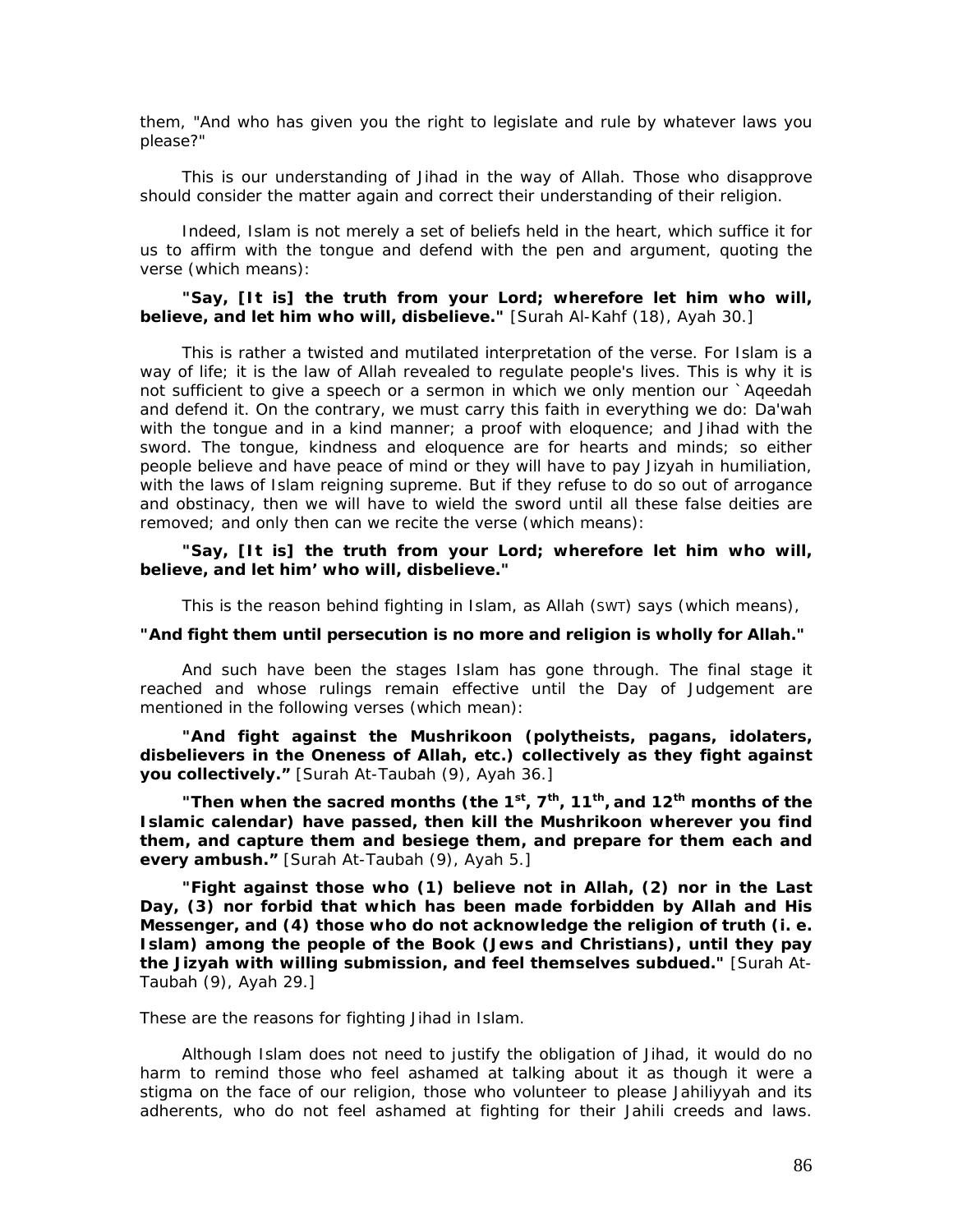Today, many Muslims escape *Jihad* and avoid talking about it, finding excuses in so doing in order to please their `masters' in the East and the West and in order to avoid their wrath!

There are some Muslims today who ask the question, "What do you mean, *Jihad?* Allah commands us to practice *Da'wah* only, for He says (which means):

#### *"Invite to the way of your Lord with wisdom and fair preaching, and argue with them in a way that is better."* [Surah An-Nahl (16), Ayah 125.]

These people mistakenly believe that *Jihad* contradicts Allah's instruction to invite people to Islam with wisdom and fair preaching. However, they ignore, or rather pretend to ignore, the fact that this verse concerns the legal knowledge of *Da'wah* as well as its methods, and that *Jihad* has its own science and its own verses which command and enjoin it in addition to outlining its rulings and legal knowledge:

#### *"O Prophet! Wage Jihad against the disbelievers and the hypocrites, and be harsh against them. Their ultimate abode is Hell, and evil indeed is that destination."* [Surah At-Taubah (9), Ayah 73.]

There are other Muslims who say, "*Jihad* in Islam is solely for self-defense! So let *Jahiliyyah* rest assured in its role, for we will not fight against it as long as it does not attack us in our lands, and let us coexist peacefully!" The ignorant who maintain such foolish opinions attempt, in their stupidity, to equate Islam with *Jahiliyyah,*  giving each the right to dominate its own stretch of Allah's land and practice its own laws and legitimacy over a section of His creation!

There are also those who say that *Jihad* should be postponed to an indefinite time. They support their ill-founded claims with the fact that the Prophet (#) started his *Da'wah* in secret, then practiced it openly despite all the harm he had to endure, then fought those who initiated war against him, then, finally, set out to fight the disbelievers without awaiting provocation. Why then should we not go through the same phases as did our Prophet (#)? Why rush matters?

Such ignoramuses simply forget, or pretend to forget, that the Prophet  $(\mathcal{H})$  did all this in response to Allah's instructions, and that he would have sinned had he disobeyed or transgressed these commands (far be it from him to do so). They forget, or pretend to forget, that the rulings of *Jihad* were established in its final stage and that were we to neglect these rulings or abandon them we will certainly have committed a sin.

There are those who believe that *Jihad is* an obligation, but, they concede that we must not undertake it without the leadership of a powerful Muslim Caliph, and as we have no such leader at the present time we must not attempt *Jihad* at all!

Again, out of ignorance or malice, they confuse the saying of the *Ulama* that *Jihad* should not be carried out without the permission of Muslim ruler and the status quo, where no Muslim ruler is in power. Trying as we are to establish a Muslim ruler through *Jihad* to rule over us, how can some people come to us and say that *Jihad is*  not permitted without a Muslim ruler?

Ibn Qudaamah says, *"The absence of the Muslim ruler should not [be used as an excuse] to put off Jihad, otherwise its exigency and advantages will be lost by so*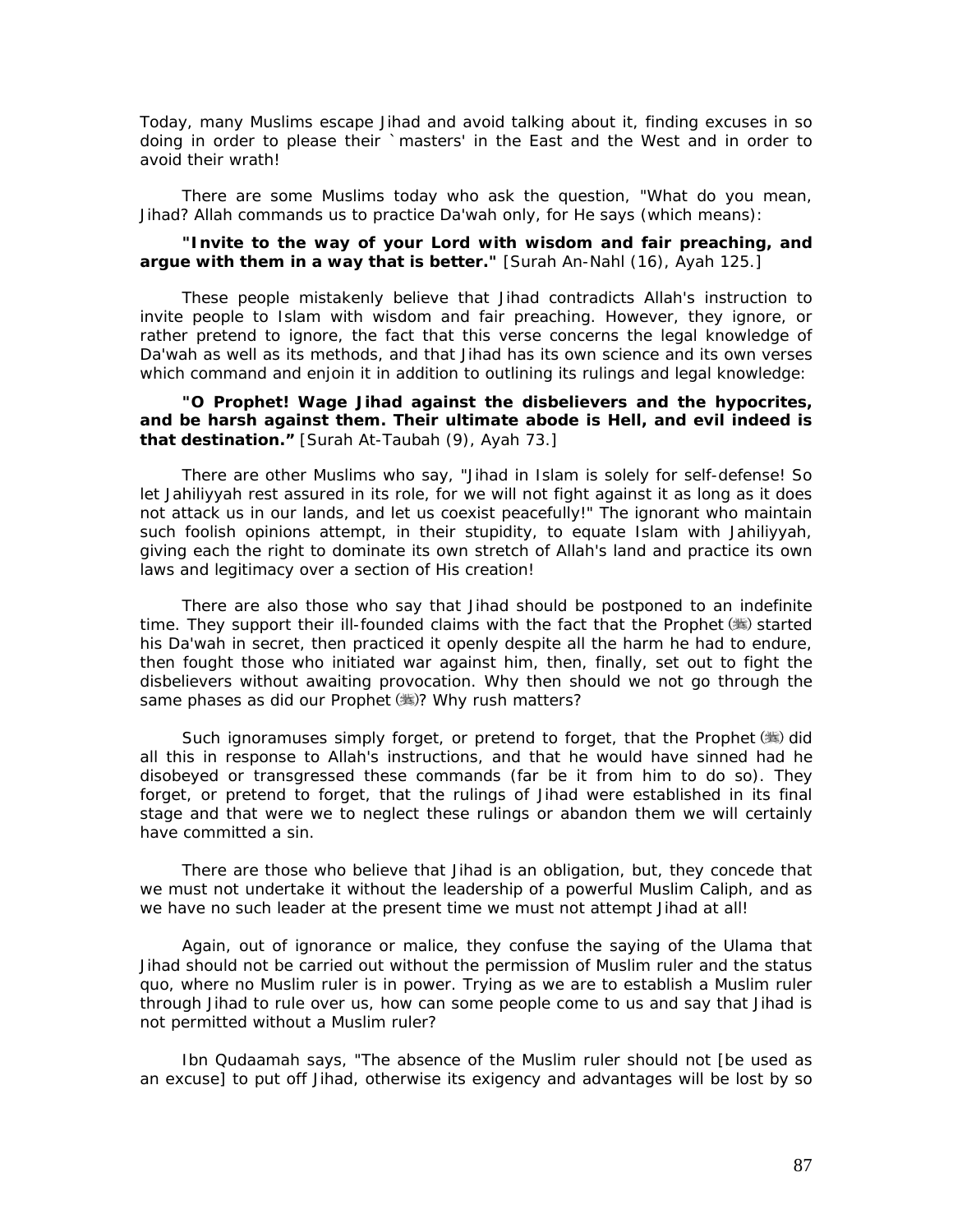*doing; and if the Muslims happen to take some booty (from the war] they should distribute it in accordance with the laws of Shari'ah."* 

Ibn Taymeeyah said, *"Whoever takes it upon himself to undertake fighting against the disbelievers and punishing the wicked must be obeyed in whatever acts of obedience [of Allah] he commands in that regard."* 

No wonder opinions and excuses are so abundant. In fact, the matter in hand is deadly serious, the obligation taxing and people are required to sell their lives and leave their wives and children for the sake of Allah. How could they not be cowardly when their hearts have been filled with love for this life and loathing of death? Similar excuses were also prevalent during the time of the Prophet (#): Some said (which means),

*"Grant me leave (to be exempted from Jihad) and put me not into trial."* [Surah At-Taubah (9), Ayah 49.]

Others said (which means):

*"March not forth in the heat."* [Surah At-Taubah (9), Ayah 81.]

*"Had we known that fighting will take place, we would certainly have followed you."* [Surah Ale-Imran (3), Ayah 167.]

*"Our Lord! Why have you ordained for us fighting? Would that You had granted us respite for a short period?"* [Surah An-Nisa (4), Ayah 77.]

*"These people (Muslims) are deceived by their religion."* [Surah Al-Anfal (8), Ayah 49.]

*"Allah and His Messenger promised us nothing but delusions!"* [Surah Al-Ahzaab (33), Ayah 12.]

*"There is no stand [possible] for you [against the enemy attack!], therefore go back!"* [Surah Ar-Ra'd (13), Ayah 13.]

*"Our possessions and our families occupied us, so ask forgiveness for us."* [Surah Al-Fath (48), Ayah 11.]

*"Truly, our homes lie open [to the enemy]."* [Surah Al-Ahzaab (33), Ayah 13.]

But Allah's word comes to stigmatize all these people as cowards and liars:

*"And if they had intended to march out, they would certainly have made ready some preparation for it, but Allah was averse to their being sent forth, so He made them lag behind, and it was said [to them]: `Sit you with those who sit [at home]."* [Surah At-Taubah (9), Ayah 46.]

*Jihad* remains too high a summit to be mounted by the hypocrites and those with some disease in their hearts. *Jihad* in the Way of Allah remains detesting of those who have detested it: disdaining *them* as they have disdained it. In fact, it remains the preserve of its own people who offer to give up life on this earth in eagerness to meet Allah, the Beneficent, and dwell in His Gardens. *Jihad* remains the exclusive concern of its people who know that it is an obligation enjoined on them by Allah. It remains a necessity dictated by the nature of Islam, provoked by *Jahiliyyah*  and narrated by history.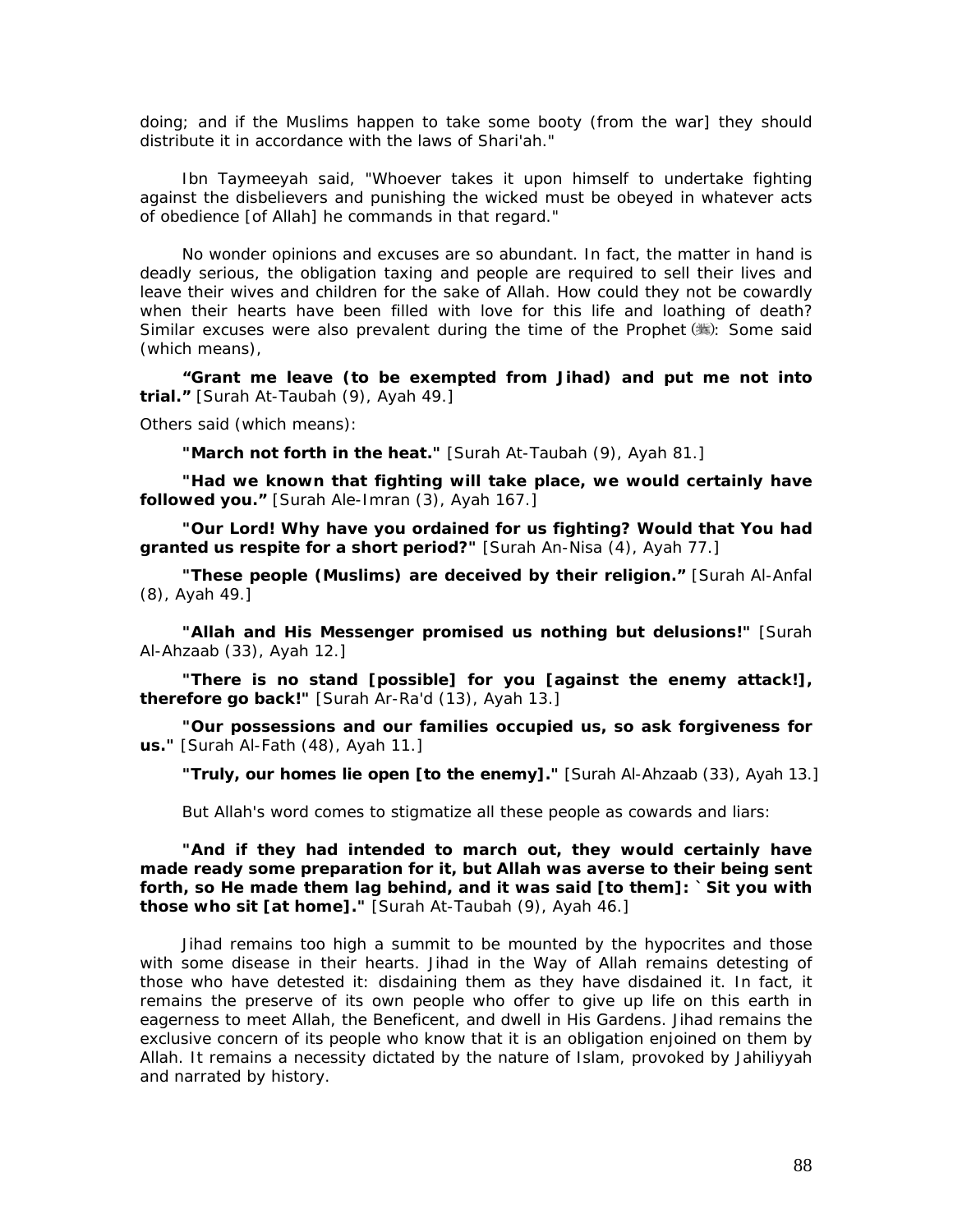*Jihad is* a necessity dictated by *Shari'ah* by way of a number of obligatory acts which could not be fulfilled today without waging *Jihad.* It is dictated on us by:

**1.** The unanimous agreement of the *Mama* to remove the disbelieving ruler. Are our rulers not considered disbelievers by substituting *Shari'ah* with man-made laws and by ruling the people by *Jahili* laws? *Is Jihad* not obligatory on us today to remove such rulers?

**2.** The unanimous agreement of the *Ulama* to fight any powerful group which refuse to rule by one or more of the Islamic laws until they observe them. Are the groups dominating our countries today not uncommitted to most Islamic laws? Is *Jihad* not obligatory upon us to force them to abide by the laws of Allah which they have rejected?

**3.** The unanimous agreement of the *Ulama* to install a Caliph in office. Is the Caliphate not absent today? Was it not abolished by our enemies by force and by the sword? Is *Jihad* then not the only way to reestablish it?

**4.** The unanimous agreement of the *Ulama* to defend the Muslim lands and regain all parts of them taken by the disbelievers. Is *Jihad,* therefore, not obligatory to regain Palestine, Andalusia, the Balkans, the Muslim republics of Central Asia and other parts of the world that were once Muslim?

**5.** The unanimous agreement of the *Ulama* to help set free all Muslim captives. Are jails and detention centers the world over not filled with thousands upon thousands of Muslims scholars? Is *Jihad* not obligatory to rescue them?

Indeed, fighting is binding upon us to remove the disbelieving rulers who dominate our countries, to restrain the groups of people who surround these rulers, support them and defend their man-made laws, to install a Caliph for all the Muslims, to regain the lands which we have lost and to help release Muslim prisoners.

Then our troops will travel the world, calling empires and kingdoms to the faith of Allah, by the Qur'an and the sword, exactly as did the first generation of our *Ummah* when they set forth into the lands of Persia and Rome, and others.

Is *Jihad,* then, not our means to realize all these legal obligations? Or shall we neglect them and sin and lose our faith as a result of this?

Or shall we *"cling heavily to the earth,"***[9](#page-89-0)3** taking pleasure in the life of this world rather than the Hereafter? Or shall we turn away from the Truth?

*"And if you turn away [from Islam and obedience to Allah], He will exchange you for some other people, and they will not be your likes."* [Surah Muhammad (47), Ayah 38.]

We are aware of the fact that there are many honest and sincere Muslims who agree with us that *Jihad* in the way of Allah is an obligation. They also fear the adversity of neglecting it, lest they should be included among those about whom the Prophet ( $\equiv$ ) said, "He who dies without having fought or sought fighting in the way of

<span id="page-89-0"></span><sup>93</sup> Surah At-Taubah (9), Ayah 38.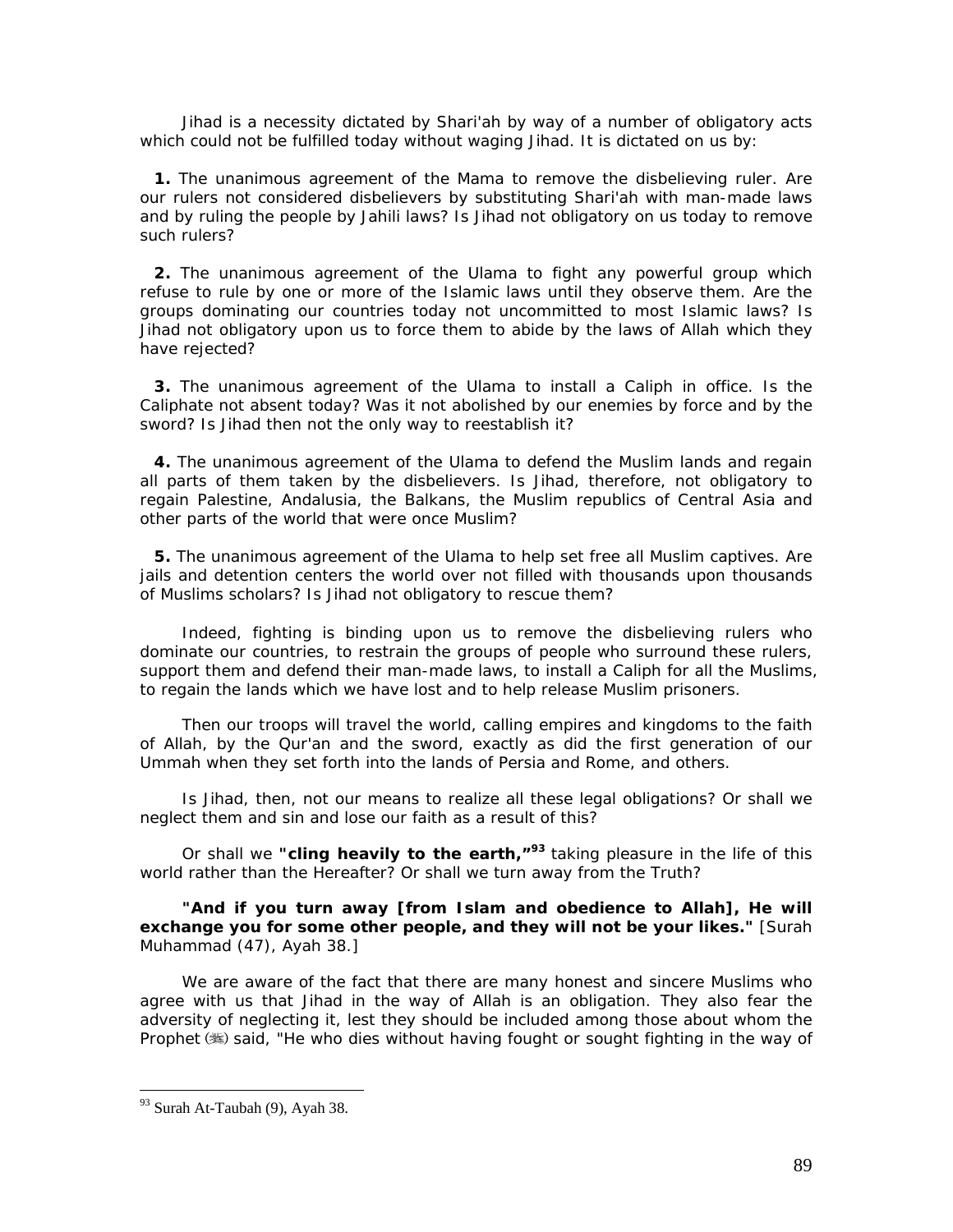*Allah, has died on a branch of hypocrisy."* **[9](#page-90-0)4** But when they turn to consider the present condition of Muslims they find that they are oppressed and in a position of weakness, with no might, state or *Imam.* This state of affairs makes them so frustrated that they tend to delay *Jihad,* coming to terms with the present oppression, and contenting themselves with going through the same phases as did the Prophet (...).

By maintaining such views, these people commit a grave mistake. For when the Prophet (5) and his followers restrained themselves from fighting, they were under clear instructions from Allah to do so. As for us today, we are ordered to fight in accordance with the final rulings on *Jihad* in the Qur'an. We will certainly be committing a sin if we neglect this obligation.

Some people would say, "But we cannot do that as we are in a weak position; we must patiently endure whether we like it or not."

Our reply is this. On the contrary, we must prepare for *Jihad* until such a day when we will be able to undertake it, then we shall fight. This is the only way out for us from this dreadful impasse in which we find ourselves as a result of the weakness of many generations before us. We must break down this barrier which we have built around ourselves. Are we not the ones addressed by Allah in the following verse (which means): *"And make ready against them all you can of power including steeds of war (tanks, planes. Missiles, artillery, etc.) to terrorise the enemy of Allah and your enemy,"* [Surah Al-Anfal (8), Ayah 60.]

This is one of the main differences between us and the early Muslims in Makkah. They did not fight or prepare for fighting because they were not commanded to do so. Today we are certainly obliged to fight. If, however, we are unable to do so we must make preparations for *Jihad* until we become able to wage it.

As a matter of fact, during our preparations, we should not consider ourselves as living in a phase of weakness, as early Muslims lived in Makkah. For this phase was abrogated along with all its rulings. But we are rather in a `preparation phase', as it were. The difference between the phase we are going through today and the phase of weakness in Makkah when Muslims were commanded to withdraw from the disbelievers and show restraint and forgiveness to them, is that no fighting or preparations for it were enjoined on the believers. The *Sahabah,* therefore, avoided getting involved in any war at this stage.

Today, however, we are obliged to make preparations for it with a view to fulfilling the religious duty which has been neglected by so many Muslims. Ibn Taymeeyah said, *"It is an obligation to make preparations for Jihad at times when it is not possible to wage it due to weakness. For anything without which an obligation cannot be fulfilled is an obligation in itself."* 

*Jihad* is an obligation dictated upon us by the nature of this faith and the nature of the *Jahiliyyah* around us. Islam and disbelief cannot coexist peacefully on this earth. By their very nature one does not like to see the other establishing its dominance over a part of this world, no matter how remote and distant they may be from each other. They are not at all alike, for they are both inclined to uproot and annihilate each other. The cycle of wars will persist between the two until Allah inherits the earth and what it contains. The Prophet (,), said, "A group of my

<span id="page-90-0"></span><sup>&</sup>lt;sup>94</sup> Muslim and Abu Dawud.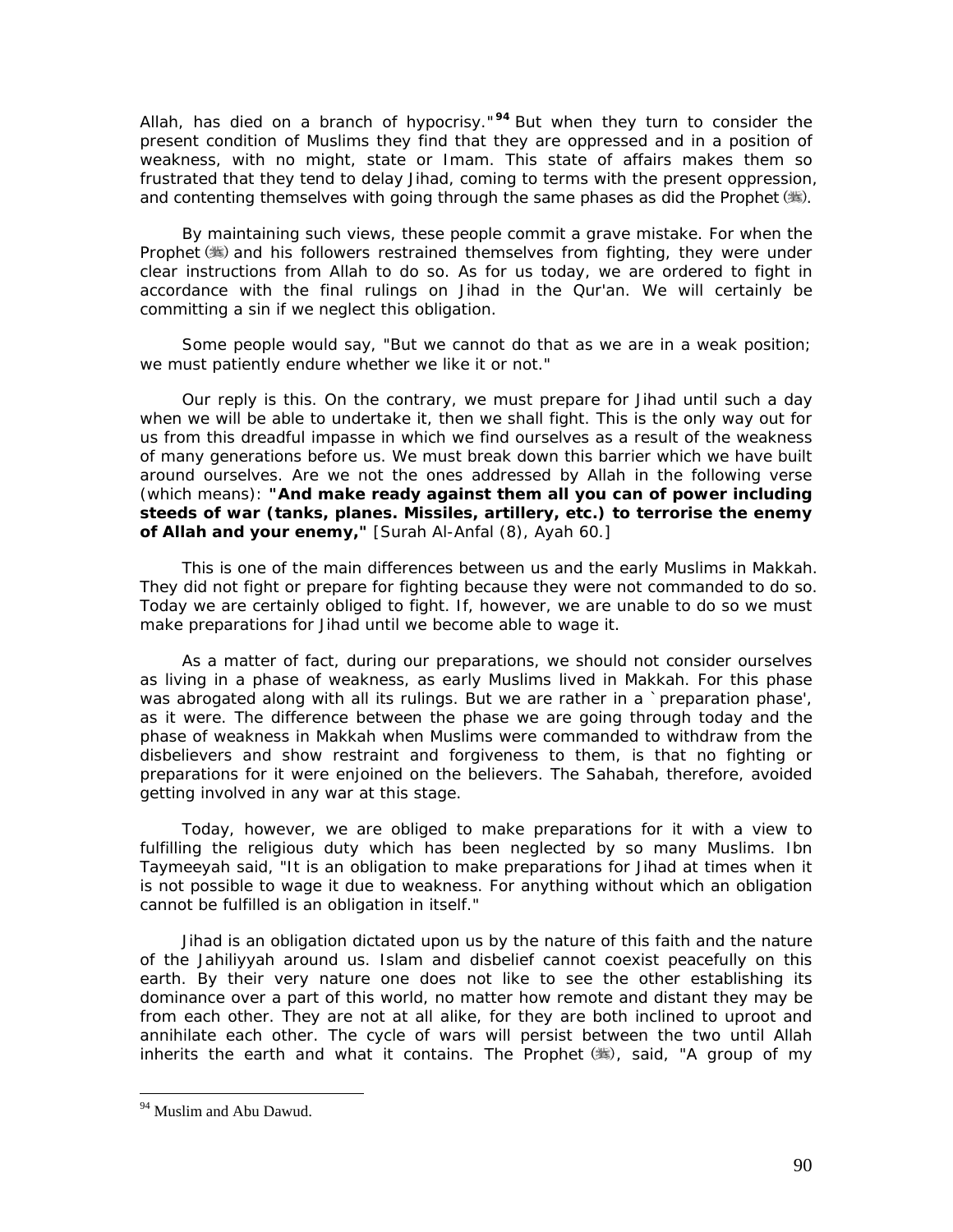*Ummah will continue to uphold the Truth until the last of their number fights Ad-Dajjal (the Anti-Christ)."***[95](#page-91-0)**

It is one of the established laws which we should not try to overlook or neglect. If we try to ignore it, our enemies will not rest until, Allah forbid, they turn us back from our faith, if they can. Each of the two camps has clear objectives in this battle, although the camp of disbelief always tends to disguise its intentions, penetrate our ranks and takes us aback, while we are unaware of their guile and wicked plans.

Islam's aim is to destroy disbelief, uproot it, prevent its laws and practices from holding sway over humanity and restrict it to dead beliefs in the hearts of the People of the Book; unable to reign supreme as Islamic laws force them to pay *Jizyah* with willing submission, whilst feeling themselves subdued. Islam aims to eradicate the roots of disbelief and plant faith in their place and wipe out the beliefs and laws *of Jahiliyyah* completely to raise the laws of Allah up high. This is the aim of Islam and the Muslims must declare it openly and prepare for its fulfilment. *Shirk,* in turn, seeks to destroy Islam, obliterate its features and destroy its laws completely. To achieve this, it uses all the means at its disposal, sparing no effort and leaving no plot untried. This is what the Qur'an tells us in the following verses (which mean):

*"Many of the People of the Book (Jews and Christians) wish that they could turn away as disbelievers after you have believed, out of envy from*  their own selves, even after the truth [that Muhammad (5) is Allah's *Messenger] has become manifest unto them."* [Surah Al-Baqarah (2), Ayah 109.]

*"And they will not cease fighting against you until they turn you back from your religion, if they can."* [Surah Al-Baqarah (2), Ayah 217.]

*"And never will the Jews and Christians be pleased with you until you follow their creed."* [Surah Al-Baqarah (2), Ayah 120.]

*"They desire to put out the light of Allah with their mouths."* [Surah At-Taubah (9), Ayah 32.]

We would be extremely stupid to overlook these clear proofs of our enemies' animosity and put our swords back in their sheaths before we succeed in vanquishing all the material power that protects *kufr,* raises its flag and makes it prevail, and also before we obliterate the features of *kufr* and defeat all its systems. We will be foolish to imagine that *kufr* will desist from attacking us if we do not fight against it. We will undoubtedly lose twice if we commit such a mistake: once in this life and again in the Hereafter. We will lose both our faith and our life because hoards of *kufr* will certainly attack us once and for all, for they regard neither pact nor honor in respect of us. They will by all means massacre us even though we have not drawn our swords in their faces. History testifies to this fact and teaches us that *Jihad is* a historical necessity. The Prophet (.) never raised his sword against Qur'aish before *Hijrah,* but this did not prevent them from harming him and killing his followers. They did this for the simple reason that he called upon them saying: *"I am a warner to you before a terrible punishment,"***[9](#page-91-1)6** and *"Say: There is no god except Allah."***[9](#page-91-2)7**

The Prophet (5) was not instructed to fight anyone while he was still in Makkah. On the contrary, he was commanded to forgive and overlook the harm he suffered

<sup>&</sup>lt;sup>95</sup> Muslim.

<span id="page-91-1"></span><span id="page-91-0"></span><sup>96</sup> Imam Ahmad.

<span id="page-91-2"></span><sup>97</sup> Imam Ahmad.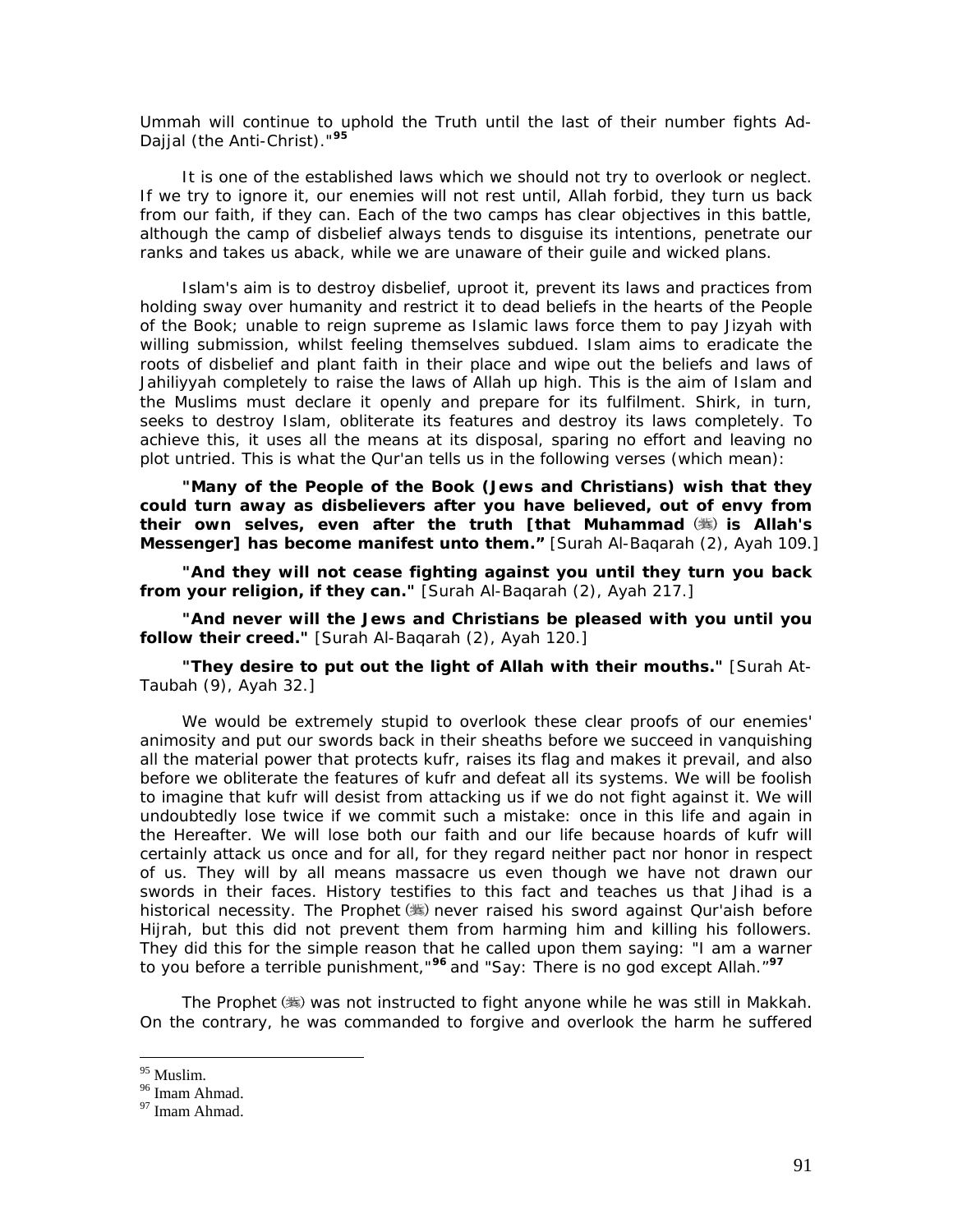and restrain himself from taking revenge. But none of this prevented *Jahiliyyah* from continuing to torture and kill Muslims. The *Jahiliyyah* at the time had no aim but to force Muslims away from their faith and back again to its fold.

When the Qur'aish sensed the Prophet's (\*) intention to migrate to Madeenah, they gathered all their strength to kill him despite the fact that he left them the land, the people and their false gods. Allah (SWT) protected His Messenger  $(\frac{4}{3})$ , who made his way safely towards Madeenah. But in spite of everything, the Qur'aish sent their men after him to take him alive or dead before he reached his destination.

The disbelievers refuse to leave Islam alone even though it makes its way to another land far away from theirs. By their very nature they strive hard to destroy it wherever it may be. This was why they led their armies against it in the Battles of Badr, Uhud and Al-Ahzaab and were, on each of these occasions, determined not to return without annihilating the Prophet (\*) and his Companions.

Allah had instructed the Prophet  $(\mathcal{H})$  to endure and desist from responding to the disbelievers' attacks for reasons required by the newly-born faith. Fighting was then forbidden, and Allah (SWT) protected His Prophet ( um), His religion and His *Da'wah* against the disbelievers' wicked plans. But when the Prophet (#) and his companions emigrated to Madeenah they were then instructed to fight those who fought them. They did not then carry on to say, "Let us forgive the disbelievers and endure as we did in Makkah and Allah will protect His faith as He had done then." Had they said this and acted upon it, the forces of the Qur'aish would have certainly vanquished them once and for all and Islam would have never prevailed again.

Later, when the command was given to fight all the *Mushrikoon* collectively *"until religion is wholly for Allah",* Muslims were not permitted to remain inside Madeenah saying that they would confine themselves to practicing self-defense and that they would not initiate wars. If they had said so and acted upon it, their *Da'wah*  would not have extended beyond the confines of Madeenah and the hostile Arab tribes would have stood united to prevent Islam from taking one single step forward into their lands. Furthermore, had they done so, they would not have reached the Persian and Roman empires and the armies of *kufr* would have pounced on this handful of believers who disobeyed. Allah's command to wage *Jihad* and finished off the new religion once and for all.

But none of this happened. For Allah (SWT) guaranteed, in His Wisdom and Might, to establish a generation of Muslims that would say (which means), *"We, hear, and we obey,"***[98](#page-92-0)** a generation that would patiently endure when ordered to conduct *Jihad.*  It was on the shoulders of this generation that the edifice of Islam was built and it was with its blood that its *Da'wah* was disseminated and its lands expanded.

History is a witness to the fact that once the Muslims sit back, in weakness or in negligence, and decline to march forth, then *Jahiliyyah* comes to them with its own armies to push them back and attack their lands and homes. It is a great lesson for us that our enemies start attacking us and conquering us from the point where we stop our advances. When the Muslim advance stopped at the Wall of China to the East, the Tartars' large armies came from behind it after sometime to destroy Islam, crush Muslims and tear the Caliphate apart.

<span id="page-92-0"></span><sup>98</sup> Surah Al-Baqarah (2), Ayah 285.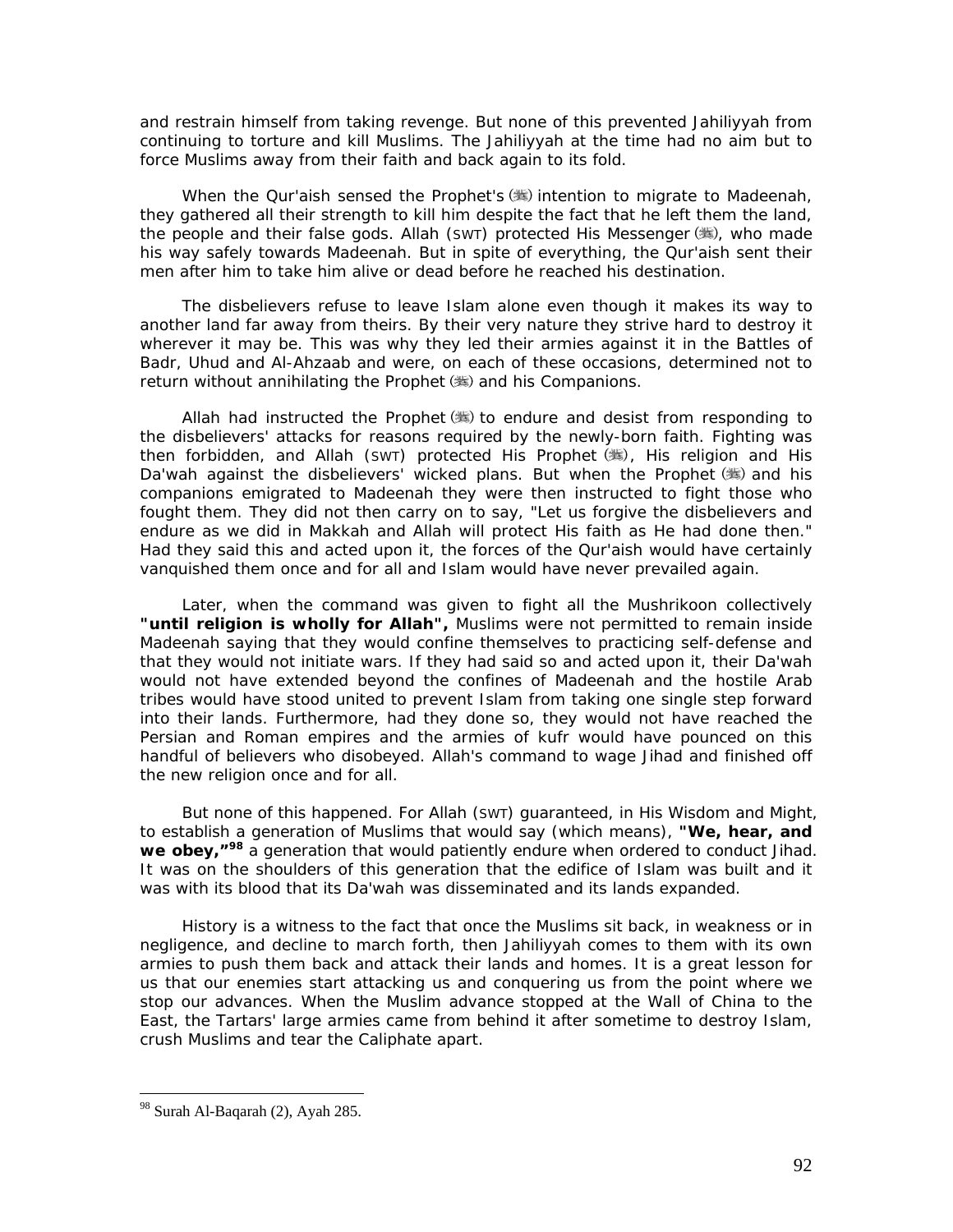Likewise, when the Muslim advances came to a halt after the capture of Andalusia and the South of France, the Muslim armies sustained a crushing defeat. Later, the Crusaders came from the same area to push us out of Spain. Then their armies and ships circumnavigated the Cape of Good Hope, dominated the Red Sea and landed on its eastern shores to threaten the Land of Hijaz.

Similarly, after the Ottoman advances came to a halt at the gates of Vienna, the European armies came from the centre of the continent to bring down the Caliphate in Istanbul and to advance to tear apart the Muslim empire.

Indeed, it is a great lesson that history teaches us as though it is saying to us, "If you do not fight with the Truth, your enemy will fight you with falsehood. If you do not advance to attack them, they will move forward to attack you. If you do not bring them out of darkness into light with the sword, they will instead bring you from light into darkness by the sword."

The lesson that history teaches us, the nature of this religion, the hidden, wicked plots of the enemies and the rulings of Islam all dictate the necessity of *Jihad*  in the way of Allah.

Ibn Taymeeyah said: *"It is unanimously agreed by all Muslims that as the foundation of the prescribed fighting rests on Jihad so that all religion is for Allah and that His word will become the uppermost, whoever stands in the way of Jihad must*  be fought by the agreement of the Muslims. But as for those whom we are not *supposed to fight, such as women, children, monks, the elderly, the blind and People of the Book who pay Jizyah, they are not killed unless they fight with either words or actions against Islam."* 

This is the consensus amongst the majority of the *Ulama.* Even though some of them maintain that all these people must be killed on account of their *kufr* alone, apart from women and children, who are considered as spoils for the Muslims. The first opinion, however, is the correct one, for if the intention is that the religion of Allah prevails, we need to fight only those who fight us. Allah says (which means):

*"Fight in the way of Allah against those who fight against you, but transgress not the limits. Truly, Allah likes not the transgressors."* [Surah Al-Baqarah (2), Ayah 190.]

This is because Allah only allowed killing which is required for the betterment of creation: *"For persecution is worse than killing."* [Surah Al-Baqarah (2), Ayah 217.]

This means that the persecution of the Muslims by the disbelievers is even worse than killing, despite the latter being evil. Those who do not prevent Muslims from establishing the faith of Allah harm only themselves by their *kufr.* This is why *Shari'ah* permitted fighting the disbelievers as a whole, but not killing the ones amongst them who were helpless such as women and children. If a *kafir is* captured in battle or arrested in any other context, however, the Muslim ruler will decide what benefit he can derive from him: enslaving him, releasing him, killing him or ransoming him in return for money or the freedom of a Muslim. This is the opinion of many scholars of Islam as clearly stated in the Qur'an and the Sunnah. Some scholars, however, maintain that releasing or ransoming are abrogated acts. As for the People of the Book and the Magians, these should be fought until they embrace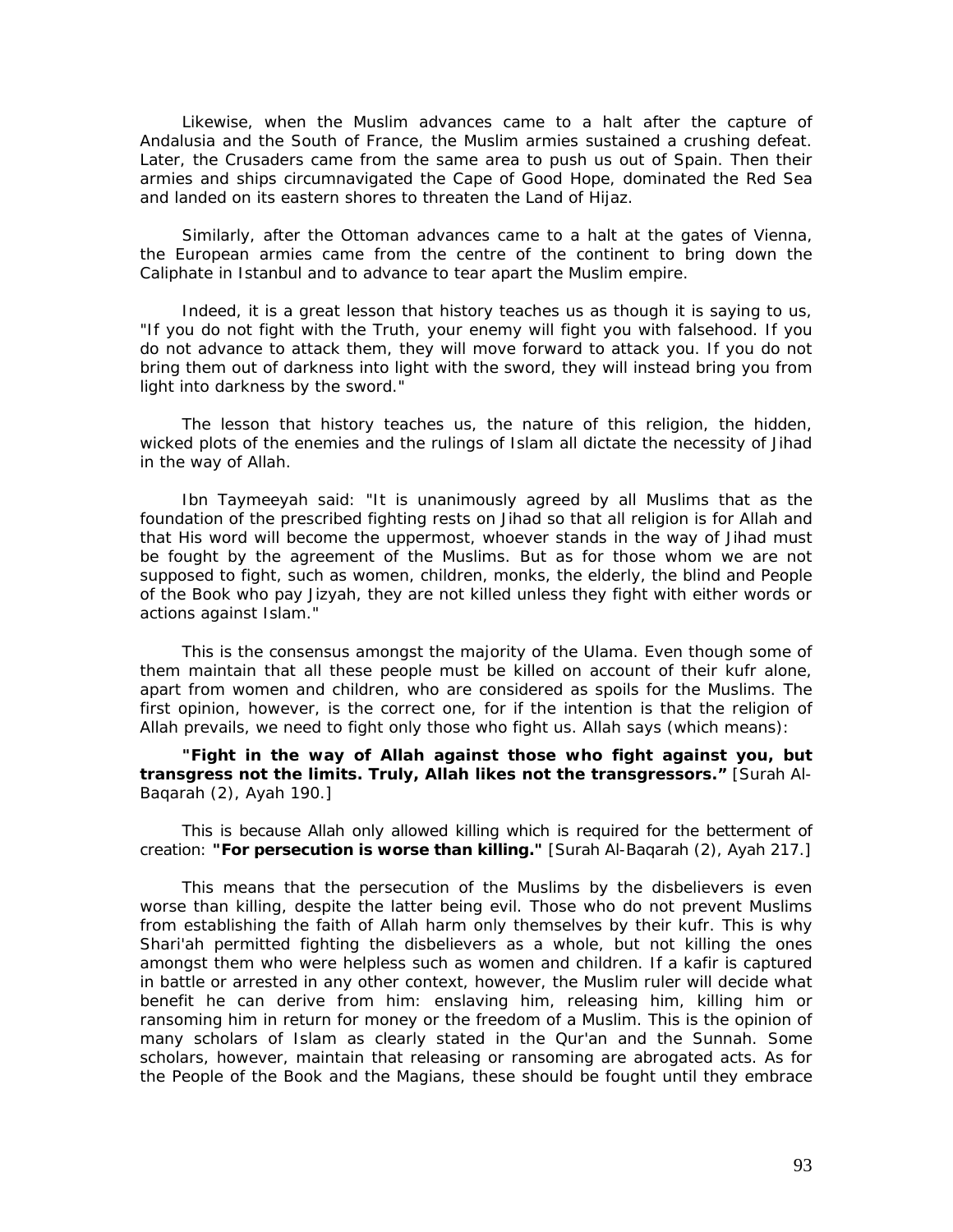Islam or pay *Jizyah* in humiliation. Apart from these, the scholars disagree as to whether *Jizyah* is taken, but most of them are of the opinion that it is not to be taken.

It is also unanimously agreed by the Muslim scholars that any group belonging to Islam but refusing to adhere to one or more of its clear and established laws should be fought until religion is wholly for Allah. This could be clearly seen in Abu Bakr's campaign against those who refused to pay *Zakah.* It is also reported through many channels of Hadeeth transmission that the Prophet  $(*)$  ordered his companions to fight against the *Khawaarij.* It is therefore made clear by the Qur'an, the Sunnah and consensus of Muslim scholars that whoever steps outside the laws of Islam must be fought even if they pronounce the two attestations of faith (Shahadah). Fighting these people is obligatory after they have received the message of Islam. Fighting them becomes even more obligatory and confirmed if they start the fight first against Muslims.

Obligatory *Jihad* against the disbelievers and those who reject some of Islam's laws, such as the *Khawaarij* and those who refuse to pay *Zakah, is* either offensive or defensive. If of the former type, it is an obligation of collective duty *(Fard Kifaayah);* that is, if it is carried out by a group of believers, the rest of the community are exempt from it, and those who do discharge it reap the benefits of their sacrifices, as Allah (SWT) says (which means) :

*"Not equal are those of the believers who sit [at home], except those who are disabled (by injury or are blind or lame) and those who strive hard and fight in the way of Allah with their wealth and their lives. Allah has preferred in grades those who strive hard and fight with their wealth and their lives above those who sit [at home]. Unto each Allah has promised good (Paradise), but Allah has preferred those who strive hard and fight in the Way of Allah above those who sit [at home] by a huge reward; degrees of higher grades from Him, and forgiveness and mercy. Allah is ever Oft-Forgiving, Most Merciful."* [Surah An-Nisa (4), Ayat 95-96.]

But when the enemy wants to attack the Muslims, fighting becomes an obligation of individual duty *(Fard 'Ain),* that is, fighting becomes obligatory upon both those Muslims fought and all other Muslims wherever they may be in order to assist them against the common enemy. As Allah (SWT) says (which means):

#### *"But if they seek your help in [the matter of] religion, then it is your duty to help them, except against a people between whom and yourselves there is a treaty."* [Surah Al-Anfal (8), Ayah 72.]

The Prophet  $(*)$  also commanded us to assist Muslims who are fought against, to the best of our ability, whether we have the means or not. In self-defense, no single individual is excused from sacrificing their most valuable possessions in the defense of Islam, its sanctity and the lives of its followers. This is exactly what the Muslims did when the enemies attacked them in the Battle of the Trench (Al-Khandaq). At that time, Allah did not grant any Muslim permission to abandon *Jihad*  as He had done with regard to offensive *Jihad,* in which case people were divided into those who undertake it and those who sit [at home]. Allah chided all those who asked leave of the Prophet  $(\frac{4}{3})$  to stay behind (which means):

*"And some of them (even) sought permission of the Prophet, saying: Our Lands lie open (to the enemy). And they lay not open. They but wished to flee."* [Surah Al-Ahzaab (33), Ayah 13.]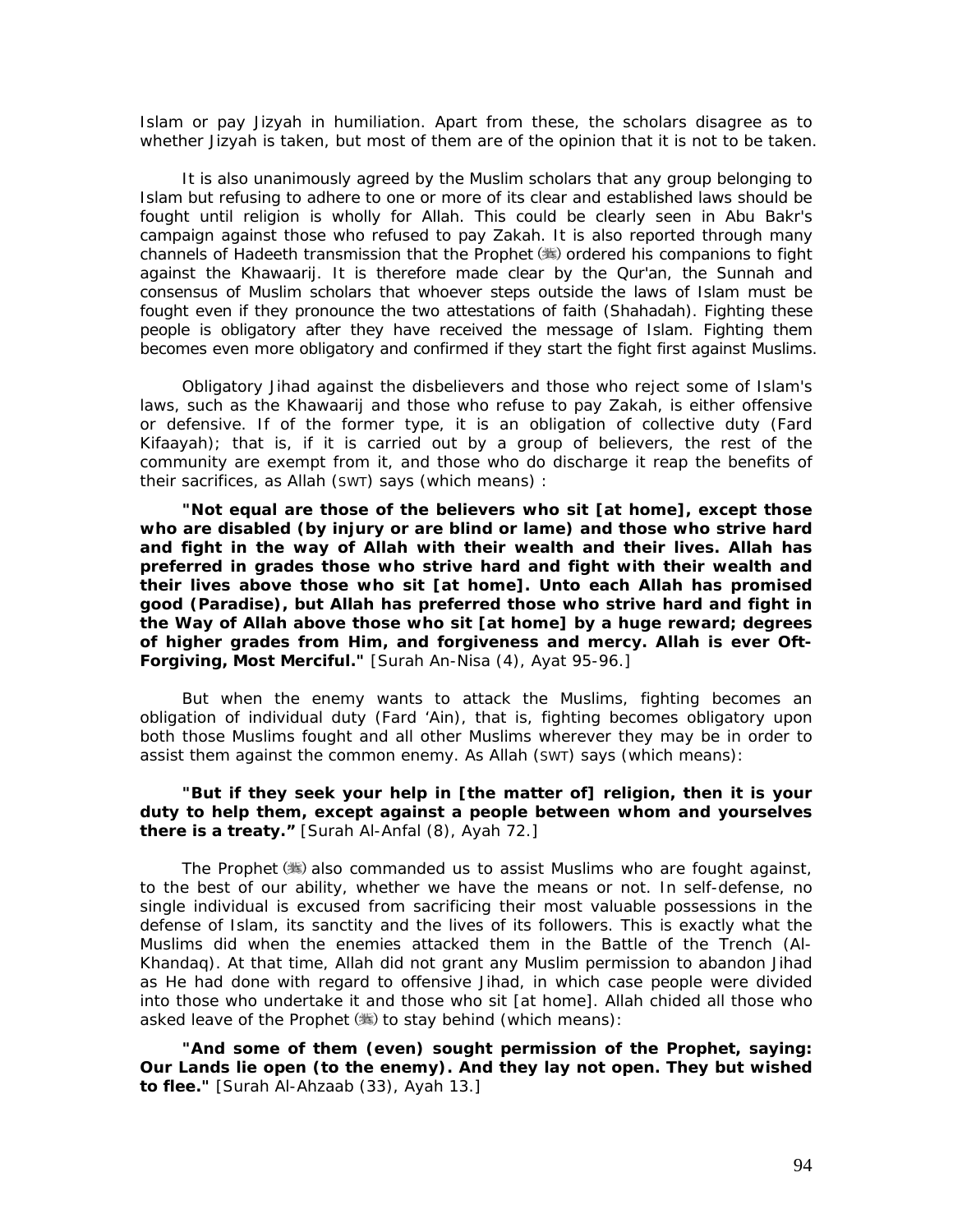This is a manifestation of the defence of religion, sanctity and Muslim lives. It is a 'forced fighting'. Offensive fighting is, however, 'volitional' and aims at making religion prevail and dismaying the enemy of Allah, as happened in the Battle of Tabuk and other battles.**[9](#page-95-0)9**

*Jihad* has become the answer to the open challenge facing the Muslims today: namely our choice to live in dignity or in humiliation. If we wish to live in dignity then we must commit ourselves to *Jihad* in the way of Allah. But if we choose to be humiliated as a result of forsaking *Jihad* then death becomes dearer to us than life. In fact, this represents the cross-roads at which those who work for Islam have stood. Some have hesitated, some deviated and turned their backs, while others have stood firm, honoured and assisted by Allah to go forth on His path. However, in making the choice to advance we must bear in mind the consequences and responsibilities of *Jihad.* We must make preparations for it as best we can, for we have no more time to waste.

Muslims have no choice but to unite under the banner of their faith, holding fast to the Book of Allah and the Sunnah of His Messenger, fortified by their true creed and supplied with provisions of piety and good deeds. We must prepare for a ceaseless war that will rage on until all *kufr* regimes crumble, all *Jahili* laws are swept away, our Caliphate is re-established and all our lands regained.

Then will we go forth with the sword in one hand and the Qur'an in the other, calling all Mankind to Islam. It is true that this will be a serious and hard task to carry out, but all our able men are now obliged to undertake it; otherwise we will all be guilty of neglecting all these obligations.

We are undoubtedly obliged to fight *Jihad* today. Anything vital for fulfilling this obligation is in itself an obligation. We are also obliged to prepare ourselves, arrange our ranks, promote our best, and unite under the banner of a single Muslim leader. So let us fight *"...in the cause of Allah, and for those weak, ill-treated and oppressed among men, women, and children whose cry is: 'Our Lord! Rescue us out from this town whose people are oppressors; and raise for us from You one who will protect, and raise for us from You one who will help."***[1](#page-95-1)00**

Let us fight,

**"***... until persecution is no more, and religion is wholly for Allah."***[1](#page-95-2)01**

Let us fight,

*"Whoever fights in the Cause of Allah, and is killed or gets victory, We shall bestow on him a great reward."***[1](#page-95-3)02**

Let us fight,

 $\overline{a}$ 

*"And if you are killed or die in the Way of Allah, forgiveness and mercy from Allah are far better than all that they amass (of worldly wealth, etc.)."***[10](#page-95-4)3**

<span id="page-95-0"></span><sup>99</sup> Ibn Taymeeyah, Al-Fataawaa Al-Kubraa.

<span id="page-95-2"></span><span id="page-95-1"></span><sup>&</sup>lt;sup>100</sup> Surah An-Nisa (4), Ayah 75.<br><sup>101</sup> Surah Al-Anfal (8), Ayah 39.<br><sup>102</sup> Surah An-Nisa (4), Ayah 74.<br><sup>103</sup> Surah Ale-Imran (3), Ayah 157.

<span id="page-95-3"></span>

<span id="page-95-4"></span>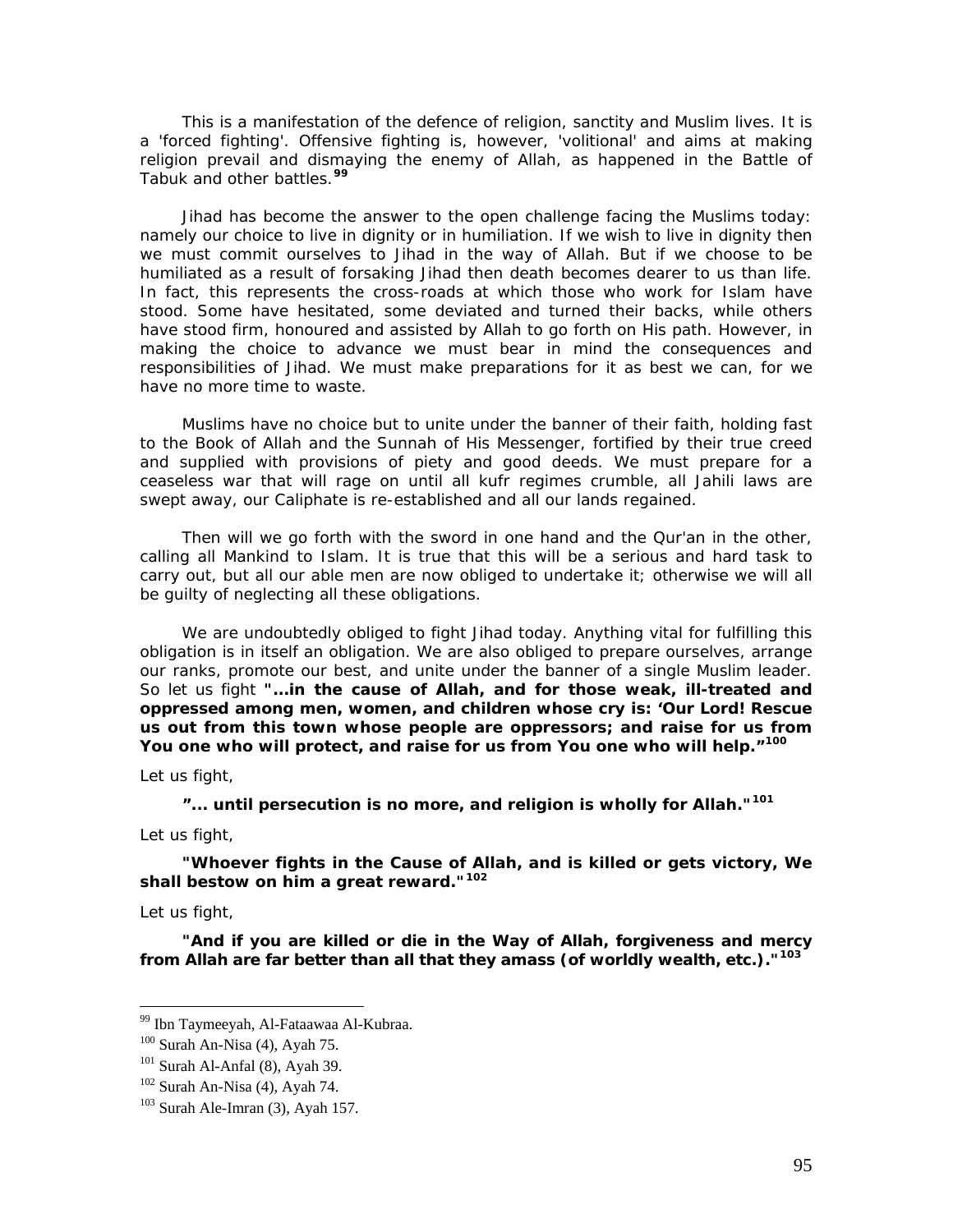Let us fight,

*"Think not of those who are killed in the Way of Allah as dead. Nay, they are alive, with their Lord, and they have provision."***[10](#page-96-0)4**

Let us fight,

*"Let those [believers] who sell the life of this world for the Hereafter fight in the Cause of Allah."***[10](#page-96-1)5**

Let us fight,

*"O you who believe! Shall I guide you to a commerce that will save you from a painful torment? That you believe in Allah and His Messenger*  [Muhammad<sup>(\\\\</sup>ill], and that you strive hard and fight in the Cause of Allah *with your wealth and your lives. That is better for you, if you but know."***[1](#page-96-2)06**

## **4. Working within the Framework of a Jama'ah**

Before we embark on our discussion of the *Jama'ah,* it is perhaps important to recollect our objectives, the road leading to realizing them and the position of our enemies towards us. Reviewing this will facilitate our discussion of the role that the *Jama'ah is* meant to play and to understand the reasons for collective work.

As far as our aims and objectives are concerned, Allah commands us thus: *"Establish the religion and be not divided therein."* [Surah Ash-Shura (42), Ayah 13.]

We have divided our objectives into two sets: namely to bring people to the worship of their Lord and to establish a system of Caliphate that follows the example of the Prophet  $(\frac{4}{3})$ .

The road leading to the fulfillment of these objectives, and which we have committed ourselves to travel along, or, more precisely, which our Lord has made incumbent upon us to follow, consists of three obligations, which can either be of collective or personal duty. These obligations are *Da'wah, Hisbah* and *Jihad.* 

A closer look will clearly reveal that this road with its three commitments is not even and well-paved and that walking on it requires immense efforts and sacrifices. We must endure these great hardships and grapple with our enemies on the way in order to achieve our ultimate destination.

We must never neglect to find out about the position of our enemies, decide their number and weaponry and find out their centres of concentration and the identity of their leaders. Our enemies are so many: the Christians, the Jews, the atheists, the idolaters, the cow worshippers, the fire-worshippers, the apostates, the hypocrites, our secular leaders and their associates who have altered the laws of Islam and the sects that claim to belong to Islam but do not adhere to its laws. Their weaponry also varies: they have at their disposal all the powers of the mass media,

<span id="page-96-0"></span><sup>&</sup>lt;sup>104</sup> Surah Ale-Imran (3), Ayah 169.

<span id="page-96-2"></span><span id="page-96-1"></span><sup>&</sup>lt;sup>105</sup> Surah An-Nisa (4), Ayah 74. <sup>106</sup> Surah As-Saff (61), Ayat 10-11.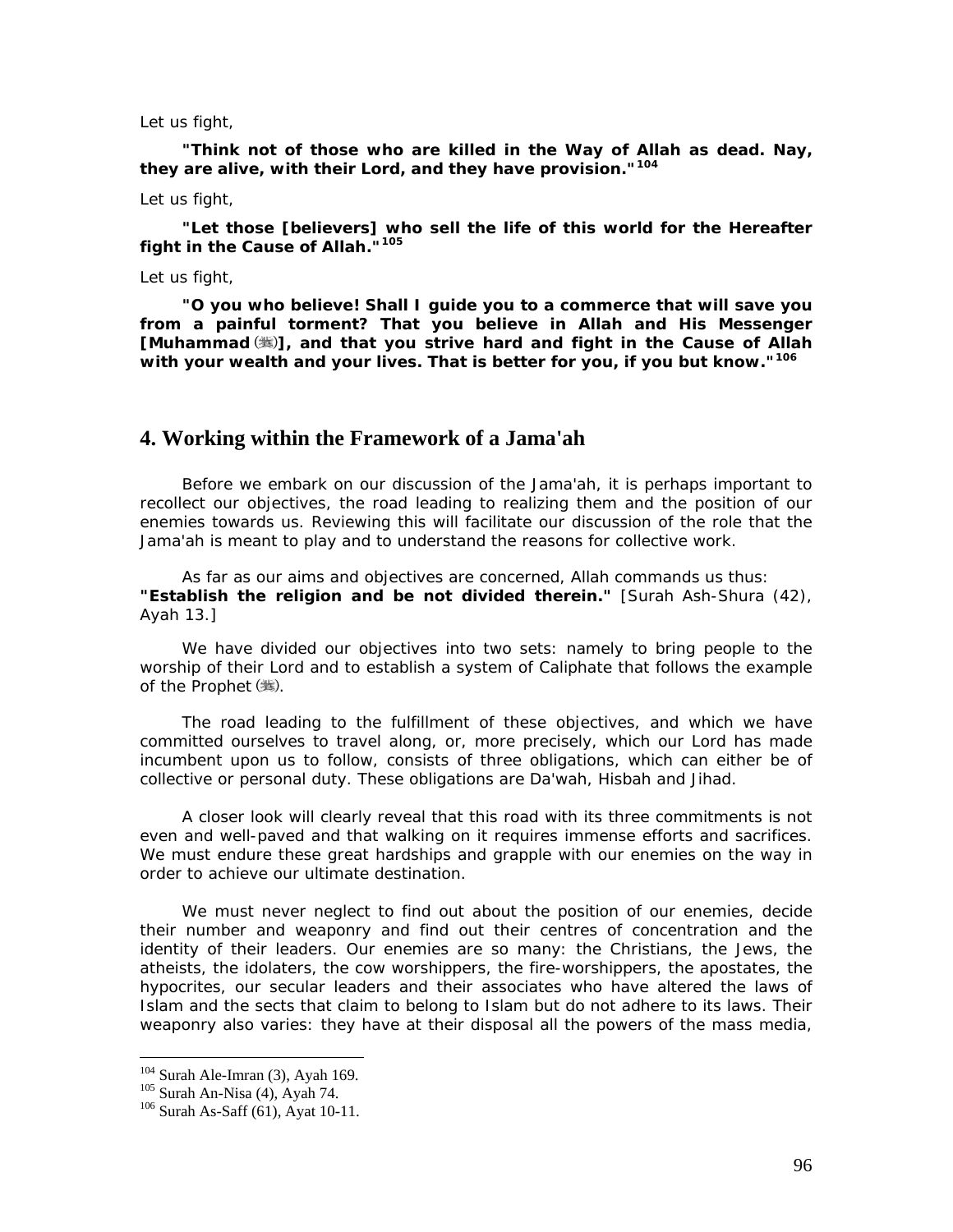educational systems, and the tools of cultural guidance and massive armies with weapons of mass destruction.

All these enemies with all their weapons are waiting to pounce on us the moment we take the first steps on the road. They will throw all their weight against us to drive us back and destroy us. They will never tire from fighting against us and against our faith, as Allah (SWT) says (which means) :

#### *"And they will not cease fighting against you until they turn you back from your religion, if they can."* [Surah Al-Baqarah (2), Ayah 217.]

*"They desire to put out the light of Allah with their mouths."* [Surah At-Taubah (9), Ayah 32.]

Now let us ask ourselves the following questions. Can we travel alone along this road? Can we fulfil our legal obligations of *Da'wah, Hisbah* and *Jihad* by ourselves? Can we individually defeat our enemies who will undoubtedly start fighting us once we make the first step on the path? Can we achieve our objectives through individual efforts?

No sensible person could possibly answer any of these questions in the affirmative. There is no doubt that scattered individual efforts will not persist for any length of time; they will take a few steps forward but they will soon give up hope and leave the road as dangerous, the objective as distant and the enemy as strong. Anyone who wants to walk on this path from its beginning, in isolation from all those who started before him and those travelling alongside him, will certainly be doomed to failure and destruction. Scattered individual efforts are always wasted and fruitless.

Our faith, which is complete, all-embracing and final, has not overlooked this matter to leave its followers to undergo such an unpleasant experience. Indeed, it takes into account the treachery of the road that lies ahead, the immense difficulty of the obligations laid on the shoulders of its followers, the ferocity of the enemy and the nature of the confrontation between them and their opponents. The laws of Islam have provided us with the ideal answers to this challenge. It lays down the foundations on which we can construct a realistic Islamic movement capable of confronting the forces of *Jahiliyyah* and achieving its noble objectives.

It is our duty to adhere to the command of our religion and to follow its instructions if we are really serious and sincere in our efforts to achieve our objectives. Allah commands us thus (which means):

*"And hold fast, all of you together, to the rope of Allah and do not separate."* [Surah Ale-Imran (3), Ayah 103.]

Commenting on this verse, Ibn Kathir said, *"Allah enjoined the faithful to adhere to unity and forbade them from disunity. Indeed, there are many Ahadeeth forbidding disunity and enjoining unity. "* 

In his commentary of the same verse, Al-Qurtubee said, *"Ibn 'Abbas said to Sammak Al-Hanafi: 'O Al-Hanafi! You must observe Jama'ah (unity), for the past nations were destroyed as a result of their disunity. Have you not heard Allah (SWT) saying (which means):*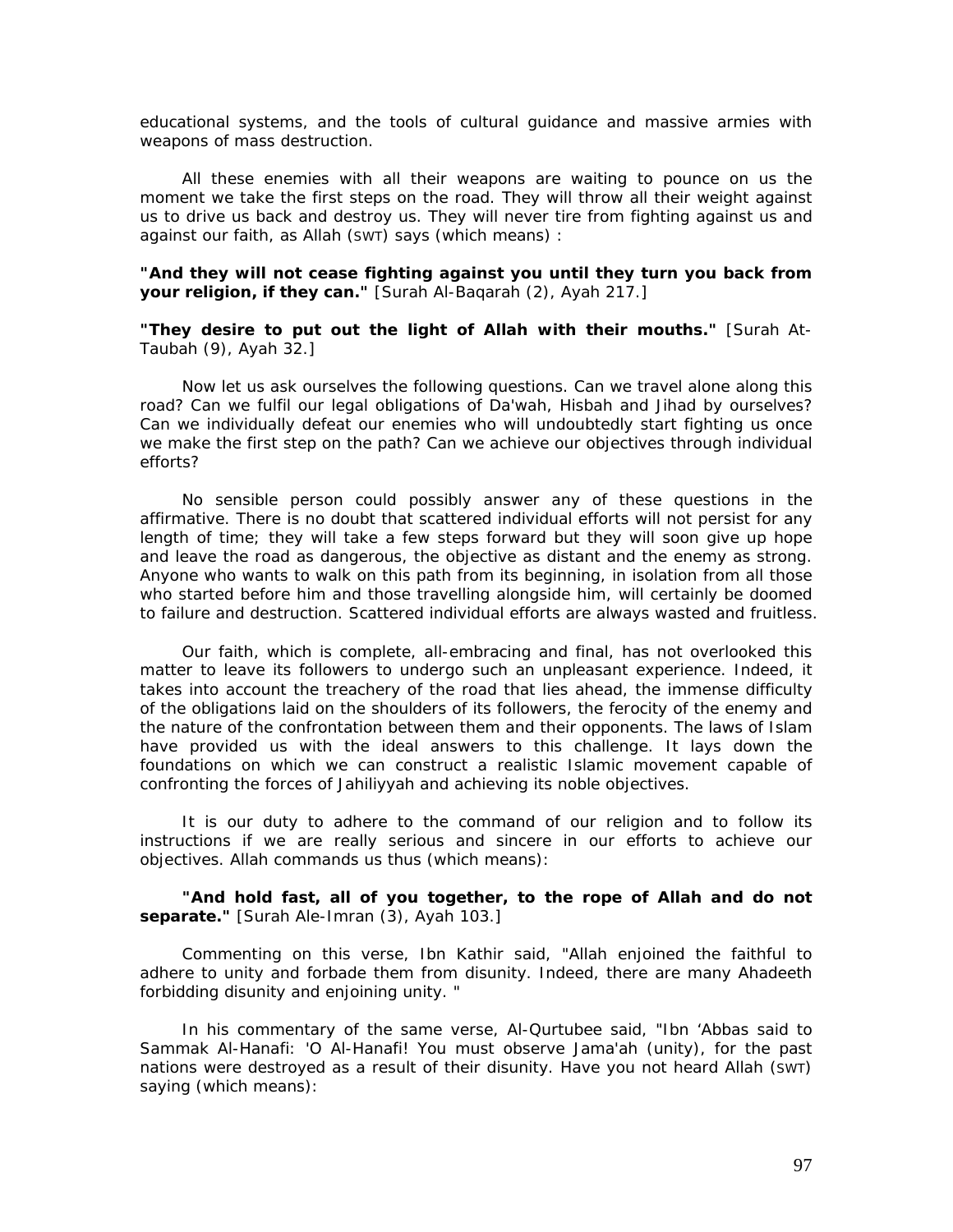#### *'And hold fast, all of you together, to the rope of Allah and do not separate'?'"*

Al-Qurtubee also said, *"Imam Muslim narrates on the authority of Abu Hurairah that the Prophet* (  $\frac{1}{2}$  *said*,

*'Allah is pleased with three things from you, and detests three others. He is pleased that you worship Him alone, not associate anyone with Him in worship and that you hold fast to the rope of Allah and not to be divided. The three things he detests are futile gossip, skepticism and the wasting of money.'***[1](#page-98-0)07**

*So, Allah made it obligatory on them [the Muslims] to adhere to His Book (the Qur'an) and to refer to it in times of disagreement. He also commanded us to observe unity and forbade disunity which led to the destruction of the People of the Book before us."* 

Al-Qurtubee also quotes Ibn Mas'ood as saying with regards to the same verse, *"[He orders them to observe] Jama'ah (unity). Allah (SWT) commands unity and forbids disunity, for disunity is destruction and unity is salvation."* 

In fact, our faith commands us thus (which means) :

*"Establish the religion and be not divided therein."* [Surah Ash-Shura (42), Ayah 13.]

And,

*"This is My straight path, so follow it. Follow not other ways, lest you be parted from His Way."* [Surah Al-An'am (6), Ayah 154.]

'Ali bin Abee Talib said, *"Do not part from one another, for unity is a mercy and disunity is torment."* 

Ibn 'Abbas said regarding the above two verses: *"Allah, Most High, ordered the believers with Jama'ah and forbade them from discord and disunity."* Ibn Kathir mentioned similar statements from Mujahid and others. Our faith commands us thus (which means):

*"And help you one another in righteousness and piety; but help not one another in sin and transgression."* [Surah Al-Ma'idah (5), Ayah 2.]

Ibn Taymeeyah said, *"Allah and His Messenger* (5) commanded unity and harmony *and forbade discord and disunity. They ordered us to help one another unto piety and righteousness and forbade us from helping one another unto sin and aggression."* 

Our faith commands us (which means): *"Two are better than one, and three are better than two, and four are better than three. So stay together [in a Jama'ah]."*  And, *"Satan is to man what a wolf is to sheep, and he attacks the stray ones. So avoid the lonely paths and adhere to the Jama'ah (unity)."***[10](#page-98-1)8**

It also teaches us that (which means):

 $107$  Muslim.

<span id="page-98-1"></span><span id="page-98-0"></span> $108$  Imam Ahmed.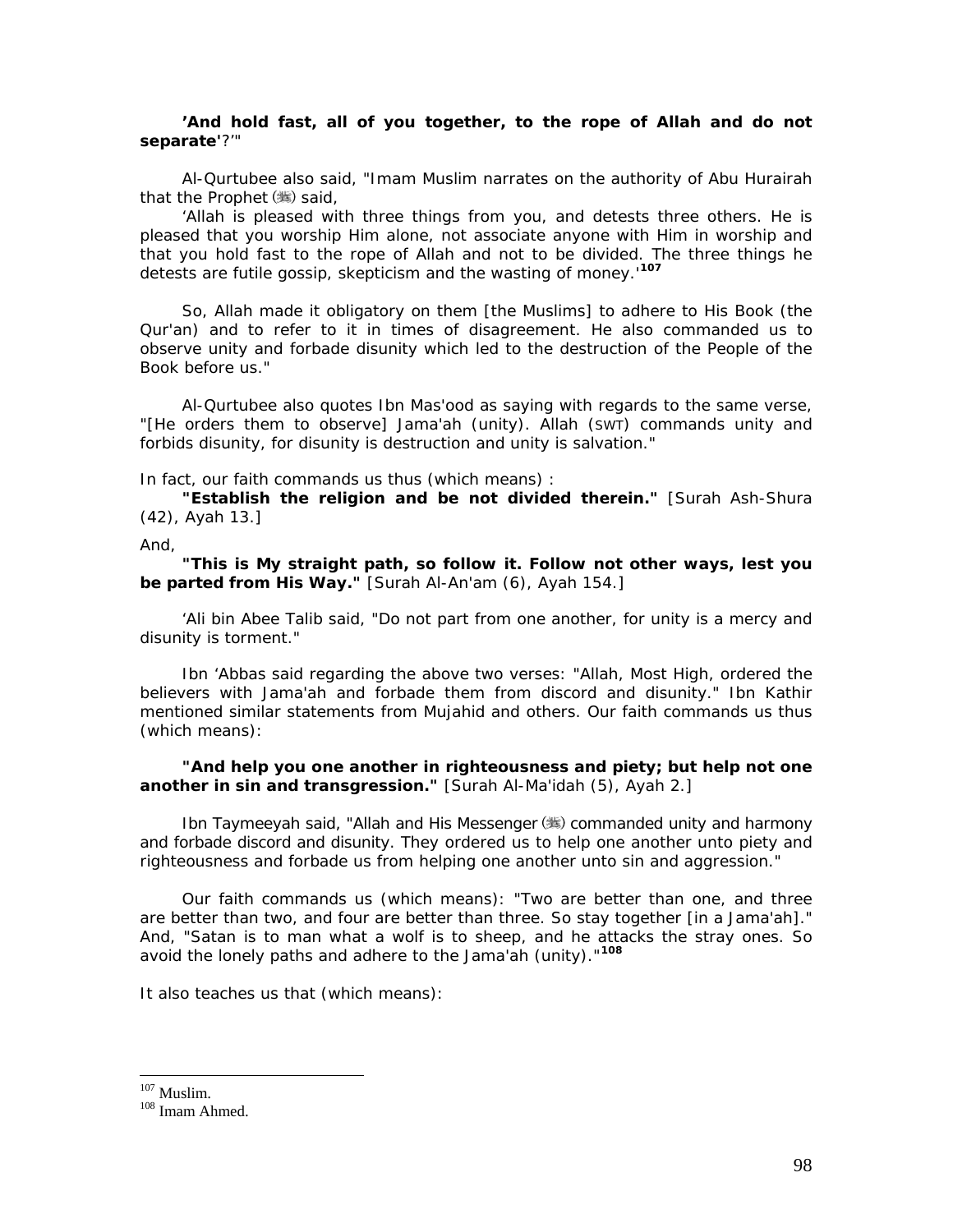*"The believers, men and women, are awliyyaa' (helpers, supporters, friends, protectors) of one another: they enjoin good and forbid evil."* [Surah At-Taubah (9), Ayah 71.]

and,

#### *"Whoever takes Allah, His Messenger, and those who believe as awliyyaa' (helpers, supporters, friends, protectors), then the party of Allah will be the victorious."* [Surah Al-Ma'idah (5), Ayah 56.]

Our faith teaches us that *Jama'ah* and collective work is the only translation into reality 'of Allah's and His Messenger's commandments to get united, to help one another to righteousness and piety and to hold fast to His religion. Indeed, *Jama'ah*  is the true image of taking believers as awliyyaa'.

To engage in individual, haphazard work in preference to collective work simply means disobedience of Allah and His messenger. For by doing so we prefer disunity to unity, neglect co-operation with the believers to achieve righteousness and piety, and reject and disparage the taking of believers as awliyyaa'.

All these arguments provide sufficient reasons for adopting the method of collective work and choosing the *Jama'ah* as the best and only way to obey Allah and His Messenger t' in these matters. However, these are by no means the only reasons to do collective work. Indeed, there remains an important and decisive reason which our faith has not neglected to mention, namely the principle that 'what is vital for the fulfillment of an obligation is in itself an obligation'. There are many duties which we cannot carry out in accordance with Allah's instructions without collective effort.

To "establish religion" in fulfilment of Allah's command will undoubtedly lead us to enter an all-out confrontation with the enemies of Islam who wish to establish their *Jahiliyyah.* This confrontation, along with its concomitant obligations such as fighting against the secular rulers and those sects which refuse to implement certain Islamic rules, cannot be undertaken without organized collective work. So in view of the legal principle stated above, it is an obligation to observe collective work with all its necessary requirements, such as uniting and organizing our ranks, installing a Muslim leader, placing the appropriate skills in the appropriate places and acquiring the means of strength and influence.

Conversely, abandoning collective work means, in the first place, disobedience of the commands of Allah and His Messenger. It also means forsaking most of this religion's laws and obligations which we are supposed to establish. Islam today is established only through some ritual observations. Such vital fields, however, as economics, legislation, social dealings, government, legal punishment, wars and treaties, are all established by *Jahiliyyah.* To establish the religion of Islam in all these fields and domains entails, as we stated earlier on, an all-out confrontation with *Jahiliyyah,* on all fronts, using all the means, weapons and capabilities at our disposal. For our confrontation with *Jahiliyyah* to stand a chance of success we must be united, organize our ranks and hold fast to our religion. Without these requirements, the establishment of religion will never be realized. Muslims have aspirations 'that cannot materialize without consistent collective work which abides by the rules and regulations of *Shari'ah* and is organized through a movement. It is only in this way that we can translate our Plans into reality and thus achieve all our goals.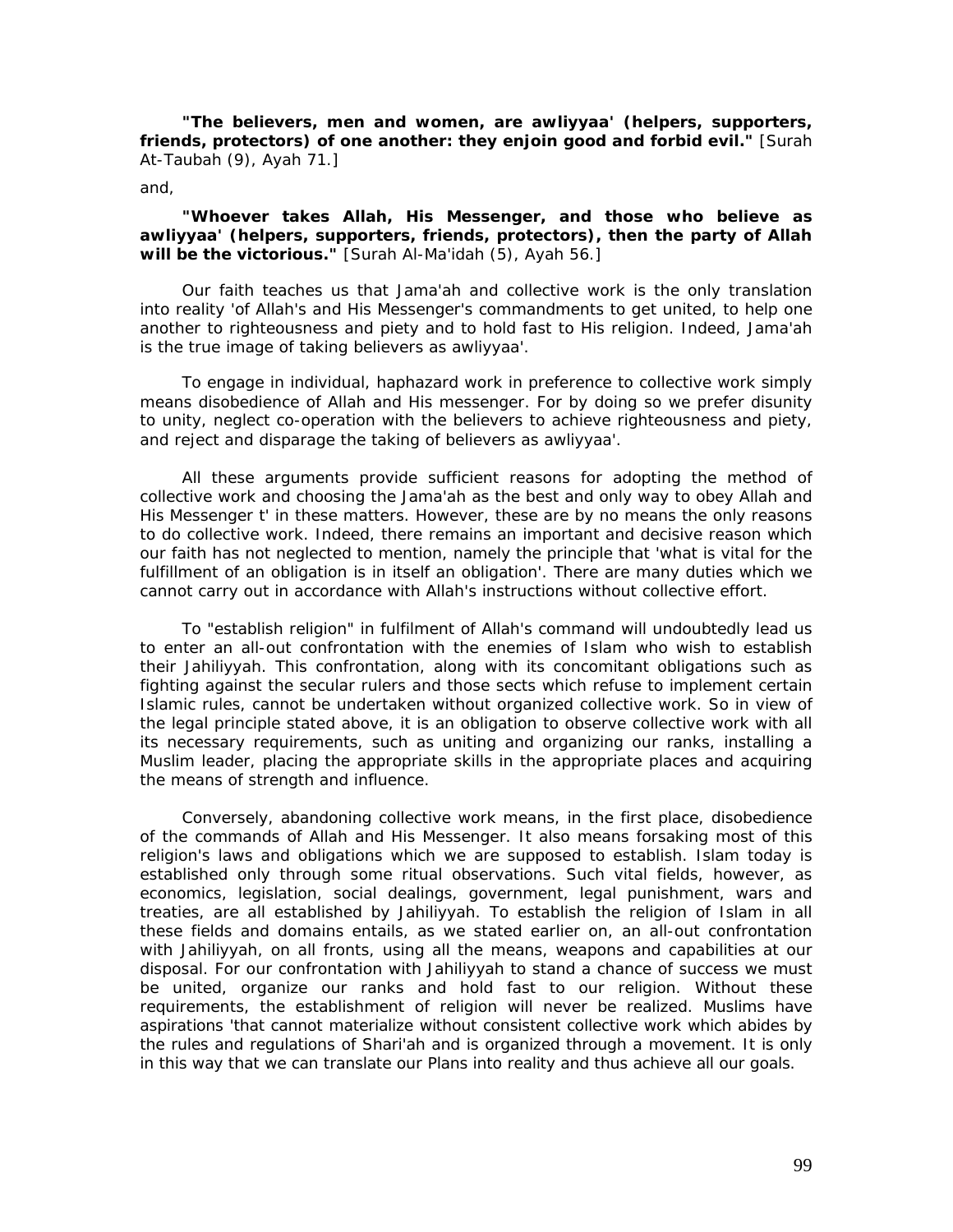Perhaps, after all we have just mentioned, we have the right to disapprove of those who call for an isolationist approach, want to withdraw from the field of Islamic work and flee the field of confrontation. But what type of isolation do they seek and isolation from what? Do they want isolation from divine obligations and duties? From *Jihad, Hisbah* and *Da'wah?* Isolation from obligations of individual responsibility or those of collective responsibility which are neglected today even by those who can undertake them? Perhaps they want us to leave the land and the people in the hands of the secularists, to abandon the obligation of establishing the faith, to forget about Palestine, Andalusia and all the Muslim lands. We do not know as yet of any Muslim scholar who has issued this religious verdict. No-one has ever said that we should avoid collective work and confine ourselves to prayers, supplication and remembrance and abandon all our duties of educating the ignorant, admonishing the arrogant, enjoining good, preparing for *Jihad,* fighting our enemies, liberating our lands and establishing *Shari'ah.* 

Abu Hamid Al-Ghazali writes, *"You should know that every person who confines himself to sitting in his home, wherever he may be, cannot be innocent of evil in this day and age. For by doing so, one neglects the [obligation] of guiding people, educating them and enjoining them to do good." Surprisingly* enough, Al-Ghazali wrote these words in his own time, when the Caliphate was established and *Shari'ah*  implemented!

Ibn Al-Qayyim said, *"What good is there in a person who sees the sacred things of Allah being violated, His limits transgressed, His religion forsaken, the Sunnah of His Messenger* (5) *neglected, and yet he remains indifferent, with a 'cold heart' and silenced tongue, like a silent devil. Such people, besides being despised by Allah, have been afflicted by the worst disease, namely the death of their hearts. For the more the heart is alive and vibrant, the more its anger for the sake of Allah and His Messenger* ( $\frac{1}{2}$ ) is felt, and the stronger and more complete its support for the Deen." By Allah, Ibn Al-Qayyim was correct.

He also said, *"The standing in the rank and waging of Jihad for an hour of a brave, strong man, who is feared by the enemies of Islam, is better than his performing Hajj, fasting, giving charity and observing : voluntary acts of worship. By the same token, mixing with people, educating them and counseling by a knowledgeable scholar who knows the Sunnah, what is Halal and what is Haram and ways of good and evil, are better for him than withdrawing from social life and giving himself over solely to praying, reciting the Quran and remembering Allah."* 

Ibn Al-Mubarak related on the authority of `Amir Ash-Sha'bee that some men left Kufa to withdraw from social life and indulge in worship. When `Abdullah bin Mas'ood heard of them, he went to see them. They were pleased to see him, but he said, *"What prompted you do this?"* They said, *"We liked to get away from the people to worship [Allah]."* He then said to them, "If *everyone else did what you are doing, who is going to fight the enemy? I will not leave until you return with me."*  May Allah have mercy on Ibn Mas'ood. He said what he said at a time when *Jihad*  was an obligation of collective responsibility *(Fard Kifaayah).* What would he have said today to those who seclude themselves from the world?

Besides, how could advocates of seclusion neglect the Hadeeth in which the Prophet , said, *"A group from my Ummah will continue to fight in the way of Allah,*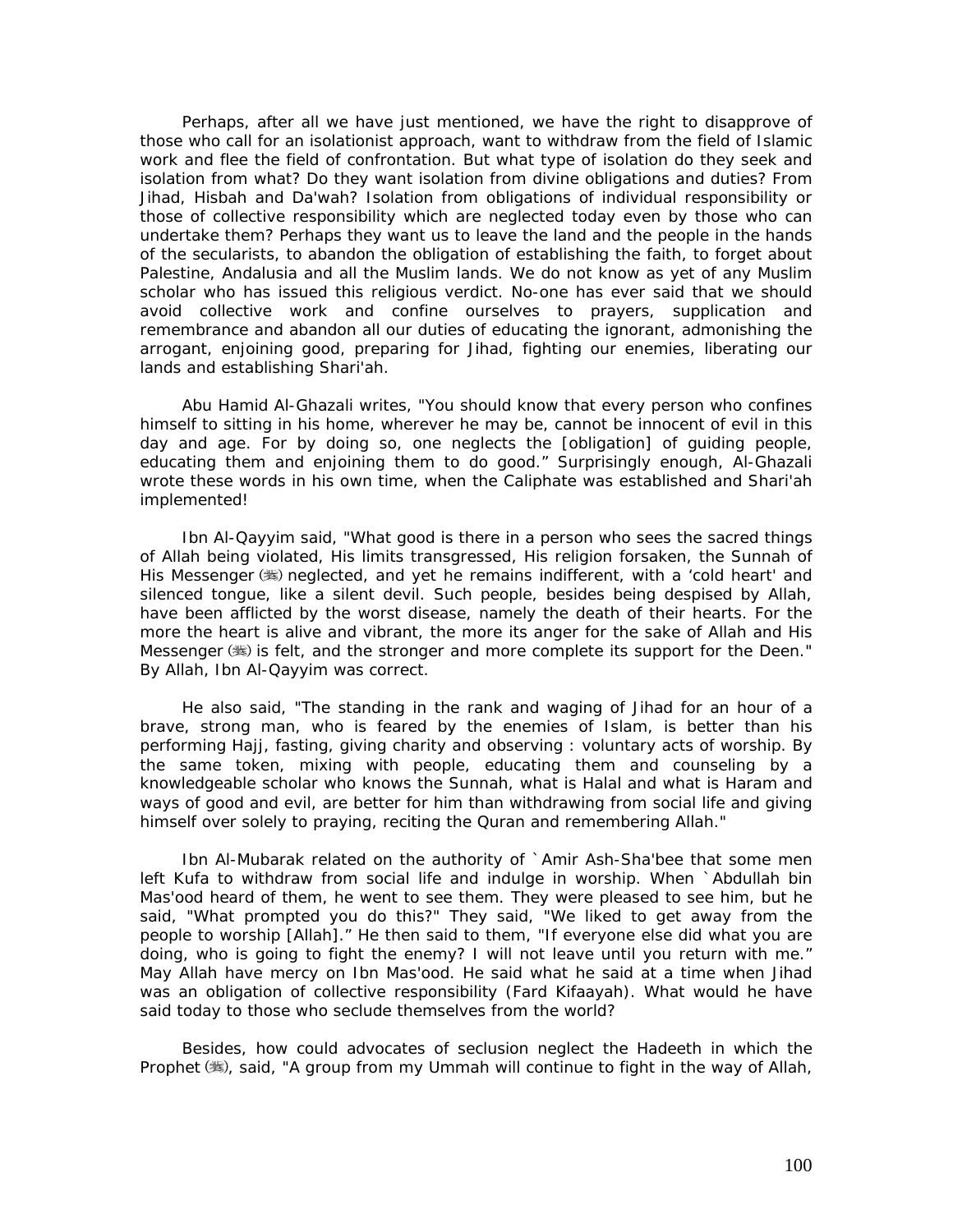*defeating their enemy, unconcerned about those who oppose them, until the Day of Judgement."***[10](#page-101-0)9**

Have these isolationists not read the *Hadeeth* in which the Prophet prohibited one of his companions from seclusion saying, "Do *not do it. For the setting*  forth of one of you in the way of Allah (Jihad) is better than his prayer in his home *for seventy years. Do you not yearn that Allah may forgive you and enter you in the*  Garden? Fight in the way of Allah, for whoever fights in the way of Allah for the time *between the milking of a camel, is guaranteed to enter the Paradise."***[1](#page-101-1)10**

As for those who adopt the isolationist approach, we can but send him a few verses of poetry which `Abdullah bin Al-Mubarak, the *Muhaddith* of Syria, had sent to his devout ascetic friend Al-Fudhayl bin 'Ayyaadh, in which he disapproved of his settling in the vicinity of Makkah and neglecting *Jihad,*

*"O worshipper of the Two Holy Mosques, if only you could see us, you would know that you are merely playing in your worship. Whoever is dying his neck with tears [out of the fear of Allah], [Should know that] our throats are being dyed with our blood. Or he who tires his horse in falsehood [Should realize that] our horses are fatigued on the 'day of adversity'. The scent of perfume is for you, but for us, our perfume is The dust of our horses' hooves and the more pleasant dust. From our Prophet* ( $\ddot{\mathbf{x}}$ ) came a statement that is true and cannot be denied. The dust from a horse in the path of Allah that enters the nose of its rider *cannot come together with the smoke of the Blazing Fire [of Hell]. This is the Book of Allah which speaks with the truth before us, The martyr is not dead, and this cannot be denied."* 

## **5. A Jama'ah Regulated by the Shari'ah**

The *Jama'ah* which intends to work for the religion of Allah must be committed to *Shari'ah* in all its aspects: in its objectives, creed, understanding and activities. We make special mention here of the necessity of the *Jama'ah* adhering in its activities to the dictates of the *Shari'ah* because of the importance of the matter. For it is loose attachment to and transgression of the edicts of *Shari'ah* that has hindered the progress of many present-day Islamic groups and which has led others to deviate from the right path, and yet others to make compromises with the disbelievers and incline towards them. In fact, Islamic work always needs *Shari'ah* to guide it.

Many of these groups have forgotten that they should work only by the means of Islam. They have broken free from the regulations of the *Shari'ah* as well as

<span id="page-101-0"></span><sup>&</sup>lt;sup>109</sup> Bukhari.

<span id="page-101-1"></span> $110$  Abu Dawud, Tirmidhi and Ahmad.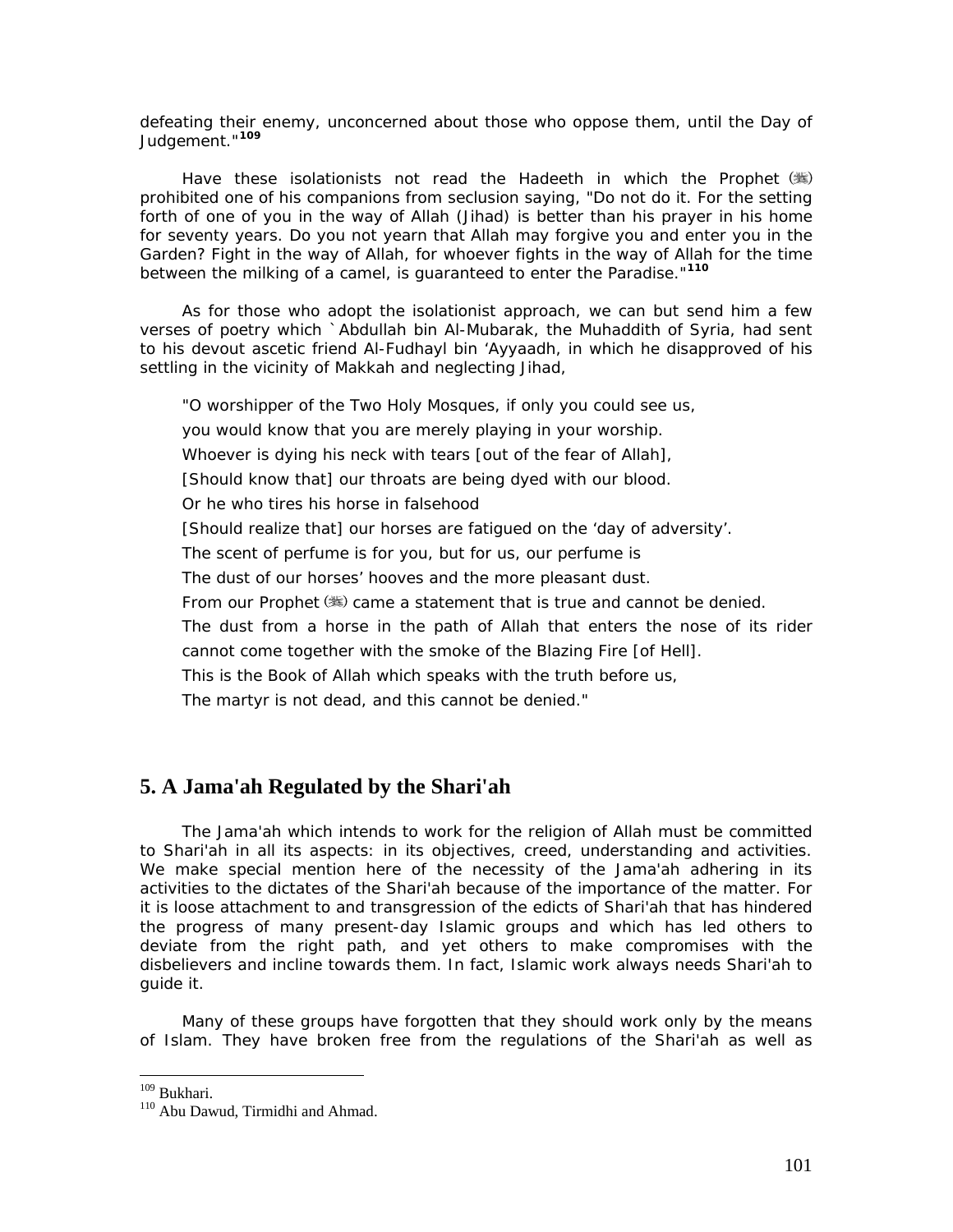transgressed its limits, thinking that by raising the banner of Islam and speaking in its name they are permitted to act as they please. Their whims, opinions and policies have stepped in to take the course of action, to the exclusion of *Shari'ah.* This has consequently given rise to the commission of obvious prohibitions and the neglect of known obligations in the name of the interest of Islamic work and movement, as though *Shari'ah* cannot meet the requirements of Islamic work and movement. Therefore, the Islamic movements have, for the most part, dissented from the teachings of Islam, transgressed its limits, have put (themselves) *"forward before Allah and His Messenger,"***[1](#page-102-0)11** and raised their voices *"above the voice of Allah's Messenger*,  $n^{112}$  $n^{112}$  $n^{112}$  thus giving proof of their complete ignorance, or pretension to be ignorant, of their religion.

In fact, our *Shari'ah,* with its rulings, commandments and prohibitions, in its totality and details, is capable of driving the Islamic work forward at a great pace and in no time, not even imagined by those who are active in the Islamic field, on condition that they should have themselves and their movement regulated by *Shari'ah,* in all matters, big and small. As for the movement to assume the role of 'guardian' for the *Shari'ah,* allowing things which it likes and ignoring those which it does not like, this is undoubtedly a new form of *Jahiliyyah* in disguise.

Indeed, it is Islam which deems collective work through a *Jama'ah,* an obligation of individual responsibility *(Fard 'Ain)* and therefore we should not contravene Islam in this regard. This *Jama'ah* should strictly adhere to the rules and regulations of Islam and not follow the personal opinions of those who are in charge of it. The responsibility for insuring the *Jama'ah's* strict adherence to the *Shari'ah*  rests mostly on the shoulders of the venerable *Ulama* of our *Ummah* who are pious, wage *Jihad* for Allah, act in accordance with the saying of Al-Haqq (which means): *"who deliver the message of Allah and fear Him, and fear none save Allah."* **[11](#page-102-2)3** This responsibility should not be assumed by those *Ulama* who seek worldly gains and serve oppressive, secularist rulers.

Indeed, the task assigned to the *Ulama* of this *Ummah is* pivotal and vital and no-one else can fulfill it except them. Their duty is to lead the Islamic movement in such a way as to keep up with current events in reality, to defiantly face challenges and never to renounce confrontation, while at the same time remaining in accord with *Shari'ah,* obeying its instructions and realising its objectives.

If the true *Ulama* neglect this duty which is theirs, the ignorant people and those who pretend to have religious knowledge will undoubtedly step in to take over. The *Ulama's* failure to participate actively and contribute amply in the leadership of the movement will surely lead to the movement remaining passive and confused before the various issues which arise. As a result of this, those in charge of the movement will be confused as to the rulings and judgments of the *Shari'ah* regarding these issues. The thousands of issues, circumstances and problems which the Islamic movement is facing today necessitate the intervention of men of knowledge to lead the way; otherwise, the procession will go astray. For *Jahiliyyah* does more harm than good.

<span id="page-102-1"></span><span id="page-102-0"></span><sup>&</sup>lt;sup>111</sup> Surah Al-Hujuraat (49), Ayah 1.<br><sup>112</sup> Surah Al-Hujuraat (49), Ayah 2.<br><sup>113</sup> Surah Al-Ahzaab (33), Ayah 13.

<span id="page-102-2"></span>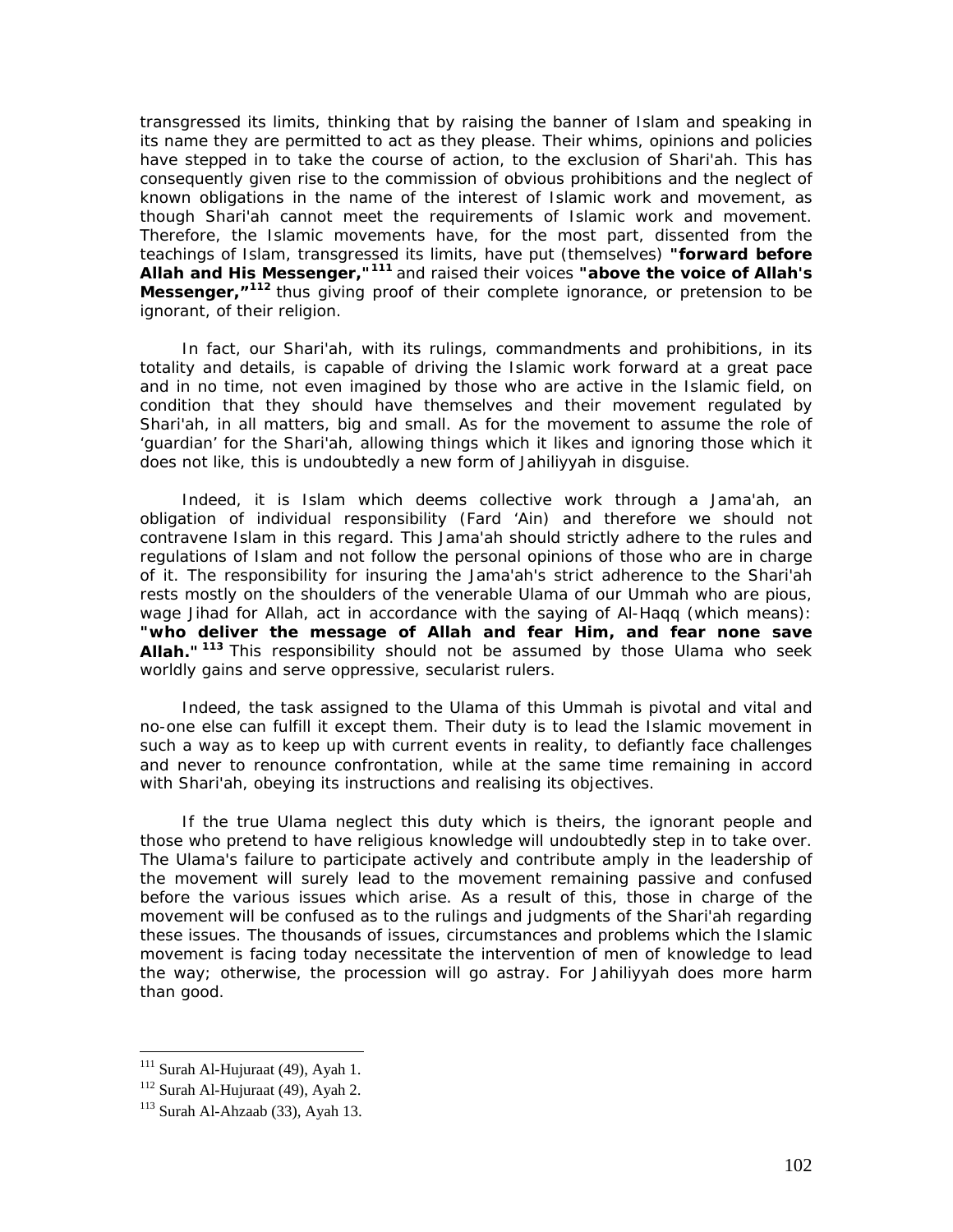Those who actively work for Islam should therefore realize the importance of this issue and give it their uttermost attention. They should know that the *Ulama* are heirs of the Prophets and they are best qualified to lead this *Ummah. So* let us give our support to the heirs of the Prophets. Allah (SWT) says (which means),

"Are those who know equal with those who know not? But only men of *understanding will pay heed."* [Surah Az-Zumar (39), Ayah 9.]

### **6. A Jama'ah which draws lessons from past experiences**

Allah (SWT) says (which means): *"So travel in the land and see what was the end of those who denied [the truth]."* [Surah An-Nahl (16), Ayah 36.]

History is a great school of knowledge for all those who want to learn. Islam constantly invites us to consider the history of preceding nations and learn from what befell them as a consequence of their disbelief in Allah (SWT) and obstinacy to follow His guidance,

#### *"Such were the townships whose story We relate unto you. Their Messengers did indeed come to them with clear proofs, but they would not believe in what they had disbelieved before. Thus does Allah seal the hearts of the disbelievers."* [Surah Al-A'raaf (7), Ayah 101.]

The history of our *Ummah is* replete with lessons that illuminate the road of the true believers who seek Allah's Bounty and Pleasure. The *Seerah* (biography) of our Prophet (.) represents the ideal example of how a Muslim ought to lead his life in all its aspects. His *Jihad* and that of his companions, and such Battles as Badr, Uhud and Al-Ahzaab which raged between Islam and the forces of *kufr,* are indeed immortal, and represent honourable pages that light the way for those who wish to follow in their footsteps.

Throughout the long, rich history of the Muslim *Ummah* great events took place: kingdoms and nations rose and fell, armies marched west and east conquering new lands and still the sun of Islam never set on the world, until forces of *kufr*  represented by the Jews, the Christians and the atheists allied with one another and brought about the eventual fall of the Caliphate in 1924 and thus the disintegration of the *Ummah.* 

While striving to re-establish the Islamic Caliphate, making it our prime objective, we must understand the progression of history and absorb its lessons to distinguish the genuine from the counterfeit. We must, while progressing towards its great objective, absorb the experiences of Islamic movements, past and present, in order to benefit from their merits as long as they accord with the instructions of the *Shari'ah* and avoid repeating their mistakes. Studying the history of past and present movements will also help us to understand why these movements had no chance of success and what reasons led to their defeat. In this way, our beginning will not be similar to that of those who came before us; rather our point of departure will be the point where our predecessors stopped.

Some of the Islamic movements worthy of study are: The *Al*-*Wahhaabiyyah*  movement which appeared in the Arabian Peninsula, *As-Sannusiyah* movement in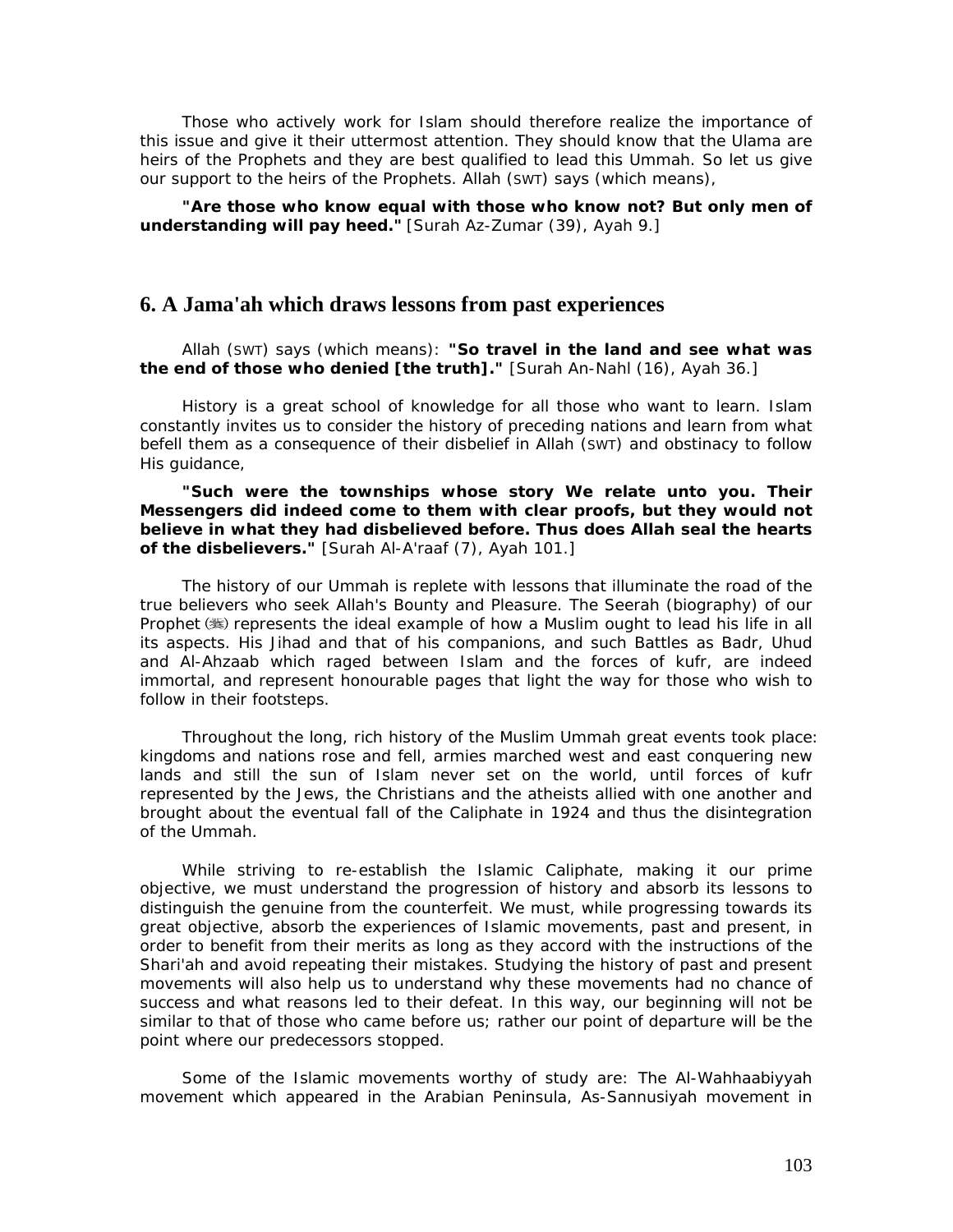Libya, *Al-Mahdiyyah* movement in the Sudan,the *Muslim Brotherhood (Ikhwaan Al-Muslimoon),* as well as the movements of Islamic *Jihad* which are currently active throughout the world from the Philippines and Afghanistan in the East, through Syria and Egypt, to the Arab Maghreb and the Balkans in the West.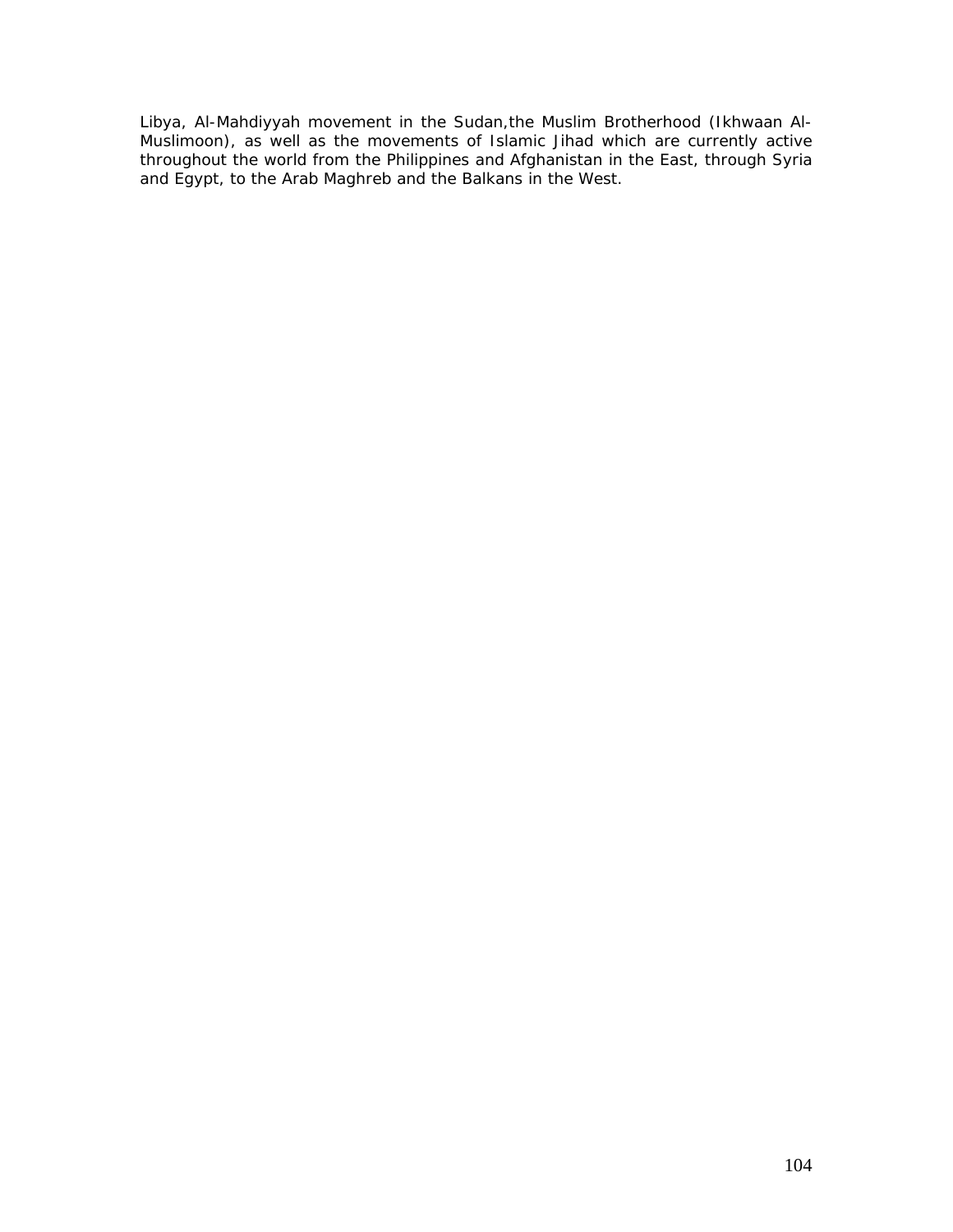# **Part Six: Our Provisions**

- *Piety and knowledge.*
- *Certainty and total reliance on Allah.*
- *Gratefulness [to Allah] and patience.*
- *Doing without the life of this world in preference to the Hereafter.*

Every traveller needs some provisions for his journey. The longer the way, the more arduous and greater the sacrifices required to complete it and the more provisions he requires.

What then of someone travelling towards Allah and the Hereafter? Someone who will end his journey either in Paradise or the Hell-Fire? What could we say of a traveller who starts his journey with trials and tribulations in this world, spending the remainder of his journey in a state of dust in his grave, only to end up between the Hands of his Lord? What provisions does such a person need to take with him? What kind of provisions will benefit and help him on his journey? And what provisions will take him to a place of safety and save him from what he fears and strives hard to avoid? Does he need wealth and children or prestige and power? By Allah, he needs none of these as provisions on the way towards Allah and the Hereafter. Indeed, such worldly means will be of no avail to him on the Day of Judgement, as Allah (SWT) says (which means),

*"But as for him who is given his record in his left hand, he will say, 'O, would that I had not been given my record! Nor known what my reckoning*  was! O, would that [death] had made an end [of me]! My wealth has been of *no avail to me. My power has perished from me."*[Surah Al-Haaqqah (69), Ayat 25-28.]

*"O Mankind! Keep your duty to your Lord and fear a Day when the parent will not be of any avail to the child, nor will the child at all be of any avail to the parent."* [Surah Luqman (31), Ayah 33.]

*"But when there comes as-Saakh-khah (the Day of Resurrection's second blowing of the Trumpet), on that day a man will flee from his brother, and [from] mother and his father, and [from] his wife and his children. Every man among them that day will have concern enough to make him indifferent [to others]."* [Surah 'Abasa (80), Ayat 33-37.]

None of these provisions will avail us except that of *Taqwa* (fear of Allah),

*"And take a provision (with you) for the journey; but the best provision is Taqwa (piety, righteousness, etc.)"* [Surah Al-Baqarah (2), Ayah 197.]

Knowledge is also our provision,

*"It is only those have knowledge among His servants that fear Allah."* [Surah Faatir (35), Ayah 28.]

Certainty is also our provision,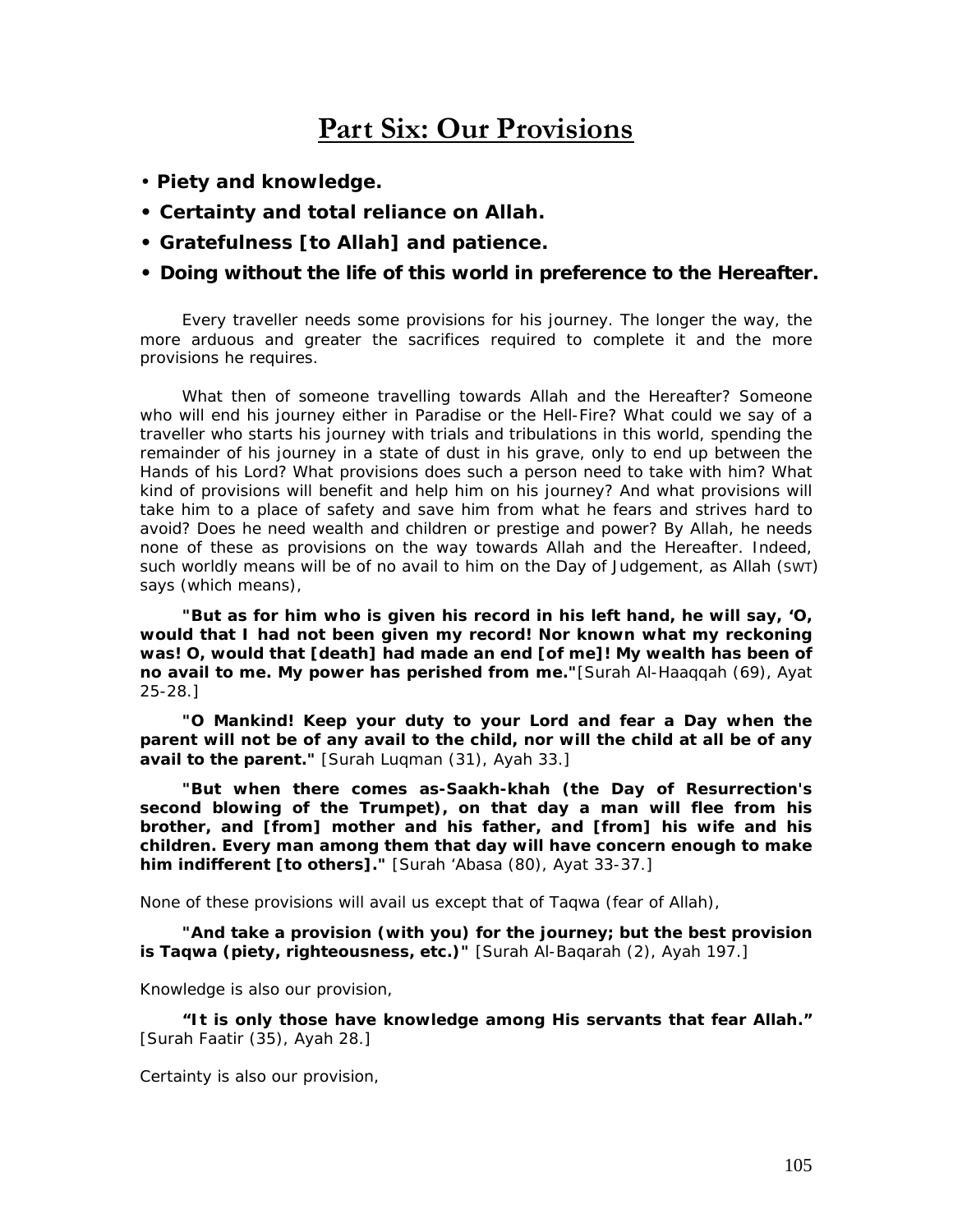*"And we made from among them (Children of Israel), leaders, giving guidance under Our command, when they persevered with patience and used to believe with certainty in Our Signs."* [Surah As-Sajdah (32), Ayah 24.]

Putting trust in Allah is also our provision,

*"And whoever puts his trust in Allah, sufficient is Allah for him."* [Surah At-Talaq (65), Ayah 2.]

Gratitude is also our provision,

*"Why should Allah punish you if you are grateful [to Him] and you believe (in Him)?"* [Surah An-Nisa (4), Ayah 147.]

Patience is also our provision,

*"Allah is with those who patiently persevere."* [Surah Al-Baqarah (2), Ayah 153.]

Zuhd is also our provision,

*"Refrain from the world and Allah will love you, and refrain from what people possess and the people will love you."***[11](#page-106-0)4**

Preferring the Hereafter is also one of our provisions,

*"And whoso desires the Hereafter and strives for it as it should be striven for, and he is a believer - these are the ones whose striving shall find favour [with Allah].*" [Surah Al-`Israa, Ayah 19.]

Such are the provisions which are useful and suitable for our journey to Allah and the Hereafter. They are the right provisions which assist us to carry out the legal obligations that Allah has commanded us to fulfil in this life, avoid the prohibited and patiently endure hardships and afflictions. They are the right provisions that help defeat our enemies, achieve the means of material strength and help in inviting assistance from Allah. They are also the right provisions which assist in forming the distinctive Muslim personality; indeed, they are the proof of the correct formation of such a personality.

Today we face all the forces of *kufr* and inequity while we are in possession of so little in terms of number and means. Our enemies have at their disposal virtually all the means of material might. Also, while we barely find a safe place in which to take refuge, our enemies dominate the world and stand united against Islam,

*"Verily, adh-Dhalimoon (the polytheists, wrongdoers, etc.) are awliyyaa' (protectors, helpers, etc.) to one another…"* [Surah Al-Jaathiya (45), Ayah 19.]

So what is left for us?

*"…But Allah is the Wali (Helper, Protector, etc.) of the righteous."*

Indeed, He is the best Protector and Helper,

*"For Allah is Best and the Most Abiding."* [Surah Ta-Ha (20), Ayah 73.]

<span id="page-106-0"></span> $114$  Ibn Maajah.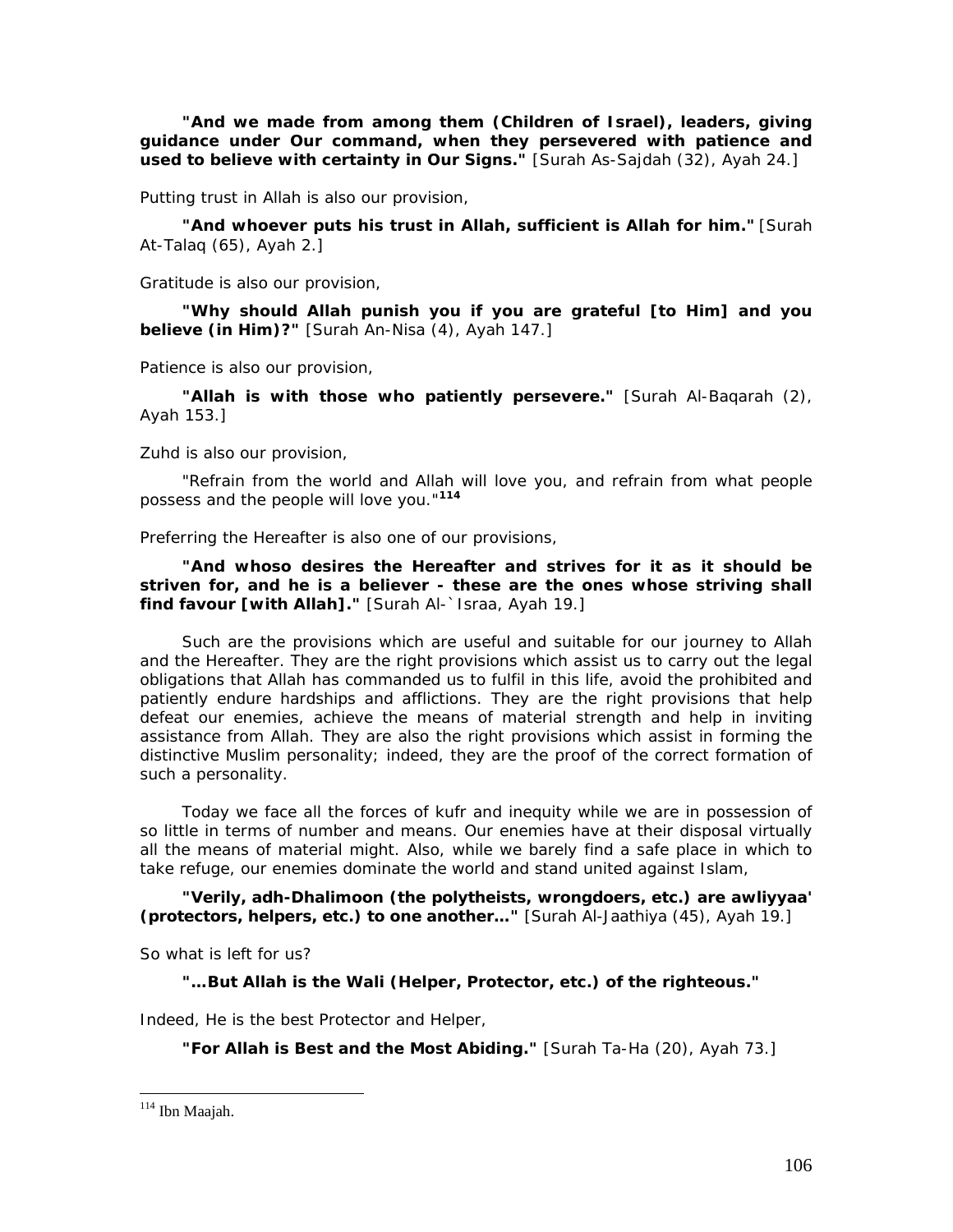We have been commanded to make ready against our enemies all we can of power. But whatever preparations we make will, for the most part, be insignificant compared to those of our enemies. So how can we prevail?

In fact, we can prevail because they do not possess the same provisions as we have. Our provisions will be the instrument that bridges the wide gulf in capability between us and them, and provide us with ultimate victory.

We stand, despite our limited capabilities and our small number, armed with piety that will safeguard us against minor sins, let alone major ones, and will encourage us to perform voluntary acts of worship after the performance of the obligatory ones. The Prophet (5) says,

*"Allah the Almighty has said, 'Whoever shows enmity to a Wali (friend) of Mine, I shall be at war with Him. My servant does not draw near to Me with anything more loved by Me than the religious duties I have imposed upon him, and My servant continues to draw near to Me with voluntary acts of worship so that I love him. When I love him I am his hearing with which he hears, his seeing with which he sees, his hands with which he strikes, and his foot with which he walks. Were he to ask [something] of Me, I would surely give it to him; and were he to ask Me of refuge, I would surely grant him it.'"***[1](#page-107-0)15**

We also stand in the face of our enemies, armed with knowledge which will prevent us from going astray and enable us to worship our Lord in the manner most pleasing to Him. We stand assured of Allah's assistance and support for this religion. Certainty prompts us to put our trust in Allah, so that if we are afflicted by a calamity along the way, we endure it with a patience fair to see, and if good befalls us, we express our gratitude to Allah in a way suited to Him, the Giver and Bestower, Exalted is He. We sell our lives in exchange for the Hereafter, loving death as our enemies love life. How could we possibly be defeated after all this?

## **1. Taqwa (Piety)**

*"O you who believe! Fear Allah as He should be feared, and die not except in a state of Islam."* [Surah Ale-Imran (3), Ayah 102.]

Piety is an indispensable provision for the Muslim *Jama'ah.* Our *Jihad* and striving to establish the religion of Allah on this earth will undoubtedly fail without piety and all our work will be turned down by Him. The two sons of Adam (as) each offered a sacrifice to Allah, who accepted one and rejected the other. The reason was that:

## *"Verily, Allah accepts only from al-muttaqoon (the pious)."***[11](#page-107-1)6**

Piety made one of the two sacrifices worthy of Allah's pleasure and acceptance, while the other which was devoid of piety, was returned to its offerer unaccepted. The efforts of so many people, striving with words and deeds, are rejected because they do not emanate from the lamp of *Taqwa.* 

<span id="page-107-0"></span><sup>&</sup>lt;sup>115</sup> Bukhari, on the authority of Abu Hurairah.<br><sup>116</sup> Surah Al-Ma'idah (5), Ayah 27.

<span id="page-107-1"></span>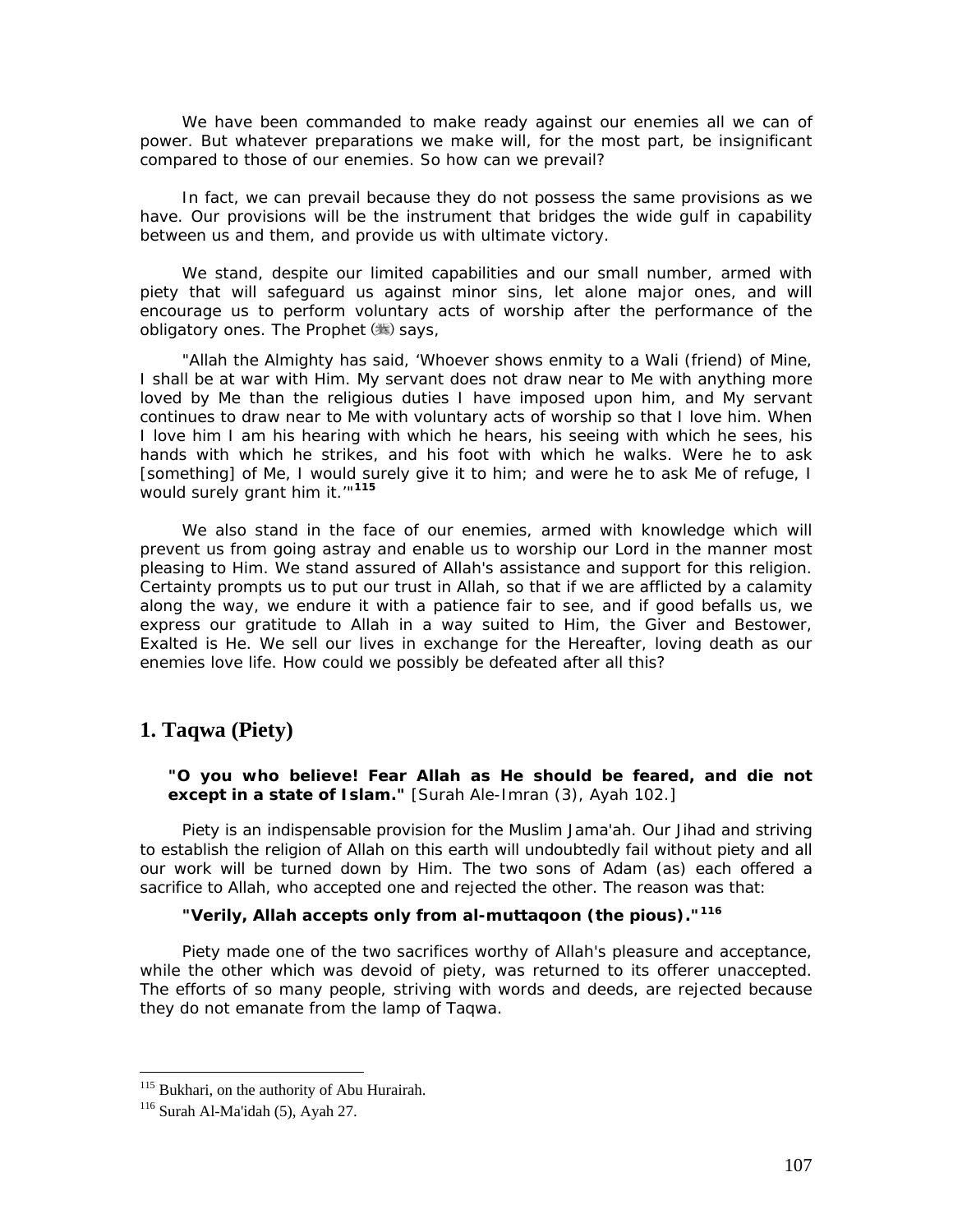Furthermore, piety is a precondition for the success of our endeavours in this world and in the world to come. Moses (as) told his people, as the Qur'an says about him (which means),

*"Pray for help from Allah, and be patient. Verily, the earth is Allah's. He gives it as a heritage to whom He will of His servants, and the [blessed] end is for al-muttaqoon."* [Surah Al-A'raaf (7), Ayah 128.]

Victory and power in the land cannot be attained without *Taqwa,* 

*"Surely, the [good] end is for al-muttaqoon."* [Surah Hud (11), Ayah 49.]

'Umar bin Al-Khattab wrote to Sa'd bin Abee Waqqas, the commander of the Muslim armies during the campaign against the Persians, "*I command you and your soldiers to observe Taqwa which is the best preparation against the enemy and the strongest weapon of war. I command you and your soldiers to be more on guard against sins than against the enemy, for the sins of [your] army should be feared more than their enemy. Indeed, Muslims only triumph by the sinning of their enemy against Allah, for otherwise we would not have the strength and advantage over them. Our numbers are not like their numbers, nor is our preparation like their preparation. If we equal them in sins, they will prevail over us through their physical strength. If we cannot defeat them through our piety, we will not defeat them through our strength."* 

Allah's support for His servants and His assistance to them with the angels is conditional upon piety:

*"Yes, if you hold on to patience and piety, and the enemy comes rushing at you, your Lord will help you with five thousand angels having marks [of distinction]."* [Surah Ale-Imran (3), Ayah 125.]

How true was 'Abdullah bin Rawaahah who said on the day of the Battle of Mu'tah, *"By Allah, we do not fight the people with the number of soldiers and preparation, but we fight them with this religion with which Allah has honoured us."* 

There is a huge gulf between us and our enemies in terms of numbers, equipment and the various means of power, but Allah (SWT) has given us something with which to bridge this gap and prevail over them, despite our small number and meagre capabilities. He provides us with the means to achieve the greater triumph,

## *"O you who believe! If you obey Allah and fear Him, He will grant you a Furqan (criterion [to judge between right and wrong])."* [Surah Al-Anfal (8), Ayah 29.]

Muhammad bin Ishaq said, *"Furqan is distinction between the truth and*  falsehood, with which we recognise truth from falsehood, with which we act with the *truth and avoid falsehood, and with which we support the truth and overcome falsehood."* 

Ibn Kathir said, *"Whoever fears Allah by carrying out what He commands and abandoning what He forbids, Allah will help him distinguish between the truth and*  falsehood. This knowledge will induce his victory, safety and relief from the *difficulties of this world and will also ensure his happiness and forgiveness of his sins on the Day of Judgement."*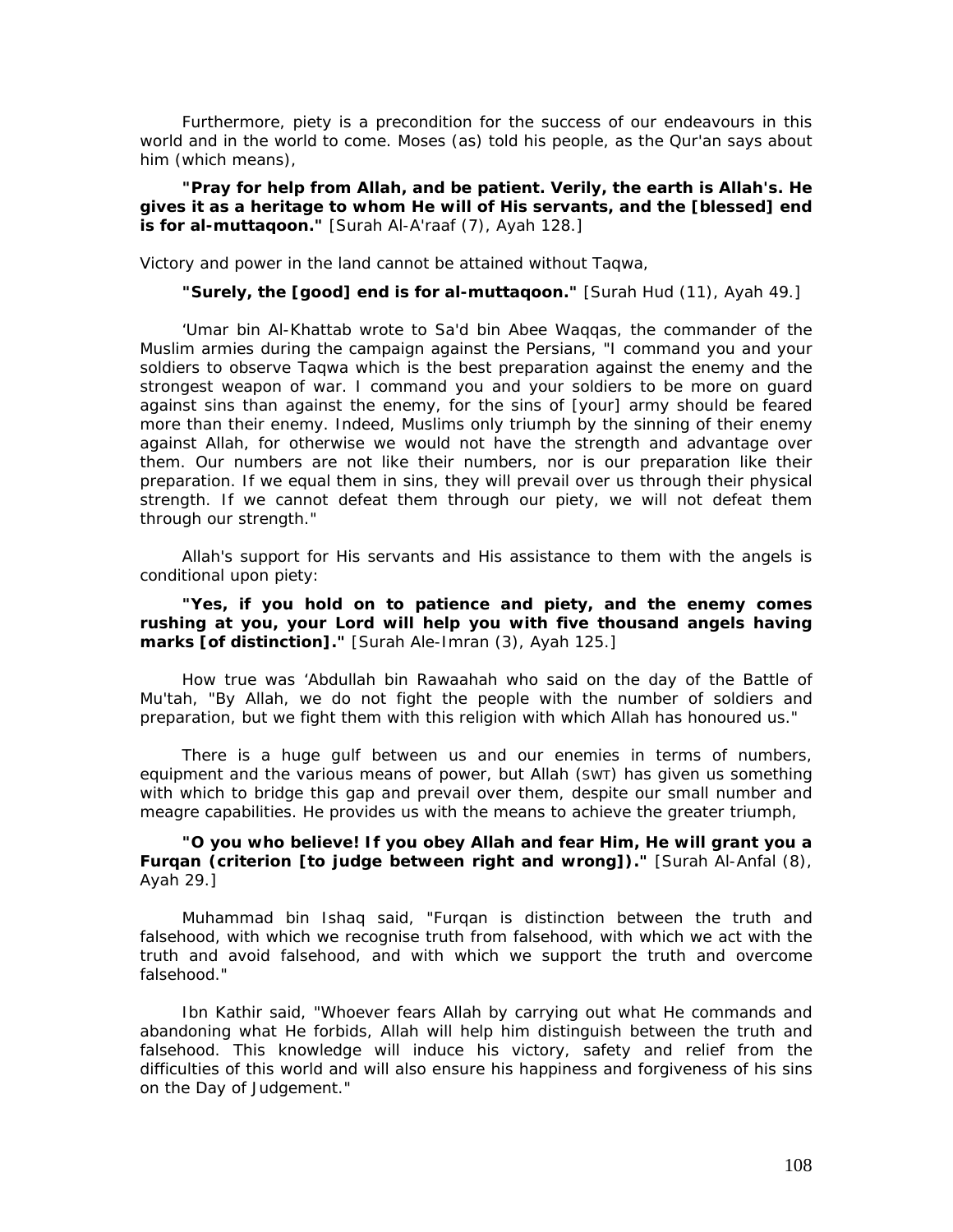Piety is the key to our salvation from the state of weakness, backwardness and humiliation in which our *Ummah* lives. It is the means by which, if we adopt faithfully, all the tools of success and victory will readily be at our disposal, and the causes of defeat and humiliation will vanish. It is piety which takes us by the hand, leads us to the Truth and makes us love it, succumb to it, work by it and for it, in sincere devotion to Allah. It guards us against deviation and guarantees us victory over enemies who are mightier than us in strength and greater than us in number.

It is piety which rescues us, by the Will of Allah, from every difficulty and distress. Indeed, Muslims experience many difficulties and hardships today when our enemies are against us!

*"And whoever fears Allah and keeps his duty to Him, He will make a way for him to get out [from every difficulty]."* [Surah At-Talaq (65), Ayah 2.]

# *"And whoever fears Allah and keeps his duty to Him, He will make his matter easy for him."* [Surah At-Talaq (65), Ayah 4.]

It is piety which makes us adhere to the commands of Allah and His Messenger, though they might be arduous to obey. It is also piety which makes us committed to our *Jama'ah,* listening to and obeying our leaders in all good things.

For all the above, as well as other reasons, Allah (SWT) has commanded us to observe piety and make it our best provision:

#### *"And take provision [with you] for the journey, but the best provision is Taqwa. So fear Me, O men of understanding."* [Surah Al-Baqarah (2), Ayah 197.]

While every journey requires a particular provision, the journey towards Allah requires piety which, alone, is suitable for the journey. For *"the best provision is Taqwa."* Indeed, if we lose this provision, we will not be able to carry on our journey and we will certainly stop and meet with disappointment. How excellent was the saying of the Prophet (5) to one of his companions who was embarking on a journey, *"May Allah provide you with piety."***[1](#page-109-0)17** He was, in other words, reminding him that *Taqwa is* a Muslim's provision for ever journey and endeavour in this life. Imam 'Ali once described *Taqwa* as follows, *"Taqwa means fearing Allah, the Almighty, acting in accordance with the Qur'an, contentment with whatever little we have, and preparing for the day of departure (death)."* 

Al-'Irbadh bin Sariyah once said, *"The Messenger of Allah gave us a sermon by which our hearts were filled with fear and tears came to our eyes. We said, 'O Messenger of Allah, it is as though this is a farewell sermon.' He said, 'I counsel you to fear Allah (have Taqwa) and to give absolute obedience, even if a slave becomes your leader. Verily, he amongst you who lives [long] will see great controversy, so you must keep to my Sunnah and to the Sunnah of the Rightly-Guided Caliphs. Cling to them stubbornly. Beware of newly invented matters, for ever invented matter is an innovation (bid'ah), and every bid'ah is a going astray, and every going astray in the Hell-Fire."***[1](#page-109-1)18**

Abu Saeed Al-Khudree said, *"I asked the Messenger of Allah to counsel me and he said, 'Observe Taqwa, for it is the peak of every matter.'"* 

<span id="page-109-0"></span><sup>&</sup>lt;sup>117</sup> Tirmidhi and Ad-Darimi.

<span id="page-109-1"></span><sup>&</sup>lt;sup>118</sup> Abu Dawud and Tirmidhi, who said that it was a *Hasan Sahih Hadeeth*.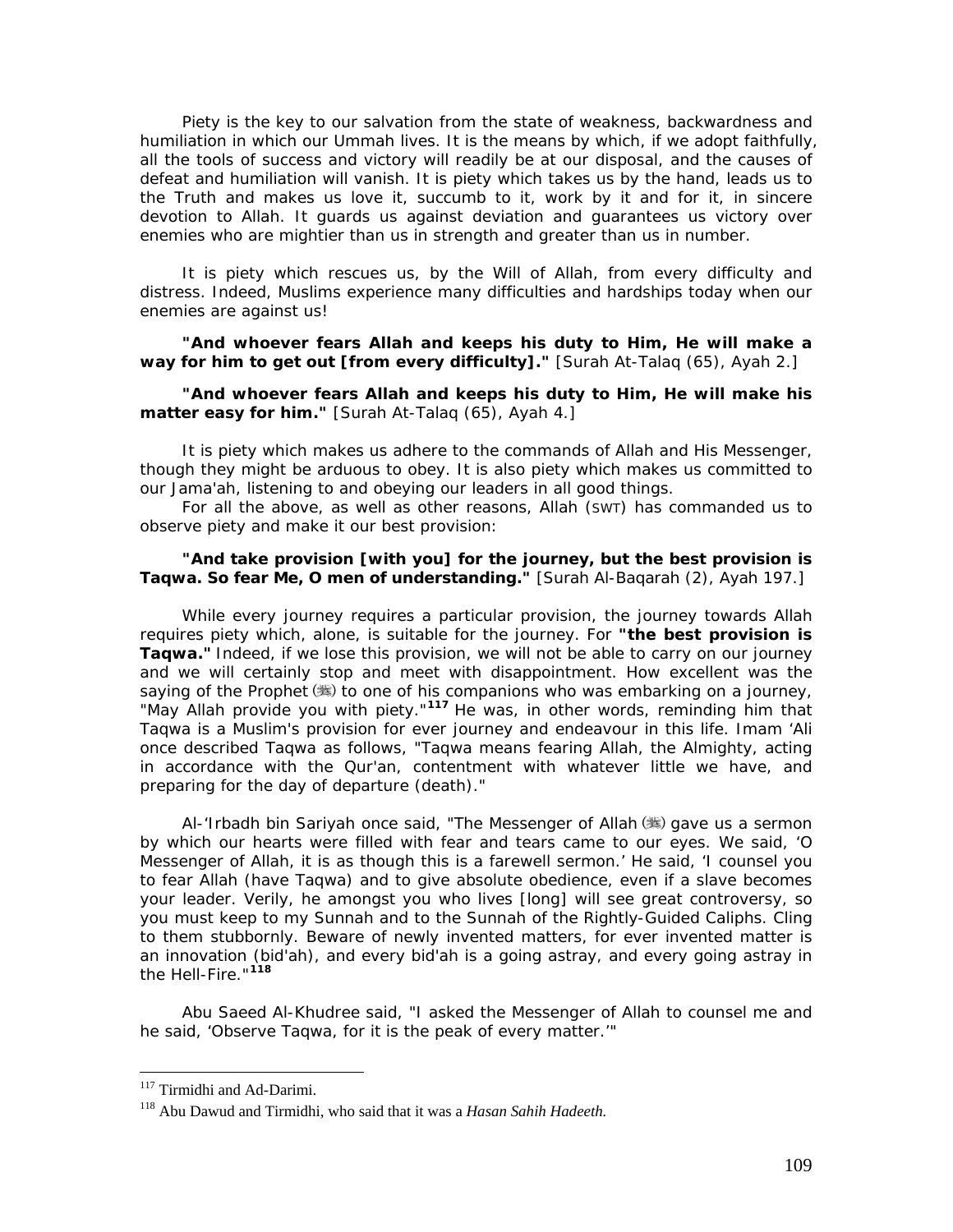It was the Prophet's (5) custom that, whenever he commissioned someone to lead a platoon of fighters, he would instruct him to observe *Taqwa* himself and with regards to the Muslims with him. It is also because of the paramount importance of piety that our meritorious predecessors used to exhort one another to it. Abu Bakr, prior to his demise, entrusted `Umar bin Al-Khattab with the Caliphate and gave him an all-inclusive counsel which started with the words, *"O 'Umar! Fear Allah."* 

'Umar bin Al-Khattab wrote to his son 'Abdullah, saying, *"I counsel you to fear Allah, who protects those who fear Him, rewards those who lend unto Him, a goodly loan and gives more to those who are grateful. Direct your attention towards Taqwa, and make it the elucidation of your heart."* 

But who exactly are the pious and what are their attributes?

Mu'adh bin Jabal said, *"On the Day of Judgement, it will be called out: 'Where are al-muttaqoon (the pious)?' The pious will then rise under the cover of Ar-Rahman who will not conceal Himself from them."* Mu'adh was then asked, *"And who are the pious?"* He replied, *"They are those who avoid shirk and the worship of idols."* 

Hassan Al-Basri said, *"The pious are those who avoid what Allah has forbidden them and carry out what He has commanded them."* 

Abu-Dardaa' said, *"Perfect piety is when the servant fears Allah so much that he eschews evil even, if it is an atom's weight, for fear of Him, and abandons some of the things he thinks are Halal for fear that they might be Haram. "* 

Sufyan Ath-Thawree said, *"Al-muttaqoon are called as such because they have avoided that which is not avoided (by others)."* Maimoon bin Mahran said, *"A pious*  person is more severe in bringing himself to account than a miser is with his partner *[in business]."* 

Indeed, the pious are those who possess all the attributes of goodness and righteousness. The Prophet (5) rightly said, "Fear Allah, for piety brings together all good."

The Prophet  $\left(\frac{1}{2}\right)$  also said, *"Piety is right here,"* and he pointed to his breast three times.**[1](#page-110-0)19**

So how can we acquire this important provision and how can we feed our hearts with it?

'Umar bin 'Abdul-Aziz once wrote to a man, *"I counsel you to observe Taqwa, for Allah accepts nothing but Taqwa, shows mercy only on those who observe it and rewards only for it. This is so because those who preach it are many and those who observe it are few."* 

So how could we possibly observe it? It is really a hard task to attain piety, but easy for those who go towards Allah with open hearts. The first step in this direction is to cleanse the heart of any falsehood, of anything other than Allah, so that nothing remains therein except Allah, obedience to Him, remembrance of Him, gratitude to Him, love for Him, fear of Him, and reliance upon Him. For the heart is like a vessel. Once filled with something it accepts nothing else until it is emptied of the first. By

<span id="page-110-0"></span><sup>&</sup>lt;sup>119</sup> Bukhari and Muslim.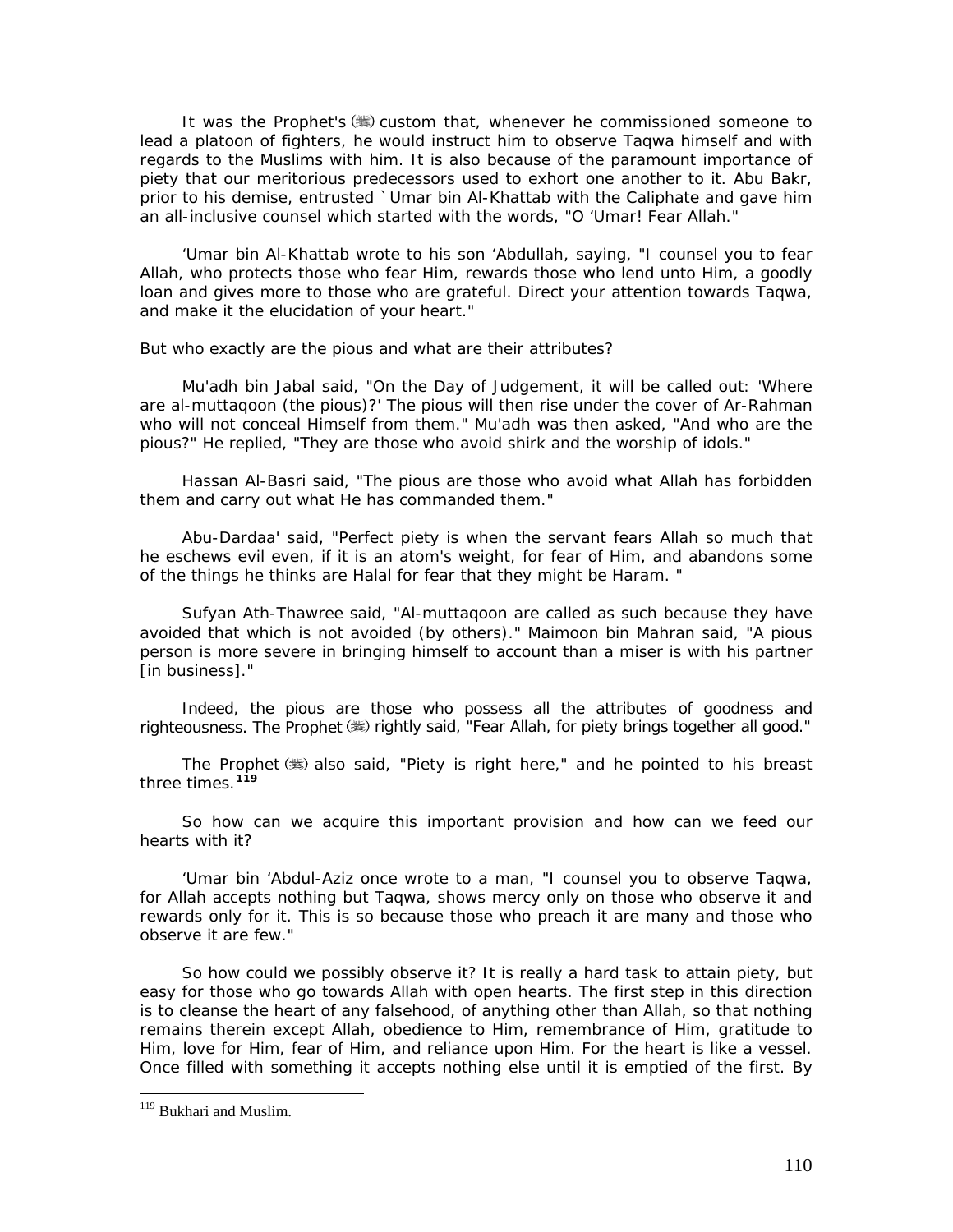the same token, if man serves anything or anyone other than Allah, there will be no place for Allah in his life until they are rooted out and his heart is purged. Those hearts that are filled with love for the life of the world are far away from Allah. Distant from Allah are also the hearts of those hearts which are filled with desires, those which associate others with Allah in worship and those that are sick with love for others than Allah. So, whoever wants that Allah be his Lord and Master and that his heart be filled with love, hope, fear and reliance directed towards Allah, must first cleanse his heart of any false gods and distance himself from all his desires and passions.

Some might ask, "But how can we achieve this?" The answer is through the 'awakening' mentioned in the verse (which means):

## *"Say [unto them, O Muhammad].I exhort you unto one thing only: that you awake, for Allah's sake, by twos and singly, and then reflect."* [Surah Saba (34), Ayah 46.]

This devotion to Allah is made possible by the heart awakening to Him and contemplating His signs in the Qur'an and in the universe and all that is in it. By doing so the heart would find the verses of the Qur'an informing it that there is no god worthy of worship but Allah and proving to it that any deity other than Allah is false. For these deities:

### *"...possess neither hurt nor profit for themselves, and possess neither death nor life, nor power to raise the dead,"* [Surah Al-Furgan (25), Ayah 3.]

It will also find the entire universe testifying that the Creator is One and that He is All-Wise, All-Aware, All-Knowing, Most Kind and All-Mighty.

Only then does the heart learn that there is no god worthy of worship but Allah and that He alone is worthy of total obedience, constant remembrance and gratitude.

But is this knowledge enough for the heart to devote itself to. Allah so completely? Surely it is enough for the sound heart. But those hearts which have strayed and worshipped other than Allah for too long will learn that there is no god worthy of worship except Allah but will, at the same time, continue their devotion to their false gods, knowing full well that these are of no avail to them. So what is the medicine for these diseased hearts? The cure is that the servant should stop and reflect. He should think that the life of this world is ephemeral and that the Hereafter is everlasting. He should then ask himself which one is more deserving of his efforts and devotion. He must think of his remaining alone in his grave with nothing but his deeds for company. The Prophet (5) said,

*"Three things follow the dead person to his grave, two of which return and one of which remains with him. His family, money and deeds accompany him [to the grave], then his family and wealth return, and his deeds stay with him."***[1](#page-111-0)20**

He should think about his standing all alone before his Lord,

*"And truly you come to Us alone (without wealth, companions or anything else) as We created you the first time. You have left behind you all that which We had bestowed on you. We see not with you your intercessors whom you claimed to be partners with Allah. Now all relations between you* 

<span id="page-111-0"></span><sup>&</sup>lt;sup>120</sup> Bukhari and Muslim.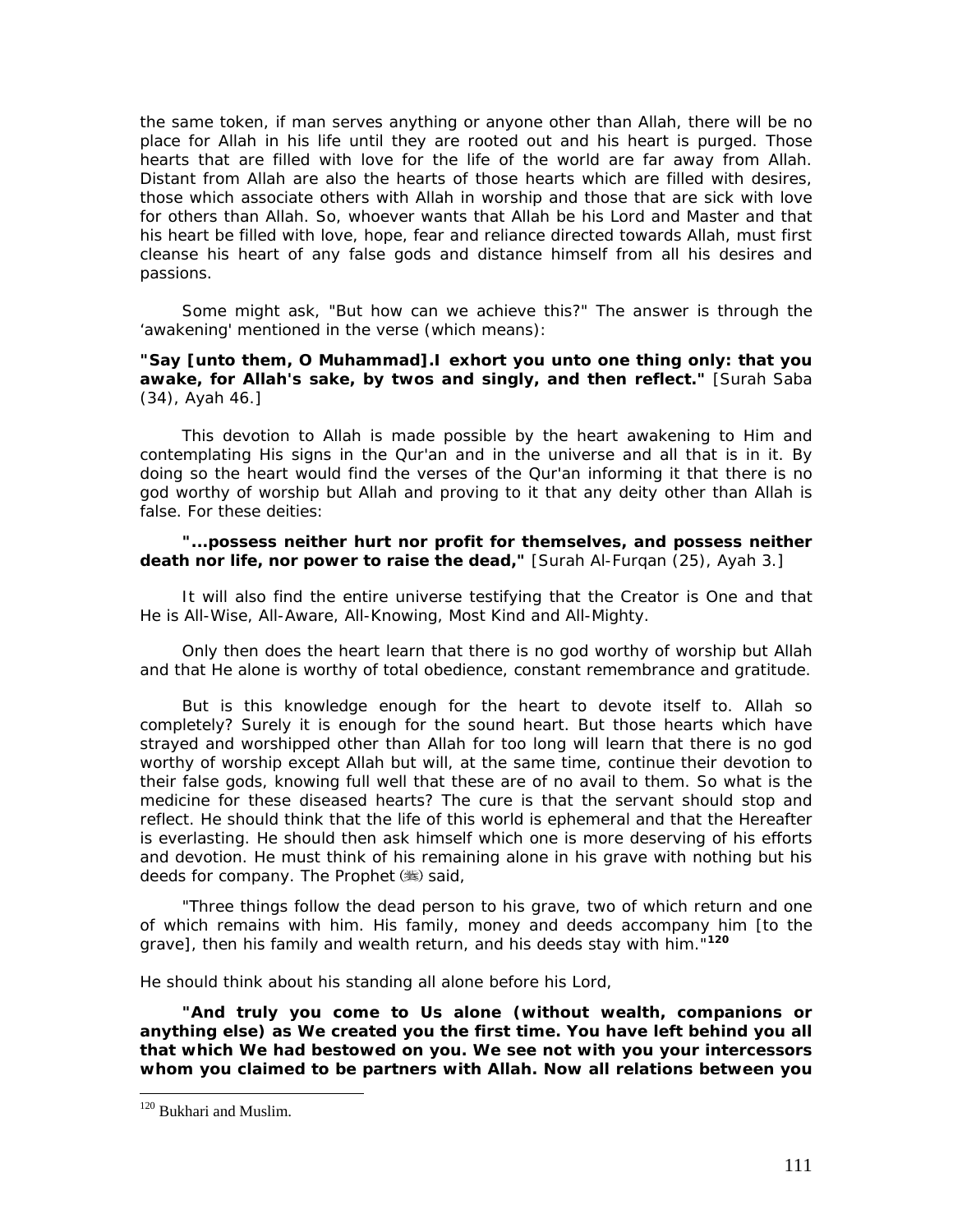*and them have been cut off and all that you used to claim has vanished from you."* [Surah Al-An'am (6), Ayah 94.]

## *"There is none in the heavens and the earth but comes to Most Gracious [Allah] as a slave."* [Surah Maryam (19), Ayah 93.]

He should think about leaving the presence of his Lord either to the Hell-Fire forever, or to a Paradise which is as wide as the heavens and the earth and which no eye has seen, no ear has heard of and no-one has thought of.

When Allah wills good for His servant, He assists and guides him to this awakening which will cause the servant's heart to quickly surrender and return to its Creator. The servant prostrates in total submission to Him and never raises from this prostration until he meets his Lord, who will then reward him for the most excellent of his deeds and forgive his worst sins.

This is the way to purify the hearts. Only those hearts that are devoted purely to Allah are truly pious. It is a mistake to think that achieving piety and maintaining it is a job for the heart alone and that the body can by no means do that. In fact, our bodies have the greatest effect on the heart and must be prevented from committing acts of disobedience even though the self might incline to do so. Furthermore, they should be encouraged to carry out acts of obedience even when they are disliked by the self. By engaging in a mujahidah (struggle), the situation changes: Allah endears obedience to His servant and makes disobedience hateful to him,

*"And those who wage Jihad in Our [Cause], We will certainly guide them to Our Paths (Islam). And verily, Allah is with those who do right."* [Surah Al-'Ankabut (29), Ayah 69.]

# **2. Knowledge**

*"Say: 'Are those who know equal to those who do not know?'"* [Surah Az-Zumar (39), Ayah 9.]

*"Indeed, Allah conferred a great favour on the believers when He sent among them a Messenger from among themselves, reciting unto them His verses (al-Qur'an) and purifying them, instructing them [in] the Book (al-Qur'an) and al-Hikmah (Wisdom and the Sunnah of the Prophet), while, before that, they had been in manifest error."* [Surah Ale-Imran (3), Ayah 164.]

The Muslim *Jama'ah* which strives to raise the word of Truth and carries out the instructions of Allah, enjoins good and forbids evil, fights to protect the Religion of Allah, strives hard to establish the Islamic Caliphate, and aims to bring people to the worship of their - Lord, is specially in need of knowledge to guide it and outline its course of action.

This Muslim *Jama'ah* of has inherited these duties from the Prophet (\*) and should therefore take this bequest as a provision for the journey. The Prophet (5) said: *"The Prophets transfer neither dinar nor dirham by inheritance. They only*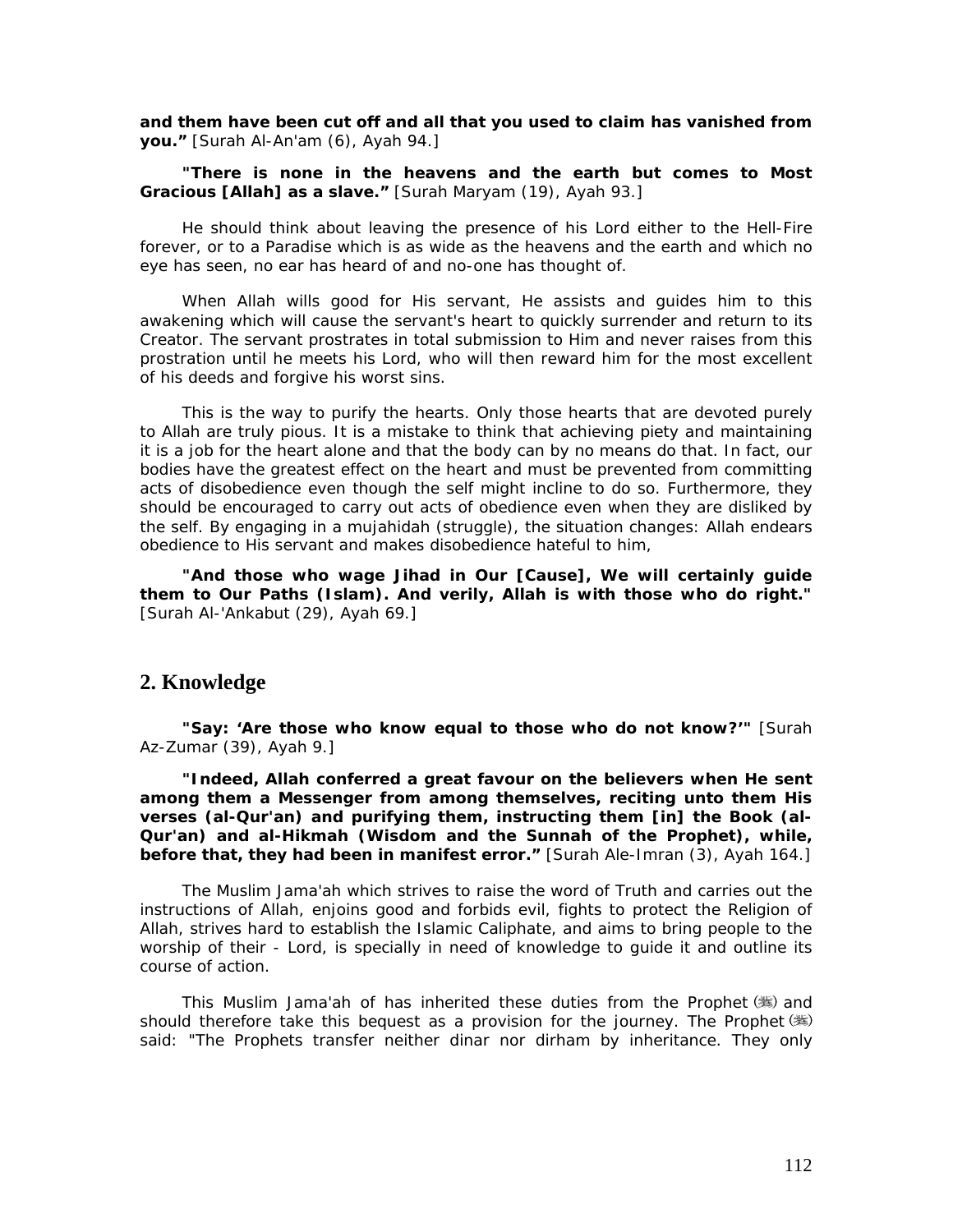*transfer knowledge by inheritance. Therefore, he who acquires this [knowledge], receives an ample share."***[12](#page-113-0)1**

Mu'adh bin Jabal put it so eloquently when he said, *"Through it (knowledge), blood ties are preserved and through it Halal is distinguished from Haram. It is a*  leader and conduct is its follower. It is given to the fortunate and withheld from the *unfortunate."* 

If the Muslim *Jama'ah* wishes to work for the faith of Allah, it should seek knowledge of the Deen. It must learn the *Aqeedah* of its meritorious predecessors, lest it should go astray and become heretic. It should acquire this knowledge to understand its religion best, teach it to others and call to Islam through it,

*"Say: this is my Way: I call unto Allah with sure knowledge, I and those who follow me."* [Surah Yusuf (12), Ayah 108.]

The Muslim *Jama'ah* must learn how and when to enjoin good and forbid evil. It must learn how to wage *Jihad* and against whom it must be waged. It must learn about whom we should take as friends and whom we should we should take as enemies. If, however, the Muslim *Jama'ah* fails to learn these things, it will certainly experience defeat, loss, and misguidance, for he who worships [Allah] without knowledge is like a traveller taking the wrong road. Ibn Rajab Al-Hanbalee said, *"He who travels along a path without knowledge, thinking that it leads to Paradise, has indeed taken the most difficult of paths which will not take him to his destination, despite its difficulty."* 

Knowledge is a necessity for those seeking Allah's Pleasure and success in the Hereafter. For such a person, the need for knowledge is greater than his need for food or drink. The Prophet (5) said, *"He who sets foot on a path in the quest of knowledge, Allah will facilitate for him the path to Paradise."* **[12](#page-113-1)2** Ibn Rajab Al-Hanbalee said on the explanation of this Hadeeth, *"Knowledge leads to Allah through the shortest and easiest paths. So, whoever sets foot on Allah's path and does not swerve from it will definitely reach Allah and Paradise through the shortest and easiest paths."* 

For those who wish to be among the pious, knowledge is the road to piety. One of the Salaf said, *"How could one be pious if he does not know what things to avoid?"* 

Ma'roof Al-Karkhi said, *"If you do not know how to fear Allah, You will certainly eat riba (usury)."* 

Ibn Rajab Al-Hanbalee said, *"The essence of piety is that the servant should know first what to avoid and then avoids it."* 

Those who want to be reliant on Allah must learn what reliance is, for otherwise they will omit to adopt the necessary means and tools of success and fall into error, while at the same time delude themselves that they are reliant on Allah, such as a man who goes out to fight without weapons, claiming to be relying on Allah's assistance.

<span id="page-113-0"></span><sup>&</sup>lt;sup>121</sup> Ibn Maajah.

<span id="page-113-1"></span> $122$  Ibn Maajah.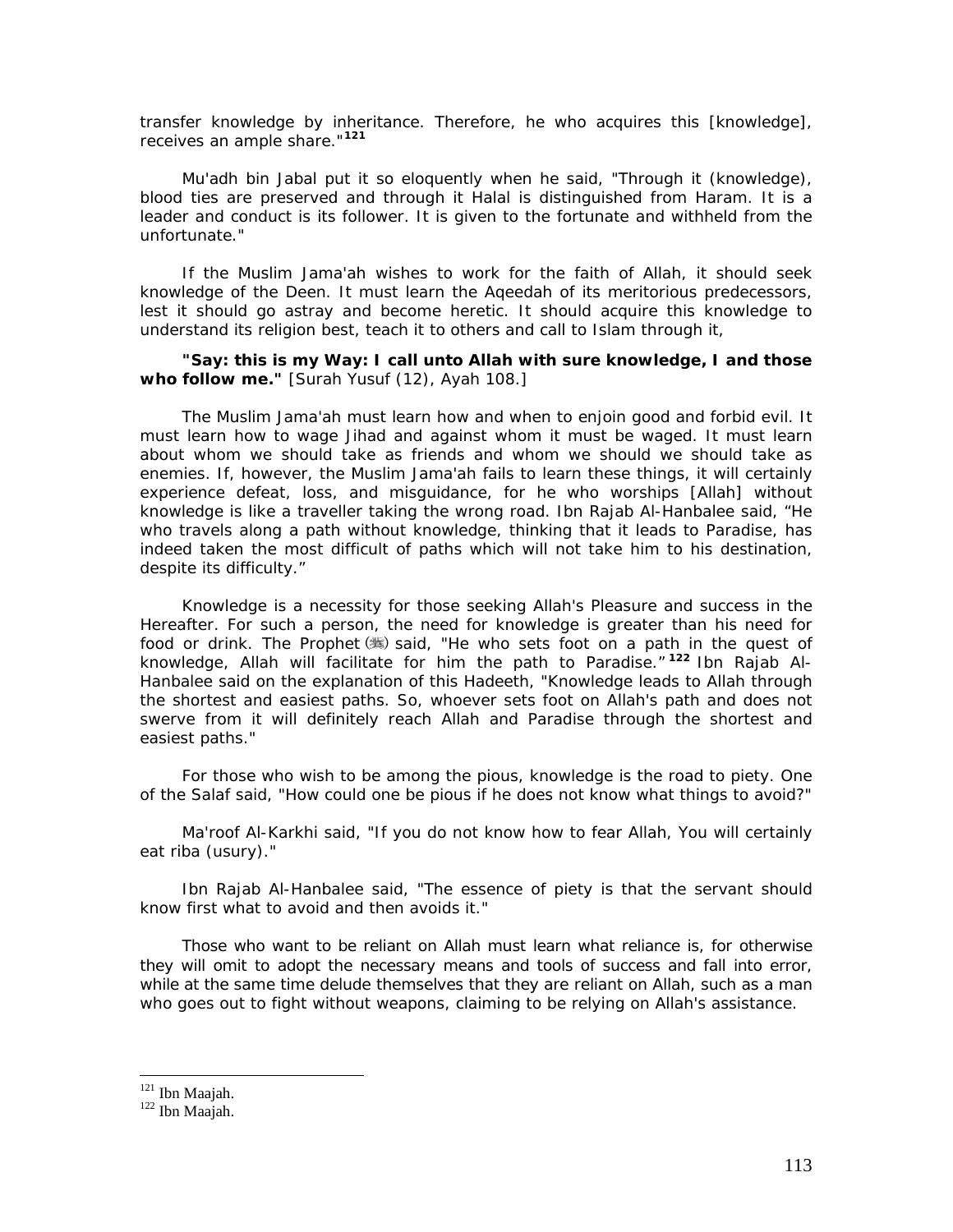Those who seek to be patient and enduring should take knowledge as their vehicle to this aim; otherwise, they will be humiliated, thinking that their suffering is a kind of endurance.

Knowledge is the guide to every deed, whether it is a deed of the heart, of the limbs or of the tongue. Indeed, knowledge is the 'door' of every deed; and Allah commands us in the Qur'an to seek knowledge. This is the reason why men of knowledge are accorded such high status and regarded as heirs of the Prophets,

*"Say: 'Are those who know equal to those who do not know?'"* [Surah Az-Zumar (39), Ayah 9.]

*"It is only those who have knowledge among His slaves that fear Allah."* [Surah Faatir (35), Ayah 28.]

It is for this reason that knowledge and the *Ulama* who possess it assume great importance in Islam to the extent that it has been said that a single *alim is* more formidable against the devil than a thousand devout persons. This is also the reason why Imam 'Ali bin Abee Talib divided people into three categories: an Allah-fearing *alim,* a learner seeking salvation and unruly masses who follow any call or banner.

Adherents of the Muslim *Jama'ah* who work for Islam can either be of the first type or the second, but woe to them if they are of the third.

The knowledge we need has been concentrated by the scholars into two areas: knowledge of Allah, and knowledge of His instructions.

The first type concerns knowledge of Allah's Names and Attributes. Such knowledge provides the Muslim with fear, humility, obedience and submission to Allah. It is the most honourable and highest type of knowledge because its subject is Allah (SWT). Many of our pious predecessors said, *"Knowledge is not a matter of many narrations, but it is a matter of fearing Allah".* Others said, *"Sufficient is knowledge which brings about fear of Allah."* Hudhaifah bin Al-Yamaan said, *"The first aspect which is lifted from knowledge is humility."* 

The second type concerns knowledge of what is *Halal* (lawful), what is *Haram*  (prohibited) and also the knowledge of such things as the various legal rulings and how to reach them. Every Muslim is, therefore, required to learn enough of this for his worship and social conduct to invite Allah's acceptance. He should learn what he needs to do to in order to carry out the acts of worship such as performing ablutions, *Salah* and fasting. Furthermore, every Muslim who has wealth should learn about what he is obliged to do with it with regard to *Zakah, Hajj* and *Jihad.* Merchants should learn which transactions are permissible and which are not. This is why 'Abdullah bin 'Umar said, *"Only those who have understanding of religion can sell in our markets."* Imam Ahmad bin Hanbal said, *"The knowledge a person must have is that which he has to acquire in order to perform his Salah and establish his faith."* 

The second type of knowledge is an obligation of two types: obligation of individual responsibility *(Fard Ain)* which every Muslim is required to undertake to validate his worship, his dealings, and his belief; and an obligation of collective responsibility *(Fard Kifaayah)* which all those qualified to undertake it will be deemed sinners if they fail to do so. This type includes Hadeeth sciences, transmitters of the Hadeeth, inheritance and source methodology in Islamic jurisprudence (Usool al-Fiqh al-Islami).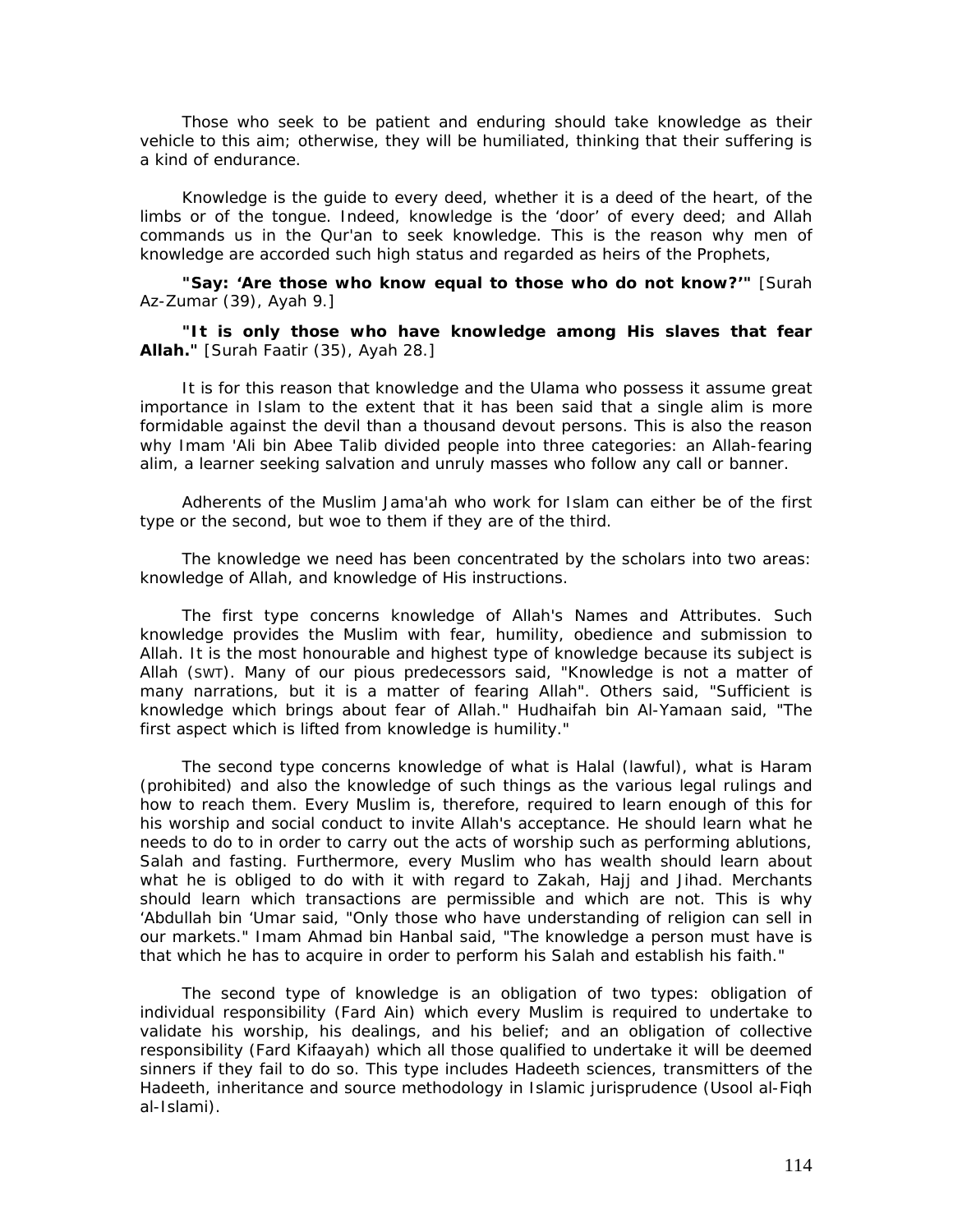So, what is the type of knowledge that the Muslim *Jama'ah* needs? And how much should it drink from its nourishing well?

All members of the *Jama'ah* are required to possess sufficient 'knowledge of Allah' to enable them to obey Him, undertake His commands and shun disobeying Him. They should compete with one another to acquire this knowledge, for those who know the most are the closest to Allah. Then they should acquire the knowledge whereby their *'Aqeedah,* as well as their worship and dealings with others, is correct and acceptable to Him. This is an obligation of individual responsibility, each in accordance with what he requires for his faith and worldly affairs.

Every member who is responsible for carrying out a given task should acquire the required knowledge so as to discharge his duty in the best possible manner. Those entrusted with the responsibility for the treasury, for example, should learn everything concerning the appropriate and acceptable sources of income and its ways of expenditure. Likewise, those charged with the task of *Hisbah* ought to learn the relevant knowledge relating to their duties.

In addition, there should be a group of people whose duty is to acquire the knowledge considered an obligation of collective responsibility, especially that which relates to the role played by the *Jama'ah* and its functions. These are entrusted with insuring that the *Jama'ah is* always regulated in its moves by the *Shari'ah.* 

Above all, the *Jama'ah* must not admit in its ranks those scholars whose 'knowledge of Allah' is so little, because, despite their knowledge of what is forbidden, they persist in practising it and may even issue a verdict deeming the prohibited, permissible. They also know full well the obligations, but they abandon them and license others to forsake them.

These scholars who do not fear Allah and are devoid of piety will undoubtedly bring calamity to the *Jama'ah* and its activities. `Umar bin Al-Khattab rightly said, *"What I fear most for you is a hypocrite with a knowledgeable tongue."* 

# **3. Certainty**

Books of *Seerah* recount that upon his return from his `night journey and ascension to the highest heavens *(Al-Israa' wa-l-Mi'raj)*, the Prophet ( the informed the disbelievers of Qur'aish about the experience he had had that night. They did not believe him and rushed to Abu Bakr, hoping that once they told him of this 'extraordinary' story, he would desist from following and supporting the Prophet. Abu Bakr simply said to them, *"If he has told you this, then he has spoken the truth".* 

Also, after the revelation of the verses (which mean),

*"The Romans have been defeated in the nearer land (Syria, Iraq, Jordan and Palestine), and they, after their defeat, will soon be victorious, in a few years."* [Surah Ar-Rum (30), Ayat 2-4.]

The disbelievers rushed to Abu Bakr and said, *"Your friend [meaning the Prophet ] claims that the Romans will be defeated."* Abu Bakr said, *"He has*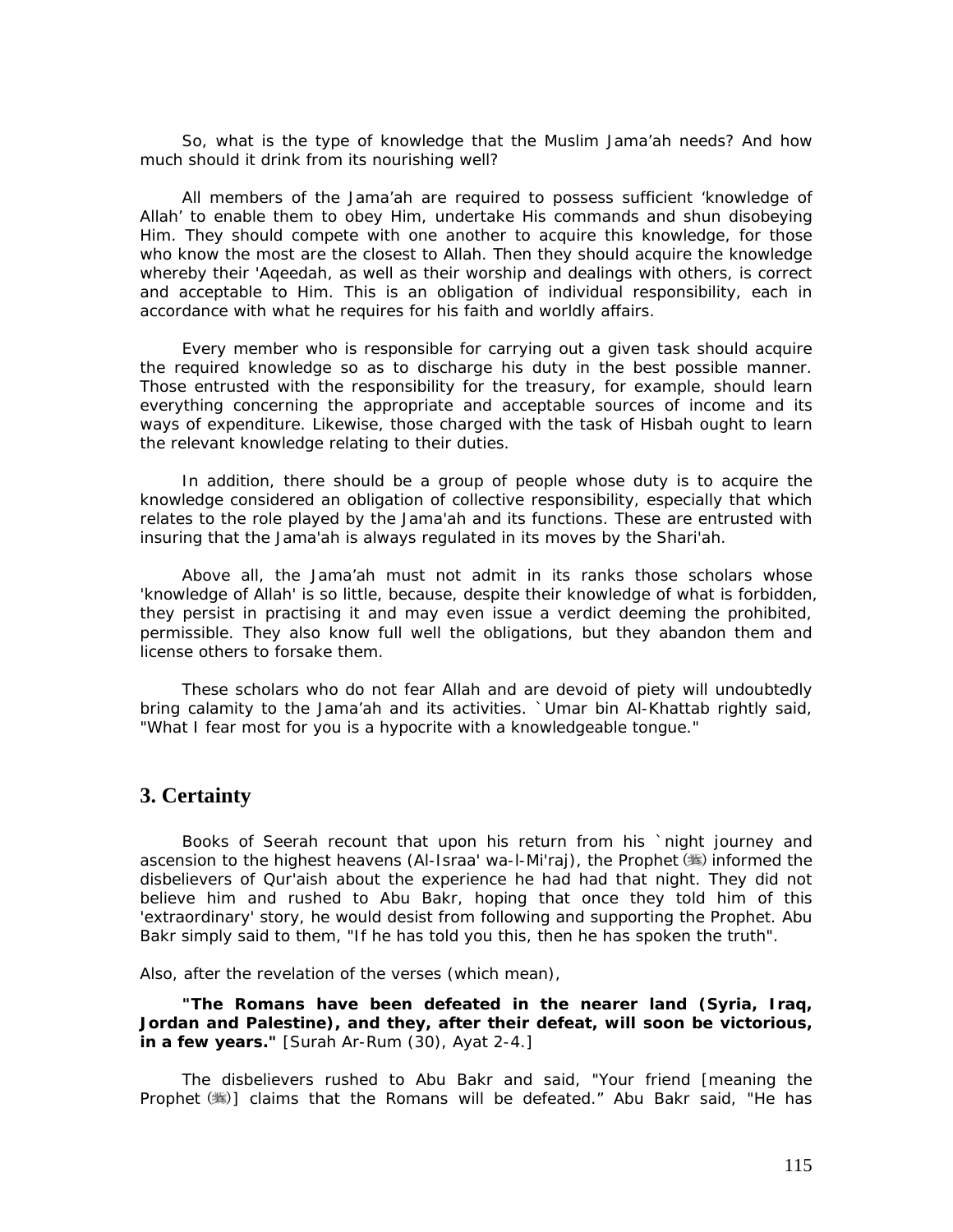*spoken the truth."* He even made a bet with them that this prophecy would be fulfilled. This was before betting was prohibited by Islam.

This is the certainty with which the Muslim *Jama'ah* must be equipped. It is certainty concerning what the Almighty has told us and what He has promised,

## *"Allah's promise is the truth, and whose words can be truer than those of Allah? (Of course, none)."* [Surah An-Nisa (4), Ayah 122.]

## *"Allah [has made] His promise, and Allah fails not His promise."* [Surah Ar-Rum (30), Ayah 6.]

It is the certainty that whatever the Prophet  $(\frac{4}{3})$  said is the absolute truth. Indeed, this is the certainty that we lack. Certainty that Allah (SWT) defends those who have faith. Certainty that this religion will inevitably prevail. Certainty that there is ease after hardship. Certainty that trials and tribulations precede victory. Certainty that victory will be granted to those truthful and patient servants who strive hard for Allah's sake, no matter how small their number may be. Certainty that no-one gives or causes himself or anyone else harm, good, life, death or resurrection except Allah (SWT).

Indeed, there is a big difference between a movement in possession of such absolute certainty and one without it. It is as wide as the gulf between life and death. A movement without certainty is like a body without life. The movement imbued with certainty is a steady, confident movement which stands the test of trials and tribulations.

The faithful and the hypocrites stood shoulder to shoulder in the Battle of the Trench (Al-Khandaq) and together they heard the prophecy of the Prophet  $(\frac{4}{3})$  that the Muslims would conquer the Persian and Roman empires. The hypocrites did not believe this promise, while the faithful were certain that it was true and took it for granted that it would be fulfilled. The hypocrites abandoned the faithful, saying (which means),

# *"Allah and His Messenger promised us nothing but delusions!"***[1](#page-116-0)23**

while the faithful stood firm, certain of the promise of Allah and His Messenger, saying (which means),

*"This is what Allah and His Messenger promised us, and Allah and His Messenger spoke the truth."* [Surah Al-Ahzaab (33), Ayah 22.]

If the Muslim *Jama'ah* lacks a high degree of certainty, its actions and words will be like those of the hypocrites.

It saddens us deeply to hear the words of those with weak faith and those with diseased hearts spread in the field of the Islamic work and being transmitted by some of those who work for Islam today. This is happening as a result of the lack of certainty that the promise of Allah and His Messenger will be fulfilled. They do not believe that the weak few will prevail, repeating the same words of the hypocrites (which means),

*"Grant me leave (to be exempted from Jihad) and put me not into trial."* [Surah At-Taubah (9), Ayah 49.]

<span id="page-116-0"></span> $123$  Surah Al-Ahzaab (33), Ayah 22.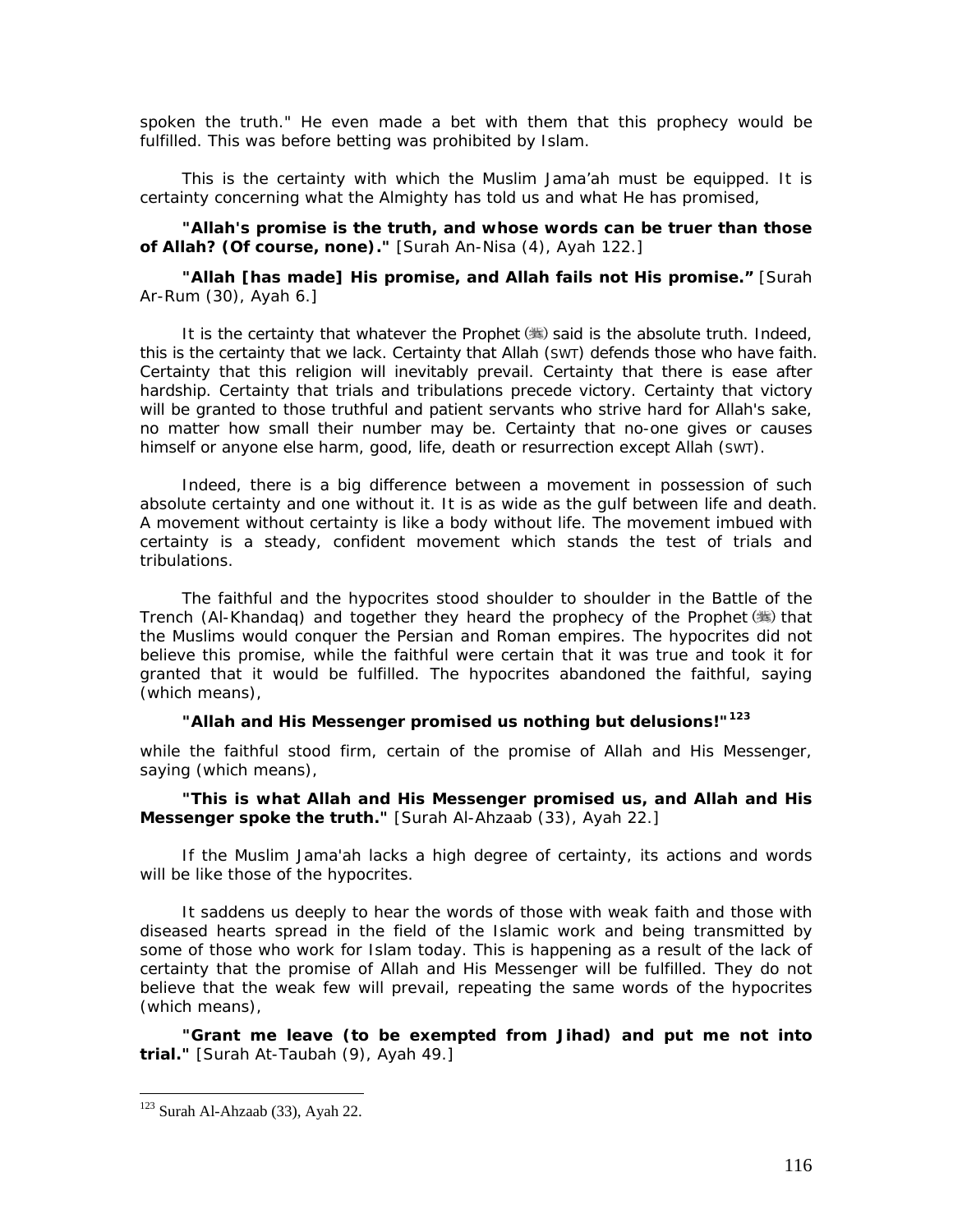*"March not forth in the heat."* [Surah At-Taubah (9), Ayah 81.]

*"Truly, our homes lie open [to the enemy]."* [Surah Al-Ahzaab (33), Ayah 13.]

*"Our possessions and our families occupied us, so ask forgiveness for us."* [Surah Al-Fath (48), Ayah 11.]

*"There is no stand [possible] for you [against the enemy attack!], therefore go back."* [Surah Al-Ahzaab (33), Ayah 13.]

Despite all these discouraging words, the faithful, however, stand firm in faith, certain of Allah's victory, repeating the believers' words (which mean),

*"How many a small party has triumphed over a large party by Allah's command! And Allah is with the steadfast."* [Surah Al-Baqarah (2), Ayah 249.]

They also repeat the words of Moses (as) (which mean),

*"By no means! My Lord is with me! He will direct me aright."* [Surah Ash-Shu'ara' (26), Ayah 62.]

They also repeat the Hadeeth of the Prophet (\*) who said, *"Allah drew the ends of the world near one another for my sake and I have seen its eastern and western ends. The dominion of my Ummah will reach those ends which have been drawn near for me."***[1](#page-117-0)24**

Indeed, we pin our hope on this small party of truthful believers who, equipped with certainty of Allah's promise, will turn a deaf ear to those who try their best in an effort to discourage them and sow weakness and fear in their hearts. We are in need of a high degree of certainty, because the *Jahili* people are stronger in number and weaponry and more fierce. We must believe that Allah is with us, that He is Mightier and more vengeful, that He is omnipotent, that He assists His truthful servants and carries them to victory, makes His faith prevail and defeats all the sects ranged against it. We cannot work for Islam if we do not believe in this, neither can we practise *Jihad* without moving forward.

*"And We made from among them leaders, giving guidance under Our Command, when they were patient and used to believe in Our signs."* [Surah As-Sajdah (32), Ayah 24.]

# **4. Total Reliance On Allah**

Once certainty is firmly rooted in the heart, it bears the fruit of true and sincere reliance on Allah. Therefore, none of those people with weak faith and those with diseased hearts would have the smallest share of reliance, for they have lost its direct source, namely firm belief in Allah and His promise.

Such people always try to frustrate the believers and hold them back from moving forward. They do not believe that their heroic achievements are reached by mere human beings. They see them fight, despite their small number and meagre equipment, and say about them (which means),

<span id="page-117-0"></span> $124$  Muslim.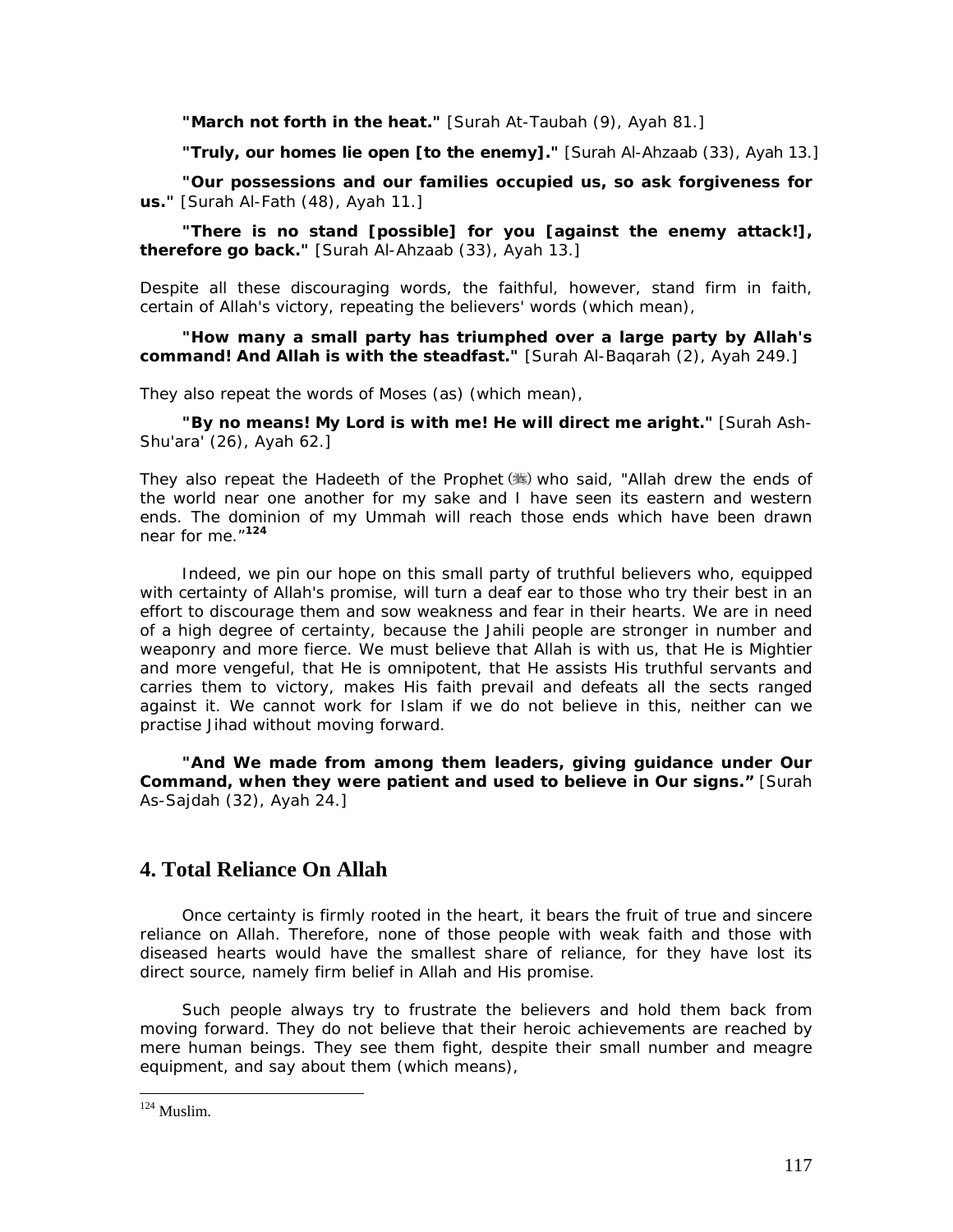*"These people are deceived by their religion..."* [Surah Al-Anfal (8), Ayah 49.]

They do not realise that they have in fact put their trust in Allah and relied completely on Him,

# *"…But whoever puts his trust in Allah, then surely, Allah is All-Mighty, All-Wise."*

They see their small number and say to them

*"Verily, people have mustered against you, so fear them…"* [Surah Ale-Imran (3), Ayah 173.]

This discouraging remark serves only to increase the faith of the faithful and increase their level of certainty and confidence in Allah's promise. This certainty enables them to rely more on Allah and march on to the very end,

*"...but this [only] increased their faith, and they said, `Sufficient for us is Allah, and an excellent Guardian is He."* 

We therefore repeat with the true believers, "Sufficient for us is Allah." *"And whoever puts his, trust in Allah, sufficient is [Allah] for him."* [Surah At-Talaq (65), Ayah 3.]

*"Is not Allah sufficient for His servant?"* [Surah Az-Zumar (39), Ayah 36.]

*"But if they turn away, say, 'Allah is sufficient for me. There is no god but He. In Him do I put my trust, and He is the Lord of the Mighty Throne."* [Surah At-Taubah (9), Ayah 129.]

*"O Prophet! Allah is sufficient for you and for the believers who follow you."* [Surah Al-Anfal (8), Ayah 64.]

*"So plot against me, all of you, and give me no respite. I put my trust in Allah, my Lord and your Lord! There is not a moving creature, but He has grasp of its forelock. Verily, my Lord is on the straight Path (the truth)."* [Surah Hud (11), Ayat 55-56.]

*"I put my trust in Allah. So devise your plot, you and your partners, and let not your plot be in doubt for you. Then pass your sentence on me and give me no respite."* [Surah Yunus (10), Ayah 71.]

*"In Allah do we put our trust. Our Lord! Make us not a trial for those who practise oppression; and deliver us by Your mercy from the disbelieving folk."* [Surah Yunus (10), Ayat 85-86.]

*"No reason have we why we should not put our trust in Allah. Indeed He has guided us our ways. We shall certainly bear with patience all the hurt you cause us, and in Allah [alone] let those who trust, put their trust."* [Surah Ibrahim (14), Ayat 12.]

Books of *Seerah* inform us that upon the *Sahabah's* return from the Battle of Uhud, The Prophet  $(\frac{4}{3})$  called them to arms. He instructed Biial to tell the people that the Messenger of Allah (#) instructed them to seek their enemies and that only those who had fought the previous day should join in the fight. Usaid bin Hudhair, who had sustained nine wounds the previous day, obeyed the orders promptly and without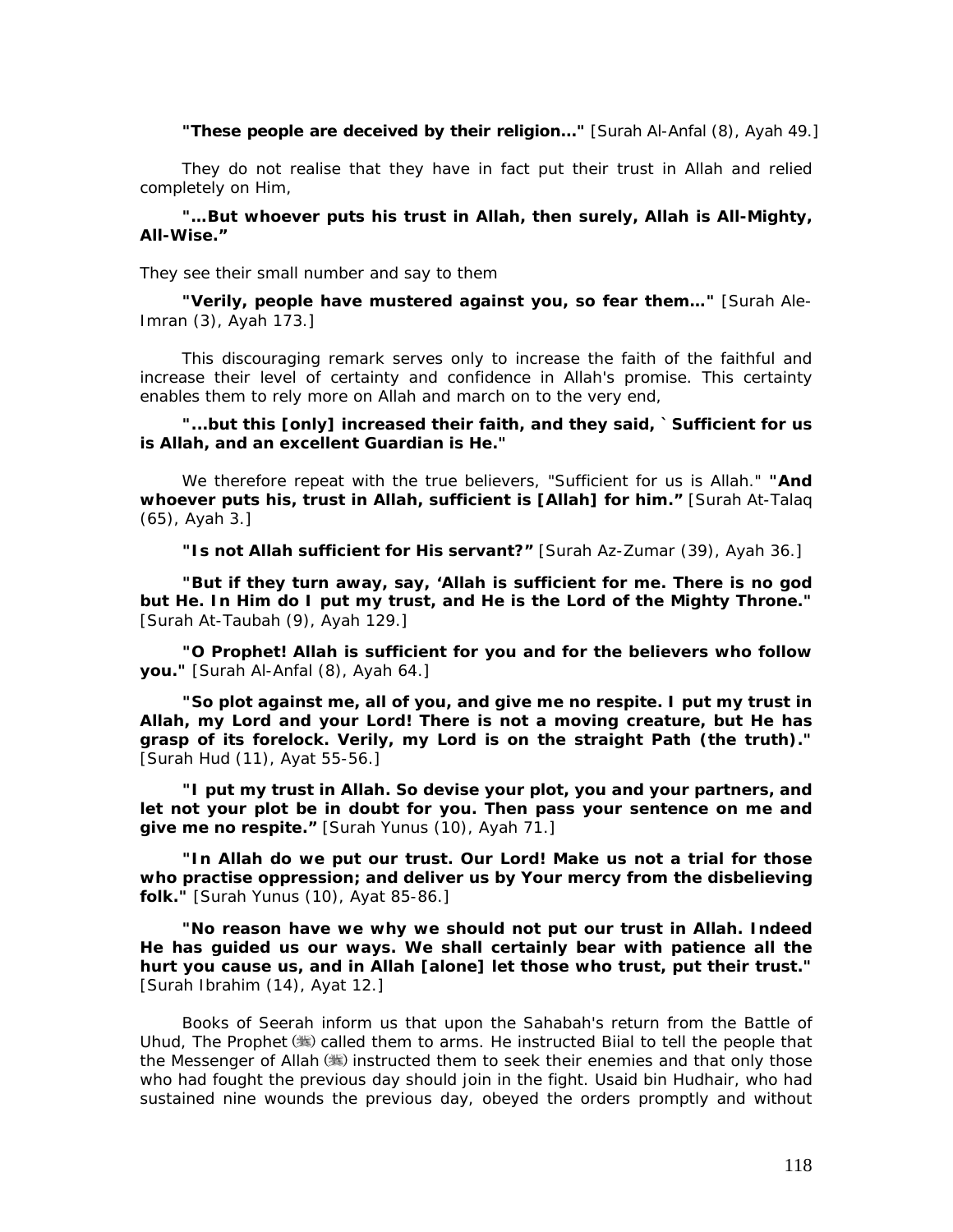the slightest hesitation or rest to nurse his wounds. Forty injured fighters from the tribe of Banu Salamah joined the Prophet (\*) seeking the enemy who had only the previous day defeated Prophet in Battle. They set forth, weaker and fewer than they had been the day before, armed only with faith in Allah and complete reliance on Him. The Qur'an records this incident thus (which means),

*"Those who answered [the call of] Allah and the Messenger, even after being wounded; for those of them who did good deeds and feared Allah, there is a great reward. Those unto whom the people said, 'Verily, the people have mustered against you, so fear them.' But this [only] increased their faith, and they said, 'Sufficient is Allah for us, and an Excellent Guardian is He.' So they returned with Grace and Bounty from Allah, while no evil had touched them; and they followed the good pleasure of Allah, and Allah is the Lord of great bounty."* [Surah Ale-Imran (3), Ayat 172-174.]

This is the type of reliance we need as equipment for the Islamic movement. Allah (SWT) commands His Messenger (卷) to put his trust in Him and entirely rely on him,

*"And put your trust in the Ever Living One who dies not."* [Surah Al-Furqan (25), Ayah 58.]

*"And put your trust in the All-Mighty, the Most Merciful."* [Surah Ash-Shu'ara' (26), Ayah 217.]

This divine instruction was directed to the Prophet  $(\frac{4}{3})$ , and to those in his *Ummah* who are on the path of manifest truth. Those who undertake to carry the message inherited from the Prophet (卷),

*"So put your trust in Allah; surely you are on manifest truth."* [Surah An-Naml ( (27), Ayah 79.]

Muslims have entered many Battles with a small number of poorly equipped fighters, but they went forth with no hesitation, for they were certain that Allah (SWT) would carry His soldiers to victory and establish His religion. This certainty gave them a perfect reliance on Allah and true dependence upon Him. They entered those Battles with certainty of Allah's promise of victory and carried the day. The following Qur'anic verse clearly shows that the reason behind the Muslims' defeat in the first stage of the Battle of Hunain was due to their pride because of their great number and the absence of total reliance on Allah,

# *"Surely, Allah had helped you on many a Battlefield, and on the Day of Hunain, when your great numbers made you proud, but they availed you naught; and the earth, with [all] its vastness, became straitened for you, [and] then you turned your backs retreating."* [Surah At-Taubah (9), Ayah 25.]

One of the Sahabah, realising the great number of Muslims, could not help giving vent to boastful utterance, *"We will not be defeated today owing to a small number."* While expecting a sure victory, defeat struck and 1200 Muslim fighters fled the battlefield. Then, only eighty fighters gathered around the Prophet ( and snatched victory from the tribe of Hawazin.

The Muslims learned a great lesson on the Day of Hunain, namely the importance of true reliance on Allah. They learned that only reliance on Allah, not on numbers and weapons, will carry them to victory. They learned that once reliance on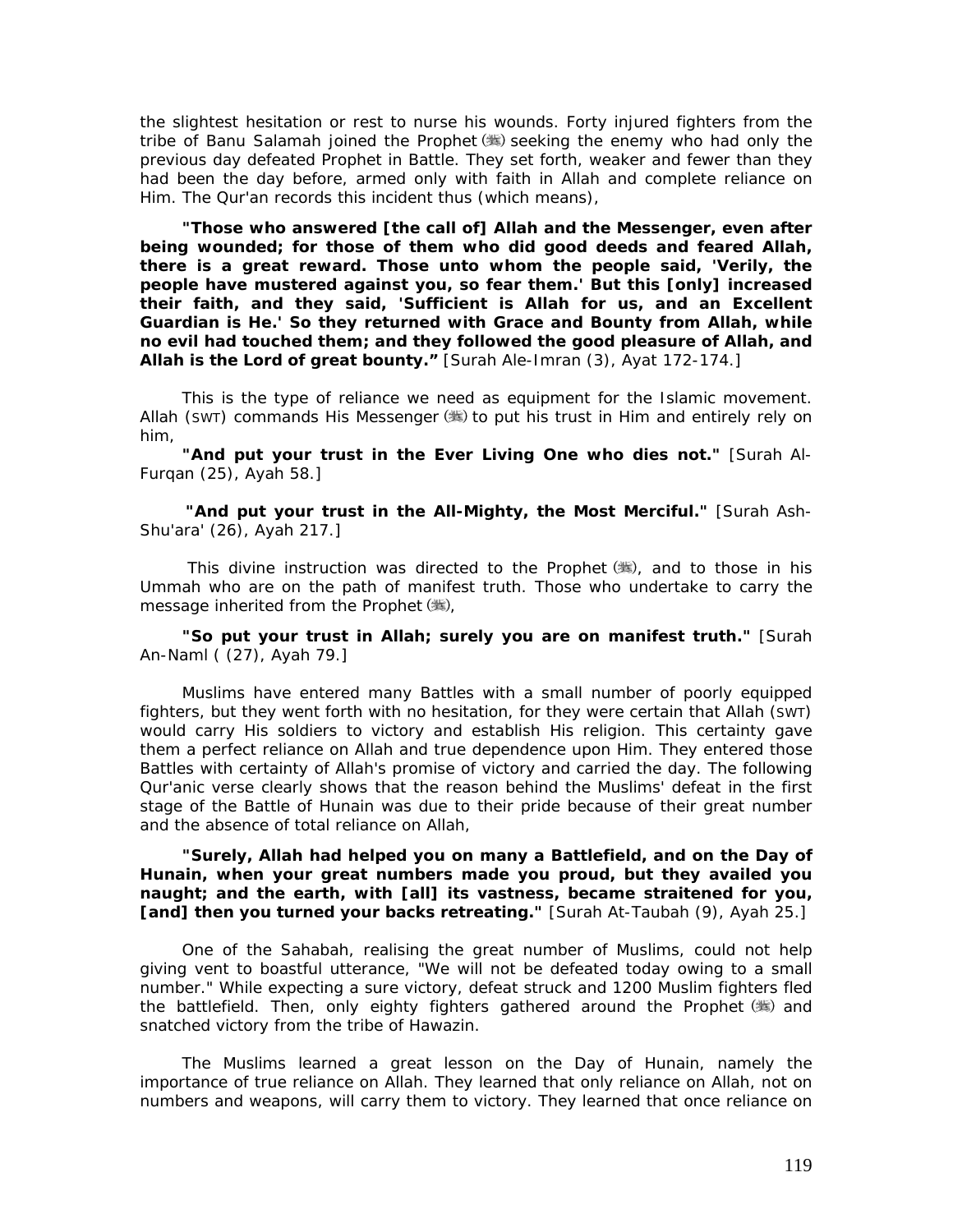Allah is lost, Muslims will abandon *Jihad* and will sit back and shy away from fighting for Allah, repeating what the Children of Israel said to Moses (as) (which means),

*"O Moses! We shall never enter it (this Holy Land) as long as they are there. So go you and your Lord and fight you two, while we sit here."* [Surah Al-Ma'idah (5), Ayah 24.]

They refused to fight, putting forward the following excuse (which means),

#### *"O Moses! In it (this Holy Land) are a people of great strength, and we shall never enter it until they leave it."* [Surah Al-Ma'idah (5), Ayah 22.]

They declined to enter the Holy Land (Palestine) that Allah had assigned to them, but only two men of those who feared Allah and on whom Allah bestowed His Grace said (which means),

*"Assault them through the gate, for when you are in, victory will be yours, and put your trust in Allah if you are believers indeed."* [Surah Al-Ma'idah (5), Ayah 23.]

They abandoned true reliance on Allah and were consequently denied victory and were apportioned humiliation in this life and punishment in the Hereafter,

*"[Allah] said, `Therefore it (the Holy Land) is forbidden to them for forty years; in distraction they will wander through the land. So be not sorrowful over these people who are Fasiqoon (rebellious and disobedient to Allah)."* [Surah Al-Ma'idah (5), Ayah 26.]

Indeed, when reliance upon Allah is lacking, everything else will be lacking, and nothing will remain but humiliation and lowliness in this life and the Hereafter. When reliance upon Allah is missing, we become overwhelmed by Satan who then subjugates us to his control,

*"When you recite the Qur'an, seek refuge with Allah from Satan the rejected. Surely he has no power over those who believe and who put their trust in their Lord."* [Surah An-Nahl (16), Ayat 98-99.]

Apart from those who believe and put their trust in Allah, all others are the *awliyyaa'* of Satan (those who obey and follow him),

*"His (Satan's) power is only over those who obey and follow him, and those who join partners with Allah."* [Surah An-Nahl (16), Ayah 100.]

*"It is only Satan who frightens his awliyyaa' (those who obey and follow him); so fear them not but fear Me, if you are believers."* [Surah Ale-Imran (3), Ayah 174.]

When reliance on Allah is lost, a servant's resolve, will and courage become replaced with cowardice, weakness, despair and fear. He also loses the love for Allah (SWT),

*"Allah loves those who put their trust in Him."* [Surah Ale-Imran (3), Ayah 159.]

As a result of this the servant also loses true faith,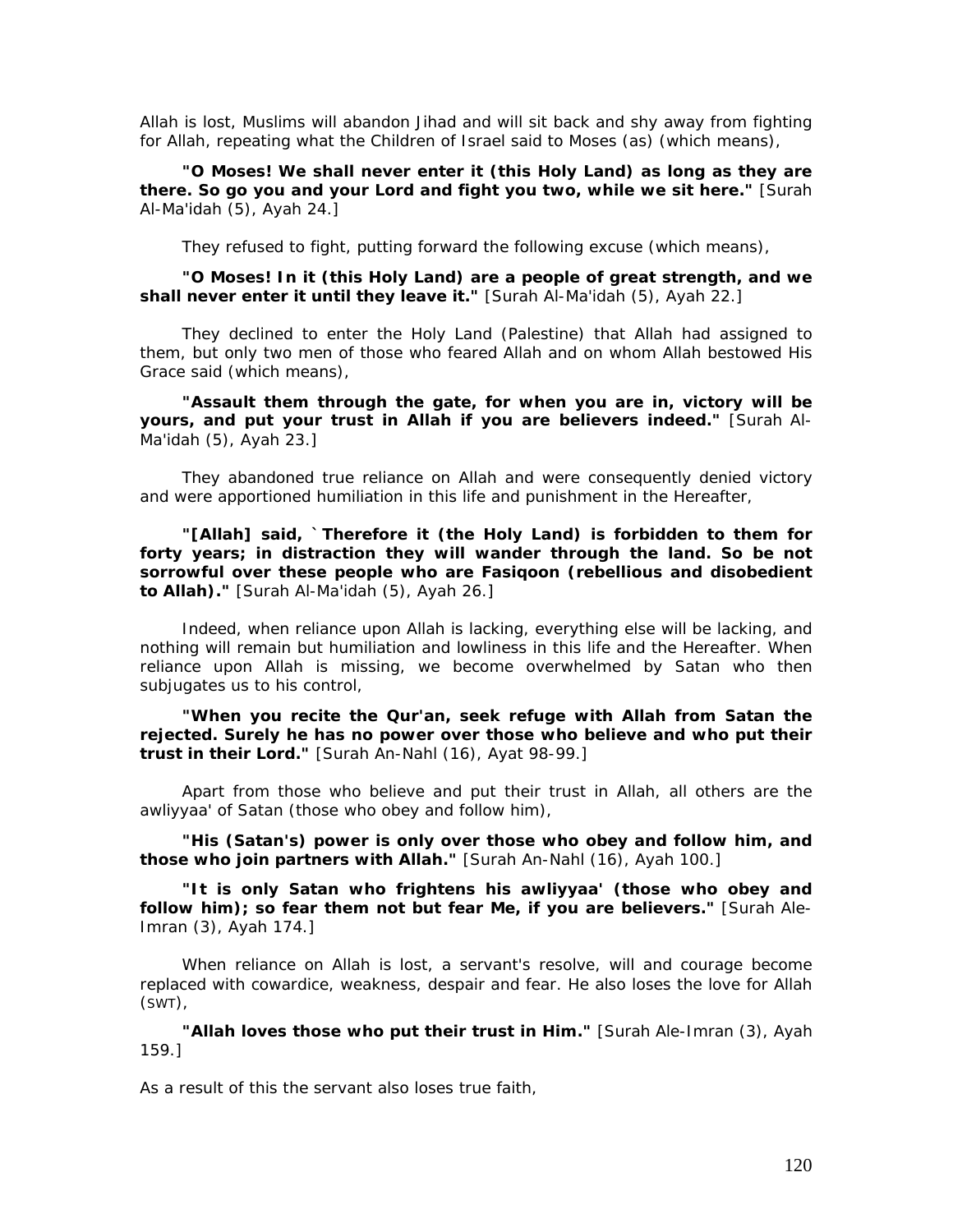*"[True] believers are those whose hearts tremble when [the Name of] Allah is mentioned, and when His verses are recited to them it increases their faith, and who put their trust in their Lord."* [Surah Al-Anfal (8), Ayah 2.]

*"And in Allah [alone] let the believers put their trust."* [Surah Ale-Imran (3), Ayah 160.]

*"And put your trust in Allah if you are believers indeed."* [Surah Al-Ma'idah (5), Ayah 23.]

Saeed bin Jubair said, *"Reliance upon Allah is total faith."* Wahb bin Munabbih said, *"Reliance upon Allah represents the utmost degree [of faith]."* 

Indeed, true worship cannot be undertaken without total reliance on Allah (SWT). This is the reason why Allah (SWT) mentions them together in many a verse of the Qur'an,

# *"And to Allah belongs the Ghaib (unseen) of the heavens and the earth, and to Him return all affairs (for decision]. So worship Him and put your trust in Him."* [Surah Hud (11), Ayah 123.]

The Muslim *Jama'ah will* only be able to play its role with a sufficient degree of trust in Allah and reliance upon Him. The *Jahiliyyah* surrounding it today possesses more weapons, greater numbers and more material wealth. If the Muslim *Jama'ah*  does not put its trust on Allah in the prescribed manner, then surely it will not have the courage to take one single step in the way of Allah. While, on the other hand, if it puts its trust in Allah, excels in this reliance upon Him with total sincerity, it will undoubtedly be able to defy the entire world, east and west and say what Prophet Hud (as) said to his own people,

*"So plot against me, all of you, and give me no respite. I put my trust in Allah, my Lord and your Lord! There is not a moving creature, but He has grasp of its forelock. Verily, my Lord is on the straight Path (the truth)."* [Surah Hud (11), Ayat 55-56.]

How beautiful was the answer of Hud (as)!

#### *"I put my trust in Allah, my Lord and your Lord!"*

He is my Lord as well as yours. How could I not rely on Him when He is capable of protecting me from you and giving me victory over you, in spite of your superior numbers and strength, for *"There is not a moving creature, but He has grasp of its forelock."* 

It is appropriate to note here however that employing permissible means and methods does not impinge on the excellence and acceptability of reliance on Allah and trust in Him. For putting one's trust in Allah reflects the true reliance of the heart on Allah alone. When the servant's heart is sincerely and totally reliant upon Allah alone, employing legally acceptable ways and means does not do any harm to the servant, as long as his heart is not completely attached to them to achieve his aims. Conversely, those who do not utilise the appropriate ways and means and claim that they put their trust in Allah are in fact sinners. Allah (SWT) says (which means),

*"And make ready against them all you can of power, including steeds of war..."* [Surah Al-Anfal (8), Ayah 60.]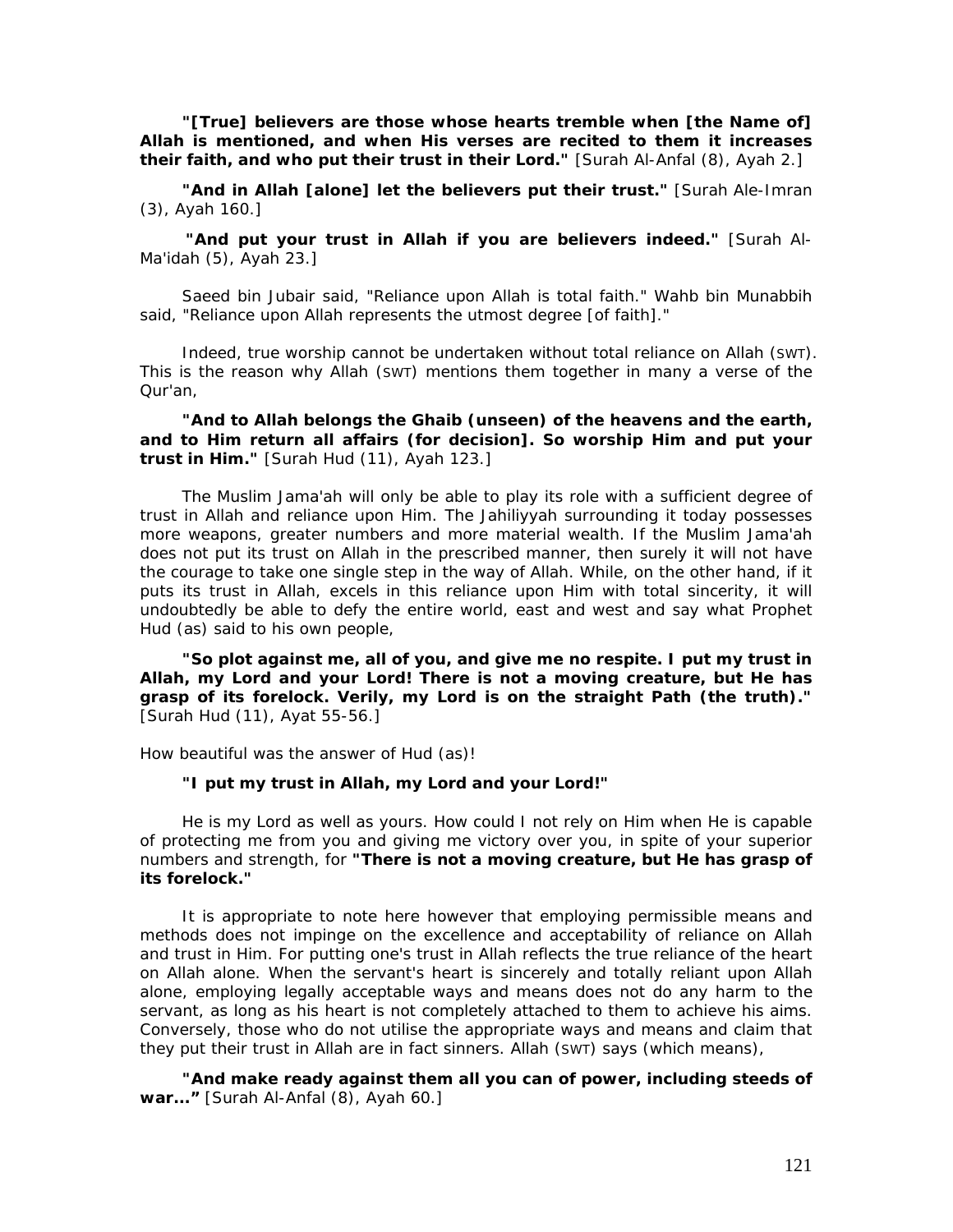Making preparations against the enemy is a legal means and a Divine command. Whoever abandons it and goes out to *Jihad* without it, claiming that he has put his trust upon Allah, has in fact committed a sin. Allah (SWT) commands the believers thus (which means),

# *"O you who believe! Take your precautions."* [Surah An-Nisa (4), Ayah 71.]

Indeed, He commands them to carry weapons while praying on the Battlefield for fear of surprise attacks by the enemy. Ash-Shafi'ee deems carrying weapons in these circumstances compulsory (or wajib). No-one could possibly claim that they will succeed while abandoning the legal ways and means and depending solely on their reliance on Allah. In fact, we have a good example in the Prophet  $(\frac{4}{3})$ . The Prophet ( used to adopt the necessary means of precaution when the circumstances required. He used to protect himself behind shields during combat; he hid in the cave during his flight from Makkah; he said on the Day of Al-Ahzaab (the Confederates), *"I need someone to [spy on the enemy] and bring us their news."* He also said to Nu'aim bin Mas'ood, *"Try to deceive them (the enemy) if you can, for war is, in fact, deception."* He also said, *"Who will stay up to guard us tonight [against the enemy]?"* He once saw a Bedouin entering the mosque to perform *Salah,*  saying, *"I put my trust in Allah,"* after having left his camel untied outside the mosque, *"Tie it, then rely (on Allah)."* Allah (SWT) says (which means),

*"Verily you have in the Messenger of Allah an excellent example to follow."* [Surah Al-Ahzaab (33), Ayah 21.]

# **5. Gratitude**

The servant's life is a fluctuation between afflictions which he patiently endures and blessings for which he is grateful to His Lord. This is the reason why many of our predecessors used to say, *"Faith is divided into two: gratitude and endurance."* The Prophet ( $\equiv$ ) said, "The condition of a believer is a wonder, it is all good. Only the *believer enjoys this situation. When he enjoys good fortune, he thanks Allah and this benefits him. When he undergoes afflictions, he patiently endures it and this is also good for him."***[12](#page-122-0)5** *'*Umar bin Al-Khattab once said, *"If gratitude and endurance were two camels, I would not mind which of the two I mounted."* Both gratitude and endurance are provisions for the Muslim on his journey towards his Lord. This was why the following verse has been repeated many times in the Qur'an,

*"Surely, therein are signs for ever patient [and] thankful person."* [Surah Ibrahim (14), Ayah 5.]

Furthermore, the Qur'an has divided people into two groups. The first denied Allah's benevolence and the second recognised it and thanked Him for it. Allah (SWT) says (which means):

*"Verily, We showed him the way, whether he be grateful or ungrateful."* [Surah Al-Insan (76), Ayah 3.]

<span id="page-122-0"></span> $125$  Muslim.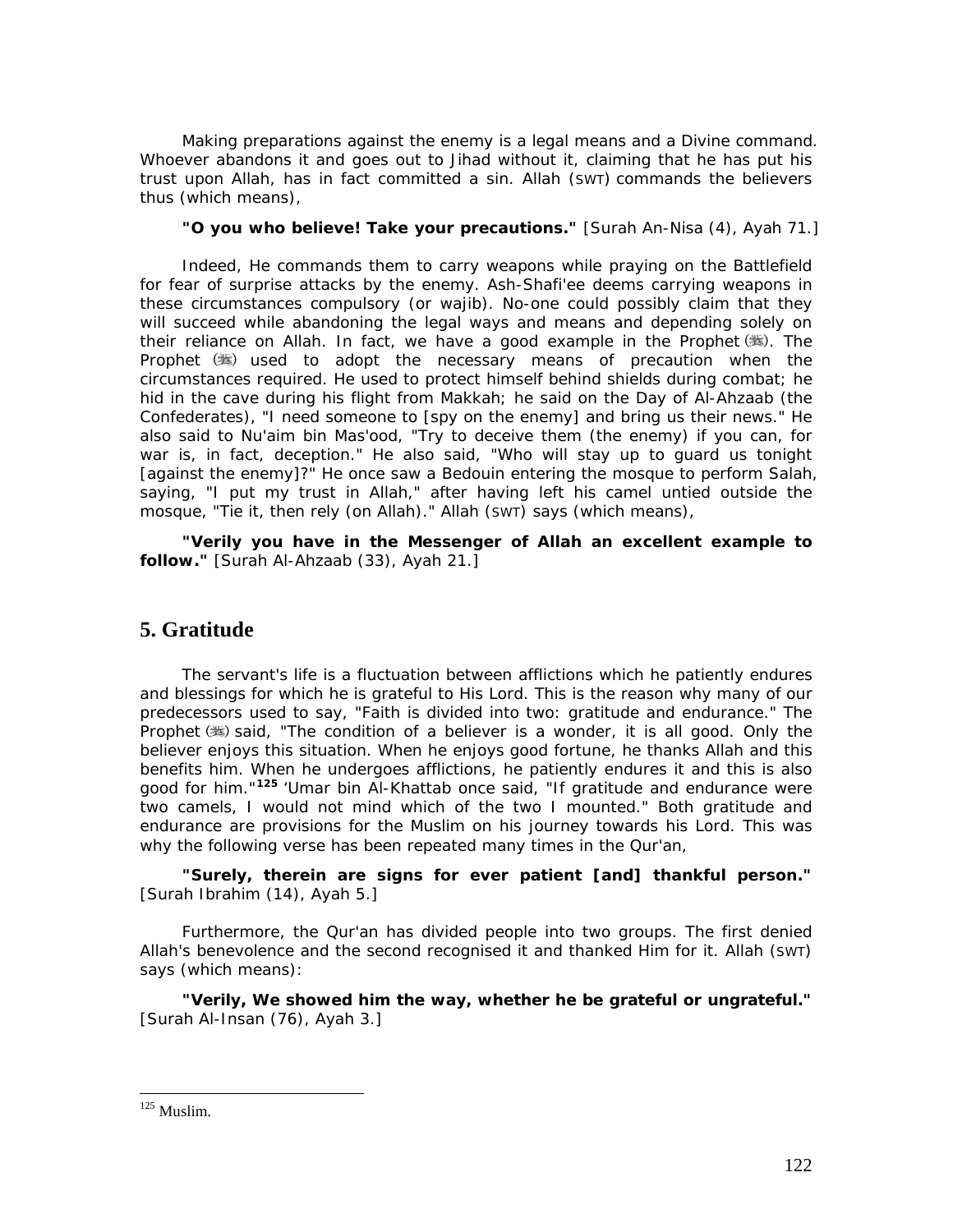Gratitude is the reason for which Allah (SWT) has created man. The Qur'an says (which means):

# *"It is Allah who brought you forth from the wombs of your mothers while you knew nothing; and He gave you hearing and sight and hearts that you may give thanks [to Him]."* [Surah An-Nahl (16), Ayah 78.]

If the Muslim *Jama'ah* seeks to achieve the pleasure of its Lord, its members must be among the grateful. It is its duty to teach them how to thank Allah for His benevolence and caution them against ungratefulness to their Lord, for such ingratitude will only bring His wrath upon them.

The firmness and perseverance of the Muslim Jama'ah in its adherence to the truth greatly depends on the gratitude of its members to Allah,

*"Muhammad is no more than a Messenger, and [indeed] many Messengers have passed away before him. If he died or is killed, will you then turn back on your heels [as disbelievers]? And he who turns back on his heels, not the least harm will he do to Allah, and Allah will give reward to those who are grateful."* [Surah Ale-Imran (3). Ayah 144.]

Allah (SWT) had instructed Moses (as) to take the religion with firmness and be grateful,

*"O Moses, I have chosen you above men by My Messages and by My speaking [to you], so hold that which I have given you and be of the grateful."* [Surah Al-A'raaf (7), Ayah 144.]

The Muslim *Jama'ah,* therefore, should pass on the same instruction to all its members. It should also teach them that Allah (SWT) tests His servants with good fortunes as well as with afflictions,

*"And we shall make a trial of you with evil and with good."* [Surah Al-Anbiyaa (21), Ayah 35.]

Allah (SWT) can readily open the flood gates of good fortune and wealth and inundate a servant with them. The servant will then either be helped by Allah (SWT) to remain steadfast. This will enable him to be of those who are grateful, who give what is legally due from them and acknowledge His benevolence. Alternatively he will rejoice in the world and its fleeting pleasures, forgetting the source of his good fortune, only to destroy himself by turning the blessing into a curse. He has indeed spoken the truth the one who said, "If you *continue to enjoy His benevolence while persisting in disobeying Him, then be careful because you are going to be punished gradually from directions which you do not perceive."* 

Therefore, the Muslim *Jama'ah* should thank Allah (SWT) for His benevolence; otherwise, they will either lose it or it will continue in the form of a veiled affliction and, a testing enticement. If the *Jama'ah* sees its supporters growing in number and its *Da'wah* spreading and its knowledge increasing, it is gratitude which will perpetuate these blessings and help it receive more of them,

*"And [remember] when you Lord proclaimed: `If you give thanks (by accepting faith and worshipping none but Allah], I will give you more (of My bounty), but if you are thankless (i. e. disbelievers), verily! My punishment is indeed severe."* [Surah Ibrahim (14), Ayah 7.]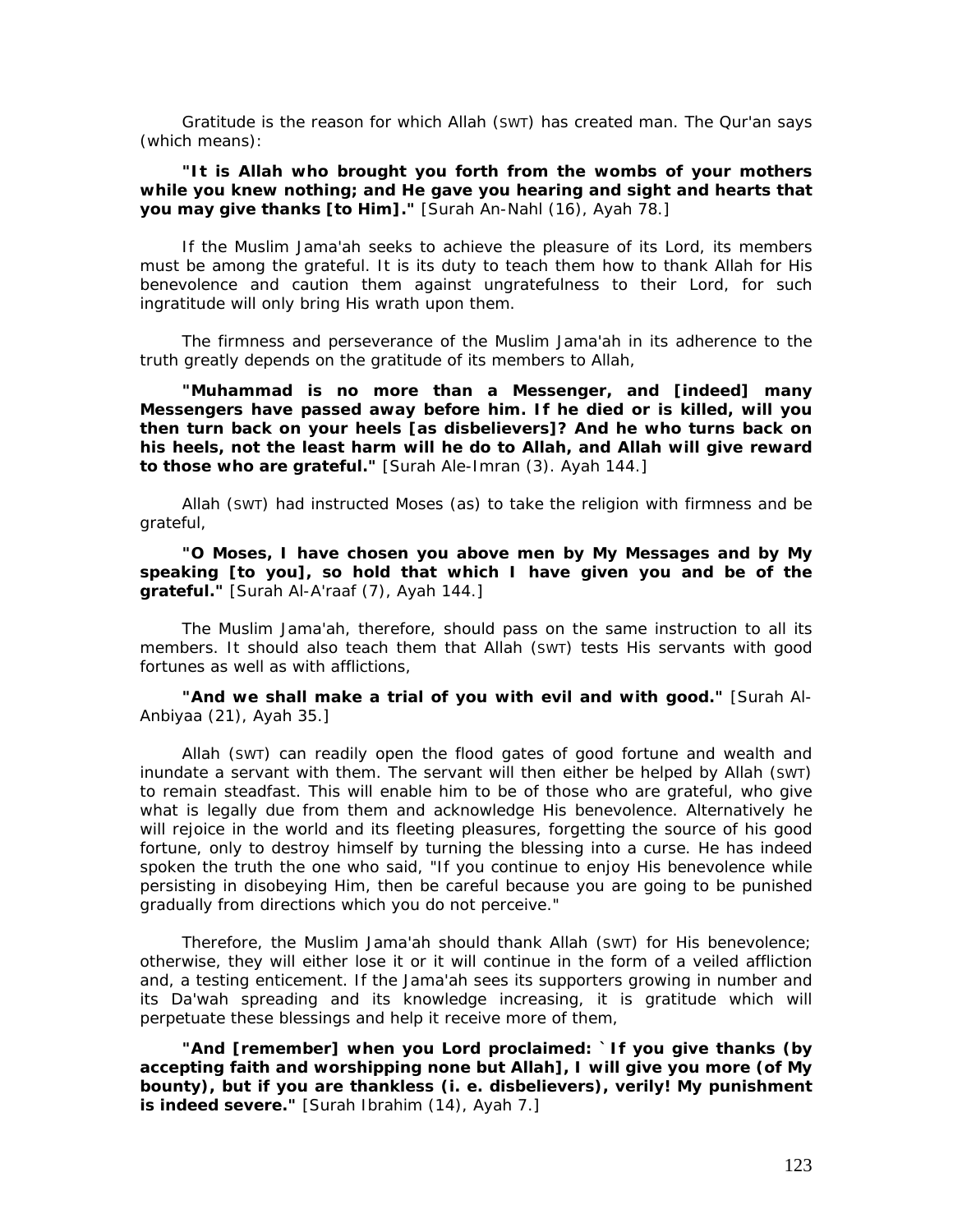This was why the *Ulama* called gratitude *Al-Hafidh* (the maintainer) and *Al-Jalib*  (the bringer) because it maintains the favours that one already has and brings others that are missing.

'Umar bin 'Abdul-'Aziz once said, *"Secure Allah's blessings by expressing gratitude [to Allah]."* Hassan Al-Basri said, *"When Allah bestows His favours upon a people, He asks for their gratitude. If they offer their thanks [to Him], He is able to increase their good fortune, but if they deny His favours, He is able to turn these favours of His into torment and affliction."* 

Someone however may ask, "What do we mean by gratitude?" Is it a few words that one utters with one's tongue when one receives some of Allah's favours or does it mean something else?

The answer to this question is that the type of gratitude we are talking about is wider in meaning and more complete and comprehensive than this. It expands to include all the actions, utterances and conditions of the servant. The gratitude that we seek as a provision for us consists primarily of three things:

#### **a. Gratitude of the tongue:**

This means that the servant constantly praises Allah (SWT) with his tongue, thanks Him and recounts His blessings, favours and his own failure to express sufficient gratitude for them. Sulaiman said, *"Remembering Allah's blessings with one's tongue increases one's love for Him."* 

#### **b. Gratitude of the heart:**

This manifests itself in the heart's constant recognition of Allah's blessings, its constant witnessing of His favours and its admitting of its own shortcomings in expressing gratitude for them.

#### **c. Gratitude of the deeds:**

This means making use of every blessing in a manner pleasing to Allah (SWT) alone,

*"Work you, O family of David, with thanks."* [Surah Saba (34), Ayah 13.]

Abu Haazim said, *"Every blessings that does not bring a servant closer to his Lord is in fact an affliction."* 

The Muslim *Jama'ah,* therefore, should teach its members to thank Allah (SWT) for His favours by the tongue, the heart and the limbs. The Qur'an tells us about the Messenger Sulaiman (as ) who said,

*"This is by the grace of my Lord! -- To test me whether I am grateful or ungrateful! And whoever is grateful, truly, his gratitude is for [the good of] his ownself, and whoever is ungrateful, (he is ungrateful only for the loss of his ownself]. Certainly! My Lord is free of all wants, Bountiful."* [Surah An-Naml (27), Ayah 40.]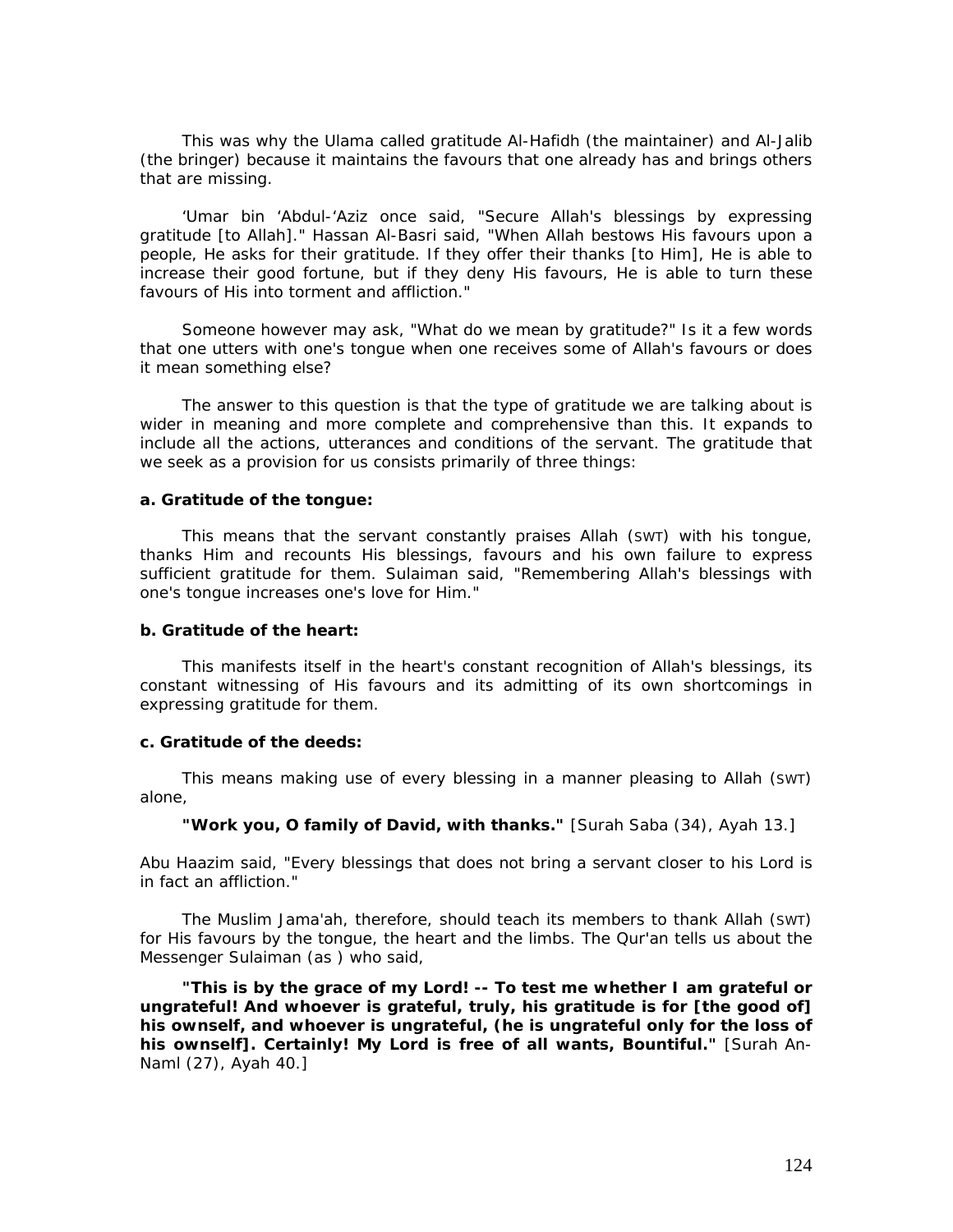We warn them strongly against allowing the continuous favours of their Lord from distracting them from their path, or from causing them to neglect saying the truth or carrying out *Jihad* in the way of Allah under the pretext of fear of losing these blessings, be they money or any other worldly gains, for blessings survive through gratitude and vanish by ingratitude.

# **6. Endurance**

Any group of people who want to work for Islam must have their share and provision of endurance. Otherwise, they should leave this path to those who are more deserved of it, namely the truthful and patient believers.

In his biography of the Prophet (,) Ibn Kathir wrote, " *Messenger of Allah* (,)) *spent ten years in Makkah, preaching to the people in their homes and in public gatherings and saying to them,* 

'Who would shelter me and support me until I convey the Message of Allah, and *[such a person] will receive the [reward* of) *Paradise.' But he did not find anyone to shelter and support him, until the Ansaar (or the helpers) believed him and embraced Islam. Seventy-two of them came to meet him at a place known as Al- 'Aqabah. The Prophet* (\*) promised them Paradise if they accepted his conditions. *The youngest of them, As'ad bin Zurarah, stood up and said, 'Slow down, O people of Yathrib***[1](#page-125-0)26***. We did not tire our camels [on the way here] for him without knowing*  that he is the Messenger of Allah (). Supporting him today will be in defiance of all *the Arabs, it will result in the killing of your best men and the blow of swords upon you. Either you endure this, in which case take his offer and expect your reward from Allah, or if you are unsure of yourselves and afraid, in which case abandon him to his fate. So tell him your choice now, for either way he will vouch for you before Allah. ' They said, `Stand aside O As'ad! By Allah, we will never leave this allegiance to him, nor will we cancel it.'"* 

The Muslim *Jama'ah* that wishes to support this faith and aspires after Paradise by doing so must have sufficient endurance to enable it to fulfil this commitment, assume the responsibility and confront the enemies. If, however, it does not know what endurance is, cannot stand what it entails and has no intention to exercise it, it must admit to its failings and step aside. Doing so might excuse it before Allah and is better for Islam than going forth carrying the banner and then soon turning on its heels, drooping the banner, only to cause great tumult and oppression in the land.

The Messenger of Allah ( ) said, "And know that victory comes with *endurance."***[12](#page-125-1)7** So whoever wants victory must show patience and endurance. Allah (SWT) says (which means),

"And the fair promise of your Lord was fulfilled for the Children of Israel *because they had patience and constancy."* [Surah Al-A'raaf (7), Ayah 137.]

<span id="page-125-1"></span><span id="page-125-0"></span><sup>126</sup> *Yathrib* was the name of the city which later came to known as *Al-Madeenah.* 127 Tirmidhi*.*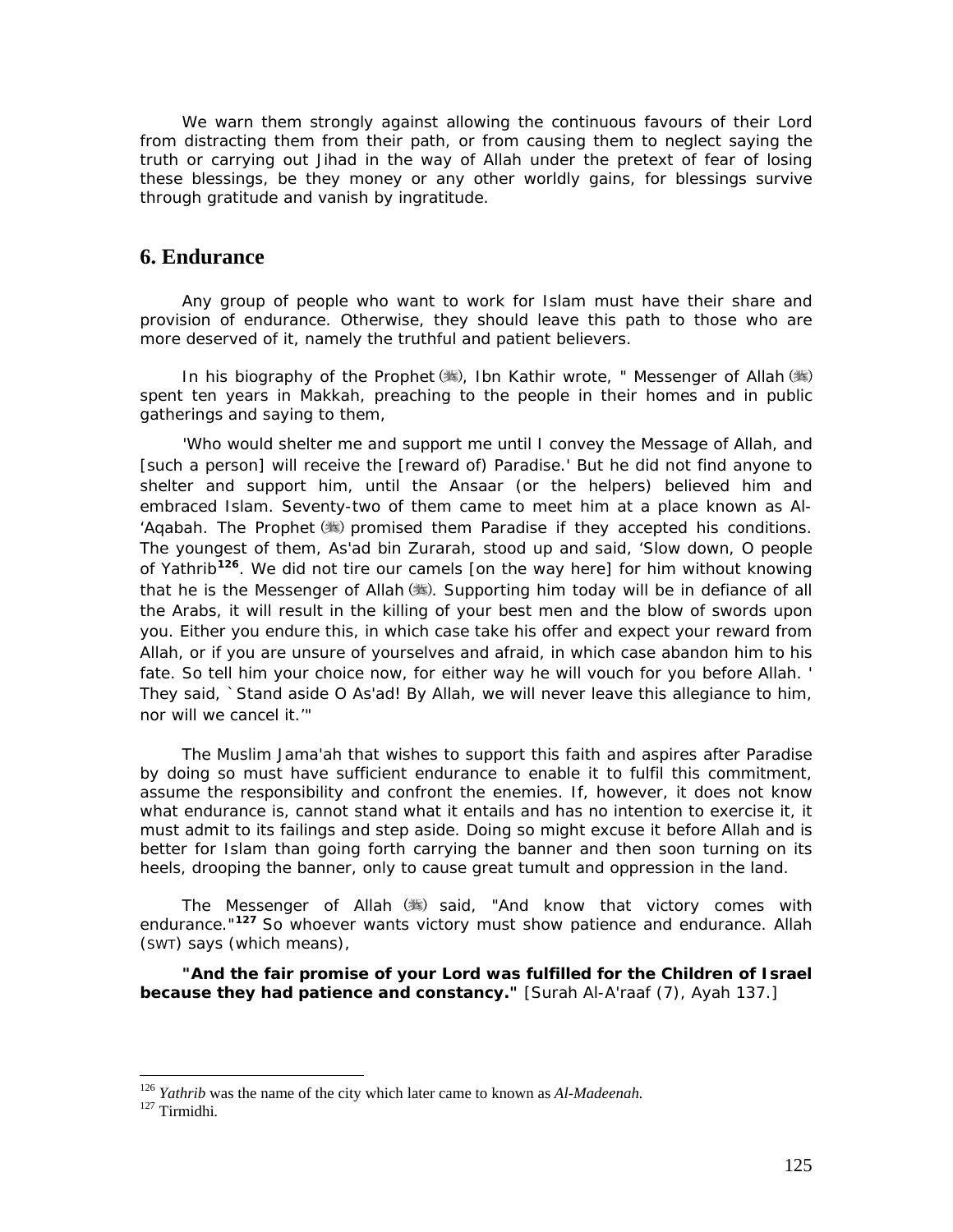# *"And We made from among them (the children of Israel), leaders, giving guidance under Our Command, so long as they persevered with patience and continued to have faith in Our signs."* [Surah As-Sajdah (32), Ayah 24.]

The Muslim *Jama'ah,* therefore, must teach endurance to its members, train them and cloak them with it. The Prophet (5) said, "He who tries to endure is *assisted by Allah in his endeavour."* The *Jama'ah* must teach its members that endurance is a vehicle that must be alighted in order for them to attain the honour and success that are the dream and aspiration of the Muslim *Ummah.* It must also teach them that endurance is the conduit to all the degrees and stations of faith. Those who cannot endure will not achieve anywhere. Whoever wants to acquire some knowledge must patiently learn and memorise. Whoever aspires to the higher stations of piety will not achieve this aim without patience and endurance. Likewise, those who wish to rid themselves of sinful habits and conduct and cleanse their hearts and limbs, need patience and endurance to carry them through this process. Indeed, patience and endurance is the key to all good and the light of all guidance. Allah (SWT) says (which means),

# *"As for those who wage Jihad in Our Cause, We will surely guide them to Our Paths (i. e. Allah's religion). And verily, Allah is with those who do right."* [Surah Al-'Ankabut (29), Ayah 69.]

Furthermore, maintaining any of the stations thus achieved requires additional endurance. Those who cease to strive and abandon endurance will be stripped of their gains, their status will be reduced and their progress reversed.

The need for patience and endurance is especially important for those who work in the cause of Allah. Preachers need patient perseverance so as not to lose hope when they see that no-one has responded to their call. They also need to endure any reaction to their activities that might be harmful to them. Educationalists need patient perseverance to deal with the mistakes and inattention of their charges. The leaders need it to lead those who are not inclined to obedience. Those who undertake enjoining good and forbidding evil need it to I endure harm. And those who undertake *Jihad* are without doubt most in need for endurance in order to keep up the struggle under all conditions and in all circumstances,

*"Fighting [Jihad] is ordained upon you though you dislike it."* [Surah Al-Baqarah (2), Ayah 216.]

Endurance is more needed today than ever before. We live with our *Da'wah* in countries controlled by our enemies whom we aim to remove and replace their rule with that of our *Shari'ah.* They will frequently attack us and seek to destroy us, and without endurance they will undoubtedly succeed in uprooting our *Da'wah* and wiping us off the face of this earth.

Endurance is not what many people today think it is, namely not speaking up for the truth and making compromises with falsehood. This is in fact no more than humiliation, degradation and disgrace, and has nothing to do with endurance. The endurance which our Shari'ah commands us to observe is of three categories.

#### **a. Endurance in obeying Allah and His Messenger ( ):**

While the self inclines to comfort and inaction, religious obligations entail a degree of hardship that varies from one commission to the next. *Jihad,* for instance,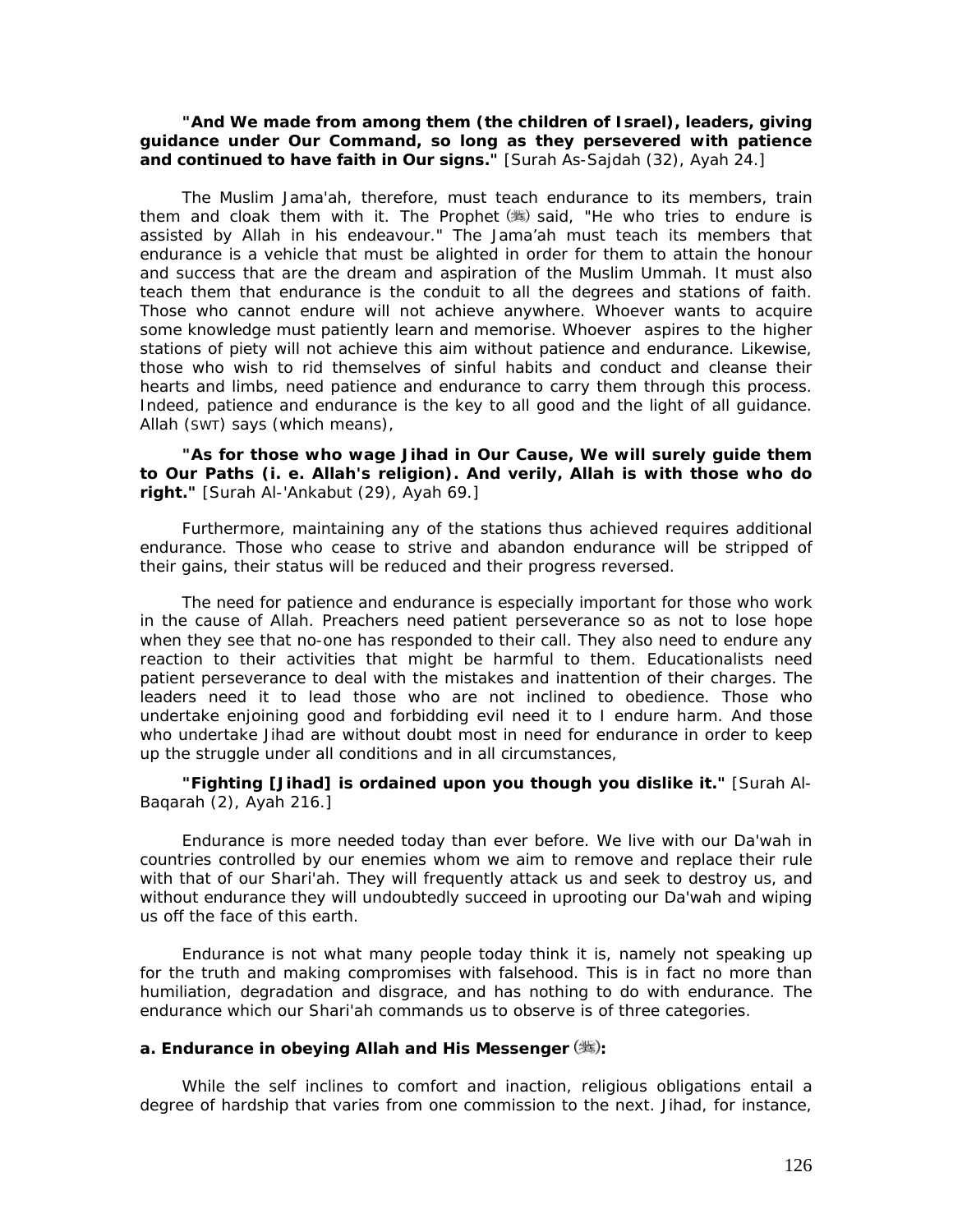is more onerous than *Hisbah;* fasting is more onerous than making ablutions (wudu'); making wudu' with cold water in winter is harder than making it in summer. The degree of effort also varies from one individual to the other: those who are closer to their homes and families find emigration extremely taxing; and those with a hardened heart find prayers laborious, but *Jihad* remains the most exacting of absolutely all acts of worship. This is the reason why some said, as the Qur'an recounts (which means),

# *"Our Lord! Why have You ordered for us fighting? Would that You had granted us respite for a short period?"* [Surah An-Nisa (4), Ayah 77.]

This means that every Muslim needs endurance to compel his self into obedience, for patience is needed before performing any act of obedience, to bring the self to start it and be sincere in devoting it to Allah. It is also needed while doing the act to make the self see it through in the best possible way. It is also needed after completion of the act to prevent the heart from admiring the act of obedience and the tongue from boastfully talking about it.

# **b. Endurance in avoiding the disobedience of Allah and His Messenger (卷):**

This task is more difficult and demanding. For the human self, as the Qur'an said, is inclined to evil and wishes for it, and Satan entices and encourages the servant to commit the sin. Those who habitually indulge in sinful deeds advocate them and invite the faithful to join in, while society does not frown upon vice nor criticise the sinful. To the contrary, it sometimes praises the sinful because of the general corruption in which it wallows. So how can the limbs give succumb to the call of disobedience? Indeed, it is endurance which prevents the limbs from committing the sin. We definitely need the type of patience and endurance showed by Prophet Yusuf when he resisted the advances of Al-Aziz's wife, saying (which means),

# *"Verily, he who fears Allah with obedience to Him and is patient, then surely, Allah makes not the reward of those who do right to be lost."* [Surah Yusuf (12), Ayah 90.]

The Muslim *Jama'ah is* in need of teaching this type of patience and endurance to its members, for we will surely be defeated if we are disobedient. 'Umar bin Al-Khattab spoke the truth in his instructions to the army commander, Sa'd bin Abee Waqqas when he said to him, *"I command you and your soldiers to observe Taqwa which is the best preparation against the enemy and the strongest weapon of war. I command you and your soldiers to be more on guard against sins than against the enemy, for the sins of [your] army should be feared more than the enemy. Indeed, Muslims only triumph by the sinning of their enemy against Allah, for otherwise we would not have the strength and advantage over them. Our numbers are no match for them and our preparation do not compare. If we equal them in sins, they will prevail over us through their physical strength. If we cannot defeat them through our piety, we will not defeat them through our strength."* He also said. *"And do not say that our enemy is more evil than we are, and that Allah will not send them against us even if we sin. For so many are those against whom Allah sent a people who are more evil than them, as happened with the Jews when Allah* (SWT) *sent against them the disbelievers from amongst the Magians who entered the very innermost parts of their homes, and it was a promise completely fulfilled."*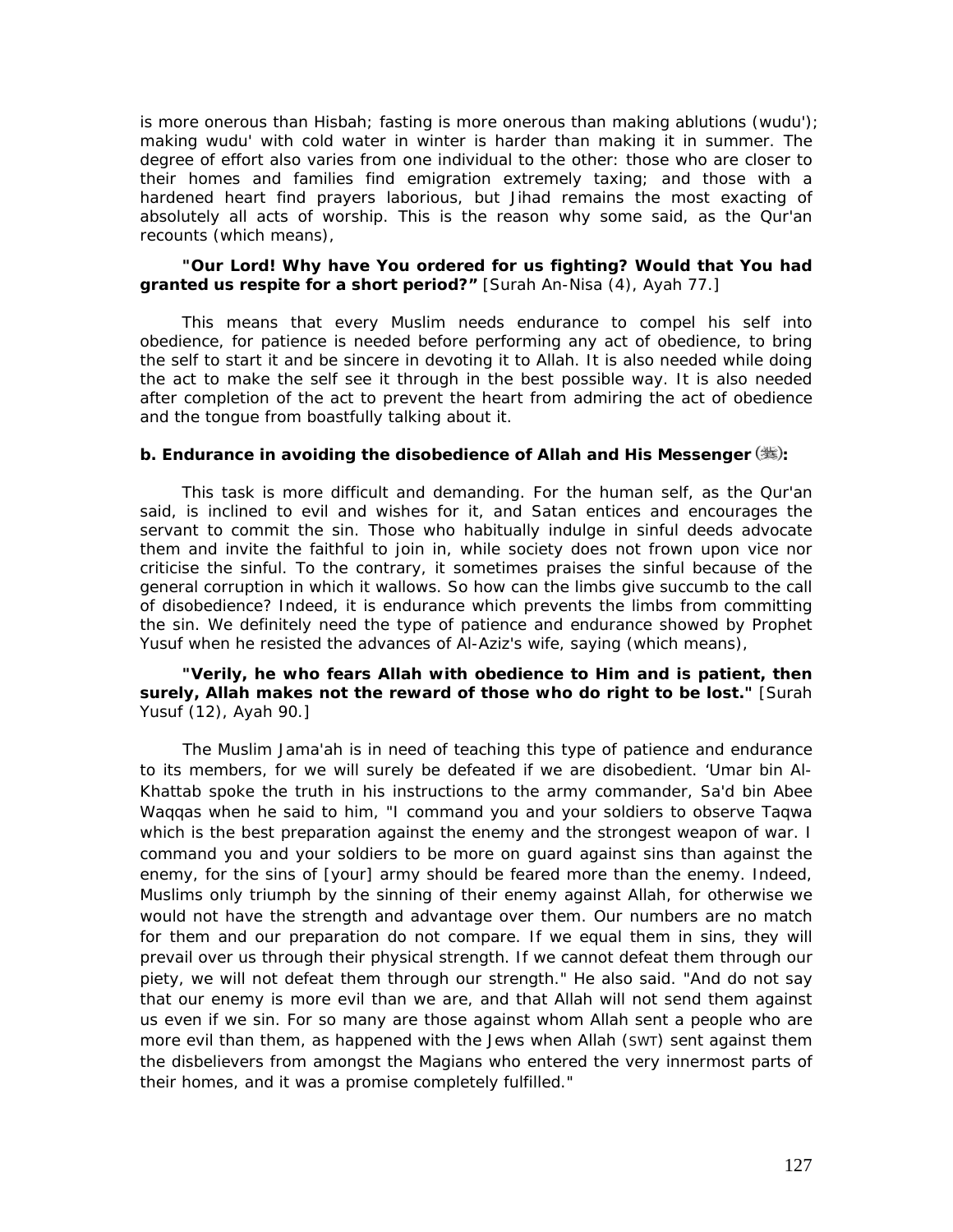The Muslim *Jama'ah* also needs to teach its members how to patiently endure and persevere in their resistance to the inequity and oppression of people, and how to detest and abhor this evil quality. For if they do not learn to dissociate themselves from injustice, those of them who might, in the future, be in positions of power and responsibility might then succumb to the temptation of oppressing others.

Another great vice and abhorrent act of disobedience which members of the Muslim *Jama'ah* must avoid is the love of leadership and influence, for so often has the struggle over leadership split the Muslim community and weakened its resolve.

#### **c. Enduring trials and tribulations:**

It is necessary that every Muslim must exercise this type of endurance, for otherwise he will rebel against the Divine Destiny, thus committing a major sin,

*"Do people think that they will be left alone because they say, 'We believe', and that they will not be tested? And We indeed tested those who*  were before them. And Allah will certainly make fit] known [the truth of] *those who are true, and will certainly make [it] known [the falsehood of] those who are liars [although Allah knows all that before putting them to test]."* [Surah Al-'Ankabut (29), Ayah 2-3.]

These tests are important for separating between the good and the bad, and casting the bad away from the ranks of the caravan; the caravan of the people of truth and endurance.

Prevailing in this life is no easy task, for it implies the carrying of the burden of ruling the people by the tenets of this religion of Islam. ' This is why the laws that Allah established in the universe stipulates that only those entitled to occupy the positions of leadership should be allowed to govern. Trials and tribulations are, therefore, indispensable to distinguish the wicked from the good. Those who survive these tests are those worthy of authority and power,

*"Allah will not leave the believers in the state in which you are now, until He distinguishes the wicked from the good."* [Surah Ale-Imran (3), Ayah 179.]

*"In order that Allah may distinguish the wicked (disbelievers, polytheists, evil-doers) from the good (the believers), put the wicked one on another, heap them together, and cast them into Hell."* [Surah Al-Anfal (8), Ayah 37.]

The Muslim *Jama'ah* must preach endurance to its members if it is to deserve power. Day and night it must preach to them what Moses used to preach to his people (which means),

*"Seek help in Allah and be patient. Verily, the earth is Allah's. He gives it as a heritage to Whom He will of His servants, and the [blessed] end is (best) for the righteous."* [Surah Al-A'raaf (7), Ayah 128.]

The Muslim *Jama'ah* must teach them thus,

*"Or think you that you will enter Paradise without such [trials] as came to those who passed away before you? They were afflicted with severe poverty and ailments and were so shaken that even the Messenger and those*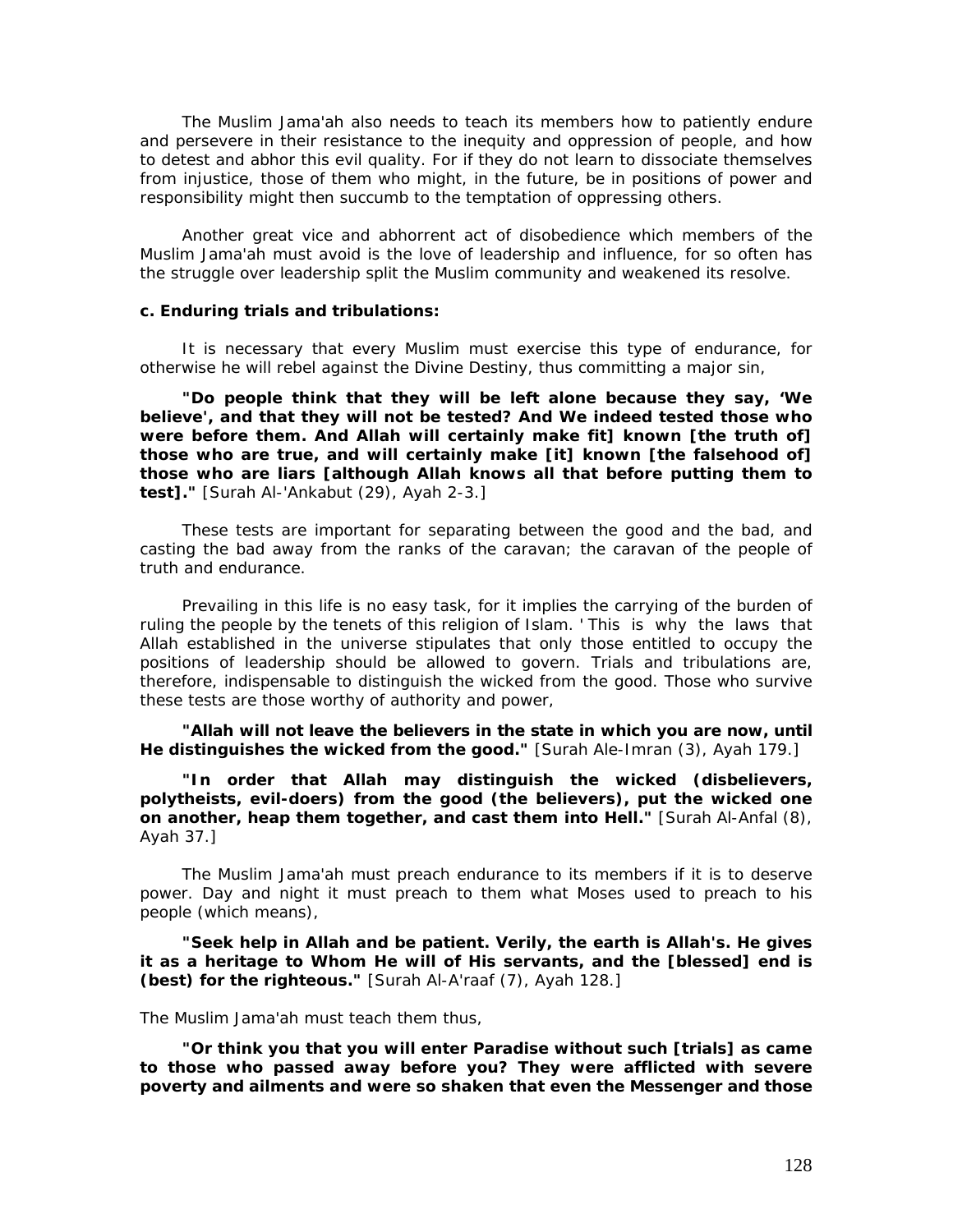*who believed along with him said, `When [will come] the help of Allah?' Yes! Certainly, the help of Allah is near!"* [Surah Al-Baqarah (2), Ayah 214.]

It must rear them to be true men, so that when the testing times come, they say what true men say (which means),

*"This is what Allah and His Messenger had promised us, and Allah and His Messenger had spoken the truth."* [Surah Al-Ahzaab (33), Ayah 22.]

Only such people are deemed qualified to carry the trust of this faith. Their enemies will soon be discharged as fire discharges impurities from smelted metal.

Patiently enduring hardships and calamities require the following:

- **1.** To restrain the heart from rebelling against and complaining about the fate that Allah has ordained and to strive to achieve the station of acceptance and rejoicing in whatever fate brings them.
- **2.** To stop the tongue from showing fright, or uttering what is forbidden, and to strive to achieve the higher station of saying what Allah has instructed us to say,

*"Innaa lil-laahi wa innaa ilaihi raaji'oon (To Allah we belong, and to Him is our return).* [Surah Al-Bagarah (2), Ayah 156.]

**3.** To restrain the hands from committing acts of disobedience, such as slapping the cheeks and tearing the clothes, as such actions reflect the lack of one's pleasure with Allah's destiny.

This is the type of endurance which is legally commendable, and how excellent this provision is!

*"And Allah loves the patient."* [Surah Ale-Imran (3), Ayah 146.]

# **7. Doing without the life of this world in preference for the Hereafter**

Allah (SWT) says (which means):

*"Whatever is with you will be exhausted, and whatever is with Allah [of good deeds] will remain."* [Surah An-Nahl (16), Ayah 96.]

*"And the life of this world is but amusement and play! Verily, the home in the Hereafter, that is the life indeed, if they but knew."* [Surah Al-'Ankabut (29), Ayah 64.]

*"The life of this world is only the enjoyment of deception."* [Surah Ale-Imran (3), Ayah 185.]

"Say: 'Short is the enjoyment of this world. The Hereafter is [far] *better for him who fears Allah, and you shall not be dealt with unjustly in the very least.'"*[Surah An-Nisa (4), Ayah 77.]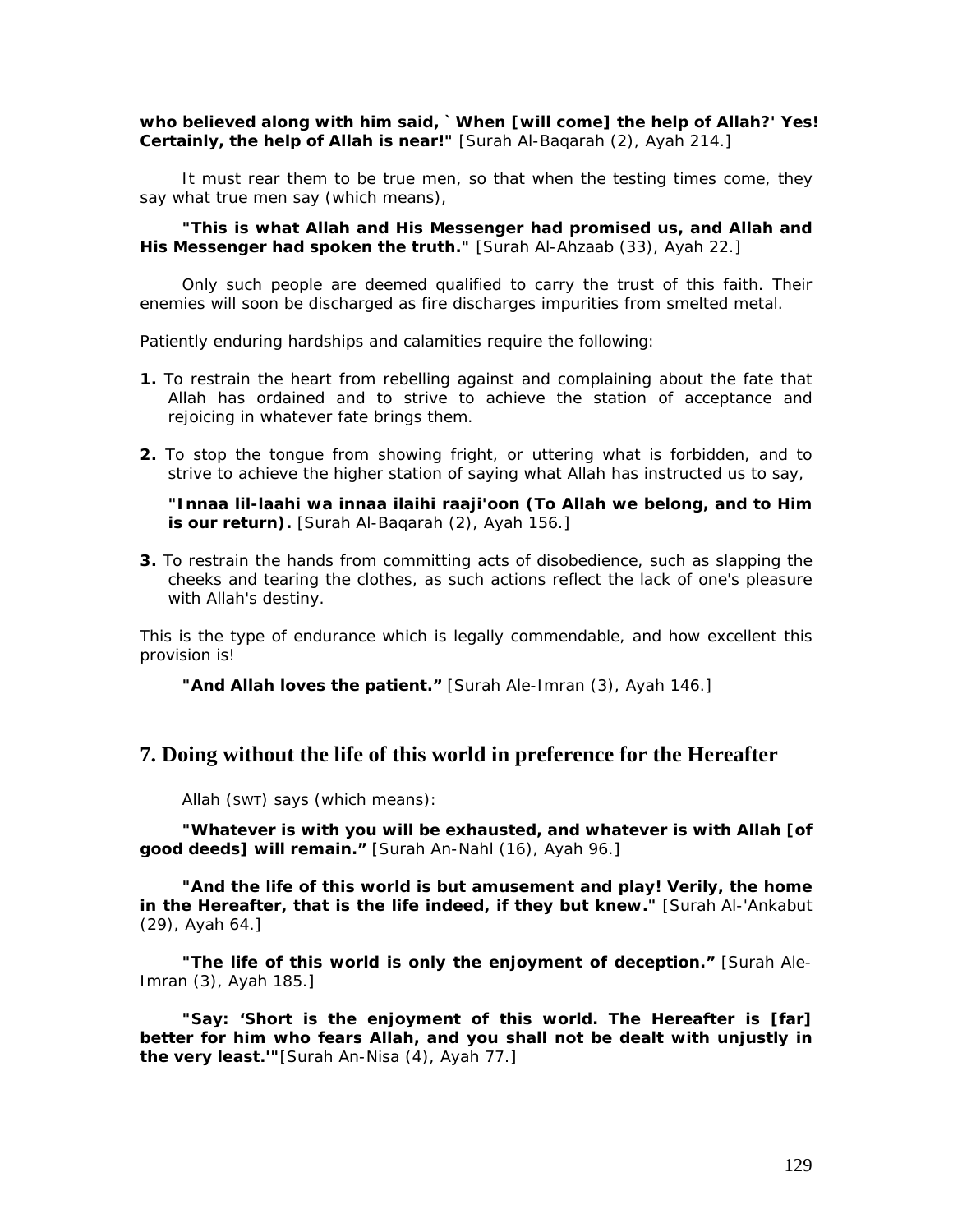*"Nay, you prefer the life of this world; but the Hereafter is better and more lasting."* [Surah Al-A'la (87), Ayat 16-17.]

The Qur'an is replete with verses which tell us to do without the life of this world and its fleeting, short-lived pleasures and which encourage us to work for the Hereafter, which is better and more lasting.

Abstaining from the transitory pleasures of this life and preferring the Hereafter are by no means inseparable, for only those who forsake the pleasures of this world long for the Hereafter. Ibn Taymeeyah said, *"To eschew [the pleasures of this]* life *is [in fact] to forsake what is of no benefit to the Hereafter."* 

The Prophet  $\left(\frac{1}{2}\right)$  said, *"By Allah, the life of this world, compared to that in the Hereafter, is but like someone who puts his finger in the sea, so let him see what it brings out. "***[12](#page-130-0)8**

He also said, *"The most truthful word ever uttered by a poet is that in which [the poet] Labeed says, 'Verily, everything apart from Allah is but falsehood'."***[12](#page-130-1)9**

And, *"What have I to do with this world! I am no more in this world than a traveller who sought the shade of a tree then left it and continued [his journey]. "***[1](#page-130-2)30**

And, *"If this world had the value of a mosquito's wing in the sight of Allah, no disbeliever would have had a drink of water from it."***[13](#page-130-3)1**

And, *"Eschew the life of this world and Allah will love you."***[13](#page-130-4)2**

The Qur'an and the Sunnah both encourage people to eschew this evanescent life and long for the everlasting bliss of the Hereafter. Allah (SWT) says (which means),

*"The description of Paradise which the righteous are promised is that in it are rivers of water, the taste and smell of which are not changed; rivers of milk of which the taste never changes; rivers of wine, a joy to those who drink; and rivers of honey pure and clear. In it there are for them all kinds of fruits; and forgiveness from their Lord."* [Surah Muhammad (47), Ayah 15.]

*"[It will be said to the true believers]. My worshippers! No fear shall be on you this Day, nor shall you grieve, [you] who believed in Our Signs and were Muslims. Enter Paradise, you and your wives, in happiness. Trays of gold and cups will be passed round them, [there will be] therein all that the one's inner-selves could desire, all that the eyes could delight in, and therein will you abide forever. And this is the Paradise which you have been made to inherit because of your [good] deeds which you used to do [in the*  life of the world]. Therein for you will be fruits in plenty, of which you will *eat [as you desire]."* [Surah Az-Zukhruf (43), Ayat 68-73.]

<span id="page-130-0"></span><sup>&</sup>lt;sup>128</sup> Muslim and Tirmidhi.

<span id="page-130-2"></span><span id="page-130-1"></span><sup>&</sup>lt;sup>129</sup> Bukhari, Muslim and Tirmidhi.<br><sup>130</sup> Tirmidhi and Ibn Maajah.<br><sup>131</sup> Tirmidhi.<br><sup>132</sup> Ibn Maajah.

<span id="page-130-3"></span>

<span id="page-130-4"></span>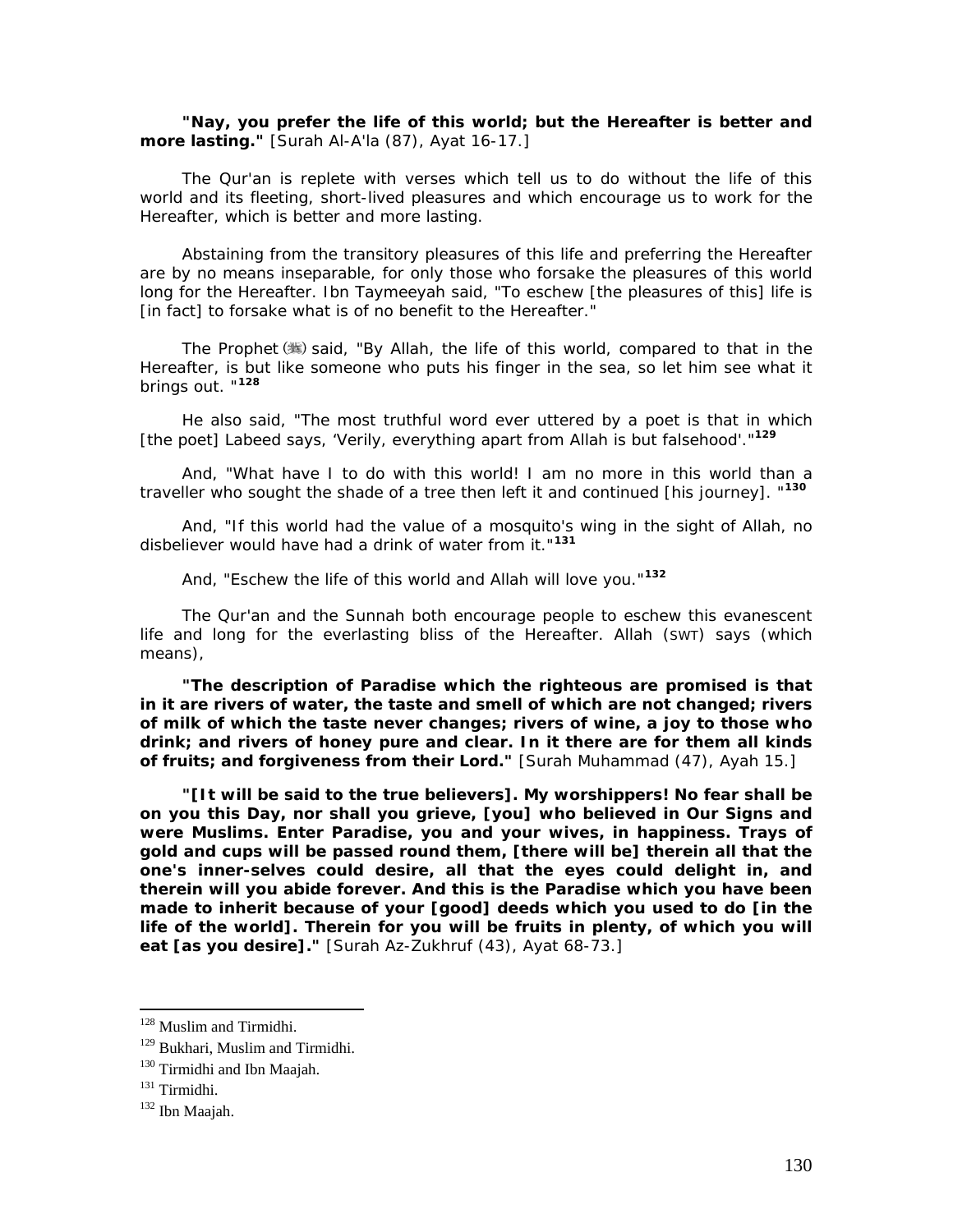*"Verily, al-muttaqoon (the pious and righteous) will be in the midst of Gardens and Rivers (paradise). In a seat of truth (Paradise), near the Omnipotent King (Allah, the All-Blessed, the Most High, the Owner of Majesty and Honour)."* [Surah Al-Qamar (54), Ayat 54-55.]

*"Some faces, that Day, will beam (in brightness and beauty) - looking at their Lord."* [Surah Al-Qiyaamah (75), Ayat 22-23.]

*[Other] faces, that Day, will be joyful, pleased with their striving [for their good deeds which they did in this world, along with the true faith of Islamic monotheism]. In a High Garden (Paradise), where they shall hear no harmful speech nor falsehood; therein will be a running spring; therein will be thrones [of dignity] raised high, and cups set at hand, and cushions set in rows, and rich carpets [all] spread out."* [Surah Al-Ghaashiyah (88), Ayat 8-16.]

The Prophet () said, "You will see your Lord with your own eyes, just as you *see the moon, never tiring of seeing Him."***[13](#page-131-0)3**

He also said, *"The space taken up in the Hereafter by something as little as the whip of one of you is better than the whole of this earth and what is on it."***[1](#page-131-1)34**

He also said, *"The smallest distance from Paradise is better than all the land over which the sun rises and sets."***[13](#page-131-2)5**

The life of this world, therefore, is not a place of abode for a Muslim. It is rather a place of testing and trials. The Prophet (\*) said, *"This world is the prison of a believer and the paradise of a disbeliever."***[1](#page-131-3)36**

Indeed a Muslim has another abode, of which he is aware and for which he longs. He wants no more of this life than the provisions of good works necessary for completing the journey to his true home and that of Adam (as) before him. A journey towards Paradise, the width of which is as the width of the Heavens and the Earth. And if this life, with its pleasures and joys, stands as an obstacle on the road to Paradise, the believer will step over it by eschewing it and emptying the heart of any desire for it.

Az-Zuhd is to abandon all that is of no benefit in the Hereafter. It is therefore of utmost importance to forsake this life, which is bound to stand as a barrier between us and the Hereafter. Imam Ahmad said, *"Eschewing worldly pleasures (Az-Zuhd) is to shorten the hopes."* 

It has also been said that *Az-Zuhd is* belittling the world and wiping affection for it from the heart.

Ibn Al-Qayyim said, *"Those who possess knowledge are in accord that the eschewing of the world means the departure of the heart from the abode of this world to that of the Hereafter."* 

He also said, *"Desiring the Hereafter can only be achieved by eschewing life of this world; and eschewing life of this world could only be achieved after taking two correct looks. The first is to look at the shortness of life, its quick disappearance and* 

<span id="page-131-0"></span><sup>&</sup>lt;sup>133</sup> Bukhari and Muslim.<br><sup>134</sup> Bukhari.<br><sup>135</sup> Bukhari.<br><sup>136</sup> Muslim.

<span id="page-131-2"></span><span id="page-131-1"></span>

<span id="page-131-3"></span>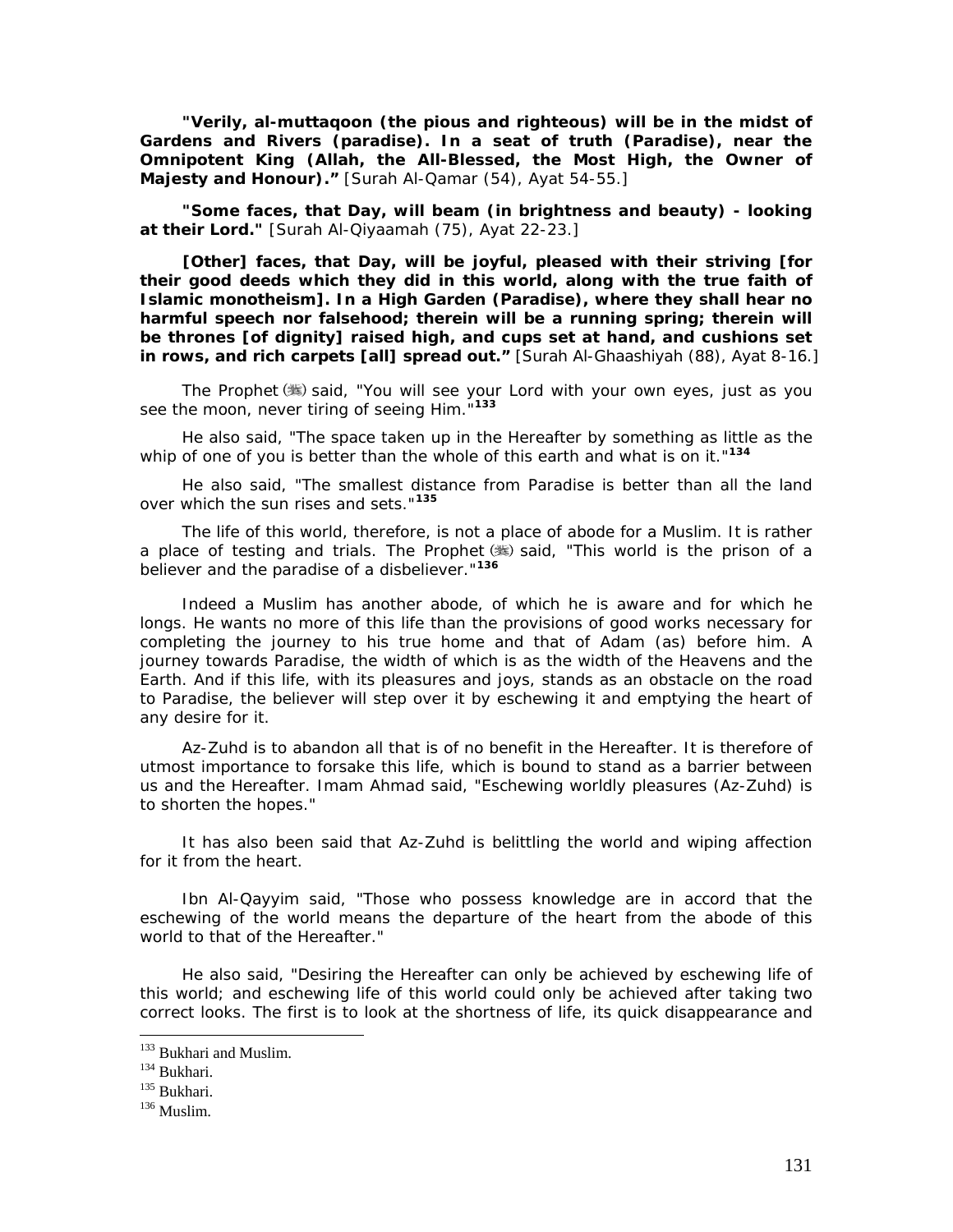*vileness. The second is to look at the Hereafter, its inevitability, eternity, constancy, the excellence and honour of its pleasures and joys, and the difference between it and what is here in this life. Allah (SWT) says (which means),* 

#### *"But the Hereafter is better and more lasting."* [Surah Al-A'la (87), Ayah 17.]

Ibn Al-Qayyim also said, *"The servant's love for this life and his acceptance of it is proportionately related to his slowness and prevarication in obeying Allah and seeking the Hereafter."* How true are Ibn Al-Qayyim's words! This is why we have said that eschewing the worldly pleasures and seeking success in the Hereafter are important provisions for a Muslim who seeks to serve his religion, a provision without which there could be no sacrifice or selfless offering of the self required for the victory and superiority of Islam.

Once this provision is lacking, all efforts come to an end. The Qur'an has chided those believers who have taken pleasure in this life, saying (which means),

*"O you who believe! What is the matter with you, that, when you are asked to march forth in the Cause of Allah (Jihad), you cling heavily to the*  earth? Do you prefer the life of this world to the Hereafter? But little is the *enjoyment of the life of this world, as compared with the Hereafter."* [Surah At-Taubah (9), Ayah 38.]

Then Allah promised them the severest punishment if they neglect this duty, saying (which means),

# *"If you march not forth, He will punish you with a painful torment and will replace you by another people, and you cannot harm Him at all, and Allah is Able to do all things."* [Surah At-Taubah (9), Ayah 39.]

Love for the life of this world, the attachment of the heart to it and the striving of the limbs for its sake all deter the servant to fight *Jihad* in the way of Allah. On the other hand, selling this life for the Hereafter is the catalyst for fighting in the way of Allah,

"Let those fight in the cause of Allah who sell the life of this world for *the Hereafter."* [Surah An-Nisa (4), Ayah 74.]

Indeed, it is the selling of this life for the Hereafter which makes one disdain all the harm one might suffer for the sake of Allah, *"So decree whatever you desire to decree, for you can only decree (regarding) the life of this world."* [Surah Ta-Ha (20), Ayah 72.]

It is the selling of this life for the Hereafter which enticed Anas bin Nadhir to fight bravely in the Battle of Uhud until he sustained over eighty injuries, before finally falling as a martyr in the way of Allah. He sensed the winds of Paradise near Uhud, so he rushed towards it and Allah honoured him with martyrdom before anyone else.

It is the forsaking of life of this world in preference to the , Hereafter which filled the heart of 'Umair bin Al-Hamam when he heard the Messenger of Allah  $(\frac{4}{3})$ , saying on the day of the Battle of Badr, *"Rise to a Paradise the width whereof is as the width of the heavens and the Earth."* He said, *"O Messenger of Allah, is Paradise as wide as the heavens and the Earth?"* He replied *"Yes."* To which he said: "Excellent! Excellent!". So he (,) said: "What induced you to say 'Excellent!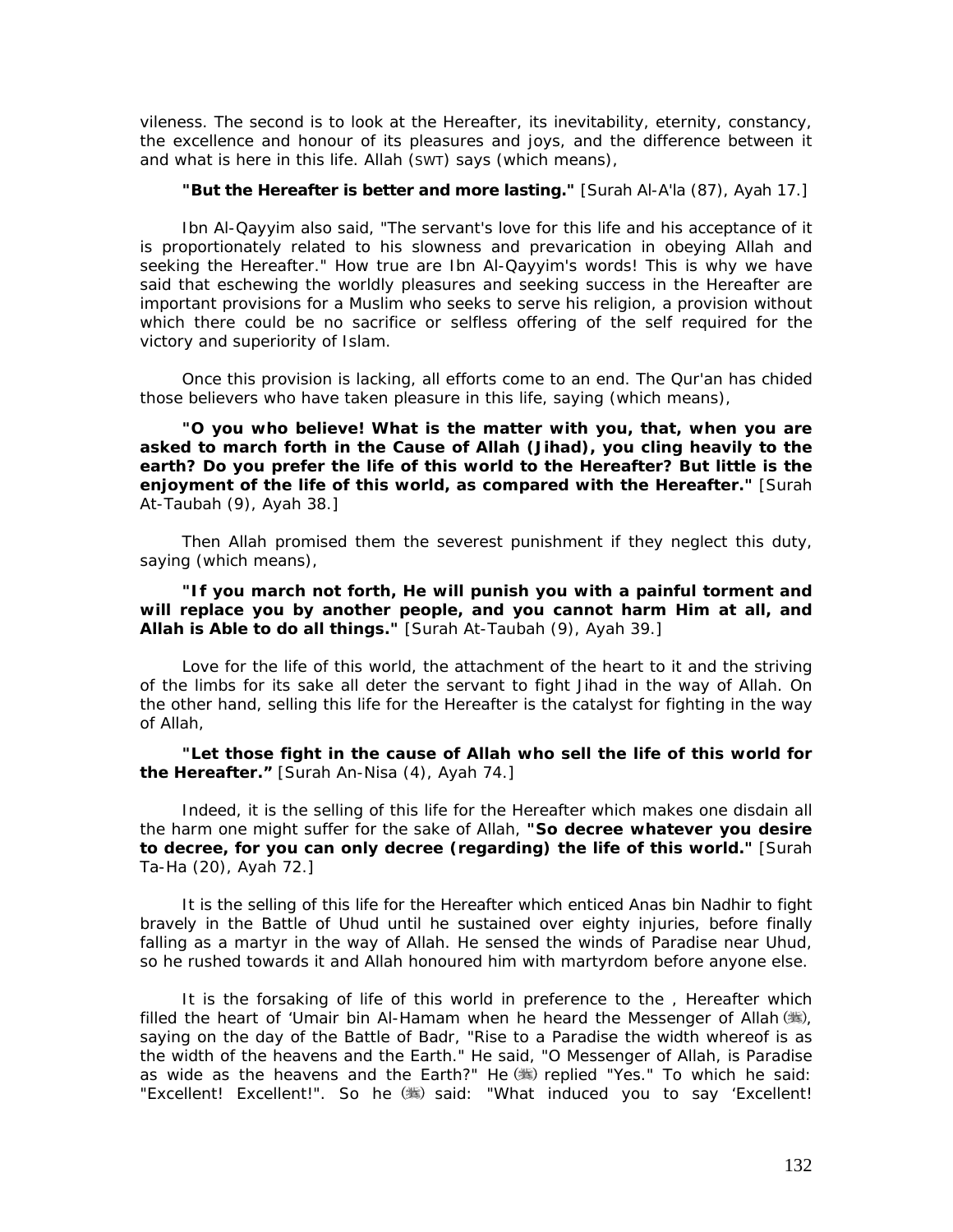*Excellent!'",* he said *"O Messenger of Allah, I hope to be of its inhabitants."* The Prophet () said, "You shall be of them!" 'Umair then produced some dates and started eating them, then he said, "If I were to live for as long as it would take me to eat these dates, it would be too long a life." He threw the dates to one side and then fought until he was killed.

This is the type of men that we lack today. It is the only typ<sub>e</sub> capable of working for Islam. We will never be able to be like these men in their courage, daring and sacrifice unless we become like them in their forsaking of this life in preference to the Hereafter. Books of Hadeeth and *Seerah* are replete with shining examples of such personalities who have sold this world for the Hereafter. We can only acquire their qualities of bravery, boldness and selfless sacrifice when we follow in their footsteps regarding their eschewing of this world. We will surely fail, however, if we wish to fight *Jihad* and strive hard for the cause of this religion without employing the ways and means to achieve such a goal and without severing the material ties that hold us down to the earth.

What we mean by eschewing worldly pleasures *(Az-Zuhd) is* not the forbidding of the permissible and lawful, such as money, food and marriage. Nor does it mean lowering our heads, keeping low profiles and insisting on assuming inferior appearances. The type of *Az-Zuhd* which we mean is represented in three points:

#### **1. Forsaking what is forbidden**

This is an obligation of individual responsibility *(Fard Ain)* for every single Muslim.

#### **2. Eschewing undesirable things and the peripheral aspects of the legally acceptable things**

This type of *Az-Zuhd is* commendable and necessary for members of the Muslim *Jama'ah* if they wish to prevail in this life. We have little time for such peripherals, besides the fact that they will distract us from firmly adhering to and working for our faith.

## **3. Eschewing life in general by `having it in the hands' and not making it a preoccupation of the heart**

If worldly gains disappear after having enjoyed them, one is not saddened by the loss, nor does one rejoice in making such gains after long having been deprived of them.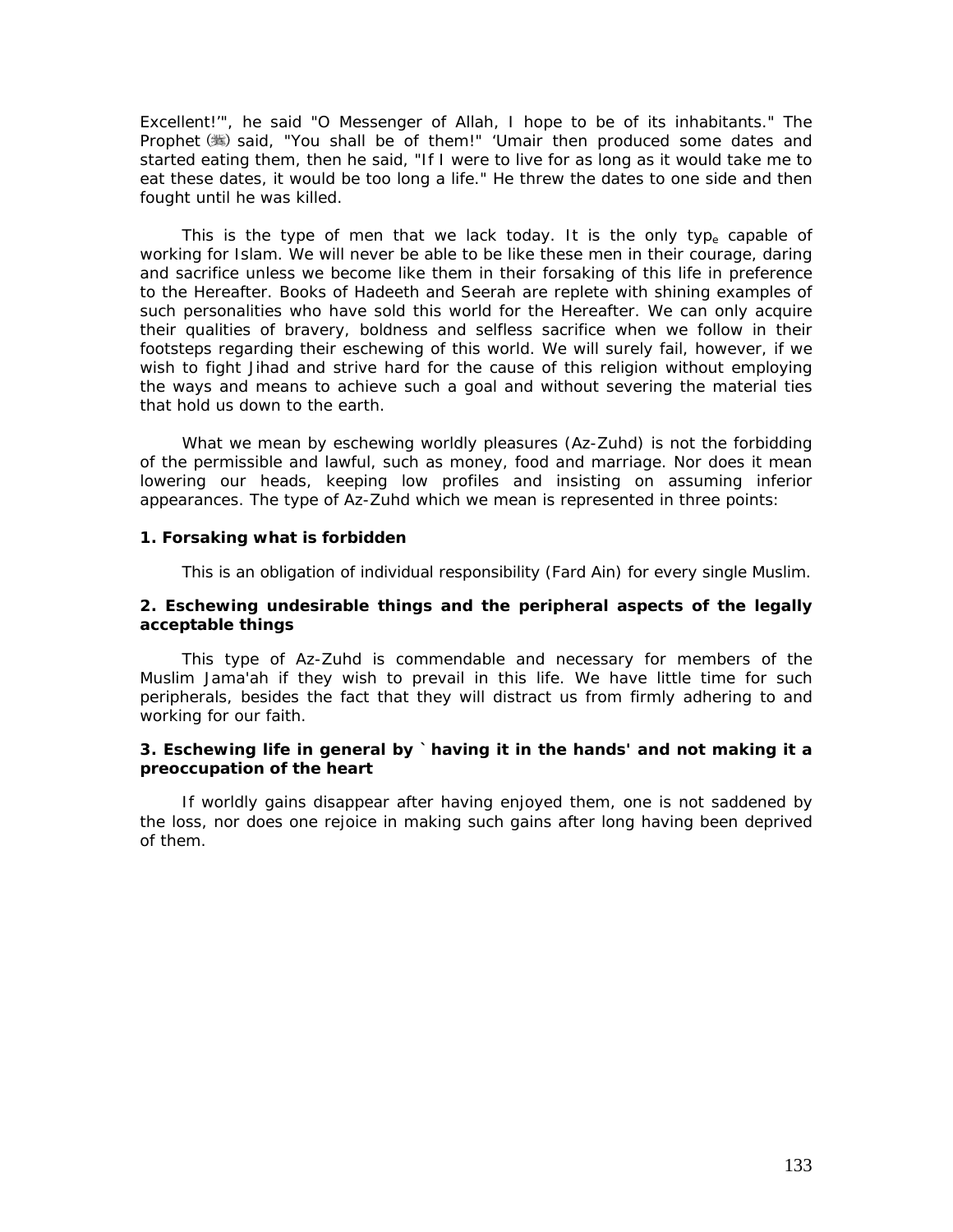# **Part Seven: Our Walaa' (Loyalty)**

*Our Walaa' (loyalty) are directed to Allah (SWT), His Messenger and the Believers.* 

*"Allah is the Wali (Protector, Guardian, Supporter) of those who believe. He brings them out from darkness into light."* [Surah Al-Baqarah (2), Ayah 257.]

*"Verily, my Wali (Protector, Guardian, Supporter) is Allah, who revealed the Book (the Qur'an) and He protects (supports and helps) the righteous."* [Surah Al-Baqarah (2), Ayah 196.]

*"That is because Allah is the Mawla (Lord, Master, Helper, Protector) of those who believe."* [Surah Muhammad (47), Ayah 11.]

*"Say: 'Shall I take as a Wali (Protector, Guardian, Supporter) any other than Allah, the Creator of the Heavens and the earth? And it is He Who feeds but is not fed.'"*[Surah Al-An'am (6), Ayah 14.]

Allah is the Protector of the faithful. It is He who creates and gives sustenance. He gives life and causes death. He guides to the Truth and gives victory to its people. He accepts repentance and relieves hardship. He accepts the smallest good works and rewards their doer and forgives much error and sin. He gives the believing servants assurance and support in their graves in order to supply the correct answers to the questions of the two Angels**[13](#page-134-0)7**. He assures them on the day when all of creation will tremble with fear: The Day of Judgement. He will admit the believers into Paradise when the rest of people who fall into the Hell-Fire. So how can we not seek Allah's protection? To whom else could we turn if He deserted us and what destruction would befall us if He left us to fend for ourselves for a single instant? We can but stand in humble supplication between the Hands of our Lord, asking Him as Prophet Joseph (as) had done (which means),

*"You are my Wali (Protector, Guardian, Supporter, etc.) in this world and in the Hereafter. Cause me to die as a Muslim and join me with the righteous."* [Surah Yusuf (12), Ayah 101.]

Indeed, this is the correct starting point. To uproot all loyalty and allegiance from the heart except loyalty and allegiance to Allah (SWT) alone. As the Prophet (#8) is the Messenger who conveyed the words of his Lord. Allah linked obedience to Him with obedience to the Prophet  $(\frac{1}{2})$  in forty verses of the Qur'an. He linked love for Him with love for His Messenger (5) and that he  $\ddot{\mathcal{L}}$  is more deserved of our hearts and sacrifices than our own selves, as Allah (SWT) says (which means),

*"The Prophet is closer to the believers than their own selves."* [Surah Al-Ahzaab (33), Ayah 6.]

<span id="page-134-0"></span> $137$  It has been authentically related through a number of transmitters that the dead are questioned in their graves upon burial by two angels called *Munkar* and *Nakeer.* These two angels ask the dead the following questions: "Who is *your Lord?", "What is your religion?"* and *"What do you say about the man who was sent to you (meaning Muhammad )?".* Only the righteous will be able to answer these questions correctly with the help of *Allah* (SWT)*. Allah* knows best.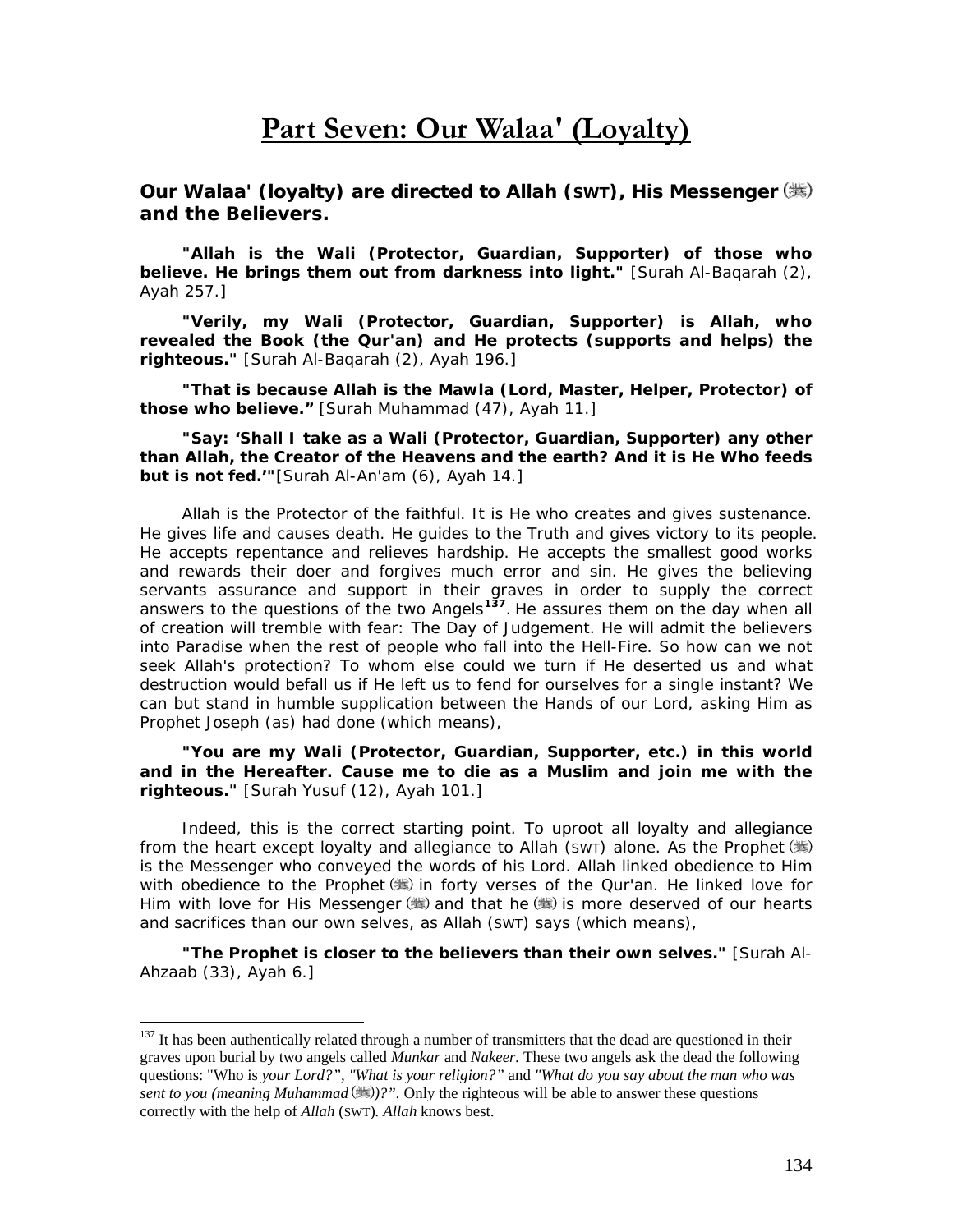We must hasten to give *Walaa'* (allegiance and loyalty) to the Prophet (.) and love him more than we love our own selves. How can we not do this when he (\*) takes us by the hand into Paradise when our selves attempt to entice us away from it? It is the Prophet () who shields us from the Hell-Fire when our selves virtually attempt to push us into it. This was why the Prophet  $(\frac{1}{2})$  instructed `Umar bin Al-Khattab to love him more than he loved himself.

Our loyalty is to Allah, the Benefactor, the Guide to the Straight Path and to His Messenger who conveyed His Guidance to us:

*"Say: If your fathers, your sons, your brother, your wives, your kindred; the wealth that you have gained; the commerce in which you fear a decline; and the dwellings in which you delight, are dearer to you than Allah and His Messenger, and waging Jihad in His Cause, then wait until Allah brings about His Decision (torment). And Allah guides not the people who are Fasiqoon (rebellious, disobedient to Allah).'"* [Surah At-Taubah (9), Ayah 24.]

Every loyalty and love, apart from those reserved for Allah and His Messenger, are uprooted from the heart. The servant puts his love for Allah and the Prophet (\*) above any other affection and he stands waiting for the instructions from his Lord and his Messenger:

*"Verily, your Wali (Protector, Guardian, Supporter) is Allah, His Messenger and the believers."* [Surah Al-Ma'idah (5), Ayah 55.]

*"As whoever takes Allah, His Messenger and those who have believed, as awliyyaa' (protectors, supporters), then the party of Allah will be the victorious."* [Surah Al-Ma'idah (5), Ayah 56.]

*"The believers are nothing else than brothers."* [Surah Al-Hujuraat (49), Ayah 10.]

Allah instructed the believers to protect, love, support and assist one another, that is, in other words, to be *awliyyaa'* of one another. They stand together like a solid structure; their feelings, thoughts, principles, aims, *'Aqeedah,* methods, traditions and habits united. The believers are one group and one sect, with only the love and loyalty for Allah and His Messenger in their hearts.

This is the unifying tie and real bond. All other ties other than that of *'Aqeedah,*  be it a tie of blood and kinship, homeland and country, tribe and folk, colour and language are *Jahili* ties. All these are bonds of ignorance that should be placed under the feet of Islam.

Islam has abolished all these loyalties and bound all the Muslims together with the greatest of ties. No Arab is favoured over a non-Arab, no fair skinned Muslim is superior to a black Muslim, except by the degree of piety they have. The believers alone direct their loyalty and allegiance to Allah, His Messenger and all the believers who came before them,

*"And those who came after them say: `Our Lord! Forgive us and our brethren who preceded us in Faith, and put not in our hearts any hatred against those who have believed. Our Lord! You are indeed full of Kindness, most Merciful."* [Surah Al-Hashr (59), Ayah 10.]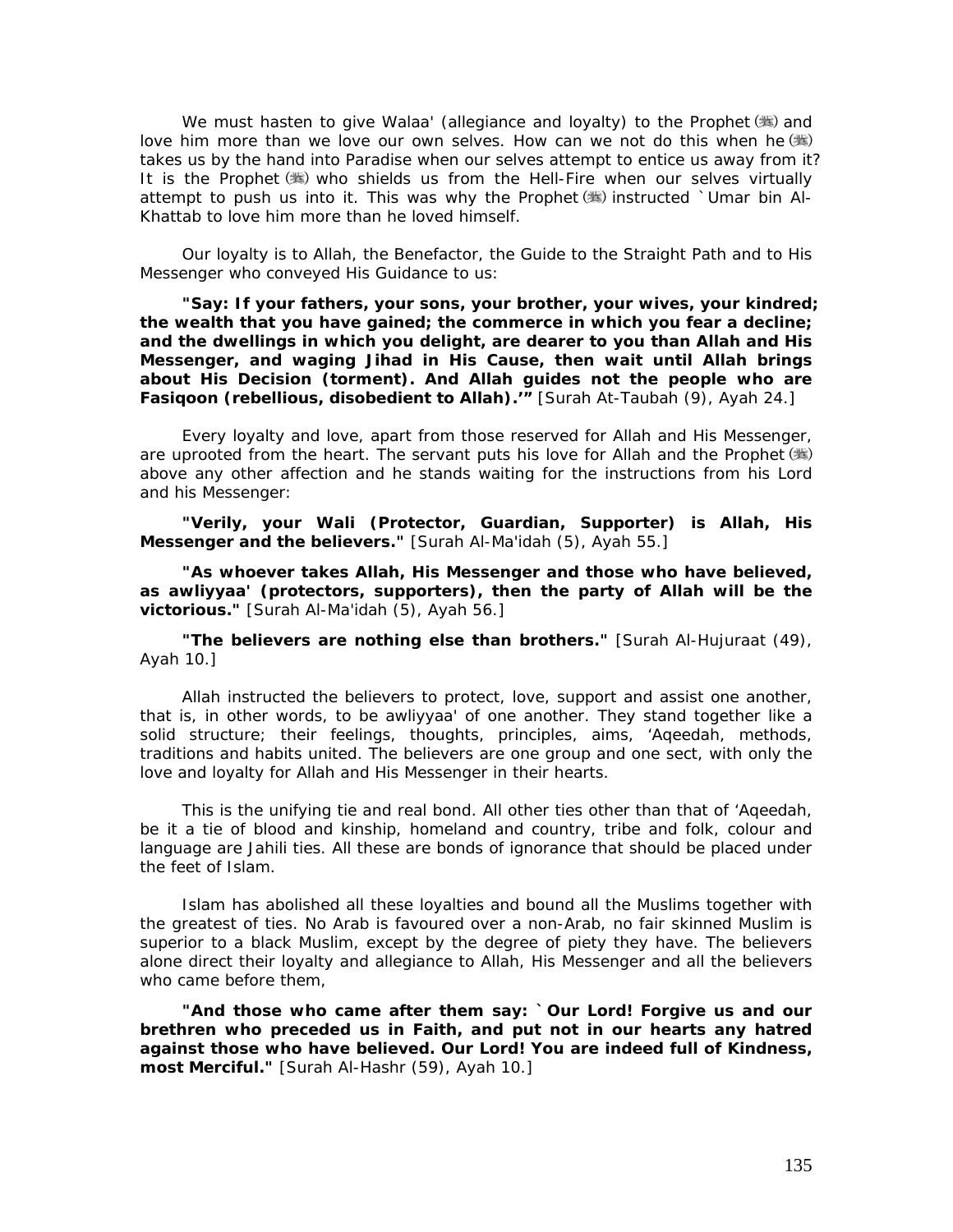The Muslims also stand alone to direct their loyalty to those who will come after them. All the false ties disappear and only faith and loyalty to Allah and the Prophet remain to hold them together. The source of their faith is one, their method of receiving it is the same, their criteria for judging all things are identical. In fact their structure has been made fairly solid.

If any Muslim is weakened, his brethren strengthen him; if any of them slip, his brethren help him up; if any excel, his brethren support him. This loyalty gives Muslims the greatest strength; it gives them the support of Allah, His love, assistance and protection. It gives them strength and brings about solidarity. Their enemies. realise the dangers this unity poses to them, but it remains impossible to penetrate their ranks and destroy this sacred bond. The faithful, therefore, must be on guard. Our only true strength is Allah and His Messenger. Our only real bond is faith. If we neglect this bond, Allah will abandon us and we will be scattered like dry leaves in the wind, divided by colour, race, language, nationality and political inclination. The Prophet (  $\gg$  said, "The strongest bonds of faith are loyalty to Allah *and animosity to His enemies, love for Allah and abhorrence of what He dislikes."*  The degree of a servant's faith determines the degree of loyalty he has towards Allah and the Prophet ( ).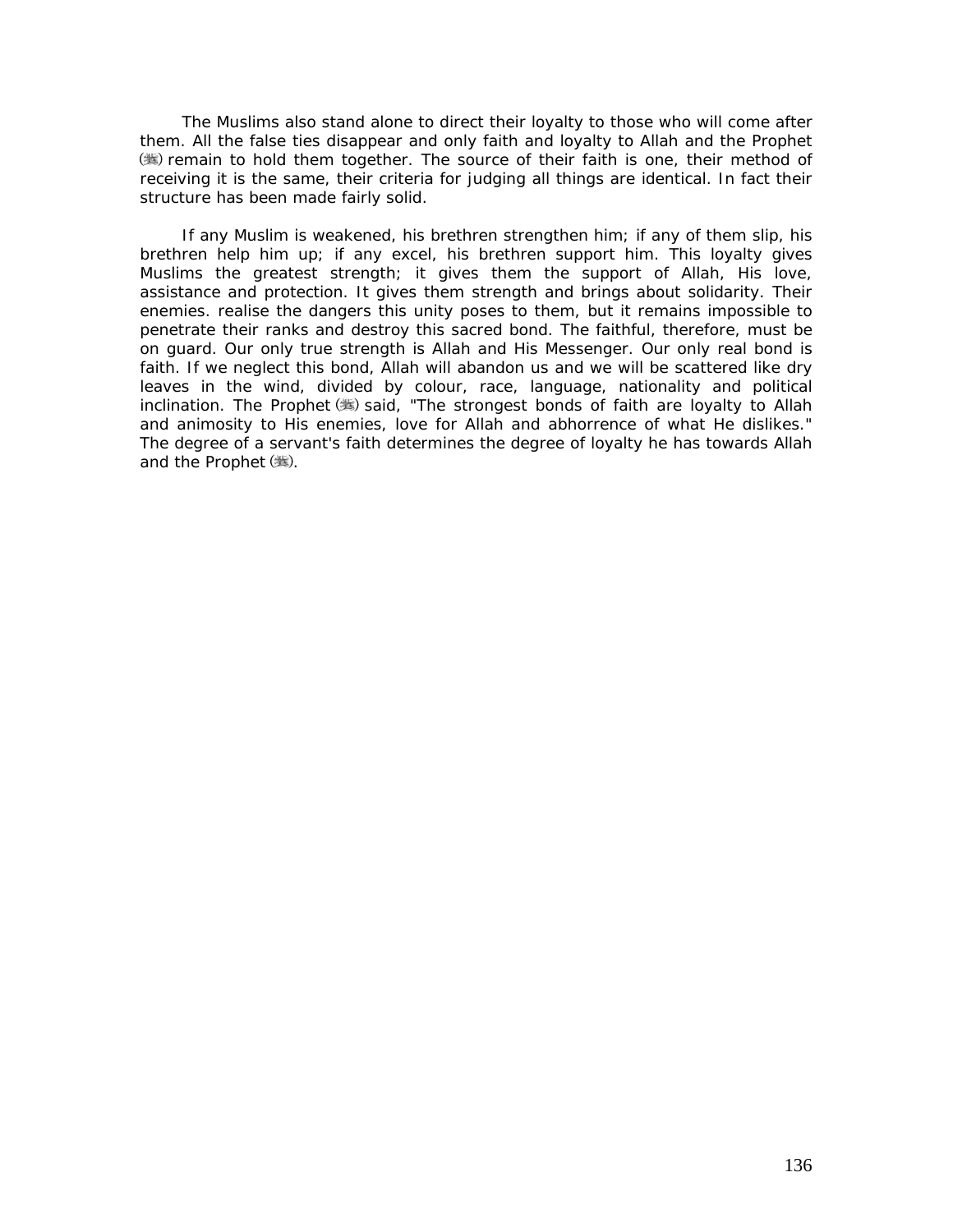# **Part Eight: Our 'Adaa' (Animosity)**

# *Our 'Adaa' (animosity) is against adh-Dhalimoon (disbelievers, polytheists, wrong-doers)*

Our animosity is against *Adh-Dhalimoon,* or those who practise *Adh-Dhulm. Adh-Dhulm is of* two types:

*1. Dhulm akbar,* which is considered to be *kufr* or disbelief.

*2. Dhulm asghar,* which is considered an act of disobedience committed by Muslim sinners.

As for the disbelievers, they receive from us no less than total hatred and enmity, which they reciprocate in turn,

*"Hatred has already appeared from their mouths, but what their hearts conceal is far worse."* [Surah Ale-Imran (3), Ayah 118.]

*"And they will never cease fighting you until they turn you back from your religion if they can."* [Surah Al-Baqarah (2), Ayah 217.]

*"They intend to put out the Light of Allah (the religion of Islam) with their mouths."* [Surah As-Saff (61), Ayah 8.]

*"Never will the Jews and the Christians be pleased with you unless you follow their religion."* [Surah Al-Baqarah (2), Ayah 120.]

*"Let not the believers take the disbelievers as awliyyaa' (friends, supporters, helpers) instead of the believers."* [Surah Ale-Imran (3), Ayah 28.]

*"You will not find any people who believe in Allah and the Last Day, making friendship with those who oppose Allah and His Messenger, even though they were their fathers, their sons, their brothers or their kindred [people]."* [Surah Al-Mujaadilah (58), Ayah 22.]

Commenting on this verse, Ibn Kathir said, *"even though they were their fathers" refers to Abu `Ubaidah bin Al-Jarrah when he killed his father in the Battle of Badr."Or their sons" refers to Abu Bakr As-Siddique who almost killed his own son, 'Abdur Rahman, on the same day. "Or their brothers" concerns Mus'ab bin 'Umair who killed his brother, 'Ubaid bin 'Umair, again in the Battle of Badr. "Or their kindred [people]" refers to 'Umar bin Al-Khattab who killed a relative of his on the same day. It also refers to Hamza and `Ali who killed 'Utbah, Shaibah and Al-Waleed bin 'Utbah, and Allah knows best.'* 

Islam sets out the position of the party of Allah as opposed to the party of Satan. It determines the position a Muslim should take against the disbelievers, namely hatred, animosity and roughness, and nothing else other than that. There should be no inclination towards the disbelievers, nor should there be any compromises with them,

*"And incline not towards those who do wrong, lest the Fire should touch you."* [Surah Hud (11), Ayah 113.]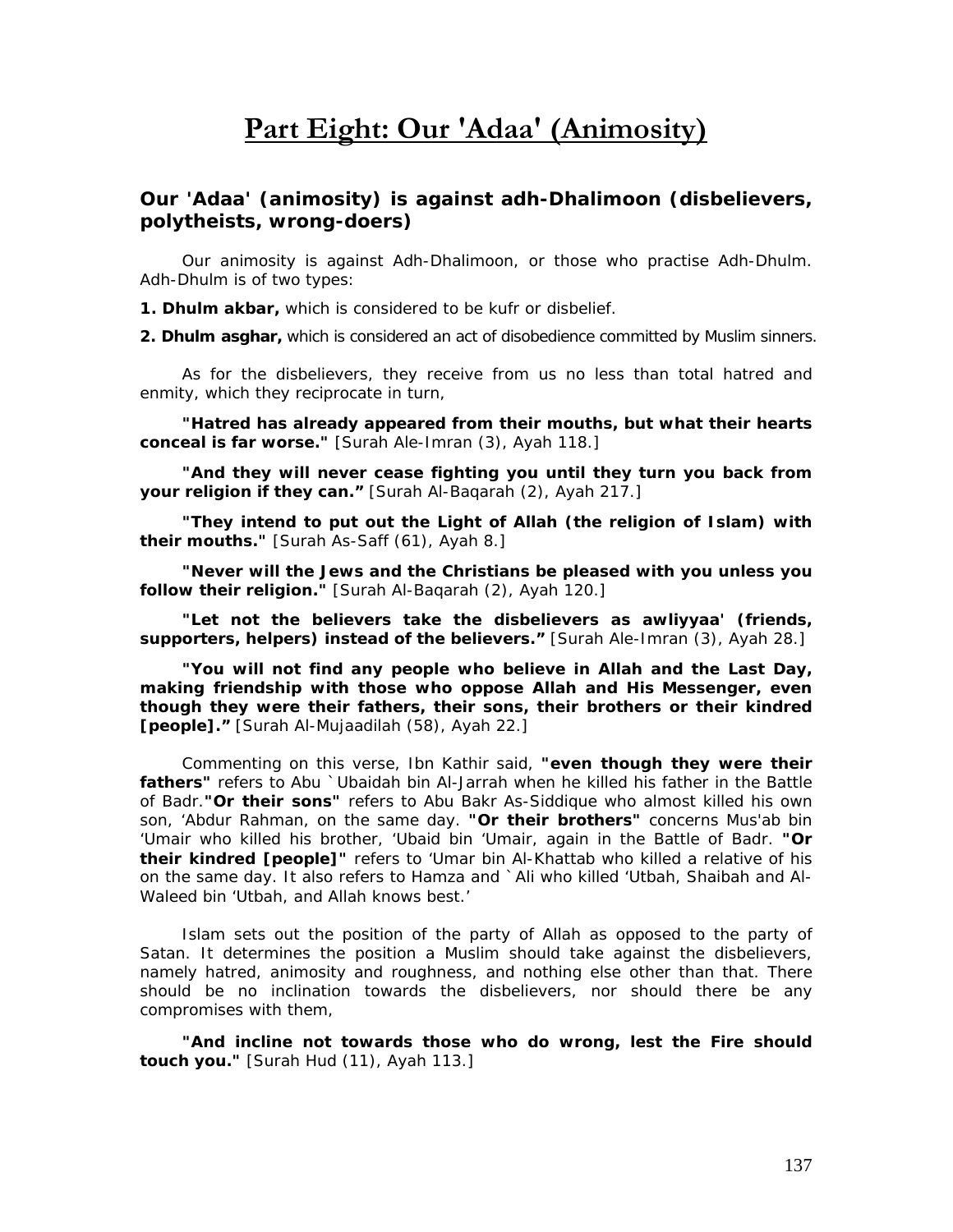# *"They wish that you should compromise [in religion out of courtesy] with them, so they [too] would compromise with you."* [Surah Al-Qalam (68), Ayah 9.]

Islam considers both inclination towards the disbelievers and making compromises with them forbidden acts. *Al-Walaa'* or loyalty takes two forms: expressed and hidden. Hidden loyalty to the disbelievers (that is with the heart) is deemed *kufr akbar,* or major disbelief which definitely takes one out of the fold of Islam, whether or not one expresses it openly. As for the open and expressed loyalty to the disbelievers, this could either be an act of *kufr* or a major or minor act of disobedience in accordance with the judgement of *Shari'ah* in each individual case.

Al-Qurtubee said, *"He who frequently sees the secrets of the Muslims and draws them to the attention of the enemy by informing about them, is not regarded as a kafir if his action is intended for worldly gains. This is exactly what happened to Hatib bin Abee Balta'ah who did so in order to obtain support without the intention of becoming an apostate."* The incident which Al-Qurtubee mentioned provides ample evidence that hatred and animosity against the disbelievers is the right attitude we must hold towards them.

# *"We have rejected you, and there has started between us and you, hostility and hatred forever until you believe in Allah alone."* [Surah Al-Mumtahinah (60), Ayah 4.]

But how about the Muslims who commits a lesser act of Dhulm, such as the oppressive and the heretic Muslim? Should we love them because of their Islam or hate them for their sins? Should we extend our protection and loyalty to them, or express animosity?

Ibn Taymeeyah said, *"Allah has sent the Messenger and revealed the Book, so that all the religion becomes wholly for Allah alone. Therefore, love should be for Him and His obedient servants, and hatred for His enemies. The honour to His loyal servants and humiliation and degradation to His enemies. The reward for the faithful and all the punishment for His enemies. If, however, a man possesses both the attributes of good and evil; of decency and vileness; of obedience and rebellion; of Sunnah and bid'ah; he deserves protection and reward commensurate with what good there is in him, and merits, animosity and punishment in accordance with the evil he harbours. This is the principle upon which the followers of Ahl-us-Sunnah wal-Jama'ah agree. Only the Khawaarij and Mu'tazalah sects and their followers oppose this opinion. These [misguided] sects categorise people as those who deserve only reward or punishment, but not both."*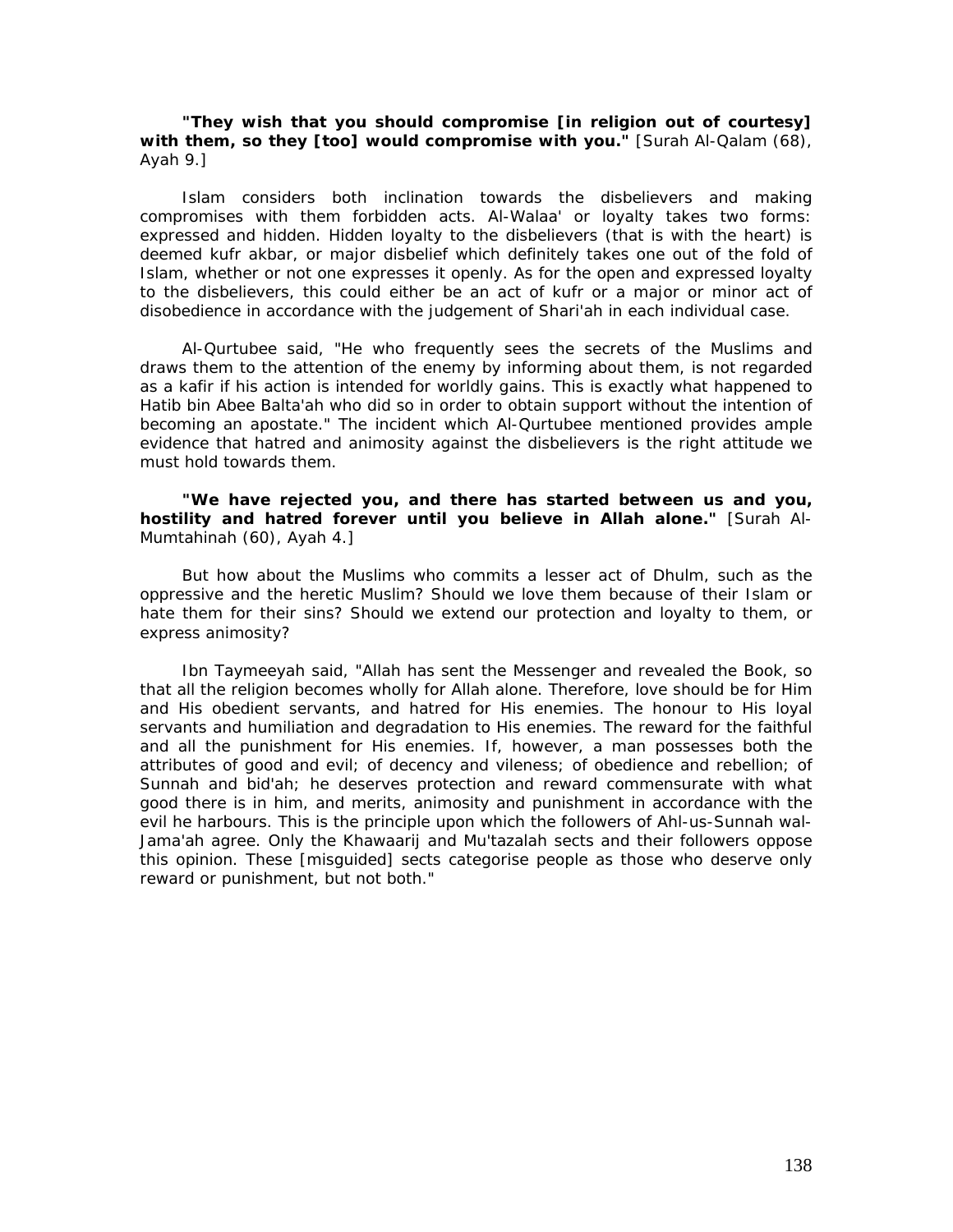# **Part Nine: Our Gathering**

# *Our gathering is for one single purpose, with one single 'Aqeedah, and under one single intellectual flag.*

In our discussion of the *Jama'ah,* we explained that it is impossible to achieve the objectives of Islamic work without collective effort which is regulated by the *Shari'ah.* We also mentioned that the Islamic movement cannot fulfil many of the legal obligations without adopting a collective approach. In fact, our *Shari'ah* does not neglect this point. It states that whatever is vital for the fulfilment of a religious obligation becomes an obligation in its own right. It also obliges Muslims to cooperate in executing good deeds, in their piety and holding fast unto the common 'cord of Allah' (Islam). We also concluded that collective work is an obligation of individual responsibility *(Fard Ain)* that must not be rejected or neglected by any Muslim.

Joint effort is, therefore, a necessity for Islamic activism. It enables it to secure and maintain the means of strength, otherwise our efforts would be scattered and our mettle considerably weakened. But, we must ask ourselves whether any kind of collectivism is suitable for the concentration of our energy. In other words, are there forms of collectivism that would reduce our strength and introduce elements of weakness into our ranks? Are their groups or types of people which it would be beneficial for the Muslim *Jama'ah* to reject from its midst?

The acceptable and praiseworthy types of collectivism are those which are conducive to the achievement of the *Jama'ah's* objectives by legally permissible means. If, however, joining hands with some particular groups would lead us away from these objectives and hamper our progression, leading to the severance of Allah's assistance and protection, then this type of collective work would not be acceptable.

Our *Shari'ah,* white instructing us to adhere to collective work and forbidding divisions, has also commanded that we should distance ourselves from certain people and prohibit ourselves from having them in our ranks. We must take the middle course in this regard, avoiding either extreme. We are not to join hands with all and sundry with no restriction or control. Neither must we refuse all types of cooperation and end up standing each in isolation from the other. Not all collectivism is legally acceptable, neither are all refusals to work jointly with others. It is up to us to distinguish between acceptable groups and the others, between praiseworthy cooperation and prohibited collusion.

By studying our *Shari'ah,* its injunctions and restrictions; the history of our *Ummah* and the experience of Islamic movements past and present; our own experience to date and our situation and surrounding reality; we come to the clear conclusion that there are three conditions that must be met in order that our cooperation is legally acceptable:

- **1. Unity of purpose.**
- **2. Unity of '***Aqeedah.*
- **3. Unity of the understanding of the religion of Allah (SWT).**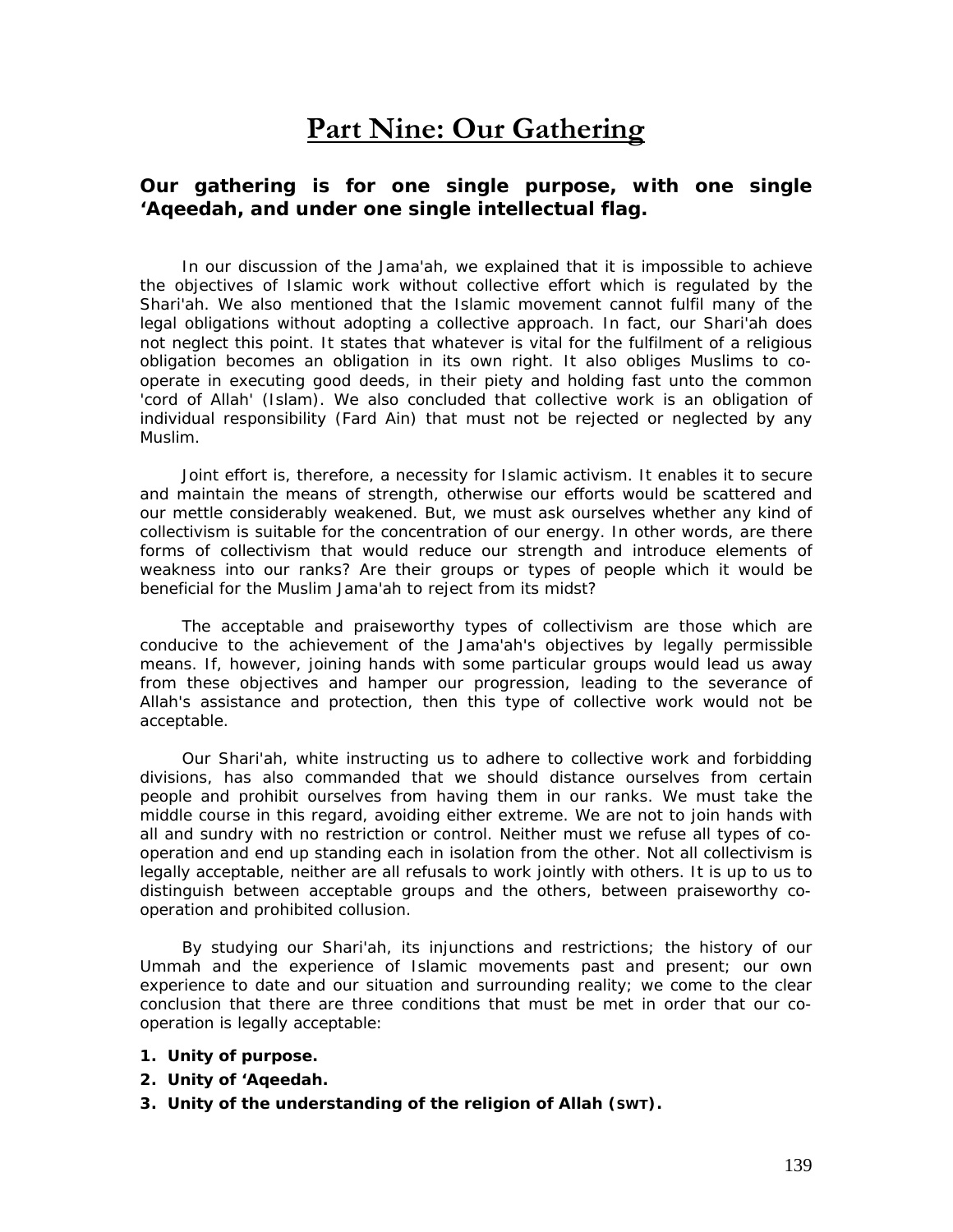Once these three conditions are fulfilled, differences in opinion or approach would cause no harm. Disagreement on all other issues apart from these three issues is acceptable and does not preclude unity and co-operation, but disagreement over them or over any of them is not permitted and does not allow unity and cooperation. There is no harm if we differ over some minor juristic matters; indeed, our meritorious predecessors have differed for centuries over a number of juristic issues. Some Muslim jurists differed over the legality of fighting during the holy months. Some permit the taking of *Jizyah* from the People of the Book and the Magians only, others permit taking it from all polytheists and disbelievers except for those living in the Arabian Peninsula. There are many other such examples of divergence in opinion on minor juristic issues, such as the distance which requires shortening *Salah* while travelling and reciting *al-basmalah* aloud in 'loud' *Salah.* 

Any disagreement of the type *Ulama* call '*Ikhtilaf tanawwu'* (divergence of variety) is legally permissible even amongst members of the same *Jama'ah.* On the other hand, all without exception must follow the same line in matters related to the work and activities of the *Jama'ah* as long as it is regulated by the *Shari'ah* and takes the right course in these matters.

If the differences, however, are of the type known as *Ikhtilaf tadhad*  (divergence of contradiction), the unity of those on either side of the disagreement is not permissible. The wrong party must be made aware of the right path, and when they do revert to it they are most welcome to join the fold. If they persist in their wrong then total rejection is the only acceptable stance to take against them. An example of this is the question of the permissibility of singing, music, temporary marriage *(zawaj al-mut'ah)* and other similar issues. It cannot be said in these cases, however, that some of our *Ulama* have permitted these activities. It is not acceptable to say that some *Ulama* in the past have judged these errors to be permissible and that we should not close the door of Ijtihad (reasoning) on them today. In fact, the *Ulama* who said this had practised Ijtihad but their efforts led them to the wrong conclusions. The right judgement on these matters is now clear to the *Ulama*, seekers of knowledge and lay people alike. It is not acceptable to follow a scholar's opinion which has become known as erroneous. Anyone who does this today must have the right judgement explained to him, and if he persists in his erroneous convictions he must not be welcome in the *Jama'ah.* 

Now we return to the three conditions which any gathering whatsoever must meet: unity of purpose, unity of *`Aqeedah* and unity of the understanding of the religion of Allah (SWT).

We cannot accept into our ranks those whose ultimate goal is other than seeking of Allah's Pleasure. We reject all those who seek the pleasure of any other than Allah, those who strive hard in order to seek mere worldly gains or the praise of mortals, or the fulfilment of their own whims and desires.

It has been narrated that when the Prophet (\*) invited the tribe of Bani 'Amir bin Saa'saa' to Islam, they sought to secure a promise from him that kingship of the Arabs should pass to their tribe after his demise. The Prophet  $(*)$  naturally refused this and turned away from them. He  $\left(\frac{1}{2}\right)$  did not accept among the ranks of the Muslims a people who had sought gain and pleasure in this life, rather than the eternal Pleasure of Allah.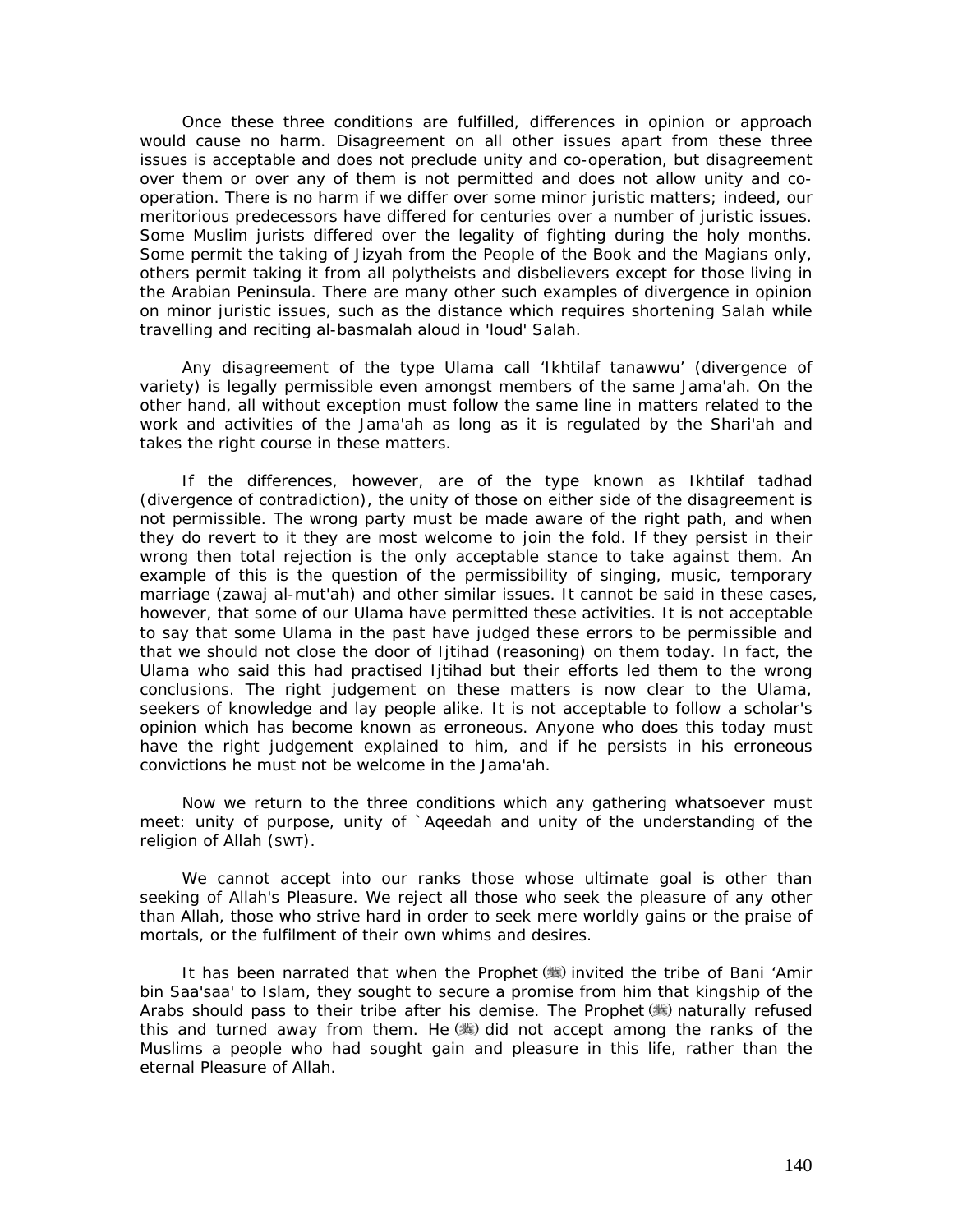It is our right and duty to reject from our midst all those whose ultimate goal is not the Pleasure of Allah (SWT). We reject all the nationalists and secularists; indeed, we must show enmity and hatred towards them. We also reject all those whose preoccupation and knowledge is solely related to worldly matters, those who take their whims and desires as their gods, those who persist in committing major sins openly. As for other Muslims who commit minor sins and acts of disobedience, each should be considered separately in accordance with the `criterion of evil and good' which decides whether it is good or not for the *Jama'ah* to include him as one of its members.

Neither do we accept in our ranks those who differ with us over fundamental issues of '*Aqeedah.* Both disbelievers and innovators (the followers of *bid'ah)* are not to be allowed in our ranks under any circumstances.

The Prophet  $(\frac{1}{2})$  commanded Muslims to fight the innovating Khawaarij sect, even though they performed *Salah,* observed fasting and recited the Qur'an. The companions of the Prophet (.) fought the Khawaarij, killed them and were happy to do so; and `Abdullah bin `Umar distanced himself from those who refused to fight them. This matter has been settled once and for all. It is our right and duty to reject all the innovators who do not follow the teachings of our meritorious predecessors in all matters of '*Aqeedah.* We dismiss the Khawaarij, the Shiites, the Sufis, the Murji'ah sect and the Mushabbihah, the Mu'attilah, the Mutawaqqifah who refuse to judge those who profess Islam as either true believers or disbelievers. We also reject all those who have a deviant understanding of Islam. We do not join with those who innovate in religion or reject the teachings of our meritorious predecessors in matters of '*Aqeedah;* those who differ from us in our objectives, understanding of Islam, our *Walaa'* and *Baraa',* those who want to set out on the road using means other than those provided by Islam, such as working through political parties.

The Prophet (5) refused the pledge of allegiance from a man who had embraced Islam but refused to pay out *Zakah* or practise *Jihad* because of his stinginess and cowardice. He (:) rejected the man, saying, "A religion with no Zakah or Jihad! With *what are you going to enter Paradise?".* It is thus our right and duty to reject all those who turn their backs on *Zakah, Jihad, Da'wah* or *Hisbah.* And no-one has the right to reprimand us for doing so. No-one should cite the example of the tribe of Thaqeef who had stipulated their exemption from *Zakah* and *Jihad* as a precondition for embracing Islam. For although the Prophet (.) did accept their pledge of allegiance under these conditions, he said, *"They will pay Zakah and practise Jihad."* He  $\left(\frac{1}{2}\right)$  accepted them knowing, as Allah (SWT) inspired him, that they would pay *Zakah* and fight *Jihad* in due course.

We refuse to co-operate with those who differ with us in our '*Aqeedah,* ultimate goal, understanding, goal, path, provisions and attitudes of love and hatred towards those who deserve them. Any gathering or union which does not meet the correct conditions for holding such a gathering will definitely lead to intellectual unsteadiness and the loss of the truth in the midst all the falsehoods that surround us. This will consequently lead to a total paralysis, thus the incapability of scoring any progress in the field of Islamic activism.

Our fortresses are threatened from within because we have allowed contradictory and deviant creeds and ideologies to share them with us and they have undermined our very structure. Our fortresses are crowded and falling apart, unable to withstand the blows of the enemies, let alone prepare us for mounting an attack. Our advice to our fellow Muslims is that we must hasten to clear our fortresses from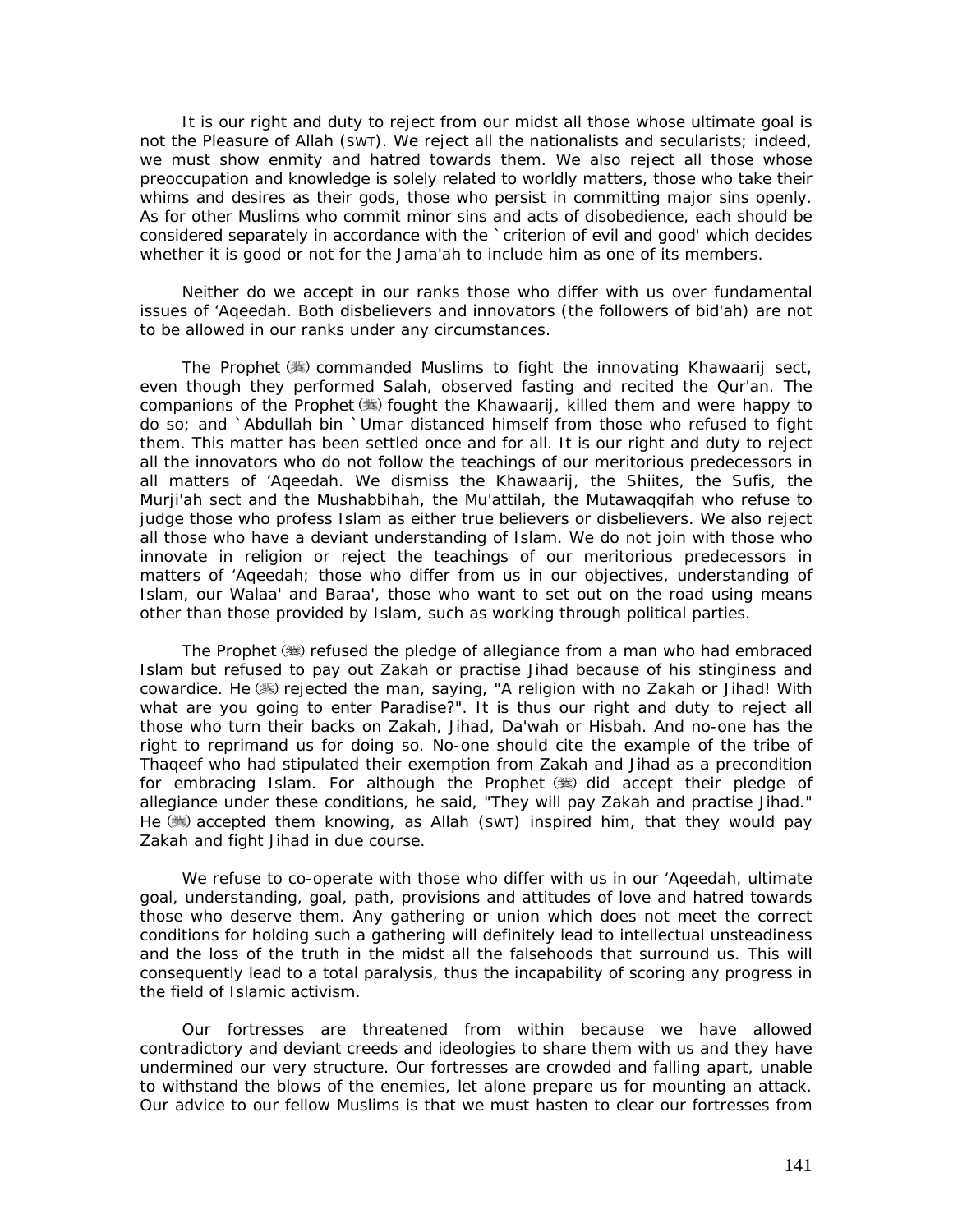those who have been causing this confusion. If they were to accept this advice, well and good. If not, then we have fulfilled our duty towards them by offering them this counsel.

As for us, we must learn not to join in with any other than the people of Truth, the people of complete and sincere Truth.

#### Commenting on the verse,

# *"And hold fast, all of you together, to the Rope of Allah (this Qur'an) and be not divided among yourselves."* [Surah Ale-Imran (3), Ayah 103.]

Al-Qurtubee said, *"Allah (SWT) has made it obligatory for them (the Muslims) to hold unto His Book and refer to it whenever disagreement arises between them. He also commanded us to hold fast to the Qur'an and the Sunnah in both conviction and action, for this would be the cause for unity, harmony and benefit to the life in this world and the religion, in addition to the avoidance of discord."* 

May Allah have mercy on our *Ulama. How* knowledgeable they were! Those who seek unity, harmony and avoidance of discord, those who aspire after success in this world and the maintenance of the religion must endeavour to achieve a unity based on holding fast to the Qur'an and the Sunnah, in both belief and action.

We must point out here that many of the sects and groups with which we are legally prohibited from unifying are acceptable partners with whom to co-operate and from whom to seek assistance for the benefit of this life and religion. There is a great difference between seeking unity and seeking assistance. The jurists *(fuqaha')* have sanctioned the employment of infidels to fight for Islam under certain conditions. Some of them also permitted fighting alongside the Khawaarij against the disbelievers. Yet we do not accept the disbelievers in our ranks nor the Khawaarij in our midst. The difference between seeking their assistance and unifying with them is clear and simple and must always be remembered.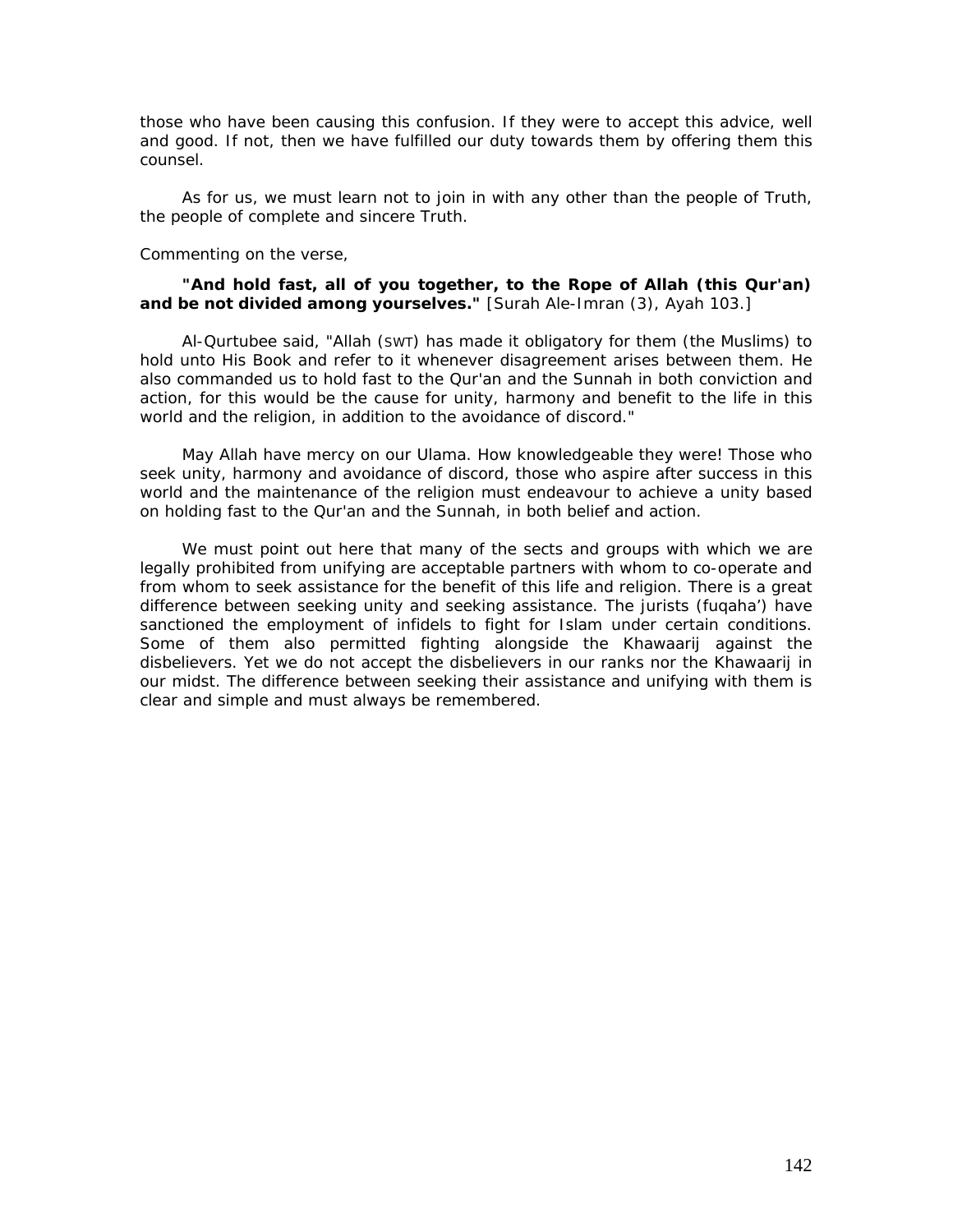# **Glossary of Arabic Terms**

# **(Compiled by Mohammed Amin Kholwadia)**

#### **Allah - Ta'ala: Allah - The Most High:**

The name of the Supreme Creator and Lord of the Worlds who exists by necessity and without any partners or offspring. The Arabic name Allah is not derived from any other source of meaning.

### **Ahlus-Sunnah wal-Jama'ah:**

Muslims who follow the Sunnah of the Prophet  $(\frac{m}{2})$  and the pious generations after him - as a community.

## **Alim:**

A person with religious knowledge. A scholar.

## **Aqeedah:**

Belief or faith based on how reality is rather than how it is imagined. Thus the Islamic Aqeedah can only be derived from the Qur'an and Sunnah.

## **Ayah:**

A verse of the Qur'an. It literally means a sign. (plural Ayaat)

#### **Baraa':**

Exonerating oneself from all that is displeasing to Allah.

#### **Bid'ah:**

Literally an innovation. Islamically, any innovative act that is carried out on the assumption that it has Islamic validity when in fact it does not.

#### **Deen:**

A way of life. Always, used to mean Islam and the way of life it offers.

#### **Eid-ul-Fitr:**

Literally Eid means happiness that returns. It is the day of celebration that immediately follows the end of Ramadan.

#### **Eid-ul-Adha:**

The Eid of sacrifice celebrated on the tenth of Dhul-Hijjah (the time of *Hajj).* There are three days of sacrifice for this Eid.

#### **Faqih:**

Literally someone who understands. Used for learned scholars who are discrete enough to give legal opinions. (Plural: Fuqaha)

#### **Fiqh:**

Literally, to understand. Used for the understanding of Islamic Jurisprudence.

#### **Fisq:**

To stray away from the right path (in actions). Thus used for sinners (Fasiq: plural Fasiqoon).

#### **Hadeeth:**

Literally something new (created as opposed to non-created like the Qur'an as the Speech of Allah) or an account. Islamically used for the actions, quotations, affirmations, confirmations, denials and refutations of the Prophet (,.). Plural: Ahadeeth.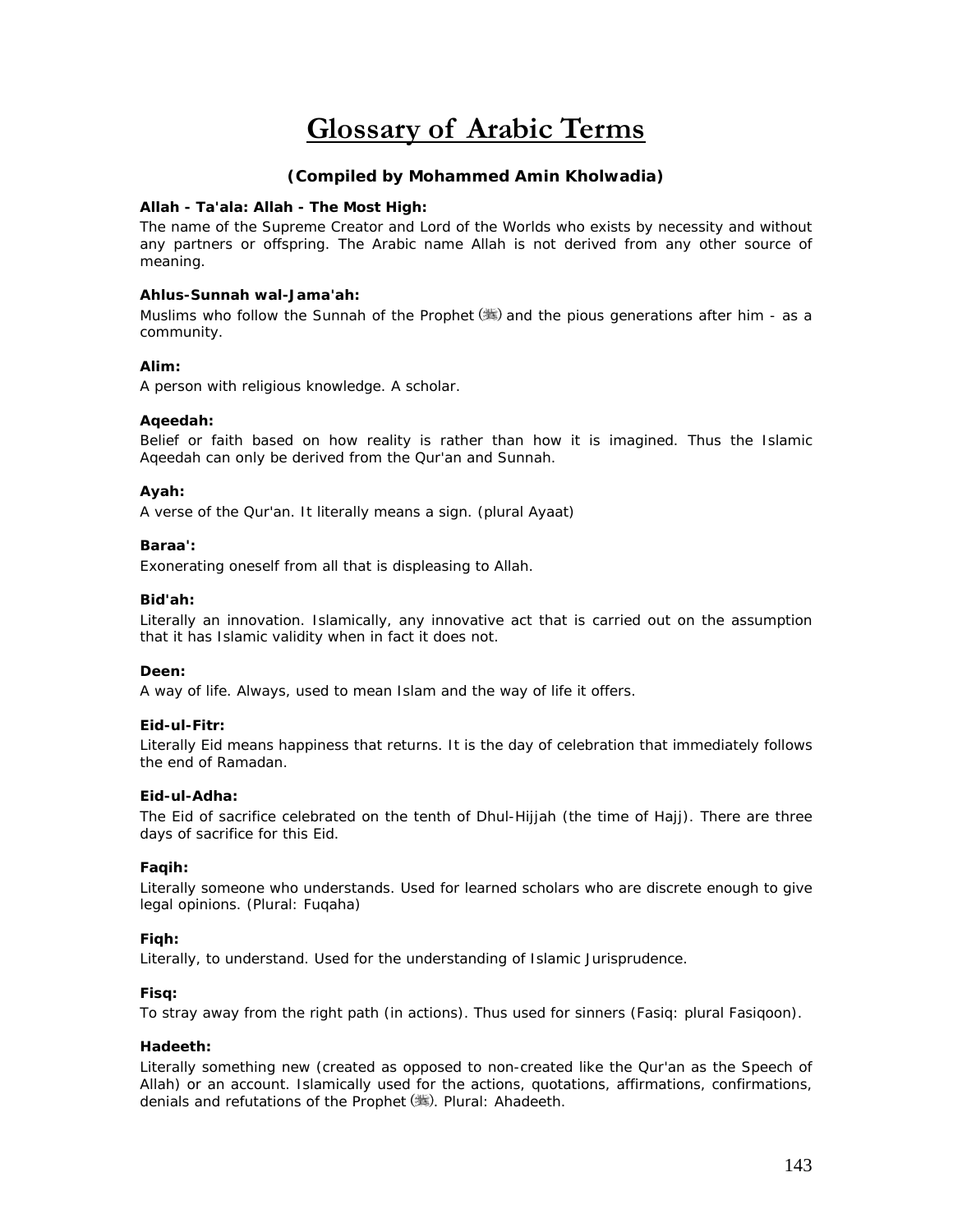## **Hadeeth Qudsi:**

Quotations of Allah revealed to the Prophet (5) but were not part of the Qur'an.

### Haii:

Literally means to intend. In Islam it means to make 'a firm intention to visit the Ka'bah, the House of Allah in Makkah and engage in specific rituals. Hajj is incumbent upon every Muslim who has the means to perform it with safe passage once during his lifetime.

### **Halal:**

Lawful in Islam.

## **Haram:**

Literally prohibited or sacred. Hence it is used for prohibited acts and substances and also for the inviolable places like the Masjid-ul-Haram (the Mosque around the Ka'bah).

### **Hasan:**

Literally means good. Also used for a certain category of Hadeeth that has a reliable chain of narrators.

## **Hijrah:**

Literally means to flee (stay away from). It means to emigrate for the sake of Allah. The Muslim calendar begins from the year of the Hijrah of the Prophet ( i ) from Makkah to Madinah (622 Christian Era).

# **Ihsaan:**

Literally means to do good, or to excel. It is also used for one of the highest stations of Iman (faith) mentioned in the Hadeeth named after it (the Hadeeth of Ihsaan): to serve Allah as if one is seeing Him; and if one cannot see Him, then He definitely sees the servant.

### **Imam:**

Literally someone who stands in front. Used for someone who leads the congregational prayers and also for eminent scholars. Also used to refer to the Khalifah: the leader of the Muslims.

### **Iman:**

Literally to offer security. In Islam it is used to mean faith and belief in specific articles of faith that are enumerated in the Qur'an and Sunnah. Note that these articles of faith are to be believed in totality and not in any partial or piecemeal form.

### **Islam:**

Literally means to submit and offer peace. Technically, it means to submit to the Will of Allah according to His Dictates and the teachings of the Prophet Muhammad (卷).

### **Isnad:**

The chain of narrators in a Hadeeth. The Isnad is the basis for classification of Hadeeth.

### **Jahiliyyah:**

Literally the era of ignorance. Used to denote the pre-Islamic era where Prophetic knowledge was non-existent and acts of ignorance were rampant. Adjective: Jahili, meaning that which is related to Jahiliyyah.

### **Jihad:**

Literally means to struggle and strive. Used to mean fighting in the Way of Allah for the establishment and defence of Islam and its teachings.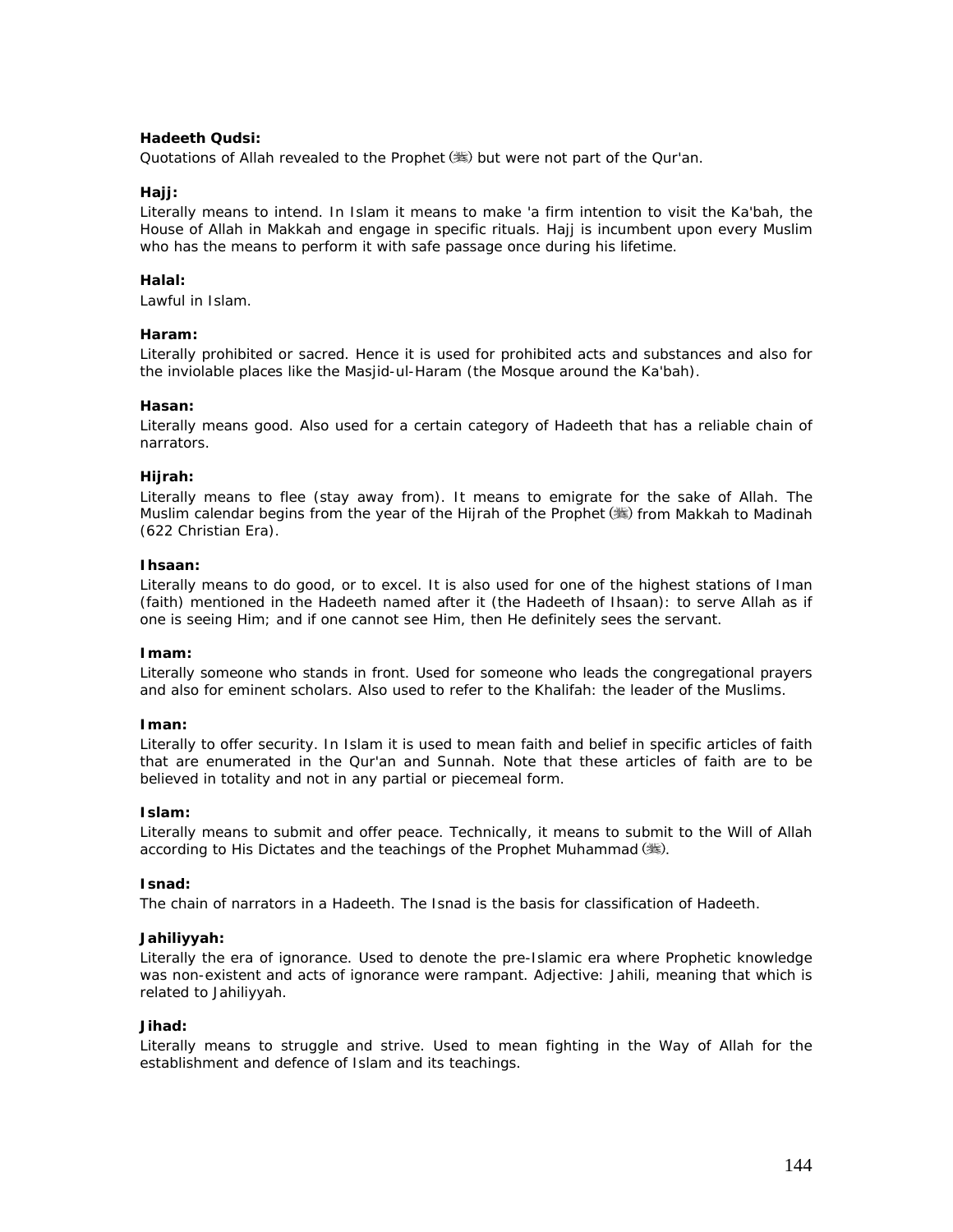# **Jinn:**

Literally means anything that is hidden. Hence, it shares the same root as the word Jannah (Paradise). Jinn refers to a species created by Allah from smokeless fire (hence invisible to the human eye) and who live alongside man in the universe.

### **Ka'bah:**

Literally means anything that is protruded (like the ankle) or cubic in shape. It is used for the cube building in Makkah which is the focus of Muslims in their daily prayers. The Ka'bah was built by the Prophet Ibrahim.

## **Kafir:**

Literally one who covers up, like a farmer (for which it is used in the Qur'an) who covers and hides seeds in the earth. It is also used for an ingrate: someone who does not appreciate. In Islam, Kafir (plural Kafiroon) is a non-believer or someone who does not believe in any or all articles of faith, i.e. the antonym of a Mu'min (believer).

## **Kalimah:**

Literally a word. Used for the declaration of Allah's Oneness and the existence of His Supreme Attributes.

### **Khalifah:**

The leader of the Muslims. The leader of the Khilafah.

### **Khilafah:**

The Islamic State: a state which rules according to the Shari'ah in its entirety.

### **Kufr:**

Literally means to cover or hide or show ingratitude. In Islam, it means to reject any or all articles of faith.

### **La ilaha illa'Allah:**

The first Kalimah: `There is no deity except Allah'.

### **Makruh:**

Literally means anything that is reprehensible. It is used for acts and things that are disapproved of by the *Shari'ah* without being forbidden.

### **Marfu':**

A category of Hadeeth where the narrator attributes the text to the Prophet (卷).

### **Muhammad ur Rasool'Allah:**

The second part of the first Kalimah: Muhammad is His Messenger.

### **Muhsin:**

Literally one who does good, or excels. It is used for those who bear the qualities of Ihsaan.

### **Mu'min:**

One who has Iman (plural: Mu'minoon).

### **Munafiq:**

A hypocrite. See Nifaq. (Plural: Munafiqoon.)

### **Mushrik:**

One who commits *Shirk* (plural: Mushrikoon). See *Shirk.*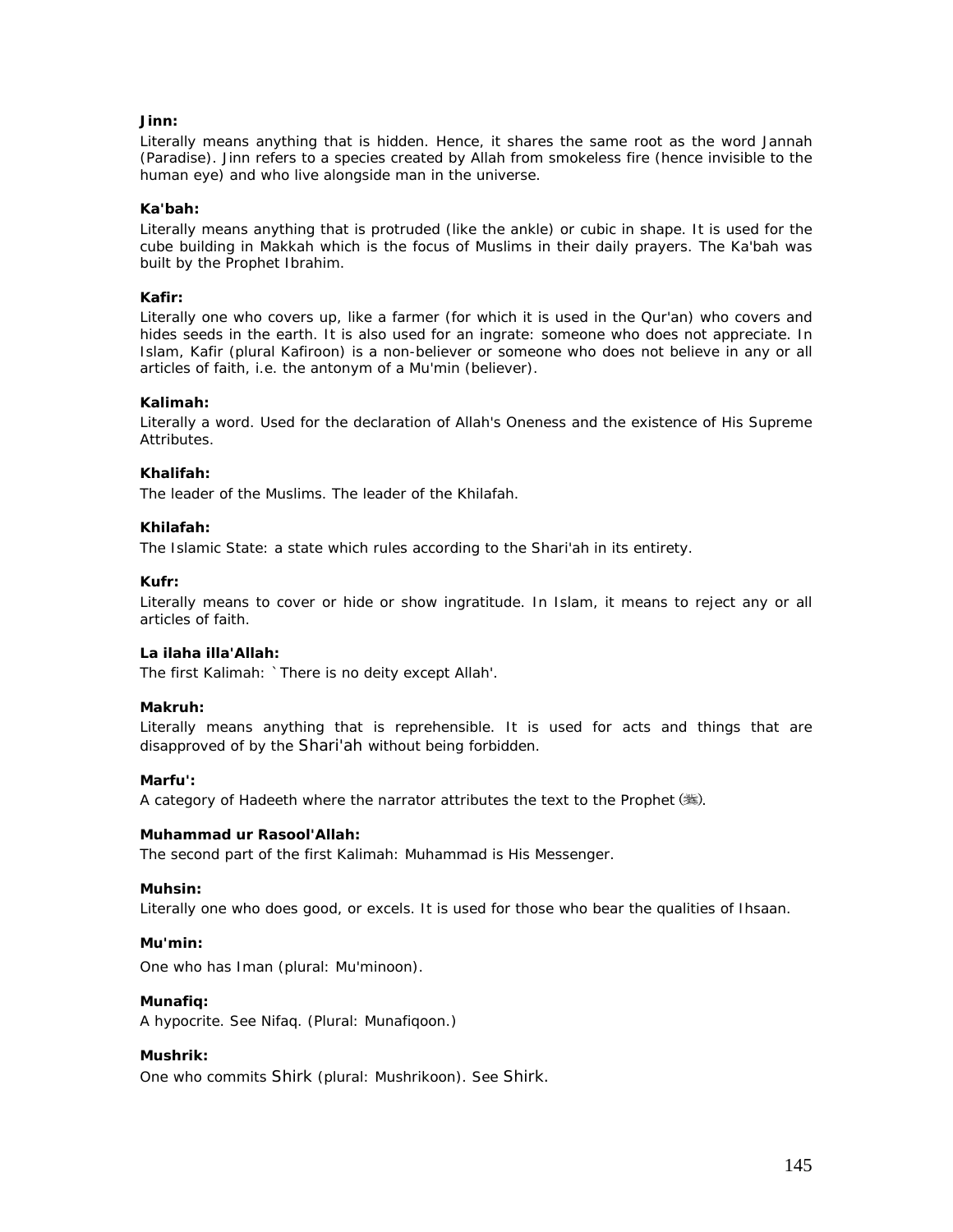## **Muslim:**

Literally one who submits. Used for someone who accepts and agrees to the tenants of Islam.

## **Nifaq:**

Hypocrisy. To hide ones disbelief while showing belief.

## **Qadi:**

A judge.

## **Qiblah:**

Literally a focal point. It is used to mean the direction of prayer (the Ka'bah) from any point on earth.

### **Qur'an:**

Literally means 'a recital'. Technically, the Qur'an is the Word of Allah revealed in Arabic to Muhammad (卷), the last Messenger, in a span of 23 years. The Qur'an is preserved both in text and context, forever. It is the final revelation until the Day of Judgement.

### **Rak'ah:**

A unit of prayer.

## **Ramadan:**

The ninth month in the Islamic calendar when Muslims fast during the day and observe prayers at night. The Qur'an was first revealed in this month.

## **Sahabi:**

Literally a companion. It is used for someone who saw the Prophet  $(\frac{4}{3})$  - or whom the Prophet ( ) saw - in the state of Iman. (Plural Ashaab or Sahabah.)

### **Sahih:**

Literally sound. Technically a Hadeeth whose chain of narrators are authentic in belief, character and memory.

# **Salaf:**

Literally a predecessor. It is used for those pious predecessors from the scholars and leaders of the past who left their Islamic example for others to follow. Plural: Aslaaf).

### **Salah:**

Literally means prayer. In Islam it refers to the five daily prayers Muslims perform at various times of the day. The five prayers are: Fair (after dawn, before sunrise); Zuhr (afternoon), Asr (late afternoon before sunset); Maghrib (at sunset) and `Isha (after dusk).

### **Sawm:**

Fasting. A Muslim fasts from dawn to sunset; he refrains from food, drink and marital relationship.

# **Shahadah:**

Literally the testimony. It is used to mean the specific testimony of a Muslim (usually a convert) with regards to Allah's Oneness and the apostleship.

# **Shari'ah:**

Literally a path and a water hole. It is used to mean the legal system of Islam.